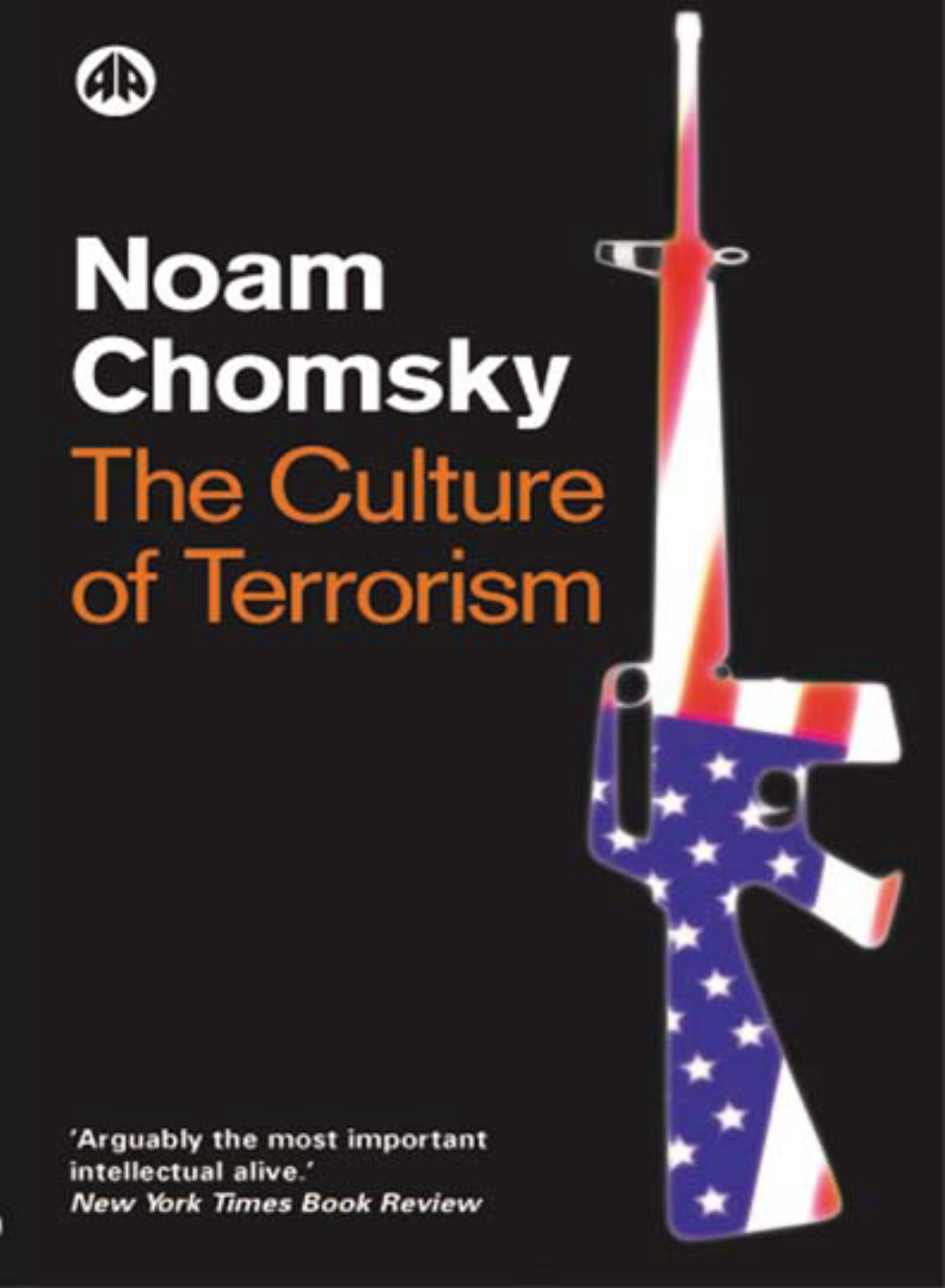# **The Culture of Terrorism**

**Noam Chomsky** 

Pluto Press

London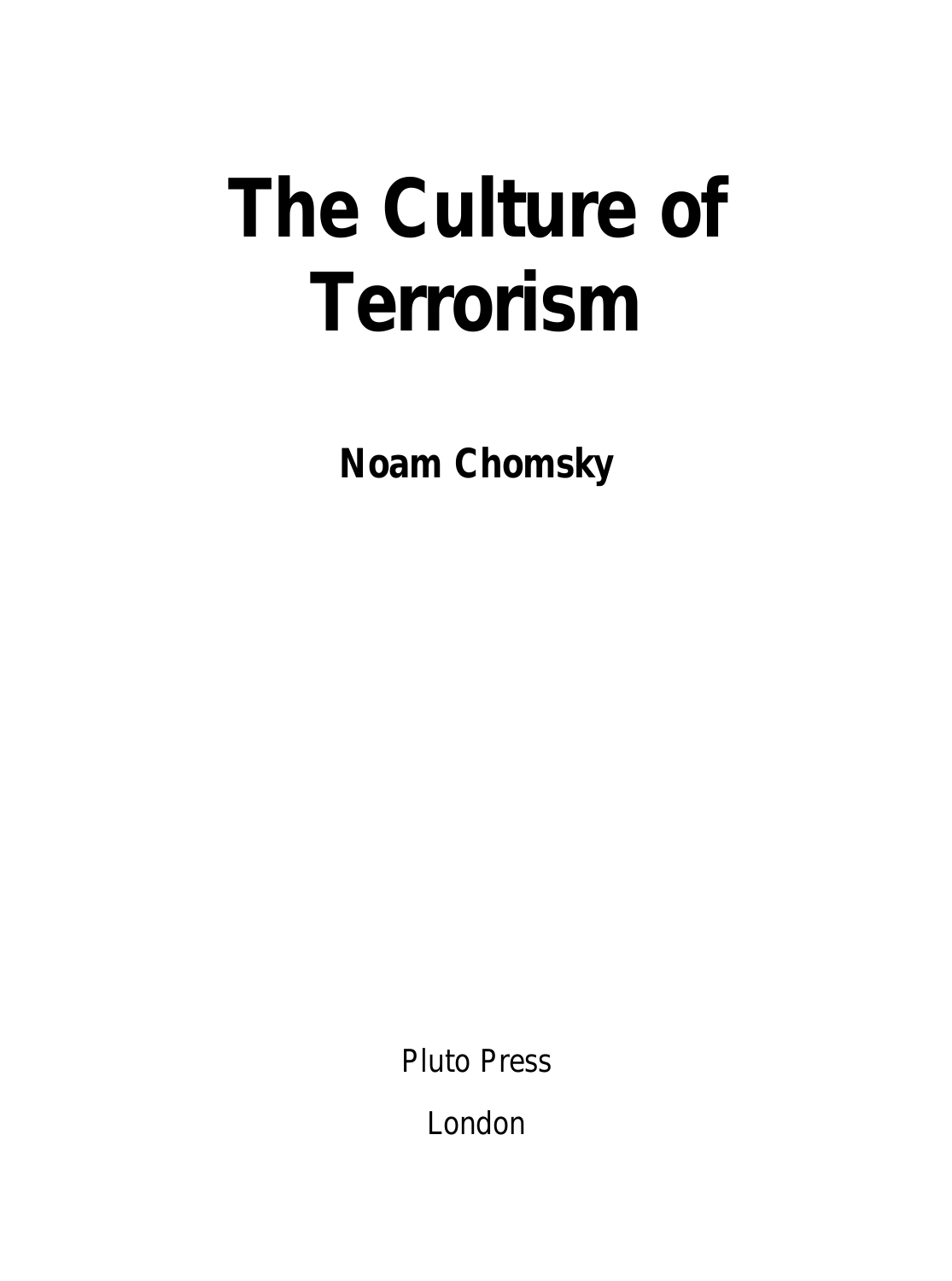Copyright © Noam Chomsky, 1988, 1989 Book printed in the United States of America British Library Cataloguing in Publication Data Chomsky, Noam.

The culture of terrorism

1. United States **—** Foreign relations **—**1981-

I. Title

 7.73 E876 ISBN 0-7453-0269-6 ISBN 0-7453-0270-X Pbk

> Digital processing by The Electric Book Company 20 Cambridge Drive, London SE12 8AJ, UK www.elecbook.com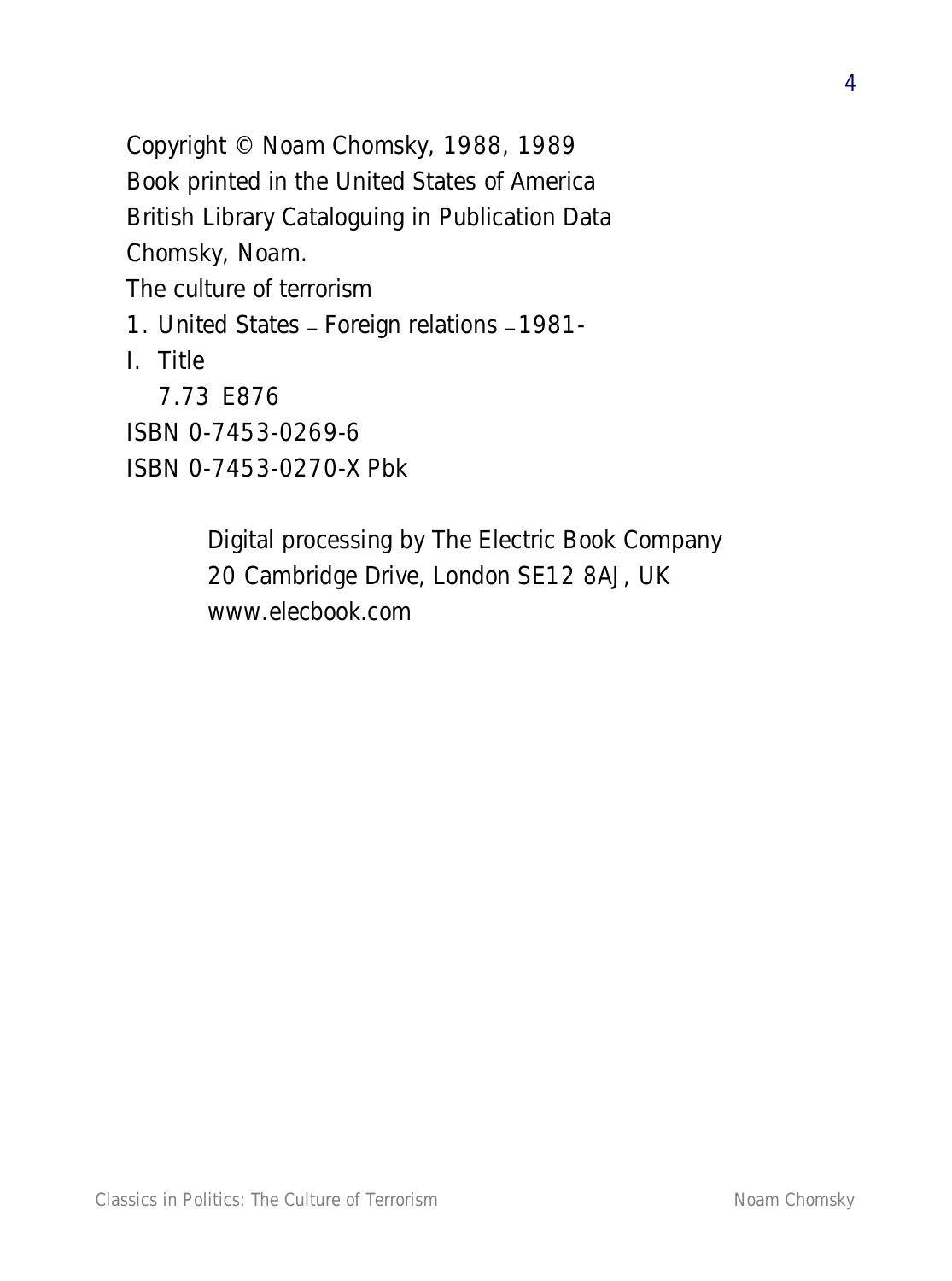## **Contents**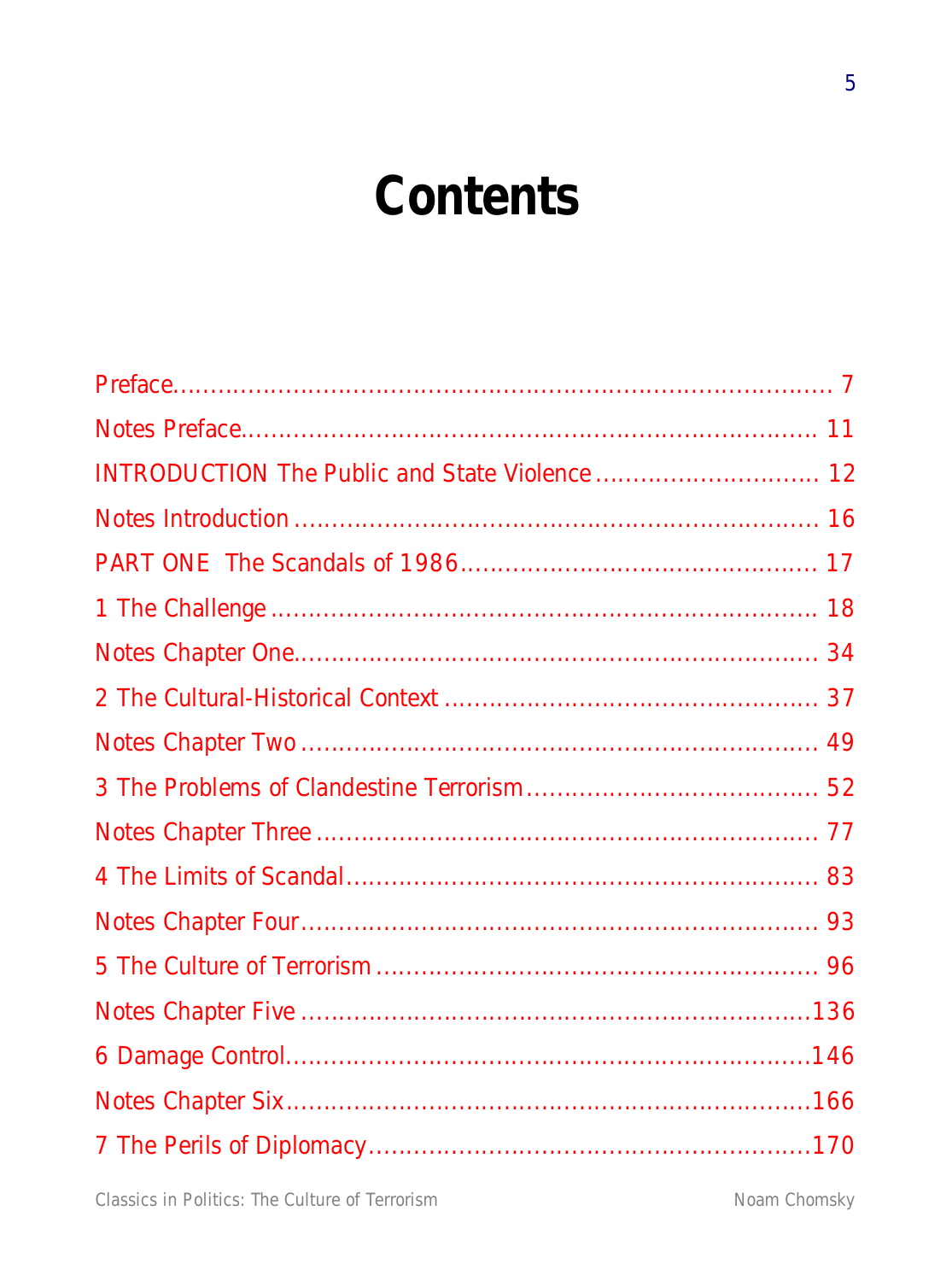| 8 The Reality That Must Be Effaced: Iran and |  |
|----------------------------------------------|--|
|                                              |  |
|                                              |  |
| PART TWO Further Successes of the Reagan     |  |
|                                              |  |
|                                              |  |
|                                              |  |
|                                              |  |
|                                              |  |
|                                              |  |
|                                              |  |
|                                              |  |
|                                              |  |
|                                              |  |
|                                              |  |
|                                              |  |
|                                              |  |
|                                              |  |
|                                              |  |
|                                              |  |
|                                              |  |
|                                              |  |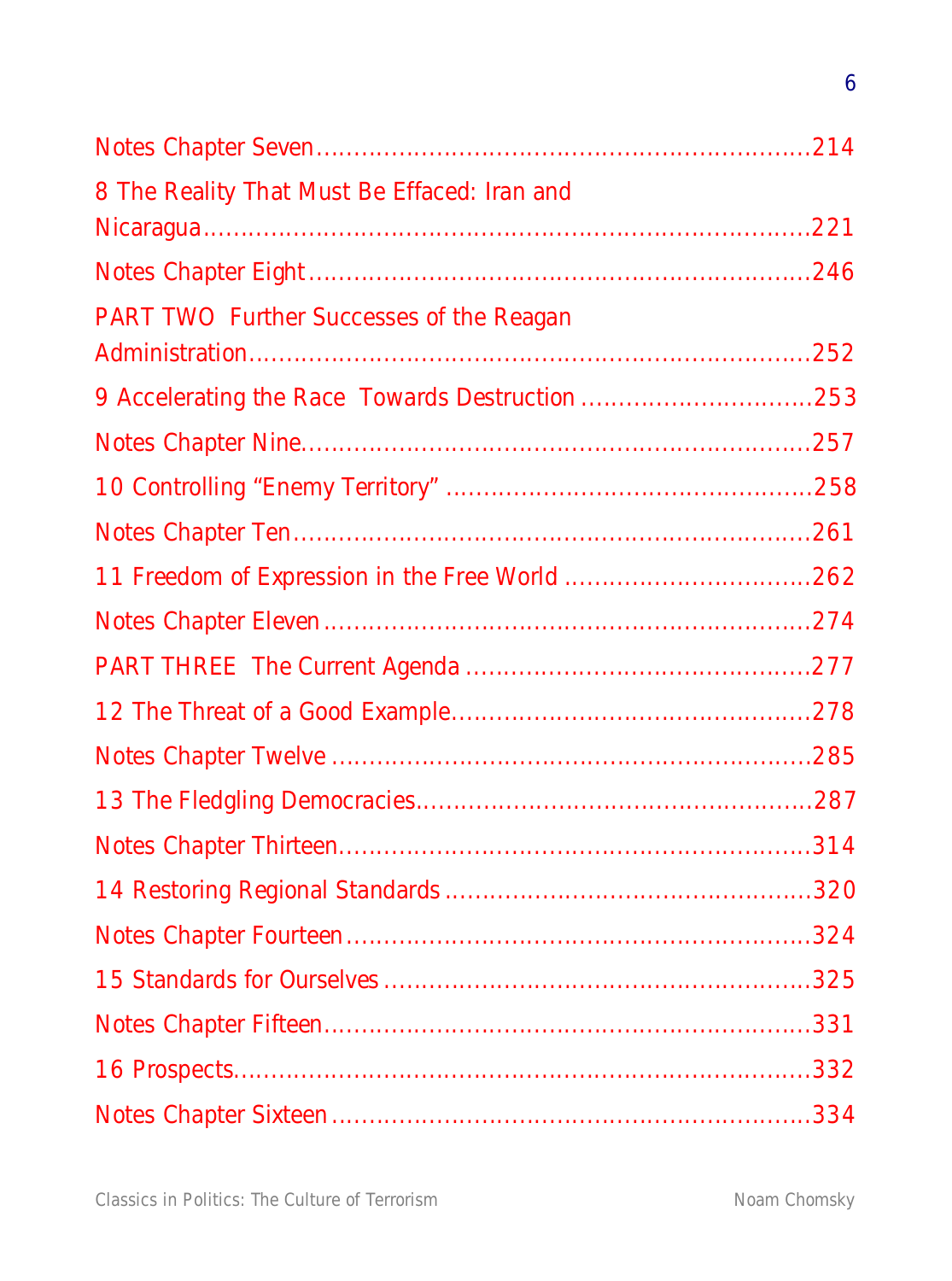his essay on the culture of terrorism is based on a December 1986 "postscript" for several foreign editions of my book *Turning the Tide.***[1](#page--1-8)** I had originally intended to update the same material for a new U.S. edition, carrying it through the Iran-contra hearings, but it took on a rather different character in the course of rewriting, so I have prepared it for separate publication. I will, however, generally assume the discussion in *Turning the Tide* and the further elaboration in *On Power and Ideology* as background, without specific reference.  $\begin{array}{c}\n\hline\n\text{his} \\
198 \\
\text{the}\n\end{array}$ 

This earlier material dealt with several topics: the travail of Central America; the principles that underlie U.S. policy planning as revealed by the documentary record; the application of these principles in Third World intervention, primarily with regard to Central America and the Caribbean; the application of the same principles to national security affairs and interactions among the industrial powers; and some relevant features of domestic U.S. society. The central—and not very surprising conclusion that emerges from the documentary and historical record is that U.S. international and security policy, rooted in the structure of power in the domestic society, has as its primary goal the preservation of what we might call "the Fifth Freedom," understood crudely but with a fair degree of accuracy as the freedom to rob, to exploit and to dominate, to undertake any course of action to ensure that existing privilege is protected and advanced. This guiding principle was overlooked when Franklin Delano Roosevelt announced the Four Freedoms that the U.S. and its allies would uphold in the conflict with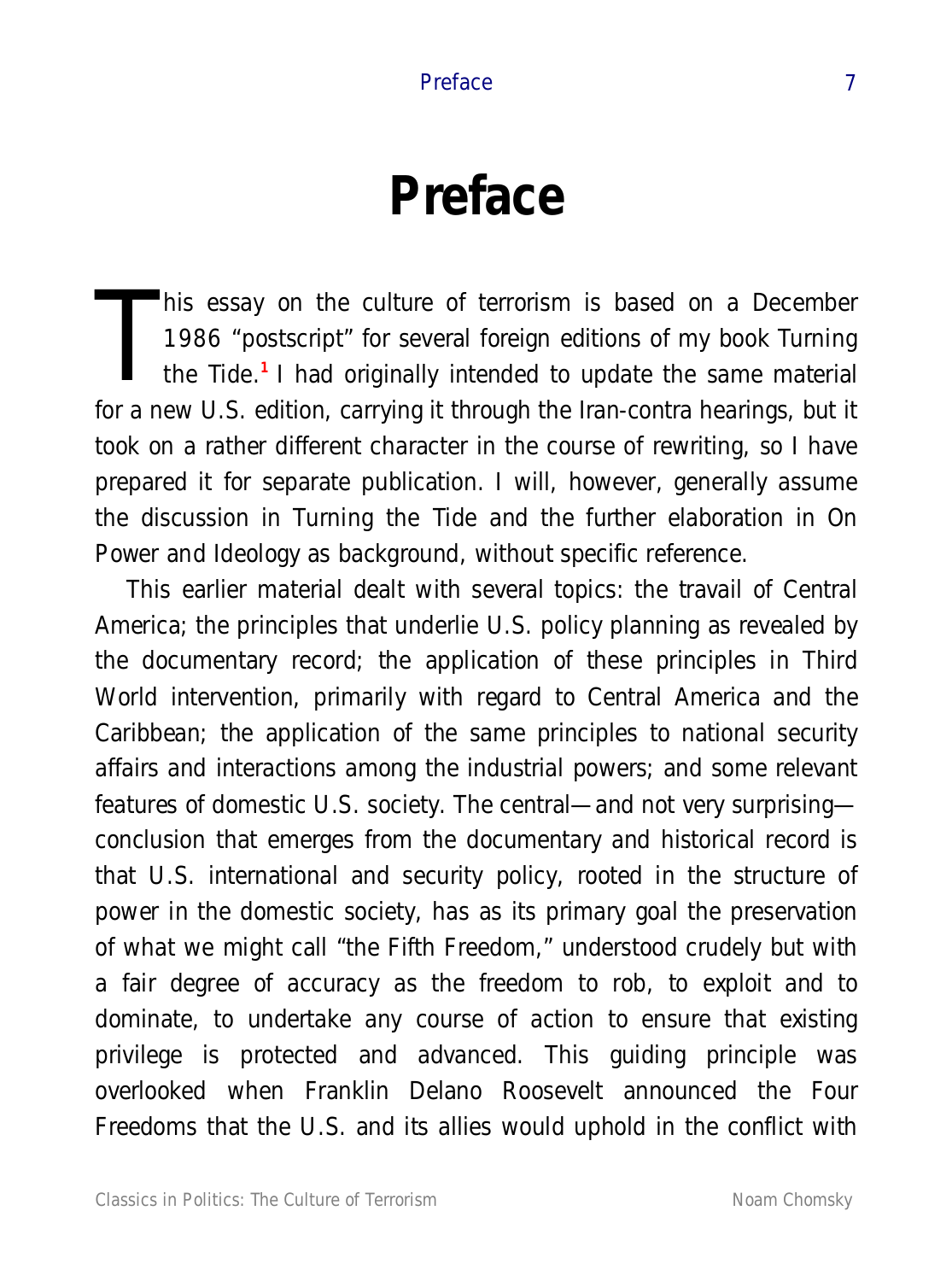fascism: freedom of speech, freedom of worship, freedom from want, and freedom from fear.

The internal documentary record of U.S. planning and, more importantly, the unfolding historical events themselves yield ample evidence to evaluate the significance attached to the Four Freedoms in doctrine and in practice, and to demonstrate their subordination to the Fifth Freedom, the operative principle that accounts for a substantial part of what the U.S. government does in the world. When the Four Freedoms are perceived to be incompatible with the Fifth, a regular occurrence, they are set aside with little notice or concern.

To pursue programs that are conceived and applied in these terms, the state must spin an elaborate web of illusion and deceit, with the cooperation of the ideological institutions that generally serve its interests—not at all surprisingly, given the distribution of domestic wealth and power and the natural workings of the "free market of ideas" functioning within these constraints. They must present the facts of current history in a proper light, conducting exercises of "historical engineering," to use the term devised by American historians who offered their services to President Wilson during World War I: "explaining the issues of the war that we might the better win it," whatever the facts may actually be. It has commonly been understood that the responsibility of the serious academic historian and political scientist, as of political leaders, is to deceive the public, for their own good. Thus the respected historian Thomas Bailey explained in 1948 that "Because the masses are notoriously short-sighted and generally cannot see danger until it is at their throats, our statesmen are forced to deceive them into an awareness of their own long-run interests," a view recently endorsed by the director of Harvard University's Center of International Affairs, Samuel Huntington, who wrote in 1981 that "you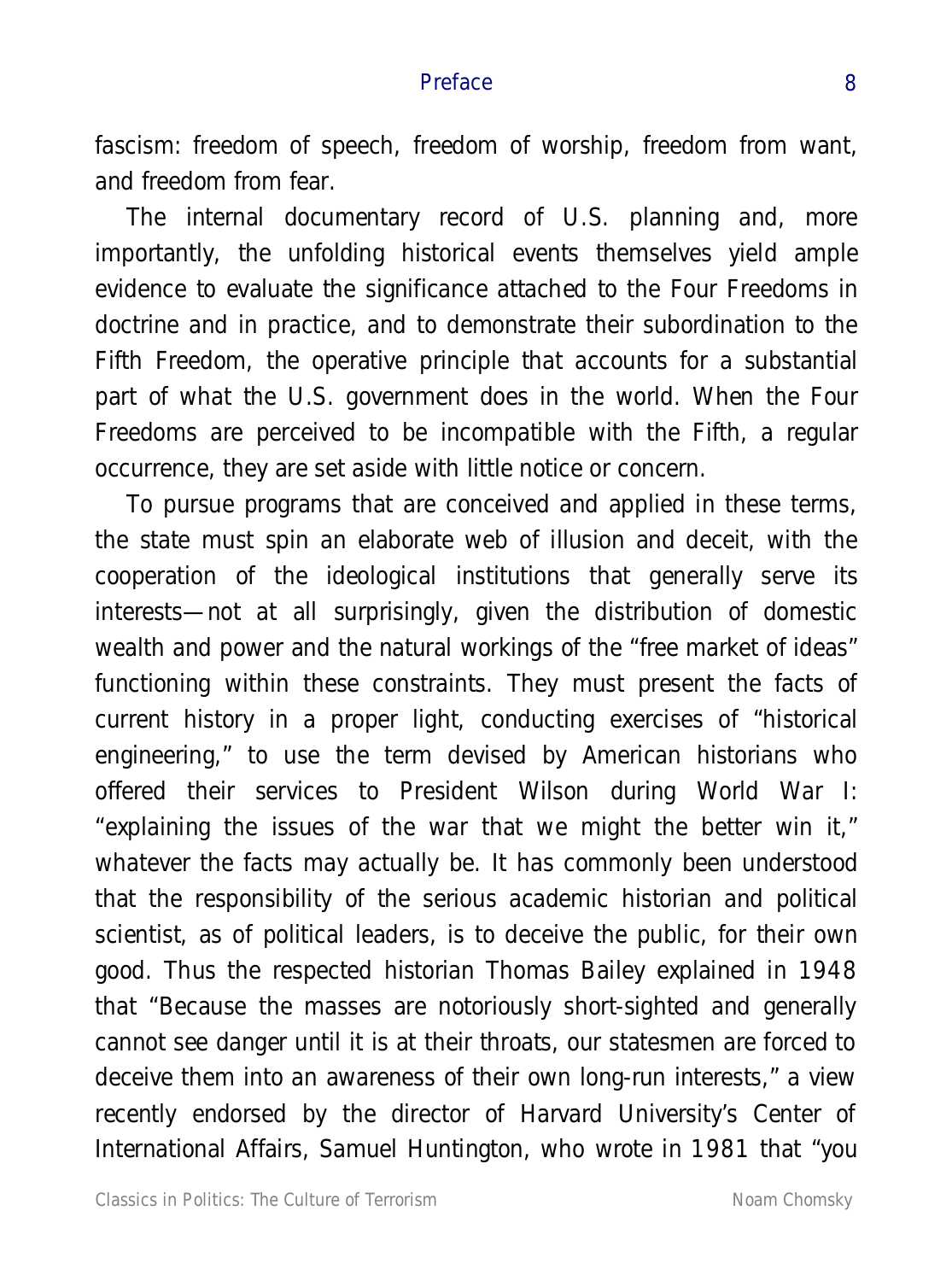may have to sell [intervention or other military action] in such a way as to create the misimpression that it is the Soviet Union that you are fighting. That is what the United States has done ever since the Truman Doctrine." An accurate assessment, which applies very aptly to Central America today. The academic world too must be rallied to the cause. In his presidential address to the American Historical Association in 1949, Conyers Read explained that

we must clearly assume a militant attitude if we are to survive ... Discipline is the essential prerequisite of every effective army whether it march under the Stars and Stripes or under the Hammer and Sickle ... Total war, whether it be hot or cold, enlists everyone and calls upon everyone to assume his part. The historian is no freer from this obligation than the physicist ... This sounds like the advocacy of one form of social control as against another. In short, it is.**[2](#page--1-8)**

In general, it is necessary to ensure that the domestic population remains largely inert, limited in the capacity to develop independent modes of thought and perception and to formulate and press effectively for alternative policies—even alternative institutional arrangements—that might well be seen as preferable if the framework of ideology were to be challenged.

Subsequent events illustrate very well the theses developed in the earlier material to which I referred above. I will review a number of examples, including the "scandals" that erupted in late 1986 and their consequences, and the new demands that these developments posed for the ideological system. The scandals elicited a good deal of commentary and reflection on our political institutions and the way they function. Much of it, I think, is misguided, for reasons that I will try to explain as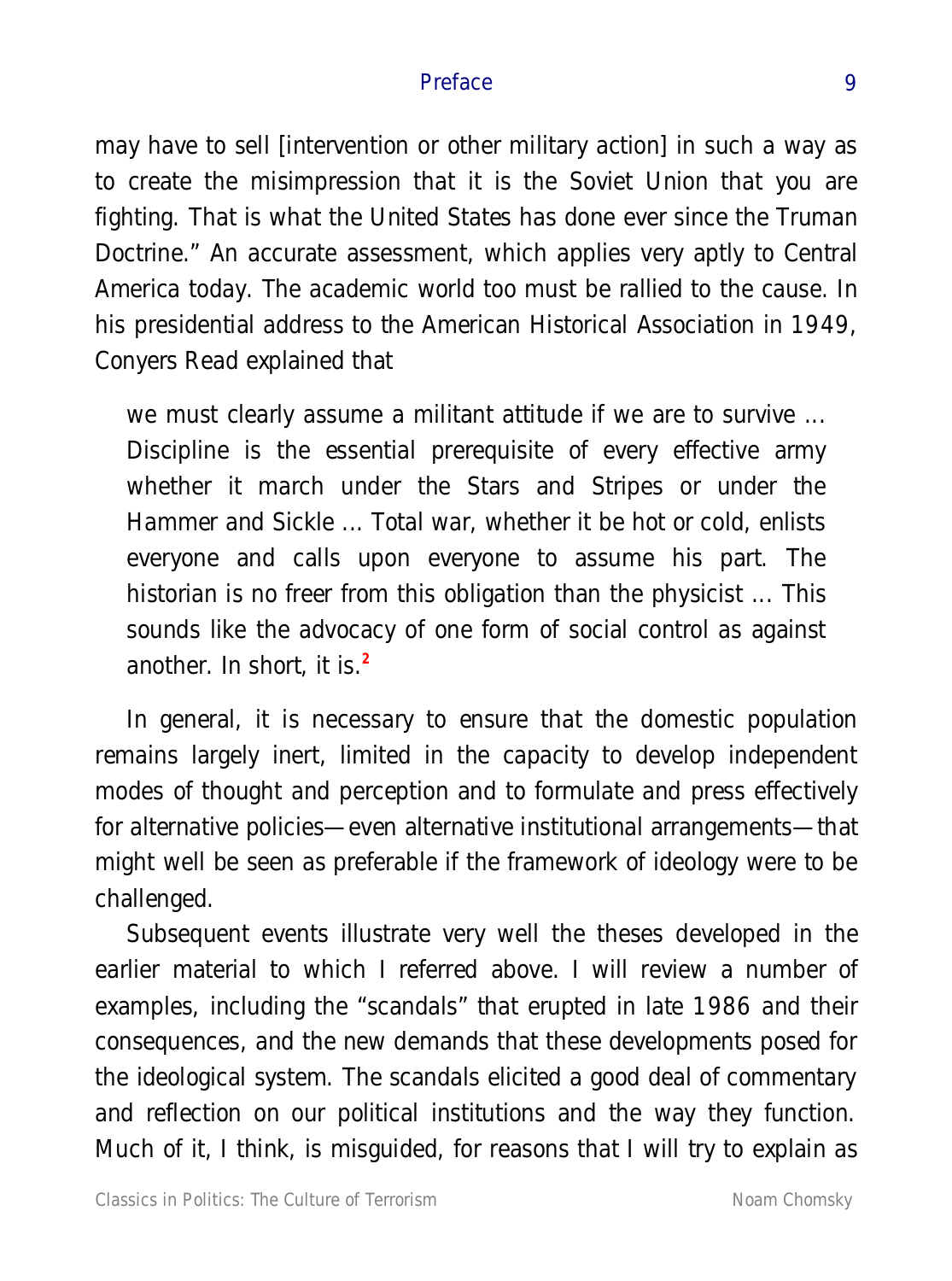we proceed. My main concern will be to assess what we can learn about ourselves, particularly about the dominant intellectual culture and the values that guide it,**[3](#page--1-8)** from an inquiry into recent events and the reaction to them at a critical moment of American life.

Dedication to the Fifth Freedom is hardly a new form of social pathology. Nor, of course, was it an invention of the "white hordes" who, "fortified in aggressive spirit by an arrogant, messianic Christianity" and "motivated by the lure of enriching plunder, ... sallied forth from their western European homelands to explore, assault, loot, occupy, rule and exploit the rest of the world" during the nearly six centuries when "western Europe and its diaspora have been disturbing the peace of the world"—as the advance of European civilization is perceived, not without reason, by a perceptive African commentator.**[4](#page--1-8)** But this vocation of the powerful constantly assumes new forms—and new disguises, as the supportive culture passes through varying stages of moral cowardice and intellectual corruption.

As the latest inheritors of a grim tradition, we should at least have the integrity to look into the mirror without evasion. And when we do not like what we see, as we most definitely will not if we have the honesty to face reality, we have a far more serious moral responsibility, which should be obvious enough.

> *Cambridge, Massachusetts* October 1987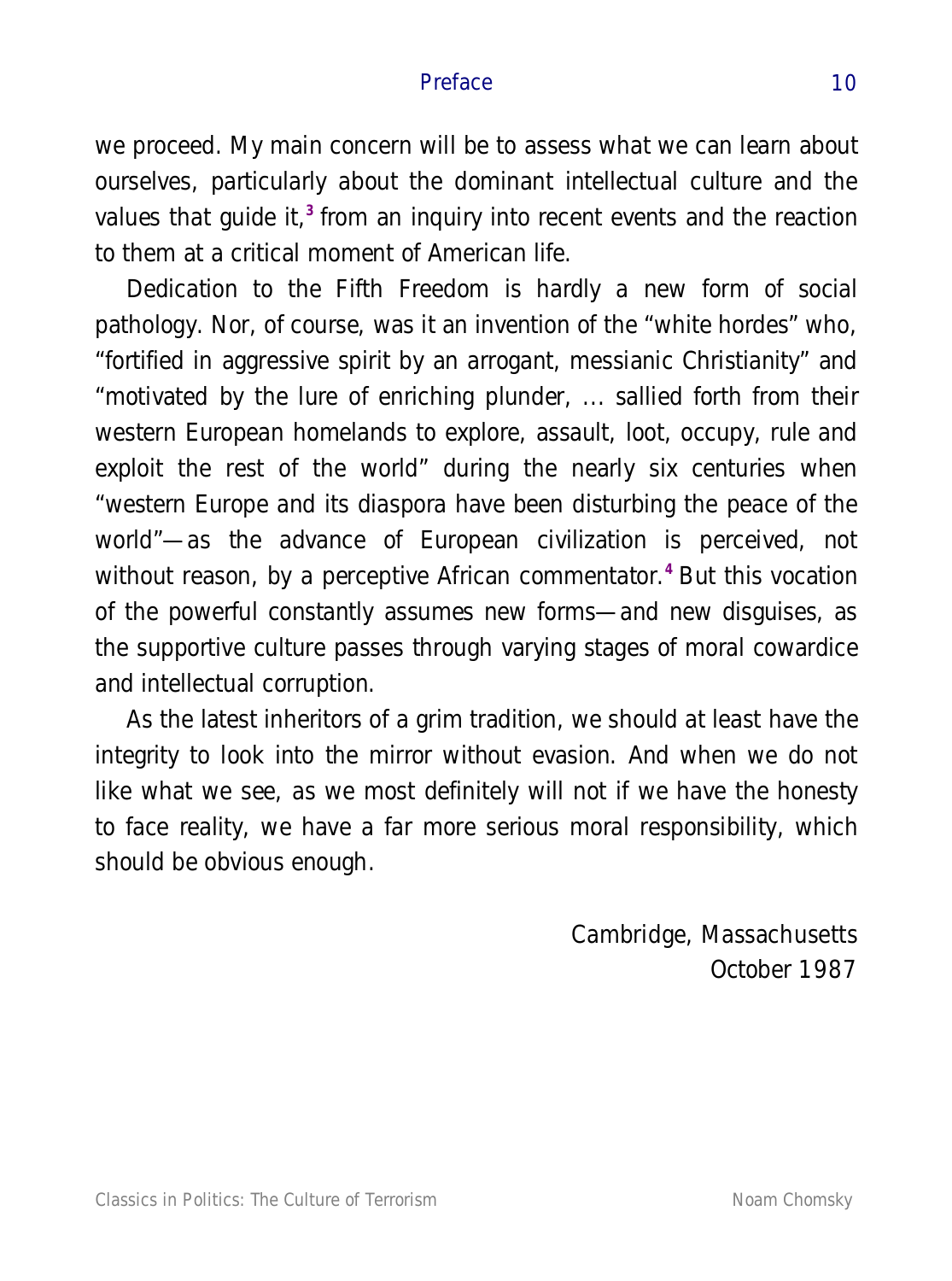### **Notes Preface**

- 1. *Turning the Tide* (South End, 1985), henceforth *TTT.* The "postscript" has appeared in the Canadian and Italian editions (Black Rose (Montreal), 1987; Eleuthera (Milan), 1987). See also my *On Power and Ideology* (South End, 1987; henceforth, *PI),* a series of lectures delivered in Managua in 1986, dealing with similar themes.
- 2. For sources and more general discussion, see my *Towards a New Cold War* (Pantheon, 1982), chapter 1, drawing particularly on Jesse Lemisch, *On Active Service in War and Peace: Politics and Ideology in the American Historical Profession* (New Hogtown Press (Toronto), 1975), an important study, unread for the usual reasons: wrong message. Lemisch was one of the many young scholars eliminated from the universities during the little-known but extensive academic repression of the left during the 1960s, on the grounds that his "political concerns interfered with his scholarship"—meaning, he failed to adopt the proper "political concerns." Many illusions have been fostered about what happened in the universities in those years of conflict, when the rigid ideological barriers were breached to a limited extent, but at a serious cost to many of the young people who achieved this important result. Huntington, in *International Security,* Summer, 1981.
- 3. A related and very significant question, which I do not attempt to address, is the shaping of the popular culture for the general public in television, cinema, mass circulation journals, educational practice, and so on.
- 4. Chinweizu, The West and the Rest of Us: White Predators, Black Slavers and the African Elite (Vintage, 1975), 3.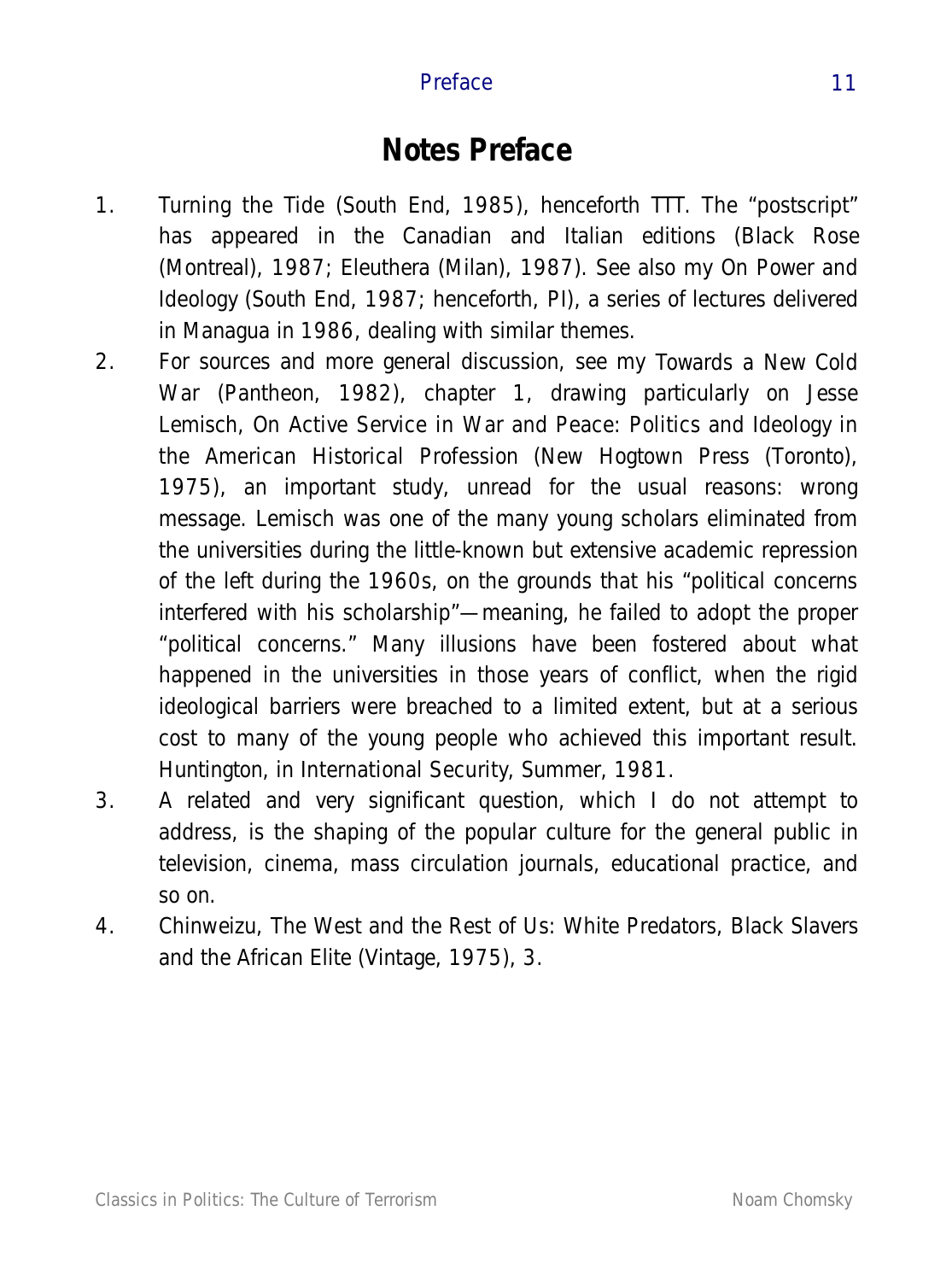## **INTRODUCTION The Public and State Violence**

he 1986 "scandals" and their aftermath are instructive for those who are concerned to understand American society, and particularly, for those who hope to change its character and course. Temporarily at least, the scandals caused some disarray and retreat among state planners and ideologists, discrediting certain of the more violent policies as they were partially exposed. These developments encouraged moves within Central America towards the kind of political settlement that would long have been possible had it not been for the commitment of the United States to establish its own terms by force. Even if successful, these steps could not in themselves lay the groundwork for confronting the deep-seated problems facing the societies of Central America, problems that result in no small measure from earlier U.S. intervention in the region, where the U.S. has been the dominant outside influence through the century. But if domestic inhibitions suffice to constrain the advocates of force in Washington, then there might be a respite from the worst terror, and a small window of opportunity might open for constructive efforts to overcome the legacy of a bitter past. The<br>
who<br>
part

The scandals of 1986, in turn, are a tribute to the popular movements that developed in the 1960s and that have not been tamed, despite major efforts by business, government and intellectual elites in the post-Vietnam period. This important fact will not be the topic of books and articles, and indeed will not penetrate to official history, just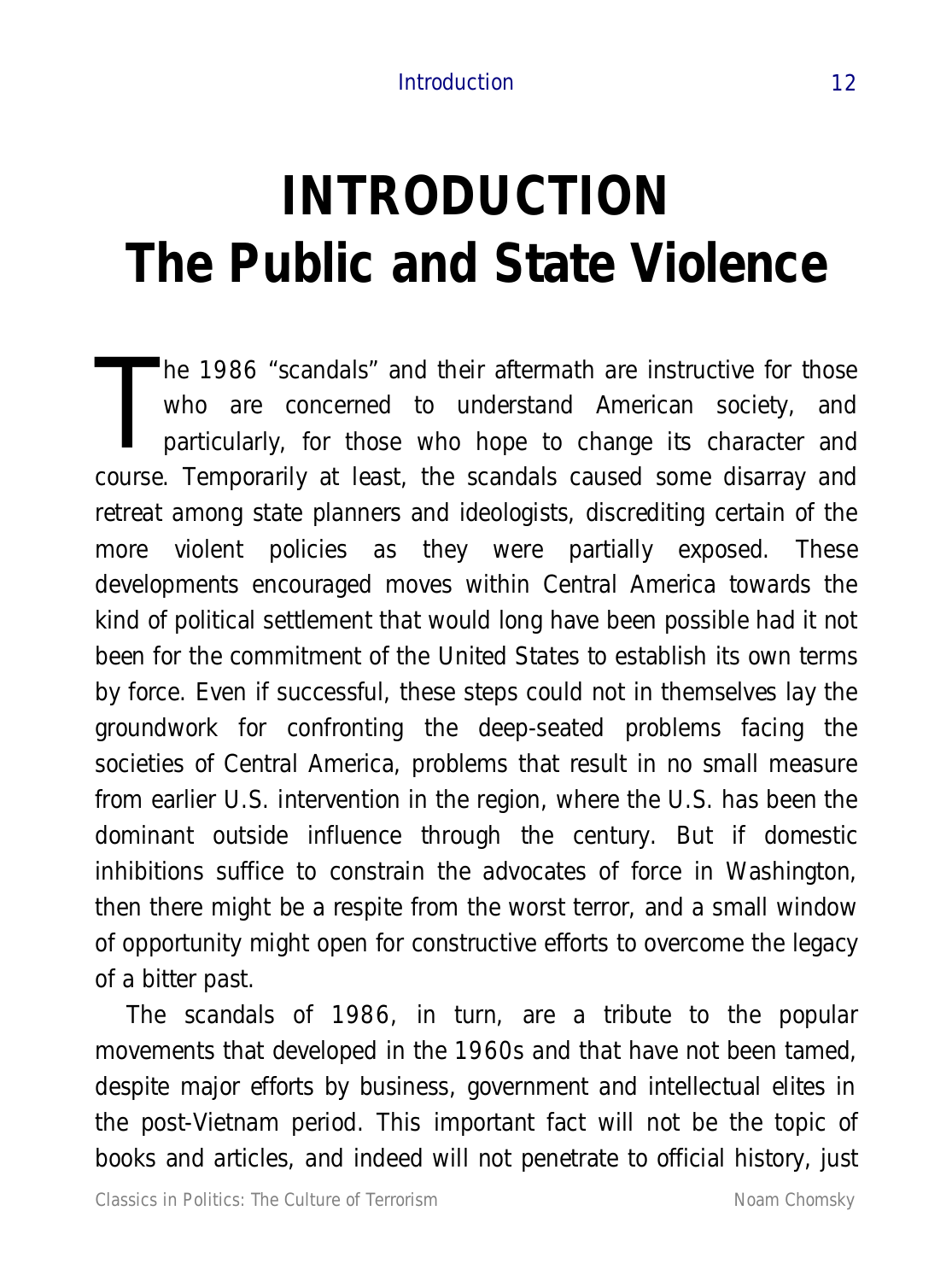#### *Introduction*

as the comparable lesson of the Vietnam years can hardly be recognized within an ideological system dedicated to the service of power. It is important, however, or concerned citizens to think through the matter for themselves, and to understand just how the public was able to influence state policy.

During the Vietnam years, the public played a significant though indirect role in influencing policy. Evidently, the influence was not expressed through the electoral system; a 2-1 vote for the "peace candidate" in 1964 did not deter Lynd[on](#page--1-8) Johnson and his associates from carrying out the plans for escalation they were in the process of developing while the election was won on the promise that we do not want a wider war. But as the Vietnam war escalated through the stages of subversion, state terrorism, and outright U.S. aggression,**<sup>1</sup>** disaffection and protest among the public became a significant force, preventing the government from declaring the national mobilization that would have been required to win what was becoming a major war. The effort to fight a "guns and butter war" so as to pacify an increasingly restive public gave rise to severe economic problems. These were a factor in leading elite elements to urge that the enterprise be reduced in scale or liquidated by early 1968. The general dissidence, particularly among the youth, was perceived in elite circles as a serious problem in itself by 1968, while within the Pentagon, there was concern that sufficient military force be held in reserve to control domestic disorder if the U.S. aggression visibly increased. The key phrase is "visibly"; it was fear of the public that led to the expansion of clandestine operations in those years, on the usual principle that in our form of democracy, if the public escapes from passivity, it must be deceived—for its own good. The collapse of will among the troops in the field, influenced by rising dissidence at home, also became a matter of elite concern, teaching the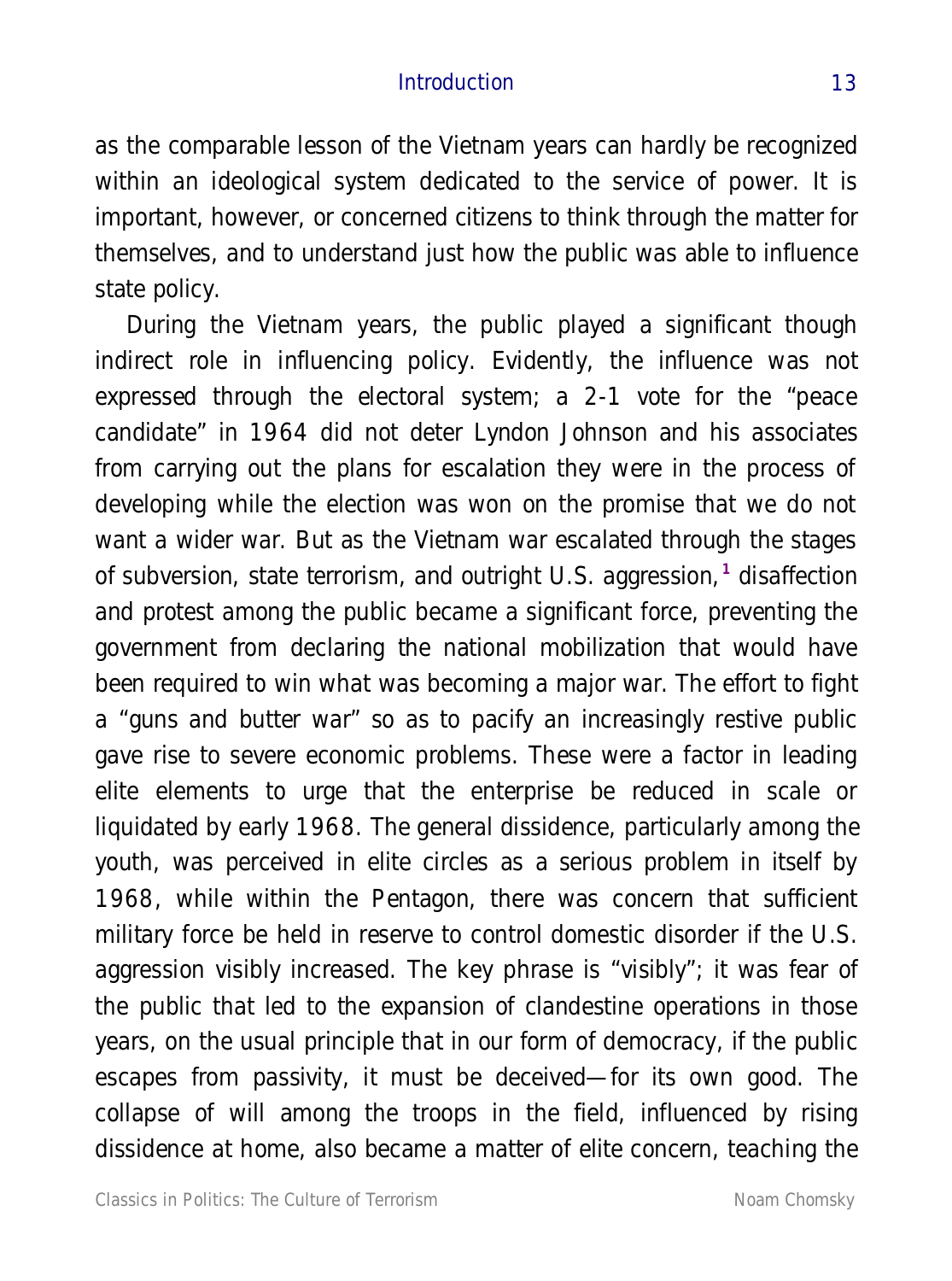#### *Introduction*

lesson that it was a mistake to employ a citizen's army to fight a brutal colonial war rather than mercenary forces, foreign or locally recruited, as has been traditional practice. These problems convinced economic and political elites to change course after the Tet offensive of January 1968 made it clear that military victory remained a distant prospect without escalation of the sort that the population would not easily tolerate.

Similar factors inhibited U.S. intervention in Central America in the 1980s. The scale of domestic dissidence was greater and it was more broadly based than at comparable stages of the Indochina wars. The Reagan administration was therefore unable to carry out the Kennedy-Johnson transition from state terrorism to direct aggression. Had the public been quiescent, it would have been possible for Reagan to send the Marines in the style of Lyndon Johnson when it became necessary to avert the threat of democracy in the Dominican Republic in 1965, or to emulate John F. Kennedy, who sent the U.S. Air Force to bomb and defoliate South Vietnam to counter what his administration called "internal aggression" there. Much to the dismay of U.S. elites, direct aggression is now impeded by the enemy of the state at home, the domestic population, and the resort to indirect means brings with it inevitable problems. Devious means are less efficient than the direct exercise of violence. Furthermore, despite the general loyalty of the ideological institutions, there is a risk of exposure. When suppression is no longer possible, some opposition will be aroused among groups that are concerned to protect their own power and prerogatives (Congress, in the present case). And no less seriously, the exposures tend to undermine the rhetoric that is used to pacify the general population—in particular, the hypocritical pose of "combating terrorism" regularly affected by some of the world's leading terrorist commanders, but difficult to sustain when they are found to be dealing with Iran.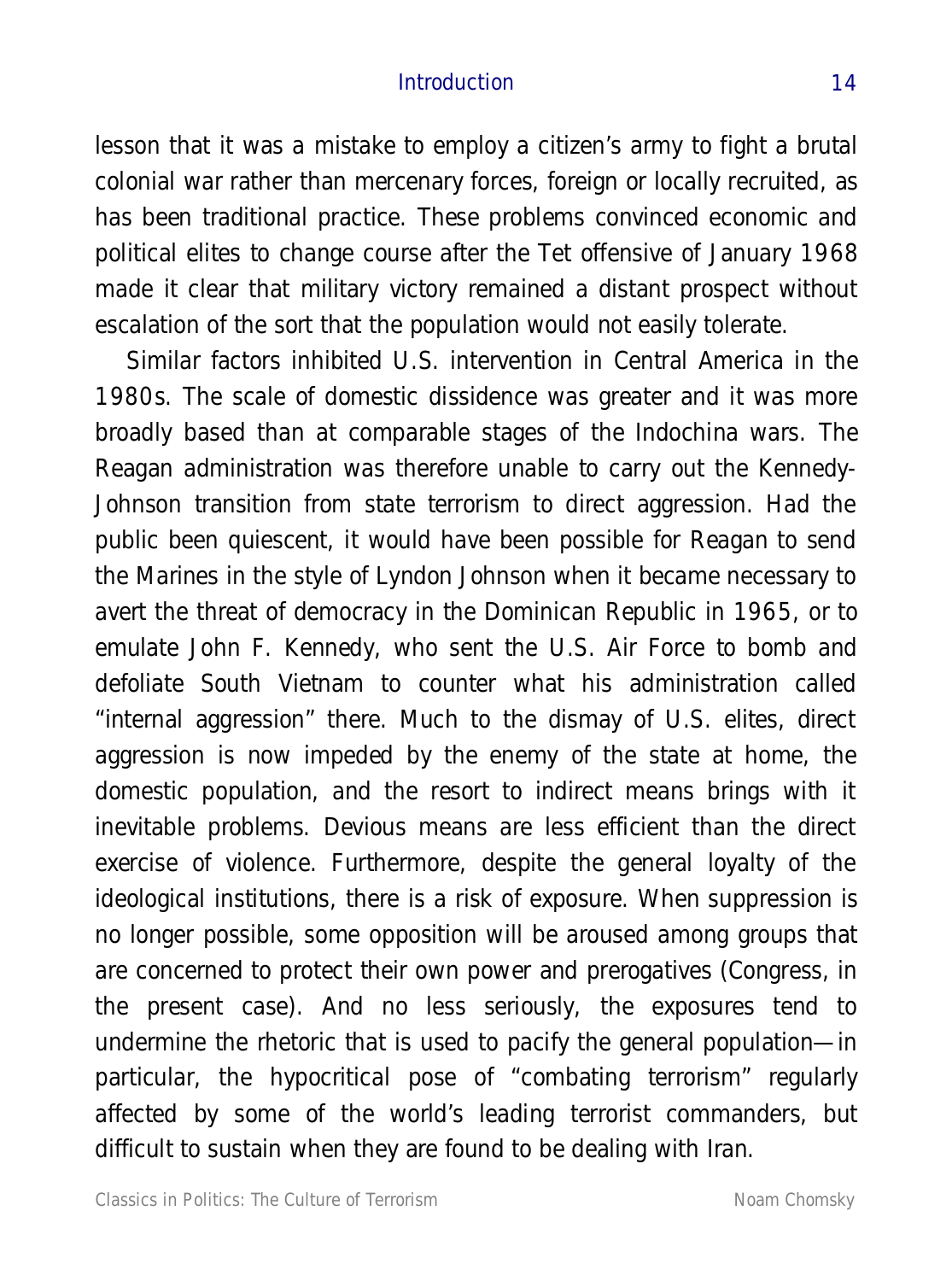#### *Introduction*

Domestic dissidence was the essential factor that forced state terror underground in the 1980s, leading to problems when certain of its facets were exposed to a broad public during the scandals of 1986. I will return to these recent developments and their immediate background, but it is important not to allow the central conclusion to be effaced in a welter of detail.

The most important conclusion to be drawn from these events is that they demonstrate, once again, that even in a largely depoliticized society such as the United States, with no political parties or opposition press beyond the narrow spectrum of the business-dominated consensus, it is possible for popular action to have a significant impact on policy, though indirectly. That was an important lesson of the Indochina wars. It is underscored, once again, by the experience of the 1980s with regard to Central America. And it should be remembered for the future.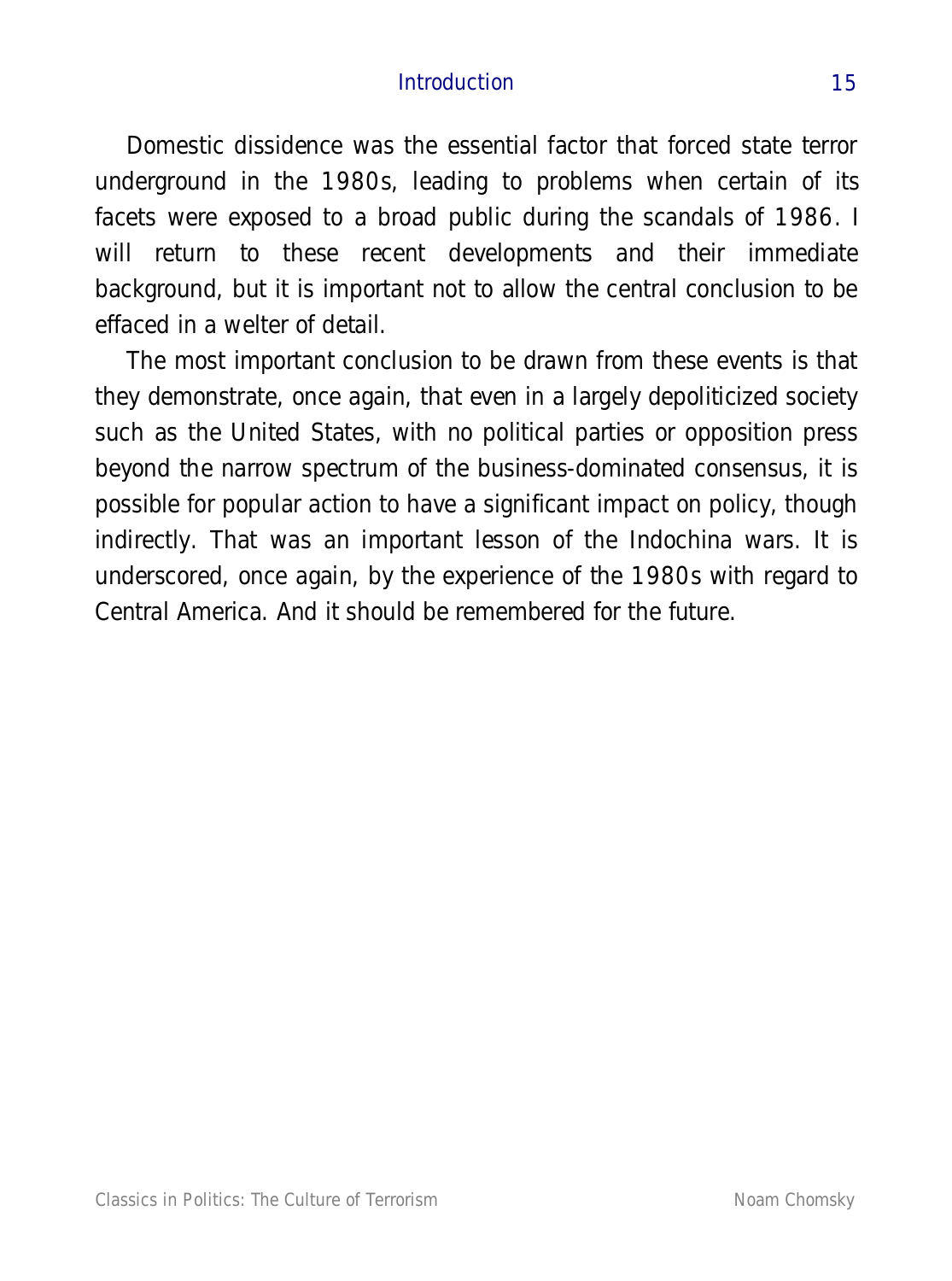### **Notes Introduction**

1. Needless to say, these are not the conventional terms used to describe what happened during those years. But they are the accurate terms. For discussion, see several essays in my *Towards a New Cold War,* and sources cited there. On the conventional interpretation as the war progressed and since, particularly in the media, see Edward Herman and Noam Chomsky, *The Political Economy of the Mass Media* (Pantheon, 1988), chapters 5, 6.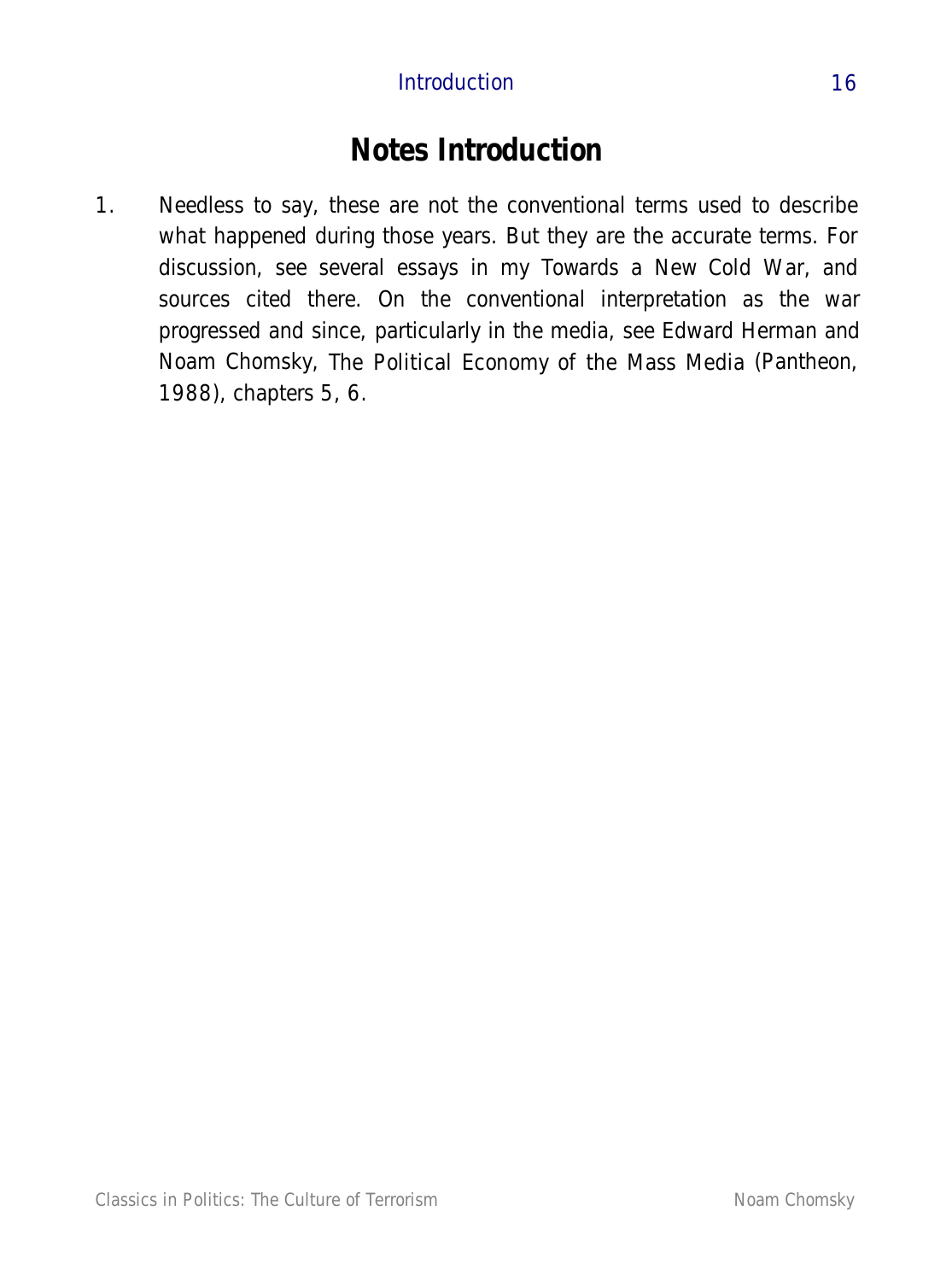# **PART ONE The Scandals of 1986**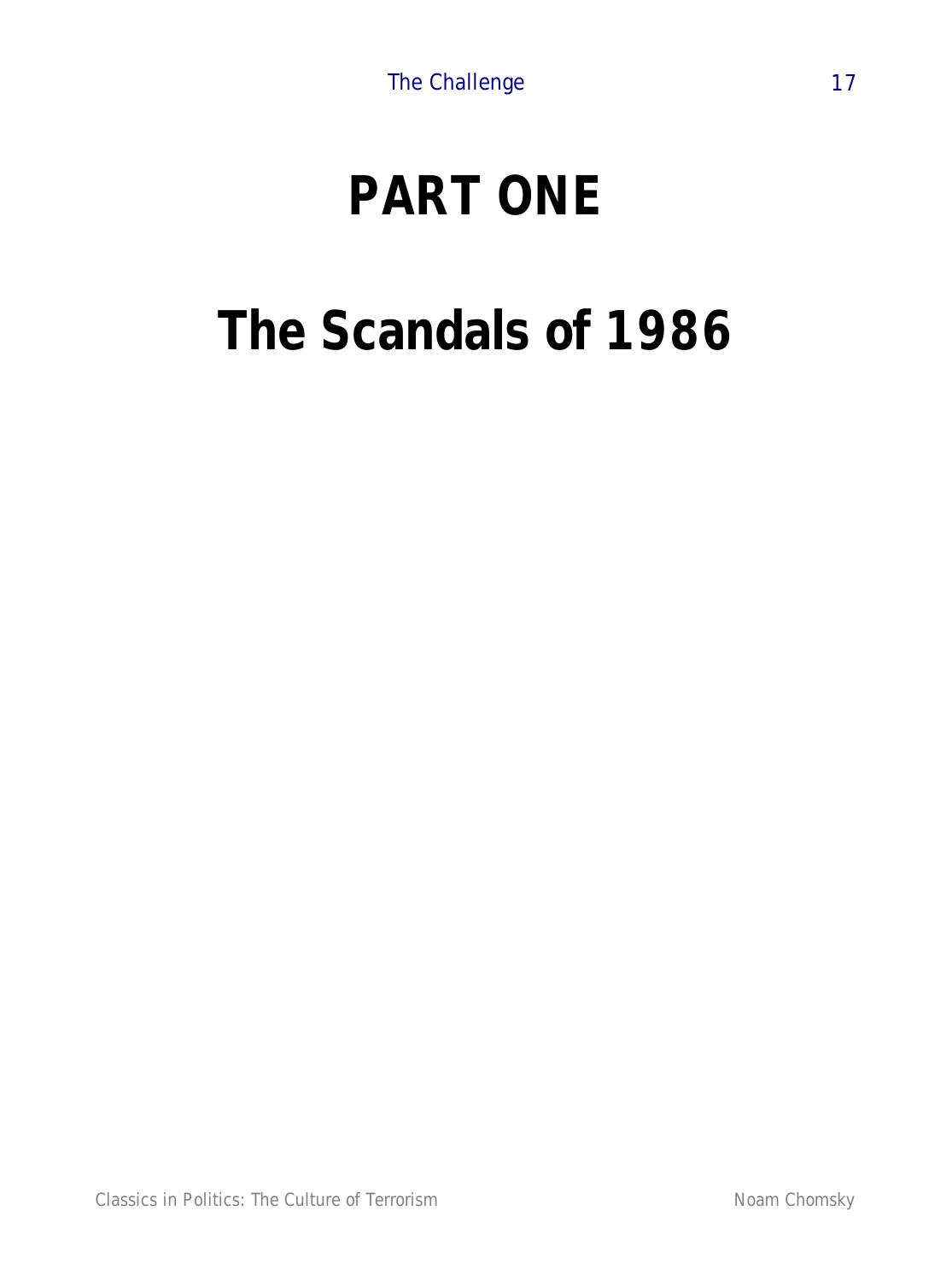he scandals that erupted in the Fall of 1986 and the reaction to them cast a revealing light on the political system and the intellectual culture that interprets and sustains it. As we shall see in detail below, these events demonstrated that the United States remains dedicated to the rule of force, that political elites agree and indeed insist that it must remain so, and that, furthermore, the commitment to violence and lawlessness frames their self-image as well, barely concealed beneath deceptive rhetoric. These conclusions can readily be drawn from the actual record, if we face it honestly and without illusion. They have serious implications for the future, just as the same conclusions in earlier days, no less readily established, no less regularly suppressed, have had profound consequences in the past. The street

With regard to Central America, the scandals disrupted a tacit elite consensus, troubled by some tactical disagreements over generally shared goals. They imposed new demands for the ideological system, which must control the domestic damage and ensure that it is confined within narrow and politically meaningless bounds while dedicating itself anew to the major and continuing task: to fashion an appropriate version of the real scandals of the 1980s so as to place U.S. actions in a favorable light and thus to ensure that similar policies can proceed without serious impediment when they are considered necessary.

This task gained new urgency in June 1986, as the World Court issued its long-expected judgment condemning the United States for its attack against Nicaragua, and Congress voted aid for the contras,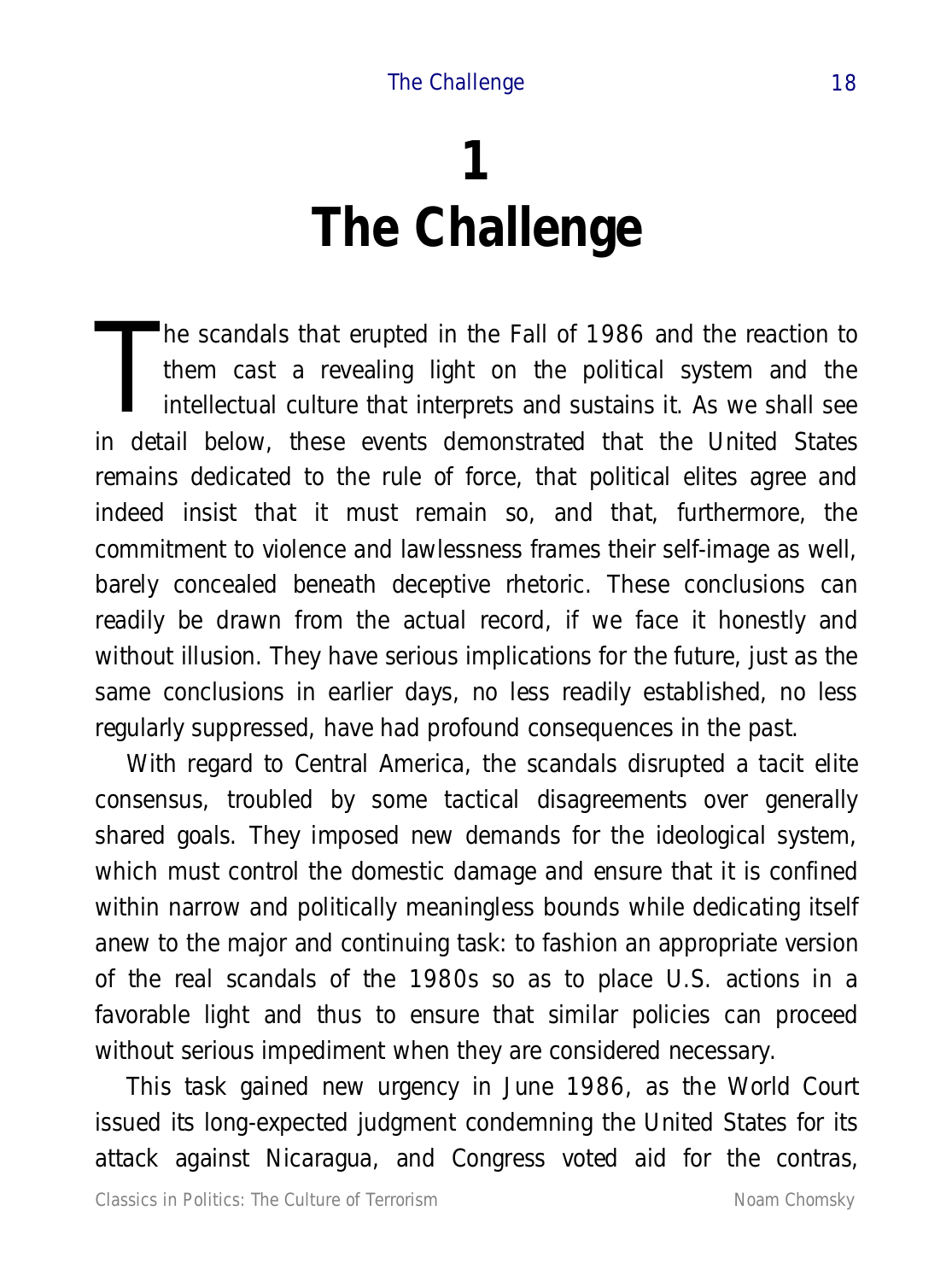endorsing the illegal use of force while "asserting that it was the only way to get the Sandinistas to negotiate seriously"—five days after [Nic](#page--1-8)aragua had accepted the latest draft of the Contadora treaty, rejected by the U.S. and its clients.**<sup>1</sup>**"This is for real. This is a real war," a U.S. government official commented, confirming the judgment of Nicaraguan President Daniel Ortega that the congressional vote "amounted to a declaration of war."**<sup>2</sup>**

The media and the general intellectual community had largely accepted and internalized the basic framework of government doctrine throughout, but with the virtual declaration of war, under these circumstances, it became necessary to pursue the task of imposing a suitable doctrinal structure with renewed vigor. Specifically, since we [h](#page--1-8)ave declared war against Nicaragua and established a functioning terrorist state in El Salvador, it must be true—and therefore it *is* true that Nicaragua is a brutal one-party dictatorship devoted to torture and oppression while the resistance who courageously fought "the *former*  dictator" Somoza<sup>3</sup> now fight for freedom and democracy against the new dictator Ortega imposed by Soviet imperialism; correspondingly, it is necessarily the case that El Salvador, like Guatemala and Honduras, is a "fledgling democracy" marching forward towards the Four Freedoms thanks to our fervent love of liberty. If the facts show otherwise, then so much the worse for the facts.

The task of constructing a usable version of history and the current scene confronted further obstacles in the summer of 1987. Despite a substantial military effort by the United States, the much-heralded Spring Offensive of "the sons of Reagan," as the marauders of the proxy army announce themselves when swooping down on barely defended farms and villages to kill and destroy, achieved no military victories that could be flaunted to convince wavering legislators that the exercise of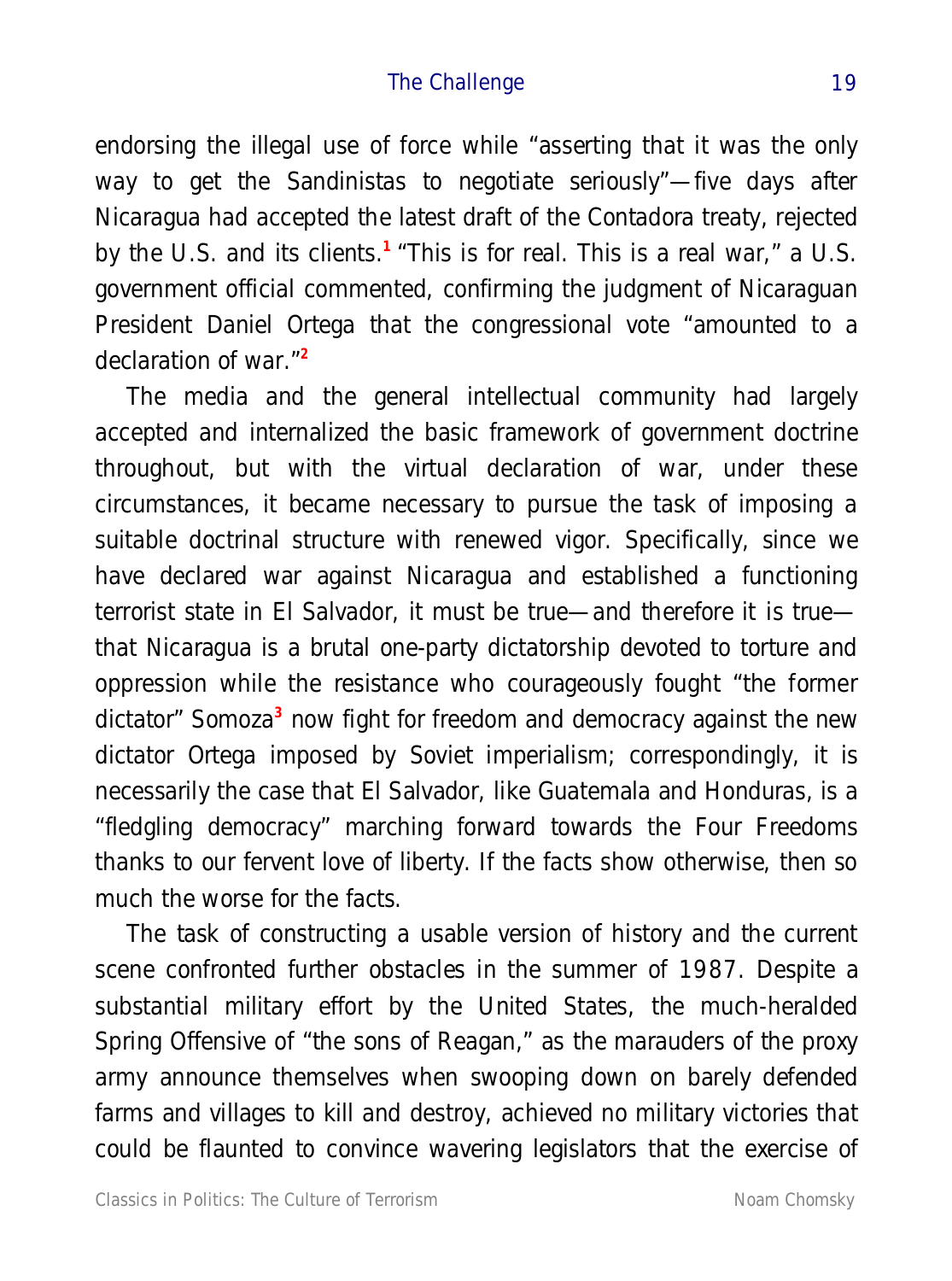violence might succeed; organizing achievements among the Nicaraguan populace are not even a topic for consideration. What was worse, the disarray caused by the scandals encouraged U.S. allies, Costa Rica in particular, to risk the wrath of Washington and proceed in the course of diplomacy.

The Reagan administration had succeeded in undermining the initiatives of the major Latin American governments, expressed through the efforts of the Contadora nations, to find a way to a political settlement, and the commitment to obstruct these efforts persisted through 1987. Nevertheless, Costa Rican President Oscar Arias, with the support of Guatemala, continued to press a plan unacceptable to Washington, which responded by repeated efforts to undermine it to which we return, and direct punishment of Costa Rica for its transgressions. U.S. assistance to the ailing Costa Rican economy was suspended in March 1987 as Arias proceeded with his plan over Washington's objections, along with commercial U.S. bank loans to Costa Rica, as Washington refused, for the first time, to intervene on Costa Rica's behalf, prejudicing Costa Rican efforts to obtain other international loans as well; Costa Rican exports to the U.S. were cut by government bans and restrictions; and U.S. diplomatic pressures forced the resignation of an adviser to President Arias who had been instrumental in formulating the peace plan, according to Costa Rican officials. While Costa Rica was lined up in Washington's crusade to overthrow the Sandinistas, two reporters in San José observe, "U.S. aid soared to more than \$200 million annually. 'Costa Rica has not received a penny [of U.S. aid] since almost the beginning of the peace plan effort. That, of course, is purely coincidental,' one Arias insider remarked sarcastically." The Council on Hemispheric Affairs reports that "According to Costa Rican officials, the Reagan Administration's delay in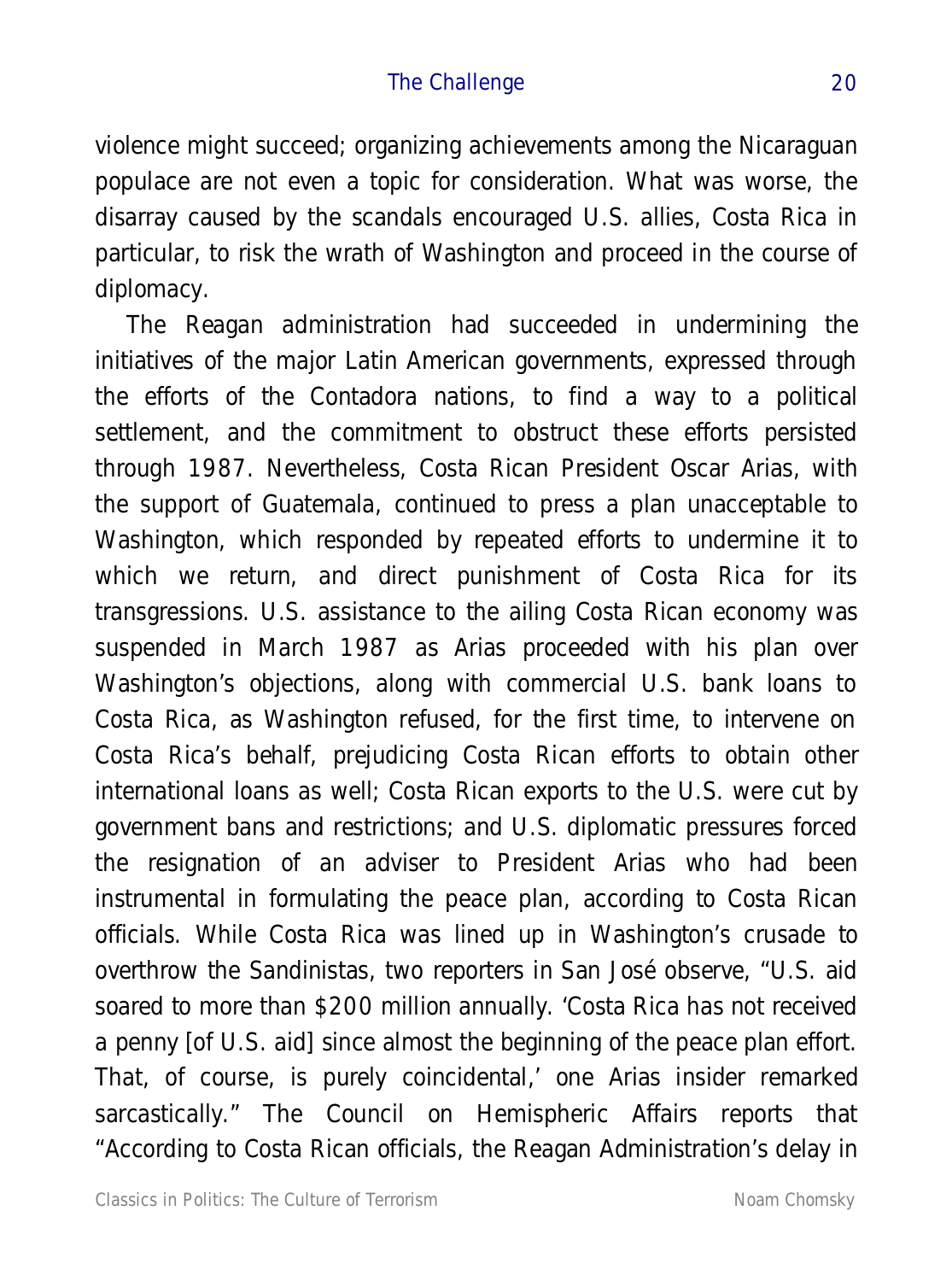recently appointing a new amb[as](#page--1-8)sador for more than seven months is a sign of its displeasure with Arias's diplomatic moves in the region. One Arias aide said that for Washington 'this embassy is not here for dialogue or political development in Costa Rica. It's still here with the aim of creating a southern front [for the contras]'."**<sup>4</sup>**

These topics are generally ignored, despite their obvious significance, in conformity with the principle that the state sets the agenda of concern for respectable opinion. Within that framework, tactical debate is legitimate, but the bounds must not be transgressed. This principle is a corollary to the requirement that the public must be deceived, if it is not quiescent. We shall see many further instances as we proceed.

Despite extreme U.S. hostility, the efforts to achieve a diplomatic settlement persisted through 1987. With the support of the Contadora nations, serving as crucial intermediaries, the Central American presidents reached a tentative peace agreement in August 1987, shocking the administration and threatening to undercut its efforts throughout the past years to prevent a diplomatic settlement. Given that the comparative advantage of the United States lies in its unparalleled means of violence, while it lacks any political appeal in the region apart from favored military and wealthy elites to whose rule and privilege it is committed, it is natural that the U.S. government should consistently prefer the arena of force to that of diplomacy, and so it has. In contrast, Nicaragua has sought throughout to pursue the path of diplomacy, calling for international monitoring of borders, elimination of foreign bases and advisers so as to reduce security concerns, etc., while accepting proposals for a general (Contadora-initiated) treaty, taking the conflict to the International Court of Justice and the United Nations Security Council and General Assembly as required by international convention, and so on.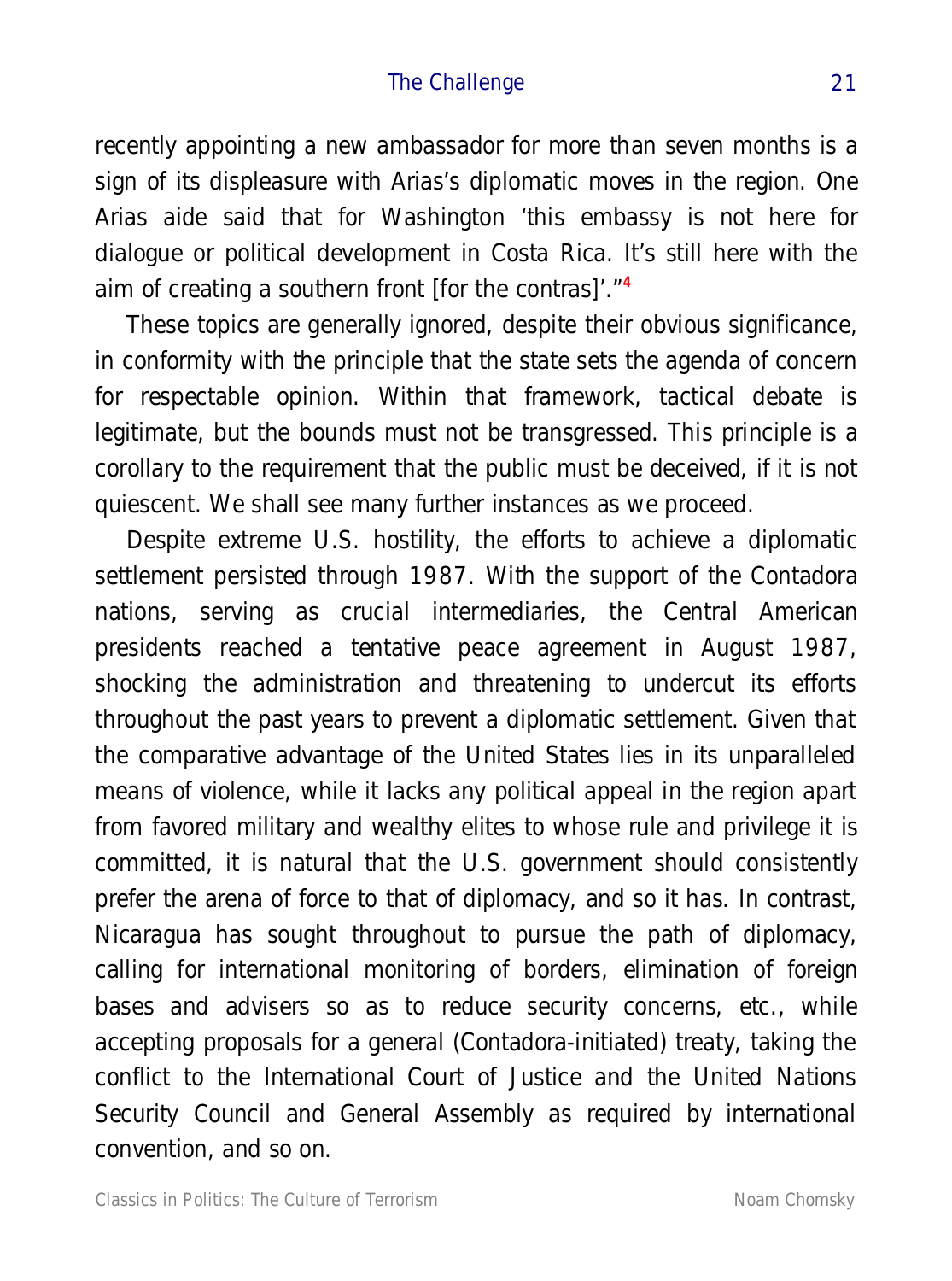We return to the specifics, but there is no real question that these are the essential facts, and they are plainly unacceptable.

To face the task of purification of history posed by the Central American accords of August 1987, it was necessary to adopt a new stance, outlined with precision by Robert Hunter, senior fellow at the Center for Strategic and International Studies, consultant for the National Bipartisan (Kissinger) Commission on Central America, and respected commentator on international affairs. We must regretfully concede that the contras proved an inadequate instrument for "forcing pluralism on the Sandinistas" and that the "price of democracy in Nicaragua" can only be paid "by sacrificing American lives," too great a sacrifice even for a state so caring and benevolent as ours:

By contrast, the contras seem to have been instrumental in achieving another, less noticed goal of US policy: acceptance by Nicaragua of a peace process that can be used to reduce security threats in the region. This goal, less ambitious than a Sandinista overthrow, has the virtue of broad support across the US political spectrum.**<sup>5</sup>**

This explanation of the virtues of the less noticed-goal, however, overlooks one slight flaw in the argument: the goal could readily have been achieved at any time in the preceding years by accepting the diplomatic options urged and pursued by the Nicaraguan enemy, adamantly rejected at every turn by the Reagan administration. This perception being entirely unacceptable, it must be exorcised, and a more fitting history must be enshrined along the lines that Hunter outlines. As explained by James Rohwer in the *New York Times,* it was "America's pugnacity over the last several years" that compelled Nicaragua to accept the conditions of the peace settlement (namely, those it had been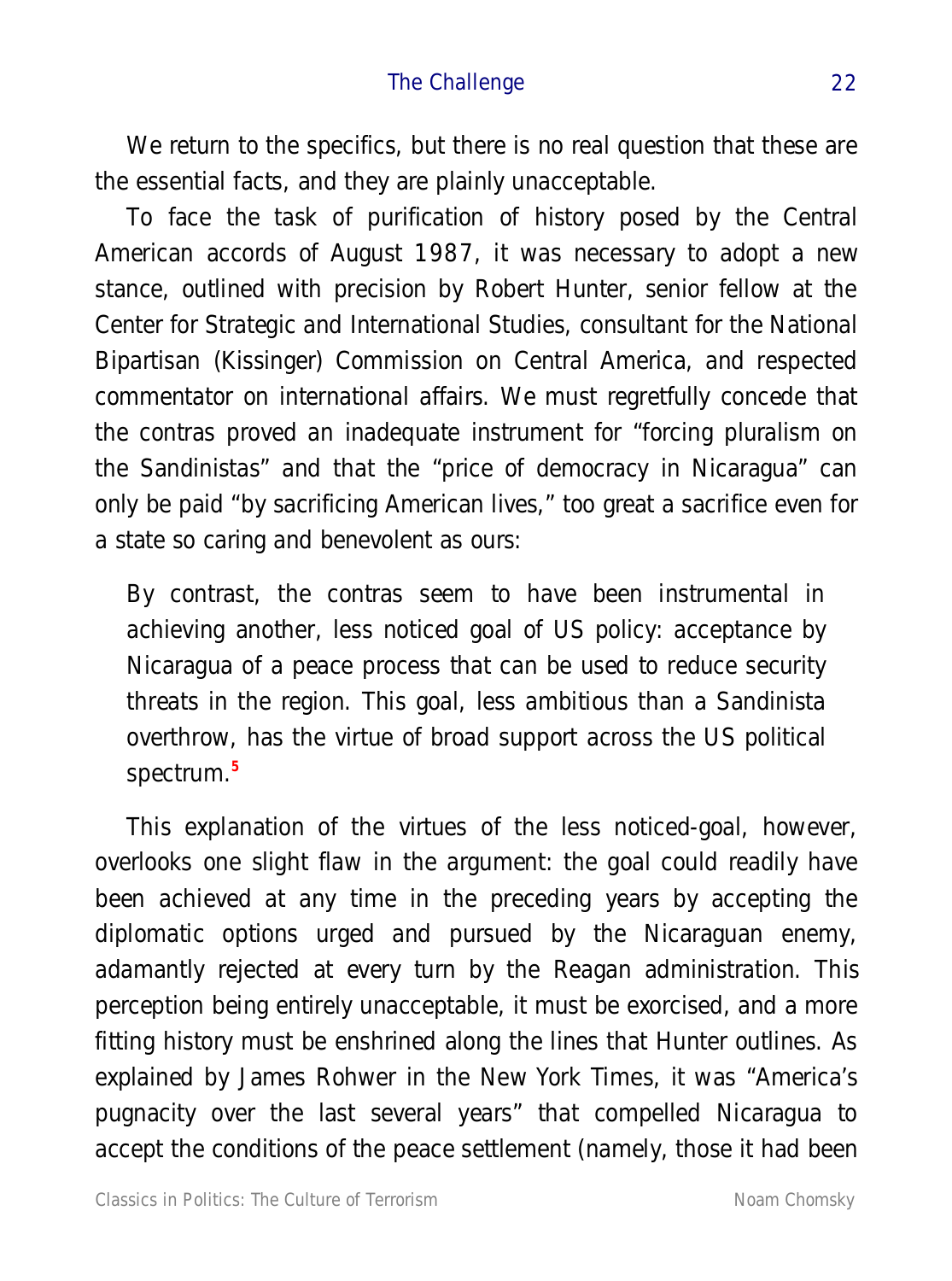requesting for six years against unceasing U.S. opposition), conditions that will secure borders and remove security thr[eat](#page--1-8)s and thus will prevent Nicaragua from overrunning its neighbors, if not threatening the United States itself, and will compel these Hitlerian aggressors to "keep Nicaragua's miseries to itself"—these miseries, of course, being entirely their responsibility, having nothing to do with "America's pugnacity."**<sup>6</sup>** This "pugnacity" and its effects merit only admiration and approval, within the culture of terrorism.

While the standard argument offered by Robert Hunter is transparently absurd, and the variant offered by James Rohwer merits somewhat harsher terms, one might imagine a more sophisticated version: "America's pugnacity" compelled the totalitarian Sandinistas to accept terms that call for their internal democratization, along with a lessening of their threat to their neighbors, namely, the terms of the August 1987 accords, which previously they refused to accept. It is noteworthy that the argument is not offered, but that is for other reasons: no arguments are required during the incantation of state propaganda. But let us consider this argument nonetheless. It is readily tested. We simply inspect the diplomatic record to determine when the United States, or anyone else, offered Nicaragua the option of accepting a treaty which terminated U.S. support for its proxy army in return for the internal moves called for in the August accords in all countries of the region, and we ask when Nicaragua rejected this option, compelling the United States to resort to "pugnacity" to achieve these long-desired goals. We quickly discover, again, that the United States never contemplated such a proposal, and has undermined the diplomatic process from the start, and still does: the Reagan administration at once demonstrated the hostility towards the August 1987 agreements that is traditional when diplomacy or international law interfere with the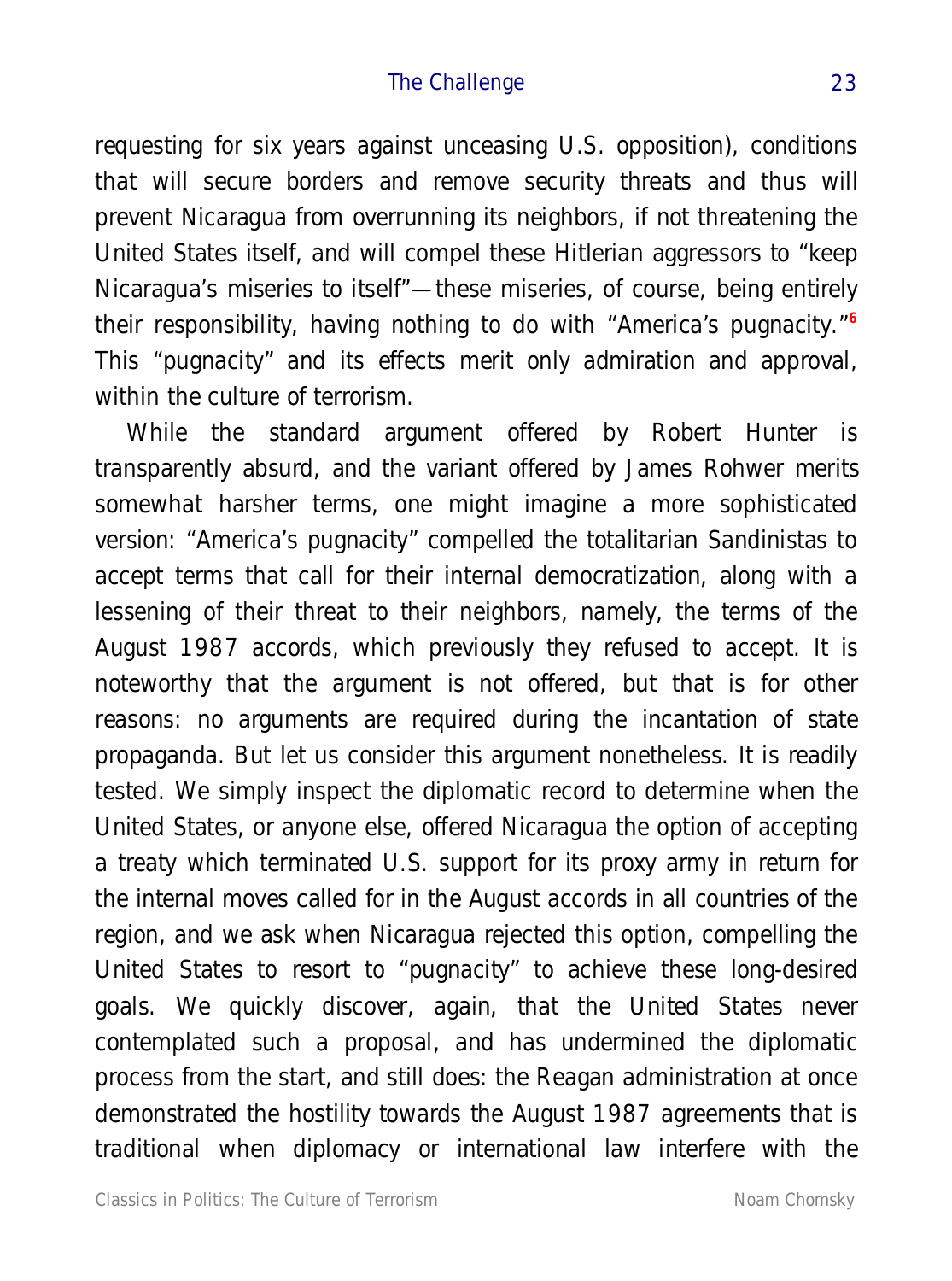preferred route of violence. The real reasons for "America's pugnacity" lie elsewhere, and they are obvious enough, but, being unacceptable, they cannot be considered in the cultural mainstream.

There can be little doubt that this enterprise of historical engineering will succeed, just as similar ones have in the past. Its manifest absurdity is unlikely to prove an impediment for the dominant intellectual culture. We return to a closer look at how these problems have evolved and have been addressed, and how the basis has been laid for assuring that they will be successfully solved, as in the past, with impressive consistency and a regular display of piety and self-righteousness.

The doctrinal truths must be driven home forcefully and incessantly, because more is at stake than merely providing a justification for what has been done. A basis must be laid for the continuing resort to violence in the likely event that a political settlement will not suit U.S. demands and will therefore be undermined—by enemy treachery, the required conclusion whatever the facts, therefore the one that must be established as doctrine. And what more fitting argument could there be than the "historical fact" that only through the use of force was it possible to drive the enemy to the bargaining table in the first place. Furthermore, similar situations are bound to arise in the future, and historical engineering must ensure, without delay, that the proper arsenal of lessons will be available, to be deployed when needed.

In pursuit of these objectives, the current situation may be obscured by the usual technique of selective focus and interpretation that adheres to approved principles, or simply by outright falsification or suppression of unacceptable fact. As for the past, it is plainly irrelevant, since we have undergone a miraculous conversion and have changed course despite the fact that the institutional structures and planning system that lie behind past atrocities remain intact and unchallenged, and there is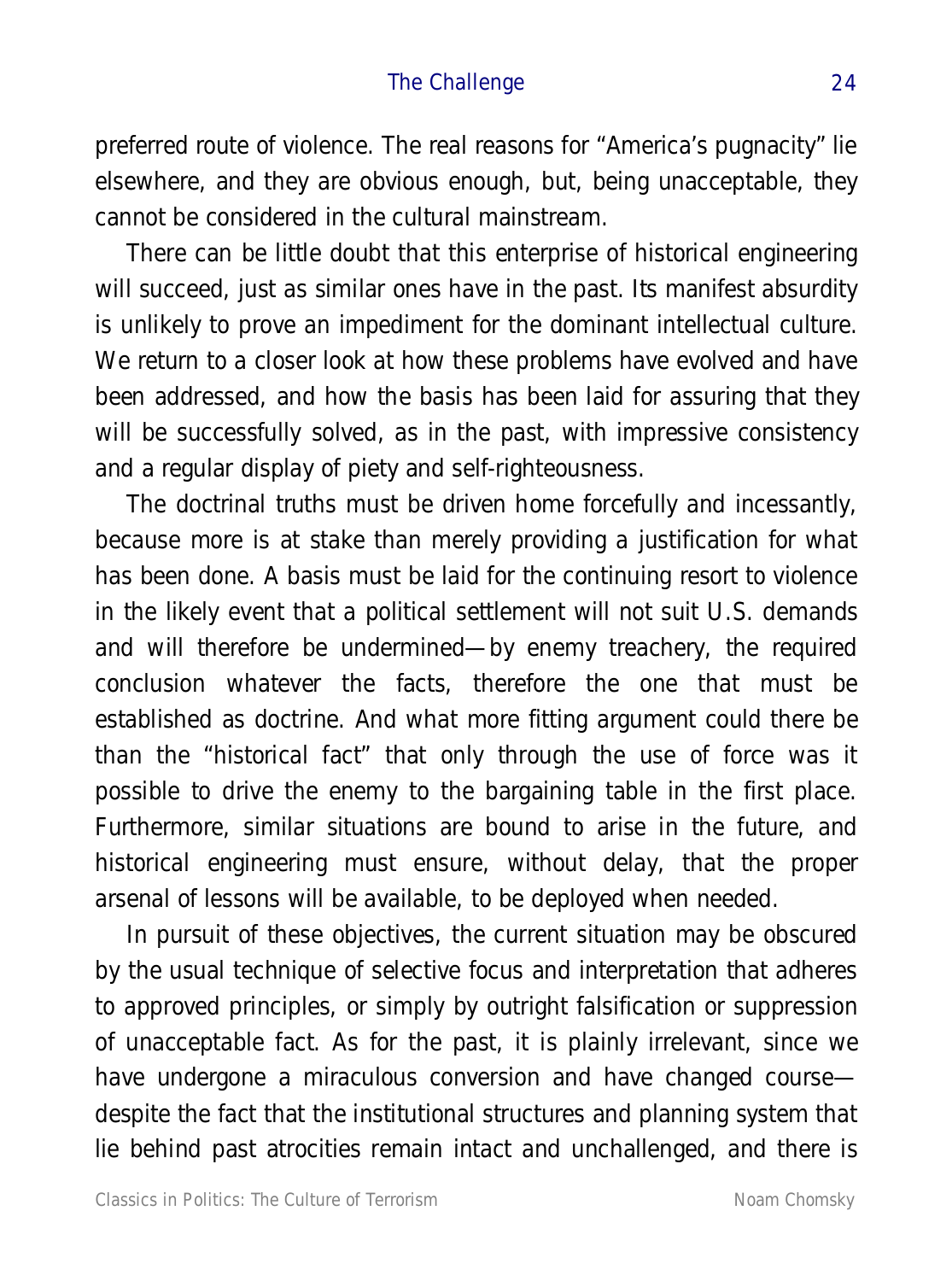little recognition in the intellectual or popular culture of what has happened in reality, apart from those (not insignificant) sectors of popular nonelite opinion that remain stricken by the "Vietnam syndrome."

The doctrine of "change of course," which allows any past horror to be cheerfully dismissed, is highly functional within a terrorist culture. It is presented in its most vulgar form by 1987 Pulitzer Prize winner Charles Krauthammer, who assures us that "today's America is not Teddy Roosevelt's or Eisenhower's or even that imagined by Ronald Reagan, the candidate." Now "democracy in the Third World has become, for the right as well as the lef[t, a](#page--1-8) principal goal of American foreign policy." While it is true that "liberty has not always been the American purpose," now all has changed: "We believe in freedom," and the past can be consigned to oblivion along with all that it teaches us about American institutions and the way they operate.**<sup>7</sup>**As for the present, it will be rendered with the same scrupulous concern for accuracy and honest self-criticism that was exhibited during past eras when, we now concede in retrospect, there may have been an occasional blemish.

A more sophisticated version of this valuable doctrine is offered by the editors of the conservative London *Spectator,* who are able to perceive that "the sudden attachment of the United States to pluralist democracy in Central America in general, and Nicaragua in particular, may seem a little strange" in the light of the historical record, and that "this hypocrisy, as some see it, has deprived the Americans of credibility." But, they continue, such a reaction is improper, because it "assumes no nation has a right to act unless it has been perfectly consistent through the ages"; "cases have to be decided on their own merits," and the case for a war against Nicaragua is "apparent to all but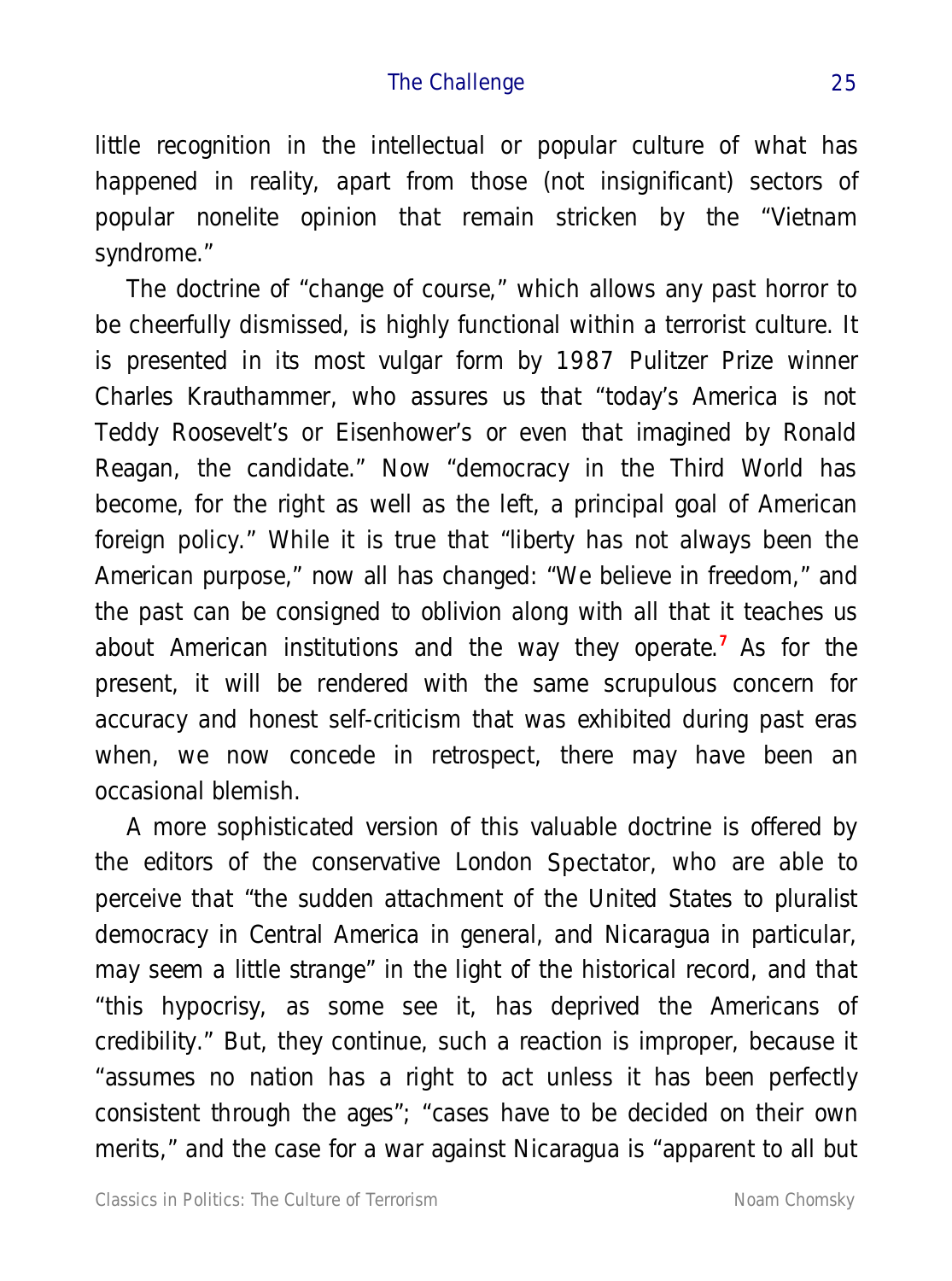western *marxistant* visitors, dazzled as they always are by the glories of low-cost housing projects, women's groups and universal measles vaccination." In contrast, wealthy and privileged sectors of the West show proper contempt for such absurdities, preferring the wise reflections of Winston Churchill, who observed to his colleague Joseph Stalin in 1943 that

the government of the world must be entrusted to satisfied nations, who wished nothing more for themselves than what they had. If the world-government were in the hands of hungry nations, there would always be danger. But none of us had any reason to seek for anything more. The peace would be kept by peoples who lived in their own way and were not ambitious. Our power placed us above the rest. We were like rich men dwelling at peace within their habitations.

Enjoying this happy state as a result of our virtue [a](#page--1-8)nd good works, we are entitled to sneer disdainfully at ridiculous attempts to save children dying of disease, provide housing for the poor and starving, offer women the possibility of escaping from slavery and degradation, and other such childish nonsense in "hungry nations" unsatisfied with their proper lot.**<sup>8</sup>**

For all their astuteness, however, the editors still miss a few small points: (1) contrary to what they allege, the United States (along with "satisfied nations" generally) is quite consistent in its choice of targets of violence and its selective concerns, as the historical record shows, and the reasons are explained with sufficient clarity in internal documents; (2) ideological managers are equally consistent in concealing these striking regularities, which can readily be grasped once we escape the confines of convenient dogma; (3) the United States has no commitment "to pluralist democracy in Central America," but, rather, has dedicated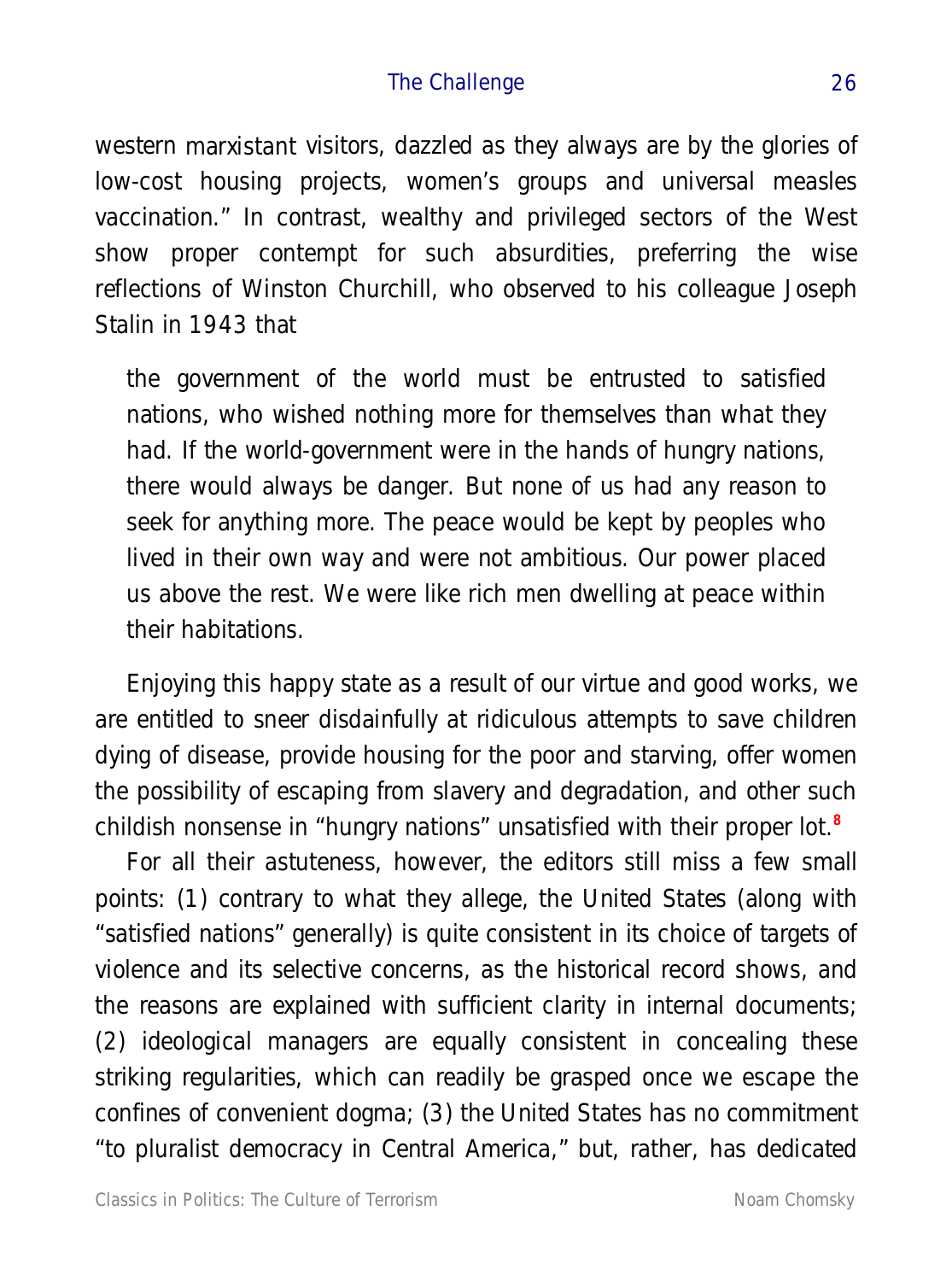itself, particularly in the 1980s, to demolishing any possibility that it might arise.**<sup>9</sup>**It makes perfect sense for the United States to develop a "sudden attachment" to its particular conception of "democracy" in Nicaragua from the moment of the overthrow of the Somoza regime in July 1979, though not before, while undertaking programs of ruthless savagery to destroy popular organizations that might lay the basis for meaningful democracy in El Salvador in the very same years. There is no inconsistency, apart from the constructions of the commissars, striving to adapt to changing events.

One useful consequence of the doctrine of "change of course" is that all analytic work devoted to the study of American society and history is entirely irrelevant, no matter what it reveals. Since we have now changed course, we may dismiss the lessons of history and begin afresh, unburdened by any understanding of the nature of American society or the documentary and historical record. All studies of these topics may be shelved, as now irrelevant, apart from their antiquarian interest. Furthermore, analysis of current developments may also be dismissed when the conclusions are unacceptable, since we can, after all, always change course once again and set forth anew on the path of righteousness when the truth about the world is too obvious to suppress. The highest value proclaimed in the intellectual culture, if it is to serve its functions, must be total ignorance about who we are and what we do in the world, for Ignorance is Strength. Given the facts and what they reveal, this is a doctrine of no little utility and significance.

The extraordinary efficiency of the doctrine of willful ignorance of ourselves, which allows a convenient "change of course" whenever it becomes necessary to dispose of inconvenient facts, is revealed at every turn. During the 1987 Iran-contra hearings, for example, the country and the media were exposed to a record of duplicity that demonstrated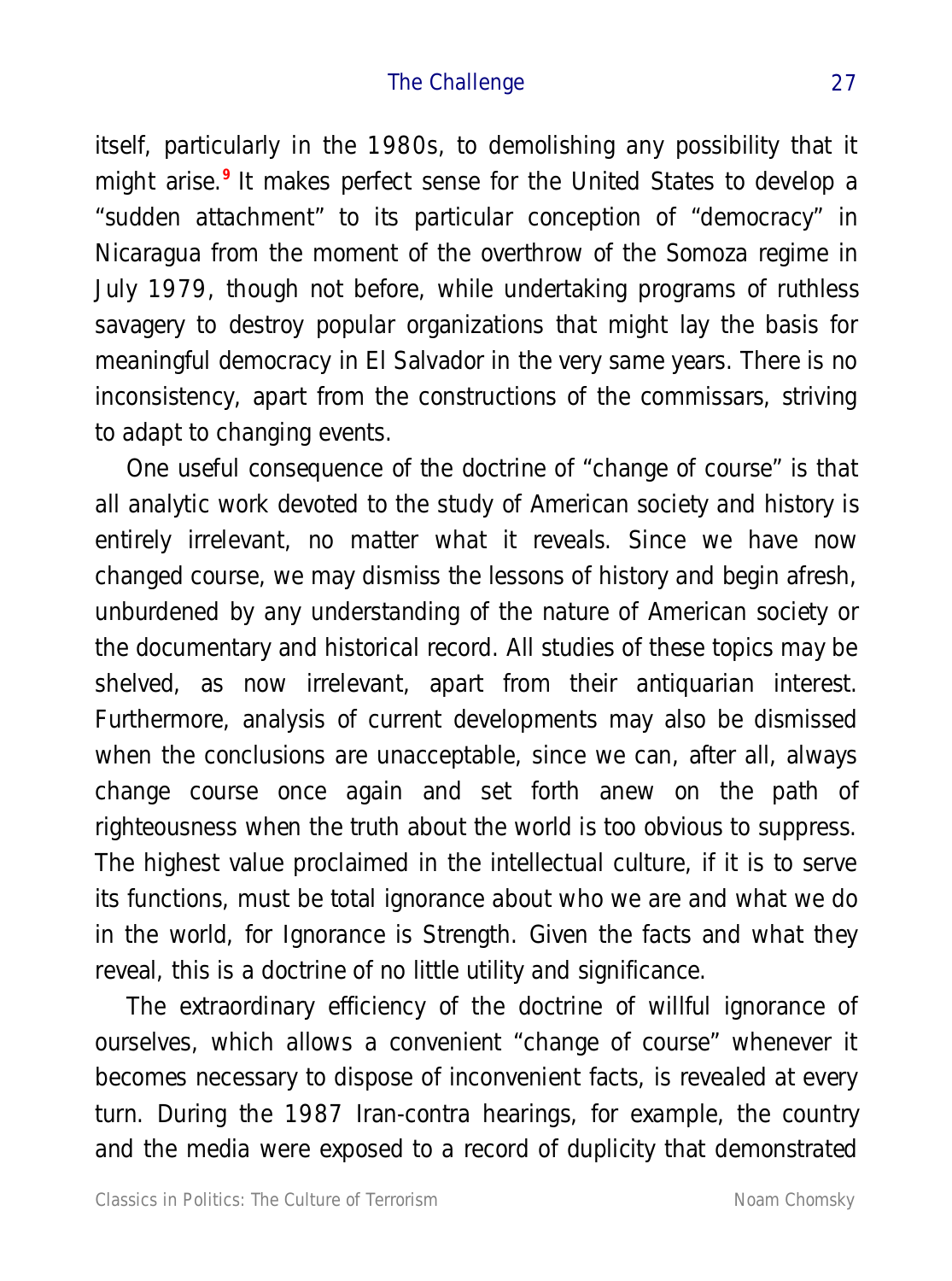beyond any question that the Reagan administration cannot be trusted to adhere to congressional directives, and surely not to international agreements. The point was hammered home with particular intensity, day after day, with regard to its operations in Central America. This much, at least, is not even in dispute. The public hearings came to an end on August 3, and two days later, the Reagan administration proposed a "peace plan" for Central America. I will return to its timing and the background, but consider just its basic contents. The Reagan plan called for dismantling of the political system in Nicaragua along with the scheduled elections and suspension of emergency regulations instituted in response to U.S.-organized attacks, a "demobilization of Sandinista and insurgent forces," and a halt in arms shipments to Nicaragua from "Communist count[ries](#page--1-8)," which means a total halt in arms shipments, since the U.S. had succeeded years earlier in ensuring that Nicaragua would be forced to rely solely on the Soviet bloc for defense. In return, the U.S. would pledge to halt arms shipments to the contra army it formed in Honduras to attack Nicaragua.**<sup>10</sup>**

Let us put aside the question of why Nicaragua alone in Central America should be called upon to undergo a form of unilateral disarmament and internal changes dictated by U.S. power, and consider just the cancellation of arms shipments to "both sides": the government of Nicaragua, and the U.S. proxy army attacking Nicaragua from foreign bases. If Nicaragua were to accede to these dictates, its adherence to the agreement would be easily monitored. Furthermore, Washington can readily contrive non-compliance with the agreement on the part of Nicaragua, confident that its fabrications will be prominently displayed on the front pages, as frequently in the past. Familiar examples include the allegations about Sandinista support for Salvadoran guerrillas, a doctrinal truth presupposed as proven in media commentary despite the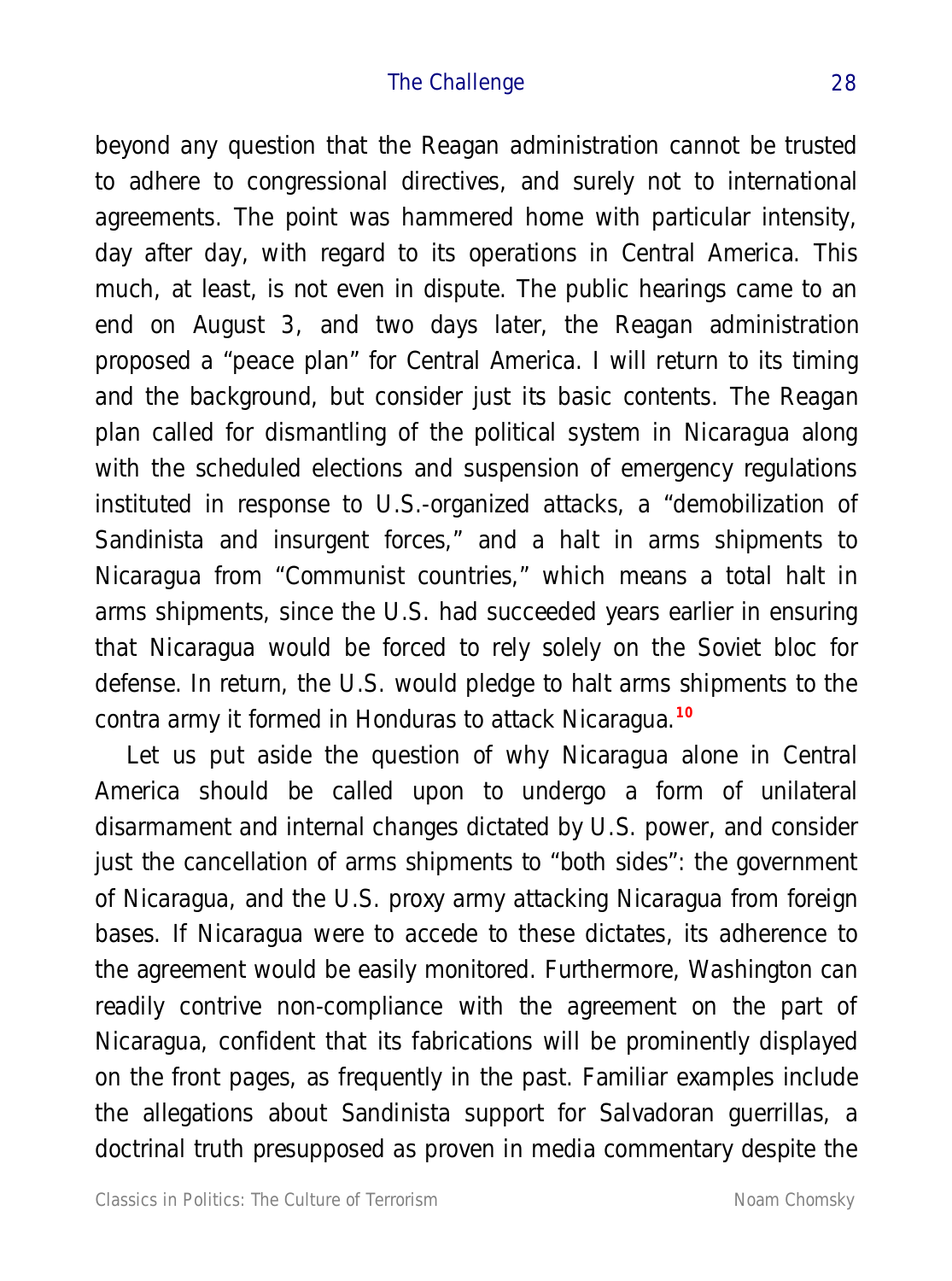complete failure to provide credible evidence; and the disinformation operation with regard to Soviet MIGs timed carefully to overcome the (minimal) danger of honest coverage of the unwanted Nicaraguan elections of 1984—one of Oliver North's capers, so it appears**<sup>11</sup>**—these elections being a non-event according to official doctrine and media commentary.**<sup>12</sup>** Adherence to the agreement by the Reagan administration, in contrast, would be completely unverifiable, and as the hearings on which all eyes had been focused had demonstrated beyond any conceivable doubt, the administration could proceed as before, if it chose, to provide new armaments to its proxy forces and to direct continuing attacks against Nicaragua, whatever agreements were reached on paper. The suggestion that the U.S. media or Congress would expose such operations is too ludicrous to merit comment, in the light of the record that had just been revealed. Hence Nicaragua was expected to disarm, subject to severe sanctions, while the U.S. could proceed to maintain or accelerate the attack against Nicaragua as it chooses, independently of what may be stipulated in an agreement which, in the real world, requires compliance only by Nicaragua.

All of this is transparent. It is the conclusion that anyone who gave the matter a moment's thought would at once draw from the story that had been displayed on the television screen and the front pages for the preceding months. But the m[ed](#page--1-8)ia were oblivious to these truisms. Doves and hawks alike pondered the prospects in ways to which I will return, but without any recognition of the fundamental absurdity of a "peace plan" under which Nicaragua disarms in exchange for a pledge of good behavior from Ronald Reagan and his cohorts.**<sup>13</sup>**It was assumed on all sides that the Reagan administration would undergo the familiar miraculous conversion, that it would suddenly change course, would become law-abiding and would comply with agreements without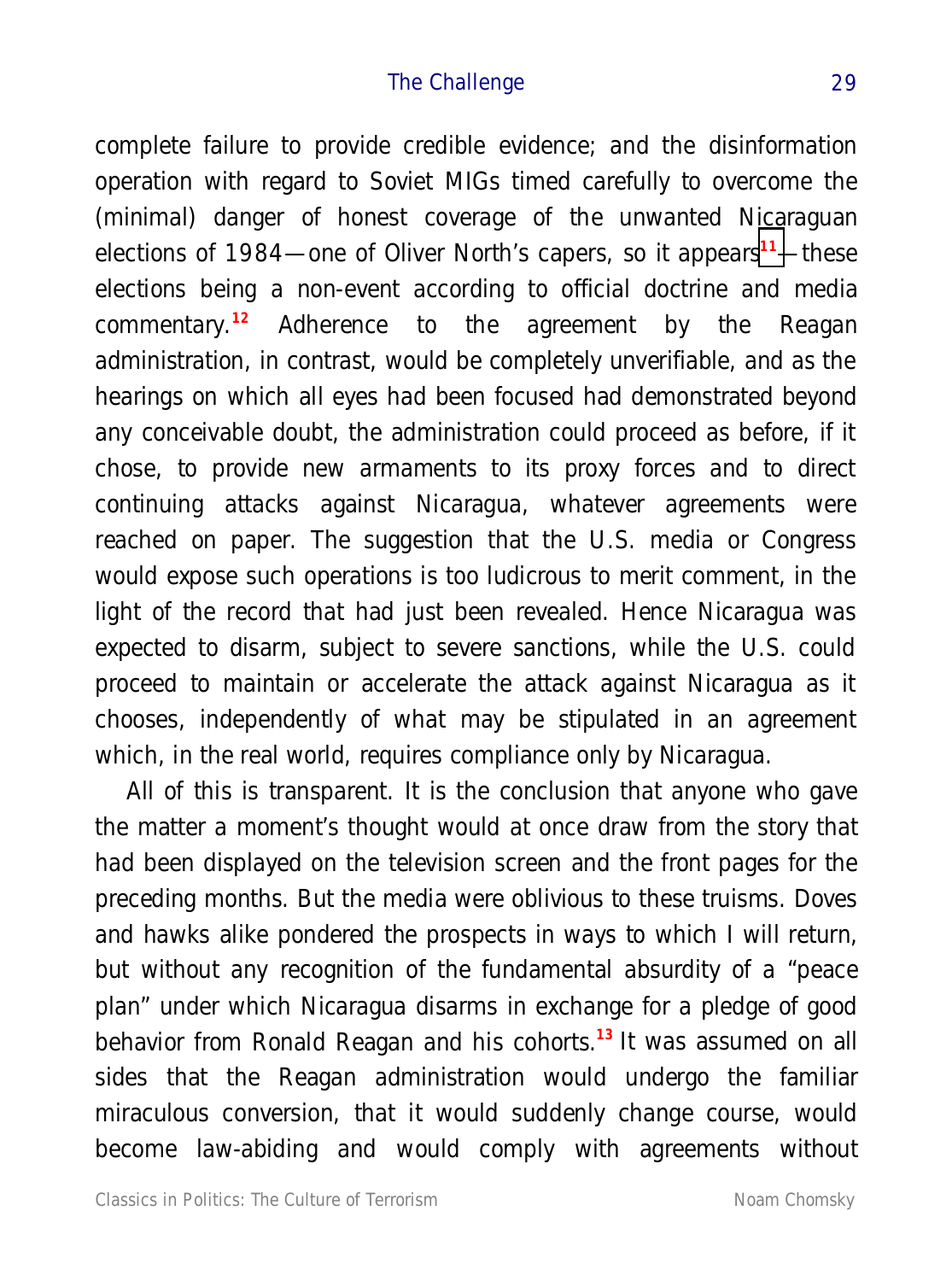monitoring or any meaningful supervision. There were concerns that Nicaragua would lie and cheat in the manner of all Communists, but no questions about the likelihood that the United States would live up to an unverifiable commitment. When the Central American states reached their own tentative agreement a few days later, rejecting the Reagan plan, the director of the Latin American [p](#page--1-8)rogram at the Council on Foreign Relations issued a solemn warning of "a very serious flaw in the agreement: the absence of penalties in the event of noncompliance." A problem no doubt, but why? The sole reason offered is that the "Marxist-Leninist regime" of Nicaragua might "violate the agreement."**<sup>14</sup>** No other difficulty comes to mind.

Critics of Reaganite aggressiveness can perceive that Nicaragua may also have some concerns. Discussing the diplomatic alternative that he favors, Wayne Smith, one of the strongest and most consistent critics of the contra option, urges that we enter into a bilateral security pact with Nicaragua as "a corollary to the Central Am[eri](#page--1-8)can treaty itself":

Of course, we would want adequate means of verification. So would the Sandinistas, who have no more reason to trust us than we have to trust them. Compliance would be assured not by the contras but by the strength and honor of the United States.**<sup>15</sup>**

In short, our strength will assure *their* compliance, and our honor will assure *our* compliance, thus allaying Nicaraguan concerns. Recall that we are inspecting the outer limits of expre[ss](#page--1-8)ible dissent.

It is too much to expect the media or the intellectual culture generally to consider the earlier record of U.S. adherence to agreements: the Geneva accords of 1954 or the Paris peace agreements of 1973, for example, both immediately disrupted by the United States.<sup>16</sup> Perhaps it is also too much to expect a question about such exotic topics as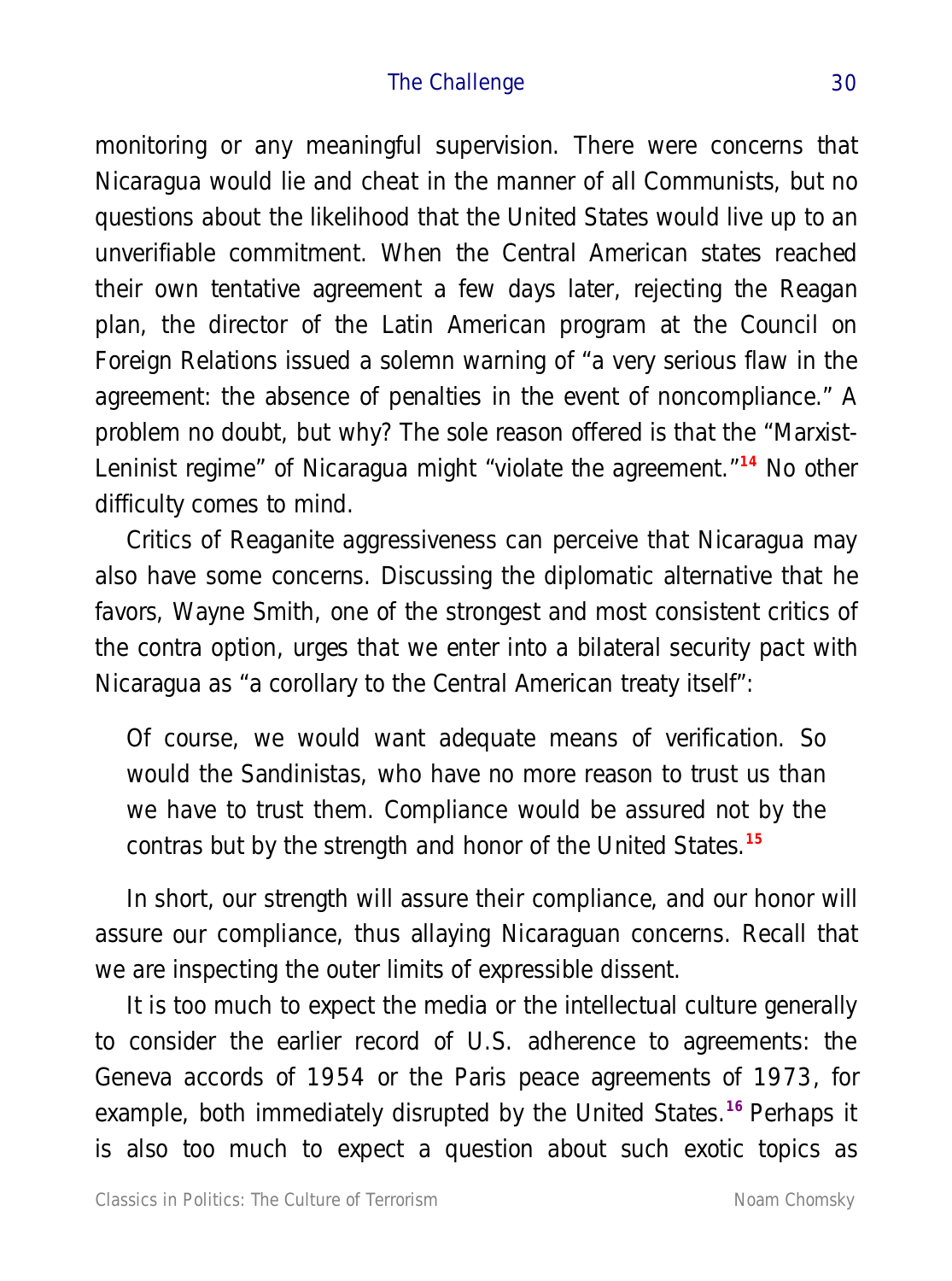whether the provisions of the Central American agreement on internal freedoms could possibly be honored in the U.S. client state of El Salvador, still effectively ruled by the same military forces that carried out a major slaughter and physically destroyed the independent media and political opposition. What is particularly noteworthy, however, is that the doctrine of willful self-ignorance is so deeply rooted that it can efface, instantaneously, the news story that had been the major preoccupation for ten months up to the very day of the new promise of miraculous conversion. The grip of the doctrine is so powerful that the question is not even open to discussion. Even the simplest observations lie beyond awareness. The United States is Good, its leaders are Good, the facts are irrelevant, no matter how prominently displayed.

The levelling of discourse within the ideological system is an extremely important matter. Part of the genius of American democracy has been to ensure that isolated individuals face concentrated state and private power alone, without the support of an organizational structure that can assist them in thinking for themselves or entering into meaningful political action, and with few avenues for public expression of fact or analysis that might challenge approved doctrine. The significance of these achievements of thought control is highlighted by the experience of the loosely-knit communities that have succeeded in escaping them, for example, through listener-supported radio, which has helped to create and sustain small subcultures with regular access to information and a range of opinion and analysis that is unimaginable within highly indoctrinated elite circles and the information and doctrinal system they control.

Adherence to doctrinal truth confers substantial reward, not only acceptance within the system of power and a ready path to privilege, but also the inestimable advantage of freedom from the onerous demands of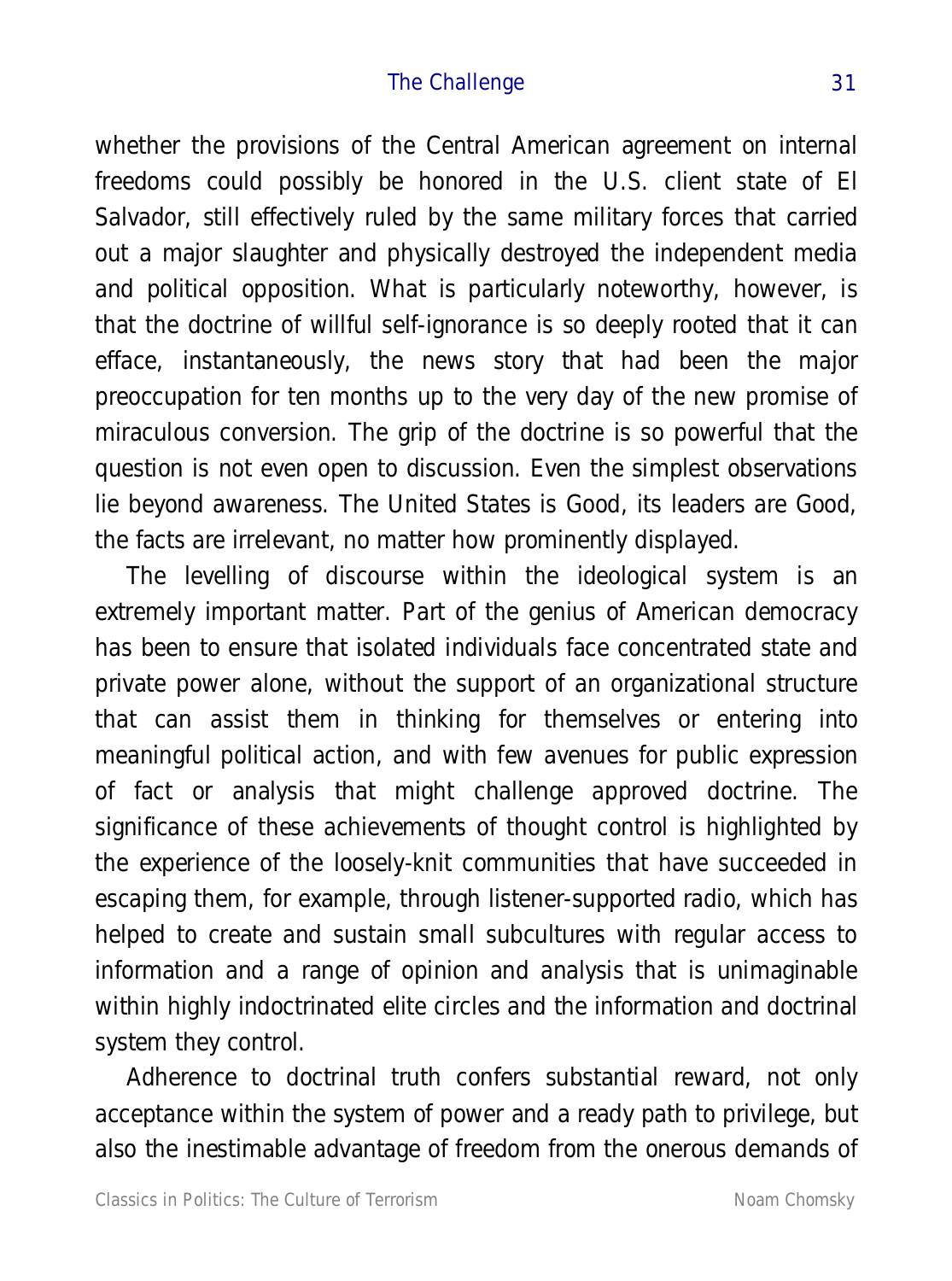thought, inquiry and argument. Conformity frees one from the burden of evidence, and rational argument is superfluous while one is marching in an approved parade. In contrast, those who dare to question are required to meet high standards of evidence and argument, often standards unattainable in the soft disciplines. These difficulties are compounded by the isolation and lack of resources that are a natural concomitant of dissidence. Apart from this, independent minds appear exotic and are readily ignored or misrepresented, since, after all, their conclusions are unconventional and rarely heard; we are not dealing here with the sciences, where it is at l[ea](#page--1-8)st an ideal, and one often honored, that ideas are to be judged by their merits rather than their utility within a system of power. And if no other measures suffice, dissidents can be dismissed as Stalinist apologists, evidence and argument always being superfluous in the service of power.**<sup>17</sup>**Failure to observe doctrinal purity with regard to Nicaragua proves that one is "pro-Sandinista," therefore unreliable and unobjective; only those who are properly anti-Sandinista and thus conform to the demands of American power qualify as objective and may therefore enter the arena of public discourse. With regard to El Salvador, the same failure proves that one is "pro-guerrilla," therefore unreliable and unobjective; only those who are properly supportive of the U.S. project escape these defects. A variety of rhetorical devices have been constructed to exorcise independent thought: "Marxist," "radical," "useful idiot" (and other fabrications attributed to Lenin), and other terms which, like these, have lost whatever meaning they might once have had, serving now merely as terms of generalized abuse to guarantee that the bounds of propriety will not be transgressed. But the devices need rarely be used, since the difficulty of escaping the rigidities of the ideological system with its narrow certainties is so great as to marginalize any serious challenge to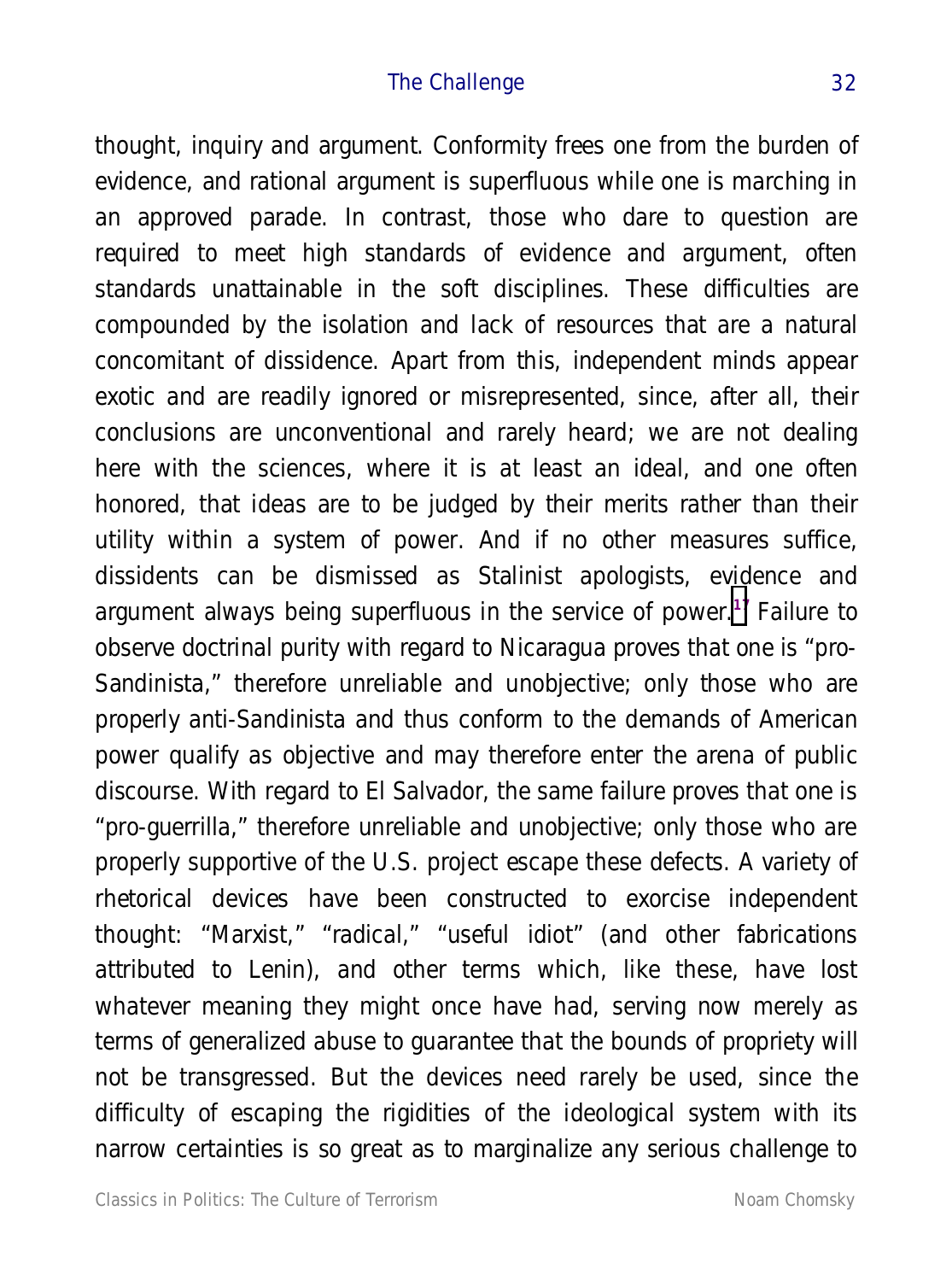acceptable thought.

Let us see how these various tasks are currently addressed, and what we can learn about our own society and intellectual culture from observing the performance.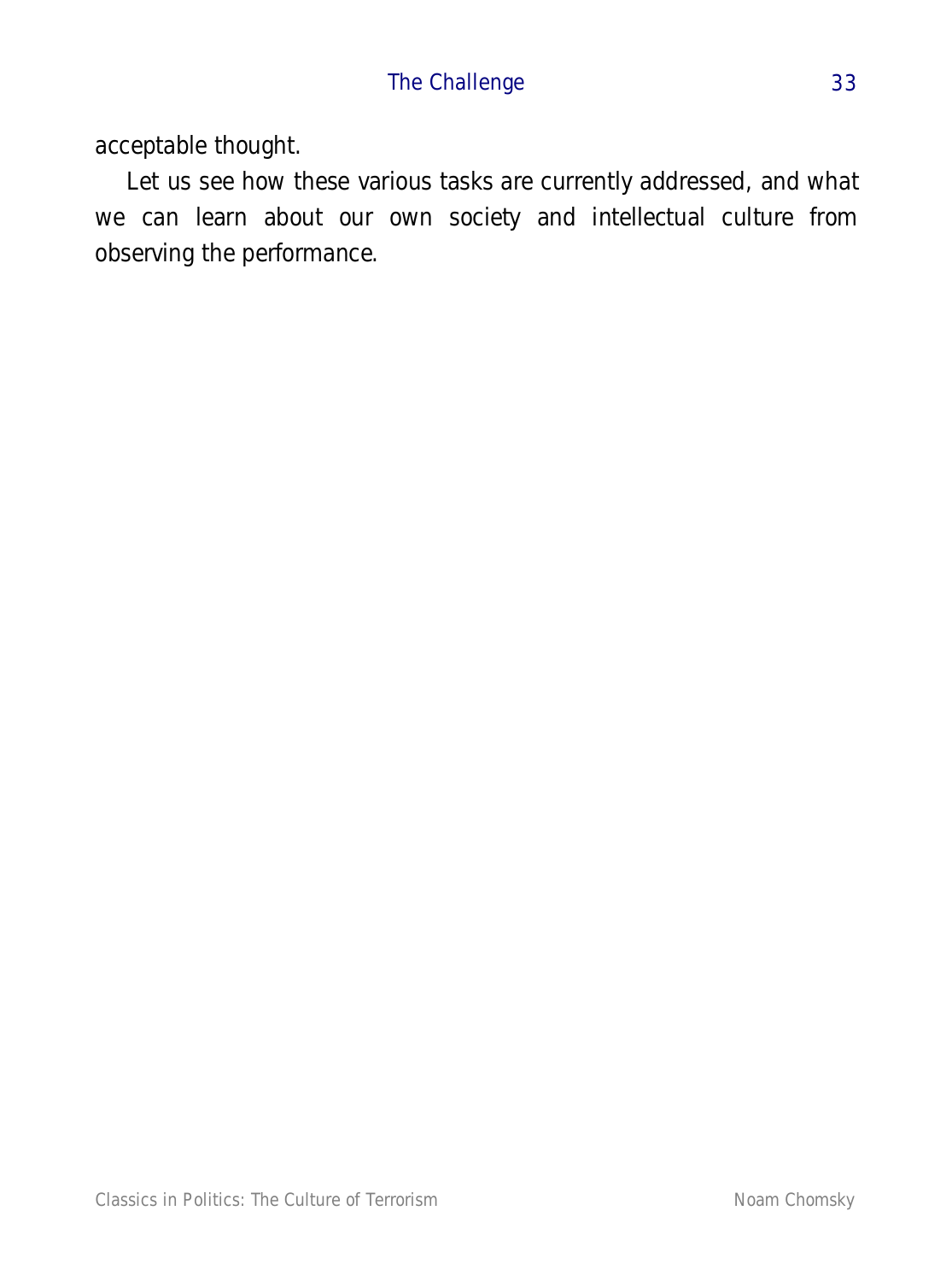### **Notes Chapter One**

- 1. Wayne Smith, "Lies about Nicaragua," *Foreign Policy,* Summer 1987; Smith was chief of the U.S. interests Section in Havana prior to his resignation from the State Department in 1982 in protest over Reagan's foreign policy, after 24 years in the Foreign Service, where he was considered the Department's leading expert on Cuba. See chapter 3 on the World Court decision and the reaction to it, and chapter 7 for more on the diplomatic record.
- 2. James LeMoyne, Linda Greenhouse, Week in Review, *New York Times,*  June 29, 1986.
- 3. Peter Jennings, ABC News, May 20, 1987; his emphasis.
- 4. Martha Honey and Tony Avirgan, San José, Costa Rica, *In These Times,*  Sept. 2, *Nation,* Sept. 12, 1987; COHA's *Washington Report on the Hemisphere,* Sept. 30, 1987. The six-month aid suspension ended in September 1987, though only after President Arias acceded to such U.S. demands as strengthening private banks at the expense of the state banking system; *Nation,* Sept. 19, 1987.
- 5. "Waking up from the dream of the 'victorious' contras," *Christian Science Monitor,* Aug. 24, 1987.
- 6. Rohwer, deputy foreign editor of the London *Economist, New York Times Book Review,* Sept. 20, 1987; I rephrase his rhetorical question. Rohwer is much in favor of the use of violence to "keep Marxists out of power" in the U.S. crusade for "democracy, human rights and economic growth" in Latin America, to which it has been dedicated for a century with such impressive results, just as Britain was in Africa and India in its day in the sun.
- 7. *New Republic,* September 8, 1986.
- 8. *Spectator,* Aug. 15, 1987; Churchill, *The Second World War,* vol. 5 (Houghton Mifflin, 1951), 382.
- 9. See *TTT, PI.*
- 10. *NYT,* Aug. 6, 1987.
- 11. Alfonso Chardy, *Miami Herald,* July 5, 1987.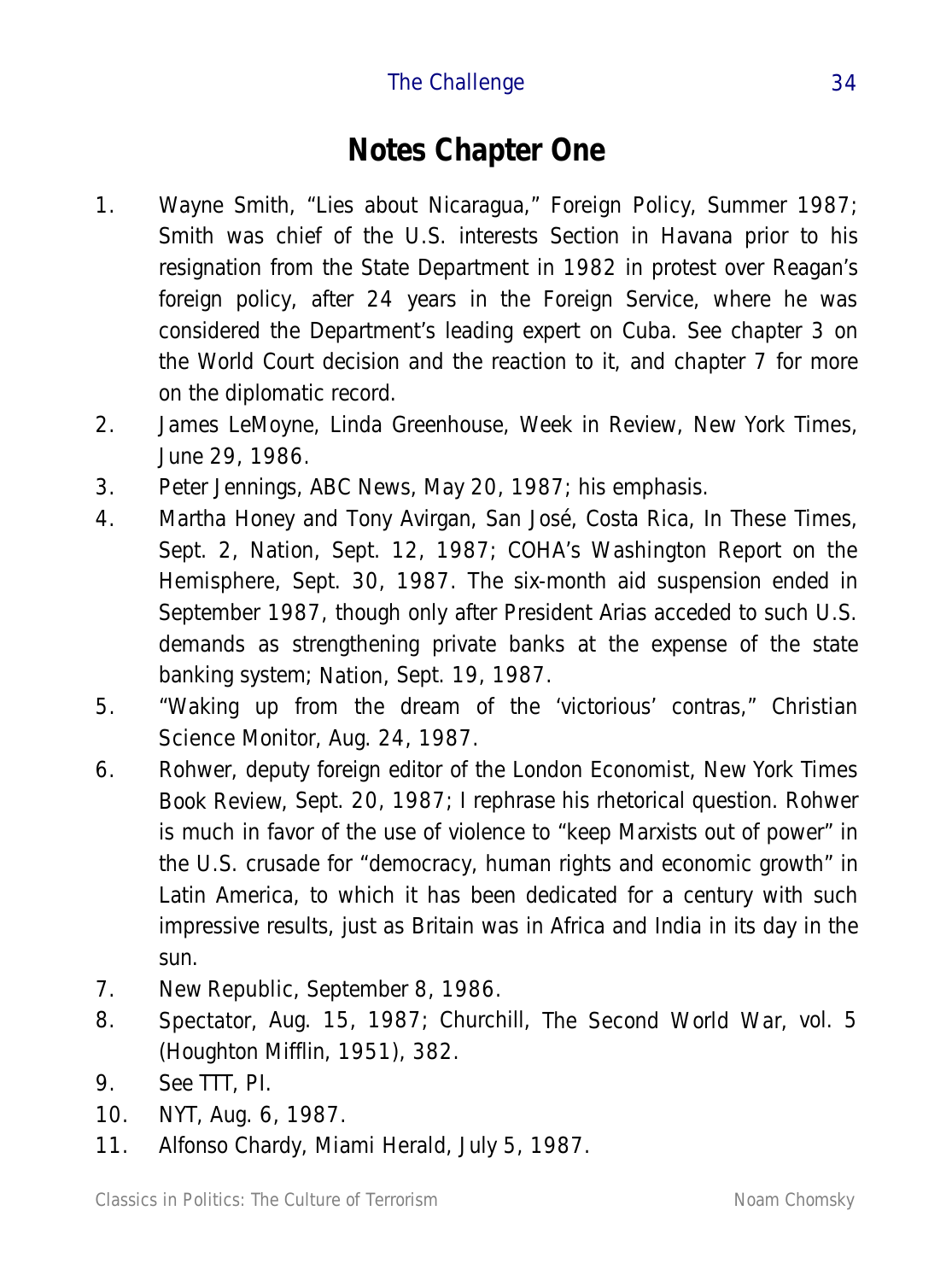- 12. I put aside here two reasonable questions that cannot be raised in the U.S. cultural climate: whether it would be legitimate for Nicaragua to obtain aircraft to defend itself from U.S. terrorism and aggression; and whether it would be proper to provide arms to people driven to the hills by U.S.-organized state terror to help them defend themselves, as in El Salvador; see *TTT,* 126f., 137. Comparable questions are permitted, and readily answered, with regard to U.S. support for its allies, or for victims of state terror and aggression by official enemies, the guerrillas in Afghanistan, for example.
- 13. A unique exception, to my knowledge, was Alexander Cockburn, *Wall St. Journal,* Aug. 13, 1987. See also the forthright criticism by Randolph Ryan, "Hollow talk of peace," *Boston Globe,* Aug. 8, 1987, noting that Nicaragua "cannot reasonably be expected to demobilize until the attack ends"—in fact, until the threat of attack ends, as we would agree in the case of any ally subject to threat of superpower violence, or even lesser threat.
- 14. Susan Kaufman Purcell, *NYT,* Aug. 12, 1987.
- 15. Wayne Smith, "How to Deal with Managua," *NYT,* Sept. 24, 1987.
- 16. See chapter 7 for further comment.
- 17. Consider, for example, Dennis Wrong's allegation *(New Republic,* Sept. 7, 1987) that the *Nation* features some "pro-Soviet writers," "notably Alexander Cockburn," who qualifies for the epithet because he is critical of the pieties of apologists for U.S. violence and sometimes refutes the propaganda devised to mobilize public support for U.S. repression and atrocities, thus challenging the important right to lie in service to the state. By the same logic, a Soviet dissident critical of the violence and repression of all sides who refutes lies about the United States in Soviet propaganda would be condemned by Party Liners as a "pro-American writer." Wrong adds that "'Zionism', of course, is a negative epithet in today's *Nation,"* a journal that would be regarded as dovish Zionist by Israeli standards, but exhibits insufficient loyalty to Israel by the standards of this author or the journal in which he writes. It is unnecessary to comment on the irony of these paired accusations, the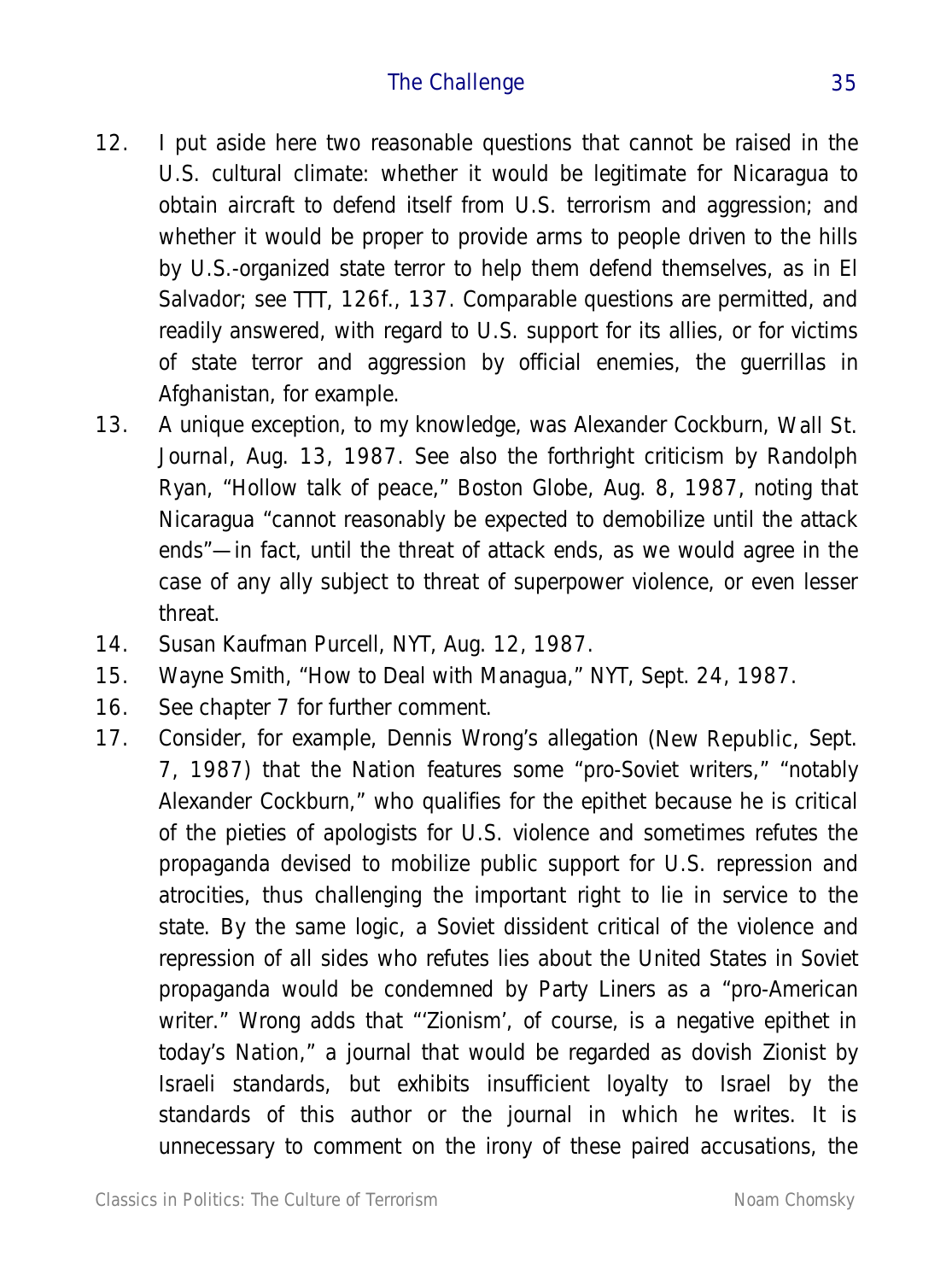latter reflecting the familiar Stalinist caste of mind.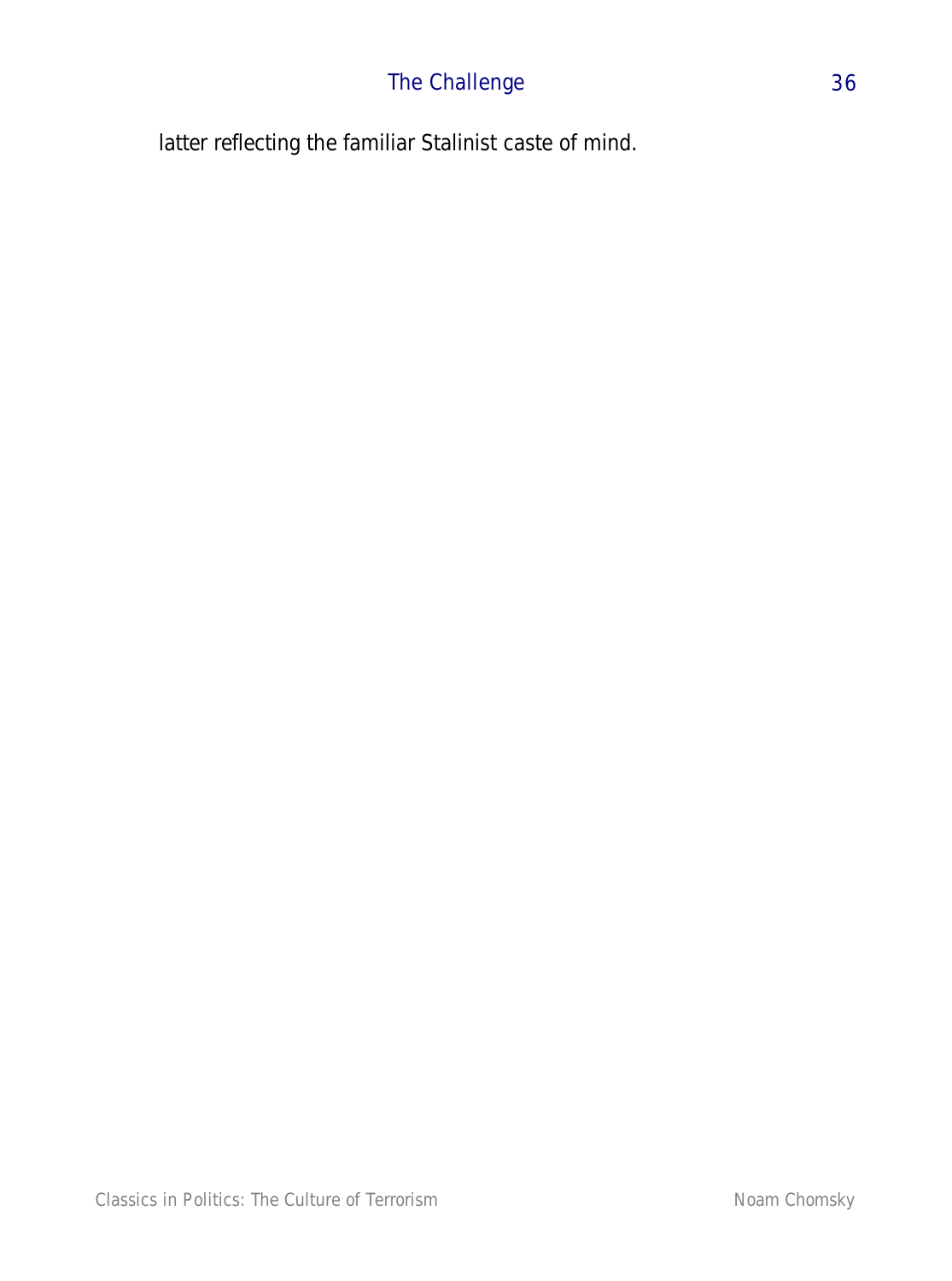37

### **2 The Cultural-Historical Context**

t is commonly supposed that the two Reagan "landslides" of the 1980s reflected a significant "right turn" in American politics and society, a rejection of the "disruptive" and "anarchic" mood of the sixties. In contrast [to](#page--1-8) the war protestors, two commentators explain, "decent, patriotic Americans demanded—and in the person of Ronald Reagan have apparently achieved—a return to pride and patriotism, a reaffirmation of the values and virtues that had been trampled upon by the Vietnam-spawned counterculture."**<sup>1</sup>** These "values and virtues," we are to understand, are exemplified in the Reagan Doctrine abroad and the Reaganite socioeconomic programs at home.  $\begin{array}{c}\n t & \text{is} \\
 198 \\
 \text{Soci} \\
 \text{isities}\n \end{array}$ 

The "right turn" during the Reagan years is not unreal, but it is also not quite what it is often thought to be. Let us briefly consider two questions: first, what the "right turn" really is; and second, how it fits into deeper and more enduring features of American society and state policy. I will keep to foreign policy for the most part, though that is only one part of a much larger story.

To begin with, what is the "right turn"? Specifically, what are the policies of the Reagan administration, which are thought to exemplify them? Basically, they fall into three categories:

- Transfer of resources from the poor to the wealthy
- Increase in the state sector of the economy, and growth of state power in general
- An "activist" foreign policy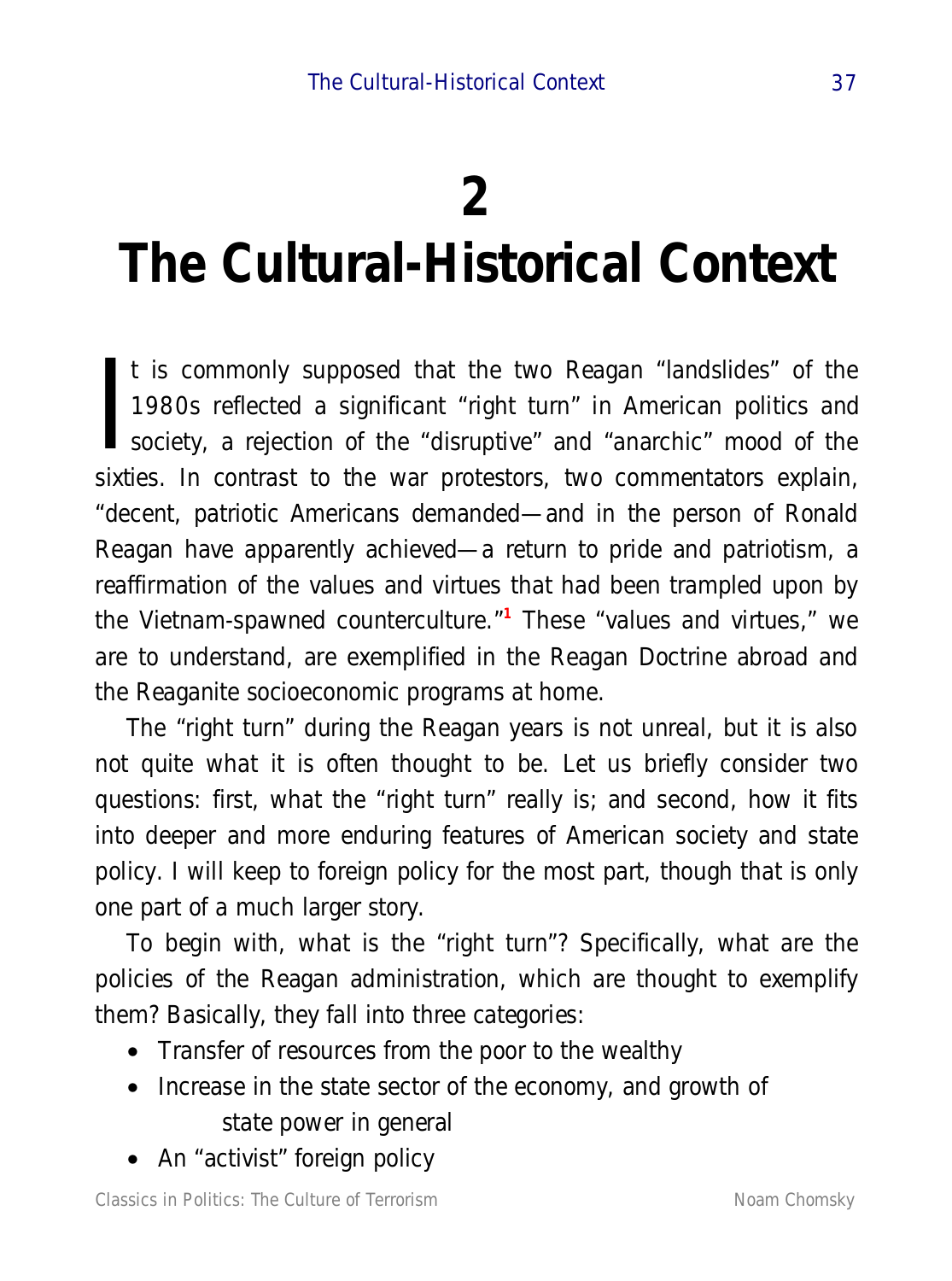The first of these goals was substantially achieved by fiscal measures and an attack on labor and the welfare system, both already weak by in[ter](#page--1-0)national standards. The second program on the agenda was conducted in the traditional way, by expanding the protected state market for high technology waste production and thus forcing a public subsidy to advanced sectors of industry; what is called euphemistically "defense spending."**<sup>2</sup>**This has been the most rapid military build-up in U.S. peacetime history. Concomitantly, state spending increased more rapidly than at any time since World War II, and the administration moved to protect the more powerful state from public scrutiny by such measures as censorship, limiting access to documents, and an enormous increase in clandestine activities designed to diminish still further any influence of the annoying public on affairs of state. It is entirely in keeping with this commitment to state power that t[he](#page--1-0) president should nominate for the Supreme Court a man described as "critical of virtually every Supreme Court case protecting individual liberties," whose "constitutional decisions can be explained by a single principle: where there's government versus the individual, the government always wins."**<sup>3</sup>**

The third plank in the program, the "activist" foreign policy, is also of the traditional variety though again at an extreme of the spectrum: intervention, subversion, aggression, international terrorism, and general gangsterism and lawlessness, the essential content of the highly-praised "Reagan doctrine." Its central achievement was the organization of an onslaught of state terrorism in El Salvador, which achieved its major goal: to avert the threat of democracy and social reform by destroying "the people's organizations fighting to defend their most fundamental human rights," in the words of Archbishop Romero (soon to be assassinated by elements of the U.S.-backed security forces) as he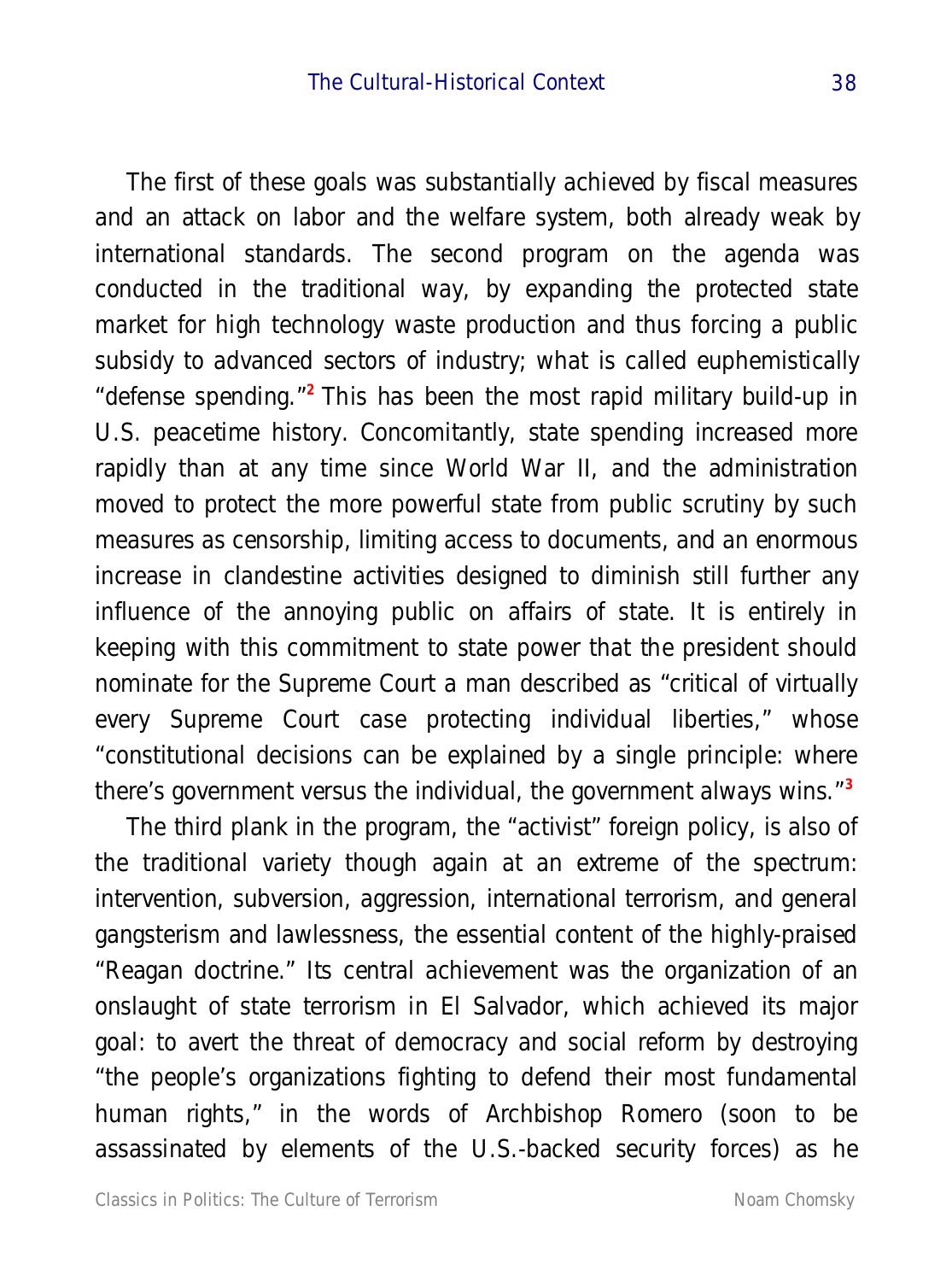## *The Cultural-Historical Context*

pleaded with President Carter not to send military aid to the junta, which would, of course, use it for exactly these purposes. Carter's limited war was rapidly expanded under Reagan, yielding a notable increase in the level of slaughter and general terror. The operations were carried out by a U.S. mercenary army, trained, supplied and directed by the United States. U.S. forces also participated directly. U.S. air force units flying from foreign bases coordinated air strikes, an innovation that yielded an immediate improvement in the "kill rate" among defenseless villagers and fleeing peasants. Long-range reconnaissance patrols were conducted by CIA paramilitary agents who led and accompanied Salvadoran units, allowing "[th](#page--1-0)e Reagan administration to secretly exceed its publicly declared limit of 55 military advisers in El Salvador" and to overcome the ban on participation by U.S. personnel in field operations; these operations were "spectacularly successful," according a U.S. official, in calling in "aircraft to hit the targets."**<sup>4</sup>**

When the savage terror had achieved its aims, and was becoming an impediment to further funding for the U.S. mercenary army, Washington ordered that the scale be restricted and removed further from public view, as was done, demonstrating with great clarity just who was controlling the process from the outset. The comma[nd](#page--1-0)ers in Washington are much lauded for this display of moderation.

Reagan also launched a war against Nicaragua with another mercenary army, an operation that at the very least must be "characterized as terrorism, as State-sponsored terrorism" (former CIA director Stansfield Turner, testifying before Congress in April 1985**<sup>5</sup>** ), and possibly as the more serious crime of aggression, as implied in the World Court judgment. The general goal was to "fit Nicaragua back into a Central American mode" and compel it to observe the "regional standard," as advocated by the doves who are critical of Reagan's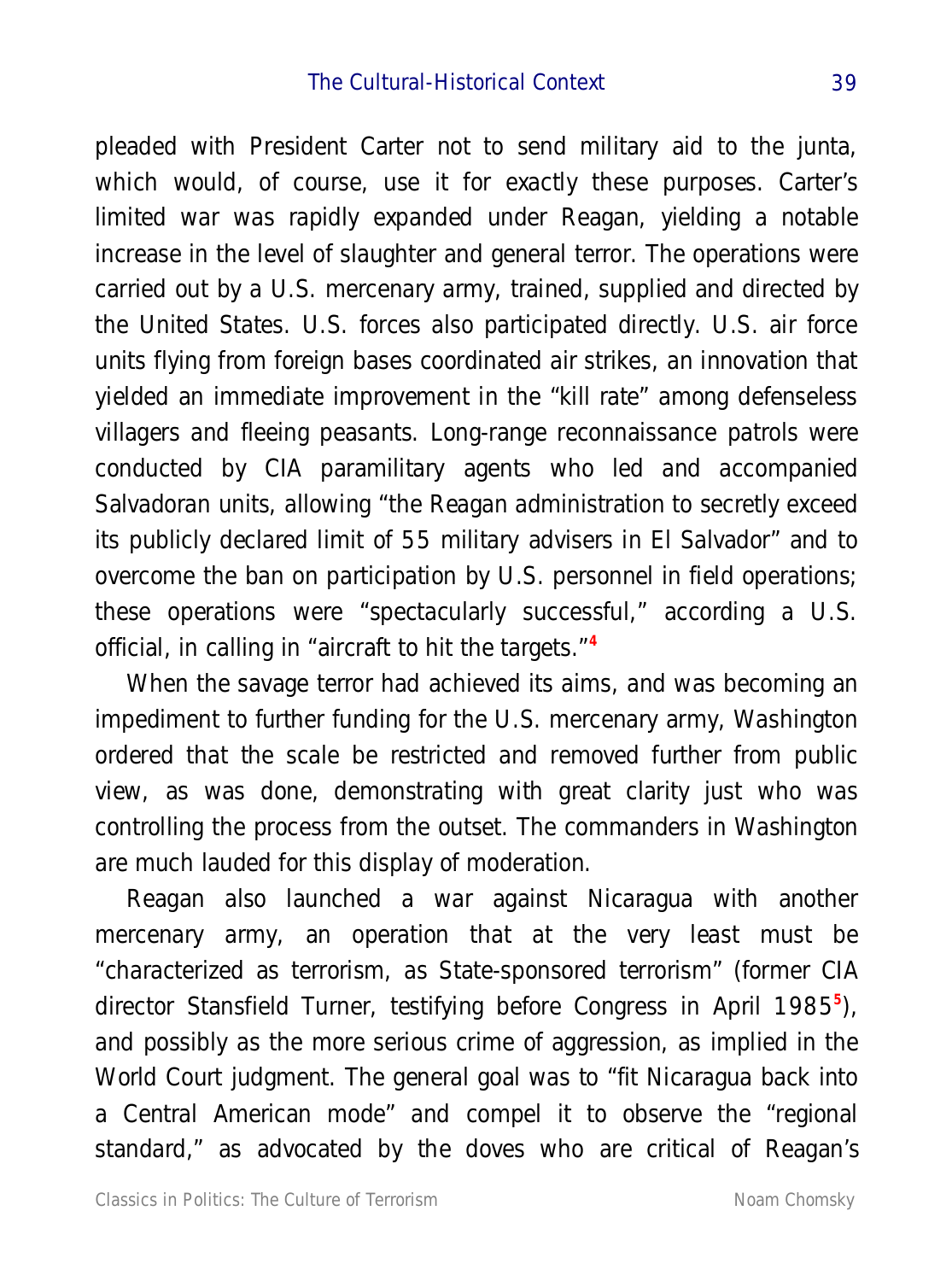excessive zeal.**<sup>6</sup>**

The maximal objective in Nicaragua was to replace the Sandinista government by one more attuned to traditional U.S. standards for the region, one that will uphold the "Fifth Freedom," a crucial doctrine wellillustrated in the historical and documentary record.**<sup>7</sup>**The minimal objective, largely achieved, is dual: (1) to block and reverse social reform and diversion of resources to the needs of the poor majority, such measures as improvement of health services and production for domestic needs, involvement of the poor in the development process, literacy programs, and so on; (2) to force Nicaragua to rely on the Soviet Union for survival and thus to provide retrospective justification for the attack launched against it as punishment for the crime of undertaking social reforms. It was evident from the first days of the Reagan administration that its policies were designed to ensure that "Nicaragua will sooner or later become a Soviet client, as the U.S. imposes a stranglehold on its reconstruction and development, rebuffs efforts to maintain decent relations, and supports harassment and intervention," the standard policy adopted in the case of an enemy the U.S. undertakes to subvert or destroy.**<sup>8</sup>**

To attain the second of these goals, the U.S. rejected a Sandinista request for arms and training, and pressured its allies to do the same, thereby ensuring that Nicaragua, lacking any other source, would become entirely dependent on Soviet arms; the U.S. blocked aid from international lending institutions to the same end. When the U.S. embargo was declared in M[ay](#page--1-0) 1985, Nicaraguan trade with the Soviet bloc was about 20%, roughly the same as the U.S. and far less than Europe and the Third World, an intolerable situation that must be overcome so as to allow apologists for U.S. international terrorism to justify it as defense against Soviet imperialism.**9** The same U.S. policies,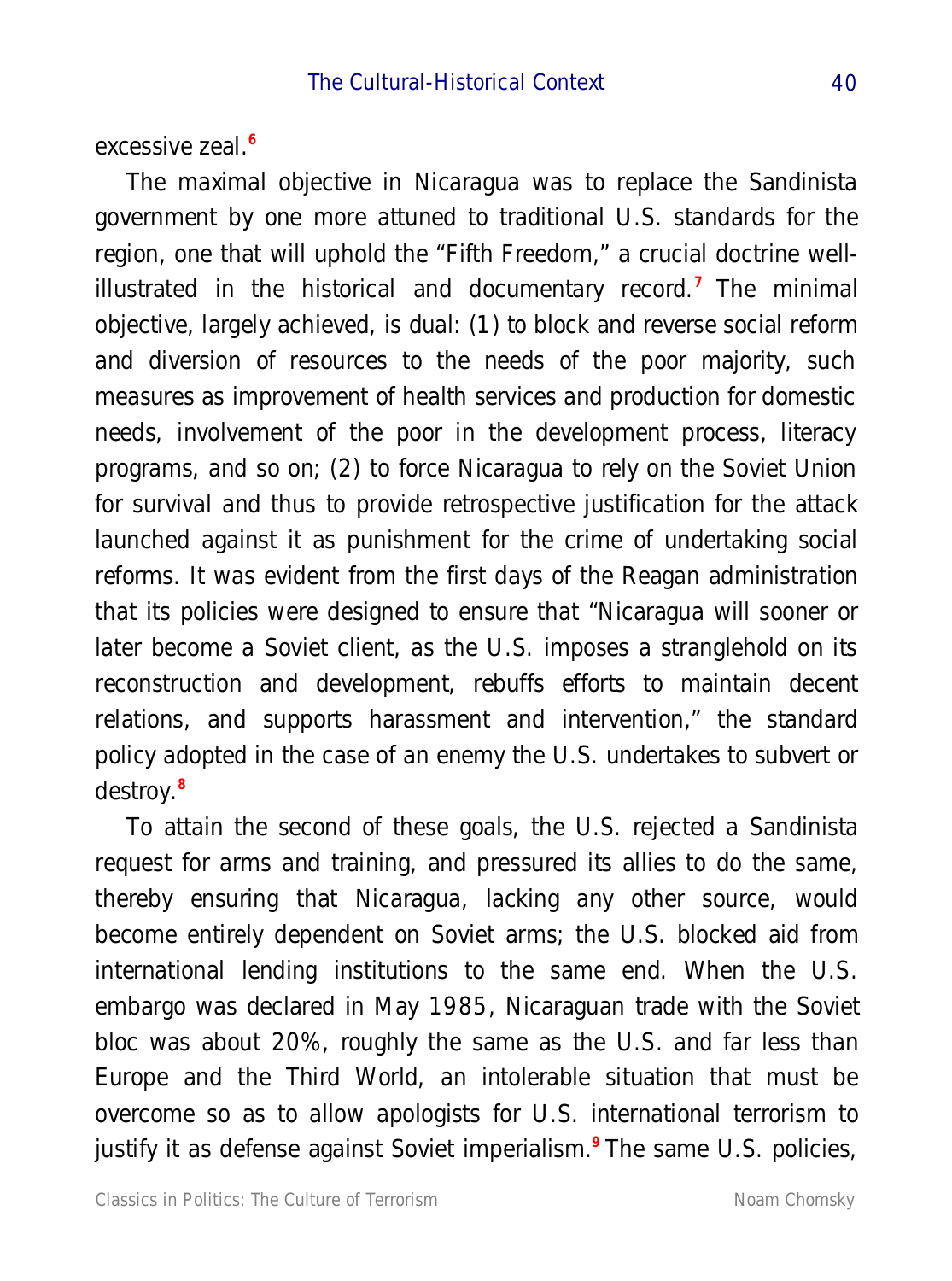## *The Cultural-Historical Context*

with their predictable effects, enable the Free Press to refer to "the Moscow-backed Government in Nicaragua," a phrase with appropriately ominous overtones and one that is literally correct, given the success of the Reagan administration in ensuring that Nicaragua must turn to the Soviet Union for defense agains[t](#page--1-0) U.S. international terrorism. The Free Press may also proceed to characterize the U.S. war against Nicaragua as a conflict between "the Soviet-supported Sandinista regime" and "the United States backed rebels," thus establishing the framework of East-West confrontation required by state propaganda.<sup>10</sup> And it may invoke the frightening specter of "Soviet-supplied armaments" while bemoaning the fate of the poor contras, trying to fight "Soviet helicopters" with only "boots and bandages" (we return to the realities). These images help to instill the proper mood of fear and concern at home, even among liberal critics of the means adopted by the Reagan administration to defend ourselves from Soviet expansionism. Meanwhile commentators sagely ponder the Nicaraguan threat to conquer Central America as agents of Soviet imperialism, if not to invade Texas (as Reagan intimated) or provide bases for Soviet bombers attacking the United States (General John Singlaub).**<sup>11</sup>**

Elsewhere in the region, the "activist" policy included enthusiastic support for atrocities in Guatemala at a level unprecedented even by the standards that the U.S. has helped maintain since overthrowing Guatemalan democracy in 1954; the conversion of Honduras into a military base for U.S.-directed international terrorism; and the subversion of Costa Rican democracy by pressures upon Costa Rica, on pain of economic collapse, to line up in U.S. crusades against democracy and social reform in the region.

In Central America, the Reagan Doctrine deserves a large share of the credit for a most impressive slaughter. The death toll under Reagan in El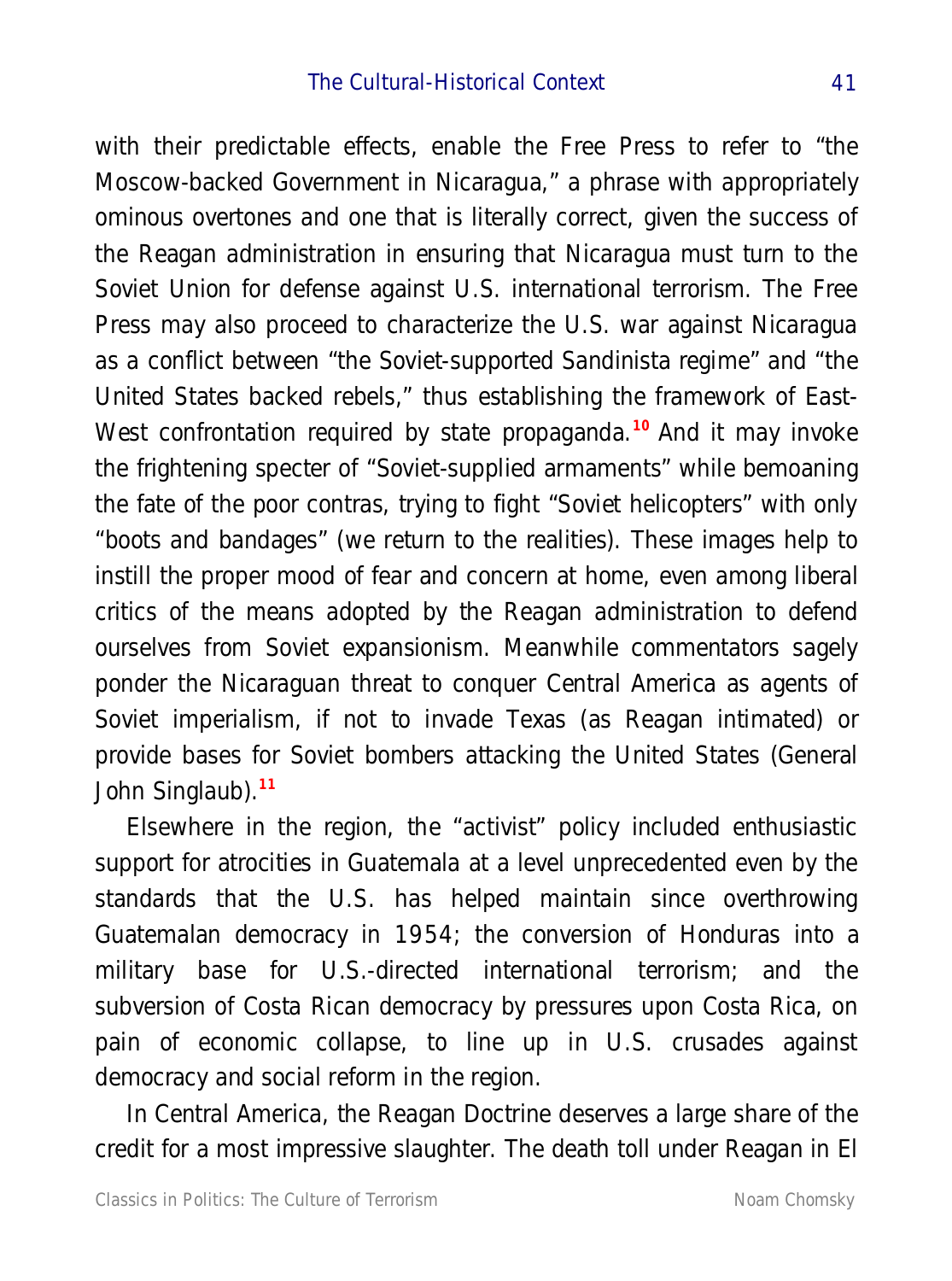Salvador passed 50,000 and in Guatemala it may approach 100,000. In Nicaragua, the terror was less successful, amounting to only some 11,000 civilians killed under Reagan by 1986**<sup>12</sup>**; the problem is that in Nicaragua the population has an army to defend it from the U.S. organized terrorist forces, whereas in El Salvador and Guatemala the terrorist force attacking the civilian population is the army. The death toll under Reagan in this region alone thus amounts to 150,000 or more. This was, furthermore, not ordinary killing, but rather Pol Pot-style atrocities, with extensive torture, rape, mutilation, "disappearance," and similar measures to ensure that the populations would be properly traumatized. We may add over 20,000 killed during the U.S.-backed Israeli invasion of Lebanon in 1982, mostly civilians, and untold additional victims of international terrorism, starvation, disease and brutal labor.

Other exercises of the "activist" policy include the bombing of Libya in April 1986 with about 100 reported killed, the worst single act of international terrorism of the year; steps to ensure that South Africa would be able to maintain its illegal control over Namibia (virtually never discussed in the media) while disrupting its neighbors and preventing them from escaping the dependence on South Africa that is a legacy of the colonial system; support for continued Israeli terrorism in Lebanon, and so on.

In essence, that is the "right turn." Now three observations.

First, these policies are as far from "conservatism" as one can imagine. We might refer to them as "reactionary jingoism," or perhaps harsher terms are appropriate. There are few genuine conservatives within the U.S. political system, and it is a sign of the intellectual corruption of the age that the honorable term "conservatism" can be appropriated to disguise the advocacy of a powerful, lawless, aggressive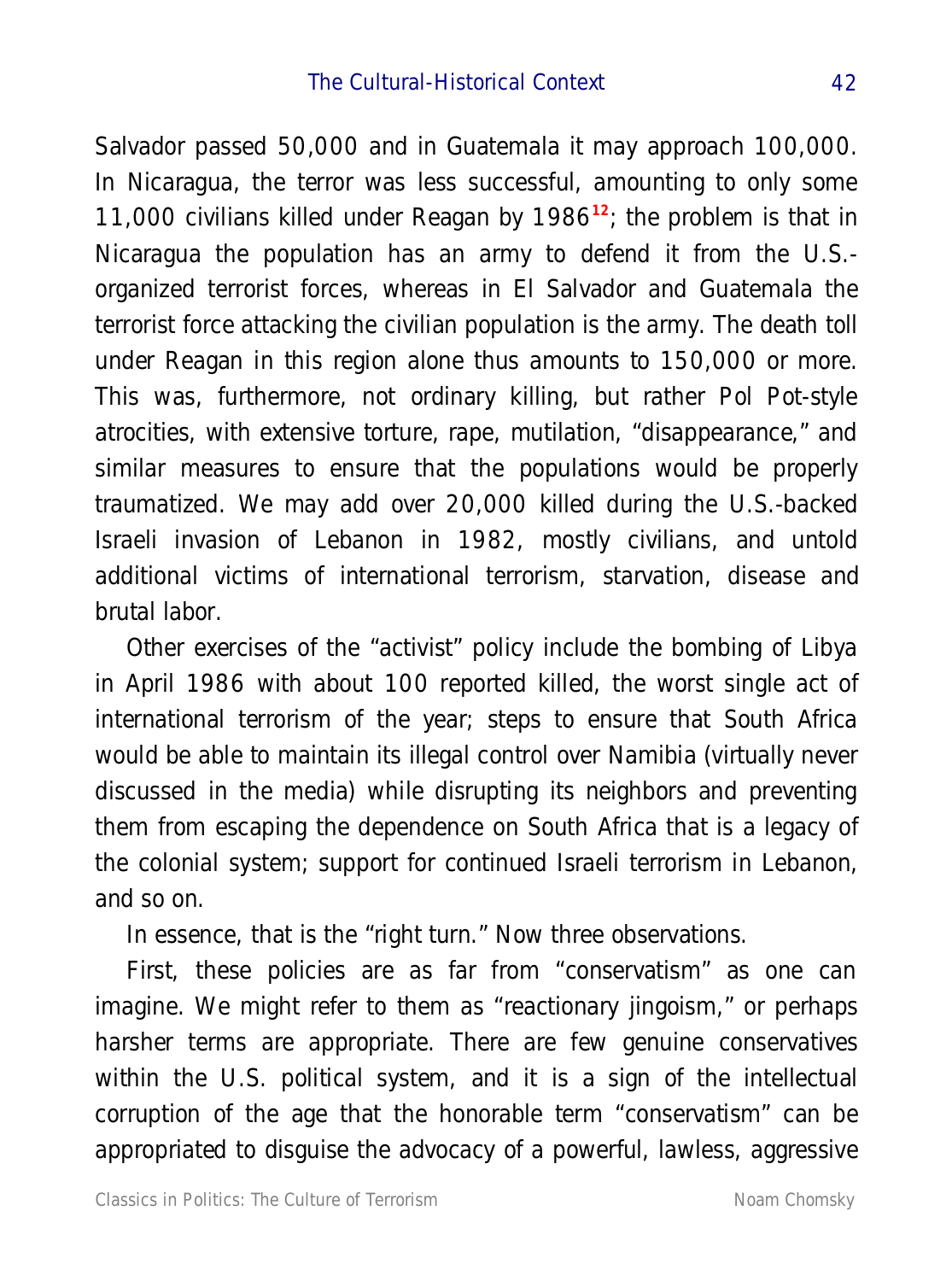and violent state, a welfare state for the rich dedicated to a lunatic form of Keynesian economic intervention that enhances state and private power while mortgaging the country's future.

Second, this "right turn" is generally supported by elite opinion across the political spectrum, apart from tactical disagreements. The policies were initiated by the liberal Carter administration, including the military build-up which largely follows its projections, the dismantling of the welfare state, the terrorist slaughter in El Salvador, and so on. There are differences, but they are within a general tendency that has won wide agreement. The Democratic opposition has broadly supported these policies, even the attack against Nicaragua, the most controversial element of the Reagan program because of concern that it might prove costly to the United States. U.S. international terrorism in El Salvador also raised doubts when there was fear that it might be unsuccessful and too costly to us, but such criticism waned, replaced by avid enthusiasm, when the violence began to achieve its goals and could be concealed behind an electoral charade that merits comparison to the exercises in "democracy" in the Soviet sphere that are lauded by *Pravda,*  though even this comparison may be too kind in the light of the circumstances.**<sup>13</sup>**

We should also bear in mind that the second and third plank of the Reagan program follow lines laid down by John F. Kennedy, whose administration did not have to adopt Reagan's first plank because U.S. power led them to believe that the U.S. could construct "great societies at home and grand designs abroad" (Presidential adviser Walter Heller). With the relative decline in U.S. power, the great societies at home must now be abandoned, a fact recognized by Kennedy's "neoliberal" descendants. Among these descendants are some of the most enthusiastic supporters of Reaganite atrocities, for example, the editors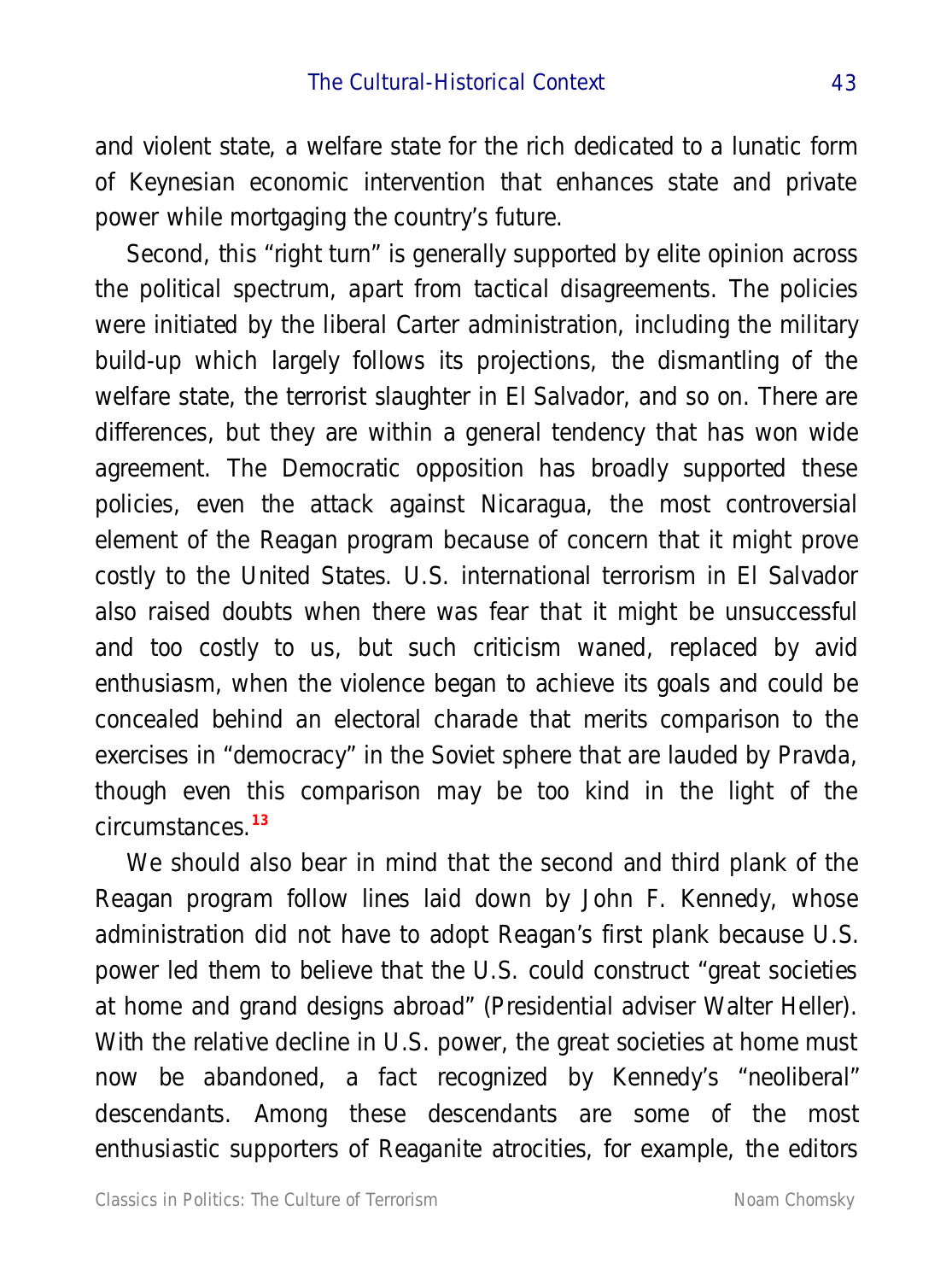of the *New Republic,* still the major organ of American liberalism, who urged Reagan to proceed with the slaughter in El Salvador "regardless of how many are murdered" and now congratulate him, and themselves, on the successes achieved in this endeavor,**<sup>14</sup>** a performance that passes without comment in a terrorist culture.

Third, the "right turn" is opposed by the general public. The vote for Reagan in his "landslide" victories reached some 30% of the electorate, and even that was largely an expression of discontent with things as they were and with the pallid Democratic alternatives; most voters hoped that Congress would not enact Reagan's legislative program and a tiny percentage (about 1% of the electorate in 1984, down from 4% in 1980) [vo](#page--1-0)ted for him because they took him to be a true "conservative." As polls have consistently shown, the public has continued a slow drift towards support for New Deal-style policies, much preferring social to military spending, supporting the rights of women, workers, minorities and the poor, and s[o o](#page--1-0)n.**<sup>15</sup>**The public also overwhelmingly supports a nuclear freeze, and if more than a small fraction had been aware of such Soviet initiatives as their unilateral freeze, the public would undoubtedly have strongly advocated U.S. participation. Opposition to the attack against Nicaragua has also been high,**<sup>16</sup>**even though there is an elite consensus on "containing Nicaragua" and positive comments about the Sandinistas have long been effectively barred from mainstream discourse, an important matter to which I return. By 1987, polls indicate, the public want "their next President to distance himself from President Reagan's policies" by more than 2 to 1, "by a significant margin think Vice President Bush's association with Reagan will hurt rather than help his chances to become President," and "trust Congress over Reagan when it comes to solving the nation's major problems by nearly a 2-1 margin"; and by a similar margin the public says that things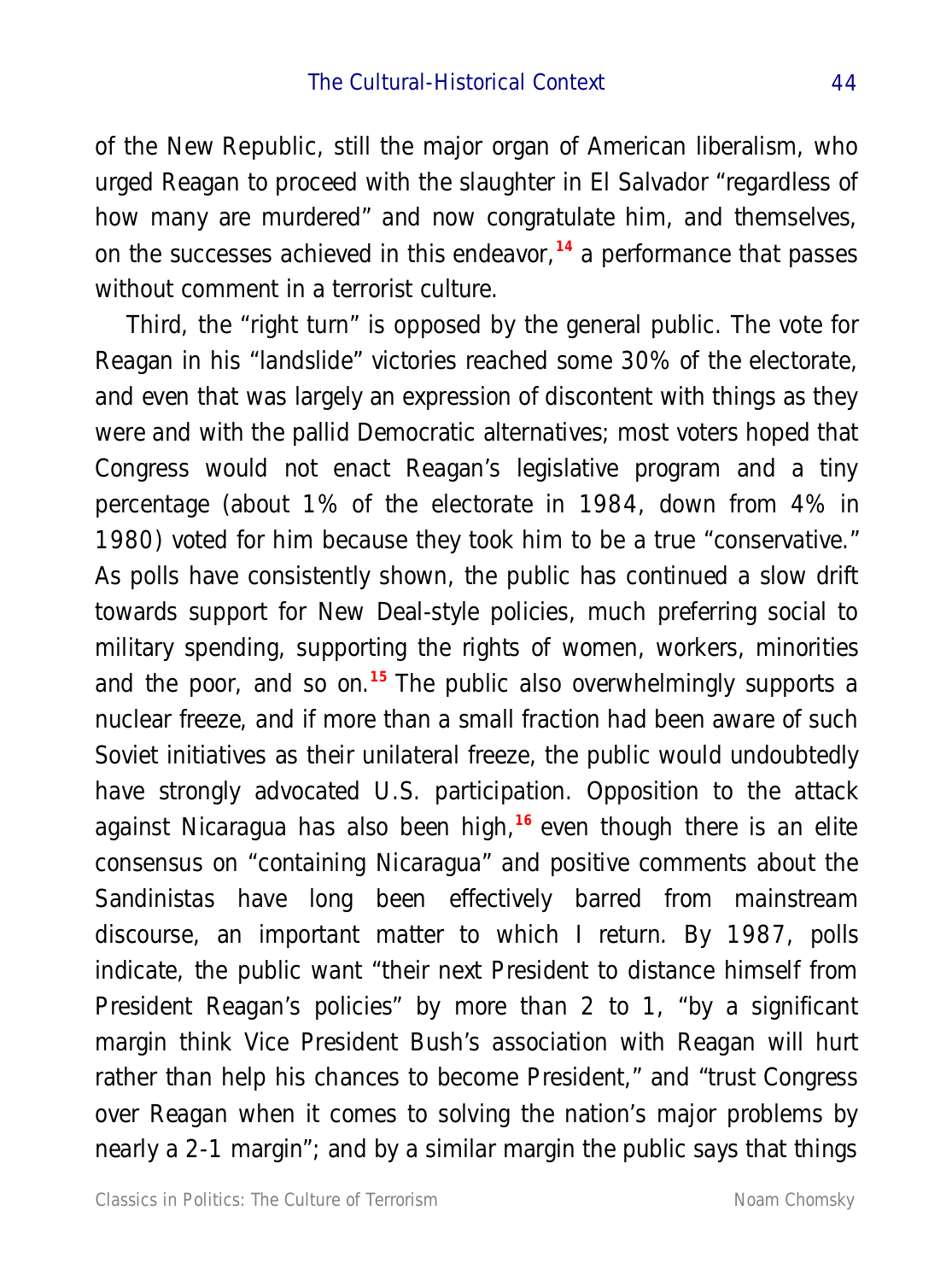in this country "have gotten pretty seriously off on the wrong track," with "a resurgence of the cynicism and negativism that marked the Watergate/oil embargo/inflation-scarred years of the past decade."**<sup>17</sup>**

In summary, the "Right Turn" surely exists, but it represents an elite consensus, tactical considerations aside, with few and scattered exceptions. And throughout, it has been in large measure inconsistent with the public mood. Furthermore, it is anything but "conservative."

The "right turn" among elites began in the early 1970s, in response to problems caused in large measure by the Vietnam war. These problems fell into two major categories: ec[on](#page--1-0)omic and disciplinary.

The economic problem was that the war proved costly to the United States and beneficial to its industrial rivals. Canada, for example, became the largest per capita war exporter, enriching itself on the destruction of Indochina while deploring American brutality.**<sup>18</sup>**The most important case was Japan. The Japanese economy began to recover with the stimulus of the Korean war, but it was the Vietnam war that really moved it into high gear thanks to U.S. military procurements. The Kennedy administration was concerned to fi[nd](#page--1-0) ways to ensure the viability of the Japanese economy, but that has not been the problem in the post-Vietnam years. In 1965, the trade balance shifted in favor of Japan, reaching serious proportions by the 1980s. As for Europe, the trade balance began to shift in Europe's favor in the late 1950s,**<sup>19</sup>**and the relative decline in U.S. power became noticeable, and disturbing to elite opinion, as a consequence of th[e V](#page--1-0)ietnam war. South Korean "takeoff" also dates from that period, with the Vietnam war responsible for some 20% of its foreign exchange earnings during the war, including pay for some 300,000 Korean mercenaries introduced from January 1965 to "defend South Vietnam" by terrorizing its population.**<sup>20</sup>**

It was therefore necessary for the government to undertake measures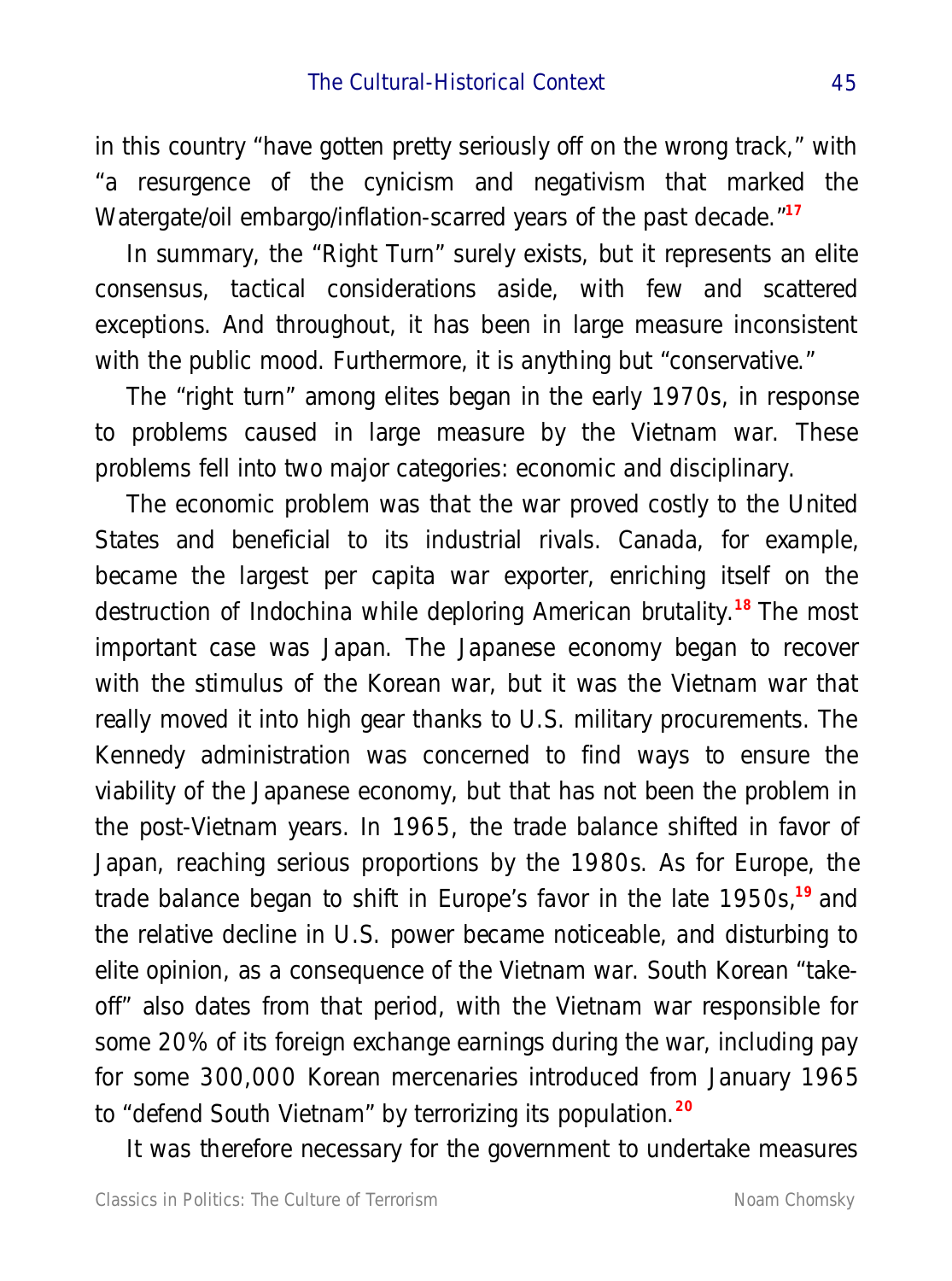to restore the profitability and power of U.S. business. Nixon began the process by suspending the convertibility of the dollar and imposing a 10% surcharge on imports, in violation of international commitments. These steps were unpopular among some business and financial circles, but the domestic measures of the following years received wide elite support: the attack on labor and social programs, the forced subsidy to advanced industry through the Pentagon system, and the other programs instituted as the Reagan administration undertook the required "right turn."**<sup>21</sup>**

The disciplinary problems were of two types: international and domestic. Parts of the Third World were out of control with the collapse of the Portuguese Empire and the growing ferment in Latin America. These problems require an "activist" foreign policy, which in turn requires a jingoist consensus, at least among the elite and politically active segments of the population.

There were also disciplinary problems at home, where much of the population was also out of control. The Vietnam war contributed to the politicization of American society. The naive might call this democracy, but sophisticated Western thinkers understand that it is, as they called it, a "crisis of democracy," which must be overcome by returning the generally marginalized population to the passivity that is their proper state. This is necessary if "democracy" is to survive in the Orwellian sense of proper discourse, where the term refers to unhampered rule by business-based sectors, a system of elite decision with periodic public ratification, but, crucially, no significant public role in the formation of state policy. It was thus necessary to return the population to apathy and obedience, to restore discipline in the institutions responsible for "the indoctrination of the young," to exclude the limited forms of dissent that had appeared in the media, and in general, to bar any serious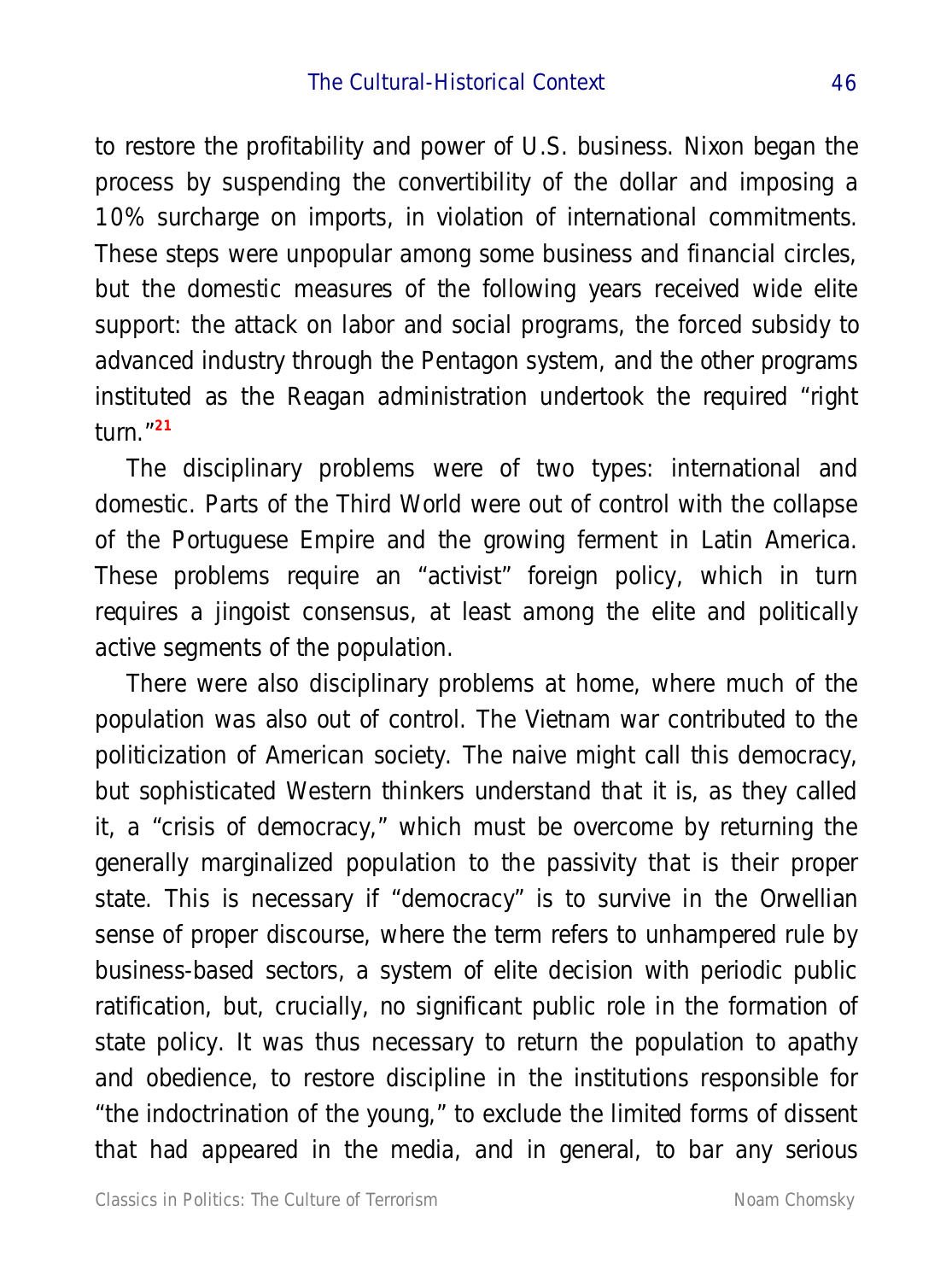challenge to elite rule. These problems, in fact, had arisen worldwide. [Th](#page--1-0)ey were addressed in the first major publication of the Trilateral Commission, formed at the initiative of David Rockefeller to bring together liberal elites from the United States, Europe and Japan; it is their 1975 study of "the crisis of democracy" that I have been quoting and paraphrasing.**<sup>22</sup>**

Every major war of this century has evoked a similar reaction on the part of dominant social groups: business, the political elites that are primarily business-based, the corporate media, and the privileged intelligentsia generally, serving as ideological managers. During and after World War I, the Wilson administration, under the pretext of a Bolshevik threat, launched a "Red Scare" that succeeded in deterring the threat of democracy (in the true sense of the word) while reinforcing "democracy" in the technical Orwellian sense. With broad liberal support, the Red Scare succeeded in undermining the labor movement and dissident politics, and reinforcing corporate power. Two lasting institutional developments from that period, of great consequence, are the rise of the Public Relations industry, dedicated quite openly to controlling "the public mind," and the national political police (the FBI). It was also at that time that liberal democratic theorists such as Walter Lippmann began to discuss the importance of "the manufacture of consent" as a means of controlling the population in societies in which the state lacks the requisite force for internal coercion. These ideas were to become a major theme in the academic social sciences and the Public Relations industry.

World War II had similar consequences, the most familiar being the phenomenon mislabelled "McCarthyism"—in fact, a broad-based effort spearheaded by business, its Public Relations industry and liberal Democrats to overcome the "crisis of democracy" then brewing. In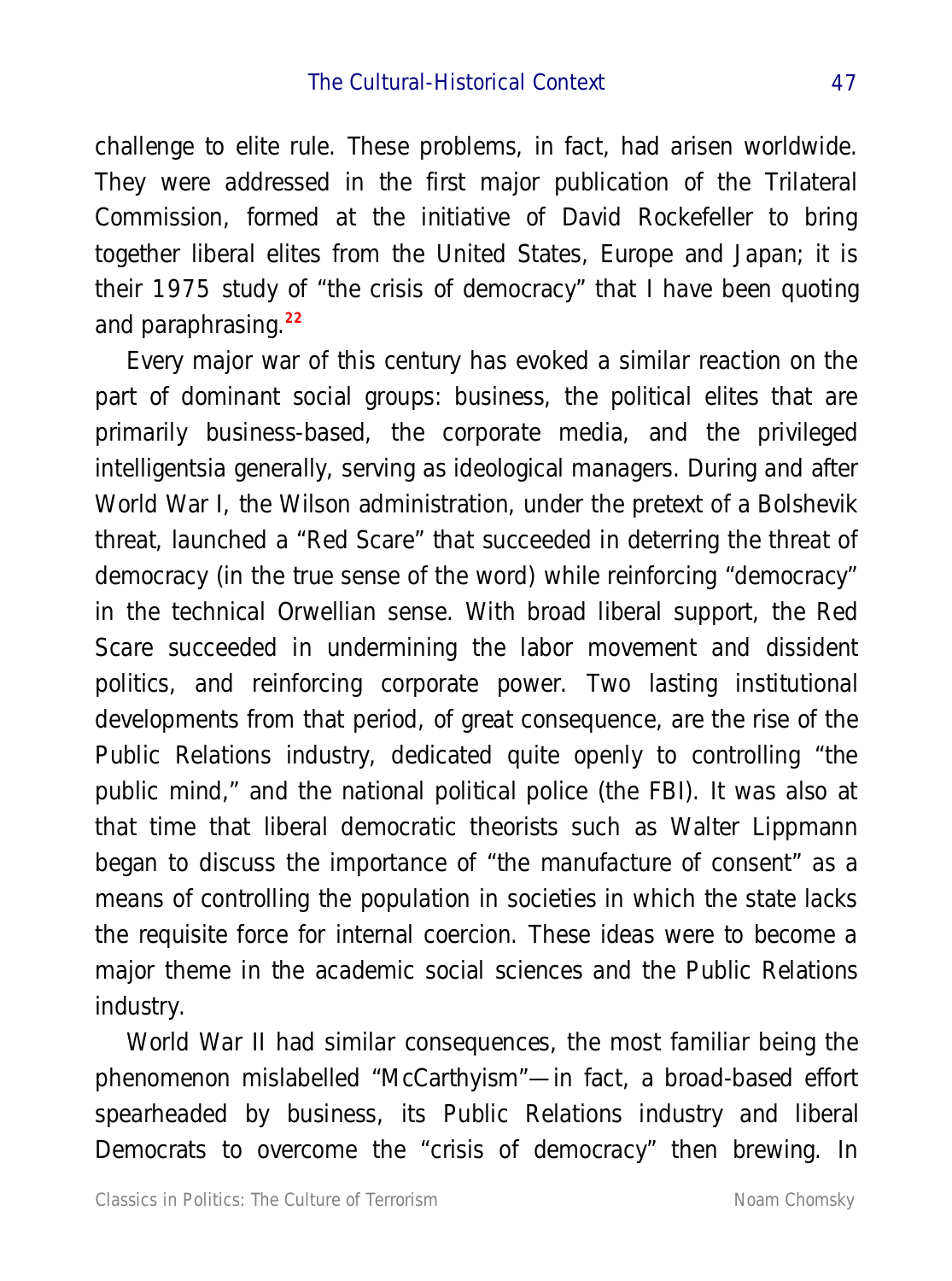### *The Cultural-Historical Context*

1938, the National Association of Manufacturers Board of Directors had observed that "the hazard facing industrialists" is "the newly realized political power of the masses"; "unless their thinking is redirected," they warned, "we are definitely headed for adversity." Substantial efforts were undertaken to overcome this threat, with considerable success. In 1947, State Department public relations officer Melton Davis commented that "smart public relations [has] paid off as it has before and will again," moving "the public opinion climate" sharply to the right—"anti-social change, anti-economic change, anti-labor," at the same time that "the rest of the world," including Europe, "has moved to the left, has admitted labor into th[e g](#page--1-0)overnment [and] passed liberalized legislation." The climate in the United States "is not moving to the right, it has been moved—cleverly—to the right," he observed, in contrast to Europe. These developments in the rest of the world caused much concern, and U.S. power was applied to reverse them.**<sup>23</sup>**

The point is that wars and other periods of turmoil tend to make people think, to involve them in social and political action, creating a "crisis of democracy," that is, a threat that there might be meaningful steps towards democracy. Dominant elites must rally to prevent this threat to their privilege and power. The current "Right Turn" thus falls into a regular and natural pattern. It has been highly successful among educated elites, but much less so among the general population, in contrast to earlier exercises. Some of the central features of the Reagan Doctrine are a response to this problem, to which we now turn.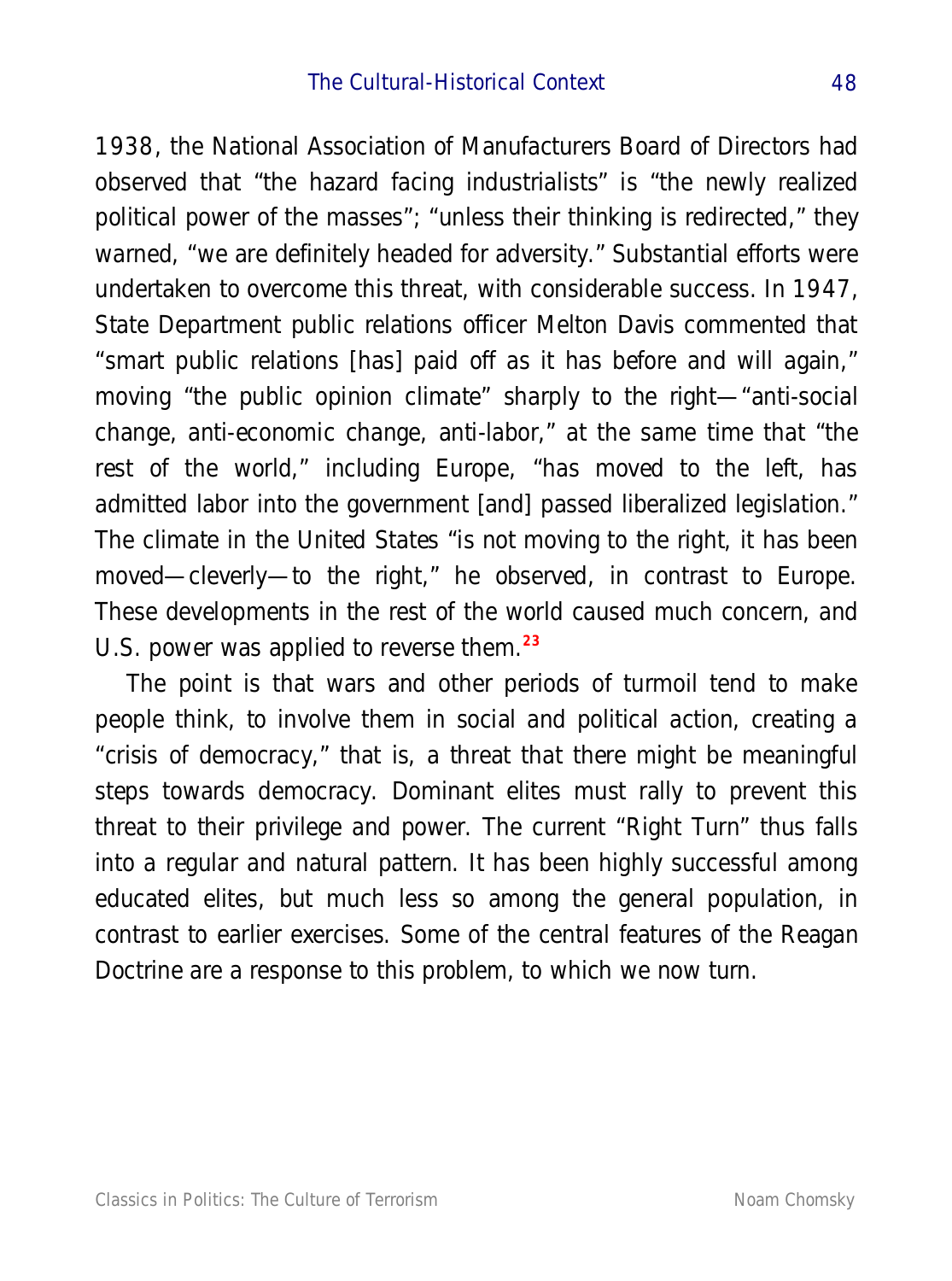## **Notes Chapter Two**

- 1. Allan Goodman and Seth Tillman, *NYT,* March 24, 1985.
- 2. True believers in Reaganomics are dissatisfied, though budget deficits "have at least restrained Congress from launching big new domestic spending programs"—meaning, programs directed to the needs of the poor, rather than the wealthy, for whom state spending has vastly increased through the military system. They complain that "there has been some deregulation—but less than in the Carter administration. International trade is more regulated than it was 10 years ago" (William Niskanen, formerly of the Council of Economic Advisers under Reagan). Treasury Secretary James Baker commented that "President Reagan has granted more import relief to U.S. industry than any of his predecessors in more than half a century." Lindley Clark, *Wall Street Journal,* Sept. 24, 1987. In short, not a limited state, but a more powerful one, which serves the wealthy and privileged.
- 3. Erwin Chemerinsky, professor of constitutional law at the University of Southern California, speaking for a group of lawyers opposing the nomination of Judge Robert Bork, reflecting the views of civil libertarians rather generally; Bernard Weinraub, *NYT*, Aug. 29, 1987. A principle that emerges with still greater clarity is that where there's business versus anyone, business wins. On Bork's muddled thinking and "fake" scholarship, see Ronald Dworkin, *New York Review,* Aug. 13, 1987; Arthur Schlesinger, *WSJ,* Sept. 24, 1987. Perhaps the most remarkable feature of his hearings was his bland dismissal of his academic work, as not to be taken seriously, an interesting attitude towards the profession, and towards integrity.
- 4. Doyle McManus, *MH, Los Angeles Times* news service, July 9, 1987. These CIA operations were revealed in the Iran-contra hearings by the committee counsel, from Oliver North's notes of a discussion with Gen. Paul Gorman, then commander of the U.S. Southern Command. See also Frank Smyth, *Village Voice,* Aug. 11, 1987, with evidence from War College documents and military sources on participation by U.S. Special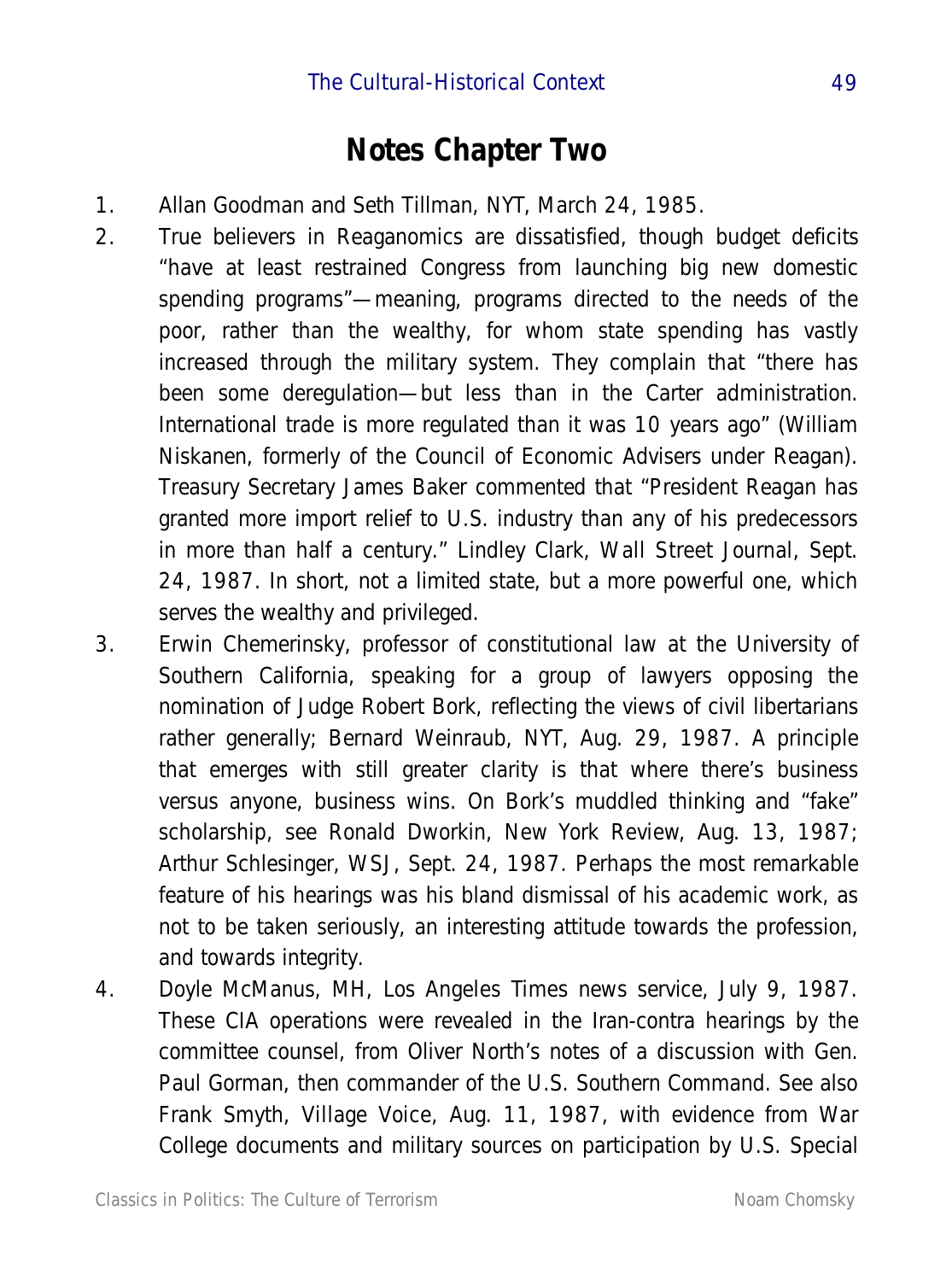Forces, including combat operations.

- 5. Cited by Peter Kornbluh in Thomas Walker, ed., *Reagan vs. the Sandinistas* (Westview, 1987), from testimony before the House Subcommittee on Western Hemispheric Affairs, April 16, 1985.
- 6. Editorial, *Washington Post,* weekly edition, March 31, 1986.
- 7. See Preface, and *TTT,* chapter 2.
- 8. Chomsky, *Towards a New Cold War,* 51; this went to press a few months after the Reagan inauguration, when the policy outlines were already entirely clear.
- 9. See *TTT,* 54; Bradford Burns, *At War in Nicaragua* (Harper & Row, 1987), 34; Theodore Schwab and Harold Sims, in Thomas Walker, ed., *Nicaragua: The First Five Years* (Praeger, 1985); Walker, *Nicaragua*  (Westview, 1986), 67. See *TTT,* chapter 2.2, for future discussion.
- 10. Neil Lewis, Sept. 13, 1987 (we return to the context of these particular warnings in chapter 7); James LeMoyne, *NYT,* Aug. 10, 1987; and innumerable other examples. These have been, in fact, the standard and virtually invariant terms of news reporting and commentary as the U.S. attack intensified.
- 11. Testifying in the Iran-contra hearings. See also Bernard Trainor, "U.S. Fears Soviet Use of New Nicaraguan Airfield," *NYT,* July 26, 1987, replaying the Grenadan farce. For details on the media version of the "Soviet helicopters" versus "boots and bandages" struggle, and media coverage of Nicaragua generally, see Jack Spence, in Walker, *Reagan vs. the Sandinistas.*
- 12. Estimates for Guatemala and Nicaragua are by Piero Gleijeses and John Booth, respectively, *Current History,* Dec. 1986.
- 13. See Edward Herman and Frank Brodhead, *Demonstration Elections*  (South End, 1984), and for foreign reactions, *TTT,* 117f. See Herman and Brodhead for a detailed comparison with "a Soviet-sponsored demonstration election" in Poland, which did not deter Robert Leiken, attempting to evade their critique of his distortion of their concept of "demonstration elections" in the course of his pro-contra crusade, from accusing them of designing the concept "as a way of focusing attention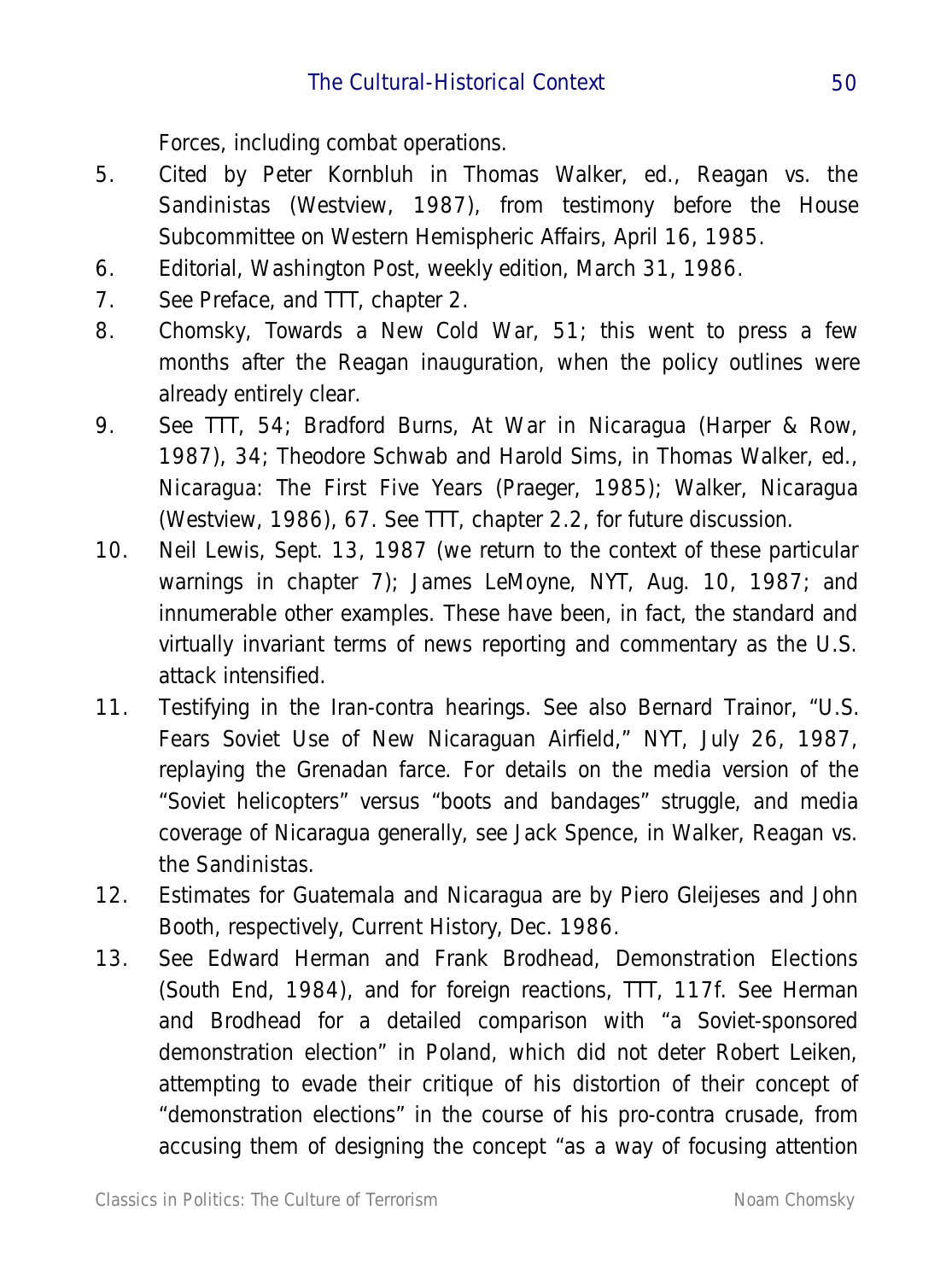on Western imperialism while diverting it from Soviet imperialism," a standard reflex when deceit is exposed. *New York Review of Books,* Dec. 5, 1985.

- 14. We return to the matter, chapter 13.
- 15. For details, see *TTT*, chapter 5; Thomas Ferguson and Joel Rogers, *Right Turn* (Hill & Wang, 1986).
- 16. An apparent shift towards contra support after Oliver North's testimony at the Iran-contra hearings proved temporary; see *NYT,* August 7, 1987. Note that as in the case of the Vietnam war, at certain stages, much of the popular opposition may well be of the "win or get out" variety. For people to gain a rational understanding of what their government is doing is very difficult, given the character of the ideological system.
- 17. David Lamb, *Los Angeles Times,* Feb. 26, 1987, reporting an *LA Times*  poll; David Broder, *WP weekly,* July 27, 1987, reporting a WP-ABC poll.
- 18. On the Canadian role, see my "Towards Global War," *Studies on Political Economy* (Ottawa), Summer 1985; Victor Levant, *Quiet Complicity* (Between the Lines, Toronto, 1986).
- 19. Alfred Grosser, *The Western Alliance* (Continuum, 1980), 8, 178.
- 20. Bruce Cumings, "The origins and development of the Northeast Asia political economy," *International Organization,* Winter 1984. On some of the Korean exploits, see Chomsky and Edward Herman, *Political Economy of Human Rights* (South End, 1979), I, 5.1.4,
- 21. See Ferguson and Rogers, *Right Turn.*
- 22. M. J. Crozier, S. P. Huntington and J. Watanuki, *The Crisis of Democracy* (New York U. press, 1975).
- 23. See Alex Carey, "Managing Public Opinion: the Corporate Offensive," ms., New South Wales, 1986. On the measures taken to deal with the problems in Japan and Europe, see my paper "The 'Right Turn' in American Politics and the Decline of the Grand Area," ms., May 1987, delivered at the conference on Switzerland, the United States and the Third World, Fribourg, May 1987, from which some of these remarks are taken.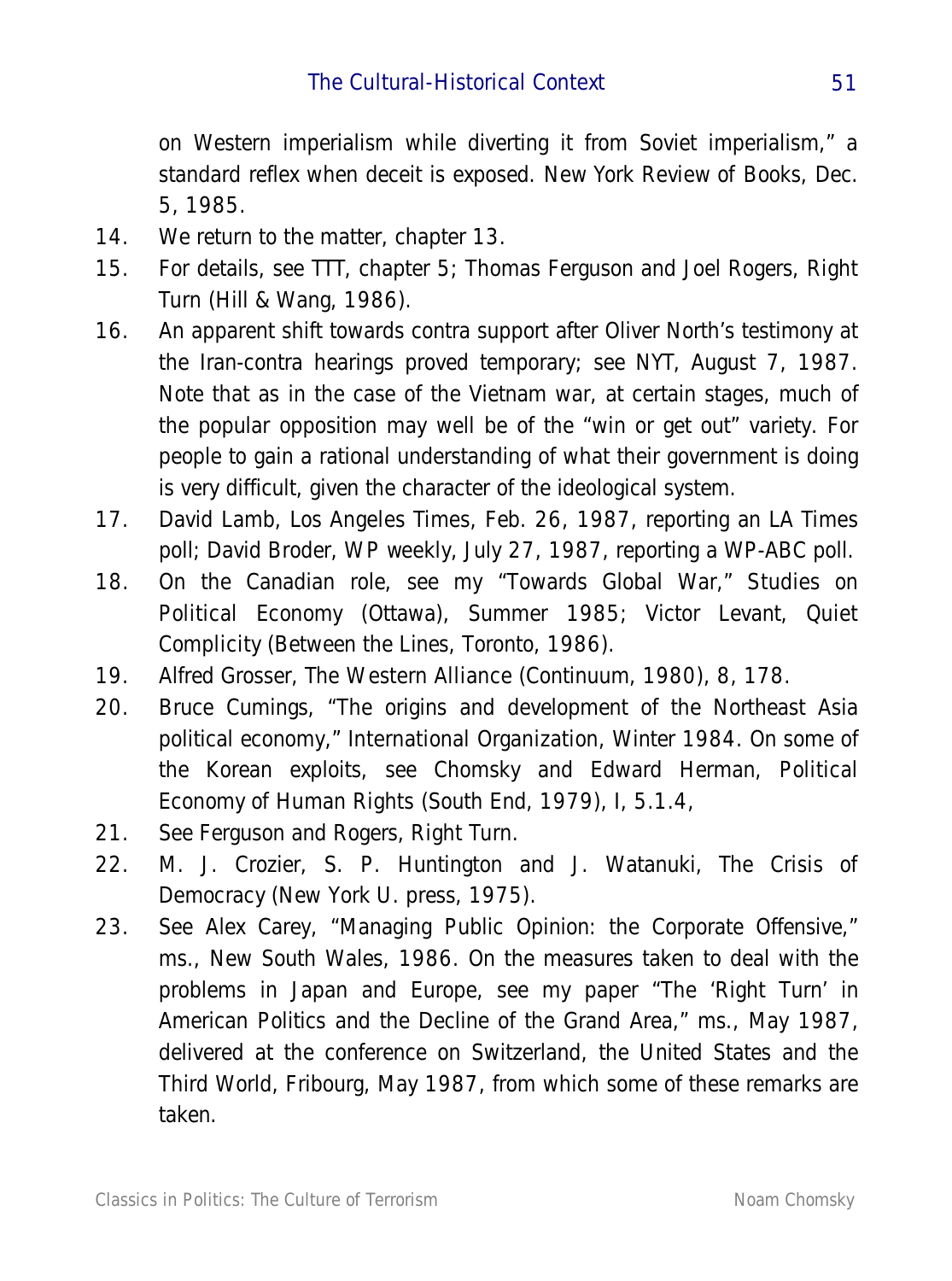## **3**

# **The Problems of Clandestine Terrorism**

our important features of domestic U.S. society relevant to the issues we are considering are: (1) the effective exclusion of the majority of the population from meaningful participation in the political system; (2) the subordination of the i[nte](#page--1-0)llectual establishment to the system of state-private power; (3) the limits on the capacity of the state to control its citizens by force; (4) the substantial improvement in the moral and intellectual level of the general population resulting from the mass popular movements of the 1960s and the 1970s.**<sup>1</sup>** The interplay of these factors has complex effects. F our<br>
maj

Consider the attack against Nicaragua by the U.S.-organized contra armies. The public generally opposes aid to the contras, just as it opposed virtually every major program of the Reagan administration. But central policy issues are largely excluded from the corporate media and barely arise in the political system, one reason why voting continues to decline, to barely 37% in the November 1986 elections*.* 

Nevertheless, popular dissidence remains significant and cannot be controlled by force. Congress, which is somewhat responsive to the public mood, raised a number of barriers to direct U.S. aggression against Nicaragua. This compelled the Reagan administration to devise a complex array of covert means to maintain its mercenary army attacking Nicaragua. Arms were sent to the contras through a shadowy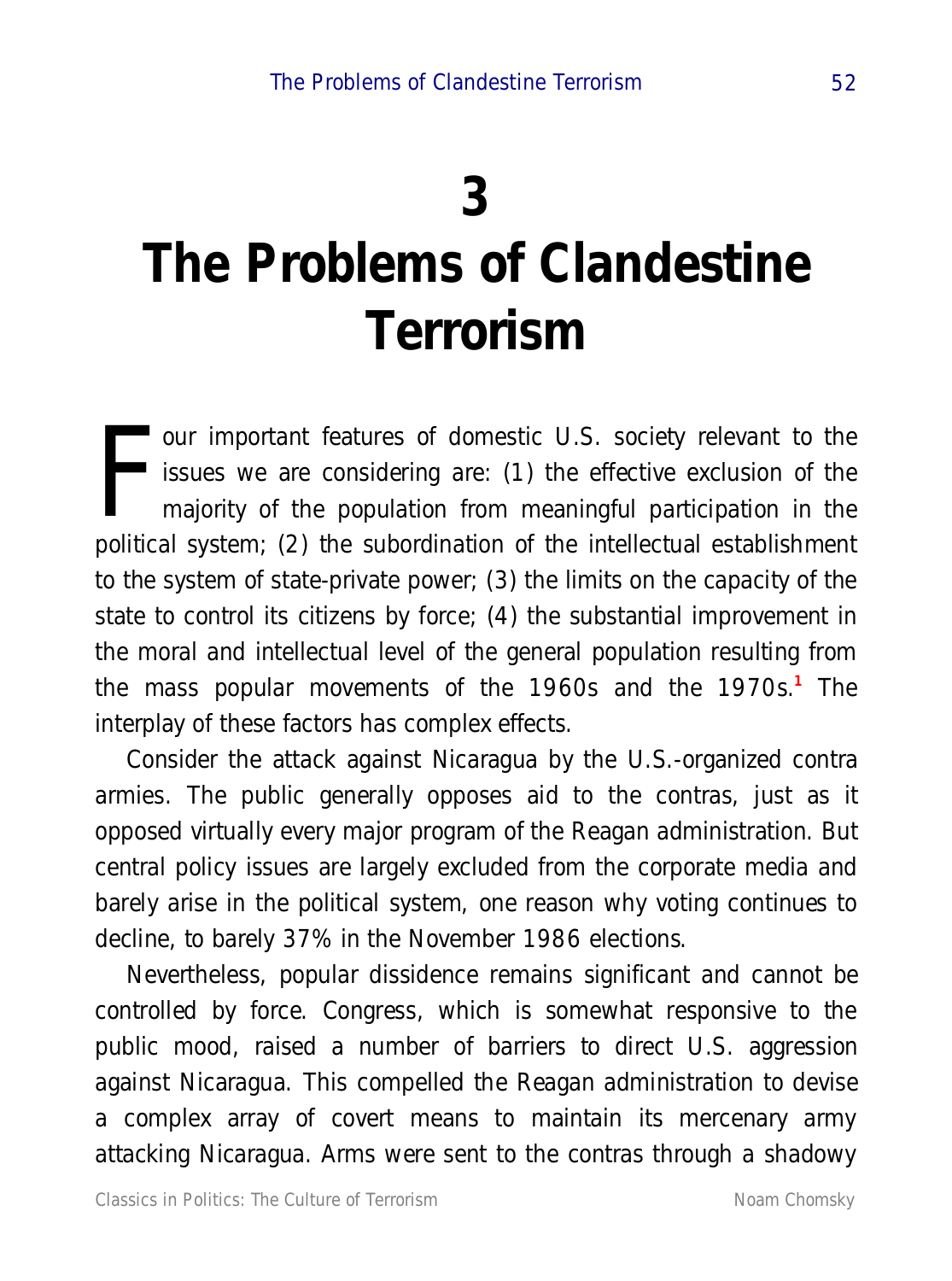network of CIA subsidiaries and "private" organizations controlled by U.S. ex-generals in close coordination with the White House.**<sup>2</sup>** Notorious international terrorists were enlisted in the cause, for example, Luis Posada Carriles, a CIA-trained Cuban exile sprung from a Venezuelan prison where he was charged with planning the 1976 bombing of a Cubana airliner with 73 civilians killed, then taken to El Salvador to help organize the contra supply network from the U.S.-controlled Ilopango Air Base.**<sup>3</sup>**The Reagan administration took over the World Anti-Communist League, a collection of Nazis who had been recruited by the U.S. as part of its global campaign against the anti-fascist resistance in the immediate post-World War II period, fanatic anti-Semites, death squad assassins, torturers and killers from around the world, backed by U.S. client states such as South Korea and Taiwan. This organization was converted into an instrument of international terrorism from Mozambique to Nicaragua.**<sup>4</sup>**Profits from U.S. arms sales to Iran via Israel with Saudi Arabian funding, undertaken for entirely different purposes to which we return, were diverted to the contras through Swiss banks, along with tens of millions of dollars from long-term clients such as Taiwan and Saudi Arabia, and targets of opportunity such as the Sultan of Brunei. In what the *Far Eastern Economic Review* describes as a particularly "remarkable case of arms diplomacy," t[he](#page--1-0) U.S. succeeded in arranging a cooperative effort of China and Taiwan "to help the anti-Communist Nicaraguan resistance [sic]," in a November 1984 deal arranged by Oliver North whereby China shipped arms to the contras through Canadian arms dealers and Portugal, funded by Taiwan.**<sup>5</sup>**The level of support developed through these state-private networks was so large that when \$10 million solicited by the State Department from the Sultan was misplaced, the loss was not even noticed. Such machinations provided the contra armies with an air force and military equipment in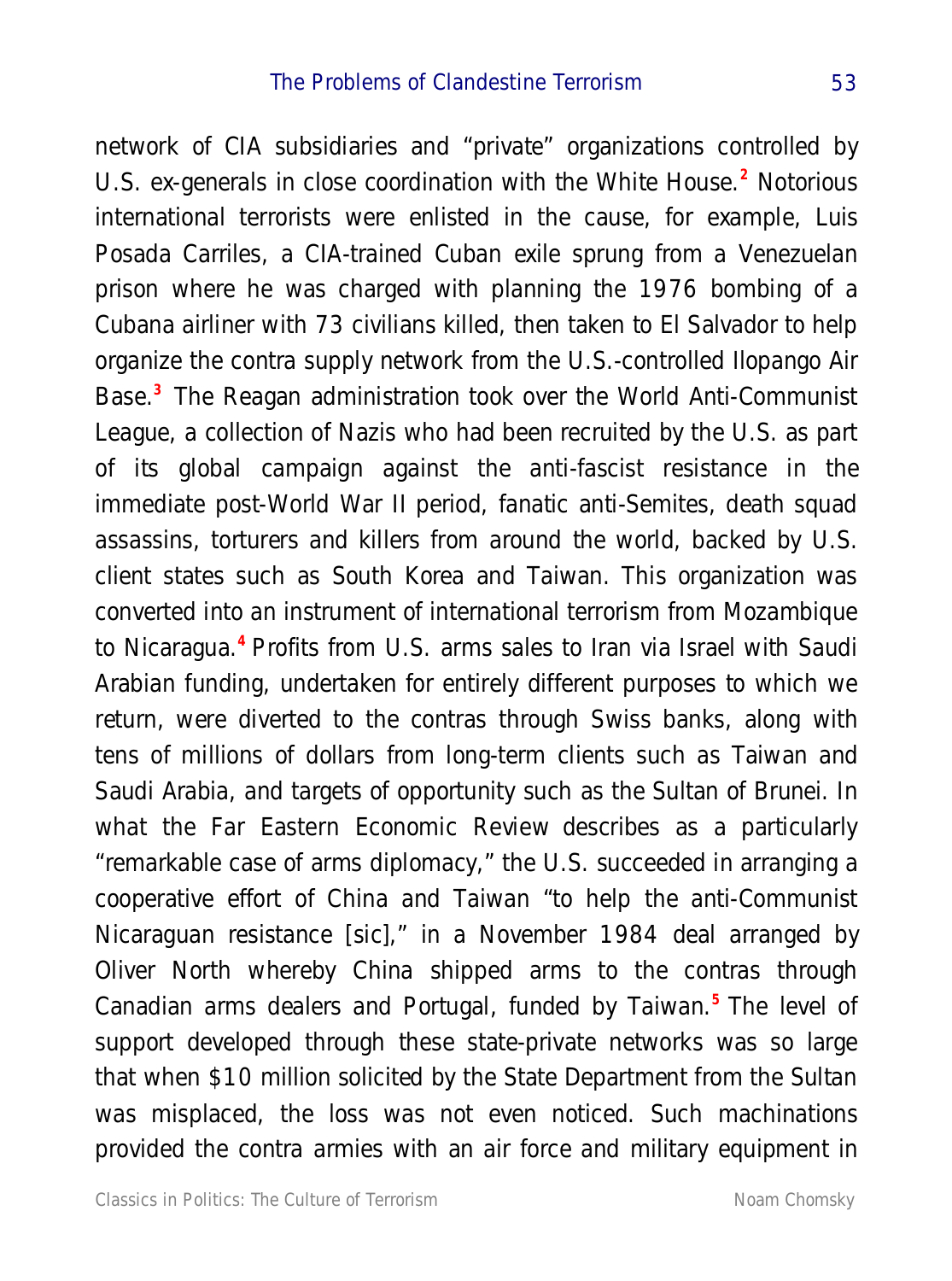vi[ol](#page--1-0)ation of explicit congressional legislation and U.S. laws going back to the 18th century Neutrality Act, enabling them to maintain some forces within Nicaragua and to continue the terrorist activities that are generally ignored by the U.S. media and dismissed by apologists as "Sandinista atrocity allegations."**<sup>6</sup>**

In such ways, the Reagan administration constructed an international terrorist network of impressive sophistication, without parallel in history to my knowledge, and used it for a variety of purposes in conformity with the Reagan Doctrine, as already discussed.

Some eyebrows were raised when it was disclosed, after the public phase of the Iran-contra hearings concluded, that "Senior Reagan administration officials approved a plan in early 1984," with the agreement of Secretary of State George Shultz (as a CIA cable indicated), to enlist South Africa too in contra support operations, and that Edén Pastora's forces in the south received 200,000 pounds of equipment from South Africa, so the CIA reported in February 1985. But after what Duane Clarridge, the CIA official in charge of the agency's covert support for the contras, called the "hullabaloo" over the CIA mining of the harbors, there were "some second thoughts around town as to the wisdom" of involving South Africa (John McMahon, CIA deputy director, in an April 1984 cable), and the plan was shelved. As the *Times* puts it, the administration "explicitly ruled out any countries with human rights problems [or](#page--1-0) those dependent on American aid"; the State Department solicited aid only "from countries that had good human rights records," such as "South Korea, Saudi Arabia and Singapore," also Taiwan, China, Israel, all with "good human rights records" by *Times* standards and "not dependent on American aid."**<sup>7</sup>**

It is important to bear in mind that the reliance on clandestine terrorism and proxy forces was undertaken to evade public opinion and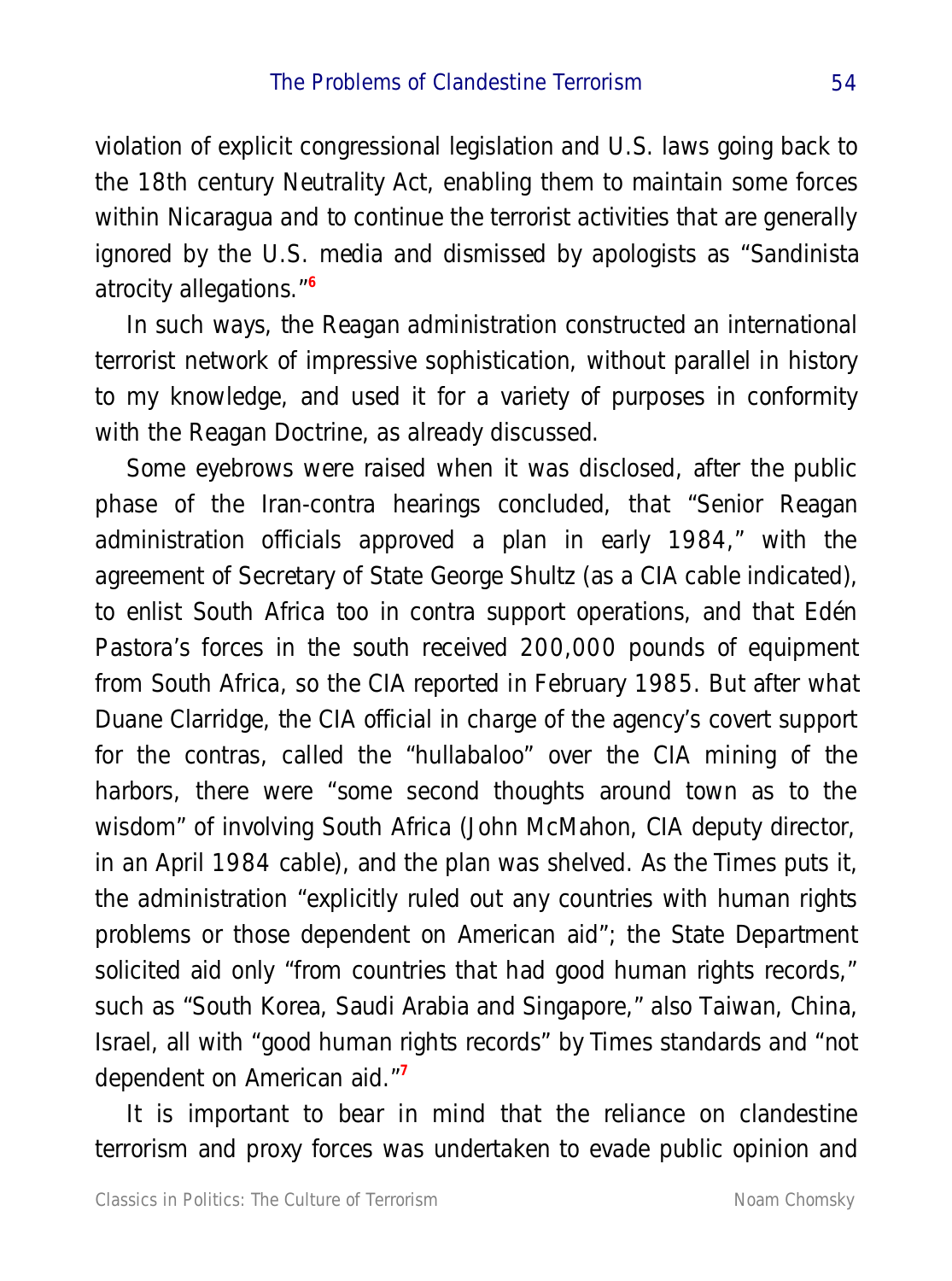its weak reflection in congressional legislation. Clandestine operations are not a secret to their victims, or, generally, to foreign powers and other groups, including business interests out to make a buck, foreign states, shady characters of the Manucher Ghorbanifar variety regarded by Oliver North as an Israeli agent as well as a "liar" and a "cheat" while North relied upon his advice as to how to evade congressional legislation, and so on. It is the domestic population which must be protected from knowledge of these operations, because it would not approve them; otherwise, they need not be secret. As we shall see, Congress and the media helped to conceal the operations until the task became virtually impossible, and now seek to limit any significant understanding of them. Such tactics are a natural feature of the "right turn," given its restricted nature as an elite phenomenon.

It is normal for the state to regard the domestic population as a major enemy, which must be excluded, repressed or controlled to serve elite interests. This contempt for the citizenry and for the democratic processes that to some extent reflect their concerns has been a notable feature of the Reagan administration, revealed with some clarity in the congressional hearings despite their narrow focus and evasion of such matters. An intriguing case arose when the questioning of Col. North by Rep. Jack Brooks touched upon his plan to suspend the Constitution and impose martial law in the event of "national crises" such as "violent and widespread internal dissent or national opposition to a U.S. military invasion abroad." In this event, control of the United States was to be turned over to the national crisis-management unit FEMA, directed by Louis Guiffrida. He is a close associate of Reagan and Edwin Meese who, while at the Army War College in 1970, wrote a memorandum recommending internment of all "American Negroes" in "assemblecenters or relocation camps," in the event of civil disorder. Chairman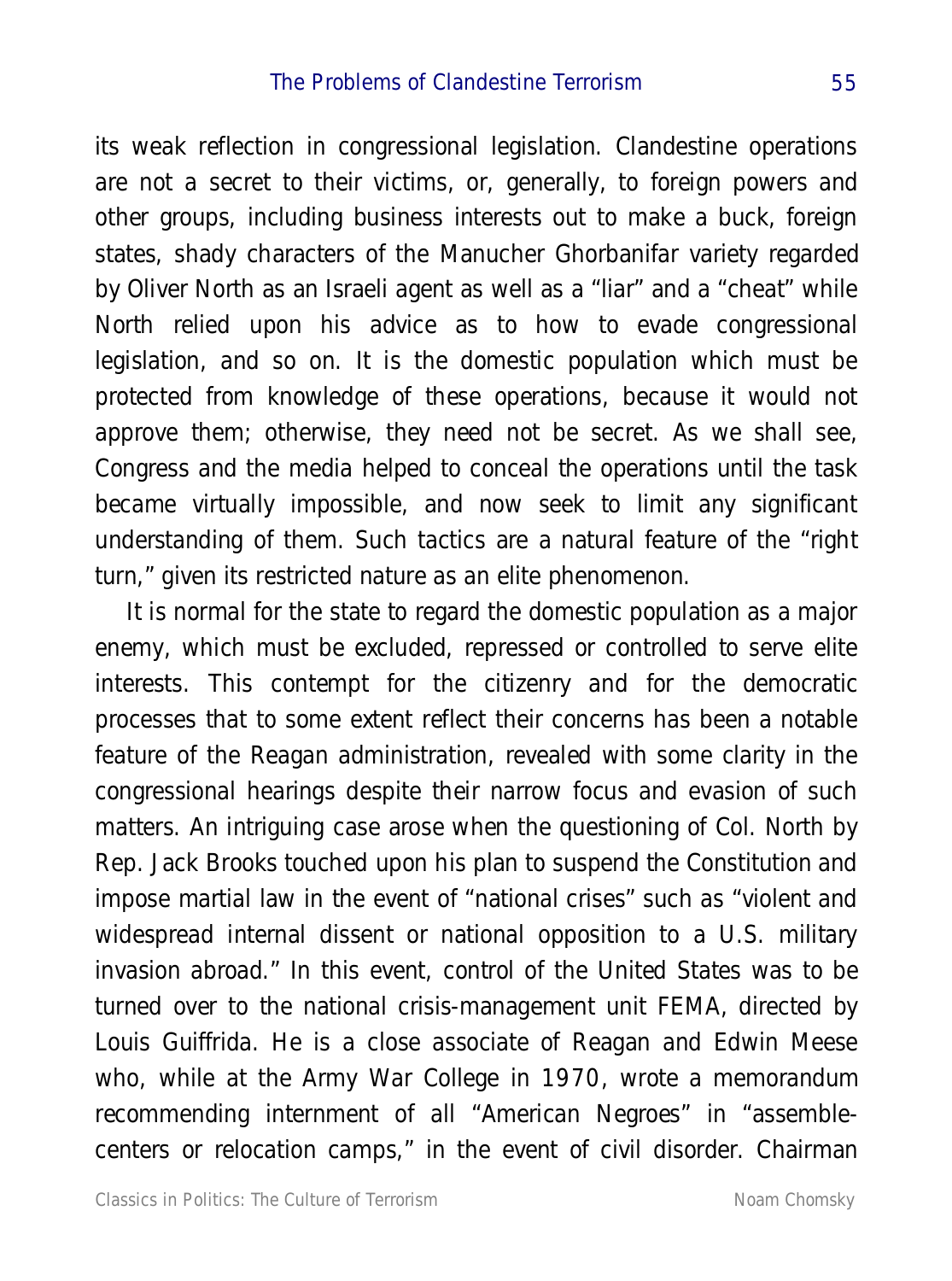Daniel Inouye quickly intervened to terminate this line of questioning, and these crucial disclosures were also evaded by the national media, unreported in the *New York Times,* for example, apart from the few sentences in the aborted congressional questioning.**<sup>8</sup>**

The same fear of the domestic population is what lies behind the resort to a clandestine international terrorist network within the framework of the Reagan Doctrine. A central principle of a terrorist cultur[e i](#page--1-0)s that these crucial facts must be obscured, and indeed they are.

In the case of the contra armies, their massive support, supply system, training, access to U.S. intelligence, radio and TV penetration of Nicaragua, and foreign sanctuaries, are far beyond anything available to authentic guerrilla forces<sup>9</sup>; if a real guerrilla movement such as the one in El Salvador had a fraction of the support lavished on the contras, it would have quickly become a major military force and the U.S.-imposed regime would have long ago collapsed. Nevertheless, the CIA-directed proxy army proved unable to move beyond random terrorism, so that the CIA was once again compelled—as when it carried out the mining of harbors and attacks on oil installations—to employ its own commando groups, now parachuted into Nicaragua to conduct sabotage missions from aircraft piloted by mercenaries (including Belgians, former Rhodesian citizens and Americans) working under CIA contract. These operations are conducted from command centers in El Salvador and Honduras and U.S. ships off the Atlantic and Pacific coasts of Nicaragua.**<sup>10</sup>**The CIA is "choosing precise military targets for the rebels," the *New York Times* reports, providing them "with p[rec](#page--1-0)ise information on dams, bridges, electrical substations, port facilities," etc.; these "precise military targets" were built by the Army Corps of Engineers and other U.S. agencies that supply maps, blueprints and floor plans to facilitate missions by the commandos of the foreign power attacking Nicaragua.**11**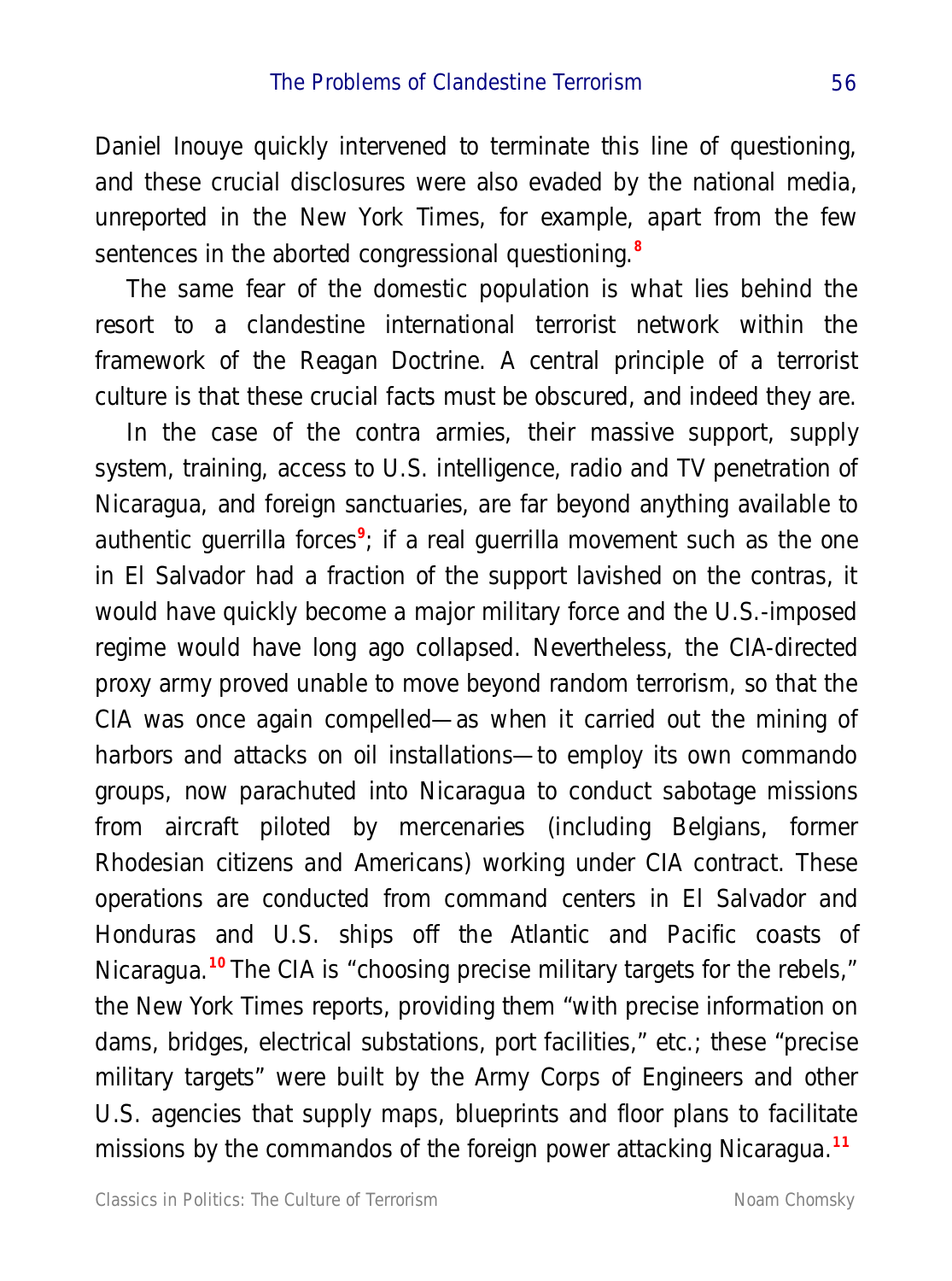As the Spring Offensive of the refurbished proxy army began, its forces were directed by their U.S. controllers to "[go] after soft targets ... not [try] to duke it out with the Sandinistas directly," so General John Galvin, commander of the U.S. Southern Command, explained to Congress and the media, adding that with these more sensible tactics, aimed at civilians lacking means of defense against armed terrorist bands, prospects for the contras would improve. Months later, U.S. and Western military observers noted that "the contras have yet to chalk up a major, attention-getting battle s[ucc](#page--1-0)ess anywhere in Nicaragua ... [T]he offensive has not been able to get past Sandinista defenses to move down from the mountains to populous towns, let alone cities, or to strike critical objectives. 'They're still going after small, soft targets' like farmers cooperatives, the U.S. military analyst says."**<sup>12</sup>**

Under the Reagan doctrine, the United States has created something new in the annals of international terrorism: a lavishly equipped army organized not for combat but for terror, maintained in the field through an extensive supply system provided and protected by the superpower sponsor, directed to attacking "small, soft targets," to bleeding the victim, which is far too weak to maintain a viable society, let alone persist in social reform, in the face of such a superpower assault. This achievement stands alongside the creation of a terrorist army dedicated to suppressing the population by massive violence in El Salvador, and support for a similar force, in part through the medium of mercenary states, in Guatemala. The program has largely been a success in its basic aims, not very surprisingly, given the balance of force. And there is every reason to expect it to continue, in one or another form, whatever agreements are written down on paper, just as there is little doubt that it will be criticized by responsible opinion only for occasional failings in the pursuit of a noble cause that reveals the benevolence of our intentions.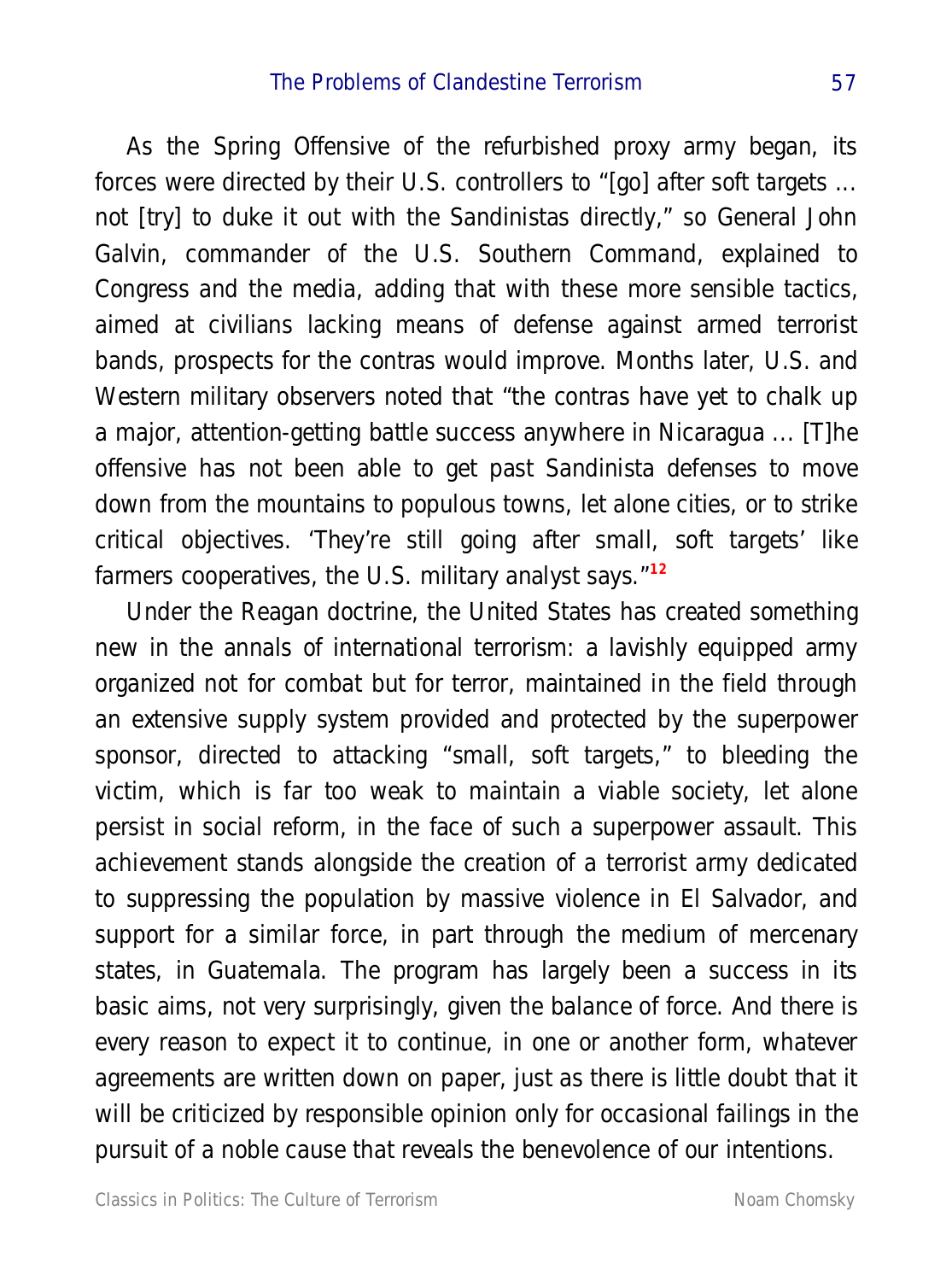We should also not overlook the fact that the U.S. strategic weapons system and its intervention forces have constantly been used in the war againstNicaragua. The former serves its traditional function of "deterrence": namely, providing a "nuclear umbrella" to deter any interference with U.S. policies of subversion, aggression and international terrorism—the primary meaning of "deterrence," dismissing here familiar Orwellisms.**<sup>13</sup>**The threat of overwhelming U.S. force is a crucial factor in maintaining the proxy army attacking Nicaragua. As agreed on all sides, this military force does not remotely resemble guerrillas in any meaningful sense of the term. It has never attempted to formulate a political program or to construct a substantial popular base, even in areas where the government is highly unpopular. The civilian front constructed by the United States to soften the terrorist image for domestic purposes has also lacked the interest or competence to attempt even perfunctory moves in this direction. The U.S.-controlled troops can survive in the field only with an extensive supply system, including daily air drops by mid-1987, an elaborate intelligence apparatus also provided by the foreign master, and armaments beyond the dreams of authentic guerrillas. We return to details, but again, the essential facts are not in doubt. It is therefore absolutely necessary to ensure that Nicaragua not be permitted to obtain the means to defend its territory from hostile penetration by a U.S. air supply operation, with an air force of its own, adequate anti-aircraft systems, and so on. That Nicaragua must remain defenseless is accepted across the U.S. political spectrum. Such liberal doves as Senators Paul Tsongas and Christopher Dodd agree that Nicaragua must not be permitted to defend its national territory; Tsongas went so far as to assert that the U.S. would have to bomb Nicaragua should it obtain jet planes, because "they're also capable against the United States," a remark too outlandish to merit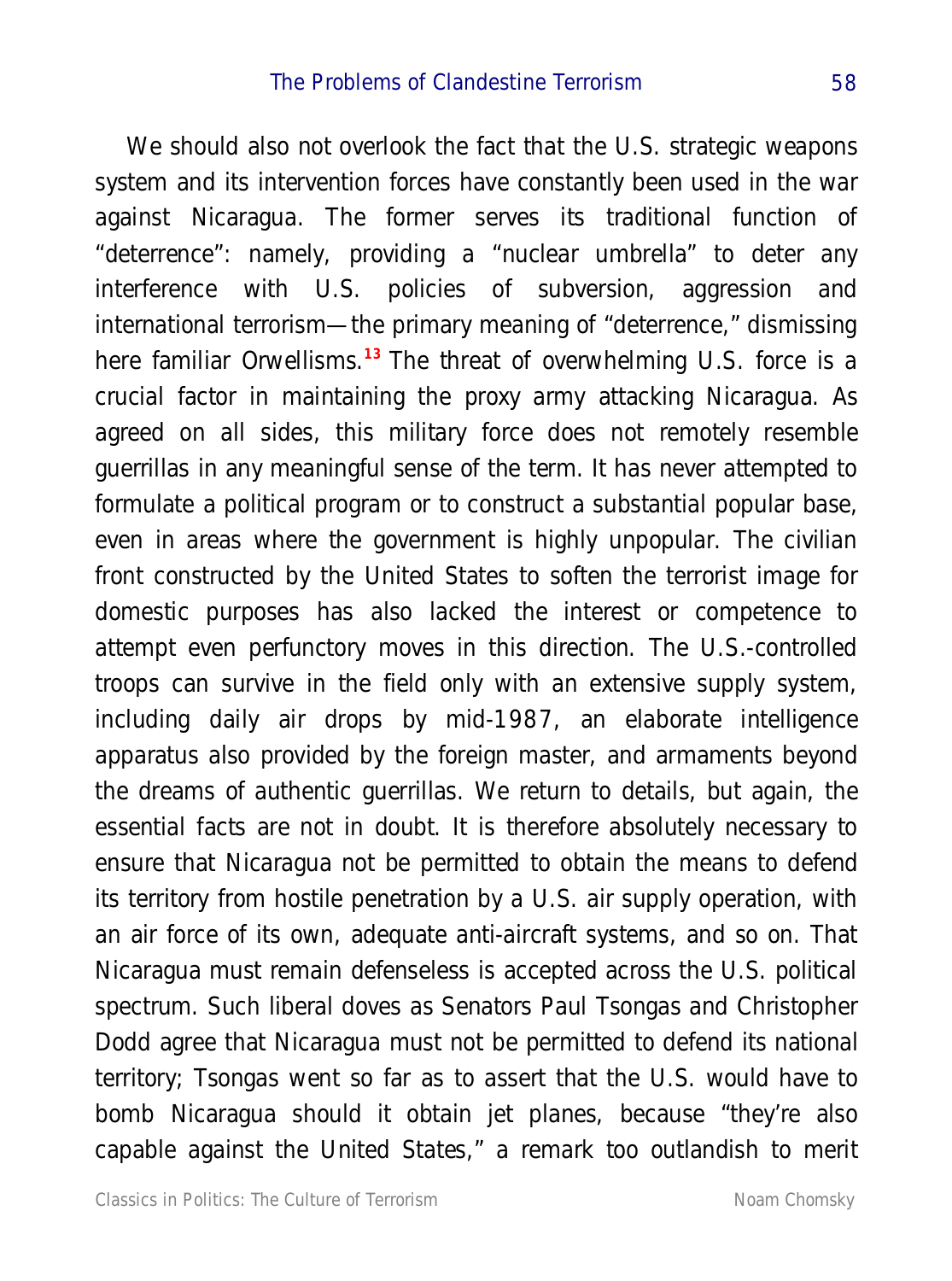comment, except insofar as it illuminates the hysterical intellectual climate in a terrorist superpower.**<sup>14</sup>**The threat of overwhelming U.S. violence in reserve serves to guarantee that U.S. directives in this regard will not be infringed, a crucial contribution to the survival of the mercenary forces attacking Nicaragua.

U.S. conventional forces are more directly engaged in Central America, not only in such operations as coordinating air strikes in El Salvador but also in the U.S. attack against Nicaragua. The regular maneuvers in Honduras have the dual purpose of creating a U.S. military base in defiance of congressional directives, and compelling Nicaragua to maintain a permanent state of mobilization against the regular threat of invasion. The deployment of 50,000 U.S. forces in maneuvers in May 1987 served a still more specific function. It was a crucial part of the Spring Offensive of the contra armies; the U.S. maneuvers were designed to draw the Nicaraguan army away from population defense so that the terrorist army could prove to Congress that it could achieve sufficient success in its attacks against "soft targets" so as to merit *continued support.* 

When a U.S. ally is forced to mobilize by threatening actions, we regard this threat as tantamount to aggression, justifying a pre-emptive military strike in self-defense. When Israel was compelled to mobilize in late May 1967 as Arab armies were deployed in threatening positions, U.S. and Western opinion generally regarded this as intolerable—how can Israel be expected to sustain mobilization for more than a few days?—so that Israel's attack was therefore justified in self-defense. Israel was not an impoverished country under attack by a terrorist superpower, but when U.S. military threat compels Nicaragua to maintain permanent mobilization, and to remove its forces from defense of the civilian population so as to clear the way for U.S.-organized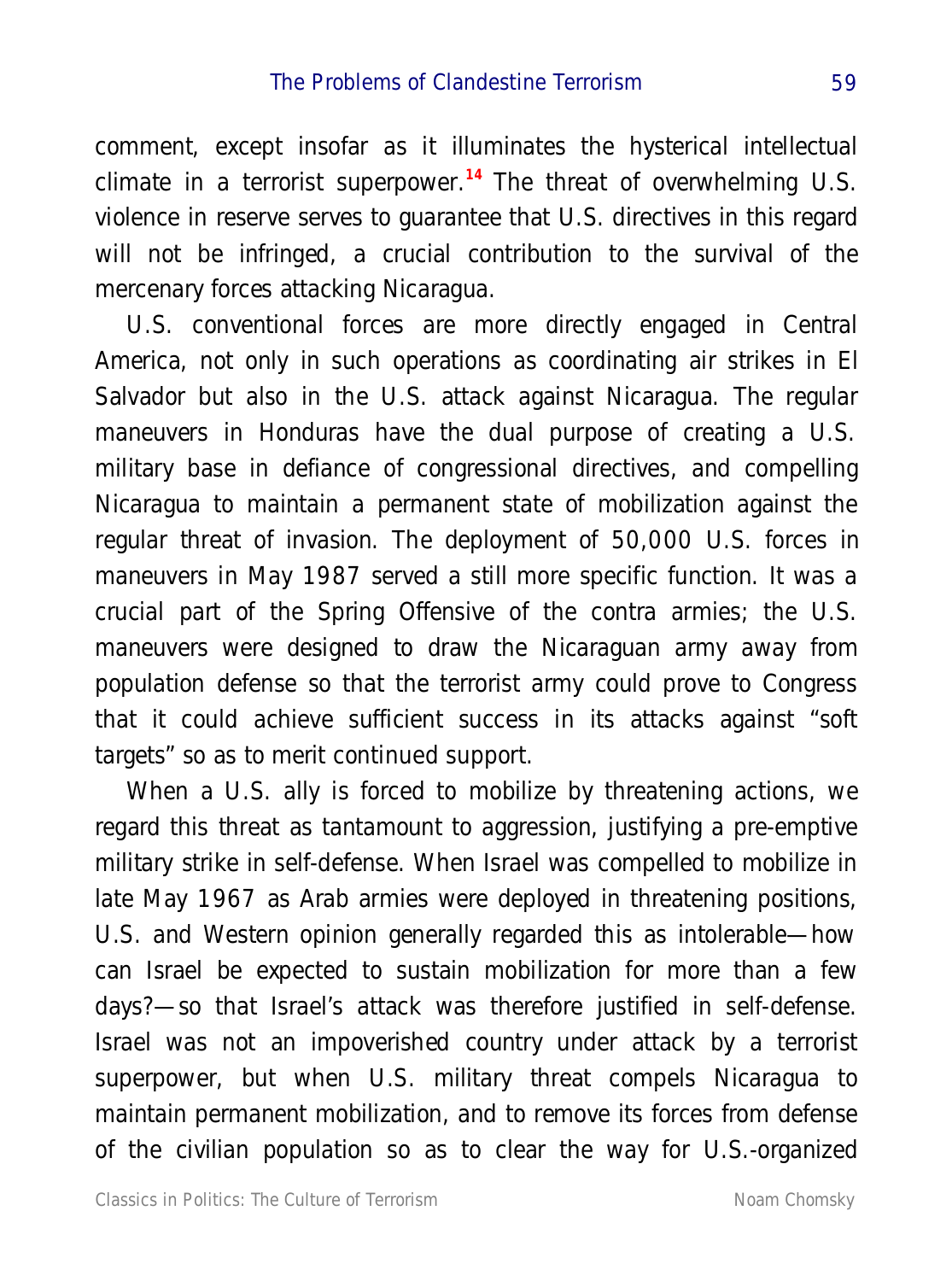terrorists, there is barely a critical word in the media (or in the West rather generally)—except, of course, condemnation of Nicaragua for maintaining defensive military forces, and particularly, for obtaining Soviet arms after the Western allies have refused, under U.S. pressure, to provide them with means to withstand the U.S. terrorist assault, obviously the ultimate proof that they are mere Soviet clients, barely deserving to be called Nicaraguans, a major threat to our security. Putting aside the moral cowardice, the reaction is understandable within a terrorist culture, where it is, furthermore, a crucial obligation to feign ignorance of these obvious facts, systematically suppressed in the media and journals of opinion.

Although the toll of direct murder has been less satisfactory in Nicaragua than in El Salvador and Guatemala, it is a grand success of the Reagan Doctrine, and is no doubt celebrated as such, when thousands of children again die from epidemics that had been eradicated by the early reforms of the Sandinistas. These have been reversed, much to the relief of Washington, along with achievements in literacy and economic development, as a result of U.S.-organized terrorism aimed at "soft targets" accompanied with an embargo and pressures on allies and international lending institutions, and the constant threat of invasion. We read an occasional report that "in Nicaragua's remote countryside," the health care programs that had "dramatically lowered" infant mortality and preventable disease are deteriorating, now underfunded because the government has been forced to "put more of their meager resources into the war effort" and because the U.S. proxy forces have attacked such "soft targets" as health programs and schools, destroying over 60 health centers and killing or kidnapping large numbers of medical workers. In one village, 150 children died of measles because contras prevented government health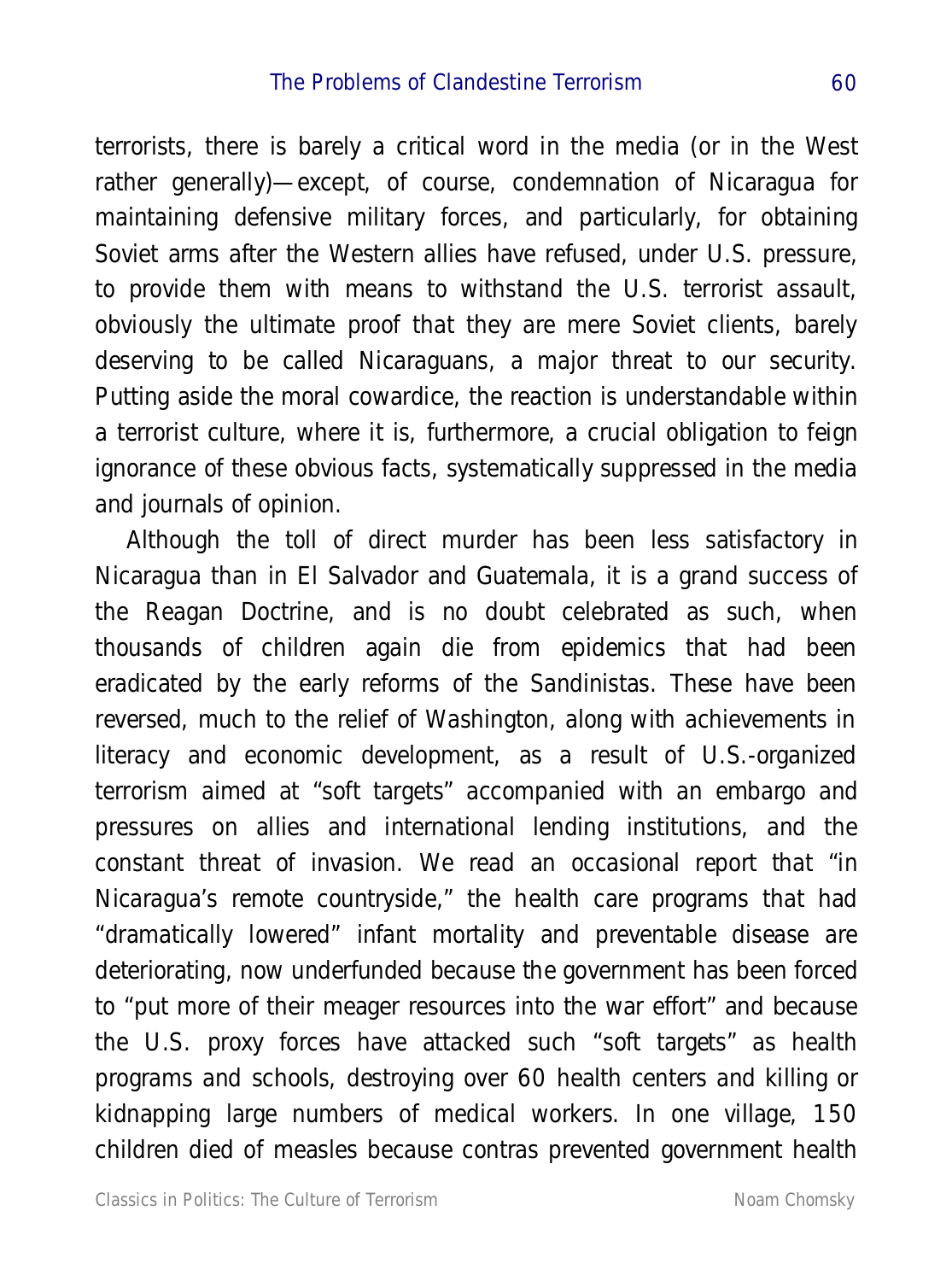workers, regular assassination targets, from reaching them; and tuberculosis and other diseases are again reaching epidemic proportions, while hospitals and health centers lack medicine and equipment and malnutrition is beginning to rise and might even return to its earlier levels if U.S. efforts succeed. Infant mortality, cut in half by Sandinista health reforms, is on the rise, and hospitals that had previously served only the richest 2% of the population but were opened without cost for the general public under the Sandinistas are now unable to function because of the "increasing demand for care" and the lack of supplies, thanks to the U.S. attack and embargo. Similarly, while the number of teachers has almost tripled, supplies are close to nonexistent. "The Contras Have Learned to Hit Where It Hurts," a headline in the *Washington Post* reads, with a report on how the contra army, "reportedly in high spirits and outfitted by the CIA," succeeded in burning down "a church-sponsored health clinic that had been the pride of the community" in the isolated village of Tapalse, proudly reported by the major contra military group (FDN) as "one of its 'most important operations'."**<sup>15</sup>**

These are among the consequences of the dedication of the United States to reducing Nicaragua to the zero grade of life. In assessing the crimes of Pol Pot, we rightly count not only those killed outright, but also the victims of disease, malnutrition, and harsh conditions of labor. Those capable of escaping the indoctrination system may recall that the chorus of protest over Khmer Rouge "genocide" or "autogenocide" reached its peak of outrage in early 1977, at a time when State Department intelligence—the only source with substantial information estimated the toll at "tens if not hundreds of thousands" from all causes, primarily "disease, malnutrition or other factors" rather than outright killing—an estimate that stands up rather well in the light of subsequent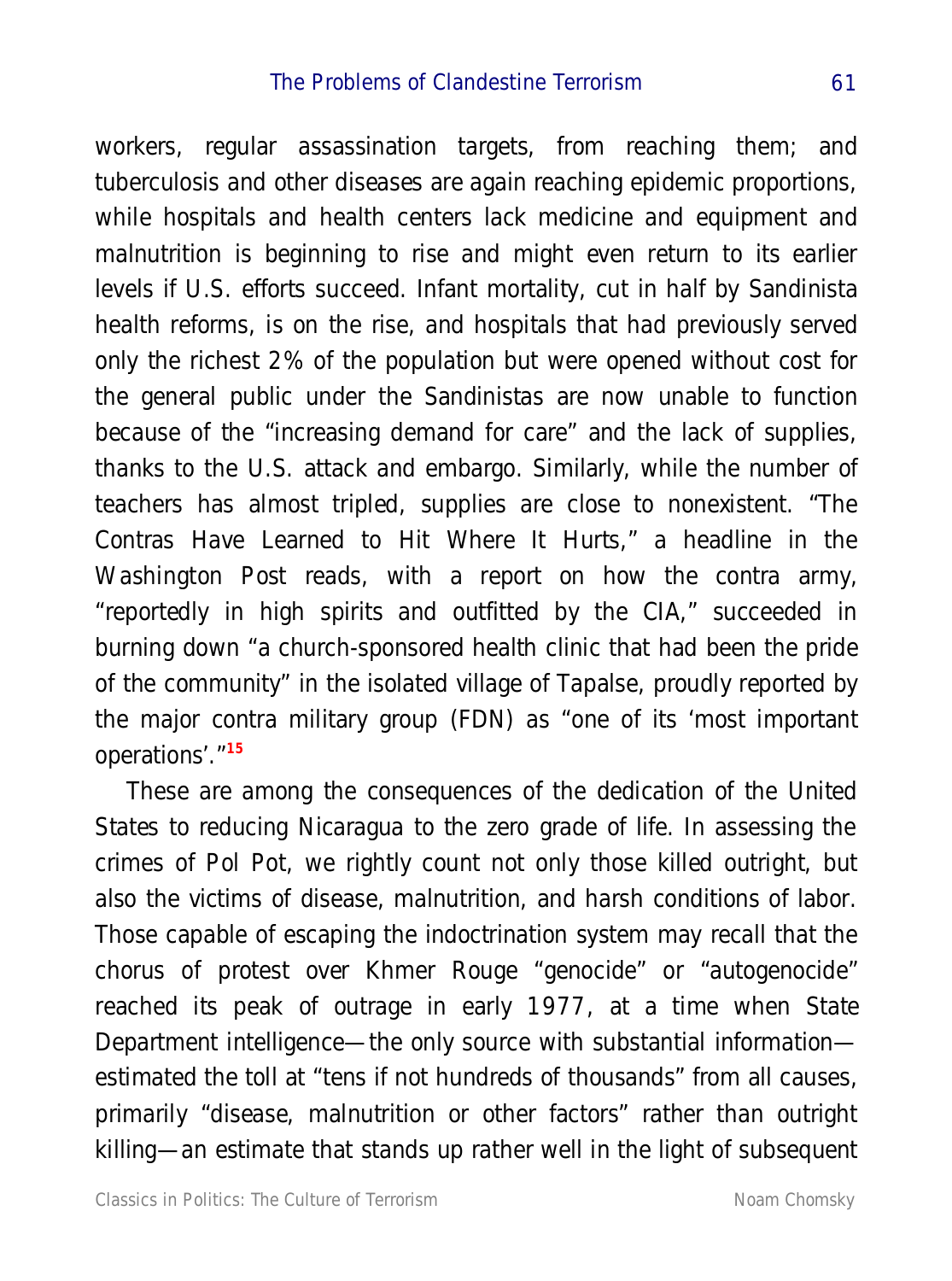scholarship.<sup>16</sup> But respectable opinion would never consider an assessment of the Reagan Doctrine or earlier exercises in terms of their actual human costs, and could not comprehend that such an assessment—which would yield a monstrous toll if accurately conducted on a global scale—might perhaps be a proper task in the United States. At the same level of integrity, disciplined Soviet intellectuals are horrified over real or alleged American crimes, but perceive their own only as benevolent intent gone awry, or errors of an earlier day, now overcome; the comparison is inexact and unfair, since Soviet intellectuals can plead fear as an excuse for their services to state violence.

In the real world, the people of Nicaragua must be punished for the cri[mi](#page--1-0)nal effort of the Sandinista government to divert resources to the poor majority. This crime explains "the firm belief" of the Reagan administration that "the Sandinistas must be overthrown or, at least, theirs must become a revolution of misery, a frightfu[l o](#page--1-0)bject lesson to the people of the region,"**<sup>17</sup>**who must be deterred from similar heresies. We may then observe their "miseries" with undisguised pleasure, congratulating ourselves in the *New York Times* that "America's [pu](#page--1-0)gnacity" has compelled them to "keep their miseries to themselves."**<sup>18</sup>**

Much the same thinking lay behind the U.S. resort to large-scale terror against the rural population of South Vietnam. As Kennedy-Johnson adviser General Maxwell Taylor explained to Congress, "We intend to show that the 'war of liberation'… is costly, dangerous and doomed to failure,"**<sup>19</sup>**as is any attempt by suffering people to modify the rules of the international order maintained by its powerful beneficiaries, Winston Churchill's "rich men dwelling at peace within their habitations" who are to run the world by virtue of this status. The same reasons explain why this commitment of the Reagan administration represents an elite consensus, and why the plain and simple truth of the matter is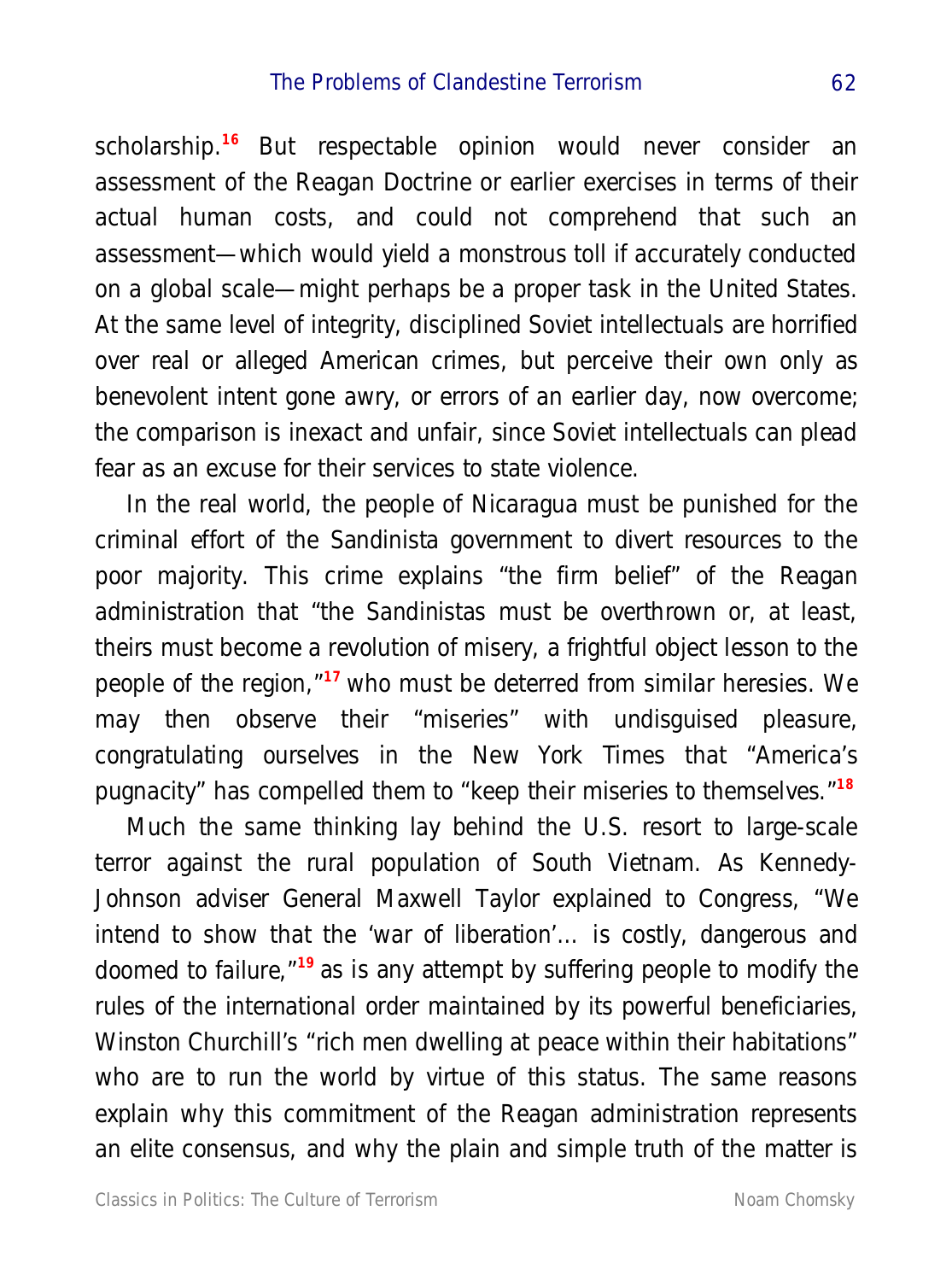barely expressible within the cultural mainstream.

It may also be recalled that the previous state of grim suffering and death in Nicaragua, to which we must again reduce them, elicited scarcely a flicker of interest among the educated classes in the United States, just as the perpetuation of these circumstances in Honduras and elsewhere evokes no concern today. Rather, it was the effort to overcome the grim consequences of a century of U.S. dominance that aroused horror and indignation (concealed in the usual "anti-Communist" disguise), along with a dedicated commitment to restore Nicaragua to the "Central American mode," in the approving words of the editors of the *Washington Post,* to which we return.

Terrorist attacks on "soft targets" such as health clinics and schools serve obvious purposes. The perceived threat of the Sandinistas was that despite their meager resources and the horrifying conditions left by the final phase of the U.S.-backed Somoza terror, they might be able to introduce the kinds of reforms that would have appeal both in neighboring countries, and in regions of Nicaragua where the Somoza regime maintained a degree of popular support within the peasant society and there was antagonism to Sandinista measures, sometimes conducted foolishly and even brutally, particularly in the early period. But the fear of successful reform can be overcome by destroying health services, schools and cooperative farms. It is, therefore, only rational to direct the proxy army to attack such "soft targets," and in the generally remote areas where the terrorist forces can penetrate, these policies have had some success in their aims, so the occasional press reports indicate. Thus in Jinotega province near the Honduran border, Peter Ford reports, contras have succeeded in terrorizing civilians by ambushing trucks with many civilian casualties, killing many doctors, health workers and teachers, forcing the government to close newly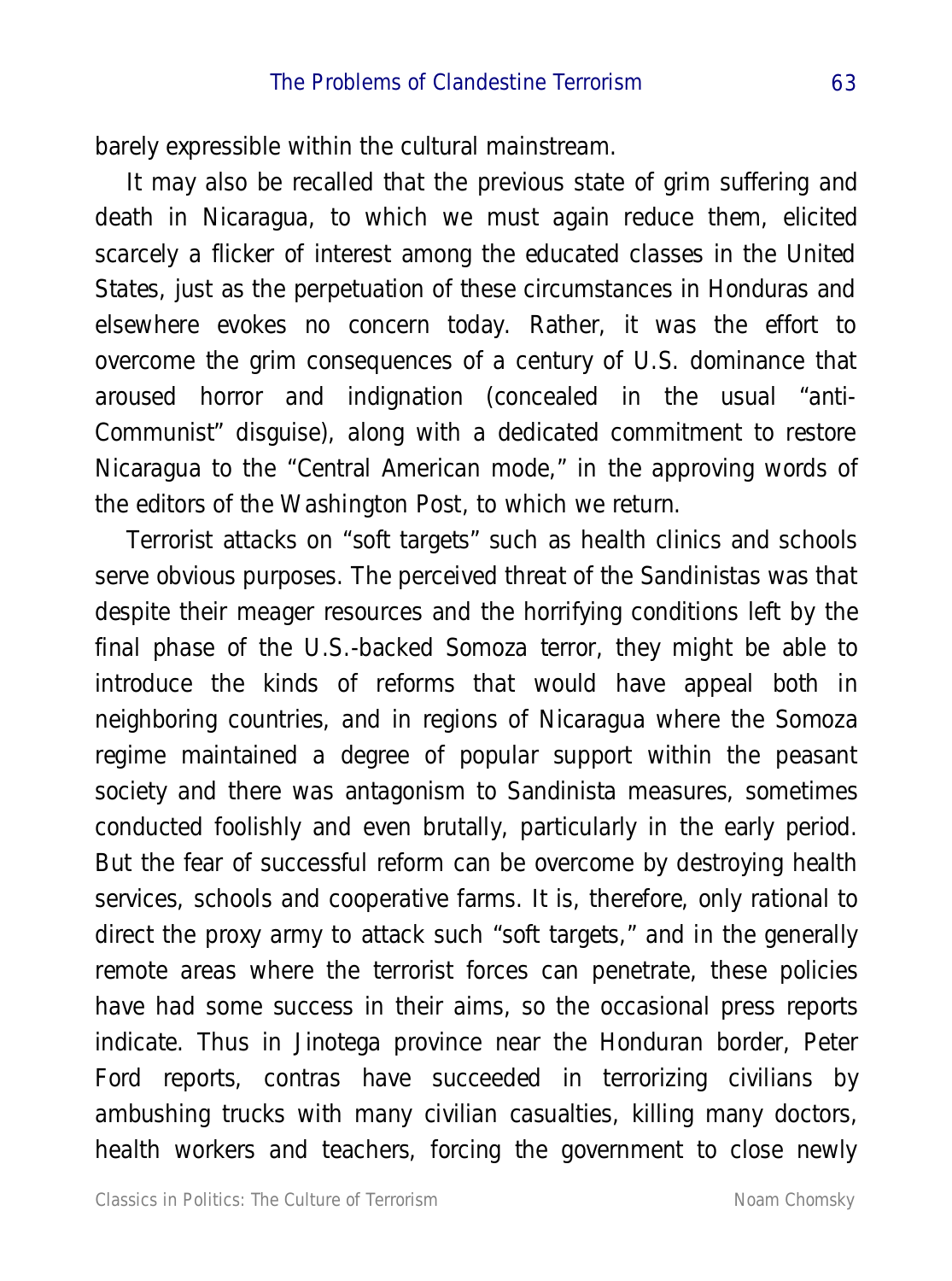opened schools and clinics, and repeatedly burning down houses, educational facilities, cooperative stores, community kitchens and so on, causing such random destruction that cooperative "members barely manage to feed the[mse](#page--1-0)lves, let alone make a profit from their harvests." The contra leaders also deliver what counts as a "political speech" by U.S. standards: namely, a warning to the cooperative members that if they rebuild their community "100 times, they would destroy it 100 times," so a peasant woman reports.**<sup>20</sup>**The expectation is that these tactics will abort measures of reform and national integration, fuel discontent, and, ultimately, bring the population to understand that only by a return to "the Central American mode" established by the United States will the terror come to an end.

Partisans of U.S. terror have constructed a special vocabulary to conceal their satisfaction with the achievements of the Reagan Doctrine despite its possible "flaws." Thus, *New Republic* editor Morton Kondracke warns us that failure to stay the course may "jeopardize all that has been achieved for democracy in recent years" in Central America.**<sup>21</sup>** Meanwhile, at the left-liberal extreme of the expressible spectrum, Charles Lane explains in the same journal, apparently without irony, that the Reagan Doctrine sought "a low-cost way to reconcile America's noble wish for democratic development in the Third World with its muscular desire to overcome the Vietnam syndrome." But while the Doctrine may have succeeded in El Salvador, he continues, it is threatened by American impatience in Nicaragua, where "the United States finds itself faced with a society and a culture that can't be made democratic as quickly as it would like" by "armed rebellion" incidentally, supported by such stellar democracies as Argentina under the rule of the neo-Nazi generals, Taiwan, Saudi Arabia and South Korea, and organized at home by such enthusiasts of democratic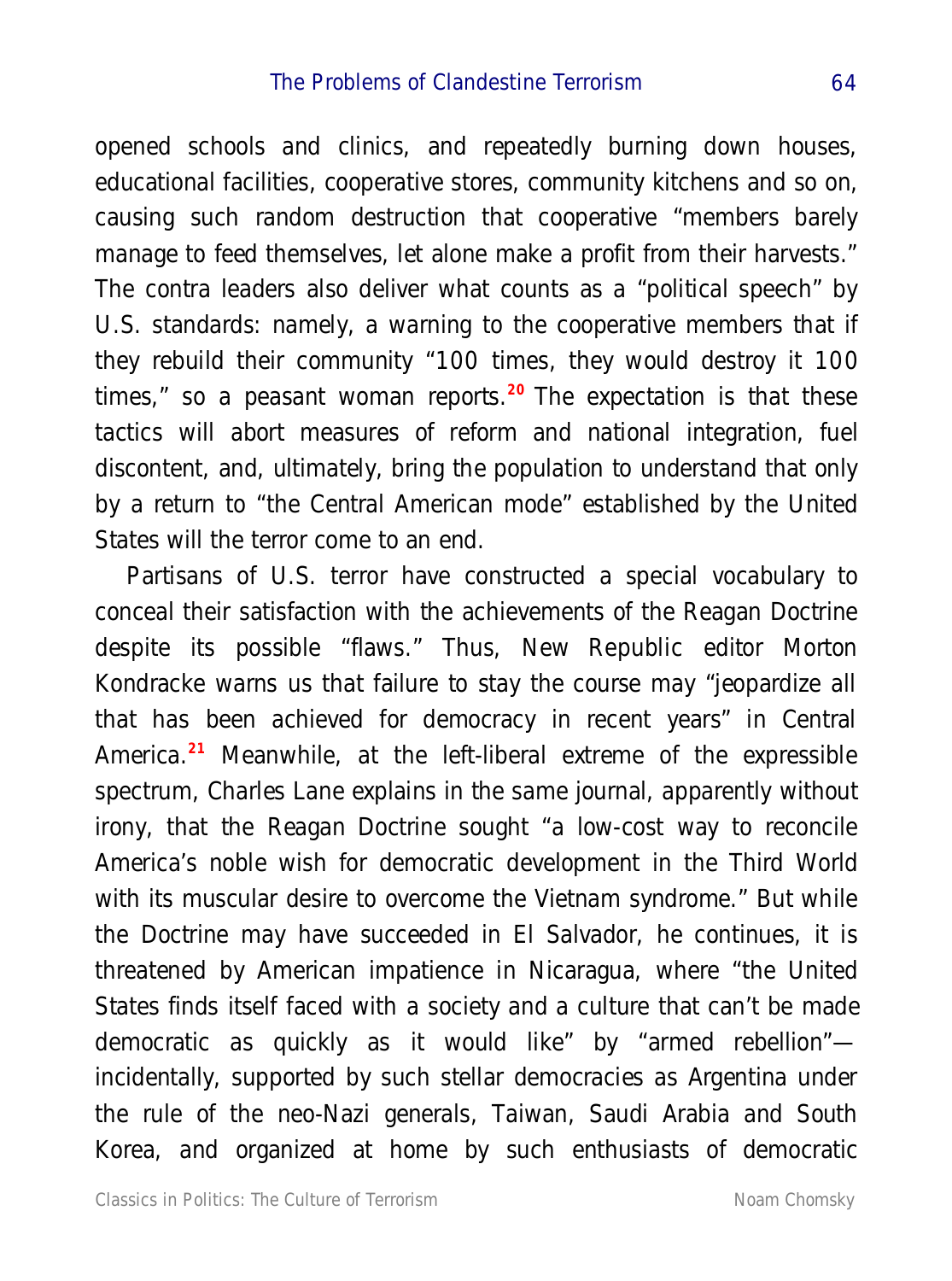processes as William Casey, Edwin Meese, John Poindexter, and the rest of the cabal. Critics of the Reagan Doctrine are concerned that the Reagan administ[rat](#page--1-0)ion's "active promotion of democracy" may be too "aggressive" (John Rielly), that our efforts "to force the Sandinista revolution into the American democratic mold" may not be worth "the risk" (John Oakes), and that Nicaragua may be "beyond the reach of our good intentions" (Jefferson Morley).**<sup>22</sup>** Lane, Oakes and Morley are at the outer limits of [d](#page--1-0)issent within mainstream journalism. Beyond this spectrum of respectable opinion, we have only those whom McGeorge Bundy once described as "wild men in the wings," referring to people who dared to question the "first team" that was in charge of our earlier crusade for democracy in Vietnam.**<sup>23</sup>**

Faith in our "good intentions" remains unimpaired by the historical record in Central America and the Caribbean, not to speak of Southeast Asia, Africa, the Middle East and elsewhere; and properly so, given the irrelevance of the historical and documentary record in a terrorist culture, which carefully avoids any institutional critique and can always appeal to the doctrine of "change of course" if nothing else avails. U.S. sponsorship in Central America of some of the most horrendous atrocities of recent years elicits only the thought that some problems there may be "beyond the reach of our good intentions." The reaction was similar when popular opposition to brutal d[icta](#page--1-0)torship and state terror in South Korea, long supported by the United States, reached a level difficult to ignore by 1987; the resulting outburst of anti-Americanism evoked the reflection that "imposing American morality on other countries' political systems is a ticklish business," nothing more.**<sup>24</sup>**

The doctrine of "good intentions" is beyond challenge, even beyond awareness—at least at home. Others manage a clearer view, even among our allies. As the U.S. was exploiting Britain's travail to take over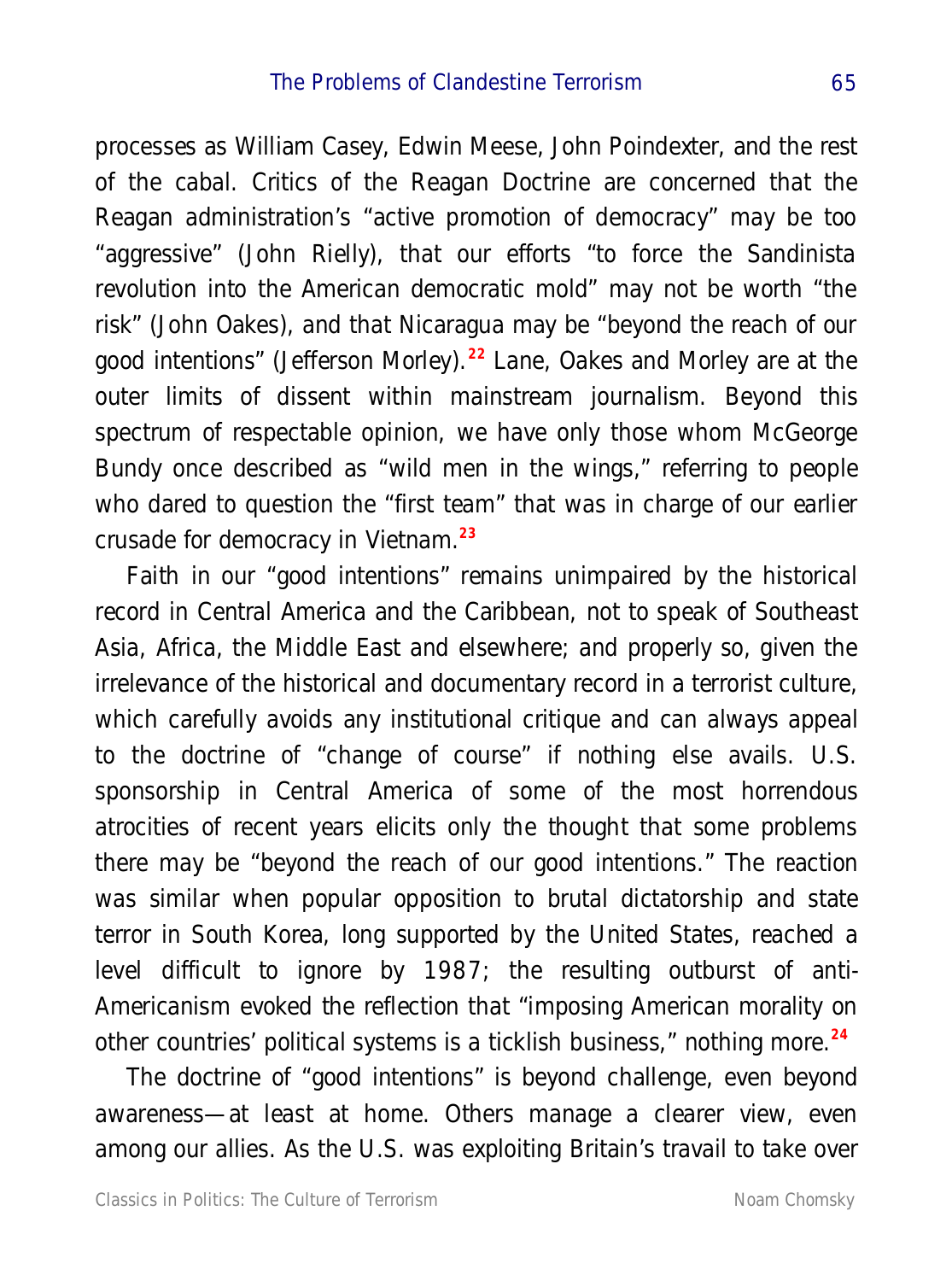its traditional domains during World War II, the British foreign services were able to penetrate the ideological mask. In their wartime records, we read that "American imperialism is in the forefront in the conduct of affairs in the Far East," as elsewhere, "attempting to elbow us out." The High Commissioners of the British Dominions warned of "the economic imperialism of American business interests, which is quite active under the cloak of a benevolent and avuncular internationalism." As for the fabled "benevolence" of the United States, a staple of Western ideological systems, the Minister of State at the British Foreign Office, Richard Law, [com](#page--1-0)mented to his Cabinet colleagues that Americans believe "that the United States stands for something in the world something of which the world has need, something which the world is going to like, something, in the final analysis, which the world is going to take, whether it likes it or not"**<sup>25</sup>**—a good succinct summary of U.S. foreign policy and its conventional disguise.

Such insights are commonly achieved by the victims: the British displaced by U.S. "economic imperialism"; the peasants subjected to somewhat more rigorous measures of discipline in Central America, Southeast Asia and elsewhere; or the European working classes who were called upon to bear the costs of the reconstruction of capitalism in the interests of U.S. investors and their local associates in the early postwar period. It is the task of the educated classes to conceal these facts as they discourse about the nobility of the "American purpose" and other familiar doctrines, a task that they have conducted with considerable success, and in the United States, with notable uniformity and devotion.

To maintain discipline abroad often proves a harder task. From early on, the Reagan administration has elicited criticism and serious concern, even in conservative circles, for heightening world tension and "debasing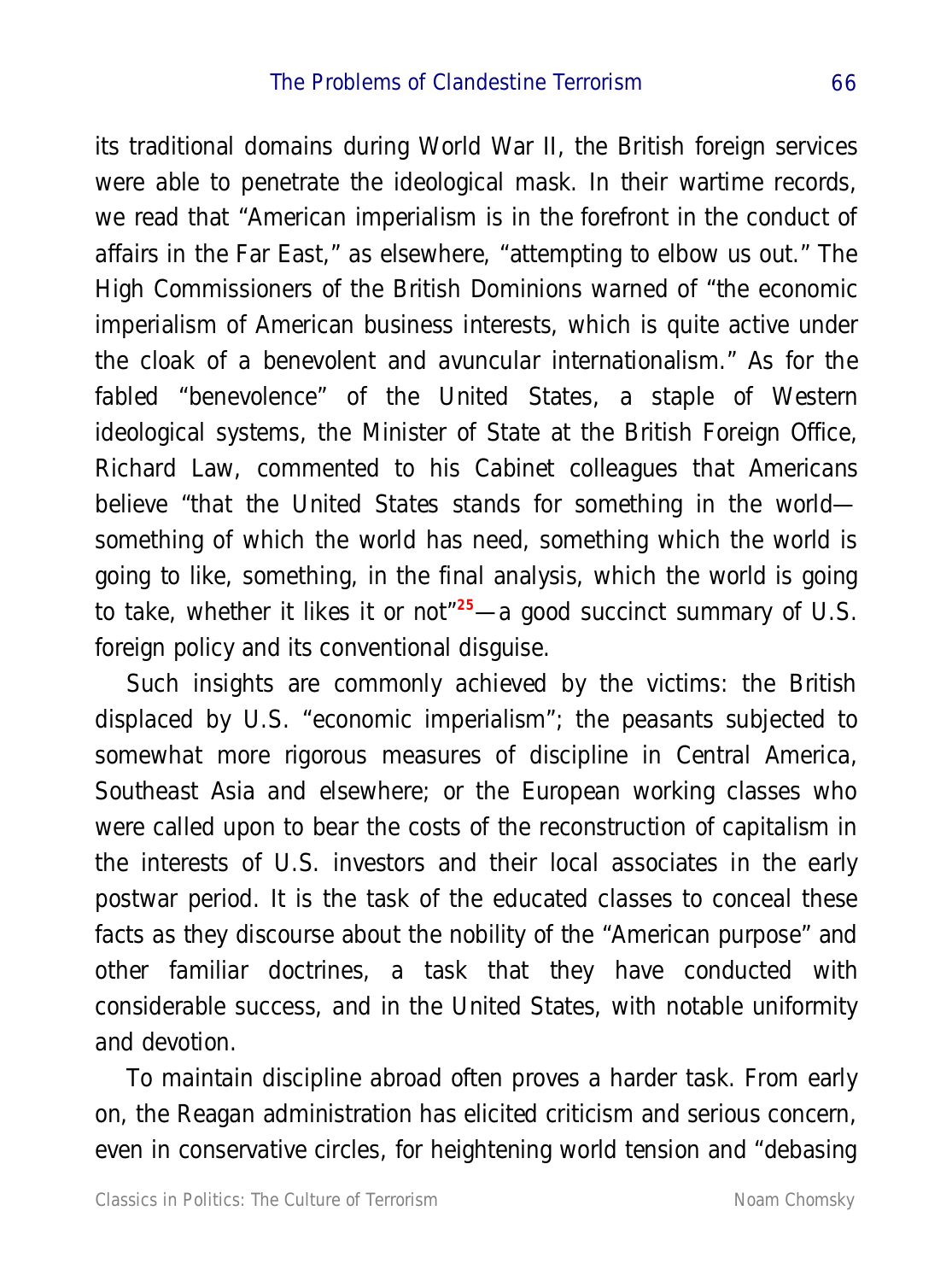the language of international intercourse with feverish rhetoric," creating a "chasm" between "current American perceptions of the world and the world's perception of America" (David Watt, Director of the Royal Institute of International Affairs in London). While U.S. terrorism in Nicaragua was still "clandestine"—meaning well-known, but kept under cover—Canada's leading newspaper, generally restrained and pro-U.S., condemned the Reagan administration for acts of "madness" in organizing a "band of cutthroats" to attack Nicaragua under the direction of its "bizarre cowboy leader" in Washington. As Washington sought to undermine the Central American accords of August 1987, the centrist British press virtually pleaded with President Reagan to "come to terms with reality in Central America" and allow the peace plan to proceed instead of "financing a murderous and incompetent band of Contra mercenaries" in his "obsession with the overthrow of the elected government of Nicaragua," a crusade that "has brought dishonour to him and his Administration":

It also flouts rulings by the International Court of Justice, and parallels the so-called Soviet 'Brezhnev doctrine' as applied in Afghanistan and Eastern Europe. Not least, it has caused the deaths of tens of thousands of men, women and children and million of pounds' worth of destruction in an already wretchedly poor area of the world.

For all Washington's propaganda efforts, the US is seen internationally as the loser and the Sandinistas as one of the more genuinely popular regimes in Central America. Nicaragua is so weakly aligned to the Soviet Union that Mr Gorbachev has cut off its oil supplies. Meanwhile, the country that proclaims itself the world's greatest democracy aligns itself with regimes, such as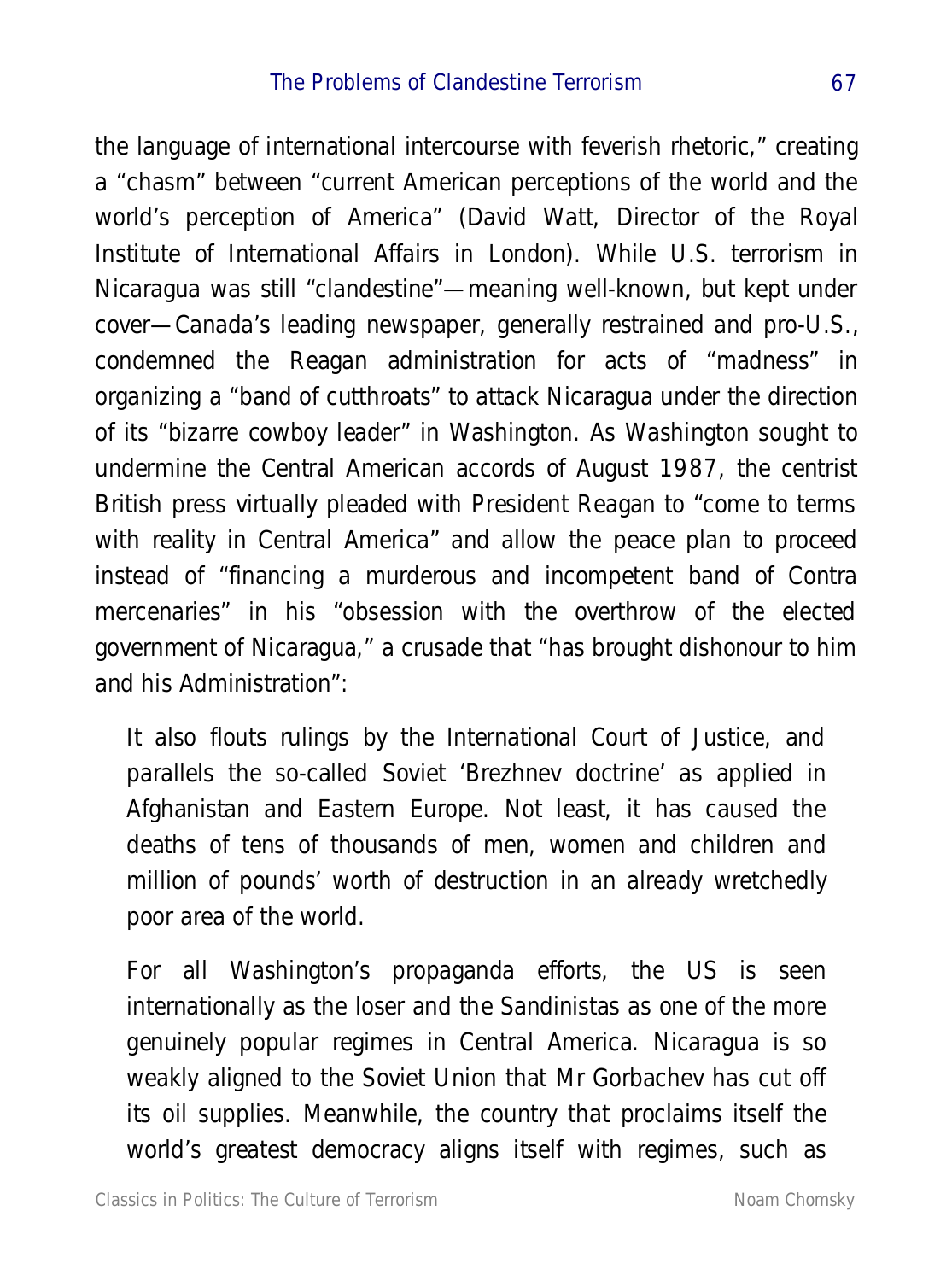those in Guatemala, Honduras and El S[alv](#page--1-0)ador, which are little more than façades for military rule ... The symbol of the Republican Party has, of course, always been that of an elephant. It is dismaying to watch it behaving true to form with a gnat.**<sup>26</sup>**

Such perceptions would be difficult to find in the domestic counterparts of these national journals, though in a few U.S. client states there is a sympathetic popular response to Reaganite "madness."**<sup>27</sup>**

While exercises of international terrorism cause problems among the allies, there are compensations as well. The state managers are naturally not unaware of the image they present abroad, and they have sought to exploit it for the furtherance of their terrorist operations. A few weeks after its bombing of Libya in April 1986, the Reagan administration sought to line up the Western powers in its anti-Libyan crusade. To this end, it circulated a position paper at the Tokyo summit in May warning of "the need to do something so that the crazy Americans won't take [m](#page--1-0)atters into their own hands again." The strategy was successful, and Reagan's aides were quite clear about the reasons:

"We've got the madman factor going for us," said one U.S. official, referring not to Kaddafi but to Reagan. "You know, 'Keep me from killing again'."**<sup>28</sup>**

Returning to terrorist operations closer to home, the media and other commentators assure us that the Sandinistas merely exploit the pretense that they are under attack and threatened by invasion to justify repression and to explain away the economic catastrophe that has been caused by their incompetence and evil nature. It is unnecessary to provide any factual basis or reasoned argument for these claims, since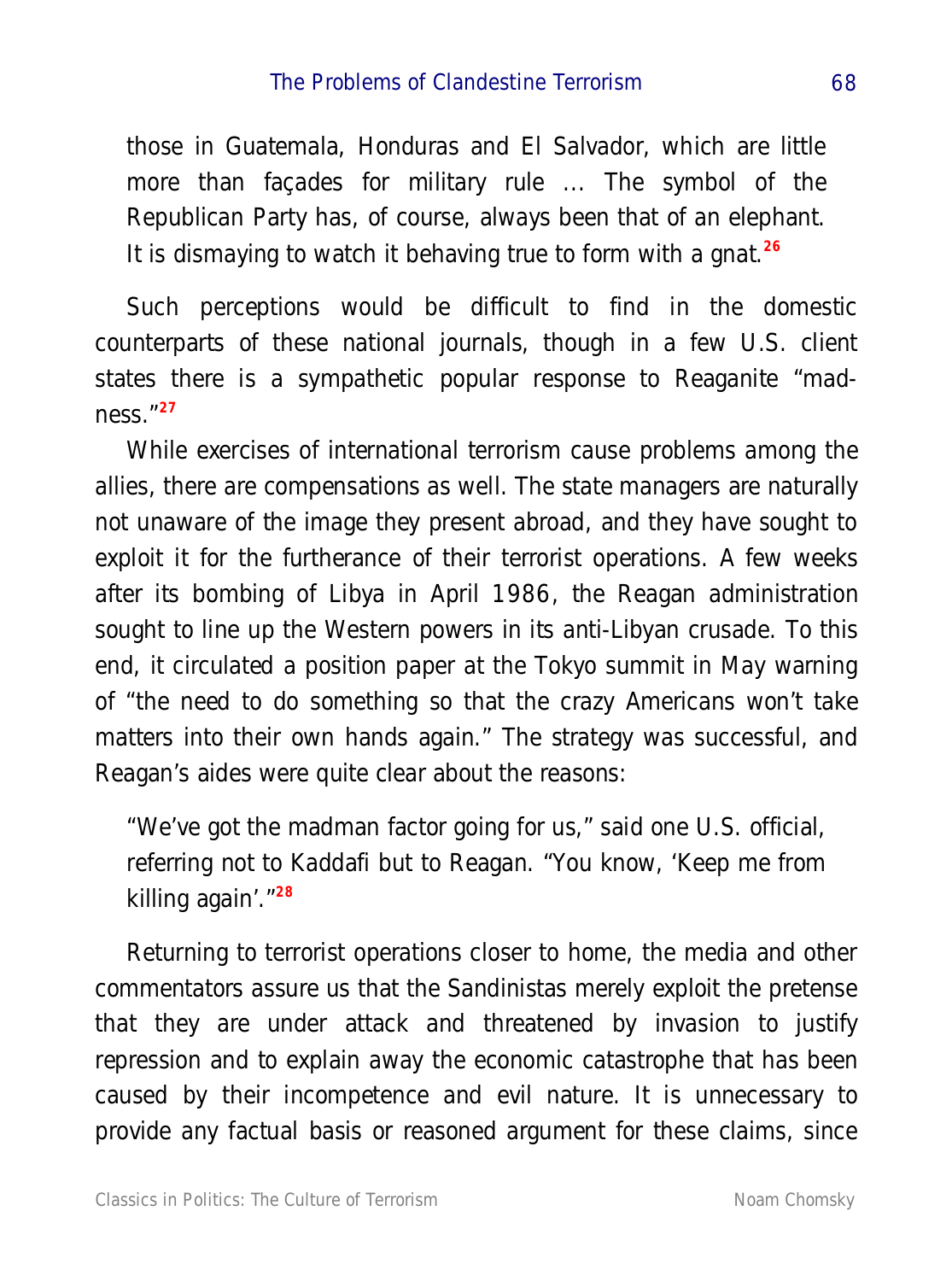they are required by the propaganda system and are therefore true by definition. W[e m](#page--1-0)ay therefore cheerfully ignore the record of repression of other states in situations of conflict—clearly El Salvador must be avoided because the wrong conclusions will be too obvious, but we must also suppress the record of such states as Israel or the United States itself, in far less onerous circumstances.**<sup>29</sup>**

The well-behaved commentator must also dismiss the facts about economic performance: for example, the 1983 conclusion of the Inter-American Development Bank, now barred from offering loans to Nicaragua by U.S. pressure, that "Nicaragua has made noteworthy progress in the social sector, which is laying a solid foundation for longterm socio-economic development," a conclusion supported by the charitable development agency Oxfam and numerous others who are not properly disciplined; and the fact that Nicaragua's net increase in Gross Domestic Product "for 1980-1985 was 4.4 percent, almost double the rate of increase of the Latin American GDP as a whole" and well beyond that of any other country in Latin America. We must ignore or disparage the welfare programs, and the substantial increase in capital investment in agriculture, which threatened to allow Nicaragua to become selfsufficient in food while during the same years (early 80s), capital investment in agriculture dropped elsewhere in Central America, by 57% in Guatemala and 73% in Costa Rica. It would also be inappropriate to consider the figures on export production, increasing by over 11% in Nicaragua from 1979 through 1985 (while the value of these exports declined by almost 25% because of deterioration in terms of trade), in contrast to a 19% decline elsewhere in Central America. We must ignore the general economic crisis throughout Latin America, particularly severe in Central America, or the conclusion of Enrique Bolaflos, chairman of the Council of Private Enterprise in Nicaragua and a leading opponent of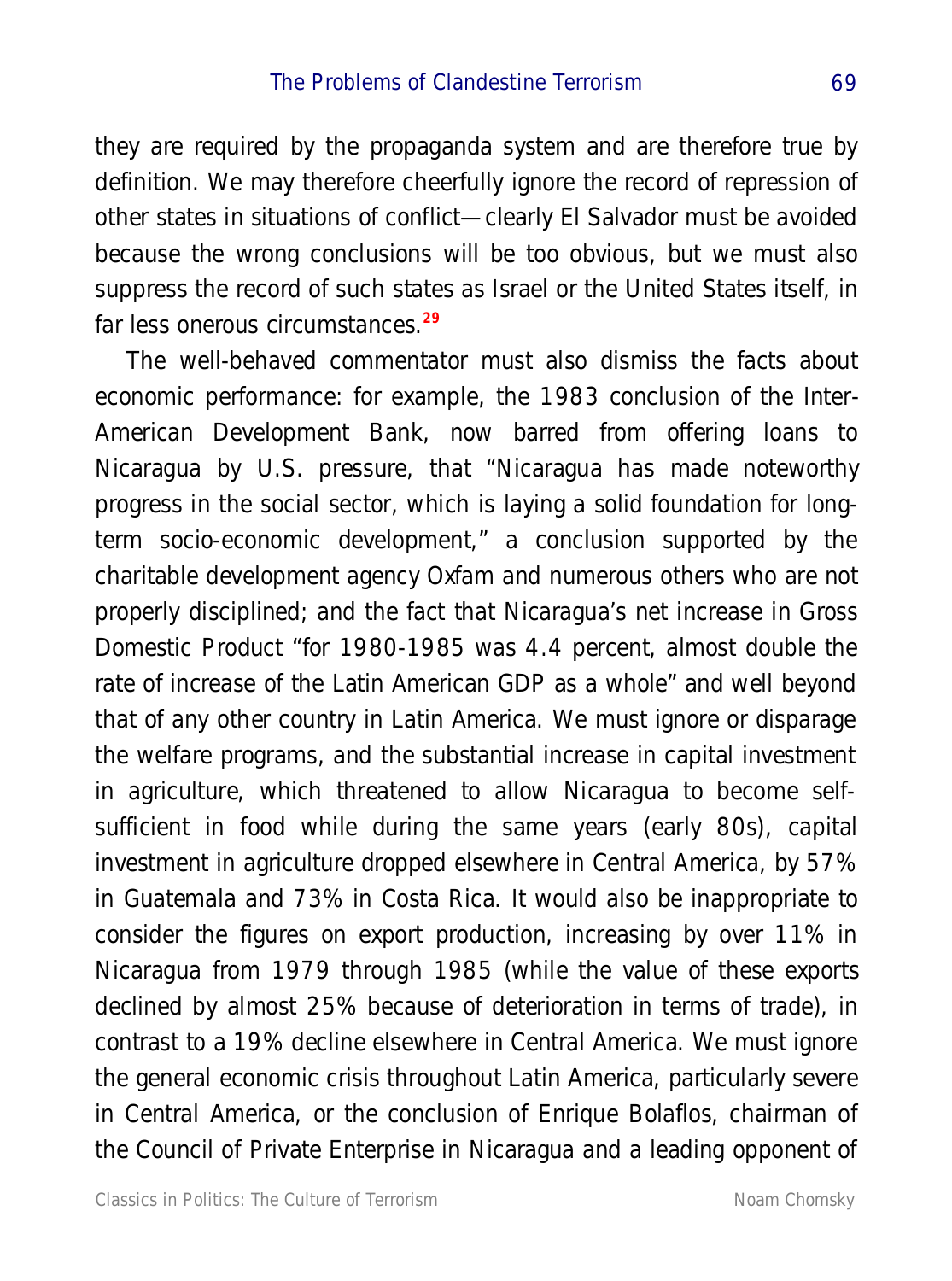the Sa[ndi](#page--1-0)nistas (hence a leading democrat in the U.S.), who attributes the economic crisis in Nicaragua to the war (60%), the international economic crisis (10%), the contraction of the Central American Common Market (10%), and decapitalization by the business sector and government errors (20%).**<sup>30</sup>**

It is also important to forget that the unacceptable achievements after the overthrow of the U.S.-backed Somoza regime took place against the background of the devastation it had left, and the final robbery of what remained, leaving the country in such a state that an October 1980 World Bank mission estimated that "per capita income levels of 1977 will not be attained, in the best of circumstances, until the late 1980s."**<sup>31</sup>** The actual circumstances were the escalating U.S. war against Nicaragua, requiring mobilization of population and resources at a level that would be unbearable even in a wealthy and well-functioning economy.

All other factors notwithstanding, the problems in Nicaragua must be the responsibility of the official enemy, and nothing more need be said to prove the point. The problems in neighboring countries enjoying bountiful U.S. aid rarely reach the threshold of attention and elicit no impassioned condemnation.

To maintain strict discipline on these matters is no easy task, one of the ancillary ideological problems of clandestine terrorism. But it must be done, and one will find few departures from the doctrinal requirements of the terrorist state.

Closer examinati[on](#page--1-0) of the charges of Sandinista Marxist-Leninist dogmatism and its catastrophic effects helps illuminate the culture of terrorism from another standpoint. The *Wall St. Journal* headlines an article by Clifford Krauss: "Nicaragua is Getting Little Foreign Aid in Righting Economic Mess it Created."**32** Krauss concedes that the war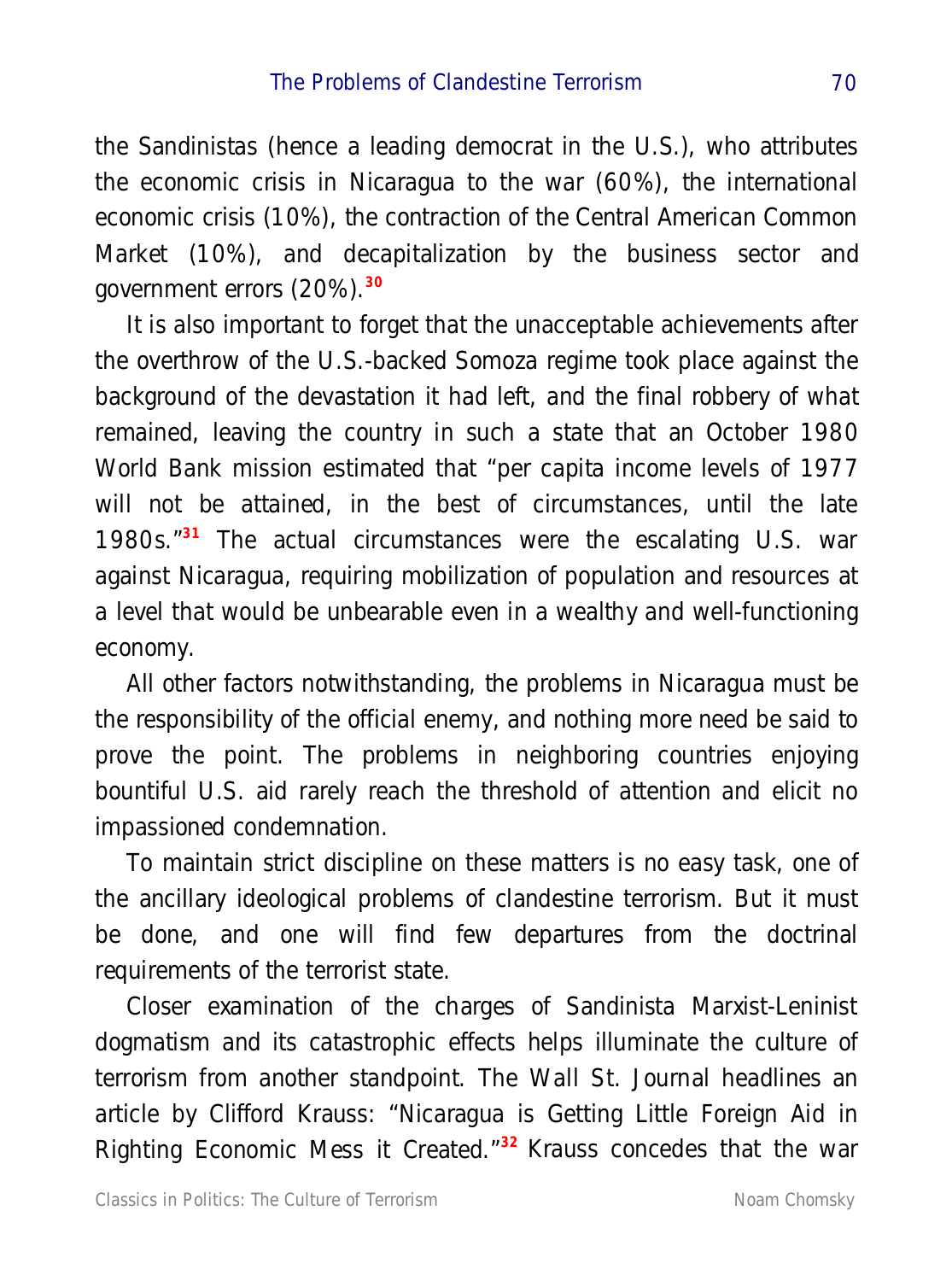may have "strained" the governm[en](#page--1-0)t budget, but dismisses the effects of the trade embargo and other U.S. measures, though these have plainly been severe in blocking natural markets and sources of supply, even spare parts, and forcing Nicaragua to rely on the Soviet Union in accordance with Reagan administration imperatives.**<sup>33</sup>**The real problem, he insists, is the "counterproductive government pricing policies," which lead to such "market absurdities" as an artificially low price for bananas, part of the effort to ensure that the urban poor will have access to food. Assume the criticism to be valid. One will search in vain, however, for derisive articles on the pricing policies based on market realities in U.S. domains, for example, Honduras, which exports crops while much of the population literally starves to death. These are simply the natural workings of the market, meriting only approbation for the rational policies that happen to benefit U.S. corporations and their local associates, if not the Honduran peasant.

Condemnation of the Sandinistas for the economic failures resulting from "Marxist-Leninist dogmatism" must also refrain from any comparison with the world's richest and most powerful state, where the brilliant economic management of the Reaganites, largely reflecting an el[ite](#page--1-0) consensus, is reviewed in an October 1986 report of the U.S. Department of Commerce that describes how, "in a few short years, a wealthy creditor nation has become the number one debtor" as "the United States has largely lost its ability to compete successfully in international trade."**<sup>34</sup>**"The United States required nearly 70 years to attain a creditor position of \$150 billion, reached in 1982 ... As of now, the debtor status is about \$250 billion. Some analysts project that the debtor position could approach or exceed \$800 billion by 1990." That would constitute a shift of close to a trillion dollars within a decade in the relations of the world-dominant power to its rivals, a remarkable and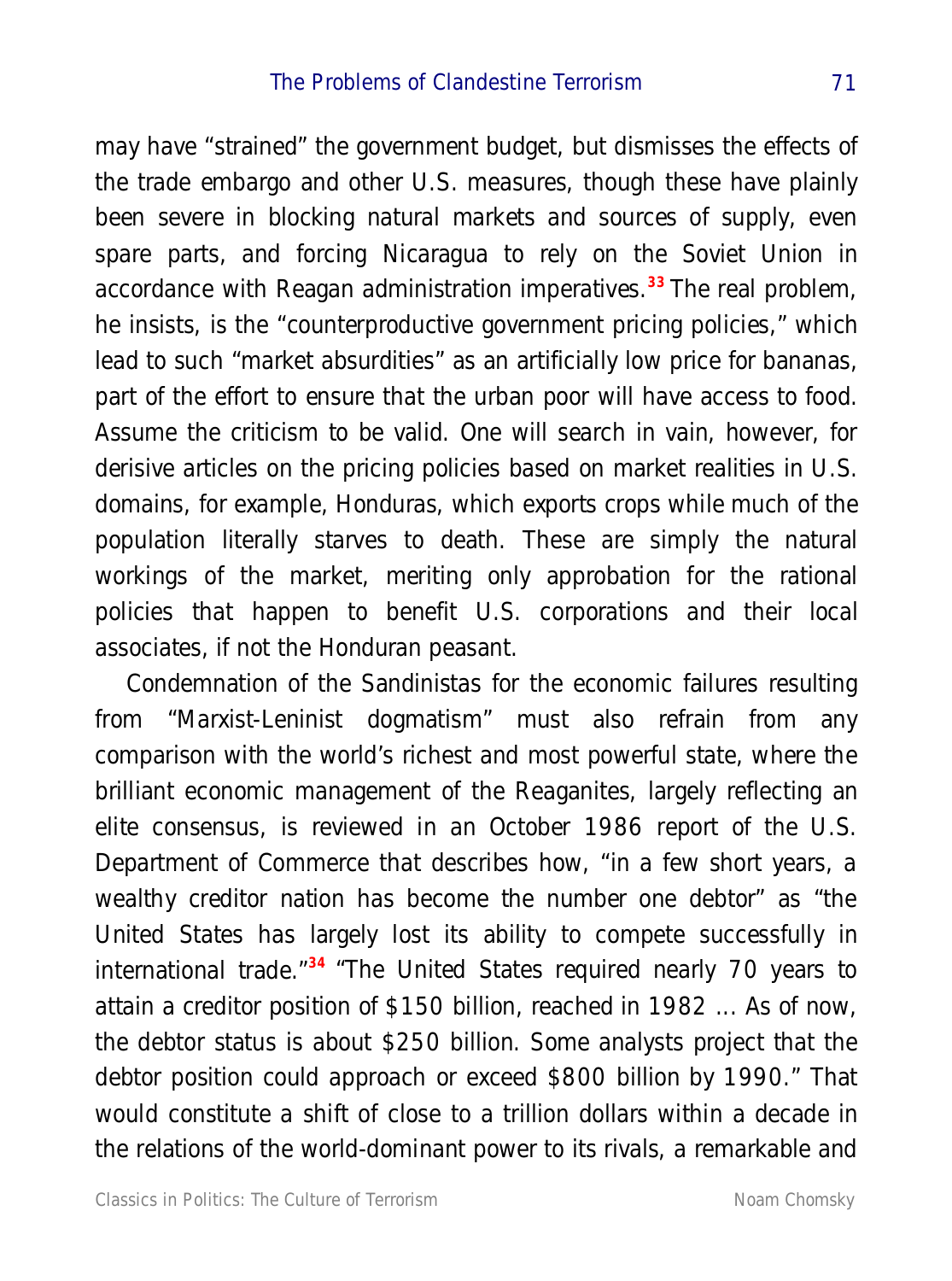unprecedented phenomenon in world affairs. The International Monetary Fund warns that the main danger to the world economy "lies in the huge US budget and trade deficits," which it considers "unsustainable" for the world's economy.**<sup>35</sup>** Plainly these achievements, only a part of the dismal Reaganite heritage, offer us a proper platform for contemptuous denunciation of the failings of the Sandinistas, in their far more favorable circumstances.

In extenuation of the Reaganite economic managers, one might argue that they have, after all, been dedicated to reducing the gap, or chasm, in living standards that separates the United States from the suffering people of the Third World. Thus we read that "Third world conditions have reached the Middle West," where "We're starting to see goiters and abscessed baby teeth in farm children, which indicates they are not getting adequate nutrition," "Hunger and malnutrition are a new phenomenon among Kansas farm families, experts say," a phenomenon of the 1980s, though not a new phenomenon among the urban power or elsewhere, conditions that hav[e n](#page--1-0)otably worsened during the Reagan years. "Ironically, experts explain, farmers today are suffering more than in the Great Depression" because of "modern practices aimed at increasing efficiency," so that farmers buy their food at supermarkets while producing corn, sorghum and wheat for sale.**<sup>36</sup>**

We might also take note of another and rather more serious debt crisis, namely, in the Third World. Since 1981, Third World countries have become net capital exporters as debt servicing exceeds new borrowing—to which we must add profit repatriations by transnational corporations and massive capital flight, which in Latin America approaches the scale of the debt itself. With non-oil commodity prices declining and the capital outflow rapidly increasing, there is "a historically unprecedented transfer of resources from the poor to the rich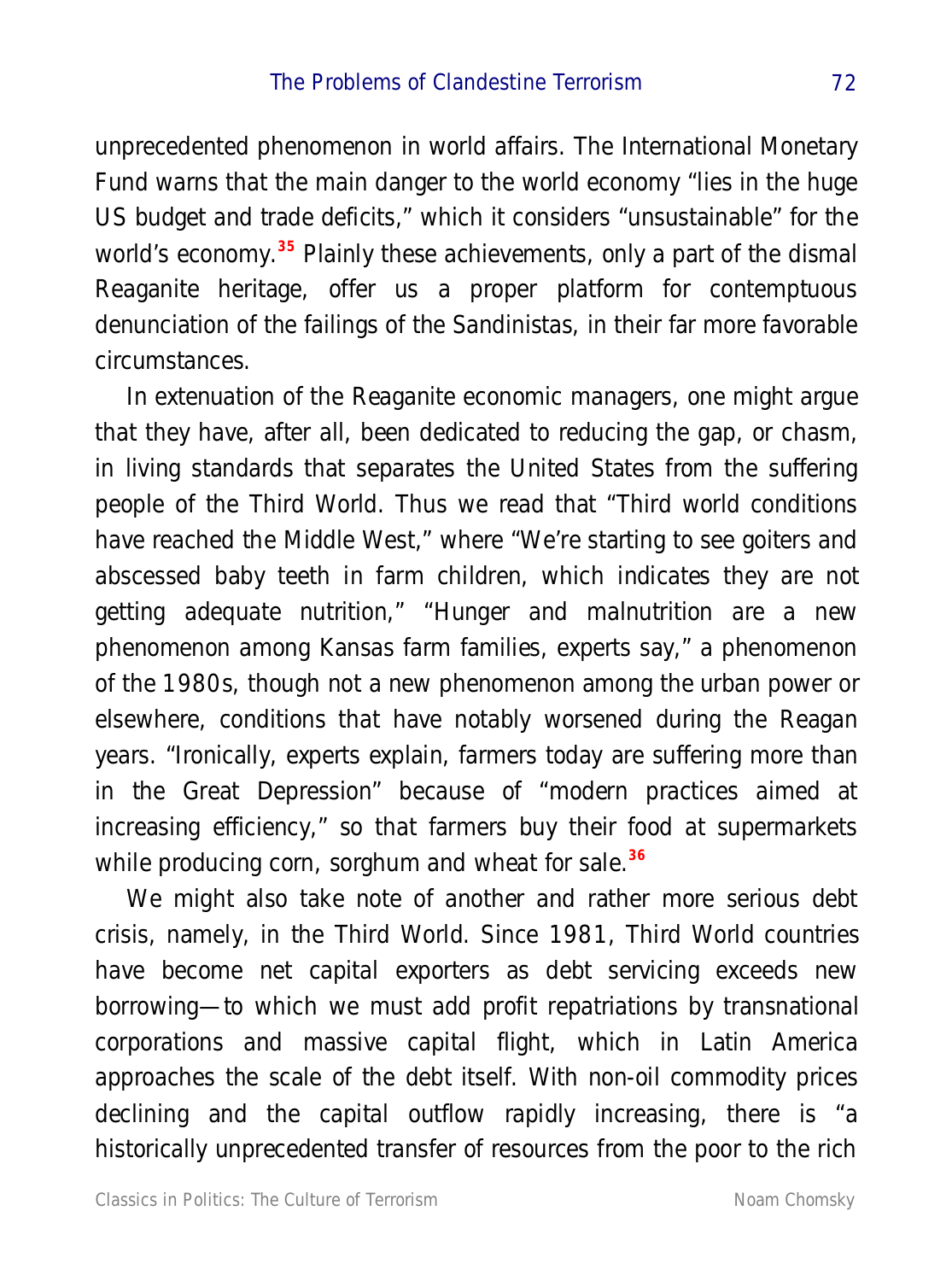countries," a recent analysis observes.**<sup>37</sup>**This transfer of resources with the predictable human consequences is not regarded by elite opinion as a problem, though inability to pay the banks is a different matter.

The covert activities of the Reagan administra[tio](#page--1-0)n in violation of public opinion and congressional dictates were well-known all along. "Journalists in Central America knew long ago that somebody was flying supplies to the Contras inside Nicaragua," the right-wing correspondent of the London *Spectator* pointed out after the "scandals" had erupted.**<sup>38</sup>** "Captain Ricardo Wheelock, the head of the Sandinista military intelligence, was even able to give us fairly precise details of these flights, but nob[od](#page--1-0)y bothered to chase the story until Eugene Hasenfus was shot down and captured" in October 1986. Similarly, reporters failed to follow many leads indicating that "Oliver North was running the Contra operation from his office at the National Security Council." North's role was of course known,**<sup>39</sup>**and suppressed. Over a year before the scandals broke, the *New York Times* reported that the contras were "receiving direct military advice from White House officials" in an operation run by a military officer on the National Security Council staff who "briefs President Reagan," namely Oliver North, whose name they suppressed for fear of endangering [hi](#page--1-0)s life, according to the editors. Shortly after, Reagan held a press conference in which the Washington press corps, which has concocted for itself a self-congratulatory image of aggressiveness that is generally laughable, raised 26 questions on 15 different subjects, asking nothing about these reports,**<sup>40</sup>** which were of no interest because the operations only endanger the lives of people who deserve to suffer for their sins.

It was also apparent that the contras were receiving arms from U.S. clients such as El Salvador, Honduras, and Israel, meaning that in effect they were receiving arms from the United States in violation of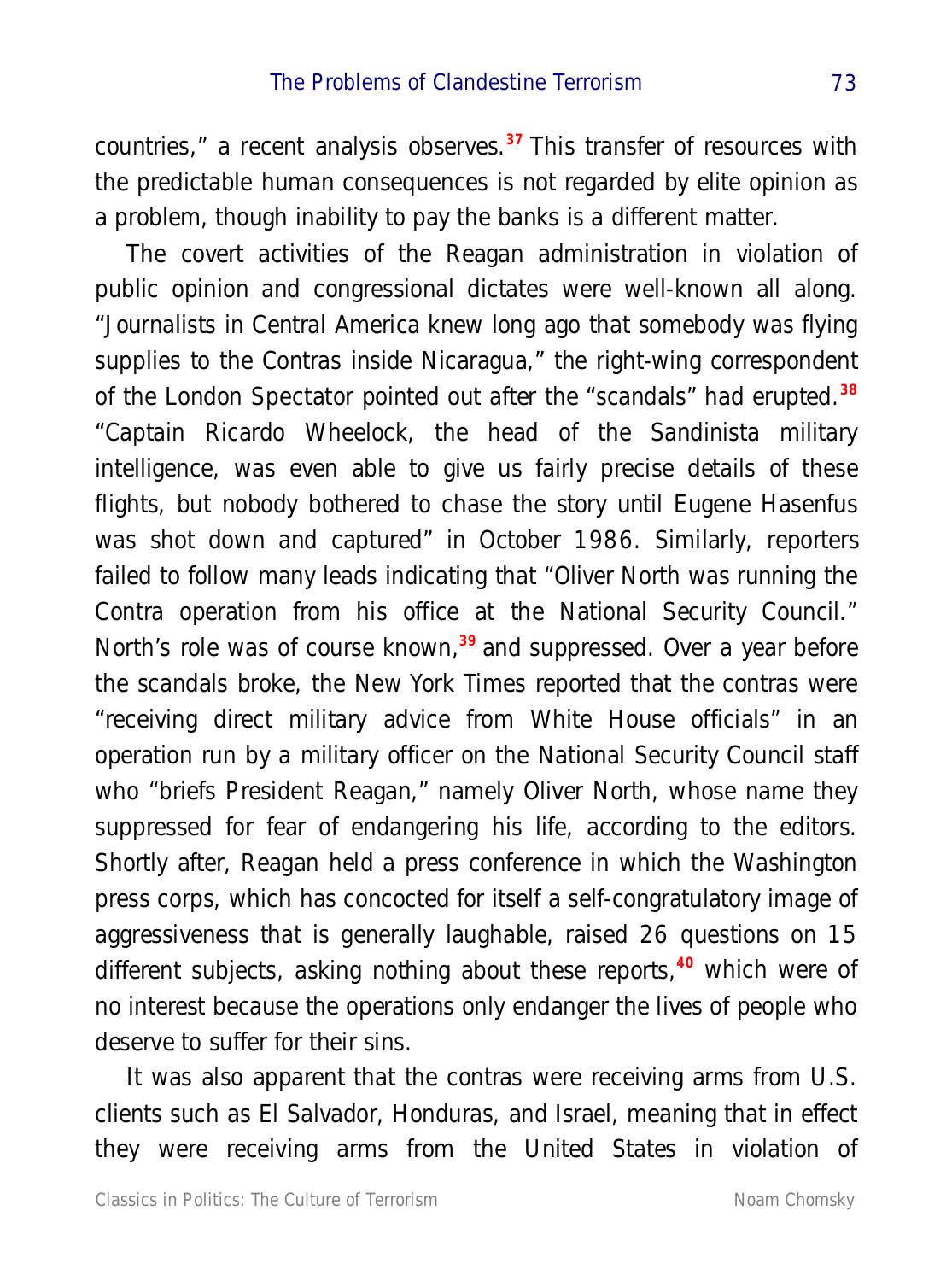congressional directives.**<sup>41</sup>** Well before the "scandals" had erupted, CIA involvement in contra aid in violation of congressional restrictions was revealed to be at a level that "may astound even the most jaded observer," Congressman Sam Gejdenson commented, including funding of military operations and bribing of Honduran and Costa Rican officials.**<sup>42</sup>**The disclosures attracted little notice.

In general, the facts were known, but suppressible. The same was true of the disclosures concerning Iran, to which we return. In fact, the only really novel insight produced in the 1986-87 exposures is that these two clande[sti](#page--1-0)ne operations were linked, although the scale and sophistication of the international terrorist network constructed during the Reagan years was not known in detail and is of no little interest. The same was true of the "secret wars" in Laos and Cambodia, known to the media throughout, but suppressible.**<sup>43</sup>**

Furthermore, it was entirely obvious, even without direct information, that a lawless administration would simply find other ways to pursue its goals if Congress were to bar direct takeover of the war. This is surely understood by the [me](#page--1-0)dia and Congress as well as it is by the terrorist commanders supported under the Reagan Doctrine, for example, Jonas Savimbi, who remarked to journalists in 1982 that "A great country like the U.S. has other channels ... The Clark Amendment [barring aid to Savimbi's UNITA] means nothing."<sup>44</sup> Those unable to draw the conclusion for themselves could turn to Reagan administration sources for enlightenment. Thus in a front-page story of March 9, 1986, the *Miami Herald* outlined Reagan's request to Co[ngr](#page--1-0)ess for aid to the contra armies, quoting its crucial paragraph authorizing the CIA and any other "department or agency in the executive branch" to take over the war effort. "Officials said that if Congress rejects the package, then Reagan may feel free to use other measures to contain Nicaragua"**45**—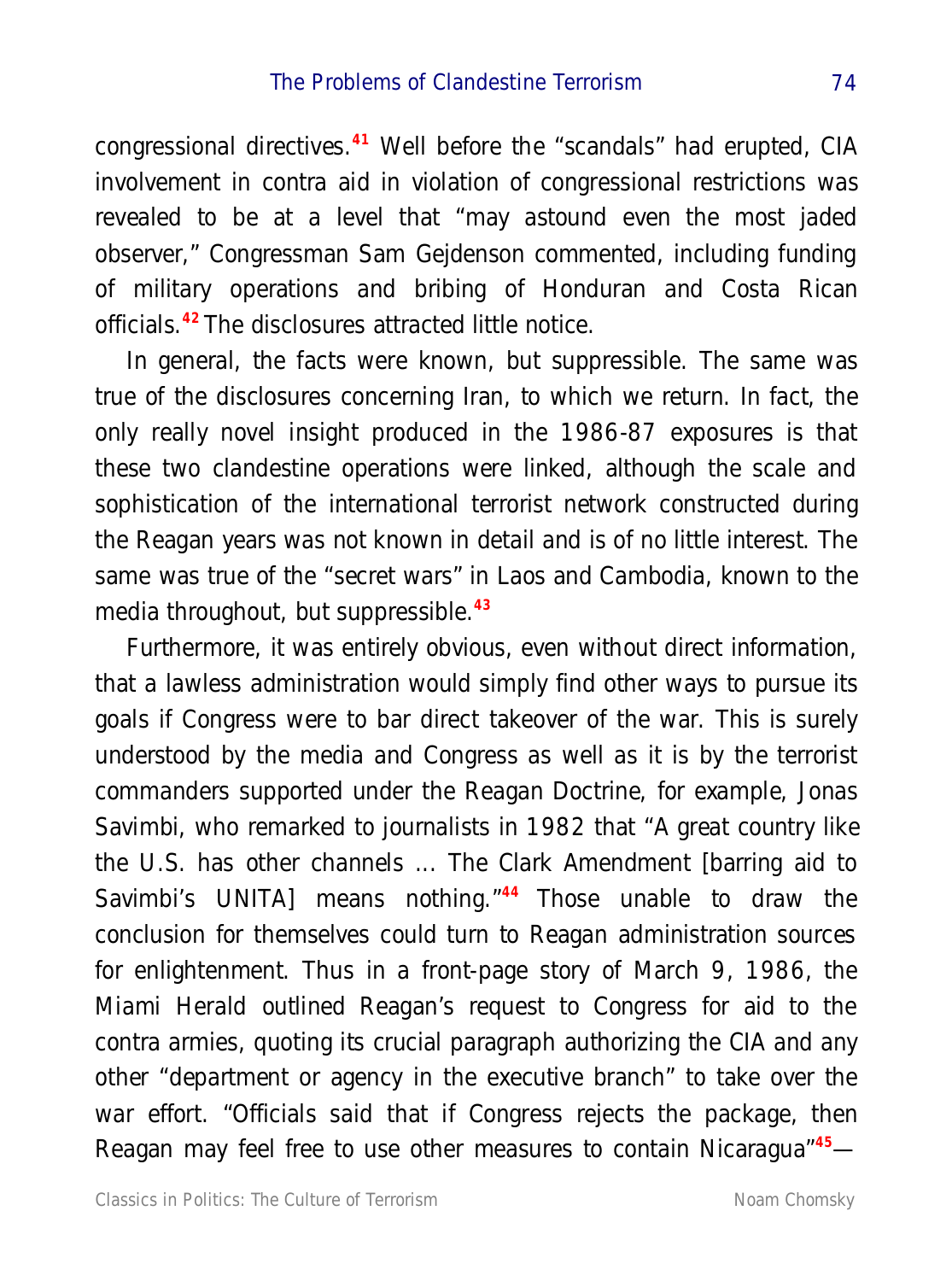the latter phrase serving as one of the euphemisms for international terrorism. When the "scandals" could no longer be suppressed, the press quoted officials who supervised the secret war as saying that "legality was viewed as an obstacle that had to be gotten around. That was the spirit of the program," then commenting that "the real wonder is that Congress, the Reagan administration and the public took so long to become concerned about the questionable activities and possible violations of law in contra funding that have been evident for several years."**<sup>46</sup>** A more pertinent question, unasked, is why it took the press so long to report what it had long known. There were numerous other indications of the obvious, but it was more convenient to disregard them, in the usual style of subordination to power.

The supply flights to the contras and other evidence ignored by the media were, of course, known to U.S. intelligence, hence to State Department intelligence; even if the flights had not been arranged by U.S. agencies, it is difficult to imagine that U.S. intelligence is so incompetent that it was unable to detect flights from U.S.-supervised military air bases in El Salvador and Honduras to Nicaragua, which is probably under more intense aerial surveillance than any other place in the world, or to learn what was familiar fare to journalists in Managua. All of this was therefore surely known to Elliott Abrams and George Shultz.**[47](#page--1-0)** Their professions of ignorance and the perfunctory inquiry into these matters at the Iran-contra hearings merit no comment, nor need we tarry over "the refreshingly blunt candor of Secretary of State George Shultz, battling for his honor" at the hearings, which so impressed Congress and the media.**<sup>48</sup>**

But it proved impossible to maintain secrecy after the downing of the contra supply plane in Nicaragua and the revelation by a Beirut journal and by the Iranians of the visit to Teheran by former national security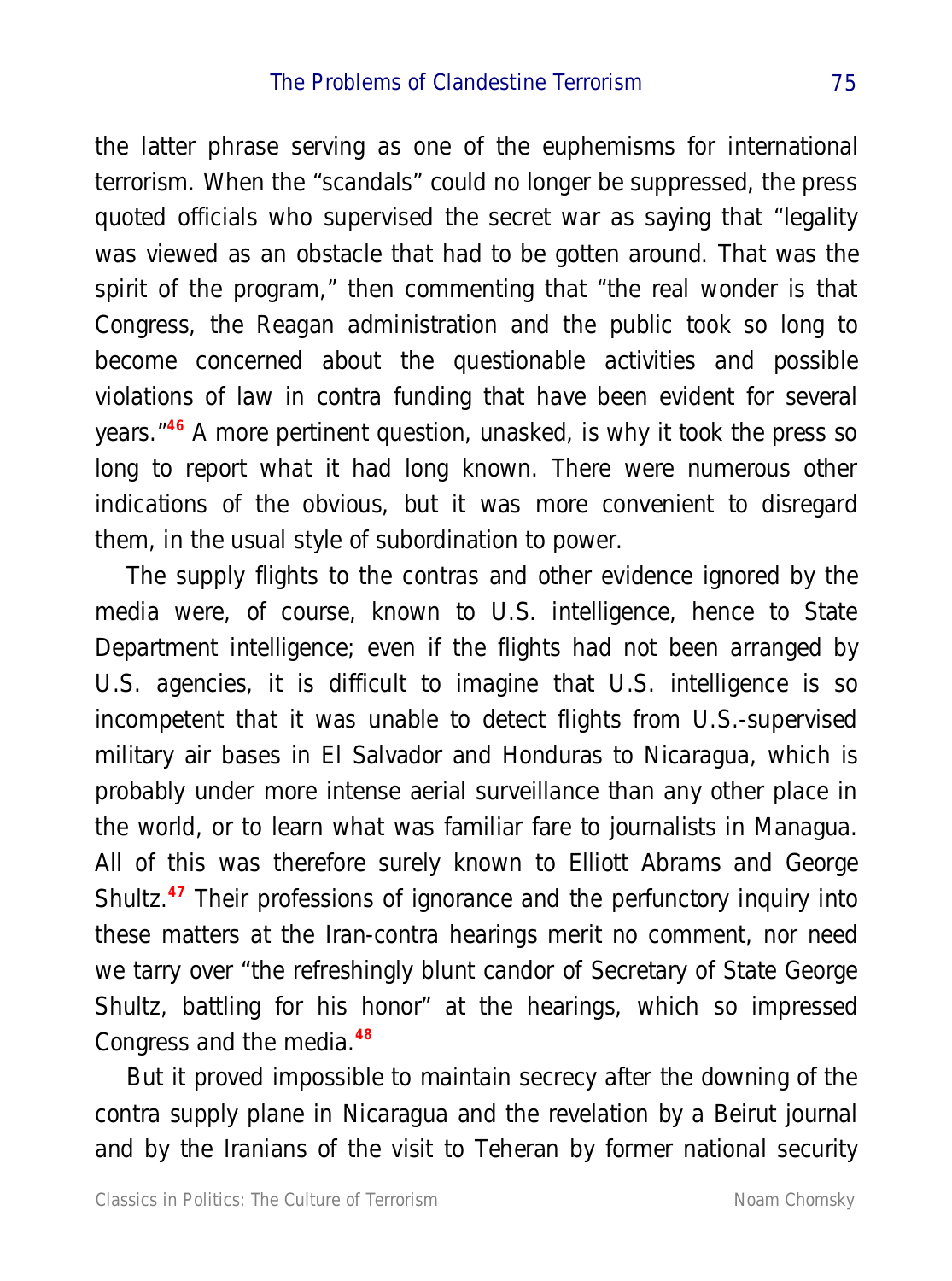#### *The Problems of Clandestine Terrorism*

adviser Robert McFarlane. The partial unravelling of the complex web of deceit from October 1986 became a severe embarrassment to the terrorist commanders in Washington, who were forced to pretend that they knew nothing of the programs carried out under their general orders. These exposures might serve to limit their capacity to conduct the programs of international terrorism to which they are dedicated, at least temporarily. The exposures also slightly widened the opportunities for honest journalists to publish some of what they knew, not only with regard to Central America, much as happened during the Watergate period before the door was again slammed shut.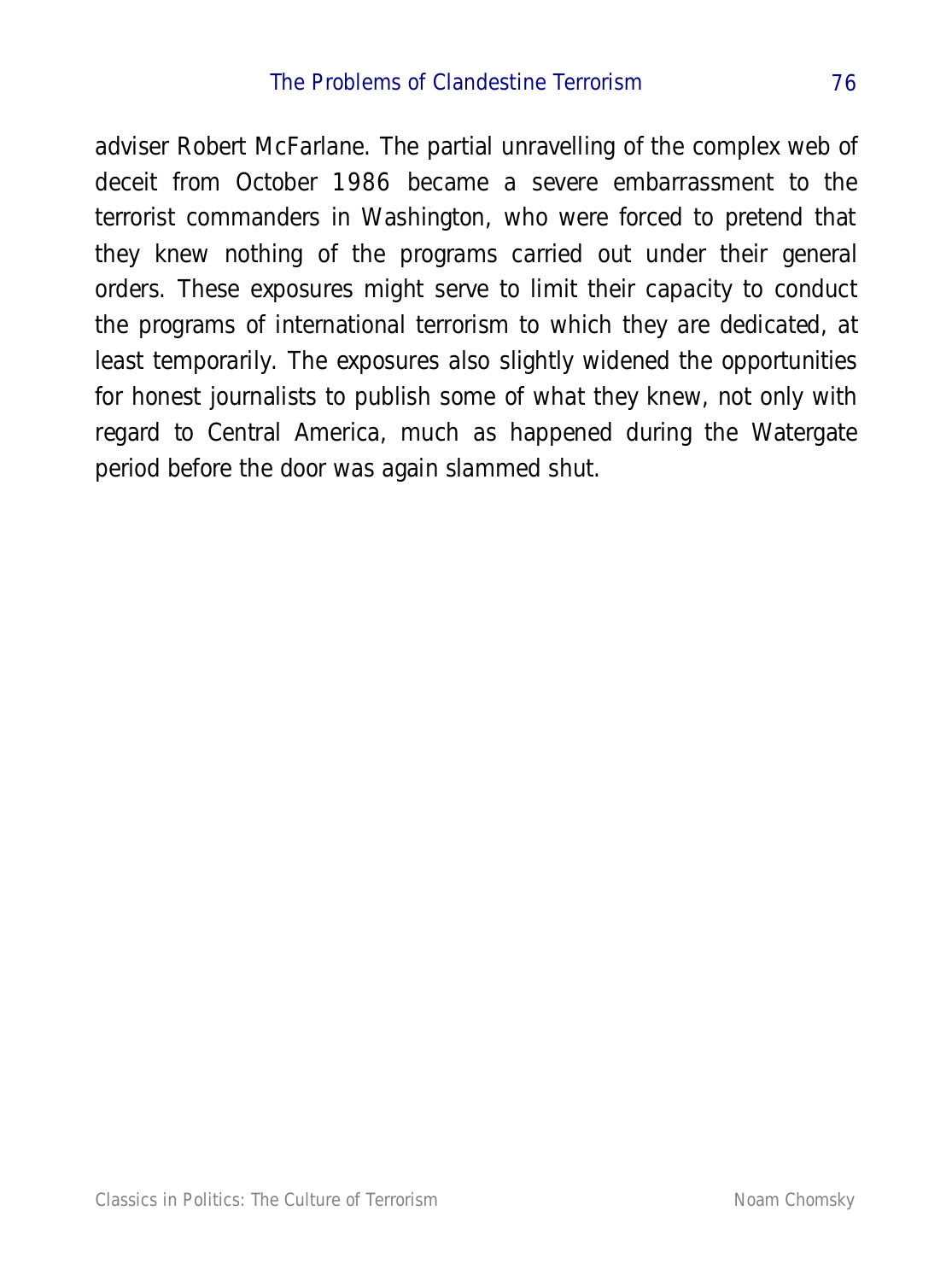### **Notes Chapter Three**

- 1. See *TTT* and *PI,* and sources cited there, for extensive discussion.
- 2. For extensive detail on these operations, and other exploits of Reagan's international terrorist network, see Jonathan Marshall, Peter Dale Scott, and Jane Hunter, *The Iran-Contra Connection: Secret Teams and Covert Operations in the Reagan Era* (South End, 1987).
- 3. Sam Dillon and Guy Gugliotta, *MH,* Nov. 2, 1986.
- 4. See *TTT,* 4.4; Scott Anderson and John Lee Anderson, *Inside the League*  (Dodd, Mead, 1986). U.S. involvement in the League, now run by exgeneral John Singlaub, received limited notice after the capture of U.S. mercenary Eugene Hasenfus when his supply plane was shot down in Nicaragua in October 1986. The press repeated as fact government claims that the League had been purged of Nazis and the most extreme terrorist fanatics (Robert Reinhold, *NYT,* Oct. 14, 1986). It did not, however, report that at the annual conference of the League in Europe a few weeks earlier, the same Nazis were present and were given "respectful applause" when they addressed the conference (Chris Horrie, *New Statesman* (London), Oct. 31, 1986); the continued presence of Latin American assassins after their alleged expulsion is noted by the Andersons. Horrie reports the praise of General Singlaub for the South-African backed RENAMO forces terrorizing Mozambique, who were also prominent at the conference. On the Reagan administration's contributions to terrorism in Mozambique, see Kevin Danaher, "Action Alert," Food First/Institute for Food and Development Policy, Summer, 1986. On the general background, see Joseph Hanlon, *Beggar Your Neighbors* (Catholic Institute for International Relations, Indiana U. Press, 1986).
- 5. Nayan Chanda, *FEER,* July 9, 1987.
- 6. Morton Kondracke, *New Republic,* Dec. 29, 1986; Robert Conquest dismisses Oxfam reports of atrocities as "silly," in the style of his Stalinist models, who are the subject of his historical work; *Daily Telegraph*  (London), April 19, 1986.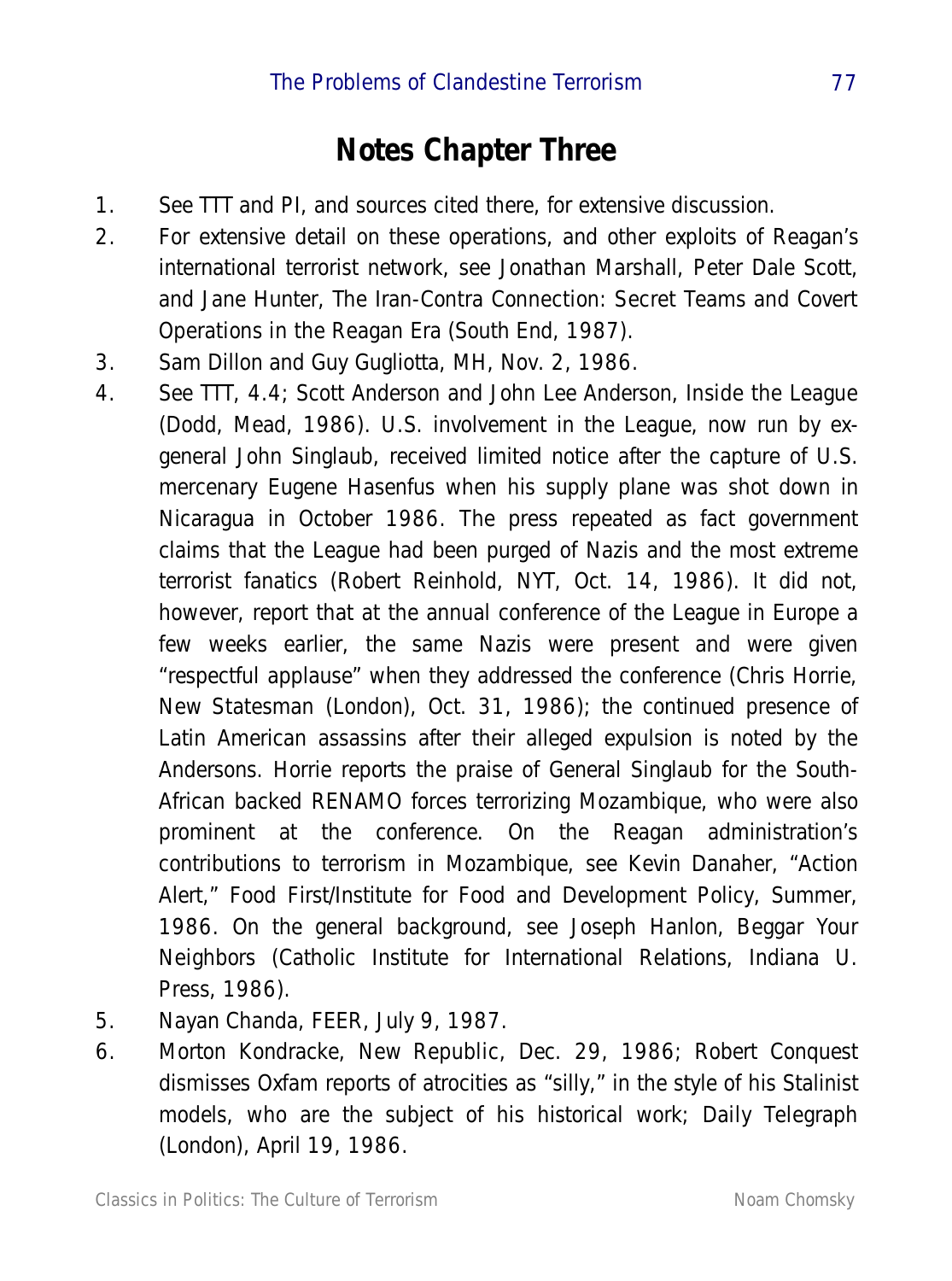- 7. Stephen Engelberg, *NYT,* Aug. 20, Aug. 21, 1987. Israel's abysmal civil and human rights record is quite inadequately covered in the media, and does not affect its image as a stellar democracy; see my *Fateful Triangle*  (South End, 1983), chapter 4, for discussion, largely drawn from the Israeli press. The regular reports of such organizations as the Israeli League for Civil and Human Rights or the Palestine Human Rights Committee are also not a possible media source. Nevertheless, the reference to states "not dependent on American aid" is a little surprising, the facts not being unfamiliar. See Robert Gibson, "Israel: An Economic Ward of U.S.," *LAT,* July 20, 1987, for a recent accounting of assistance for which "no parallel exists in the history of international capital flow," amounting to \$1000 a year for each Israeli by his calculation, threefourths from U.S. government aid (all grants, not repayable loans, since 1985), most of the rest from tax-free private donations. Israel was not recruited for financial contributions, from the U.S. Treasury in any event, but for quite different services. See pp. 53, 161, 177.
- 8. For details, see the front-page story by Alfonso Chardy, *MH,* July 5, 1987, who obtained a copy of the North-FEMA documents; Christopher Hitchens, *New Statesman,* July 17, 1987; Dave Lindorff, *Village Voice,*  July 21, 1987, with further details on similar Reaganite enterprises as governor of California. See *Taking the Stand* (Pocket Books, 1987), the transcripts of North's testimony, 643, for the record.
- 9. For comic relief, we may turn to *Commentary,* December 1986, where Penn Kemble and Arturo Cruz, Jr. inform us that "the fact that the resistance survived for two years without the direct support of the United States government is especially galling to its opponents, and a source of enormous political strength. It is this transgression against the laws of history—rather than any violation of the laws of the United States—that accounts for the frenzied campaign to prove that such a thing in fact could not have happened." The article appeared after the first revelations of the extensive support for the contras by the U.S. government and its clandestine network. Note also the fantasies about the opposition, for which they require no evidence, in accordance with standard convention.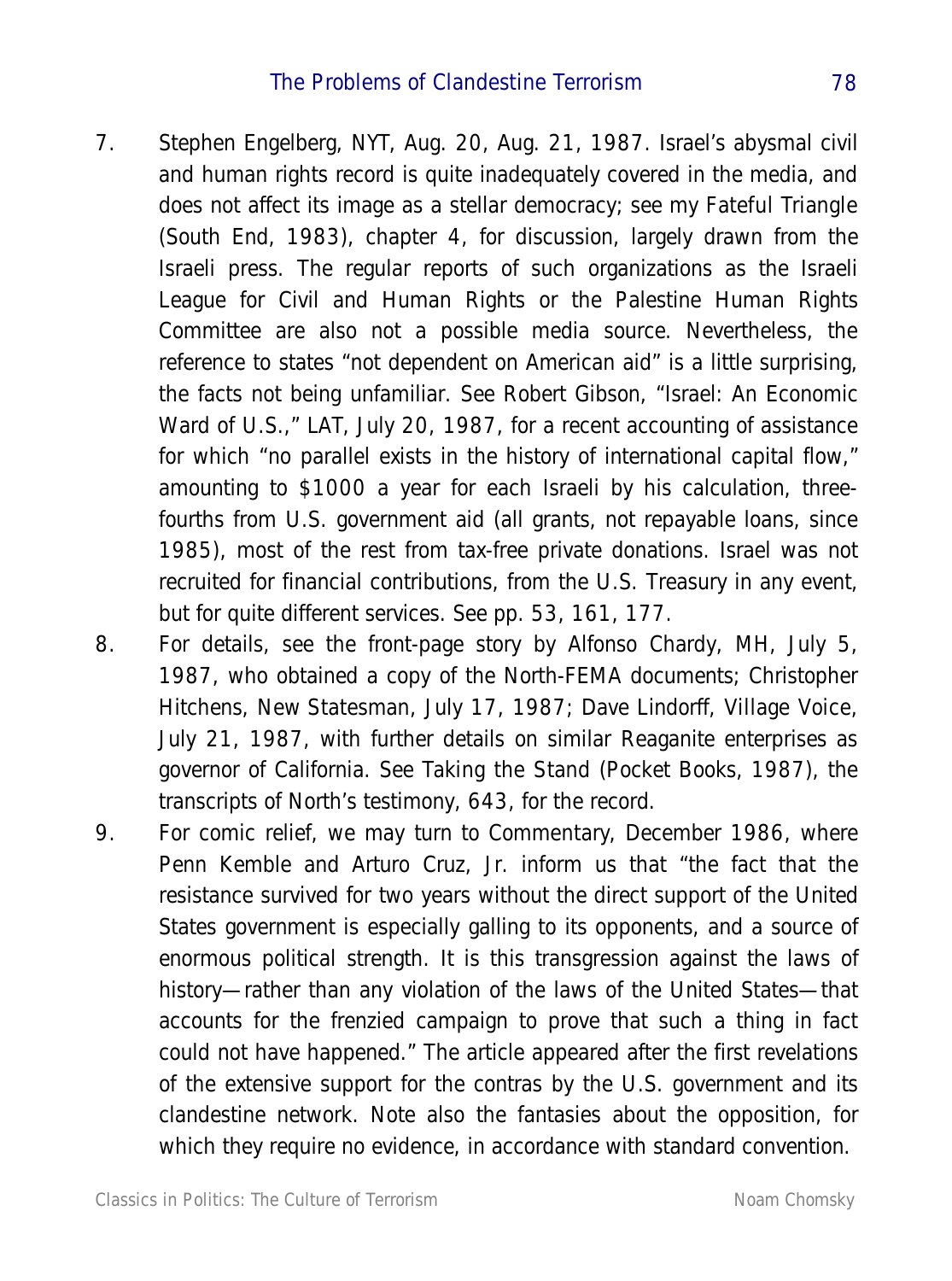- 10. Alfonso Chardy and Sam Dillon, *MH,* April 1, 1987.
- 11. Joel Brinkley, *NYT,* March 19, 1987.
- 12. Fred Kaplan, *BG,* May 20, 1987; Julia Preston, *WP weekly,* Sept. 21, 1987.
- 13. On the real meaning of "deterrence," as understood by U.S. planners, see *TTT,* 207f. and *PI,* 105.
- 14. See *TTT,* 137.
- 15. Nancy Nusser, *BG,* April 21; Philip Bennett, *BG,* April 10; Stephen Kinzer, *NYT,* March 23; Julia Preston, *WP,* March 23, 1987.
- 16. On the facts available at the time and the extraordinary constructions of Western propaganda systems, see Chomsky and Herman, *Political Economy of Human Rights,* II, 6. The most serious scholarly analysis is Michael Vickery, *Cambodia* (South End, 1984), widely and favorably reviewed abroad but ignored in the U.S. because its conclusions lack ideological serviceability. See Herman and Chomsky, *Political Economy of the Mass Media,* chapter 6, on the rather comical efforts to sanitize the unacceptable factual record of Western response to this and other major atrocities.
- 17. Gleijeses, *op. cit.*
- 18*.* See chapter 1.
- 19. February 1966; cited by Gareth Porter, *A Peace Denied,* 36, from congressional hearings.
- 20. *CSM,* July 10, 1987.
- 21. *New Republic,* April 6, 1987: Kondracke is quoting General Paul Gorman, with his hearty "Amen."
- 22. Lane, *ibid*.; Rielly, "America's State of Mind," *Foreign Policy,* Spring 1987; Oakes, "The Wrong Risk in Nicaragua," *NYT,* Feb. 10, 1987; Morley, "Beyond the Reach Of Our Good Intentions," *NYT Book Review,*  April 12, 1987.
- 23. *Foreign Affairs,* Jan. 1967; secret memorandum of Feb. 7, 1965, *Pentagon Papers,* Senator Gravel Edition, III, 309 (Beacon press, 1972).
- 24. David Shipler, "Anxiety Pervades Washington's Korea Policy," *NYT,* June 21, 1987. On the record in recent years, see Tim Shorrock, "The struggle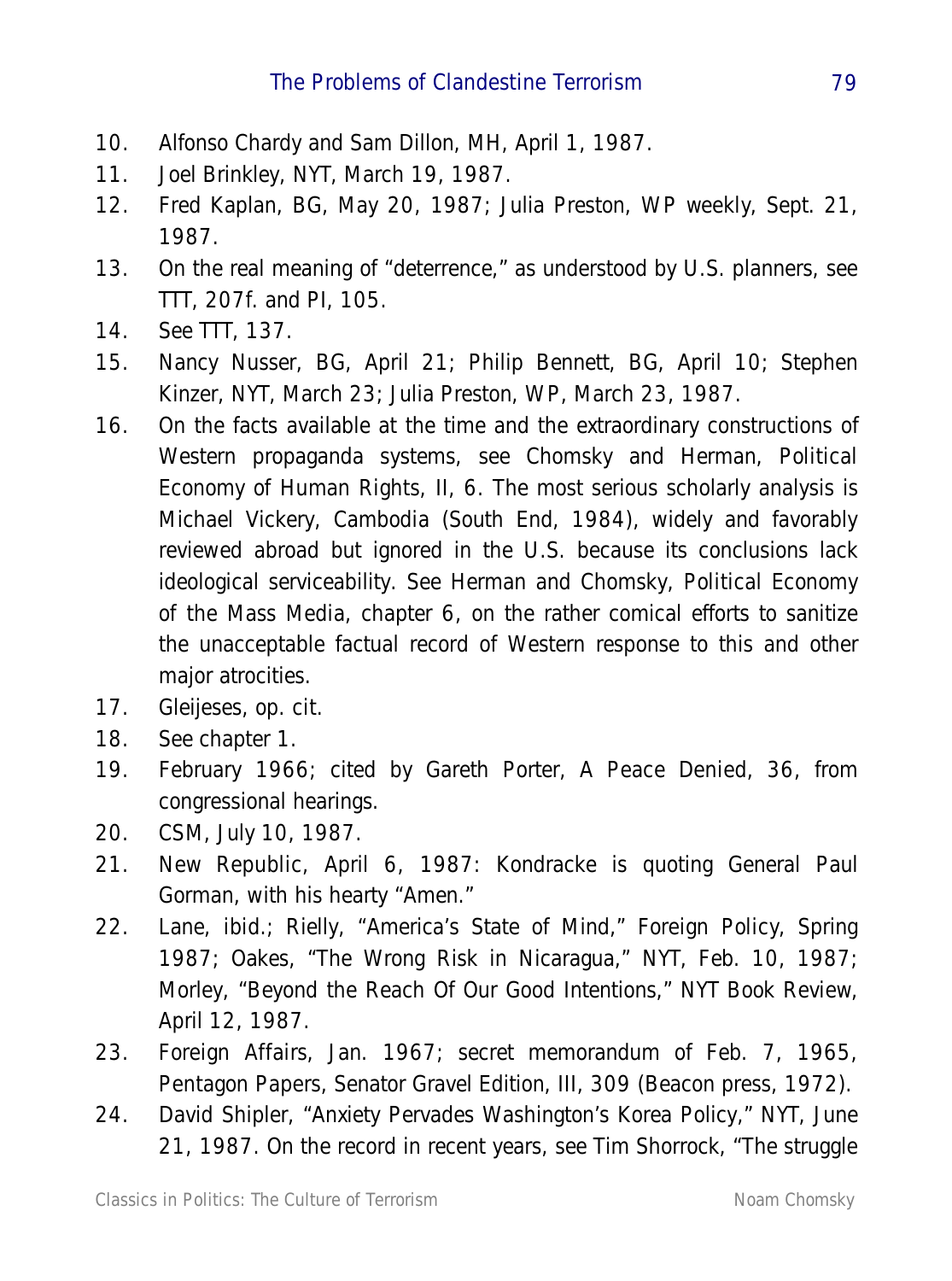for democracy in South Korea in the 1980s and the rise of anti-Americanism," *Third World Quarterly,* Oct. 1986.

- 25. Wm. Roger Louis, *Imperialism at Bay* (New York, 1978), 550; Christopher Thorne, *The Issue of War* (New York, 1985), 225, 211.
- 26. Watt, *Foreign Affairs,* Winter 1983; see *TTT*, 187, for further quotes and comment. *Toronto Globe & Mail,* editorials, March 5, 18, 28, 1986. Editorial, "Elephant and the gnat," *Observer* (London), Aug. 23, 1987.
- 27. See chapter 5, note 72, for one remarkable example. For some examples of British and Canadian subordination to the principles of the U.S. culture of terrorism, see *TTT,* 144-5.
- 28. AP, *International Herald Tribune,* May 6, 1987. *Newsweek,* May 12, 1986.
- 29. For comparison, see *TTT,* 3.5, and my chapter in Walker, *Reagan vs. the Sandinistas.*
- 30. IADB Report No. DES-13, *Nicaragua,* January 1983, cited by Dianna Melrose, *Nicaragua: The Threat of a Good Example?* (Oxfam, London, 1985); Booth, *op. cit.;* Burns, *At War in Nicaragua,* 6-7; *Excelsior*  (Mexico), May 13, 1987; translated in *Central America News Update,*  June 7, 1987.
- 31. Michael Conroy, in Walker, *Reagan vs. The Sandinistas.*
- 32. *Wall Street Journal,* Aug. 4, 1987.
- 33. Mexican officials report that U.S. pressures connected to the trade embargo played a role in their decision to halt oil sales to Nicaragua; see Larry Rohter, *NYT,* June 20. 1987.
- 34. Quotations are from Philip Abelson, editor, *Science,* Feb. 20, 1987, reporting the data presented in this study.
- 35. UPI, "IMF sees global economic gains, says US deficits must be checked," *BG,* Sept. 27, 1987, citing the IMF World Economic Outlook released that day.
- 36. Keith Schneider, "New Product on Farms in Midwest: Hunger," *NYT,*  Sept. 29, 1987, quoting Dr. Cornelia Flora of Kansas State University and Joanne Komenda, who coordinates a church food pantry network for Nebraska farmers.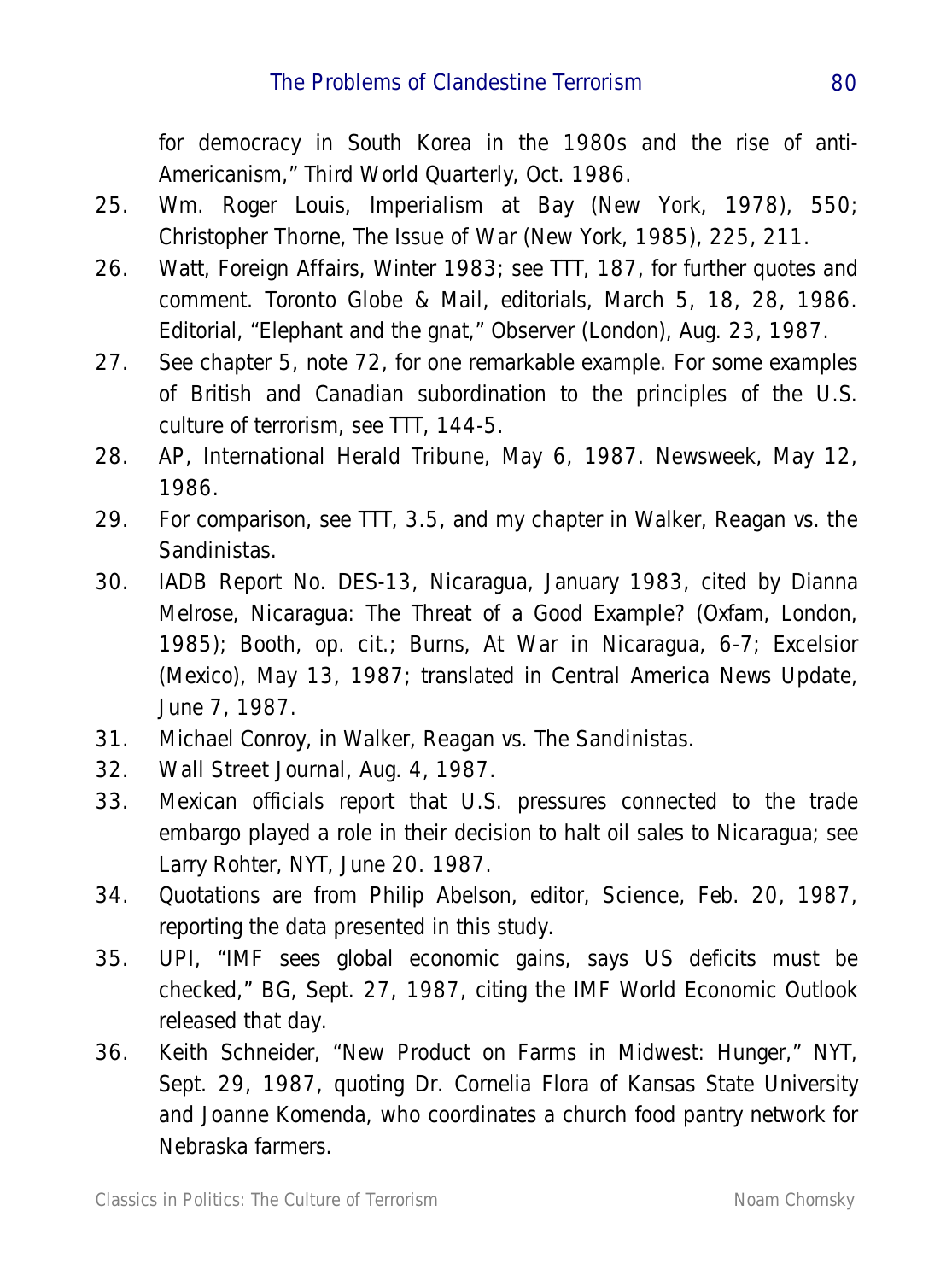- 37. Frederick Clairmonte (senior researcher at UNCTAD) and John Cavanagh (Institute for Policy Studies in Washington), *The National Reporter,*  Spring 1987. On capital flight, see David Felix, "How to resolve Latin America's debt crisis," *Challenge,* Nov./Dec. 1985.
- 38. Ambrose Evans-Pritchard, *Spectator,* May 16, 1987.
- 39. On North's role, and the NSC takeover of the operation after Congress had barred such covert actions, see *TTT,* 130-1.
- 40. Bill Nigut, *Chicago Media Critic,* April 1987, citing *NYT,* August 8,9, 1985 and other reports in the press, and *Times* editor Warren Hoge. Cited in *Propaganda Analysis Review,* Summer 1987; *Extra!* (FAIR), July 1987.
- 41. See Philip Taubman, "Nicaragua Rebels Reported To Have New Flow of Arms," *NYT,* Jan. 13, 1985, p. 1; Israeli supply of arms to the contras had been reported in a front-page story by Taubman on July 21, 1983. On the Israeli role, see *TTT,* 133. For more recent and comprehensive analysis of Israel's role as a mercenary state in the service of U.S. international terrorism, and its own interests in support for terrorist states, see Benjamin Beit-Hallahmi, *The Israeli Connection* (Pantheon, 1987) and Jane Hunter, *Israel's Foreign Policy* (South End, 1987).
- 42. Robert Parry and Brian Barger, AP, April 14, 1986.
- 43. See Chomsky and Herman, *Political Economy of Human Rights,* II, and earlier references cited there; also Herman and Chomsky, *Political Economy of the Mass Media,* chapter 6.
- 44. *WP,* Jan. 12, 1982; cited with discussion by William Minter, *King Solomon's Mines Revisited* (Basic Books, 1986), 318.
- 45. Alfonso Chardy, "Reagan weighs Nicaragua options," *MH,* March 9, 1986.
- 46. David Ignatius, *WP Weekly,* Dec. 22, 1986.
- 47. "The official who headed the United States humanitarian aid program for the rebels in Nicaragua said today that he twice ordered his planes to shuffle weapons for the contras in Central America at the direction of Elliott Abrams"; AP, *NYT,* Aug. 15, 1987, a brief item that passed without comment. In his congressional testimony after the public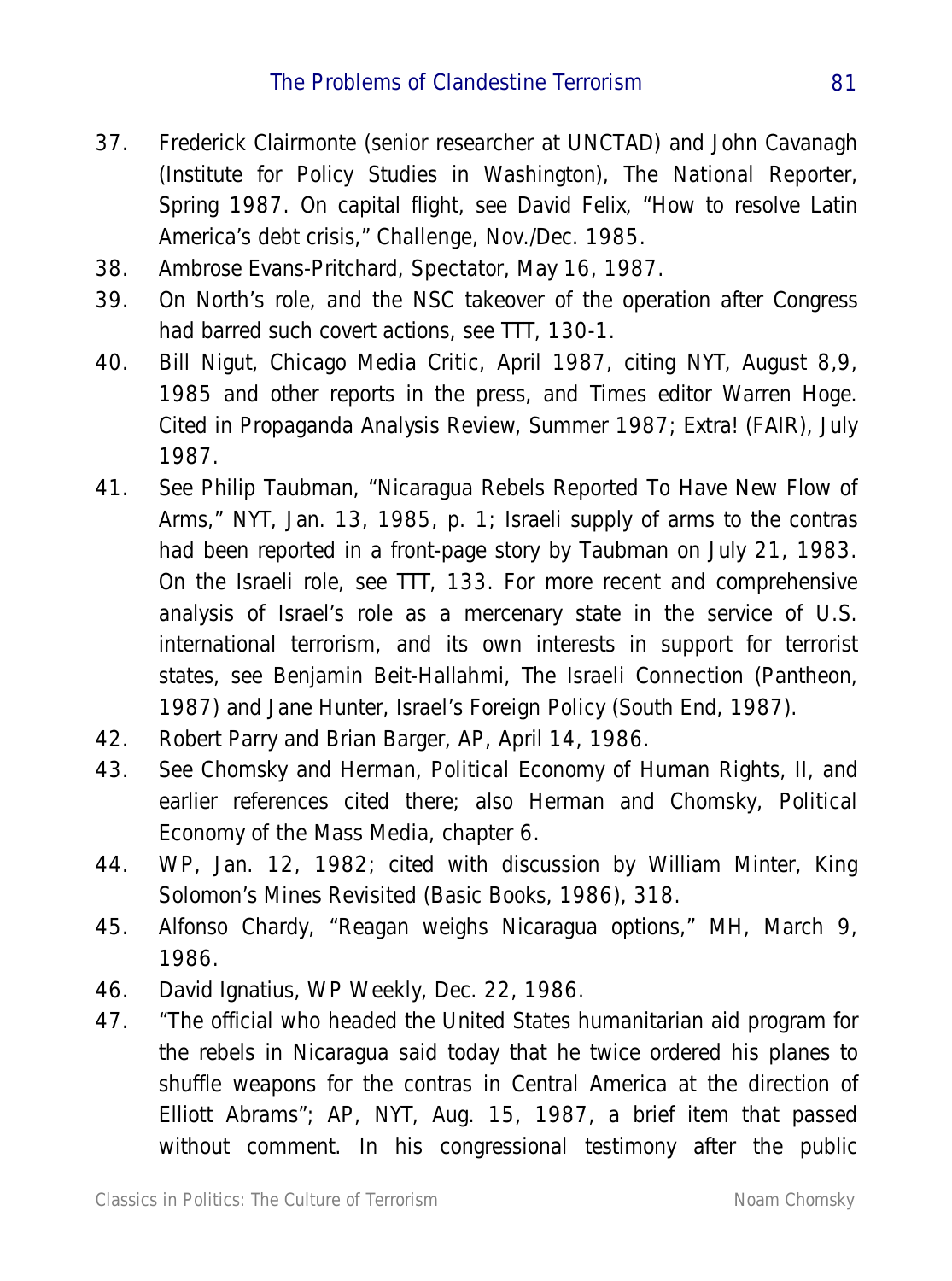hearings ended, the head of the CIA's Central American task force, Alan Fiers, testified that he had arranged for military equipment to be shipped to the contras on planes designated for "humanitarian aid"; Adam Pertman, *BG,* Aug. 26, 1987. That such trickery would take place was, of course, always obvious. See *TTT,* p. 74.

48. Haynes Johnson, *WP Weekly,* Aug. 24, 1987.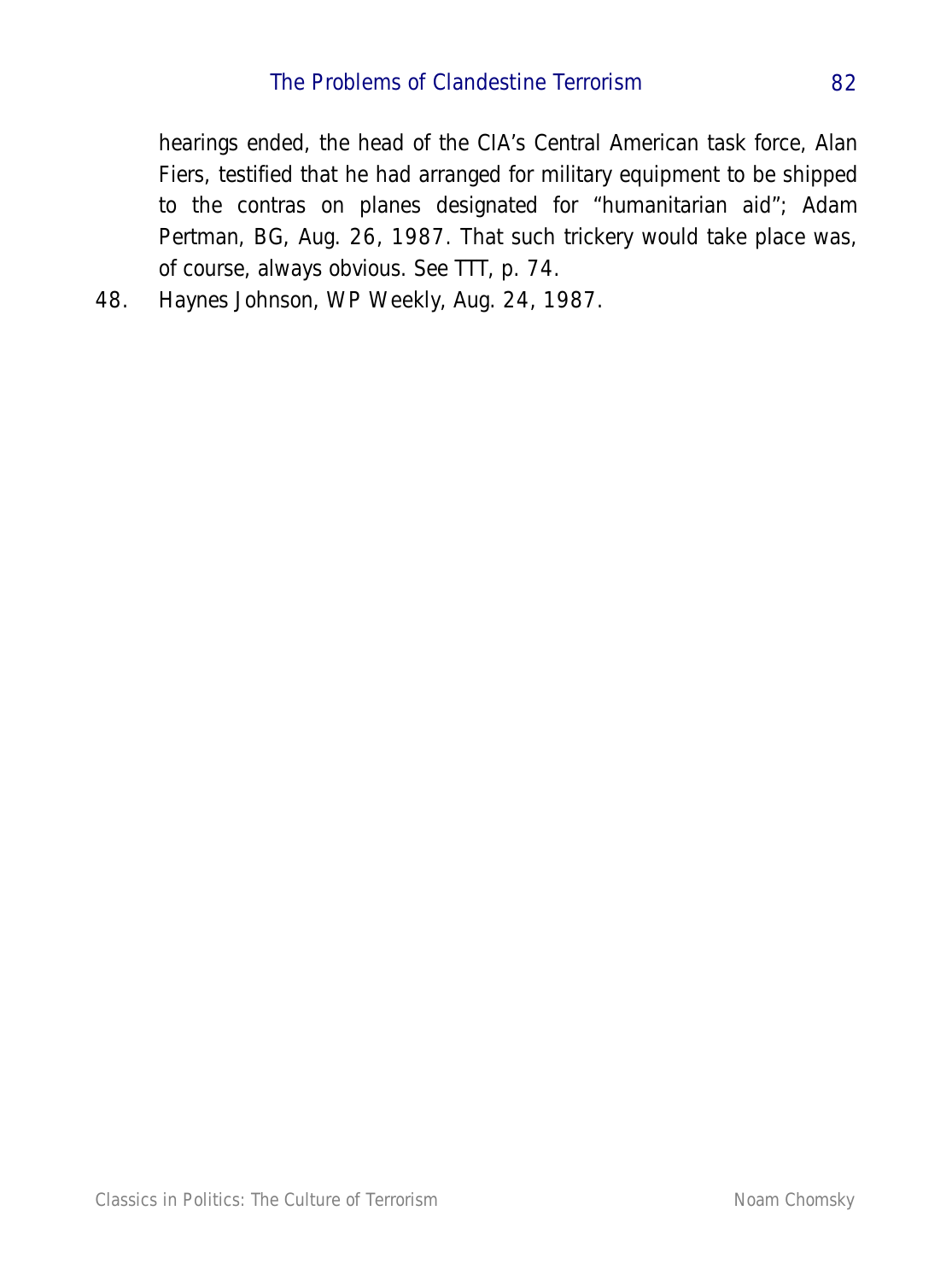t is important to understand what does, and what does not,<br>
constitute the "scandal" that erupted in late 1986. The major<br>
scandal in the eyes of elite opinion is that the Reagan administration<br>
we sought dealing with line constitute the "scandal" that erupted in late 1986. The major scandal in the eyes of elite opinion is that the Reagan administration was caught dealing with Iran, a terrorist state, in violation of its noble commitment to protect civilization from "the evil scourge of terrorism" (Ronald Reagan), a plague spread by "depraved opponents of civilization itself' in "a return to barbarism in the modern age" (George Shultz). At the dissident extreme, George McGovern describes the "humiliating fiasco" that is the real scandal of 1986: "An administration that came to power announcing that henceforth counterterrorism would become the keystone of American foreign policy was discovered to have been secretly selling arms to the most terrorist government in the world," namely Iran**<sup>1</sup>** —undoubtedly a terrorist government, but one that cannot aspire to the achievements of the U.S. and its client states in this regard, a truism that cannot be perceived. A lesser scandal was that congressional directives were evaded and a "secret government" established that evaded congressional scrutiny and perhaps, if one can believe the testimony of witnesses of very limited credibility, even the scrutiny of cabinet members and the president. But the bounds of scandal are narrowly delimited.

Within these bounds, there was scandal enough. The contempt for democratic processes revealed day after day served as a vivid testimonial to the true nature of the form of "conservatism" that calls for executive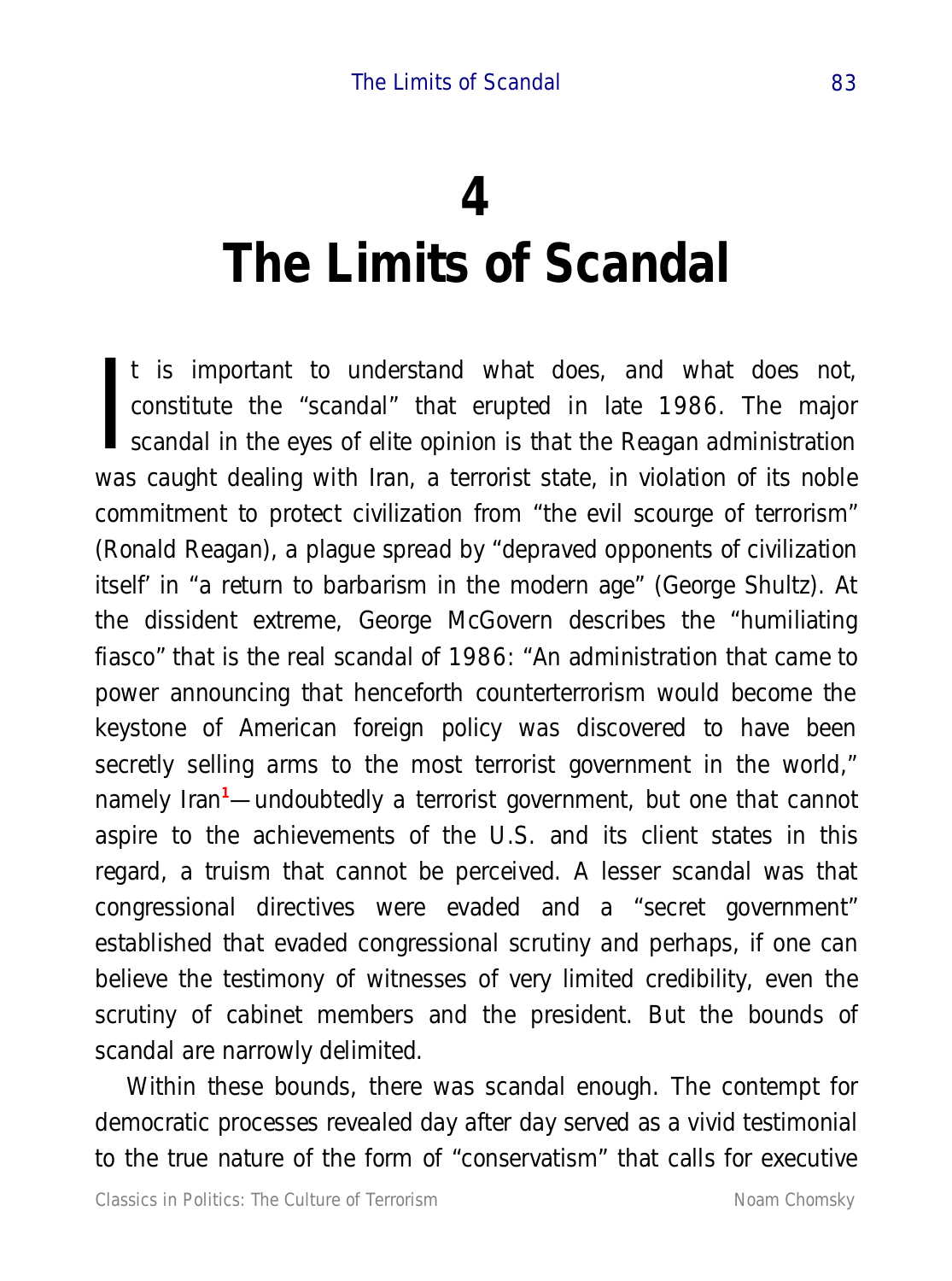power immune from any requirement of accountability to the public or its elected representatives. Oliver North's performance was a particularly chilling illustration of the fanatic commitment of latter-day "conservatism" to state power and violence, and its fear and hatred of democracy, already exhibited with sufficient clarity—for those who chose to see—in Reaganite policies. Even the *New York Times* and *Wall St. Journal* were able to scent the whiff of fascism in his incredible testimony.**<sup>2</sup>**And one can appreciate the disgust inspired by the seedy ga[ng](#page--1-0) that was organized by the state executive to evade public scrutiny, or—as observed abroad—by such matters as North's payment of \$1.5 million to arms dealer Monzer Alkassar, banned from Britain as an "undesirable alien" and under investigation by the FBI and the Drug Enforcement Agency.**<sup>3</sup>** Nevertheless, it is worthwhile to scrutinize closely the limits of scandal.

Adopting the narrowest perspective as a start, the congressional inquiry took considerable care not to learn too much that would be unpleasant. The trails of its inquiry constantly led back to the CIA, and the operations partially exposed were not unfamiliar to those who have paid attention to the clandestine operations undertaken by the state executive through this medium over many years, with their terrible human cost. According to contra leaders, CIA Central America task force chief Alan Fiers was the man "most involved in the day to day management of the contras," Dennis Volman reports, citing congressional and administration analysts who confirm "CIA management" of the program during the period when the Boland amendment explicitly blocked such operations. Fiers was the man who "directed field operations, the man who was plunged into the midst of wheeling and dealing among the various contra factions, the man who not only carries out but also made policy," enjoying particularly close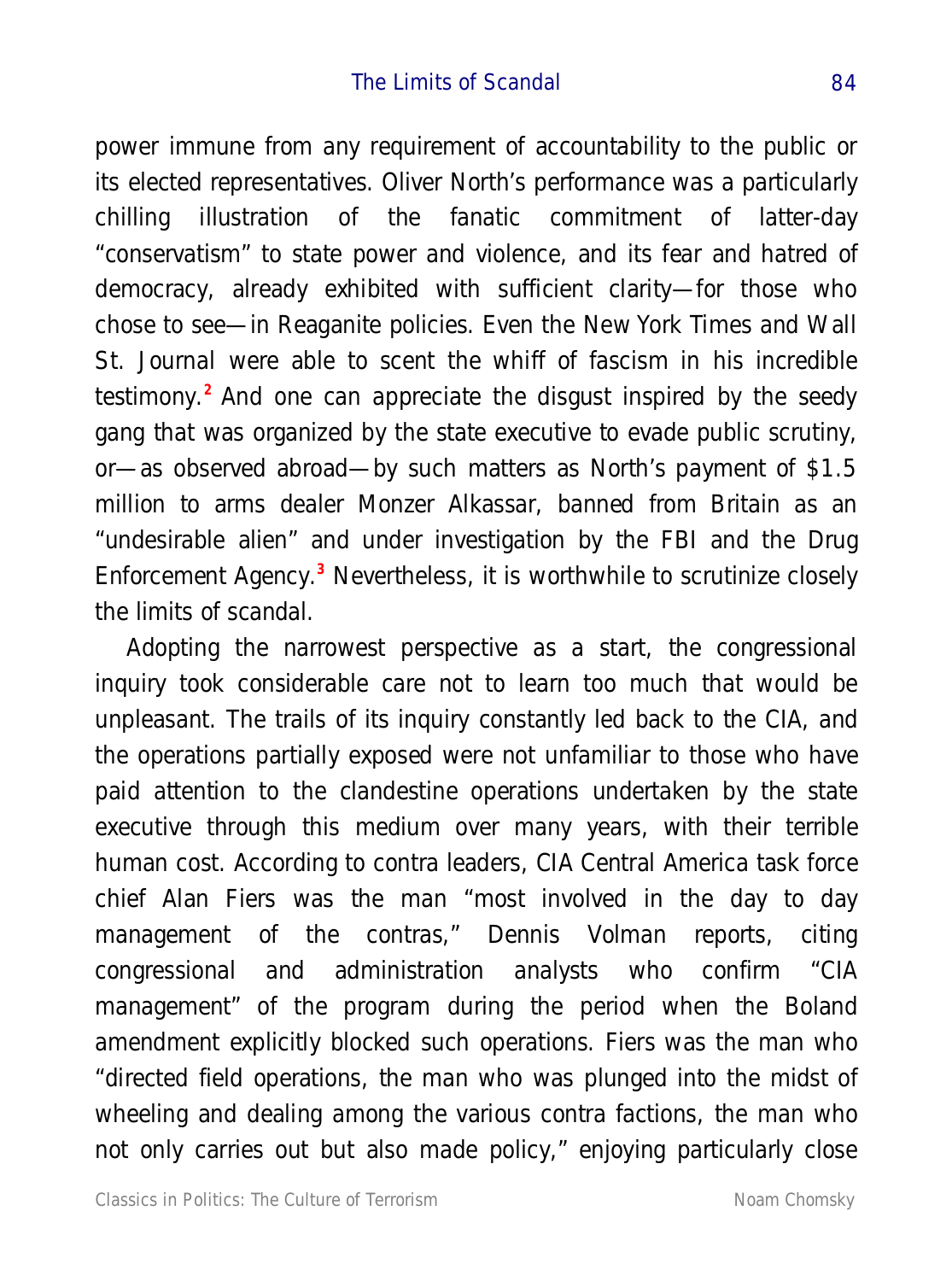relations with the leader of the FDN (the main contra military force), the right-wing businessman Adolfo Calero, "who had a longstanding relationship with the CIA which dated back to Nicaragua even before the Sandinistas took power." Contra sources indicate that Fiers wanted to keep Arturo Cruz—the official democrat for a U.S. audience—"on board" in order to obtain congressional support, and tried to influence him through his "most trusted US advisers," contra lobbyists Bruce Cameron and Robert Leiken. But his goal was to protect Calero and the "'Somocista' and oligarchic clique" that ran the FDN and to work with "the US and Nicaraguan ultra right" to block contra reform, according to contra and U.S. sources. U.S. sources "close to the situation" note that Fiers's CIA experience in Saudi Arabia for many years (probably as CIA station chief) was also valuable as Saudi Arabia became one of the main backers of the contras through the clandestine network, and "knowledgeable sources, both among the contras and in the US," believe that Fiers and the CIA generally "had more influence in organizing and running the overall contra operation" than North, whom Fiers "manipulated" into doing what he wanted. Former CIA operative Ralph McGehee commented that "the committees are back-pedaling as fast as they can away from looki[ng s](#page--1-0)eriously at the CIA" even though "at every juncture they turn up new evidence which says 'CIA'." He notes that the complex web of covert operations not only have the CIA stamp, but also would require the kind of coordination that only the agency could provide, and agrees with Volman's report.**<sup>4</sup>**Fiers and other top CIA officials testified in secret after the [p](#page--1-0)ublic hearings ended, in a perfunctory manner, according to committee staffers, but sufficiently so as to convince Senator William Cohen, vice chairman of the Senate Intelligence Committee, that CIA "counterterrorism chief" Duane Clarridge was "instrumental in the Iran-contra enterprises"**<sup>5</sup>** —that is, in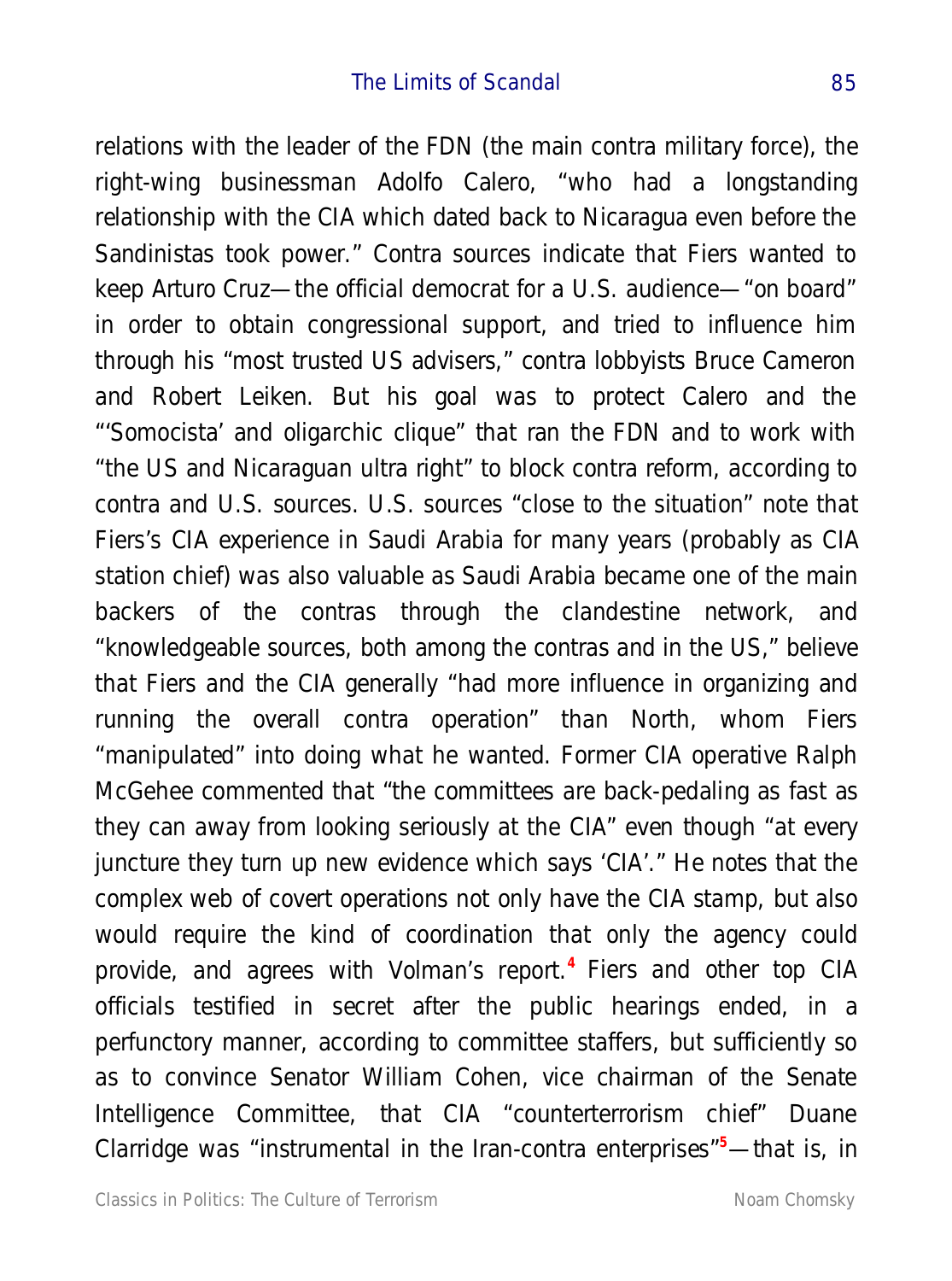fomenting terrorism.

It is, furthermore, highly unlikely that the CIA or its supervisors in the [ex](#page--1-0)ecutive branch would have given free rein to an incompetent blowhard of the Oliver North variety, a conclusion that seems inescapable after his testimony. Virtually every operation in which North claims to have been engaged turns out to have been calamitous, including those of which he was most proud.<sup>6</sup> His incapacity to tell the [tru](#page--1-0)th approaches the pathological. His teary tale about the threats from Abu Nidal that led him to accept a gift from General Secord appears to be fraudulent; there is no evidence of a meaningful threat, and the Pentagon reports that North made no request for protection during the period in question.**<sup>7</sup>**As for his story about leaks from Congress which impelled him to lie to them, *Newsweek* revealed that North himself was the source of the major leak he identified (with regard to the Achille Lauro), while the others, in connection with the attack on Libya, turned out to derive from the executive branch, as Senator [Ino](#page--1-0)uye documented in response. In an ode to North published by *U.S. News & World Report* during the wave of Olliemania, Marine Corps historian General Victor Krulak is quoted as dismissing his much-heralded exploits in Vietnam as ''romanticized,'' a ''Sunday-supplement tale'' that ''never happened."**<sup>8</sup>**Surely all of this must have been apparent to CIA director Casey, apparently a canny operative, whom North claims was his mentor and adviser.

But the committee carefully steered away from the obvious CIA connections. That they would do so was evident from the start, when they selected as senior investigator none other than Thomas Polgar, an active member of the Association of Former Intelligence Officers that lobbies Congress on behalf of the CIA, whose many years in the agency include service in Indochina, where he worked closely with such CIA figures as Theodore Shackley, who was involved in arms sales to Iran.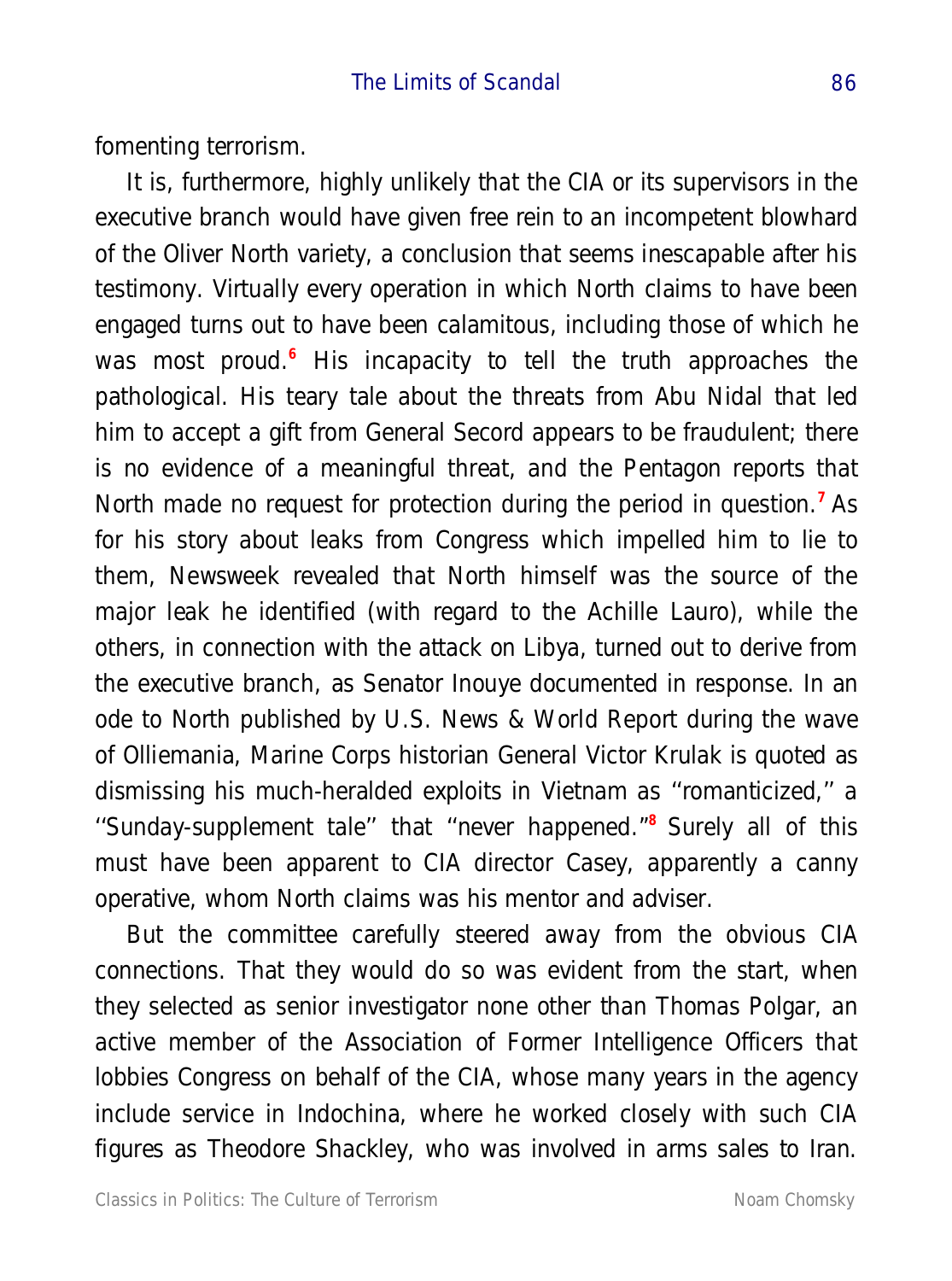This rather striking case [o](#page--1-0)f conflict of interest was of no concern to the media, which also managed to overlook Polgar's tribute to Eugene Hasenfus and the CIA in the *Miami Herald.9* The committee also steered clear of the ample evidence of CIA-contra drug connections, some of it revealed during the course of their inquiry.**<sup>10</sup>**There was also no attempt to unravel the longstanding connections of the figures involved in the Iran-contra operations with convicted arms smuggler and ex-CIA agent Edwin Wilson, who was "intimately involved in the creation of the contra network" and the Iran affair and was close to General Richard Secord and his associate former CIA official Thomas Clines, but was not even interviewed by committee investigator[s o](#page--1-0)r the special prosecutor's office in the course of the hearings. Nor did the committee pursue other clandestine operations of those who testified or their contacts who did not, ever since Cuba and Vietnam days, for the light that these operations would inevitably shed on the matters at hand.**<sup>11</sup>**

Also avoided was the Israeli co[nne](#page--1-0)ction, though it plainly loomed large. Commenting on the failure of the congressional inquiry to pursue Israel's role, Senator John Tower, chairman of Reagan's Iran-contra review board, observed that "If you think Congress is going to pick up that hot potato, you're going to be waiting a long time."**<sup>12</sup>** And in fact the ample evidence on the matter "passed with little show of interest by the committee" or Senator Inouye, who received extensive funding by PACs linked to the Israeli lobby, columnists Evans and Novak observe. Visiting Israel after the scandals erupted, Senator Inouye, described by Prime Minister Shamir as "one of Israel's greatest friends in the U.S.," denounced the media for turning the Iran-contra affair "into a scandal of monumental scale and as a result [harming] the credibility and integrity of my nation." Though the Israeli connection was already obvious, he expressed his view that nothing revealed should cause U.S.-Israeli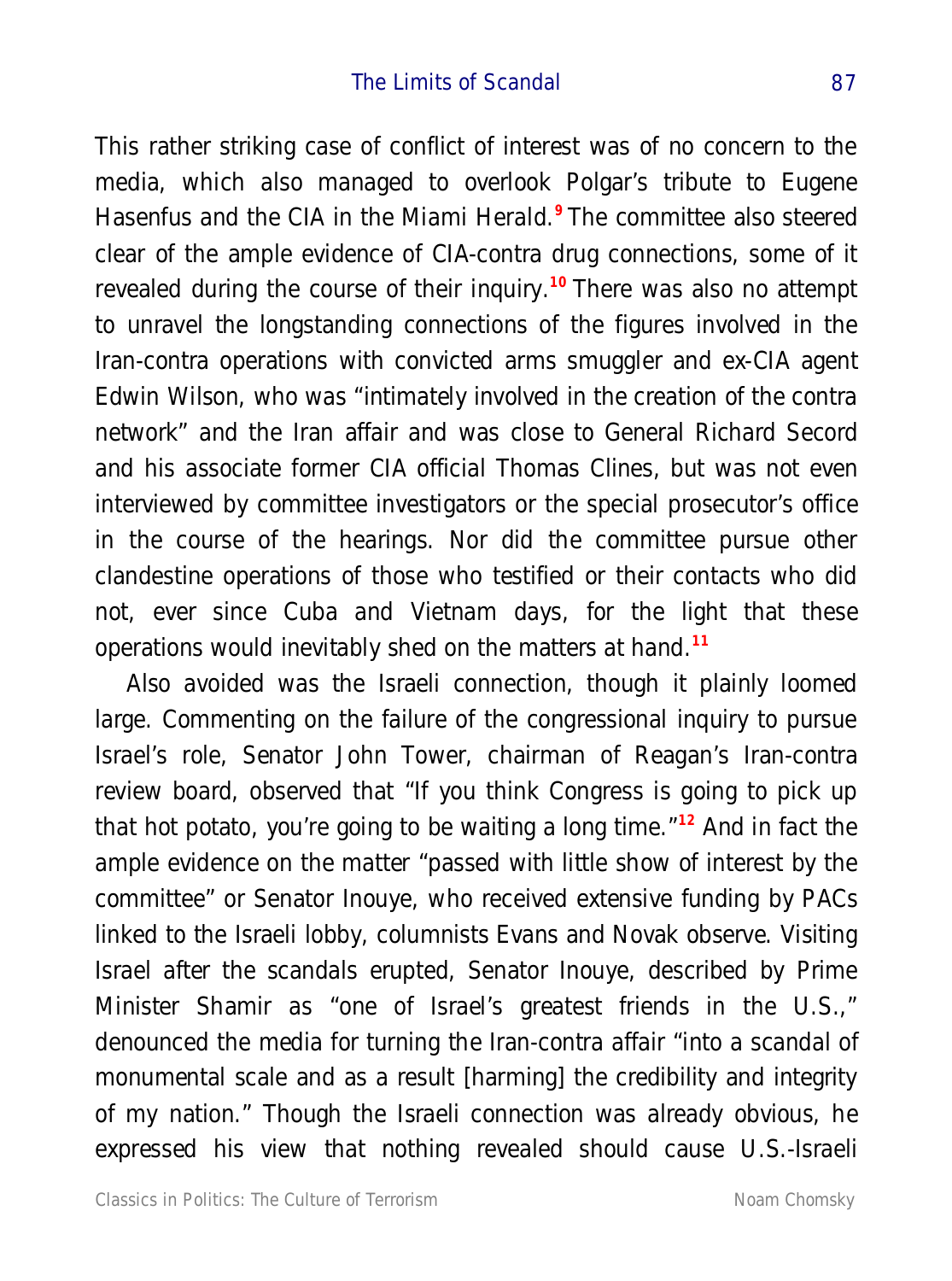relations to be "weakened or damaged"**<sup>13</sup>**—or, for that matter, to be explored in any depth.

In short, the investigating committees sought to narrow the investigation, evading crucial but unwelcome areas, and keeping to questions of procedure or "management style" of limited significance. Primary among them was what was constantly posed as the central issue, namely, whether President Reagan knew, or remembered, what the cabal was doing, or had authorized the operations. On this matter, Reagan's denials are doubted by a majority of the population and many commentators, but they appear to me credible. Largely a creation of the Public Relations industry, Reagan may well have been kept uninformed of matters that he did not have to address at press conferences. The matter is of little consequence in the real world, though significant in the world of imagery and illusion in which ideologists must labor to maintain the pretense that the public determines policy guidelines by voting for the chief executive.

But this narrow perspective on the limits of scandal is extremely misleading, since it leaves out topics of far greater significance, topics that are not on the agenda of legitimate concerns established by the state and adopted by the media, but that provide much insight into the culture of terrorism. Putting accepted conventions aside, let us turn to some of these.

What the U.S. has done in "the fledgling democracies" of Central America during the 1980s is not a scandal, and it has always been unthinkable that it would be the to[pic](#page--1-0) of any inquiry, either by Congress or the media. Rather, these achievements are considered a demonstration of our traditional benevolence and our use of power solely "in the service of certain values" such as freedom and democracy that we hold "to be not only good but self-evidently good."**<sup>14</sup>**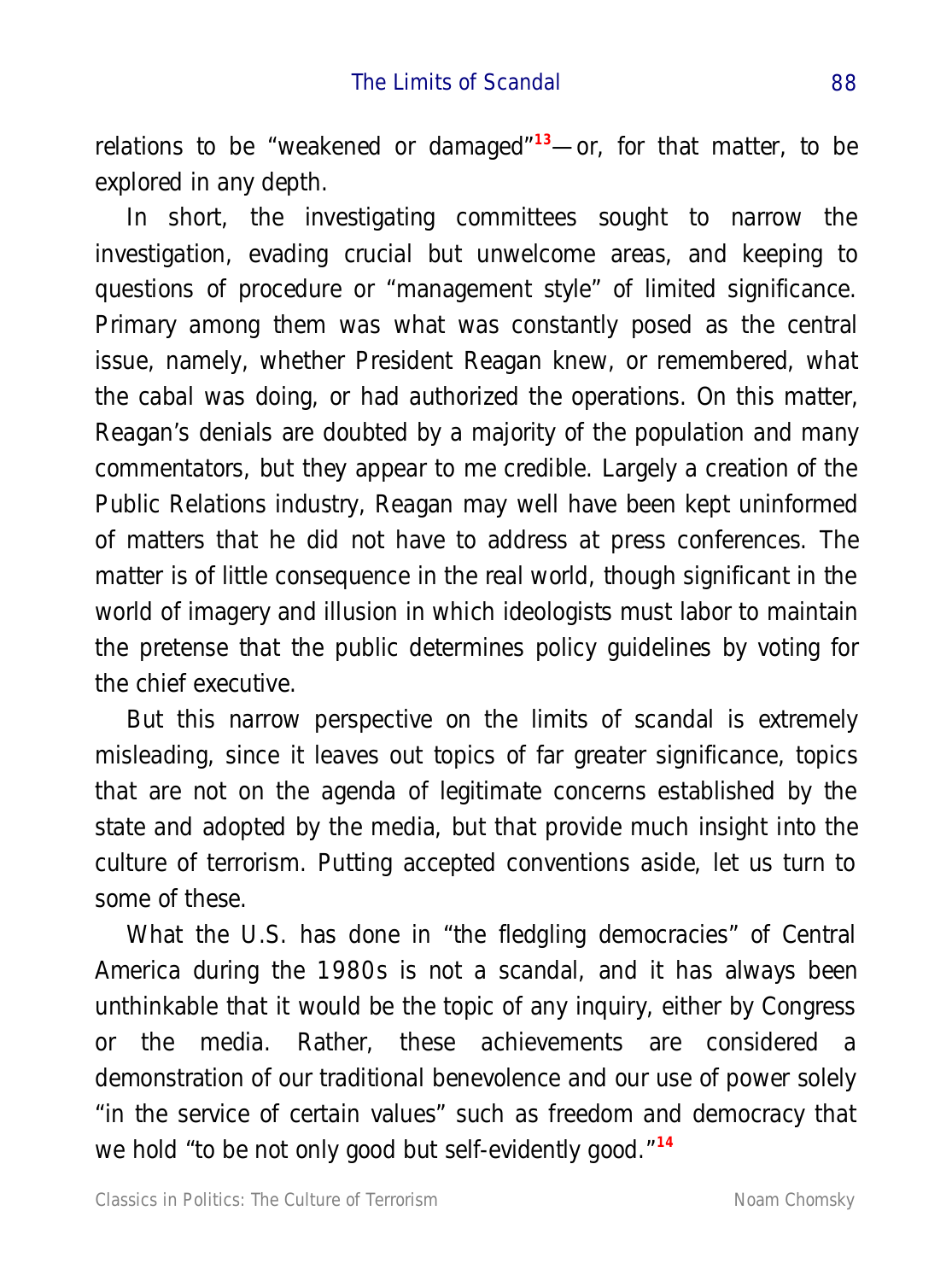In the case of Nicaragua, the blatant illegality of the U.S. attack is not a scandal, not a factor inhibiting U.S. international terrorism. In June 1986, the International Court of Justice determined that U.S. actions constitute "an unlawful use of force" and violations of treaties. It ruled that "These violations cannot be justified either by collective self-defence [the U.S. claim] ... nor by any right of the United States to take countermeasures involving the use of force in the event of intervention by Nicaragua in El Salvador, since no such right exists under the applicable international law." The Court found no credible evidence of Nicaraguan support for guerrillas in El Salvador since early 1981, noting further that Nicaragua could not be charged with a higher responsibility to halt arms flow than El Sa[lva](#page--1-0)dor, Honduras and the United States, which claimed to be unable to do so despite the "extensive resources deployed by the United States." The Court also observed that El Salvador had not charged "armed attack" until August 1984, four months after Nicaragua had brought its claim to the Court.**<sup>15</sup>**

The World Court decision was simply ignored. The U.S. Senate expressed its commitment to international law by voting in favor of Reagan's \$100 million military aid package two weeks after the Court had called up[on](#page--1-0) the U.S. to terminate its unlawful use of force, eliciting no relevant comment. The Democrat-controlled House had signified its concerns for world order by voting the same way on the eve of the expected Court decision. The Court was dismissed as a "hostile forum" with a traditional "anti-Western"**<sup>16</sup>**—this same "hostile forum" had ruled in favor of the U.S. against Iran in 1980, but that was deemed irrelevant. Contra lobbyist Robert Leiken "blamed the court, which he said suffers from the 'increasing perception' of having close ties to the Soviet Union"**<sup>17</sup>**the Soviet judge had withdrawn from the case, and the general conception is laughable, but natural within the curious current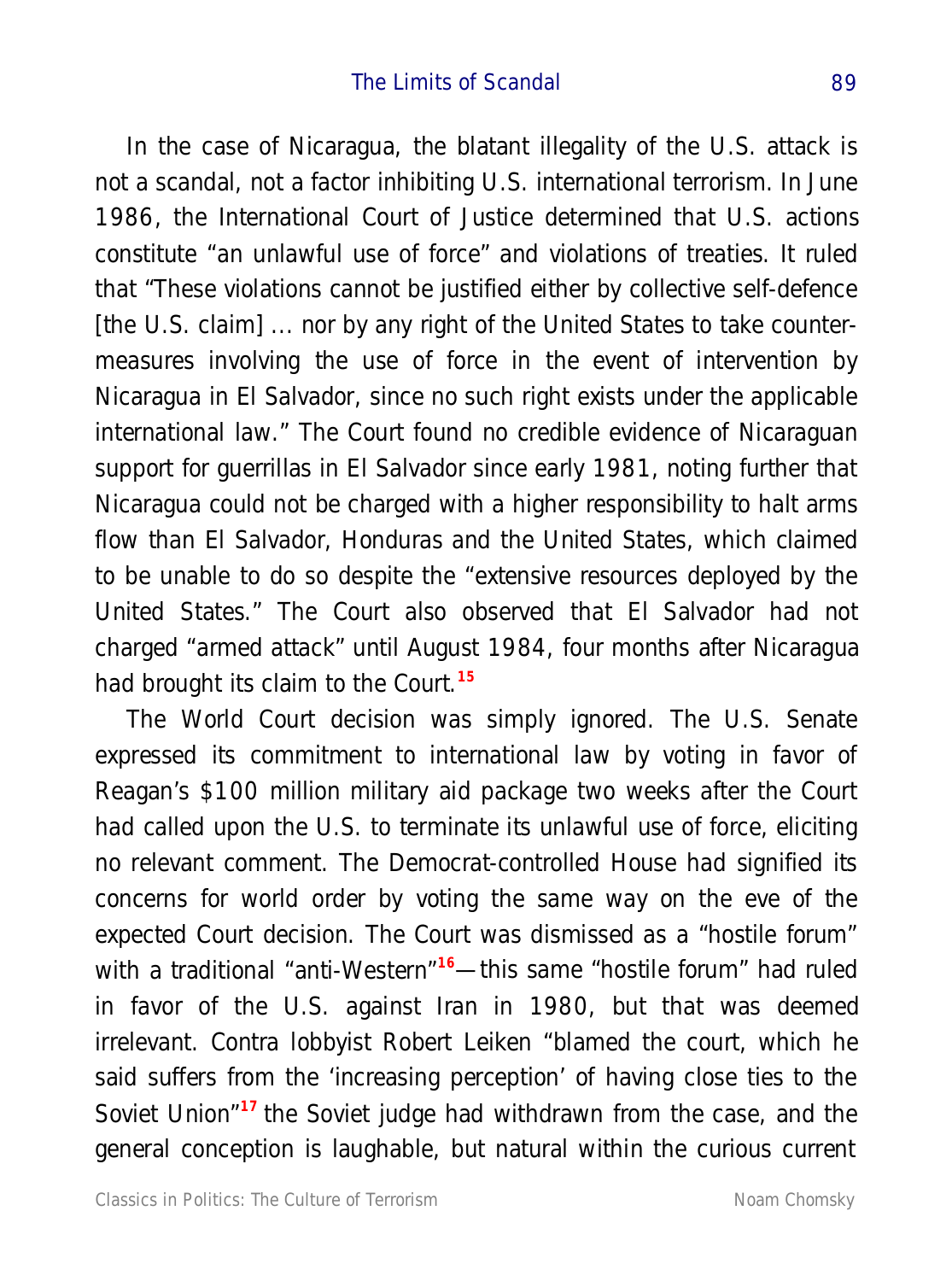amalgam of Maoism and contemporary neoliberalism-neoconservatism. Even rational commentary held that the U.S. should disregard the Court's decision, because, as international law specialist Thomas Franck put it, the United States must maintain "the freedom to protect freedom"—as in Nicaragua. The U[nit](#page--1-0)ed States then vetoed a UN Security Council Resolution (11-1, 3 abstentions) calling on all states to observe international law, and along with two client states (El Salvador and Israel), voted against a General Assembly resolution (passed 94-3) calling for compliance with the World Court ruling.**<sup>18</sup>** The General Assembly vote received no mention in the Newspaper of Record; its UN correspondent, the same day, preferred to report on overly high salaries at the UN. The Security Council vote merited a brief note, though not, for example, the 124-1 vote in the General Assembly the day before, the U.S. alone in opposition as usual, calling for a South Atlantic "zone of peace."**<sup>19</sup>**

The World Court decision, and the disdainful rejection of it, is not part of the scandal. It arouses no call for a congressional inquiry, and has been dispatched quickly to the memory hole, along with the condemnation of U.S. measures in the GATT Council that monitors international trade and other similar irrelevancies. None of this impugns the reputation of George Shultz, with his ringing declarations that "I can assure you that in this Administration our actions will be governed by the rule of law."**<sup>20</sup>**And rightly, on the principle that the law is what the U.S. government says it is, a natural principle in a terrorist culture.

From these events, we perceive with great clarity the self-image of American elites: the United States is a lawless and violent state and must remain so, independently of such nonsense as international law, the World Court, the United Nations, or other international institutions. World opinion will inhibit the terrorist commanders in Washington only if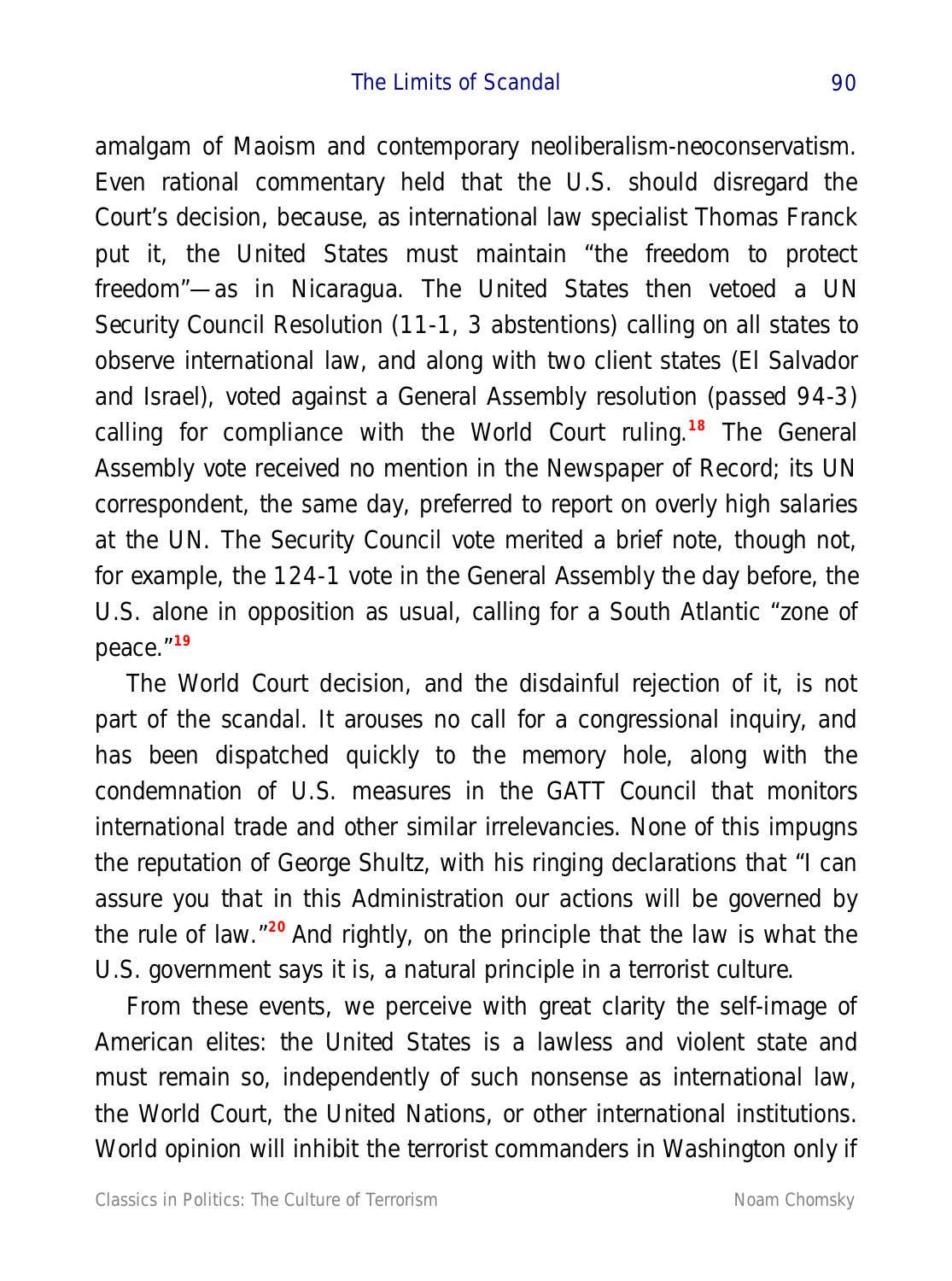it becomes articulate and sufficiently disruptive so as to impose costs that they are unwilling to face, just as domestic public opinion is of no account until it reaches [a](#page--1-0) level of dissidence that threatens the interests of the powerful at home. Meanwhile starry-eyed ideologues pay their tributes in awed and reverential tones to our unique commitment to the rule of law: "There is no other country so involved in talking about fundamental law, its limits and flexibility."**<sup>21</sup>** Arguably true, so long as we recognize that the operative word is "talking."

U.S. international terrorism is "scandalous" only if it infringes upon the prerogatives of the powerful or carries a potential cost to elite interests. Congress does represent various power blocs; therefore, violation of explicit congres[sio](#page--1-0)nal directives is scandalous, at least after it can no longer be easily suppressed, in contrast to the framework of customary international law and "solemn treaty obligations," which are an irrelevance. Similarly, during the Watergate farce, largely a damage control operation by Congress and the media,**<sup>22</sup>**there was much outrage over the break-in at the Democratic Party headquarters, but not over the far more serious crimes of the Nixon and earlier administrations, exposed at exactly the same time, including the use of the national political police to undermine the Socialist Workers Party by repeated burglaries and other illegal acts from the early 1960s—not to speak of other FBI operations designed to foment violence in the ghettoes, undermine the civil rights movement and other forms of popular action, etc. The Democratic Party represents domestic power, the Socialist Workers Party—a legal political party—does not; hence the predictable difference in response to the major scandal concerning the SWP and the minor thuggery involving the Democrats. Nixon's "enemies list" was a scandal, but not the FBI involvement in the assassination of Fred Hampton by the Chicago police, exposed at the same time; it is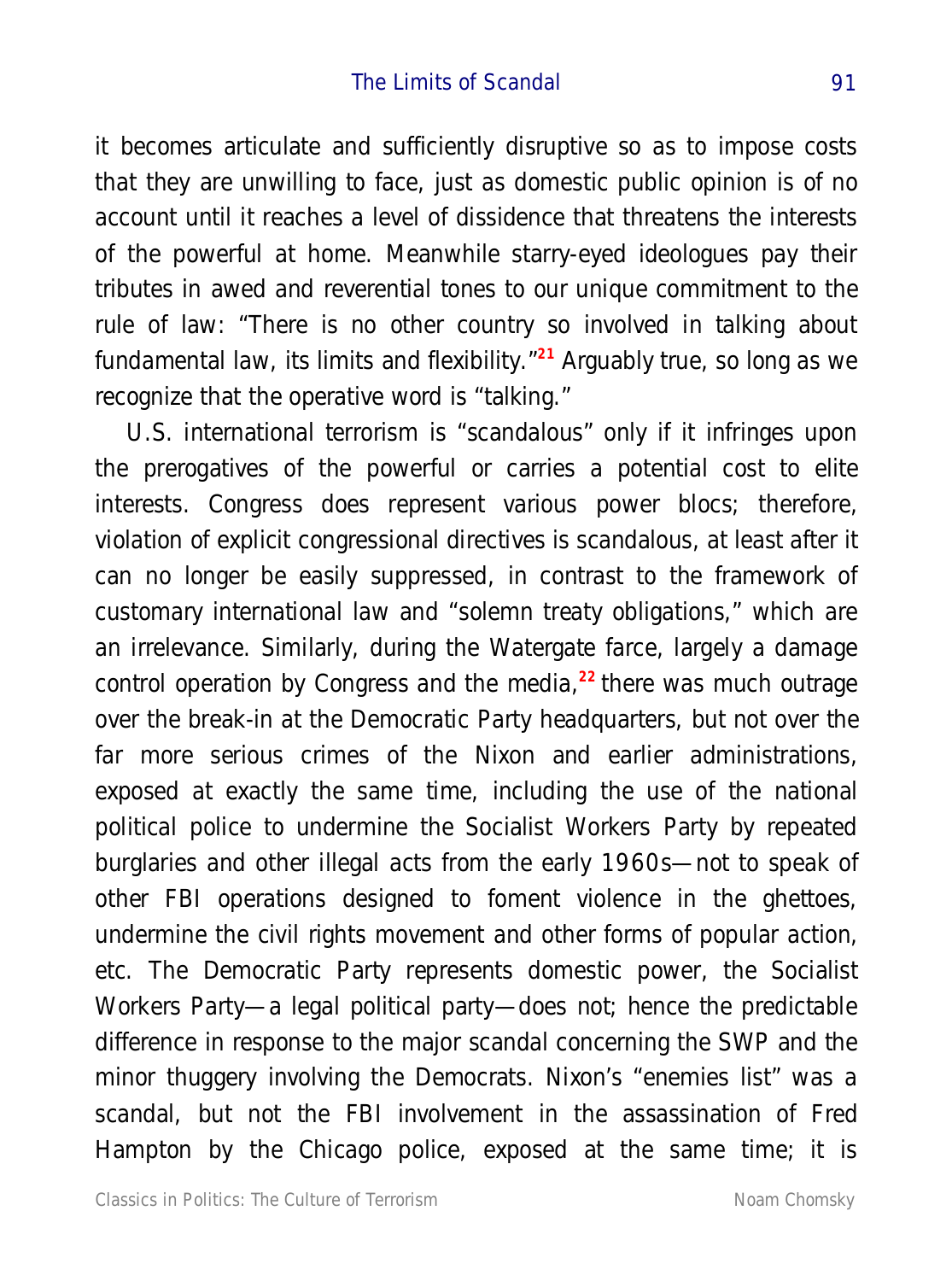scandalous to call powerful people bad names in private, but not to assassinate a Black Panther organizer. The Cambodia bombings were not part of the Watergate indictment. The issue arose in the congressional inquiry, but the crime alleged was the failure to notify Congress, not the bombing of Cambodia with tens of thousands of peasants killed. The exposures during the Watergate period constitute a "crucial experiment," conveniently arranged for us by history. The lesson taught by the Watergate affair is stark and simple: people with power will defend themselves, not surprisingly. Domestic repression and murderous aggression are legitimate, but not violation of the prerogatives of domestic power. Much the same is true in the present case. We learn a good deal about ourselves from the fact that these two incidents of submissiveness to power are regarded as a brilliant demonstration of the courage and integrity of the media and the fundamental soundness of our institutions and their exceptional performanc[e](#page--1-0) under stress.

It is understandable, then, that the successful use of terrorism is not considered a scandal. On the contrary, it is welcomed and applauded, including large-scale state terrorism in the Middle East-Mediterranean region sponsored or carried out directly by the United States,**<sup>23</sup>**the successful terrorist operations in El Salvador and Guatemala, far greater in scale, and the increasing misery and repression in Honduras as the U.S. involvement deepens there. The attack against Nicaragua, given renewed authorization by Congress just as the World Court decision was announced, is regarded as perhaps a mistake, but it is not a scandal that shakes the foundations of the Republic. All of this makes perfect sense, when one understands the principles of the culture of terrorism.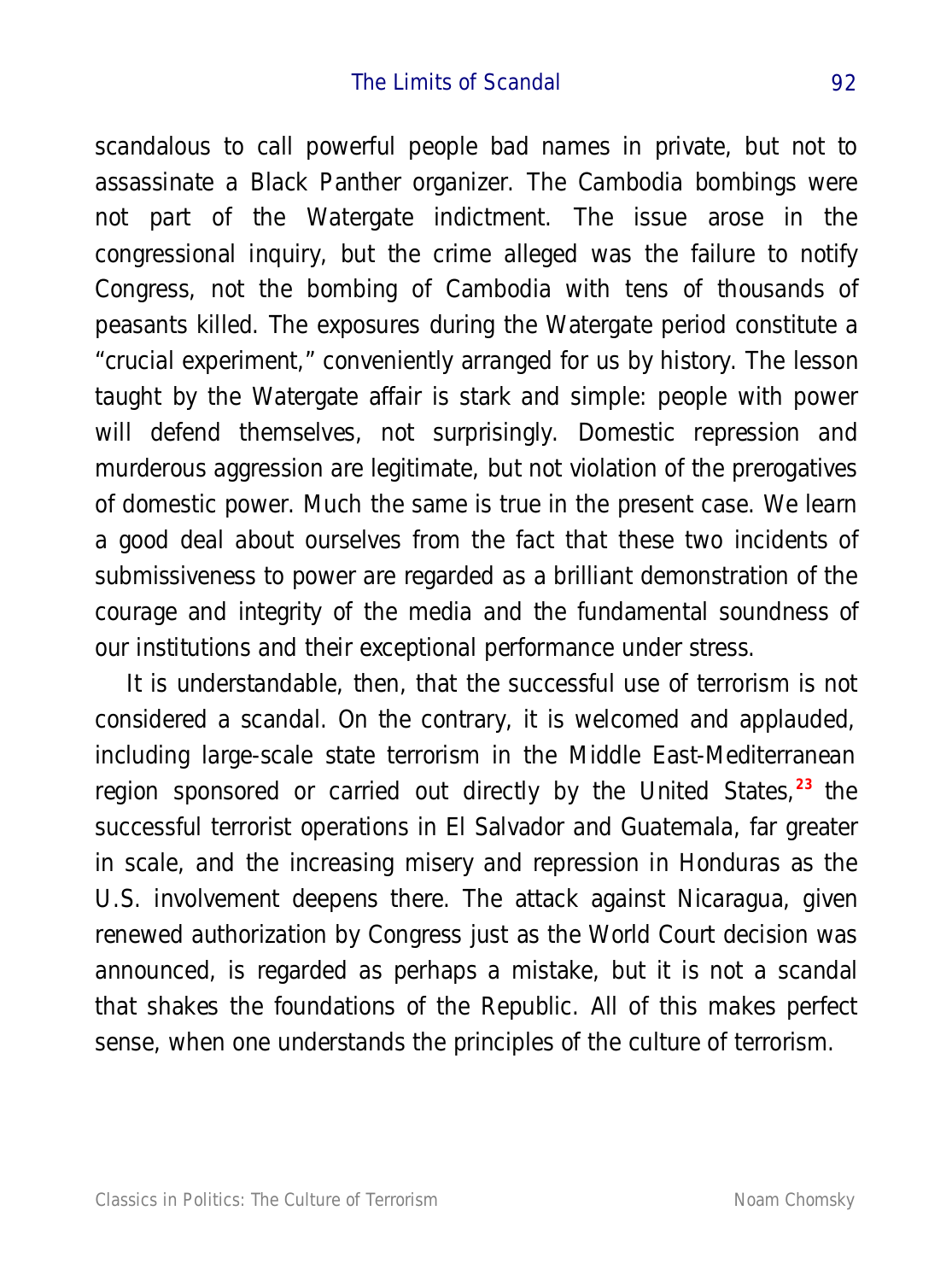### **Notes Chapter Four**

- 1. Reagan, statement on discussions with Prime Minister Shimon Peres of Israel *(NYT,* Oct. 18, 1985), immediately after the Israeli bombing of Tunis, condemned as "an act of armed aggression" by the UN Security Council, with the U.S. abstaining. Shultz, "Terrorism and the Modern World," address before the Park Avenue Synagogue in New York, *Current Policy,* no. 629, Oct. 25, 1984, State Department, Washington D.C.; there is not a word here about U.S. or Israeli terrorism, though they dwarf the examples to which Shultz restricted attention in accordance with the Orwellian principle that the term "terrorism" refers to terrorist acts by *them,* not *us;* on the contrary, the Israeli and U.S. records on terrorism are lauded. For more on these topics, including Shultz's remarkable hypocrisy on this score, see my *Pirates and Emperors: International Terrorism in the Real World* (Claremont, New York, 1986; expanded edition, Black Rose, Montreal, 1987); on Shultz, p. 95, citing astonishing comments in the same speech. McGovern, "The Constitution, Foreign Policy and the U.S. National Interest," talk at a conference sponsored by the American-Arab Affairs Council, March 5-6, 1987, *American-Arab Affairs,* Spring 1987.
- 2. See editorial, *NYT,* July 15, 1987; Albert Hunt, Washington Bureau Chief, *WSJ,* July 15, 1987.
- 3. David Blundy, *Sunday Telegraph* (London), July 12, 1987.
- 4. *Volman, CSM,* June 8, 1987; McGehee cited by Jack Colhoun, *Guardian*  (New York), July 1, 1987.
- 5. Jeff McConnell, *BG,* Aug. 19; Adam Pertman, *BG,* Aug 20, 1987, paraphrasing Cohen's comments.
- 6. See Murray Kempton, *Newsday (New York Review,* Aug. 13, 1987), on the fiasco that North presented as his proudest exploit. On his incompetence generally, see Joe Conason and Murray Waas, *Village Voice,* July 21, 1987.
- 7. Thomas Palmer, *BG,* July 19, 1987.
- 8. *Newsweek,* July 27, 1987; *U.S. News & World Report, The Story of*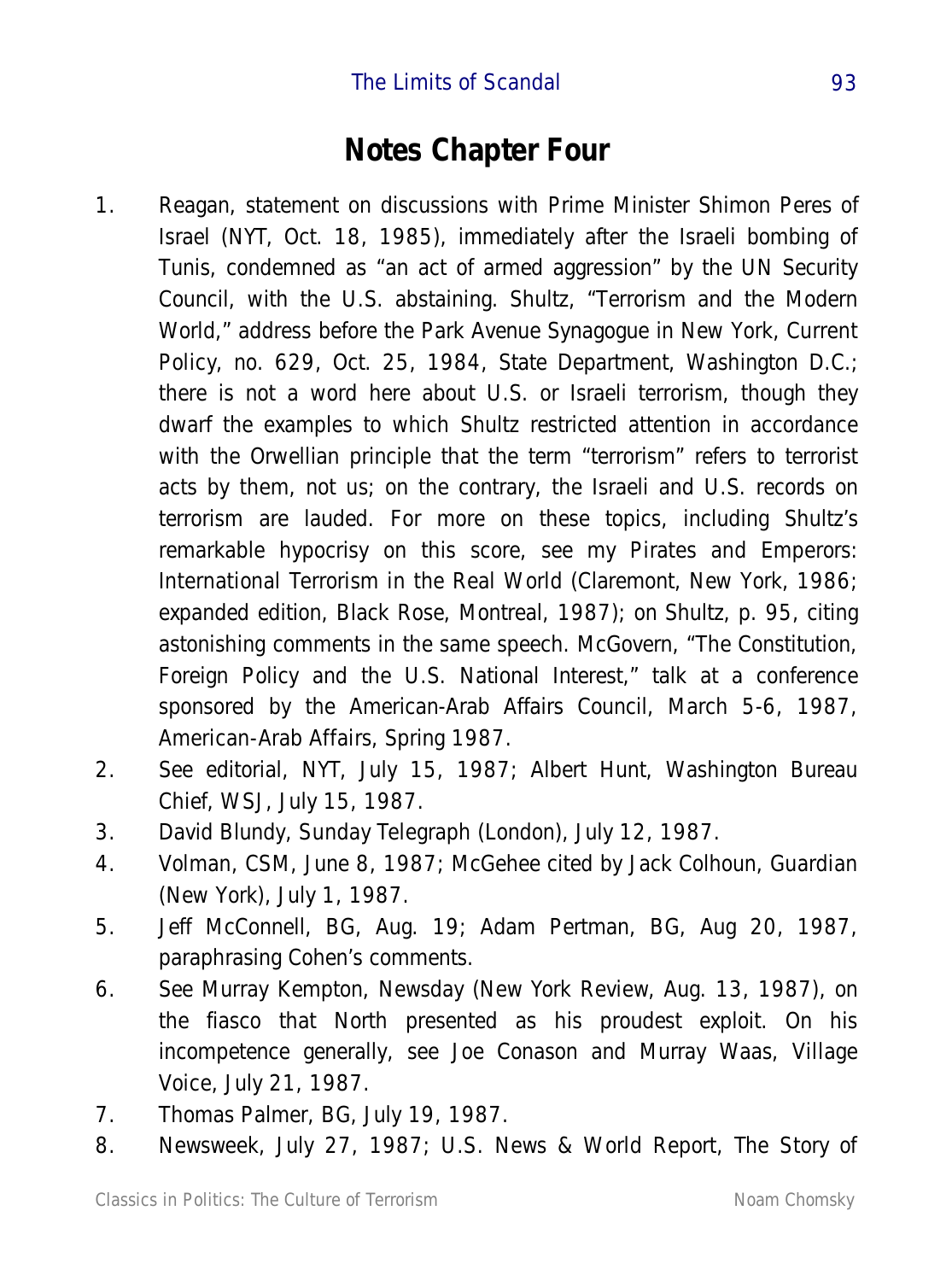#### *Lieutenant Colonel Oliver North,* 1987.

- 9. Vince Bielski and Dennis Bernstein, *In These Times,* June 10, 1987; Polgar, "Decent Men outside the Law," *MH,* Dec. 14, 1986, cited by Bielski and Bernstein, who also review Polgar's careful avoidance of all crucial evidence during his cursory investigation for the committee of possible CIA involvement in the terrorist bombing at La Penca targeting Eden Pastora, among other evasions. Polgar's son is the legislative aide of Sen. Warren Rudman, vice-chair of the Senate panel, they note.
- 10. On the evasion of this topic, see Murray Waas, *BG,* Aug. 5, 1987; he also notes that a report by the House Select Committee on Narcotics Abuse and Control was misrepresented in the *Washington Post* and in a memo of the House Iran-contra committee, inaccurately exculpating the contras. On evidence of the CIA-contra-drug connection unearthed during the Iran-contra hearings, see Knut Royce, *Newsday (BG, LAT),* June 29, 1987, reporting secret Senate testimony on funding of the contras by the Colombian cocaine cartel through former CIA operative Felix Rodriguez, who helped oversee contra supply from the Ilopango military airbase in El Salvador. Also Dennis Volman, *CSM,* July 15, 16, Keith Schneider, *NYT,*  July 16, 1987, and David Blundy, *Sunday Telegraph* (London), July 26, 1987, on testimony before the Kerry subcommittee of the Senate Foreign Relations Committee by a convicted drug smuggler who provided detailed evidence on complicity on the part of the CIA and other U.S. authorities. For earlier reports, after the scandals erupted, see Stephen Kurkjian, *BG,*  Dec. 7, 1986; Vince Bielski and Dennis Bernstein, *In These Times,* Dec. 10, 1986, and subsequent reports by these authors. Also Rod Nordland, *Newsweek,* Jan. 26, 1987; CBS TV, "West 57th St.," March 31, 1987; Jonathan Kwitny, *WSJ,* April 22, 1987; Knut Royce, *Newsday,* April 6, 1987; and Joel Brinkley, *NYT,* Jan. 20, 1987, on drug smuggling by American flight crews ferrying arms to the contras.
- 11. Joe Conason and James Ridgeway, *Village Voice,* June 23, 1987. Congressional investigators finally interviewed Wilson after the hearings; AP, *BG,* Aug. 15, 1987.
- 12. Peter Grier, *CSM,* Aug. 11; Godfrey Sperling, *CSM,* Aug. 25, 1987. The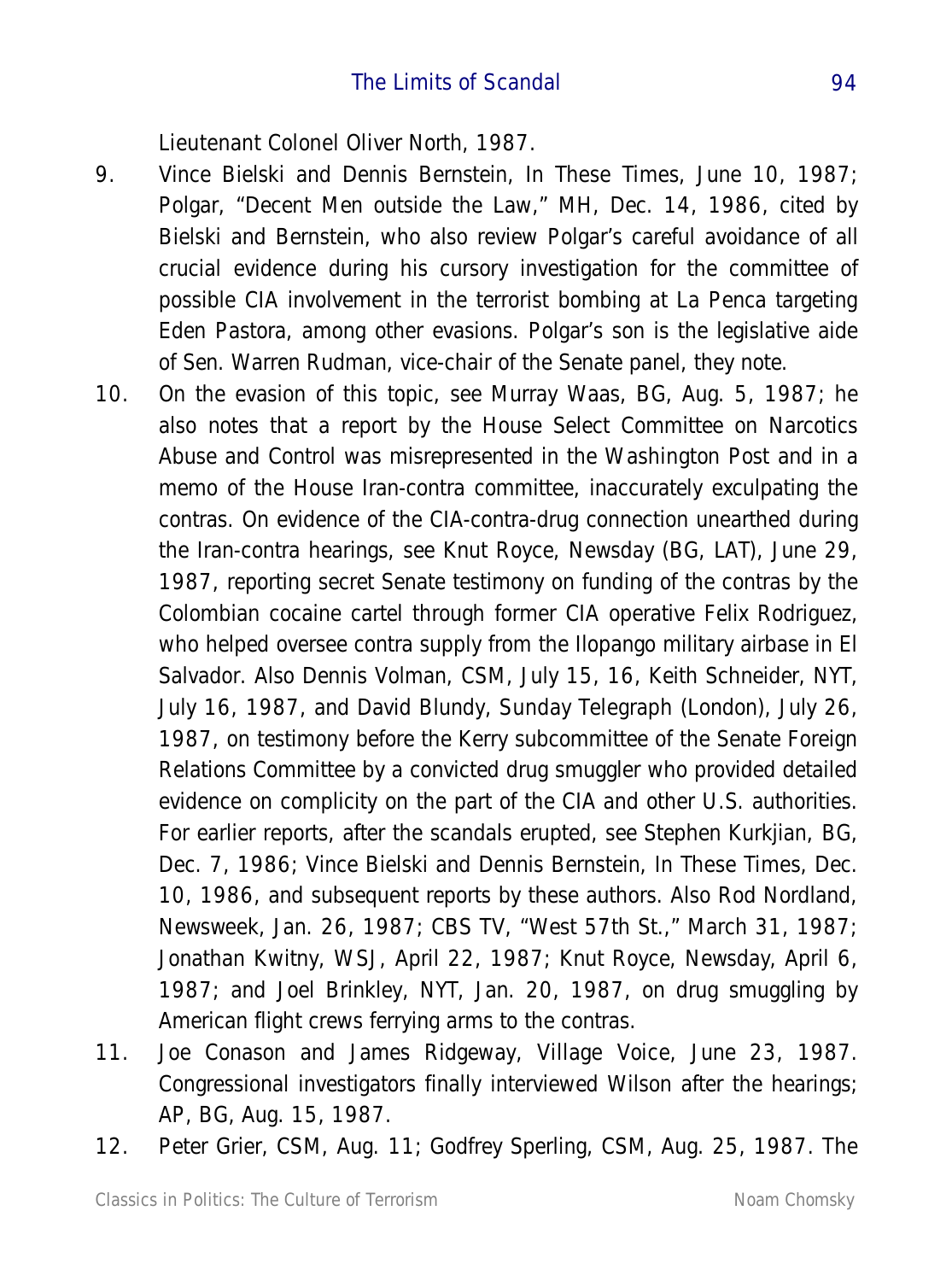*New York Times* report on Tower's reaction to the inquiry omitted this topic.

- 13. Rowland Evans and Robert Novak, *WP,* July 17, 1987; *Jerusalem Post,*  Dec. 4, 1986.
- 14. Krauthammer, *op. cit.* See chapter 13. Also pp. 92, 99, 123.
- 15. International Court of Justice Year 1986, 27 June 1986, General List No. 70, pars. 251, 252, 157, 158, 233.
- 16. Editorial, *NYT,* July 1, 1987; Krauthammer, *op. cit.* The *Times* also falsified the Court's decision, claiming that it had accepted "collective defense" as "a possible justification for America's retaliation" for "prior attacks against El Salvador from Nicaragua"; the Court had explicitly rejected such justification, ruling that it had no basis in law, even if the U.S. could establish its factual allegations (also dismissed). Compare the editorial reaction in the *Los Angeles Times,* June 29, 1986, on the weakening of "the rule of law" resulting from the resort by the U.S. government to "brute force rather than the legal instruments of redress to confront a crisis of the region"; cited by Burns, *At War in Nicaragua,*  138.
- 17. Jonathan Karp, *WP June 28, 1986.*
- 18. Franck, *NYT,* July 17; *NYT.* Oct. 29; *BG,* Nov. 4, 1986. *NYT,* Nov. 4; *BG,* Oct. 28, 1986. "Terrorism in the Modern World."
- 19. *NYT*, Nov. 4; *BG*, Oct 28, 1986.
- 20. "Terrorism in the Modern World."
- 21. A. M. Rosenthal, *NYT,* Sept. 11, 1987.
- 22. See my "Watergate: A Skeptical View," *New York Review,* Sept. 20, 1973; editorial, *More,* December 1975; and introduction to N. Blackstock, ed., *COINTELPRO* (Vintage, 1976).
- 23. See my *Pirates and Emperors,* for a review.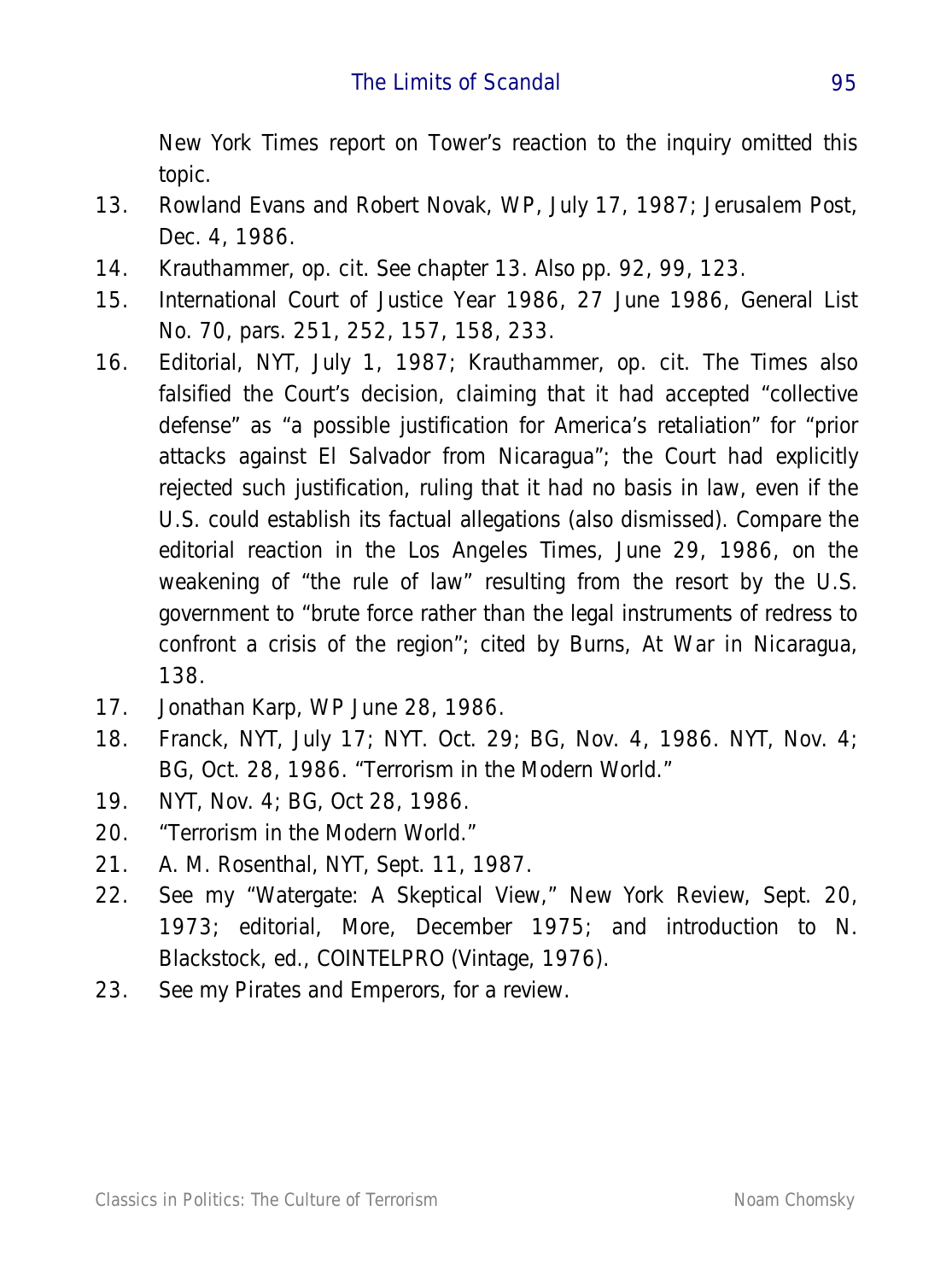e learn more about our moral and intellectual culture by a closer look at the debate, or lack of it, over Central America. Its basic determinants we have already noted. Early concerns over El Salvador abated when successful terror reduced the danger that the U.S. might be drawn into a war that could be costly to itself. Guatemala was never a topic of much concern because the U.S. role was disguised by the use of client states and it appeared that domestic military forces were adequate to the task of violent repression. And hundreds of thousands of peasants starving in Honduras fall well below the threshold of attention. With regard to Nicaragua, concern remains high, again because of the fear that state terrorism might fail, with potential costs for the United States.  $\bigvee$   $\bigvee$   $\bigvee$   $\bigvee$   $\bigvee$   $\bigvee$   $\bigvee$   $\bigvee$   $\bigvee$   $\bigvee$   $\bigvee$   $\bigvee$   $\bigvee$   $\bigvee$   $\bigvee$   $\bigvee$   $\bigvee$   $\bigvee$   $\bigvee$   $\bigvee$   $\bigvee$   $\bigvee$   $\bigvee$   $\bigvee$   $\bigvee$   $\bigvee$   $\bigvee$   $\bigvee$   $\bigvee$   $\bigvee$   $\bigvee$   $\bigve$ 

The controversy over support for the U.S. proxy army reflects these priorities. "Contra leaders and their backers in Washington," the media explain, "are acutely aware that the future of the entire project could turn on how much military success the contras can have" before the next congressional vote on aid. They understand very well that the purpose of U.S. aid "is to permit people who are fighting on our side to use more violence," in the words of Assistant Secretary of State Elliott Abrams.**<sup>1</sup>**Accordingly, the contra leadership does not approach Congress with the plea that they can win popular support through the appeal of their political program and organizing achievements in Nicaragua; rather they insist that with U.S. military aid and CIA direction they can kill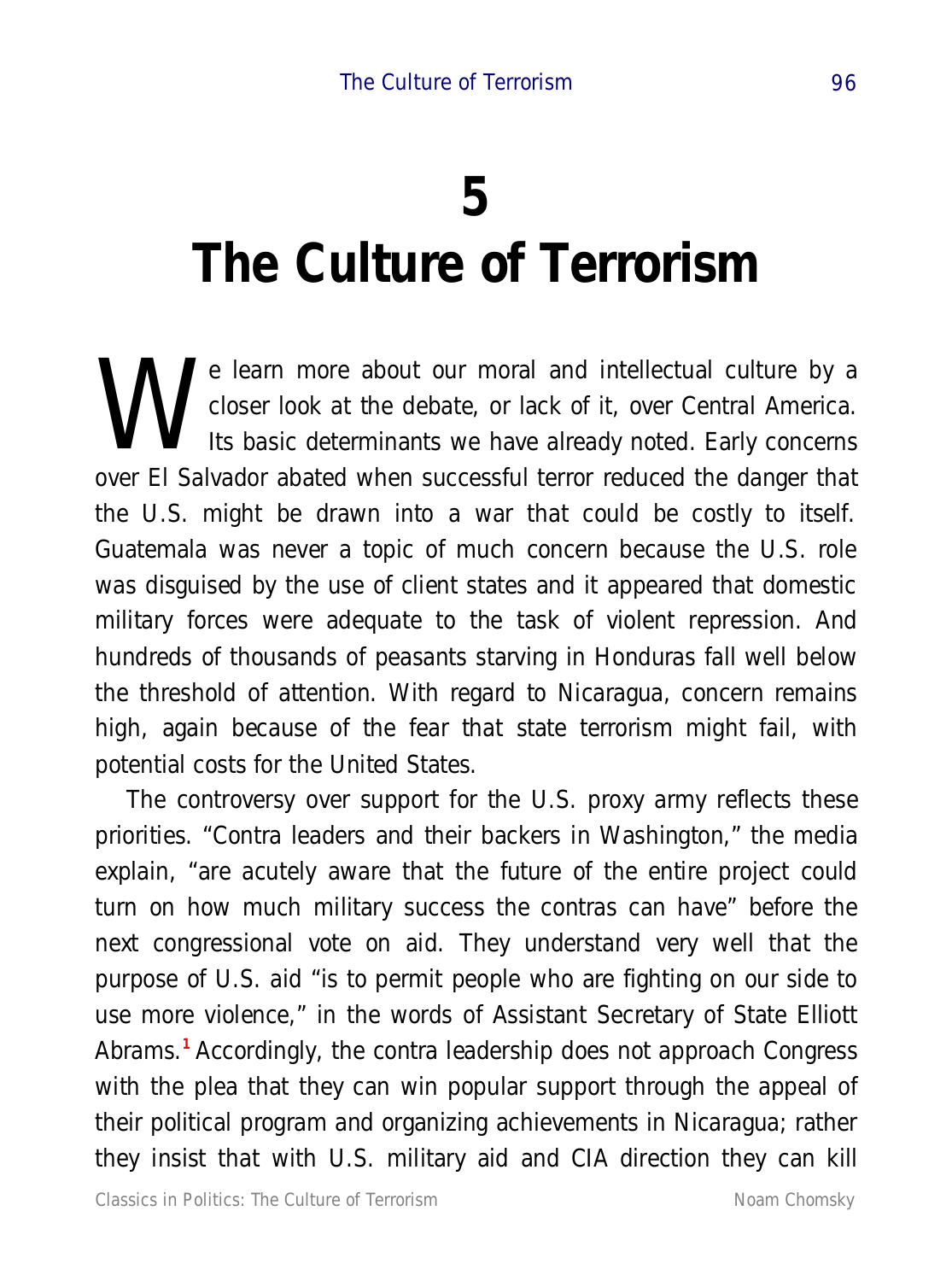enough people and cause enough destruction to "soft targets" to make a difference. In adopting this public stance, they register their understanding that the debate within elite circles is largely tactical, and that in a terrorist cultural climate, nothing counts except the success of violence.

This perception is well-supported in editorial and other commentary, which regularly stays within this framework of assumptions, warning—to select a typical example—that the contras "have some distance to go before convincing the American people that they are capable either of forcing the Sandinistas to the bargaining table or of scoring a military victory," and "may well be deprived" of further funding "unless Congress becomes convinced that they are up to the job." In the light of the inconvenient—hence irrelevant—diplomatic record to which we return, we may dismiss the reference to "forcing the Sandinistas to the bargaining table" as mere parroting of state propaganda, [des](#page--1-0)igned to cover up the real issue: "scoring a military victory." Syndicated columnist Smith Hempstone fears that "it will be difficult for Reagan to wangle a two-year financial commitment for the contras," though "a major contra military victory" before the next funding request "would help enormously."**<sup>2</sup>**Such commentary, virtually exceptionless, amounts to an acknowledgement that the contra leadership comprehends the mentality of U.S. elites quite well: in these circles, the overriding criterion is the success of violence. If it succeeds only after reaching the level of Pol Pot-style atrocities as in El Salvador and Guatemala, that is a proof of our heartfelt commitment to democracy and human rights; if it appears that violence may fail, as in Nicaragua, that shows that Nicaragua may be "beyond the reach of our good intentions."

In accordance with the guiding principle of "change of course," it is permissible to concede that events of the past reflected more unsavory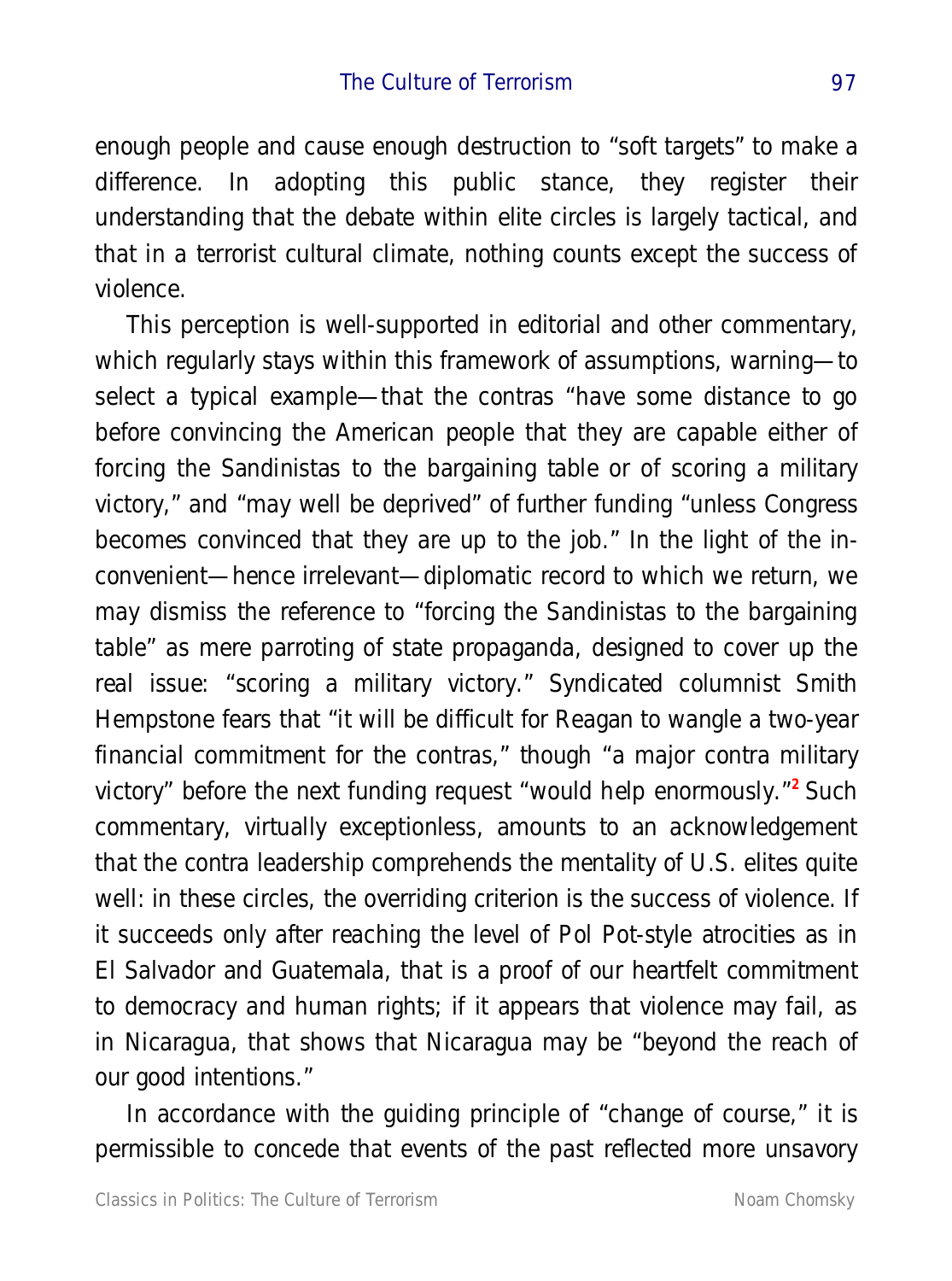features of our "national purpose," but now everything has changed, though in reality nothing has changed and our traditional victims will relive past horrors, suffering as well the burden of our uplifting rhetoric and self-congratulatory posturing as we keep them in their proper place. It is doubtful that any crime, however grotesque, might fail to be absorbed with equanimity into this remarkable system of intellectual self-defense.

Similar concerns over the effectiveness of violence were voiced internally during the Vietnam war. Thus William Bundy urged in June 1965 that "our air actions against the South should be carried on a maximum effective rate," including B-52 bombardment, though there was one—and only one—problem: "we look silly and arouse criticism if these [B-52 raids] do not show significant results." Meanwhile, B-52 raids in the densely populated Mekong Delta were showing "significant results" in demolishing the civilian society, presumably relieving these doubts.**<sup>3</sup>**

We therefore should feel no surprise when we learn that the U.S. command is proud of its success in directing its terrorist proxy forces to attack "soft targets" such as th[e "p](#page--1-0)recise military targets" identified by the *New York Times.* Other "soft targets" include the health centers, medical workers and schools "targeted" by the contra forces with some success as noted, and civilian farms, which, as contra leader Adolfo Calero has explained, are legitimate targets.<sup>4</sup> State Department spokesman Charles Redman, at a July 1, 1986 press briefing, confirmed U.S. support for this strategy, explaining that cooperative farms "often have a dual military-economic purpose" and their inhabitants "are armed and receive regular military training." Citing Redman's statement, Americas Watch observes that it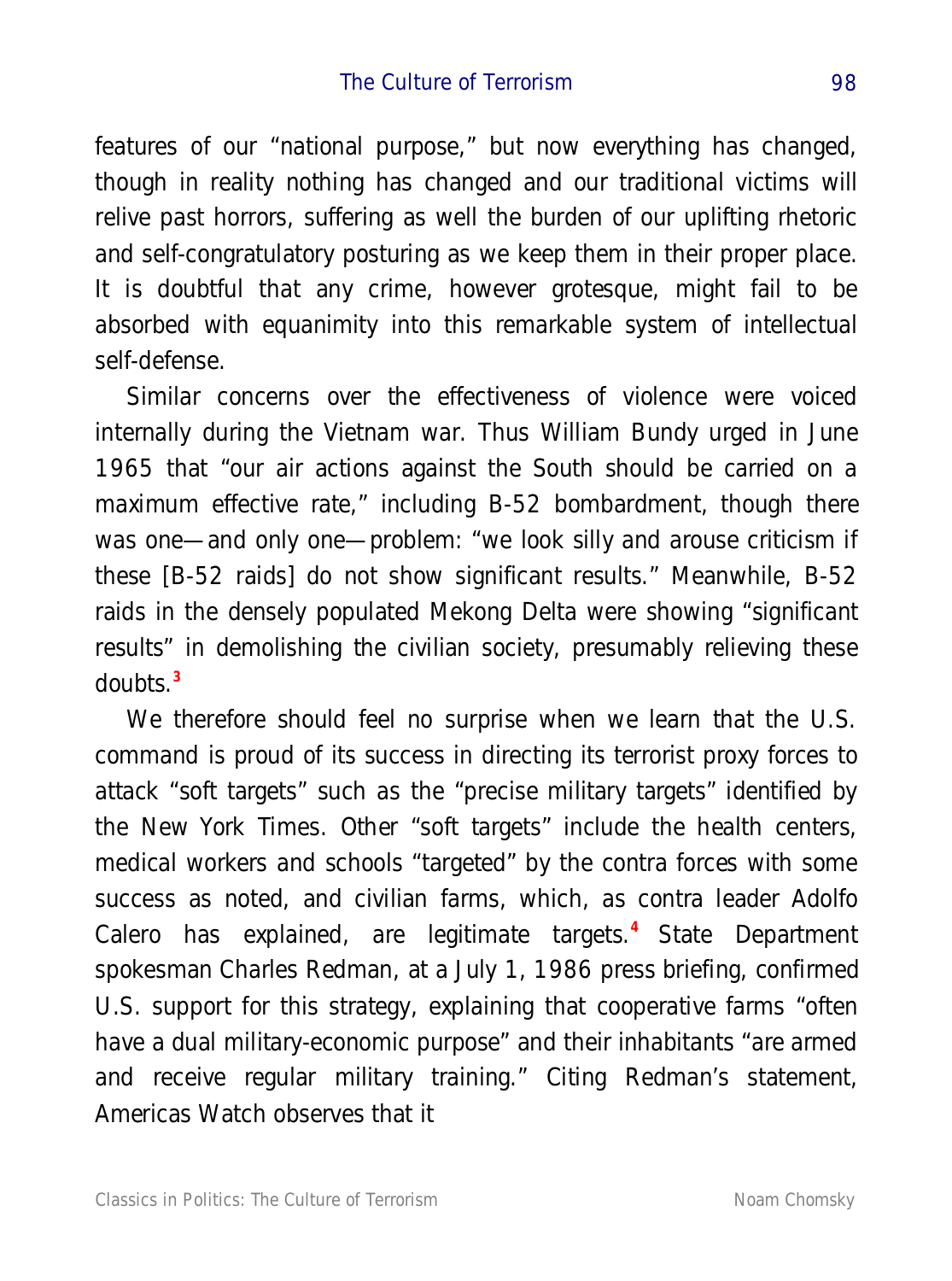would do credit to George Orwell's Ministry of Truth. It would be interesting to know, however, whether [the State Department] considers how its theory that a cooperative has a "dual militaryeconomic purpose" and, therefore, is a legitimate target for attack, might be applied, for example, to an unfortified Israeli kibbutz where attackers kill and injure children, burn houses and kidnap civilians. Is it now U.S. policy that such an attack would be legitimate?**<sup>5</sup>**

More important for assessing the nature of a terrorist culture is that the principles expressed by the State Department are generally accepted, even by critics of government policy. The media derisively dismiss atrocity mongering by Sandinista apologists who ignore the possibility that civilians assassinated by the contras might have been armed or accompanied by armed militia; the murder of agricultural workers in Israeli collectives, armed for self-defense, or rocket attacks on these defended outposts, is treated somewhat differently. *New Republic* editor Michael Kinsley, a liberal dove by the standards of American discourse, wri[tes](#page--1-0) that the State Department defense of "bloody contra attacks on government-sponsored farm cooperatives" has merit, because "In a Marxist society geared up for war, there are no clear lines separating officials, soldiers and civilians"—a justification that could be offered with ease by Abu Nidal.<sup>6</sup> The attacks on other "soft targets" are also appropriate as a means "to undermine morale and confidence in the government," Kinsley continues, "a perfectly legitimate goal if you believe in the cause"—as he does, in essentials—"but impossible to achieve without vast civilian suffering." A "sensible policy," then, must "meet the test of cost-benefit analysis," an analysis of "the amount of blood and misery that will be poured in, and the likelihood that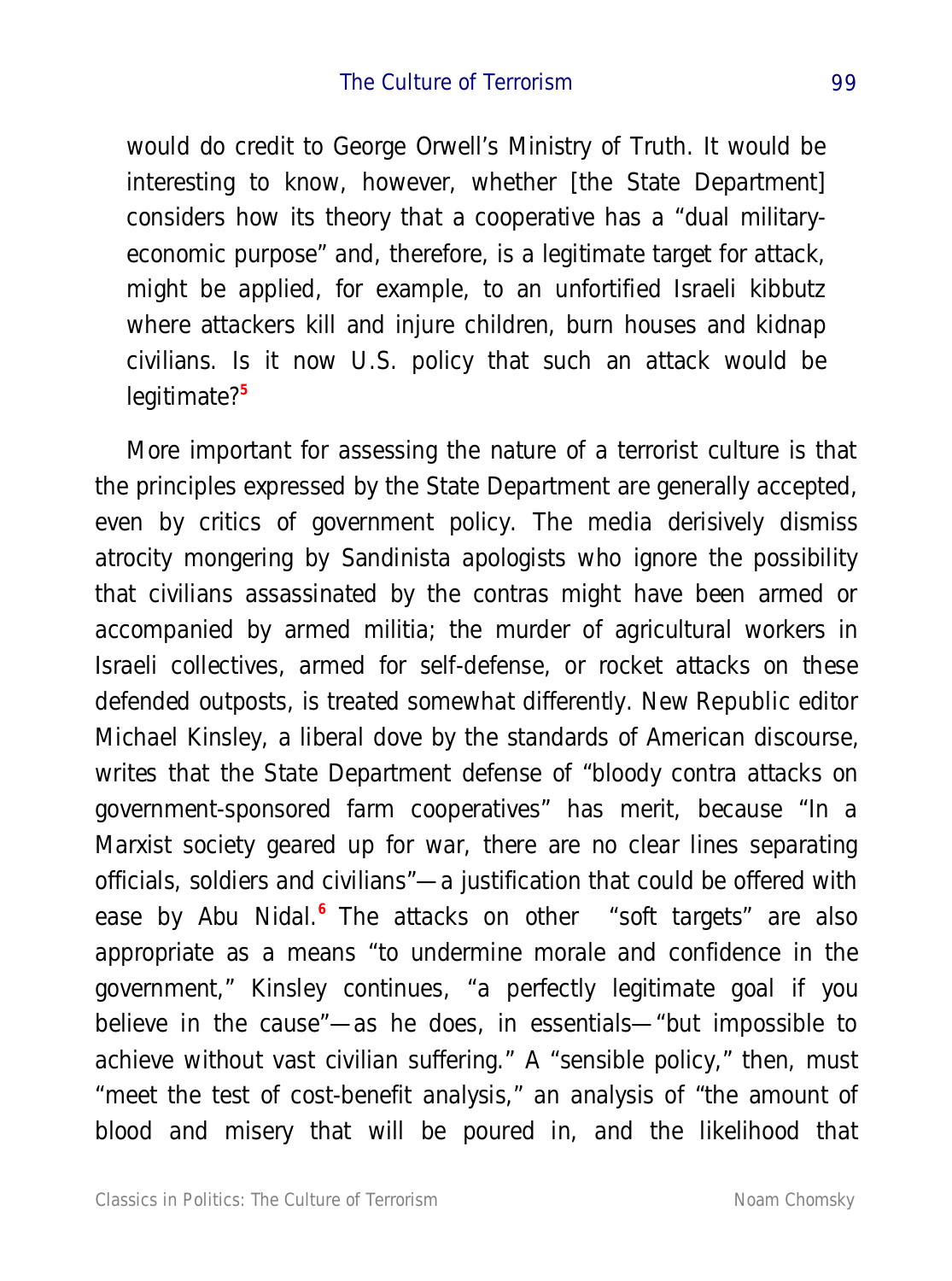democracy will emerge at the other end."**<sup>7</sup>**In El Salvador and Guatemala, "cost-benefit analysis" apparently reveals that the policies were sensible: 150,000 corpses, well over 1 million refugees, unknown numbers tortured, raped and starved "poured in," and "at the other end," the kind of "democracy" that passes muster by the standards of liberal American opinion.

Kinsley's colleague, *New Republic* editor Morton Kondracke, offers his basis for cost-benefit analysis with refreshing clarity. "The *contra*  movement seems to have done its part to earn refunding," he concludes, because, according to Reagan administration officials, the contras "have overrun several garrisons and cooperatives," which "contra leaders claim ... are not civilian and agricultural" but rather "militarized"—as are Israeli kibbutzim. The success of violence is the crucial factor, and since it is adequate by his standards, the contras merit further support, particularly because contra military commander Enrique Bermúdez assures him of the popular support for his forces within Nicaragua—in the cooperatives burned to the ground by his intrepid warriors, for example.**<sup>8</sup>**

Departing from these impressive sources, we might inquire into the military victories that inspire Kondracke's admiration. The "most important military action we have carried out in the northern part of the country" according to contra spokesman Bosco Matamoros, duly reported as such by the *Times,* turned out to be slightly different as their correspondent later discovered on the scene: just another attack on "one of the most isolated villages in Nicaragua's northern mountains" in which the attackers never came close to "either the town's dirt airstrip or the small collection of shacks that serves as local headquarters for the Nicaraguan Army," but did succeed in burning down most of the houses in a nearby grain cooperative, stealing cattle from "distraught" peasants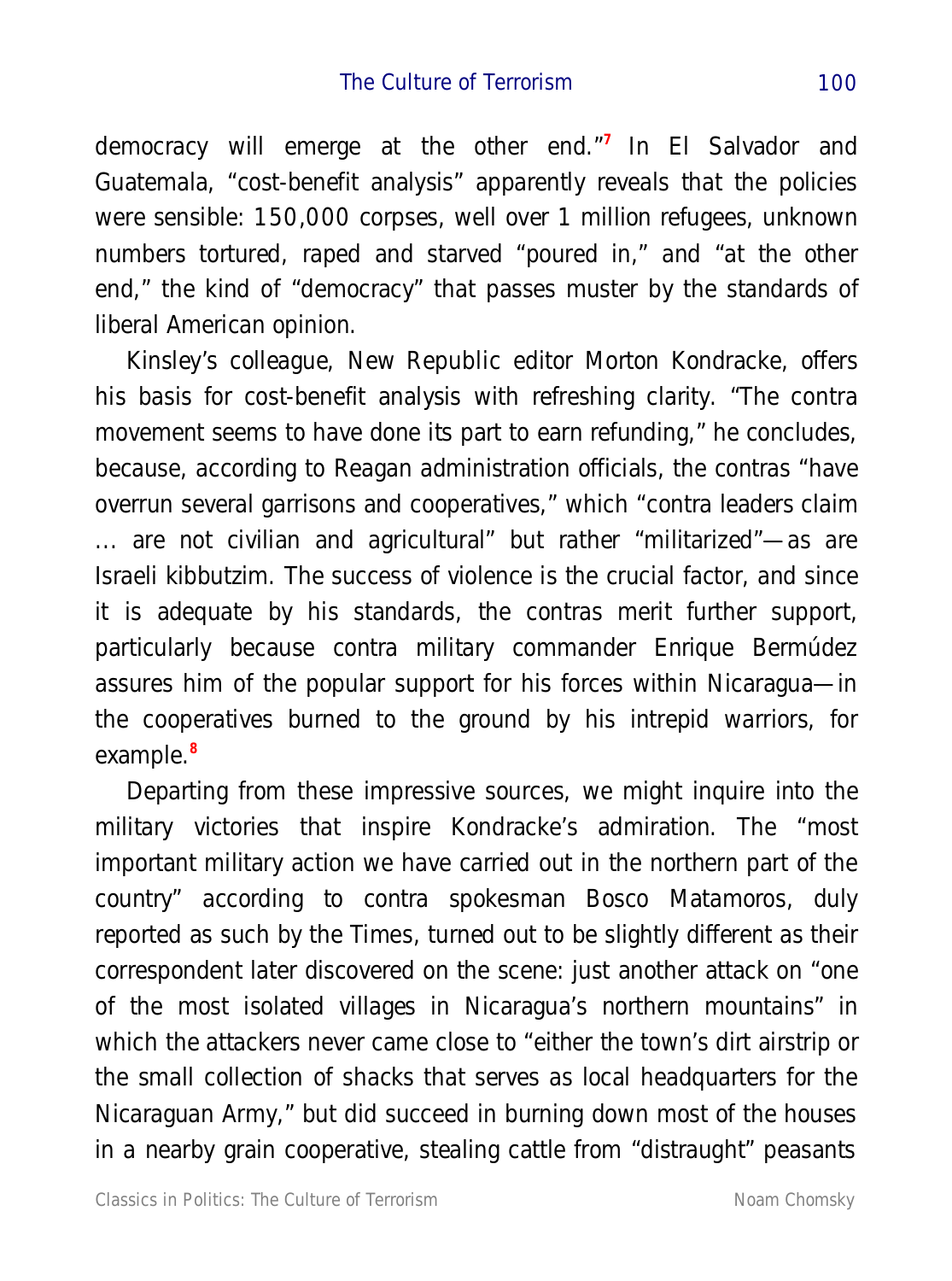who report that "we came down here from the mountains to escape the contras" and cannot return "because they'll kill us," and killing three children and a pregnant woman with 18 other civilian casualties by shooting machine guns into houses as they ran by in this major military victory.**<sup>9</sup>**Kondracke concedes that this military victory, with children killed "after *contras* threw grenades into houses"—the only victory he cites—will apparently not help his favorites in "attracting popular support"; so we are left with "overrunning cooperatives" as a sufficient basis for renewing support for the proxy ar[m](#page--1-0)y.

Other "military victories" prove to be similar on investigation. "In their April report on military actions," the *London Times* notes, "the Nicaraguan rebels listed as one of their main achievements the destruction of a "Sandinistan Army garrison at La Victoria."**<sup>10</sup>**But when journalists visited this village in south-central Nicaragua, "they were able to find little evidence to substantiate the Contras' account." Rather, they found that in La Victoria, "formed two years ago by peasants fleeing from Contra raids in the North," there was no military garrison but rather a settlement of 45 families attacked by heavily armed contras who "came in shouting, 'Here come the sons of Reagan'." The sons of Reagan succeeded in overrunning the cooperative defended by untrained militia armed only with rifles, including a 13-year old boy who was killed, destroying many houses, killing, and burning crops. The CIA "has been frustrated in its attempts to stop American supported anti-Sandinista rebels attacking poorly defended state farms and cooperatives and killing innocent civilians, according to Western diplomatic sources with access to U.S. intelligence," the report continues (accepting this very dubious CIA claim as true), and has so far been unable "to change the image of the Contras from that of a ruthless horde to one of an effective military force with legitimate, populist aspirations"—the latter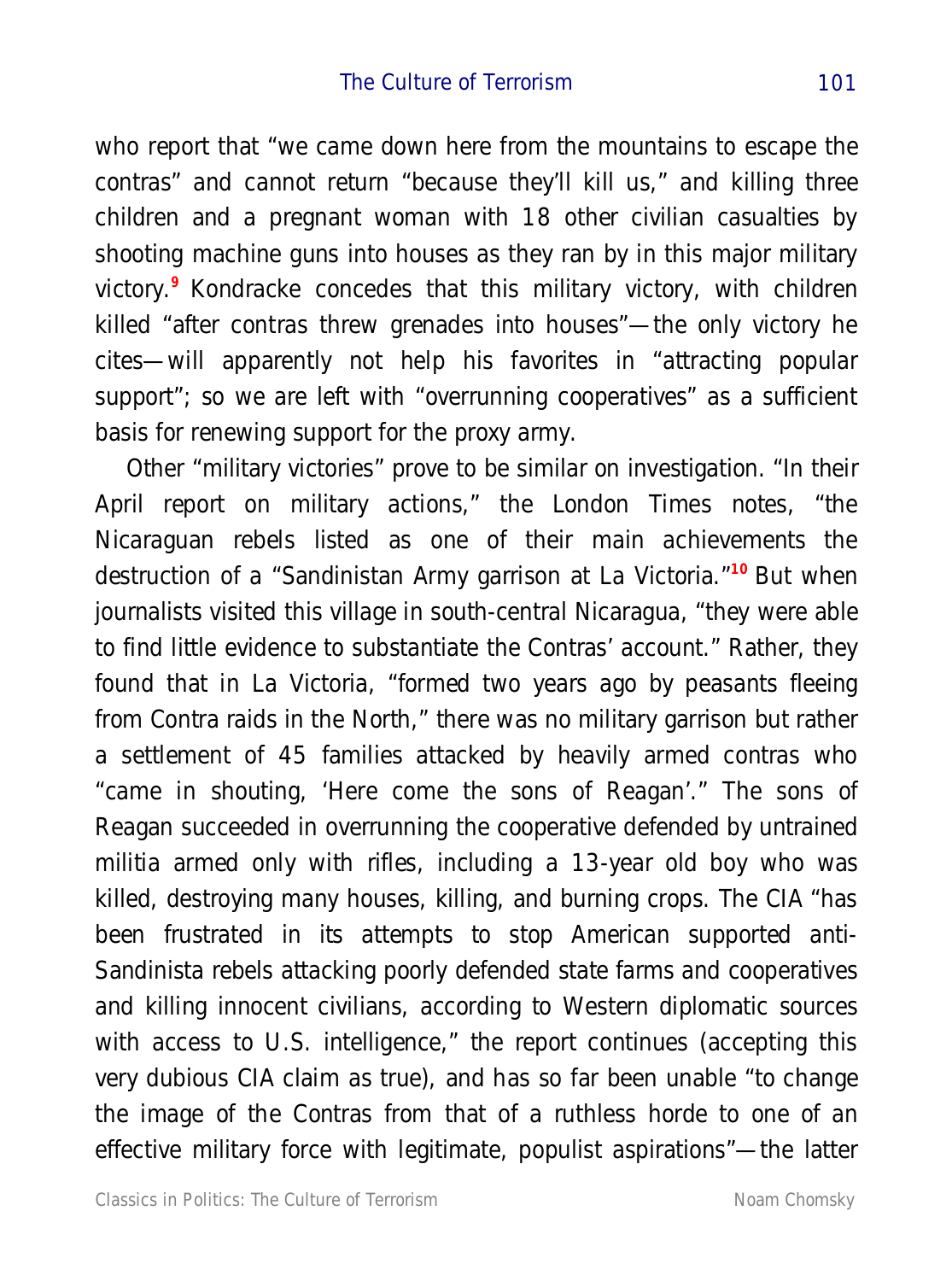obviously being a proper task for the CIA.

But the co[ntra](#page--1-0) "image" is adequate for the enlightened editor of a journal that seethes with endless rage over PLO terrorism, because "under U.S. influence the *contras* are promising democracy, just as under U.S. influence El Salvador is creating it," one of these arguments being as compelling as the other.**<sup>11</sup>**

Across the spectrum, it is recognized that success in the exercise of violence is the condition that the proxy army must satisfy to merit continued support, though it would be helpful if *we* could modify their "image." There are few qualms and no awareness of what is implied by these open commitments, as one should expect in a terrorist culture.

Similar assumptions prevail elsewhere. U.S. international terrorism has by no means been confined to Central America. As noted earlier, the worst single act of international terrorism in 1986 was the U.S. bombing of Libya, killing some 100 people according to Western reports. The pretext was fraudulent, as was known but concealed by the media at the [t](#page--1-0)ime though the point is now tacitly conceded—without, however, any capacity to draw the obvious conclusions. At the time, the most extreme critics of Reagan were enthusiastic, arguing that it is quite proper to kill "innocent civilians, or murderous states would never fear retribution" (Anthony Lewis).**<sup>12</sup>**And though it is now conceded that the pretext was a fraud, respected commentators such as the 1987 Pulitzer Prize winner Charles Krauthammer continue to laud this "self-enforcement action" by the United States, which must play its role as global "enforcer," he blandly asserts. He goes on to denounce the United Nations for daring to condemn the attack as a violation of international law. The UN even stooped to the level of "condemning Western retaliatory actions such as the raid on Libya" without mentioning "the provocation"—conceded to have been a fabrication, a matter of no account. These are simply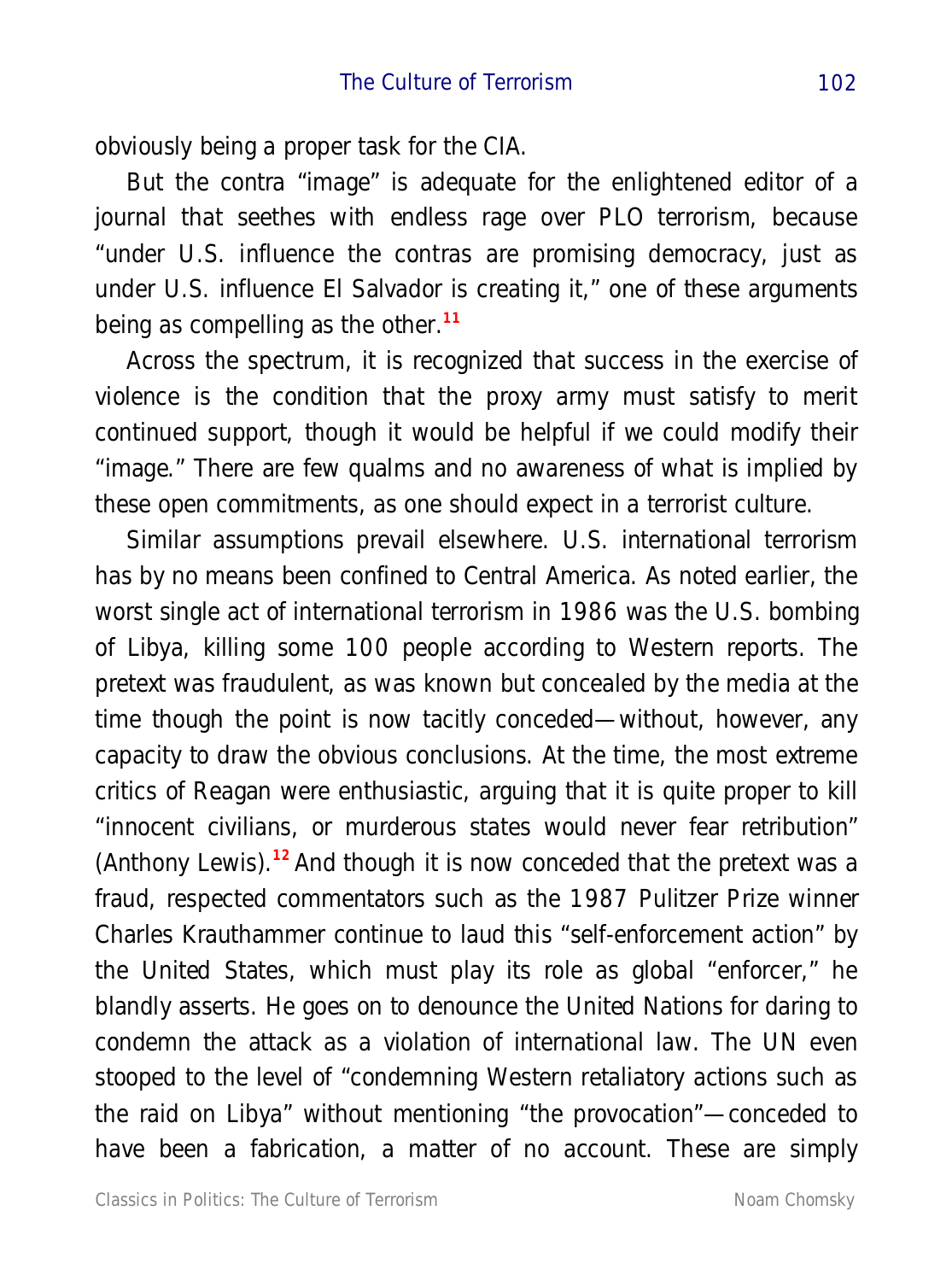further signs of the commitment of the UN "to undermine the legitimacy of Western ideas, institutions, and interests" and to carry out other "mischief" that should, he urges, impel us to eliminate this institution, now useless since it no longer follows American orders.**<sup>13</sup>**

Within disciplined Wester[n in](#page--1-0)tellectual circles, few could comprehend that on the principle Anthony Lewis enunciates, innumerable people around the world are entitled to bomb Washington causing tens of thousands of casualties in retribution for the acts of the terrorist commanders who operate there with impunity.**<sup>14</sup>** It is the hallmark of a terrorist culture that observations such as these may never be expressed, and must be incomprehensible when voiced far from the mainstream, where elementary rationality and minimal honesty are not excluded as intolerable affronts to decency.

We learn more about the nature of a terrorist culture by a closer look at the current interpretations of the consequences of the Reagan Doctrine in Central America—taking care not to forget that these policies merely extend, to a higher peak of savagery, the Carter administration programs, which have ample precedent in U.S. history. Since the successful slaughters in El Salvador and Guatemala have been removed from elite concern and—largely—public awareness, let us turn to the attack against Nicaragua, still an issue because of the potential costs to us. Documents circulated internally in the White House concede frankly that the contra armies organized by the U.S. government are a "proxy force" for which the U.S. must somehow construct a "political base" within Nicaragua, this task obviously being beyond the capacity of the "democratic resistance." Meeting at a sumptuous country club in Costa Rica with "catered buffet and open bar," the "collection of successful businessmen, bankers and attorneys" who make up the contra civilian leadership established by the United States as a classical Communist-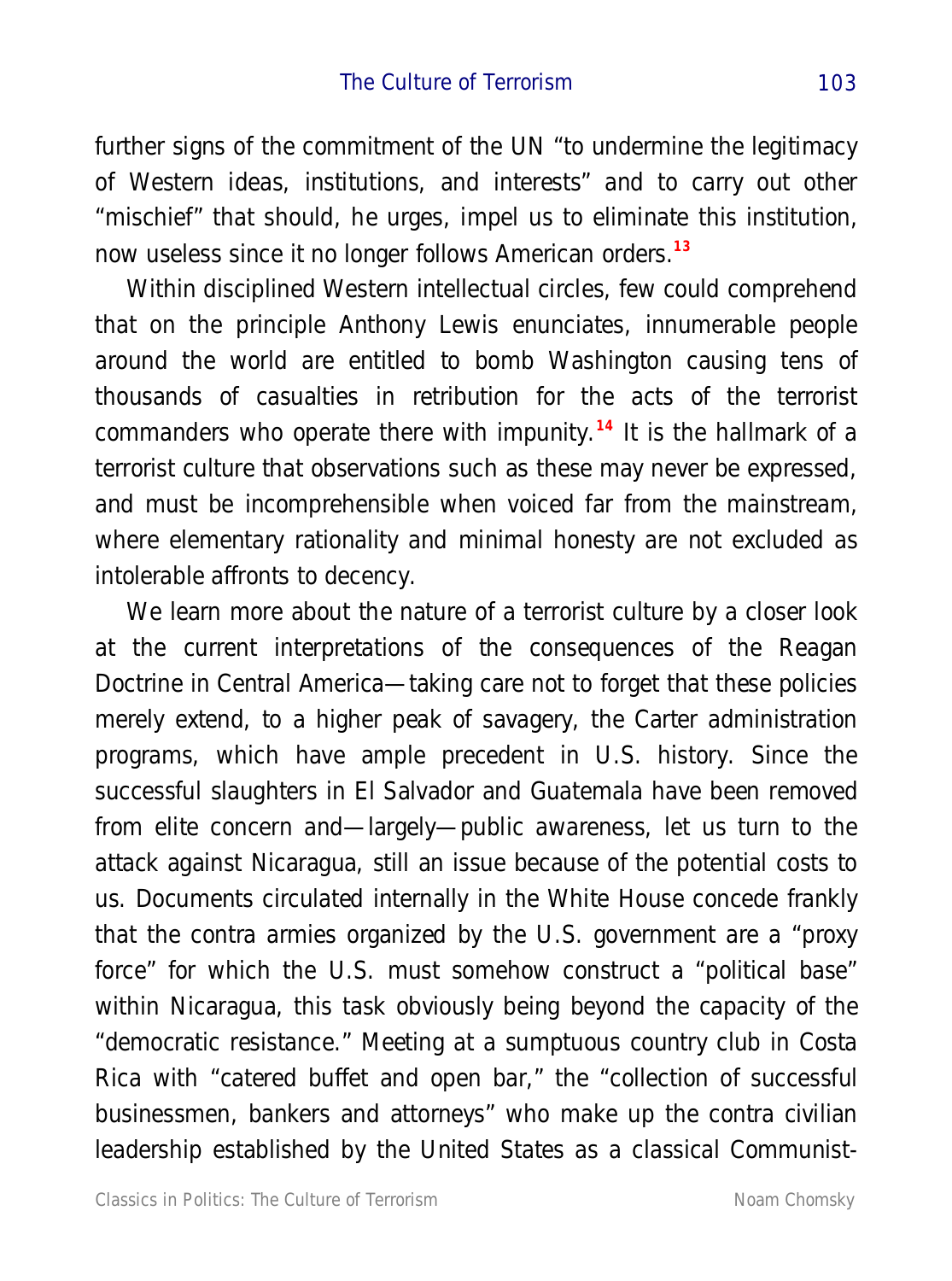style "front organization" explain the difficult problem they face: "to diffuse an impression of the contras as principally a military force with a vague, and largely conservative, political program" and to project a progressive image that might have some appeal within Nicaragua. The problems probably explain why their "exile Assembly" was largely ignored by the press; unreported, for example, was their conception of "democracy," to which we return. A further [re](#page--1-0)ason is that the "moderate" elements imposed for domestic propaganda purposes by the U.S. government (Arturo Cruz and Alfonso Robelo) "drew relatively cool receptions" and "a tepid response, while mention of the only civilian leader with real power, Adolfo Calero, elicited "thunderous applause."**<sup>15</sup>**

Calero was not permitted to enter Costa Rica. An avowed proponent of terrorism as just noted, he is the ultra-right civilian leader of the major military force of the contras, the FDN, based on the Somozist National Guard and commanded by National Guard Colonel Enrique Bermúdez. A secret 1982 Pentagon intelligence report described its basic elements as a "terrorist" organization headed by former National Guard officers. Before taking on the role of civilian figurehead, the most respected contra leader, Arturo Cruz, recognized that the proxy army had committe[d](#page--1-0) "damnable atrocities" against civilians and that their victory might lead "to a possible mass execution of the flower of our youth." After joining as their spokesman with a handsome CIA subsidy, he explained that they cannot be dissuaded from atrocities without "demoralizing the fighters."**<sup>16</sup>**Nothing has changed since, including the irrelevance of U.S.-backed atrocities to elite opinion. The horrifying record of contra atrocities compiled by human rights groups, priests in Nicaragua, and others, continues until the time of writing. Two investigators cite a high-ranking State Department official who describes the U.S. stance with regard to the atrocities of their proxy army as one of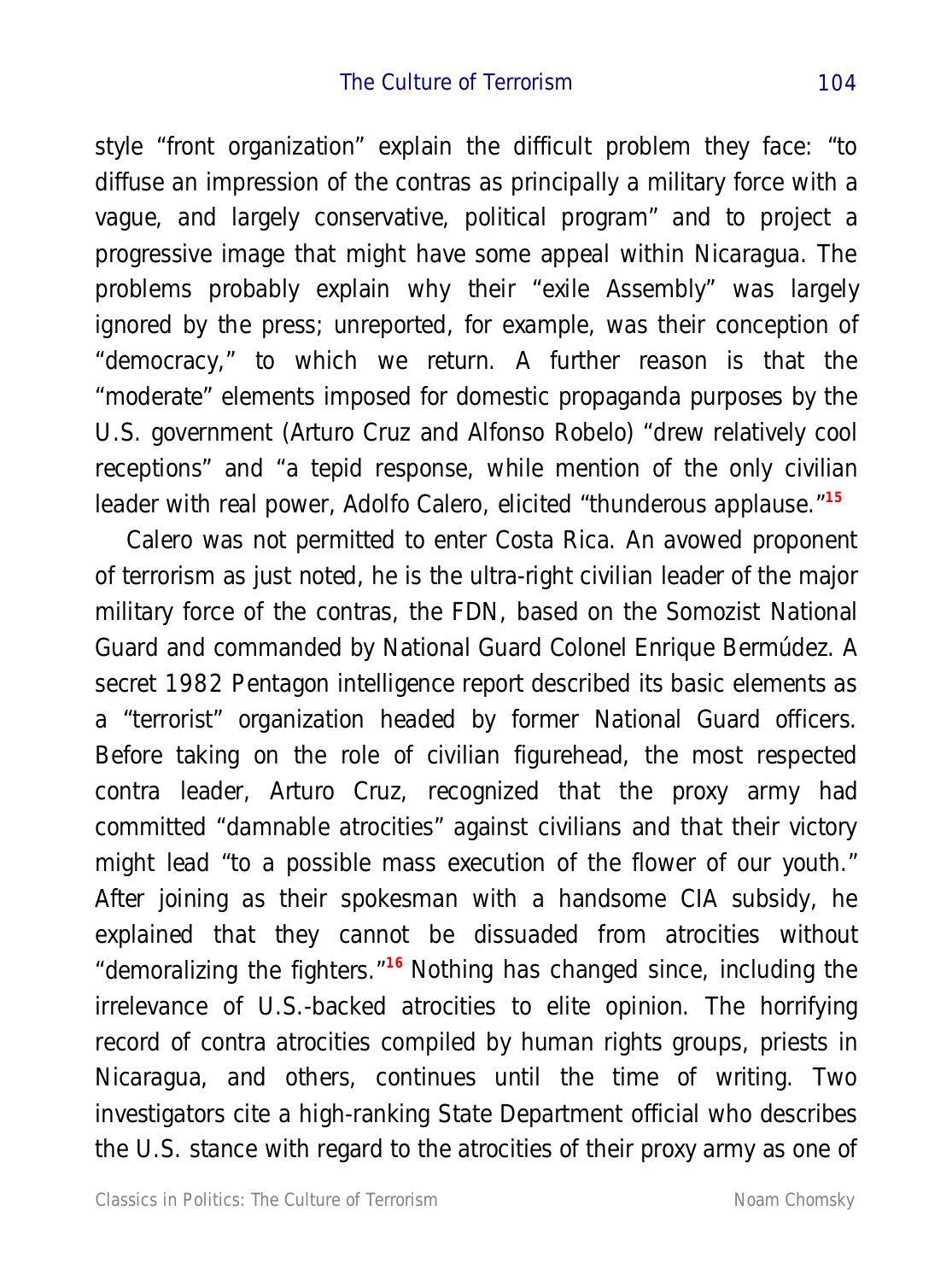"intentional ignorance." The same has largely been true of the media and Congress. To select examples virtually at random, U.S. journalists reported the killing of four civilians and abduction of nine others from an agricultural cooperative at San José del Pueblo; I located no report in the press. A report released by Michigan Congressman David Bonior and Bishop Tho[ma](#page--1-0)s Gumbleton of Detroit detailing contra murders, rapes, kidnapping and other atrocities in late 1986 appears to have passed unnoticed. A book by a Spanish priest with extensive testimony from victims of contra atrocities also appears to have passed without notice. And so on, along familiar lines.**<sup>17</sup>**If these trivialities are brought up, they can [be](#page--1-0) dismissed by the doctrine of "change of course."

Use of local collaborators and mercenaries to attack, suppress and control the domestic population is traditional practice. There are many examples. "Indian regiments were doing most of the work of conquering India for the English,"**<sup>18</sup>** who then relied on native mercenaries to keep the population under control. In the Congo Free State of King Leopold, who succeeded in reducing the population from 20 million to 10 million in two decades with Nazi-style atrocities, a native army of 20,000 men, given "a completely free hand to loot and rape," was instrumental in im[pl](#page--1-0)ementing the conversion of the country into a Belgian slave labor camp. In South Africa, the white regimes were able "to find African chiefs as allies and to make use of African levies pressed into military service," and black police and troops have conducted many of the worst atrocities until today.**<sup>19</sup>**The Nazis in occupied Europe also relied on local forces to carry out their murderous chores. The same was true of the French and later the U.S. in Indochina, and of imperial powers generally. In southern Lebanon, Israel employs local recruits to carry out torture, assassination, massacres and general intimidation. From the earliest days of the American colonies, indigenous elements were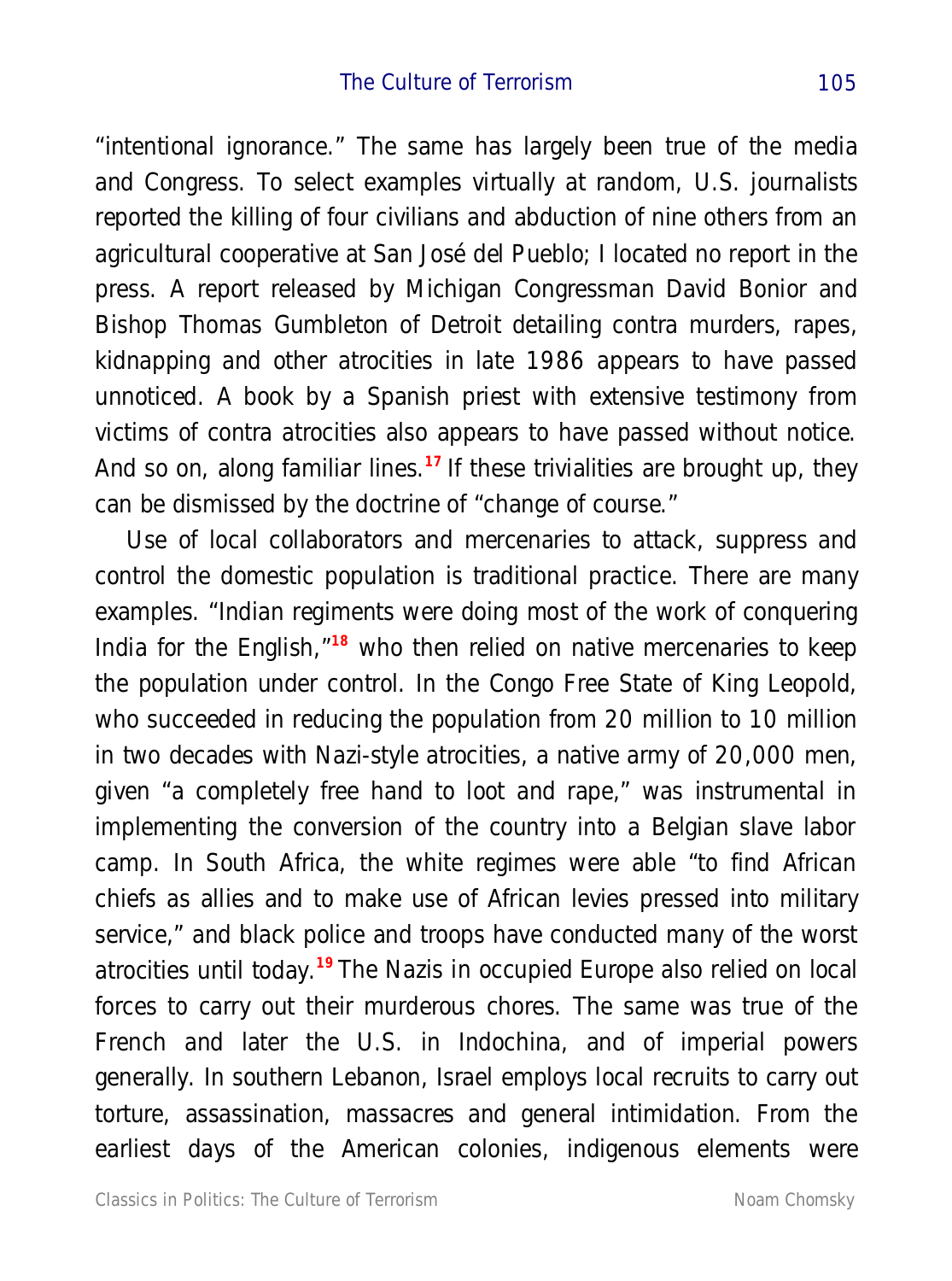organized [fo](#page--1-0)r terrorist operations, in the conquest of the continent and of the Philippines, and the attack on Indochina, including the Hmong tribesmen, recruited by the CIA for a murderous "secret war" conducted by many of the same people now engaged in the private phase of the U.S. war against Nicaragua,**<sup>20</sup>**then abandoned after their usefulness had come to an end.

The same practices have long been routine in the Caribbean and Central America. Official U.S. policy at the highest levels has been to rely on indigenous military forces to suppress the domestic population, a matter to which we return. Quite regularly peasants [are](#page--1-0) organized for the task, as in the case of the terrorist ORDEN in El Salvador, or Somoza's National Guard in Nicaragua, recruited by Somoza "from the poor peasants of the region" for his earliest operations in 1926 and later consisting largely of "usually illiterate, poverty-stricken *campesinos."21* The same has been true in Haiti, where the Duvalier dynasty formed the dreaded Tontons Macoutes from similar elements—a force that still carries out its grim work, still granted "a licence to bully, extort and kill" for "a once-only payment of \$15." In one July 1987 massacre, hundreds were cut to pieces with machetes by sharecroppers whipped into a frenzy by landowners to kill "Communist priests," employing a device that is often effective in rallying impoverished and frightened peasants, and incidentally destroying a Church-initiated effort to organize the poor in an area of vast inequality; shortly after, a respected anti-Communist political leader and two aides were "hacked to death by a frenzied peasant mob after the victims were accused of being Communists."**<sup>22</sup>**

The enormous economic and propaganda resources of the dominant (often foreign) society combined with a depressed economy, ethnic rivalries, religious controls, exploitation of fear and ignorance, a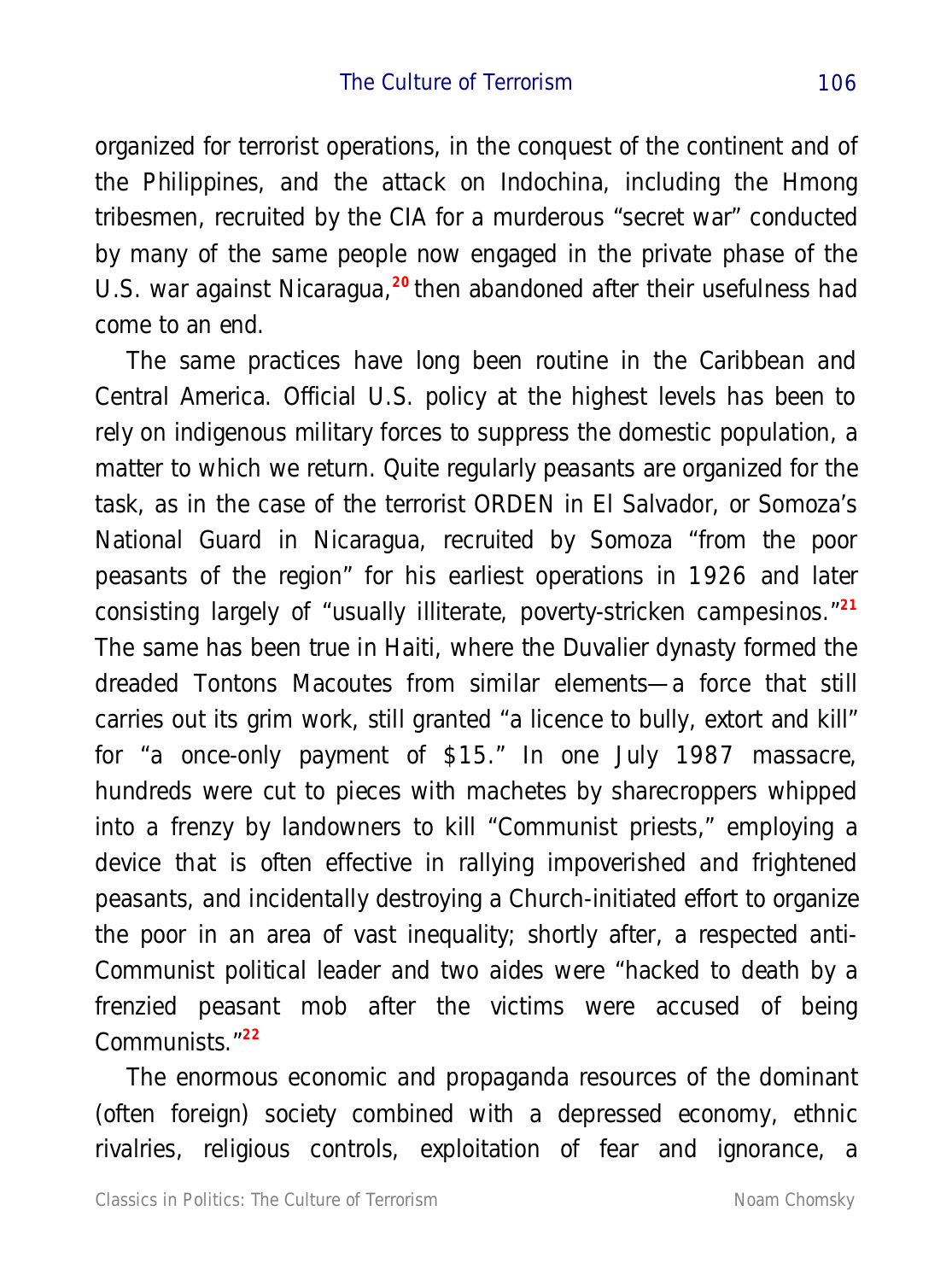mounting cycle of violence and other factors facilitate such efforts.

Apologists for U.S. terror and repression appeal to the fact that its agents are mobilized locally to justify the actions as "defensive" or even "populist." Nazis, the Belgian Monarch, South African racists, the U.S. backed dictators of the Caribbean and Central America, and other torturers and mass murderers might have advanced similar arguments, with comparable justice. The sudden enthusiasm among U.S. elites for "tough peasants"—namely, those recruited for U.S. terrorist operations—is a noteworthy cultural phenomenon.

We read constantly in the U.S. media that the contra foot soldiers are peasants, as are soldiers generally in the Third World, including the soldiers press-ganged for service in the Salvadoran army and those who filled the ranks of Somoza's National Guard, often recruited in the areas wh[ere](#page--1-0) contras supplied by U.S. air drops operate today. The ranching country of central Nicaragua was a "traditional recruiting ground for the brutal National Guard that sustained the dictatorship" of Somoza, and with its moderately well-to-do private farmers, is the main center of contra support today.**<sup>23</sup>**Jorge Castañeda writes that the neglect of the Sandinistas for the "poor and backward peasantry of the northern reaches" in the first years after the fall of Somoza "when linked with ties the Somoza National Guard had in remote, poverty-stricken areas traditio[nal](#page--1-0) recruiting grounds for most Latin American armies—made this sector of the population ideal for *contra* enrollment" before it was "neutralized" by land reform and resettlement from areas of conflict, thus reducing the "meager popular support" for the contras in scattered and generally remote regions.**<sup>24</sup>** It comes as no surprise that "among the contras membership in the National Guard appears to hold little or no stigma," or that many joined the contras "because they were either members of the National Guard or had relatives who were," while others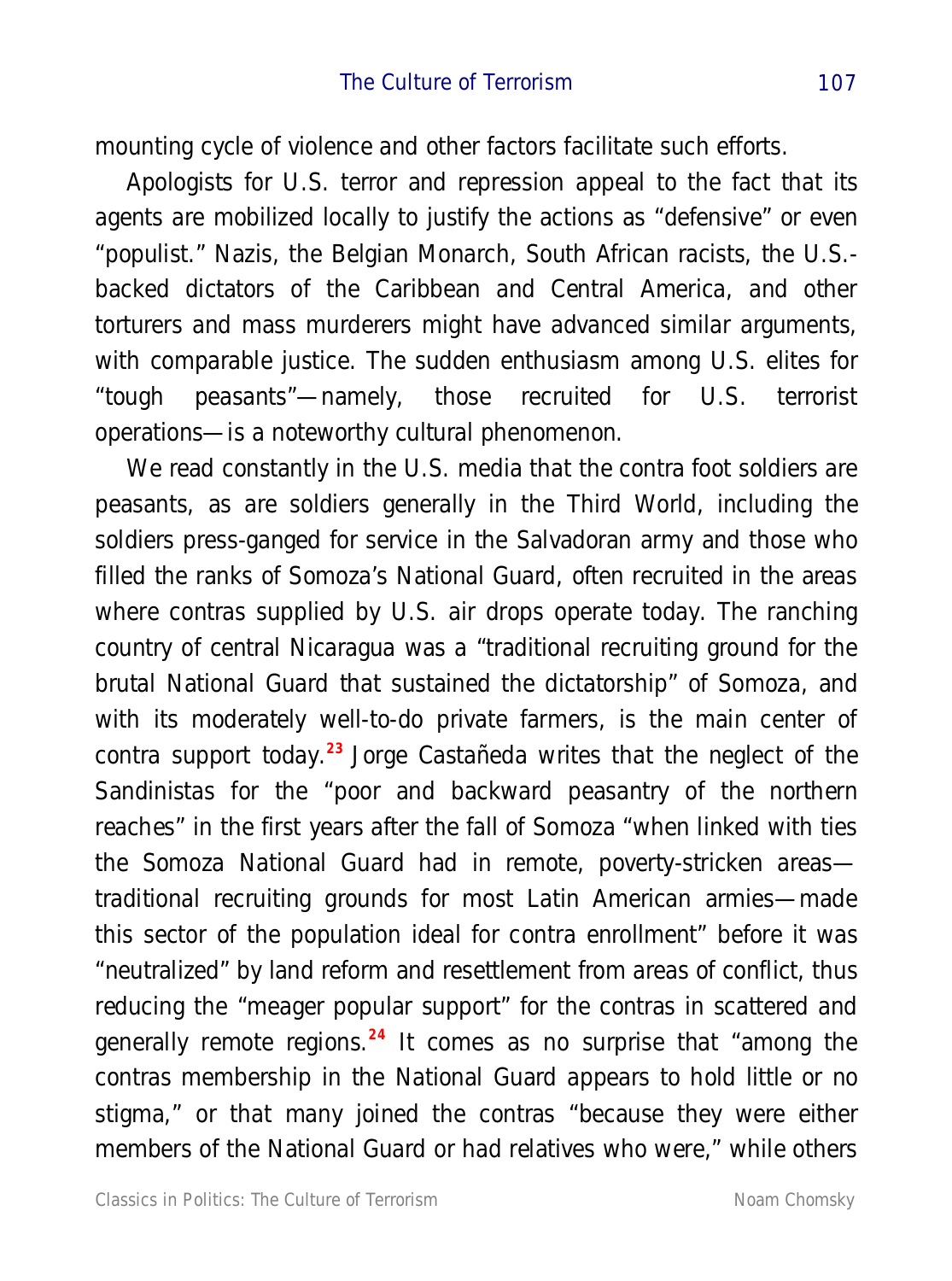describe their service in the U.S.-trained elite battalions that have wre[ake](#page--1-0)d havoc in the Salvadoran countryside.**<sup>25</sup>**The Miskito areas were an early recruiting ground for the contras, but no longer, it appears, as a result of [Sa](#page--1-0)ndinista reforms and the moves towards autonomy, unusual if not unique in the hemisphere, hence a target for contra sabotage by kidnapping and terror.**<sup>26</sup>**In fact, "during the past year, the number of volunteers [throughout Nicaragua] dwindled to almost none, contra commanders acknowledge,"**<sup>27</sup>**despite the extraordinary level of support provided by the foreign master and the increasing harshness of daily life under wartime conditions in a country that was only barely beginning to recover from the ruinous conditions that were Somoza's legacy.

Americas Watch reports that contra terror continues to be the primary source of human rights abuses in Nicaragua, though they also condemn government practices. They know of no "systematic violations of the laws of war in the course of military operations by [th](#page--1-0)e government" and conclude that there are *two* "political prisoners in the sense in which that term is used in the United States," one since "released without charges" after having been arrested for draft evasion. Amnesty International currently has no "prisoners of conscience" in Nicaragua.**<sup>28</sup>**

As in the Miskito areas, peasants sometimes joined the contras on the basis of real grievances, though these do not begin to compare with the abuse suffered under the reign of U.S. client states or its proxy army attacking Nicaragua. As to whether these grievances would have been properly addressed, we can only speculate, since the U.S. intervened at once to exploit and exacerbate them, in fear that Sandinista reforms might prove successful. That they are being addressed is sometimes ruefully conceded in the U.S. press, with the customary twist. A *Wall St. Journal* article, headlined "Managua Tightens Grip on Former Contra Strongholds," reports how the Sandinistas have proceeded to "build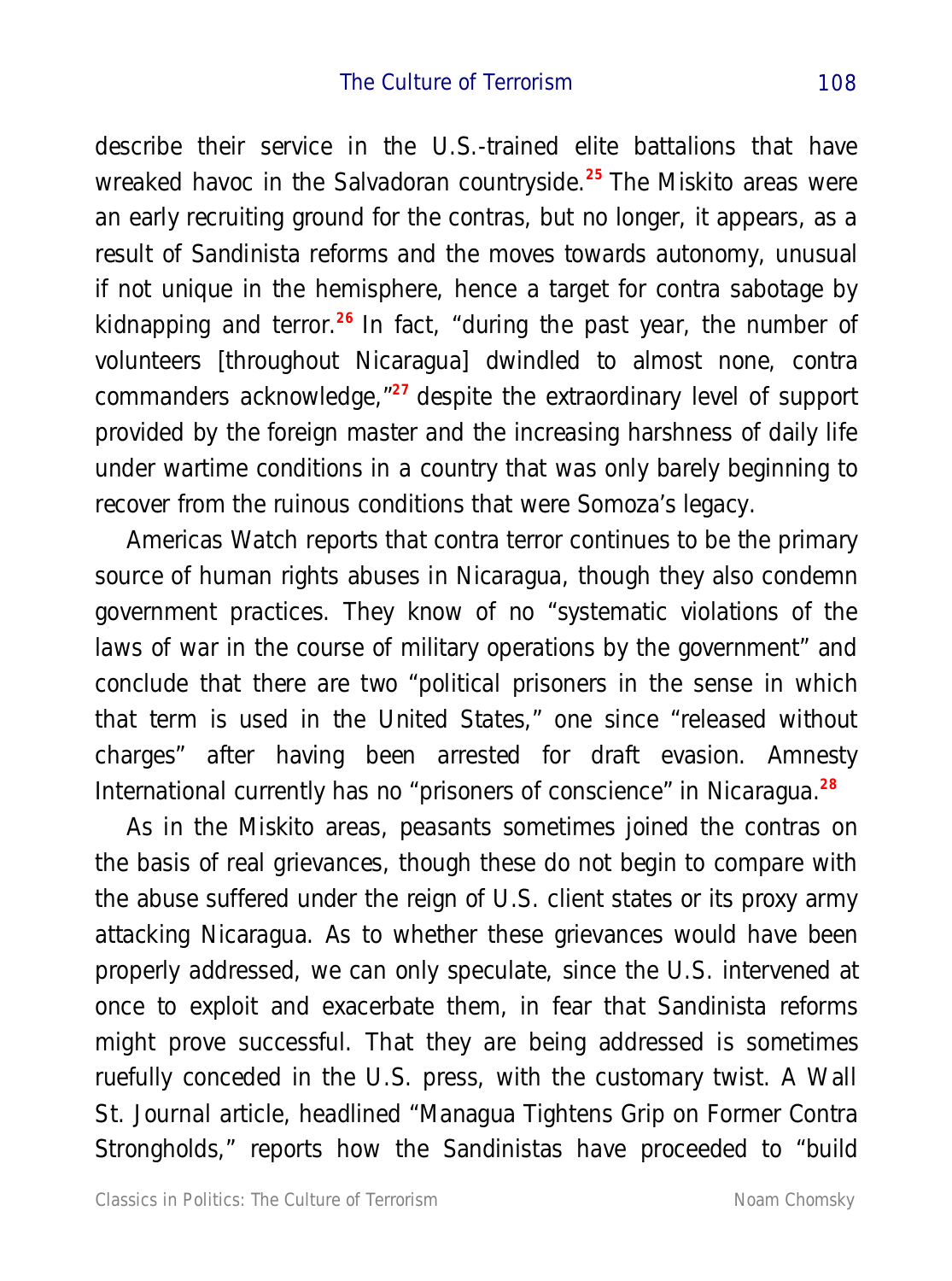support by handing state farms over to land[les](#page--1-0)s peasants and offering foreign exchange incentives to cattlemen to boost meat production," and inaugurating new dairy projects, while in the Miskito areas, "the government is repairing and painting schools and medical clinics and bringing movie projectors for the first time to Indian villages"**<sup>29</sup>**—thus undercutting the U.S. goal of saving the people from oppression.

Edén Pastora, the darling of contra supporters when he was leading the southern front attacking Nicaragua from Costa Rica with CIA and South African support, lost his status as a "great Central American patriot"**<sup>30</sup>**and disappeared from view after he was removed by the CIA for failure to follow orders. But he has not remained silent. He comments that

in Nicaragua, the "contras" are referred to as "the guardsmen," which is not altogether wrong, because the former Somozist guardsmen force peasant youths to join their ranks and take them away to camps in Honduras ... Instead of building up their morale to make them idealist guerrillas, they depersonalize and demoralize them. The peasants are turned into guardsmen, into a repressive and killing machine. The guardsmen murder prisoners of war and continue to say "yes, sir." The "contras" will never be able to enter Managua.

He describes contra chief Adolfo Calero as "a loyal soldier of the CIA, a pawn whose only merit is having been a Coca Cola salesman." He informed the French press agency that the ["fa](#page--1-0)scist contras" would "not respect their mothers" if they regained power. "The contras," he says, "are the ones that serve as instruments of Washington's policies against Nicaragua. They hold their meetings in the U.S. and receive thousands of dollars for putting themselves at the service of imperialism."**31**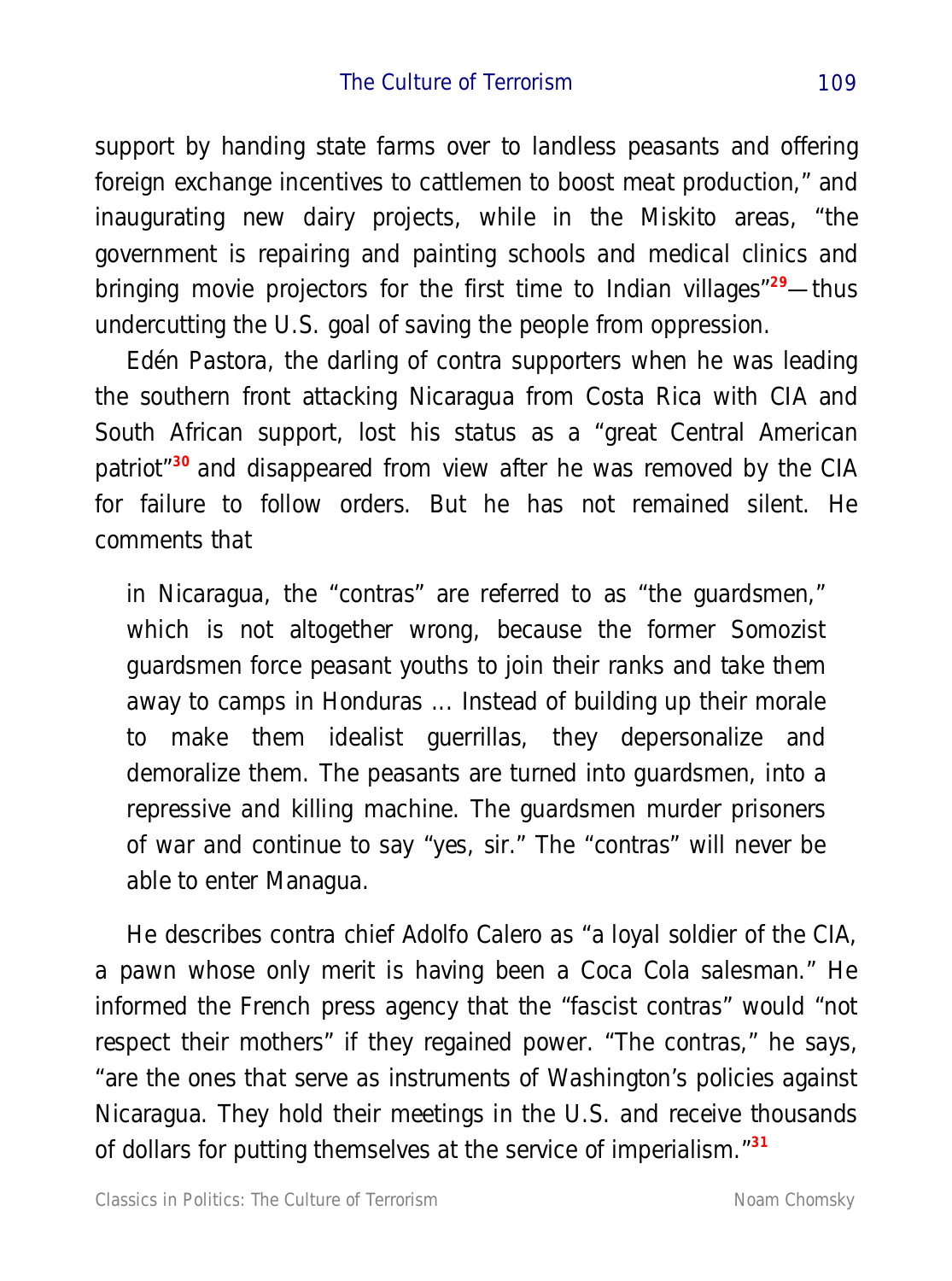Pastora is also interviewed in the national U.S. media, with such comments omitted, however.**<sup>32</sup>**

According to U.S. mercenaries serving with the contras, including Adolfo Calero's security chief Joseph Adams, Pastora is a prime target of "widespread as[sa](#page--1-0)ssination plots" involving "the most senior *contra*  leaders," who also "maintain a list of Managua civilians—including members of the clergy as well as Sandinista politicians—who would be marked for assassination when FDN forces entered the Nicaraguan capital," to establish "democracy."**<sup>33</sup>**

Pastora's views on the contras are echoed by others in the region, rarely heard here, and without affecting their status as the "democratic resistance." A coffee-grower inHonduras describes the contras as "moneyed commanders and the commanded poor, turned into the dogs of war," a "gang" without a "true ideology and with profound internal inequalities," who recruit by force and promise pay "with the victory" while the money "goes into the biggest pockets.<sup>"34</sup> An editorial in the right-wing Honduran journal *El Tiempo,* whose owner Chaim Rosenthal has called upon the U.S. to invade Nicaragua to overthrow the Sandinistas, sta[te](#page--1-0)s that "We know what is the cause of the terrorism that is flowering more rapidly than we had expected [within Honduras]: the presence of the contras with the complicity of the civilian and military authorities," describing popular discontent with the contras as a "powder keg" waiting to explode."**<sup>35</sup>**A retired senior officer of the Israeli army, an arms merchant in Central America for 4 years, describes the contras as "an invention of the media and some people from the psychological warfare department in the Pentagon" who will fight as long as "the Americans give us a lot of money ... to play soldier for them and bullshit about democracy." Their commanders "sit in the jungle with a finger deep up their ass and think how to squeeze more dollars from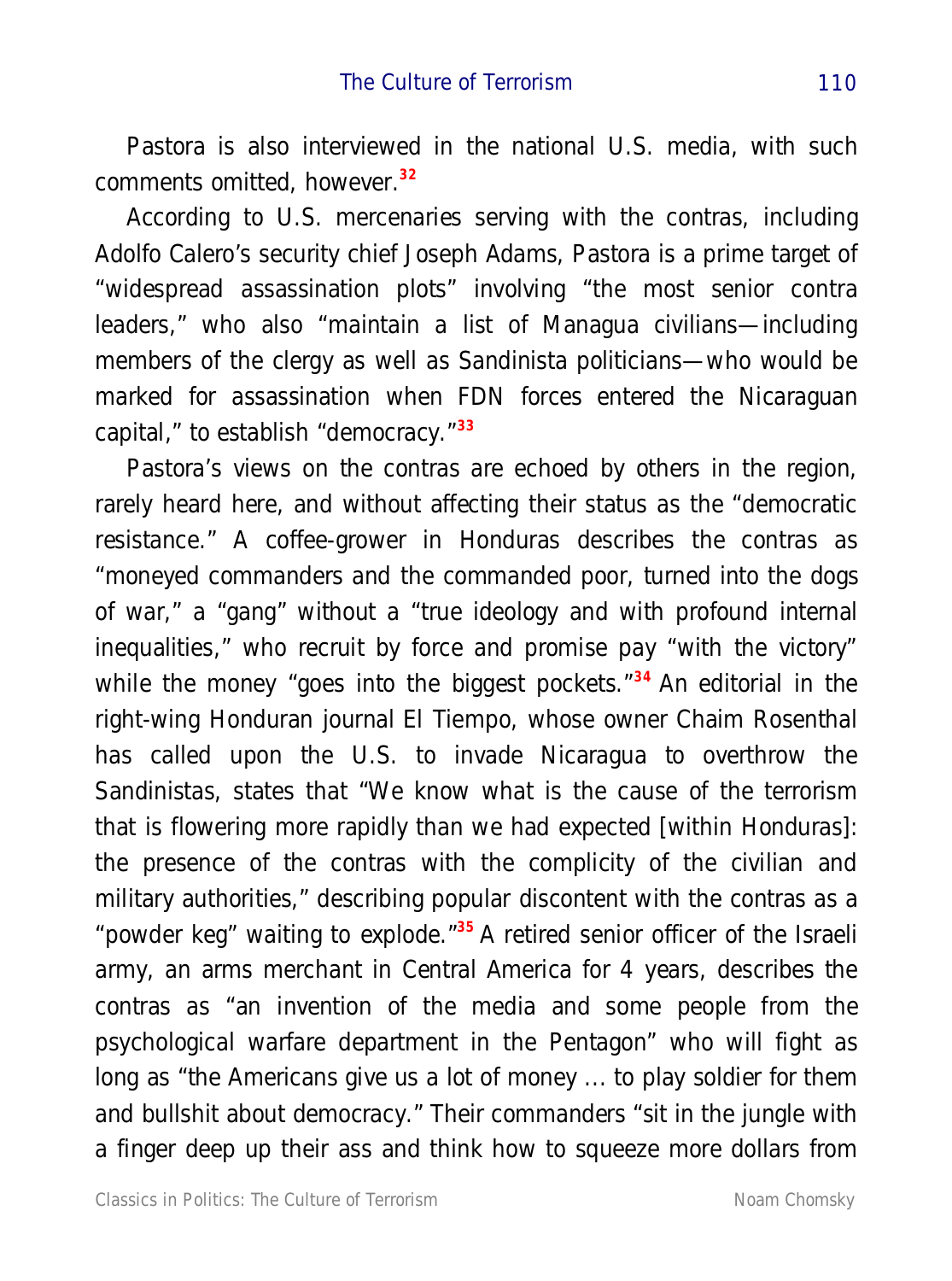the idiot gringos in Washington, just as the generals of South Vietnam did back then," while American journalists are led through Honduran jungles and told they are in Nicaragua—among other less complimentary remarks based on his observation of the media at work in Honduras.**<sup>36</sup>**

The most important currently available source of direct information [a](#page--1-0)bout "the new contras," refurbished by official U.S. aid, is an account by Rod Nordland, an experienced correspondent with a distinguished record of important work, who spent a month in April-May 1987 with a contra unit in northern Nicaragua and then traversed the same area with Sandinista troops.**<sup>37</sup>**He found the comparison striking.

As they departed from their Honduran bases, contra "morale seemed high, their new backpacks burst with up-to-date material, the skies droned with the motors of C-47 cargo planes dropping ammo to them, courtesy of the CIA" along with supply helicopters ferrying military supplies "in Red Cross disguise" (as shown in an accompanying photo, yet another violation of the laws of war in th[e fa](#page--1-0)miliar sleazy style of the Reagan administration; this violation of international law, a device also employed in Carter's rescue operation for commanders of Somoza's National Guard, was denounced by the Red Cross in Geneva in a response to the *Newsweek* photo that received little notice here**<sup>38</sup>**). They were equipped with U.S. aerial reconnaissance maps showing the Sandinista base that was their assigned target "in such detail that the location of every latrine was noted" and were decoding messages on their portable computers.

In short, typical guerrillas.

But the contras soon degenerated into the same kind of "ruthless horde" described by the *London Times* reporter cited earlier, stealing food and cattle from terrified peasants, some of whom were "strongarmed" into serving as guides "and, worse, to walk on their point (the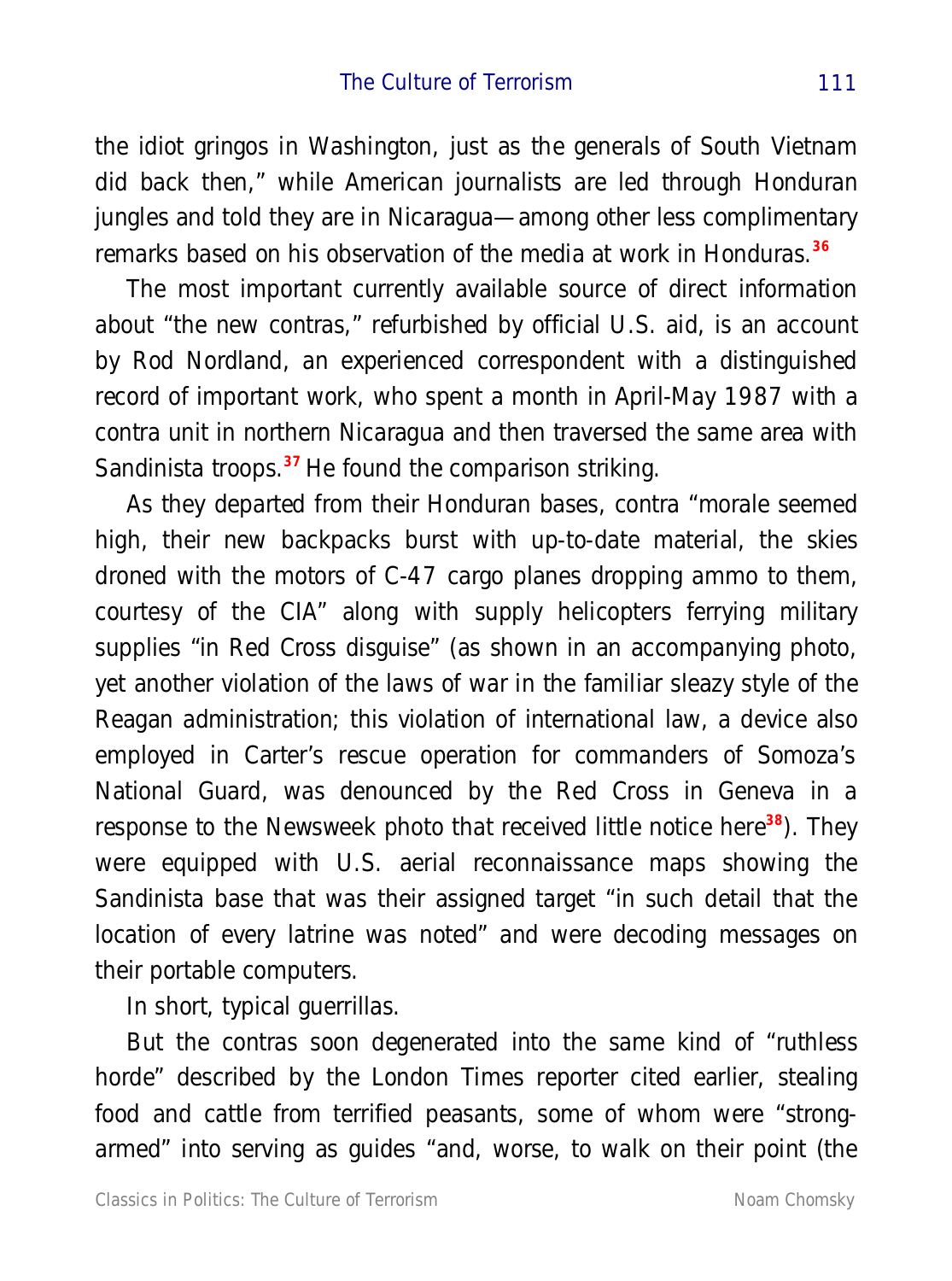first man in the column) to make sure we weren't falling into a trap." The contras excelled at robbing the local peasants who were "paralyzed by our arrival, except one terrified woman who ground cornmeal for us so assiduously that she ignored her baby crying for attention," and whom they terrorized by their behavior as marauding bandits with their "skulls and crossbones tattooed on their arms," boasting names "like 'Exterminator' and 'Dragon'." They were "great at retreating; attacks, they never quite managed." They also never managed to impart any political message, nor did they appear to consider this as part of their task, even though "the independent-minded campesinos of the mountains are natural enemies of the Sandinistas," having been "hurt badly by the failing economy" and having received no benefits from the revolution. Nordland describes how the contras proceeded "to cement [the] loyalty" of a peasant who was bitterly anti-Sandinista for these reasons:

We ate his chickens, beans, tortillas, bananas, plantains, cassava, grapefruits and agreed with him that it was a pity other contras had already eaten the eligible pigs. We slept in his yard, despite standing orders to camp away from homes lest civilians are killed in an attack. We sent him out to scout the hills for Sandinistas at night, and before dawn we walked him out on the point ... Small wonder that, taken aside, neither he nor his wife would speak against the Sandinista troops who come through. The compas speak softly, they said, and gave political talks, but normally ask only for coffee ... In the battle for hearts and minds, the contras are still the losers

even in the remote areas where they have potential support. They are still more "the losers" among the families whose children are kidnapped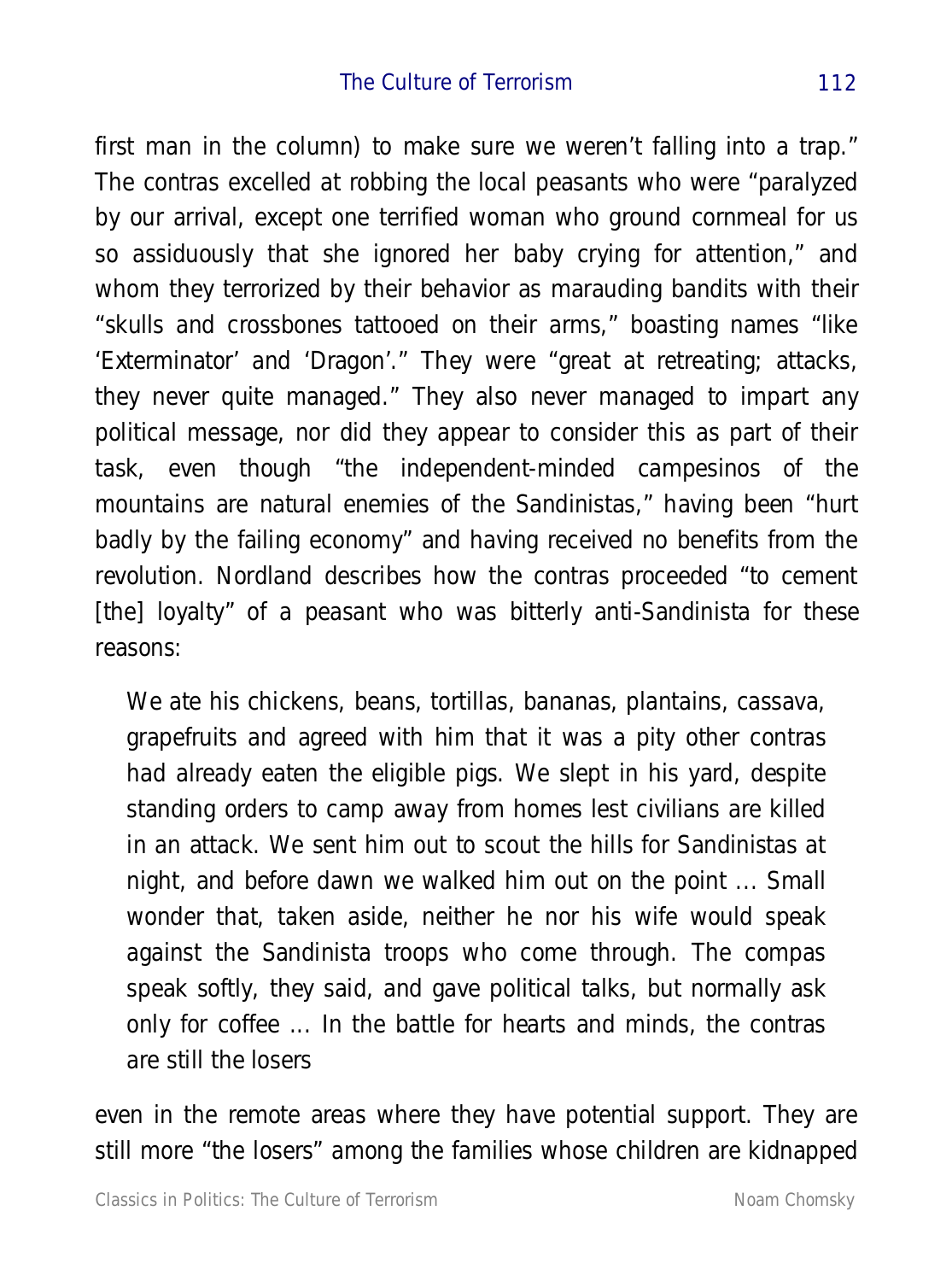and forced into the contra army, including the family of one 14-year-old boy Nordland met with the contras, whom he later interviewed: "His family had been given a plot of land by the Sandinistas after their victory. 'How could they want to destroy the revolution,' [his mother] wondered, 'when it has helped us and so many other people'."

Nordland also interviewed a "relatively big landholder" whom he expected to be anti-Sandinista and who told him: "Mister, if the war just drags on like this, soon it will degenerate into banditry." Nordland's final conclusion: "Mister, it already has."

Returning to the same region with Sandinista troops who quickly swept the contras from the area in a counteroffensive that was the biggest of the war—and the shortest," Nordland found a very different picture. Unlike the contras, who carefully avoid military targets, "concentrating on more lightly armed civilian militias and undefended targets" (when they are not simply marauding), the Sandinistas, whose conduct "made a striking contrast with the contras," "found contras and fought after only two days," and continued to do so. "Their discipline held firm after many months" in the remote mountains, though they were mostly "draftees on two-year tours of duty." "Where it had taken a mere three weeks for the contras we accompanied in the same mountains to turn into an unruly scourge, Sandinista troops on the march never even stopped at a peasant's house, except with permission from an officer—and then only to wait outside for drinking water ... When they did requisition food, the campesinos told us, they always paid." Peasants also agreed that only the contras "impress campesinos as guides or make them walk in front of the troops."

An accompanying story quotes a March 1986 memorandum by Robert Owen, who described himself in congressional testimony as "the eyes and ears" of Oliver North. He had "few kind words for the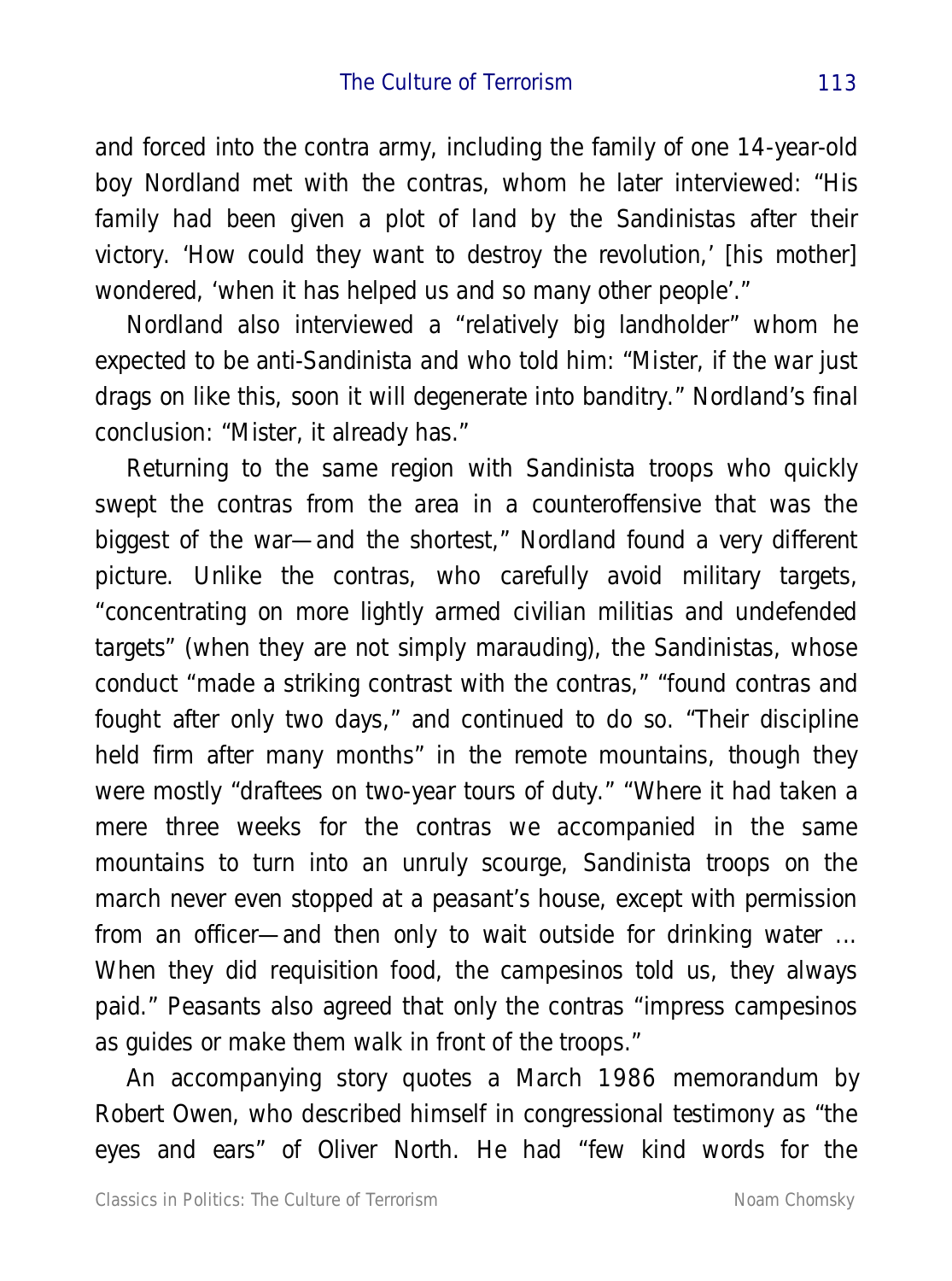Nicaraguan contras." For many of their leaders, Owen concluded, the war "has become a business"; "There are few of the so-called leaders of this movement who really care about the boys in the field." The commander of the Costa Rican-based southern front, Fernando Chamorro, "drinks a fair amount and may surround himself with people who are in the war not only to fight, but to make money." Another contra leader "had potential involvement with drug running and the sales of goods provided by" the U.S. government. More money to the contras "will be like pouring money into a sinkhole."

Nevertheless, the cost to the U.S. is limited, and the "ruthless horde" recruited for their services have been able, in part at least, to perform their assigned task of preventing Sandinista reforms and ensuring that "theirs must become a revolution of misery, a frightful object lesson to the people of the region" (Piero Gleijeses).

Arturo Cruz was the indispensable symbol of contra democracy—until he resigned from the leadership in 1987 accompanied by denunciations from Secretary of State George Shultz because his resignation "resulted from a failure to get his own way rather than a concern over democratic reforms in the movement." Jeane Kirkpatrick also discovered that the hero had feet of clay after his unconscionable dereliction. He was "a man of mercurial temperament" who "had lived outside Nicaragua for 20 years before he returned to work for the Sandinistas in July 1979" and "it seemed to many Nicaraguans that he was never comfortable working in the framework of Nicaraguan politics." He is "a technocrat" and "not a political man," a person who "seemed to evoke more intense admiration among North Americans than Nicaraguans," Kirkpatrick explained. At the same time, the congressional Iran-contra committee released a document showing that Oliver North's payments to Cruz began out of concern that Congress might disclose that he was on the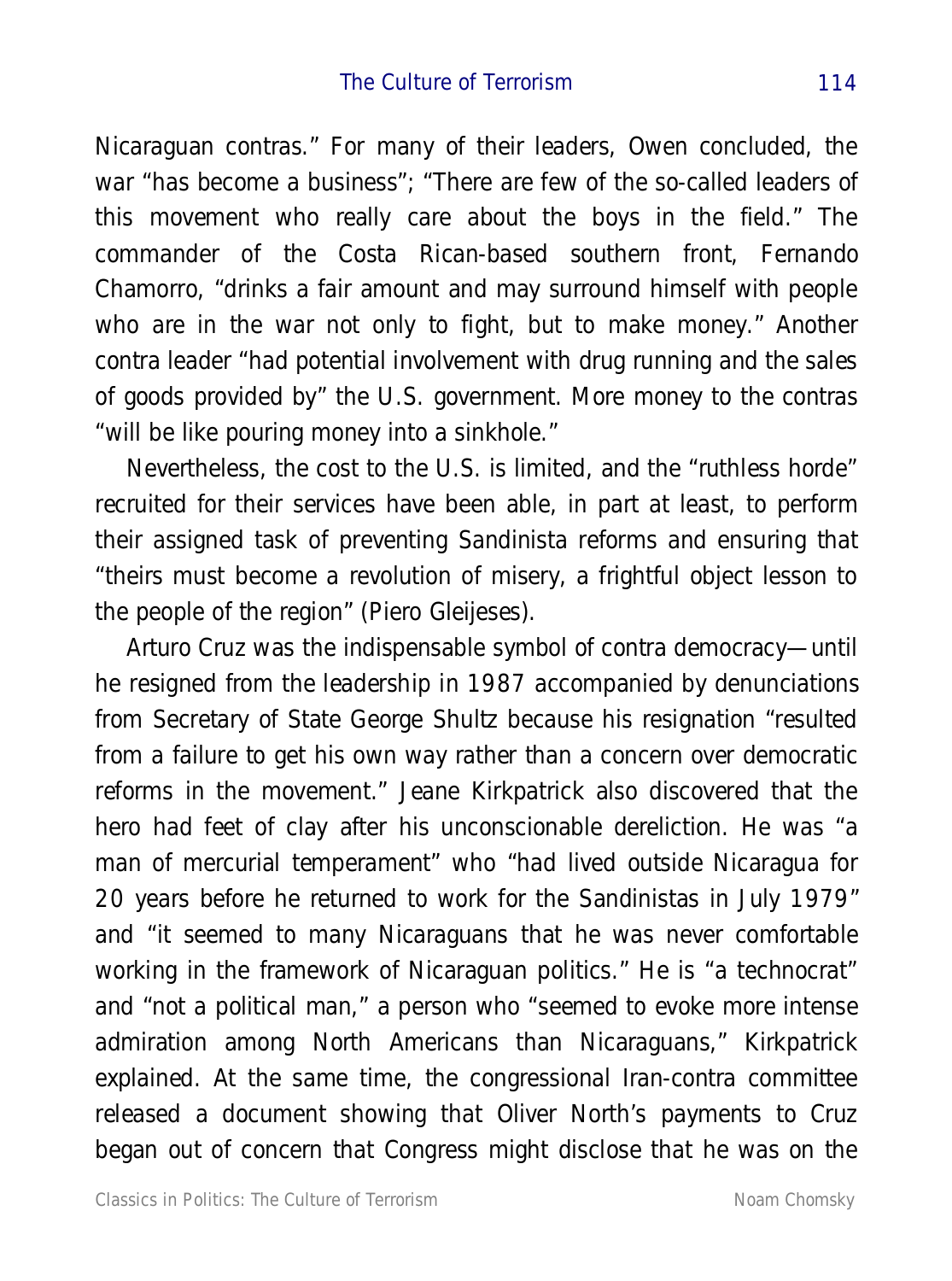CIA payroll, in particular, during the time when he was a candidate for President in the 1984 elections in Nicaragua.**<sup>39</sup>**Reports that Cruz was on the CIA payroll had been dismissed as a canard by contra supporters, and neither these comments on Cruz's newly-discovered weaknesses nor others reminded the reader that during the 1984 elections, Cruz was presented by the U.S. government, the media and the journals of opinion as the only hope for democracy in Nicaragua, with largely fabricated accounts alleging that t[he](#page--1-0) Sandinistas blocked his campaign by violence and other means because of his great popularity in Nicaragua, suddenly dissipated now that he is failing to perform his duties under U.S. orders.

Cruz describes the contra movement as "very ill."**<sup>40</sup>**Its main problem is that "it was artificially formed too soon by the US" which "used as its core a group which the Nicaraguan people had rejected—the Somocista National Guard." Its civilian leadership is "a mere 'clique' of businessmen and old-line politicians who were incapable of articulating a coherent political message." After a new contra directorate was formed at U.S. initiative in May 1987, "the senior US official who has worked with the contras for many years says, 'Unity [wil](#page--1-0)l be the merest façade, kept together—at least until the US elections—by the ringmaster, CIA'"; the leaders are "opportunists," lacking "political or moral principles, or any real sensitivity to the Nicaraguan poor," a "liberal contra official" adds, referring to the new democratic hopeful, Alfredo César.**<sup>41</sup>** "The contras suffer from political anemia," Philip Bennett reports, and "continue to neglect military objectives while raiding poorly guarded symbols of the Sandinista revolution such as farm cooperatives, often killing innocent civilians." Trips to the war zone reveal that "roaming contra units rarely impart an explicit political message." "Some contra leaders point to the difficulty in devising a political formula to match the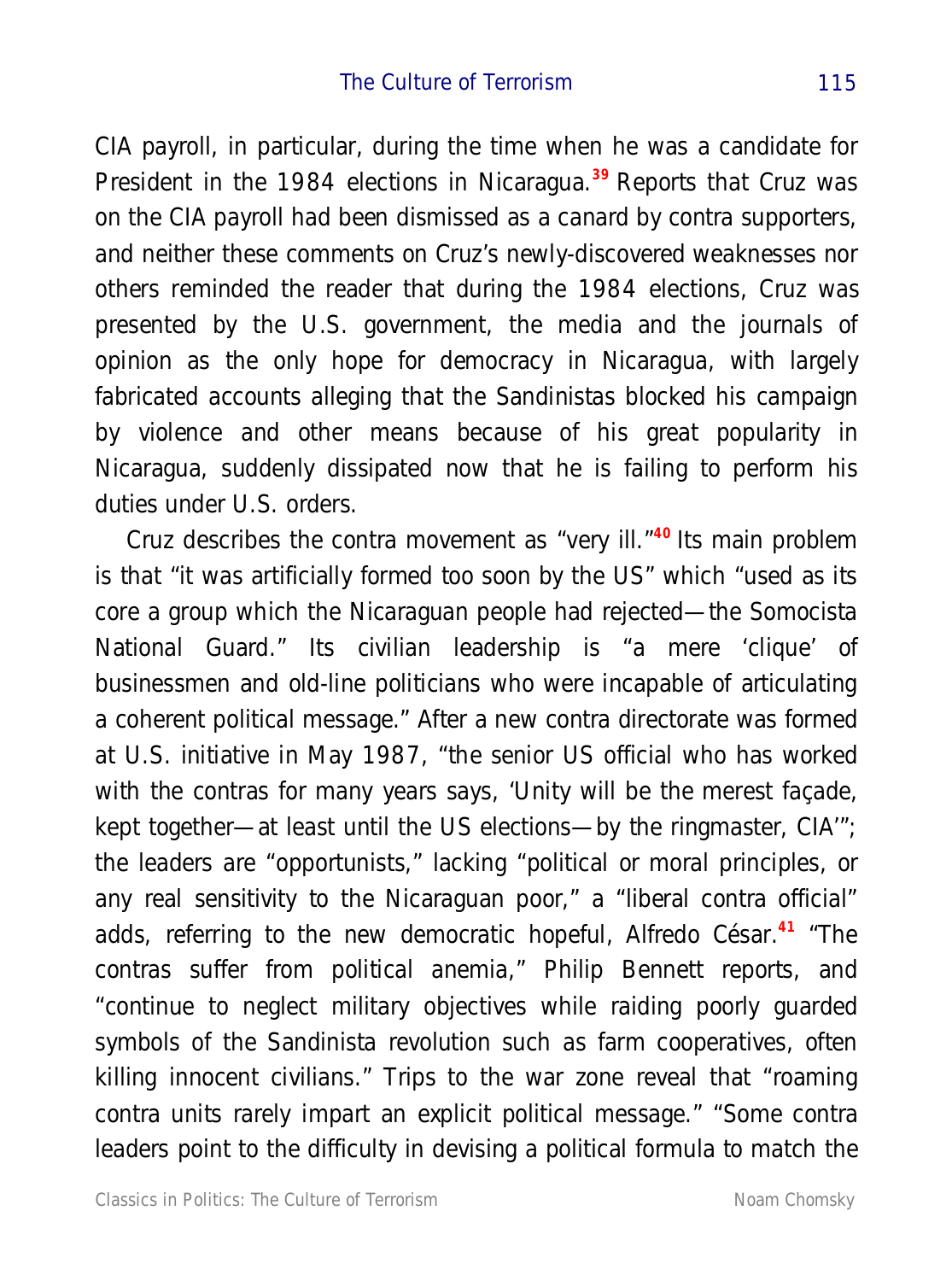concrete promises of land and social services espoused by the Marxist insurgency in El Salvador."**<sup>42</sup>** A "leading US intellectual" who supports the contras—and presumably qualifies as a "leading intellectual" for this reason—complains that they cannot "figure out a social program that would appeal to people, and then put it into some kind of context," and have no interest in a political program or a grass-roots structure. Another problem, this leading thinker explains, is that it is hard to arouse Nicaraguans aga[ins](#page--1-0)t the government

because of the social services they are provided with. Thus, the Sandinistas have been able to keep the opposition at the level of mere grumbling. How does one oppose such a regime? I don't think the contras have any idea.**<sup>43</sup>**

In fact, they and their backers, including this "leading intellectual," have a v[ery](#page--1-0) good idea: you oppose such a regime by random terror and the resources that can be mobilized by a violent superpower, in accordance with William Casey's insight that "It takes relatively few people and little support to disrupt the internal peace and economic stability of a small country."**<sup>44</sup>**

With his departure from the directorate formed by the U.S. government to mislead Congress and the media, Cruz will presumably forfeit his \$7,000 monthly (tax-free) paycheck and perhaps the "several million dollar[s f](#page--1-0)rom a private aid network over the last three years, money that has never been publicly accounted for," though Alfonso Robelo, the wealthy businessman who stayed on to provide a facade of "democracy," will presumably continue to receive the \$10,000 per month provided for his services."**<sup>45</sup>**

At the "exile Assembly," Cruz—at the time still playing his assigned role and thus a heroic defender of democracy—told the delegates that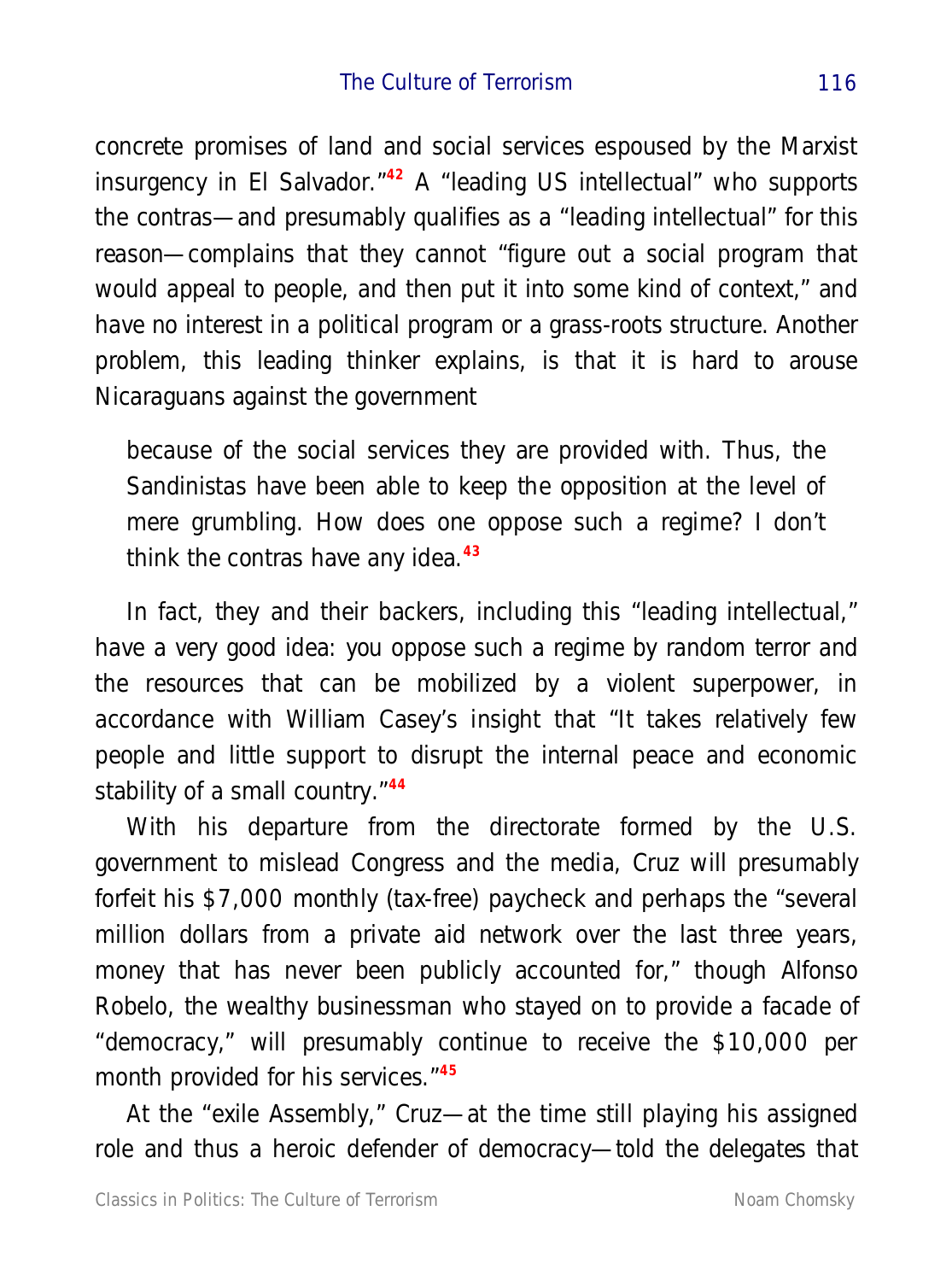"all the conditions [for victory] are present, except only that we have failed until now to define clearly and consistently our own political positions,"**<sup>46</sup>** a minor defect. Meanwhile senior U.S. officials bewail the fact that "the contras can demonstrate no major political gains" and "have almost no support systems" within Nicaragua. They do not understand why the proxy army attacking Nicaragua from foreign bases is "not as effective as the leftist rebels in El Salvador," who have always fought within their own country, receive virtually no known outside aid, and face a mi[lita](#page--1-0)ry force far better equipped than the army defending Nicaragua from terrorist attack, with nearly 80 helicopters, 11 A37 bombers and 12 C47 gunships, and direct participation of the U.S. Air Force and other U.S. military forces in surveillance, coordination of bombing, and ground operations.**<sup>47</sup>**

Contra commanders complain of "the lack of airplanes and pilots" for their "rudimen[tar](#page--1-0)y air force" and the lack of "small boats for river patrol." The problem they face is that they need dozens of flights per month to keep their troops functioning within Nicaragua, this "aerial resupply net[w](#page--1-0)ork" being the "key to the contras' ability to keep large numbers of fighters in the field."**<sup>48</sup>** "The air operation is the key to the war," according to a Western diplomat in Managua who monitors the rebels (presumably a U.S. Embassy official, probably CIA): "Without it, the contras couldn't [mak](#page--1-0)e it."**<sup>49</sup>**According to Nicaraguan and Western estimates, U.S.-run supply flights reached the level of 30-40 flights monthly, delivering hundreds of tons of equipment, from April 1987, in an effort to ensure that the much-heralded Spr[ing](#page--1-0) Offensive would be sufficiently violent to impress Congress.**<sup>50</sup>** The CIA "has equipped the rebels with a computer center that intercepts and decodes hundreds of Sandinista messages a day," information that is dispatched "via portable computers with special encoders to rebel units in the field."**51** In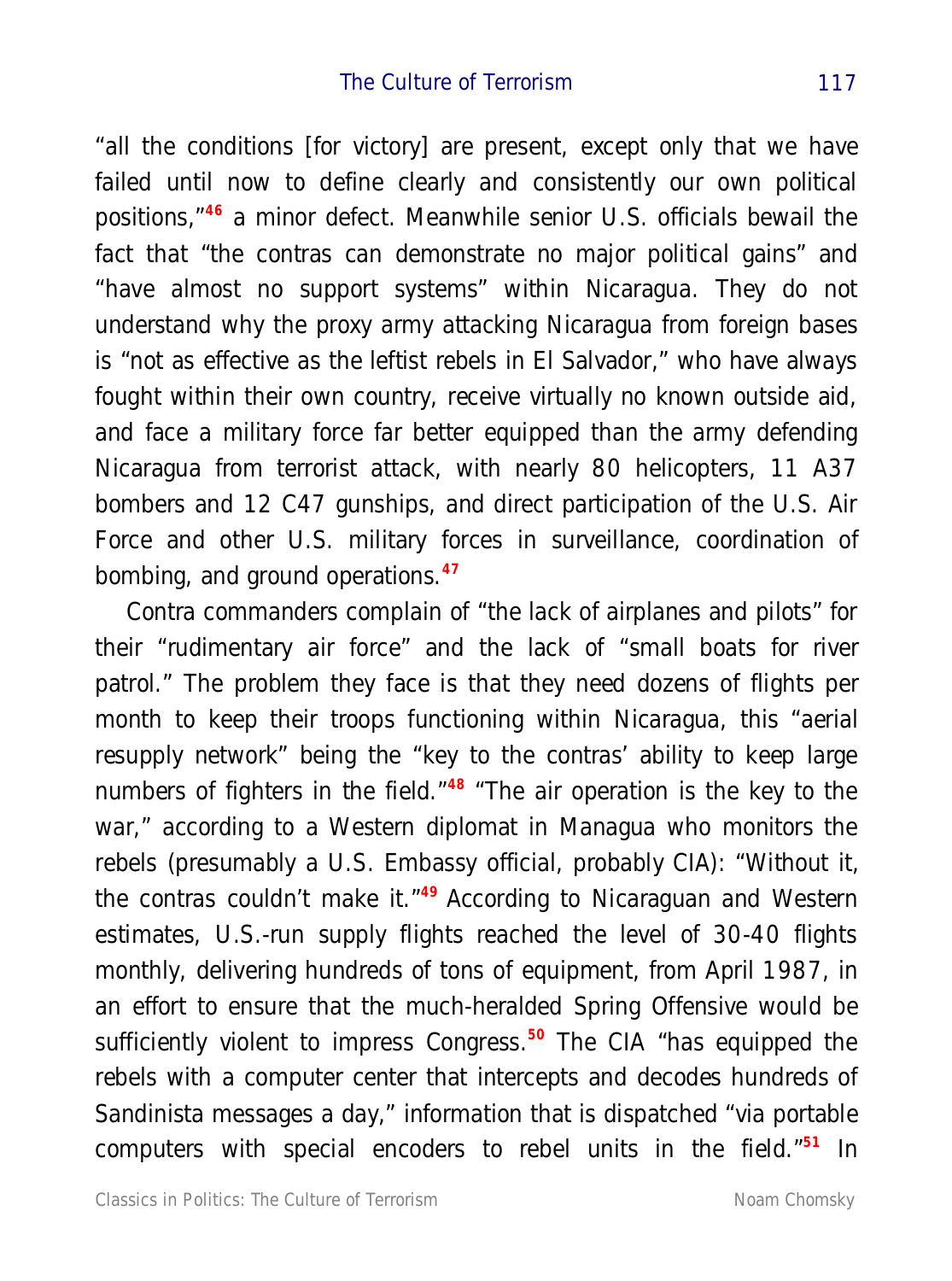addition, extensive U.S. surveillance provides the proxy army with up-tothe-minute intelligence on Nicaraguan army deployment,**<sup>52</sup>**while the government must cope somehow with CIA commando operations, the constant threat of invasion, and other conditions that are also unimaginable in the case of an authentic guerrilla force. British journalists who travelled with the contras report that they are often "better equipped than the Sandini[sta](#page--1-0)s," describing their high-quality "state of the art" weapons and communication systems, and also explaining the basis for recruitment: "Sandinista price freezes on agricultural products mean that many peasants make less money now than they did under former dictator Anastasio Somoza"**<sup>53</sup>**—a result of the effort to maintain subsistence levels under wartime conditions for the poor who are left to starve in U.S. domains, in accordance with the approved "Central American mode."

Meanwhile contra supporters assure us that it was "the abuses and horrors of the commandantes" that "led to what has to be seen as a civil war—not, as the Sandinistas claim, the U.S. aggression against Nicaragua."**<sup>54</sup>**

Despite the resources flowing in lavish abundance and the direct U.S. participation, it doesn't work. Even journalists impressed with their achievements agree that "without continued airlifts and renewed American support, it [is](#page--1-0) virtually impossible that the contras can survive as an effective guerrilla force," thus tacitly conceding that they are not "a guerrilla force" in any meaningful sense of the term. U.S. officials fear that these incomprehensible failures are "going to have long-term costs for us," the same correspondent reports.**<sup>55</sup>**

The failures of the proxy army are particularly dramatic in comparison with neighboring El Salvador. Close by areas where thousands of government troops carry out ground sweeps, guerrillas "nonchalantly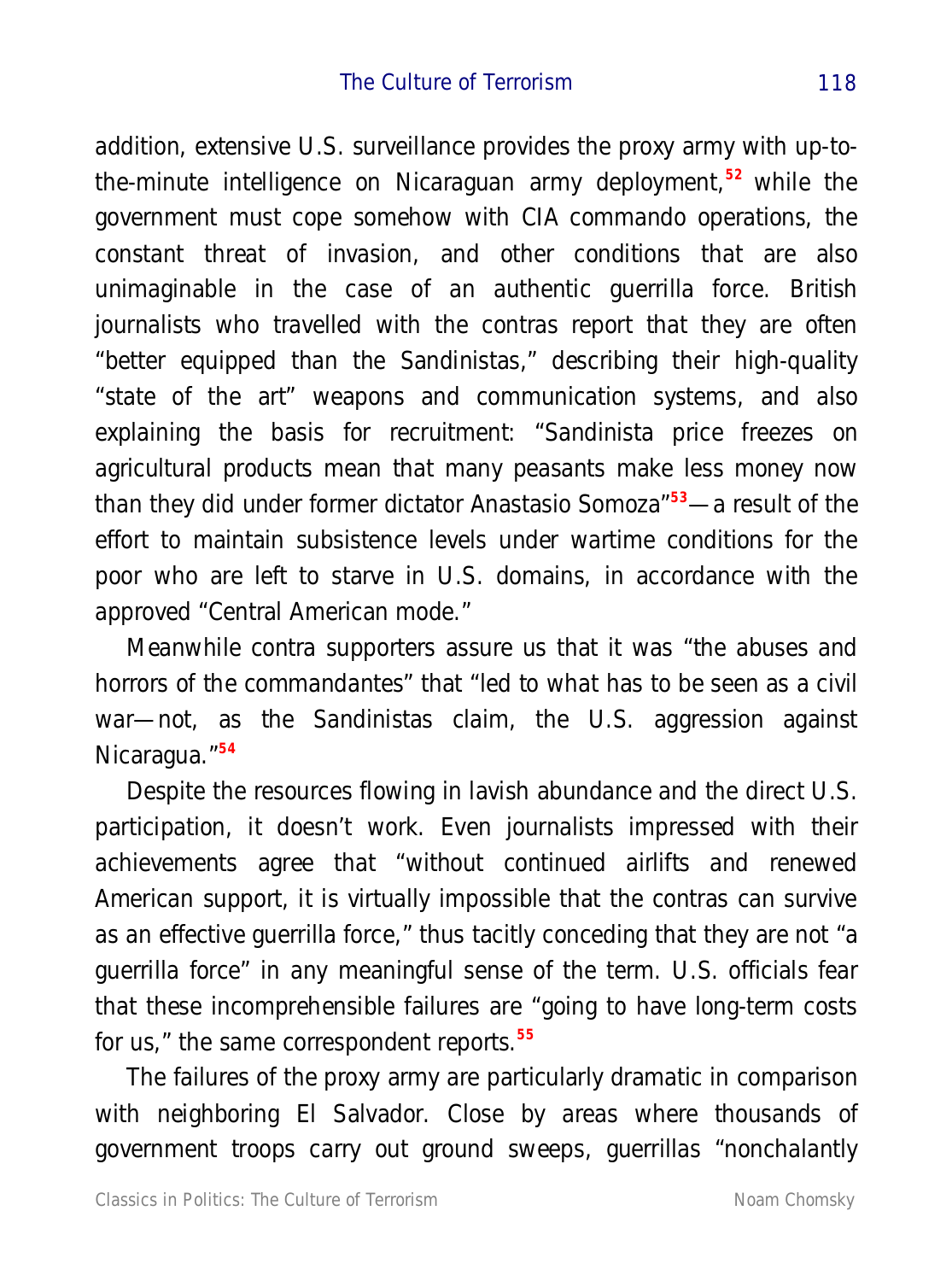held a town meeting" in a village just four miles from a government military base that they had "devastated," carrying out "a frank, if highly political, discussion of the basic needs and social issues affecting the majority of Salvadorans," with their audience plainly interested and supportive. Meanwhile, government "Army patrols continue to enter areas of conflict as a raiding force, rather than a governing presence with a political vision that appeals to the peasantry," according to military analysts; "both American officials and members of his own party say Mr. Duarte has failed to administer effective social programs, despite ample American aid," and "his ruling Christian Democratic party, they say, has become a corrupt political machine in a land where most Salvadoran peasants cannot find work, clean water or health care." U.S. economic aid supports "the businesses of the rich," whose "wealth ... is safe because taxes are collected irregularly and dollars can be quietly tucked away in Miami bank accounts" and whose sons "are safe because there is no draft and the army press gangs do not pick up young men in affluent neighborhoods, one expression of the class character of the war." Little U.S. aid "appears to reach the impoverished majority of Salvadorans who live in the urban slums and the countryside," where U.S. aid officials rarely travel. "[The](#page--1-0) poor are press-ganged into military service" and "political power remains in the hands of the urban elite," while "most Salvadorans are afraid of policemen and soldiers, and few of the poor would dream of seeking legal redress against a landlord because virtually no judge would favor a poor man."**<sup>56</sup>**

The armed forces, who "once applied scorched-earth tactics" and "supervised death squads on the ground and bombed from the sky," can now "afford to be more lenient" in areas where they have established control, the *Wall St. Journal* reports; "but as long as the left is a *political* threat, the army doesn't dare let go of the leash entirely" (my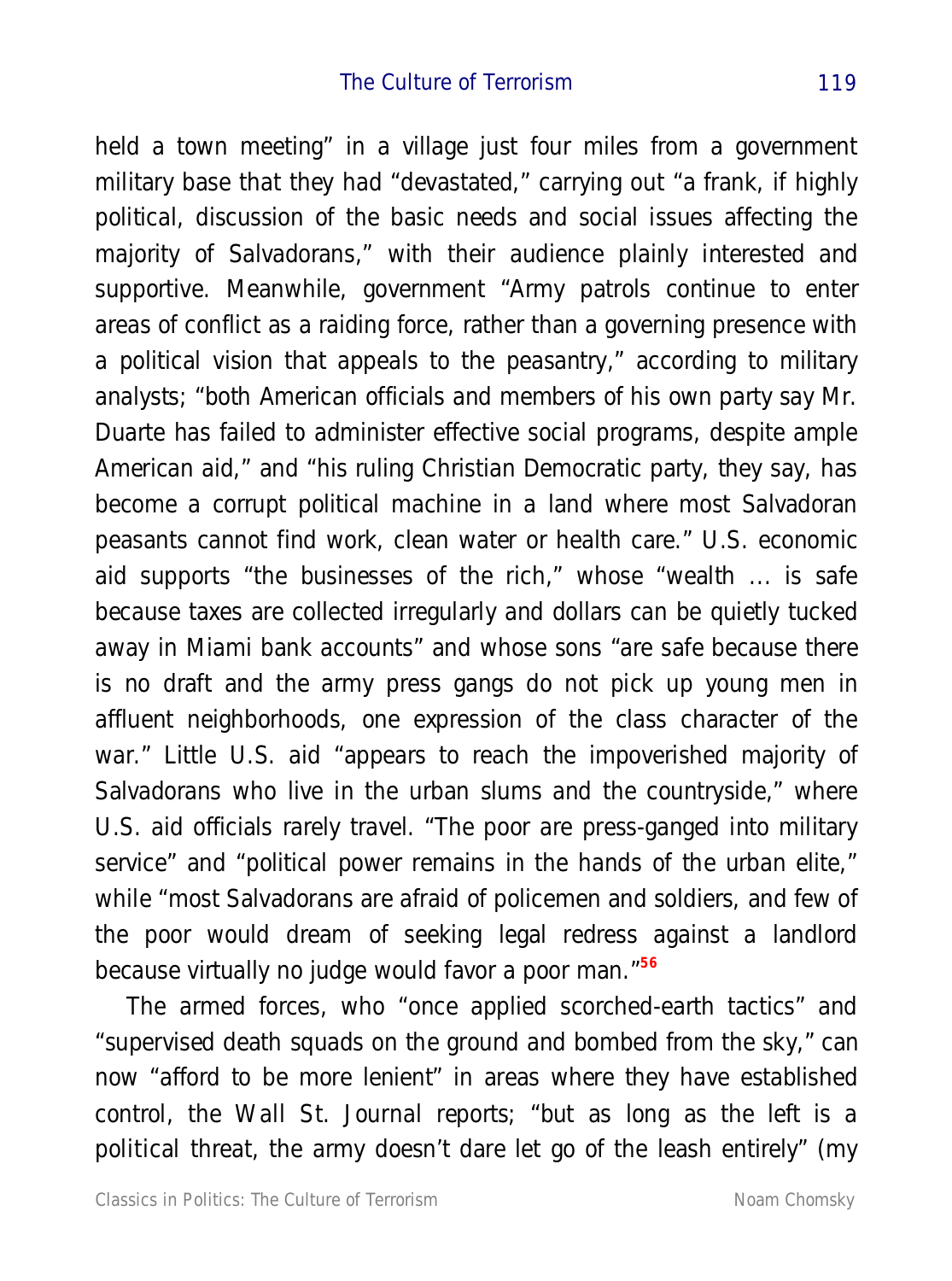emphasis). A Catholic priest describes the rebuilt village of El Barillo, devastated by government terror, as now "a concentration camp." Villagers say tha[t t](#page--1-0)hey are "afraid to talk" to an American journalist. They are "under the boot," an international human-rights worker observes. "The army fears that El Barillo's relatively efficient organization is a sign of continuing leftist influence," since nothing of the sort could be expected under government rule.**<sup>57</sup>**

"Democracy," American style.

These comparisons reveal, once again, the true "symmetry" between El Salvador and Nicaragua. It is not, as the ideological system contends, that in each country there are guerrillas fighting the central government in a reflection of the global "East-West conflict." Rather, in each country the U.S. has organized and directs a terrorist force that must use violence to achieve the ends of the foreign master and the local elites that rely on external power, unable to enter into a political struggle since they have nothing to offer the population beyond a renewal of misery and subordination. We can begin to speak of "symmetry," of "the East-West conflict," and of "U.S. security concerns," when the Soviet Union organizes a mercenary force to attack El Salvador from Nicaraguan bases and to terrorize the population, supplying them with sophisticated modern equipment in daily air drops, while the KGB runs sabotage programs in El Salvador with its own "assets" and forces a state of mobilization there by a constant and credible threat to invade outright, constructs a permanent Soviet military base in Nicaragua, runs military exercises there involving tens of thousands of Soviet troops, maintains threatening naval forces off the coast, floods the Salvadoran airwaves with hostile propaganda, conducts regular overflights to gather intelligence on Salvadoran army operations to be dispatched to "the sons of Gorbachev" marauding in the countryside, coordinates military attacks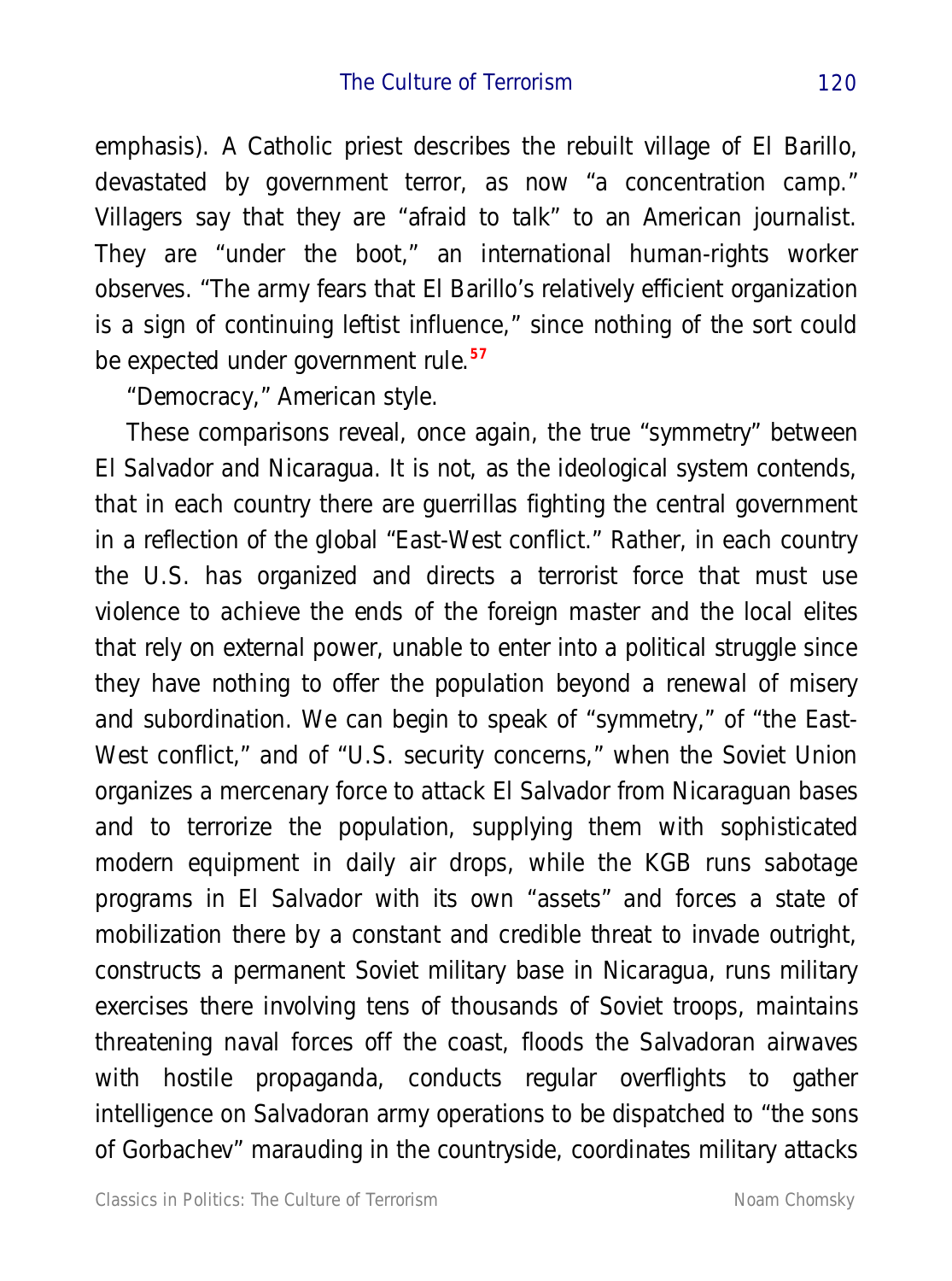by its proxy forces in El Salvador, and so on. Then the conventional picture will be more than an object of ridicule. As of now, it hardly has the merits of complaints in *Pravda* about U.S. aggression in Poland, a pitiful victim of the East-West conflict.

Furthermore, the real world pattern is traditional, adequately explained in the documentary record of secret planning and even public commentary, and a predictable consequence of the roots of intervention within domestic U.S. society. Such facts cannot be perceived within educated circles i[f](#page--1-0) they hope to retain respectability. There, we can at most only contemplate "the mystery" of "why is it that the United States so often supports dictators," leaving it to "political scientists, philosophers and wise men to answer the question," which is too deep for ordinary mortals to comprehend.**<sup>58</sup>**And we may ponder the question of why Nicaragua remains "beyond the reach of our good intentions."

We might observe that business circles abroad seem to have little difficulty in penetrating the mystery that so troubles Americans. Discussing U.S. support for Ferdinand Marcos, which elicited the thoughts just quoted, the London *Economist* observes simply that "For many years Mr Marcos was good for American business and America's bases."**<sup>59</sup>** Hardly a profound insight, but sufficient to dissolve the mystery in this and numerous other cases.

Contra supporters, some of whom describe themselves as liberals or demo[cr](#page--1-0)atic socialists, find it natural that the U.S. should create a "proxy force" and attempt to construct a political base for it, because this reflects their conception of how the lower orders are to be managed. Correspondingly, they are enthusiastic about "the attractive new civilian leaders of the *contras*,<sup>"60</sup> who essentially share this conception. One of the few independent U.S. journalists accurately observes that the official contra leadership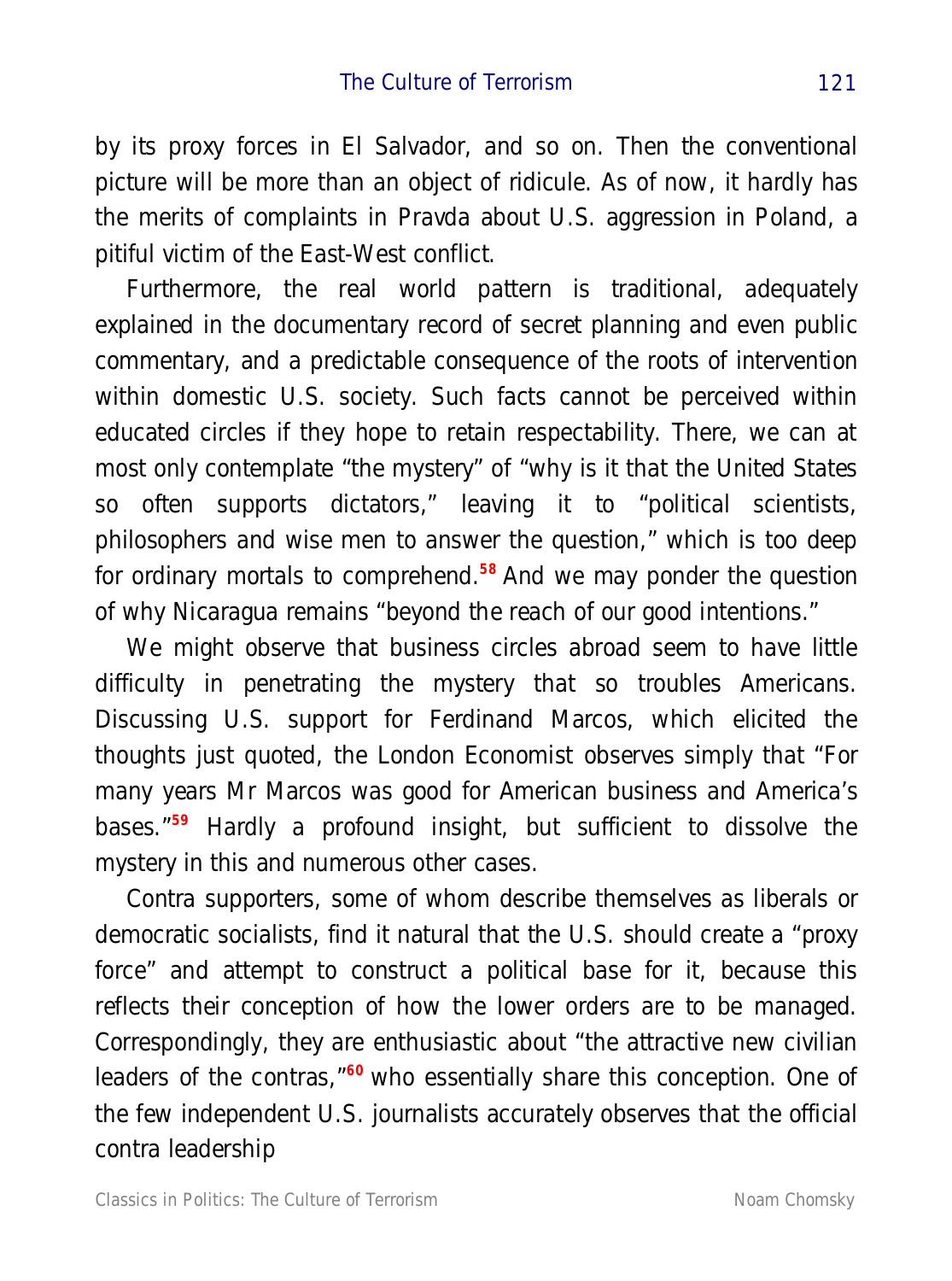represent Nicaragua's old business and land-owning classes, the kind of Third Worlder that American officials and businessmen like to deal with. That is why they were picked in Washington to head the contras. What Cruz, Robelo and Calero all reflect is the plantation mentality that infecte[d](#page--1-0) Nicaraguan political life during the many decades of U.S. manipulation and intervention. They share the assumption that Nicaragua really belongs to the United States, and that it is valid for would-be leaders to turn to Washington to find shortcuts to political legitimacy.**<sup>61</sup>**

The same is true of those who praise them here as virtuous democrats while applauding or averting their gaze from the social and political system imposed and defended by the United States in El Salvador, a system similar in character to what it hopes to restore in Nicaragua.

An American academic specialist on Latin America observes that the contra civilian leadership "tends to be—or was prior to 1979 economically affluent, representative of a tiny elite or a small middle class," men who were "alienated" by the revolution "because it challenged their privileges," creating "a topsy-turvy world in which their own welfare was being considered the equal of the formerly dispossessed." "Almost all the contra leaders are on the CIA payroll. Each of the seven members of the FDN directorate receives an annual salary of \$84,000, tax free, compliments of Uncle Sam." Alfonso Robelo was a wealthy cotton grower and cooking-oil processor, formerly "president of the Superior Council of Private Initiative, the umbrella organization for most of organized private initiative." Arturo Cruz, who spent one year in Nicaragua from 1960 to 1985, "worked as an international civil servant and for the Inter-American Development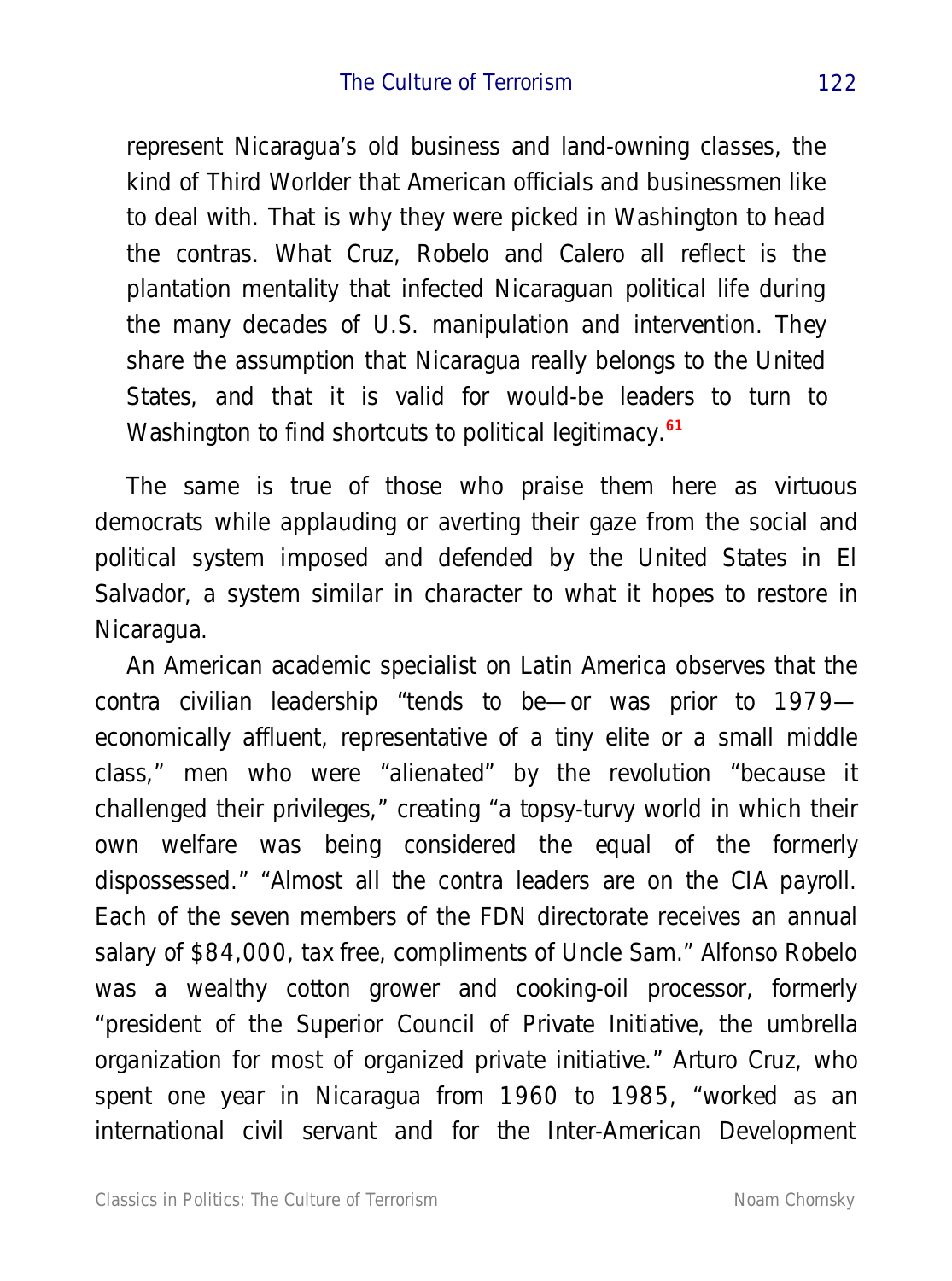bank." Adolfo Calero managed Coca-Cola of Nicaragua and had longstanding CIA connections. Aristides Sánchez was a wealthy landowner and close associate of Somoza. Most of those who finally opposed Somoza did so for the same reasons that led similar elements to oppose Trujillo, Marcos and other U.S.-backed dictators and state terrorists: he was robbing them, not merely the poor. It is hardly surprising that "they have never issued a detailed program of their social, economic, and political goals." Edgar Chamorro, who left in disgust after two years service as t[he](#page--1-0) contra spokesman selected by the CIA, states that they offer Nicaragua "nothing but a return to the past"; the contras "are being used as instruments of U.S. foreign policy by the CIA and the Reagan administration ... and by the old Somozista gang to get back the money and power they lost in 1979."**<sup>62</sup>** Before joining the U.S.-directed civilian front for the contras, Arturo Cruz had described leading elements among them as "civic cadavers," noting that "most of these persons in positions of military authority within the FDN are ex-members of the National Guard, who unconditionally supported Somoza until the end against the will of the Nicaraguan people"[—](#page--1-0)in fact, 46 out of 48 of the *contra commandantes* as of mid-1984. In October 1985, Cruz expressed his continuing unhappiness that the contras "are almost totally controlled by right-wingers, many of them followers of" Somoza, views that he reiterated after resigning from the CIA civilian front.**<sup>63</sup>**

The device of historical amnesia and tunnel vision cultivated in intellectual circles protects the press and other commentators from perceiving that the curious technical problem of inspiring "our friends" and constructing a political base for them has always bedevilled U.S. planners conducting their exercises of international terrorism, described with such euphemisms as "covert action," "low intensity warfare," "counterinsurgency," "pacification," or "containing Nicaragua."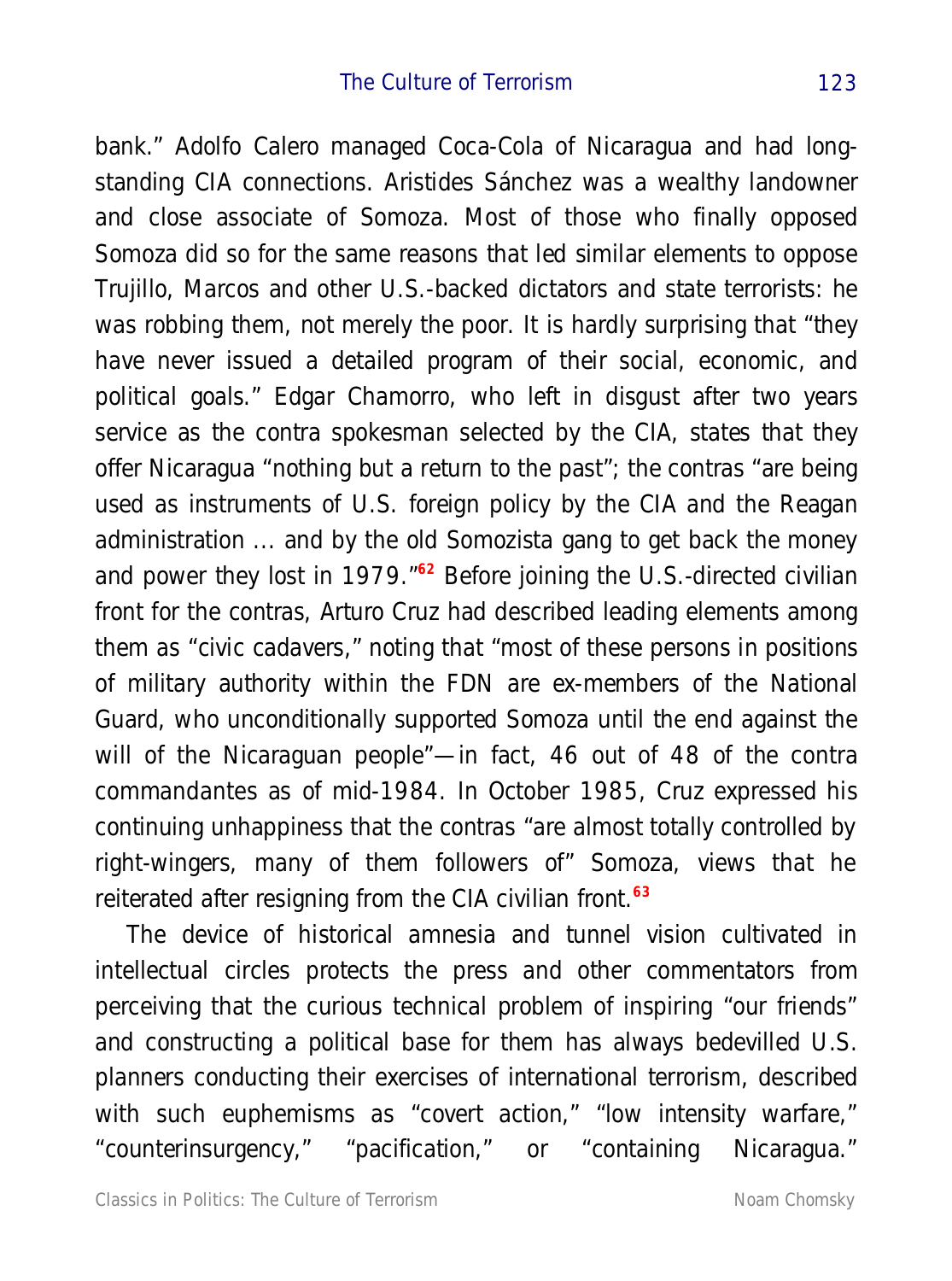Throughout the Indochina wars, government experts struggled with the same problem: the U.S. is militarily strong but politically weak, as regularly discussed in captured Vietnamese documents as well as U.S. government analyses. Secretary of Defense McNamara pondered "the discouraging truth" that "we have not found the formula, the catalyst, for training and inspiring [our Vietnamese] into effective action"; all we can do is kill, he added. President Eisenhower attributed the high morale of the "Communist forces" in comparison with "the democratic forces" to the "sense of dedication" mysteriously produced by "the Communist philosophy." General Maxwell Taylor bemoaned the "national attribute" that "limits the development of a truly national spirit" among the South Vietnamese while speculating about "the ability of the Viet Cong continuously to rebuild their units and to make good their losses," "one of the mysteries of this guerrilla war" for which "we still find no plausible explanation"; the apparent contradiction with regard to the "national attributes" of the South Vietnamese is readily resolved when we recognize that the Viet Cong are by definition not South Vietnamese, since we are m[ass](#page--1-0)acring their families and destroying their homes (in South Vietnam). In his Ten Point Program for Success in 1965, U.S. Ambassador Lodge proposed as Point One: "Saturate the minds of the people with some socially conscious and attractive ideology, which is susceptible of being carried out"**<sup>64</sup>**—the same perceptive advice now offered by Arturo Cruz and the "leading US intellectual" cited earlier. Somehow, it couldn't be done, so it was necessary to saturate the countryside with bombs along with general terror.

The U.S. propaganda services were no less baffled. John Mecklin, who was responsible for their operations in South Vietnam in the early 1960s, described the Vietnamese peasant as a man whose "vocabulary is limited to a few hundred words," whose "power of reason ... develops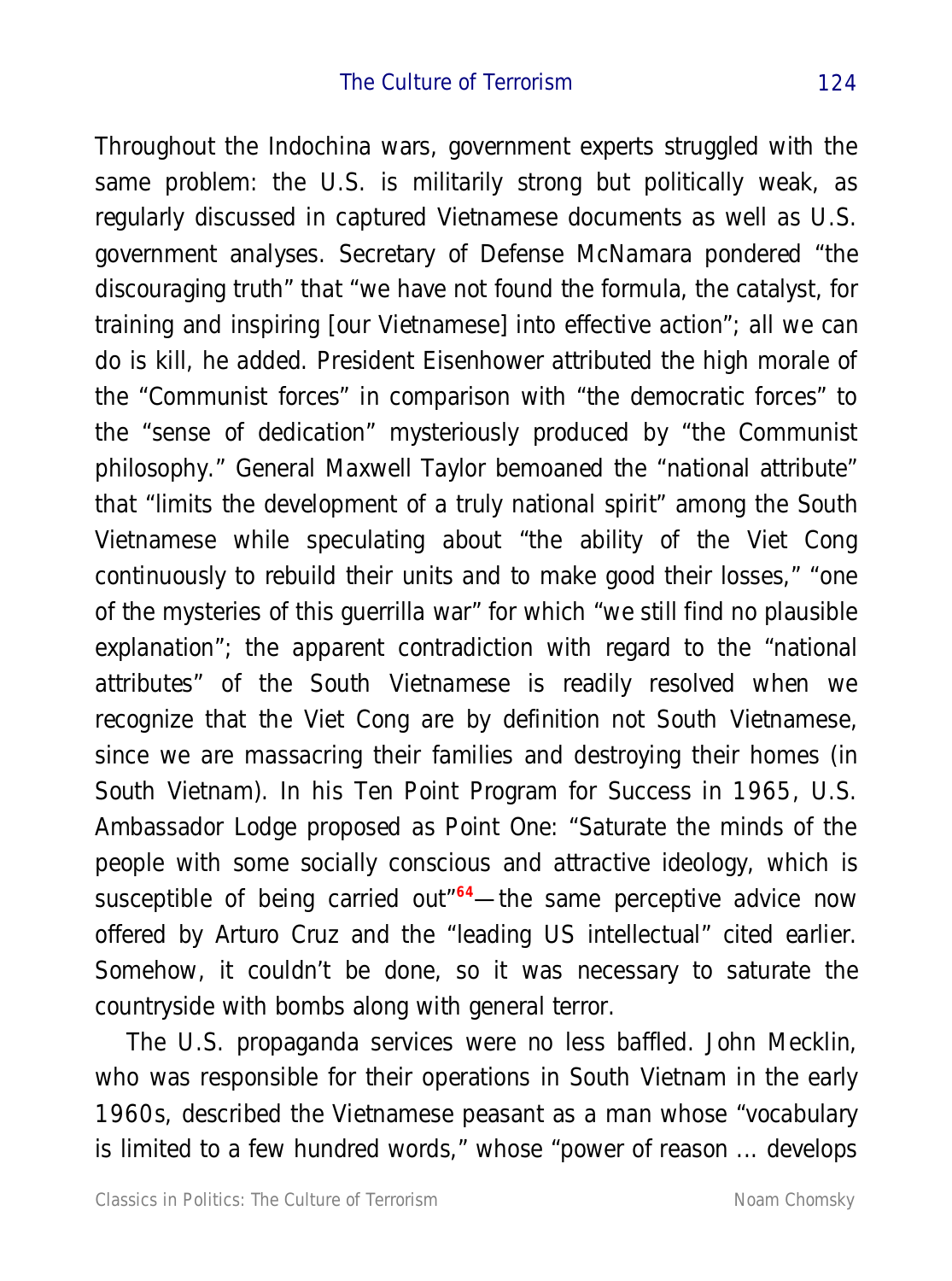only slightly beyond the level of an American six-year old," whose "mind is untrained and therefore atrophies." How, then, could they comprehend the benevolence of our intent while we were forcing them into concentration camps and slaughtering their families, or our sophisticated measures of "nation building"? But oddly, the political and military tactics of the Viet Cong, making use of techniques that were "skillfully entwined in the life and character of the Vietnamese peasant," "confounded not only the U.S. Mission but also the aristocratic leaders of the [U.S.-imposed] Diem regime." Their forces "were developed to a surprisingly sophisticated degree ... with jun[gl](#page--1-0)e arms factories, radio nets, clandestine hospitals, propaganda printing presses, ... V.C. cameramen filming the action" in ambushes, and other such exploits. To the U.S.-organized military forces, the Viet Cong—South Vietnamese peasants with "atrophied minds"—seemed to be "eight feet tall."**<sup>65</sup>**What could be the explanation for this curious paradox?

Much the same was true in Laos, where the U.S. subverted the elected coalition government in 1958 because it was dominated by the left and later conducted one of the most intensive bombings in history to demolish the civil society of northern Laos as the sole means of blocking social reform and popular organization in this primitive peasant society; and in Cambodia shortly after, at an even higher level of slaughter. U.S. reporters were no less baffled over the familiar pattern than the American command. In his final summary report from Phnom Penh as the direct U.S. bombing ended, Sydney Schanberg raised "the key unanswered question: How have the insurgents—without any planes of their own, and without the extensive artillery support the Government troops have, with only small arms and mobile weapons ...—been able not just to match the Government forces, which are more than twice their size, but to push the Government forces back and sustain the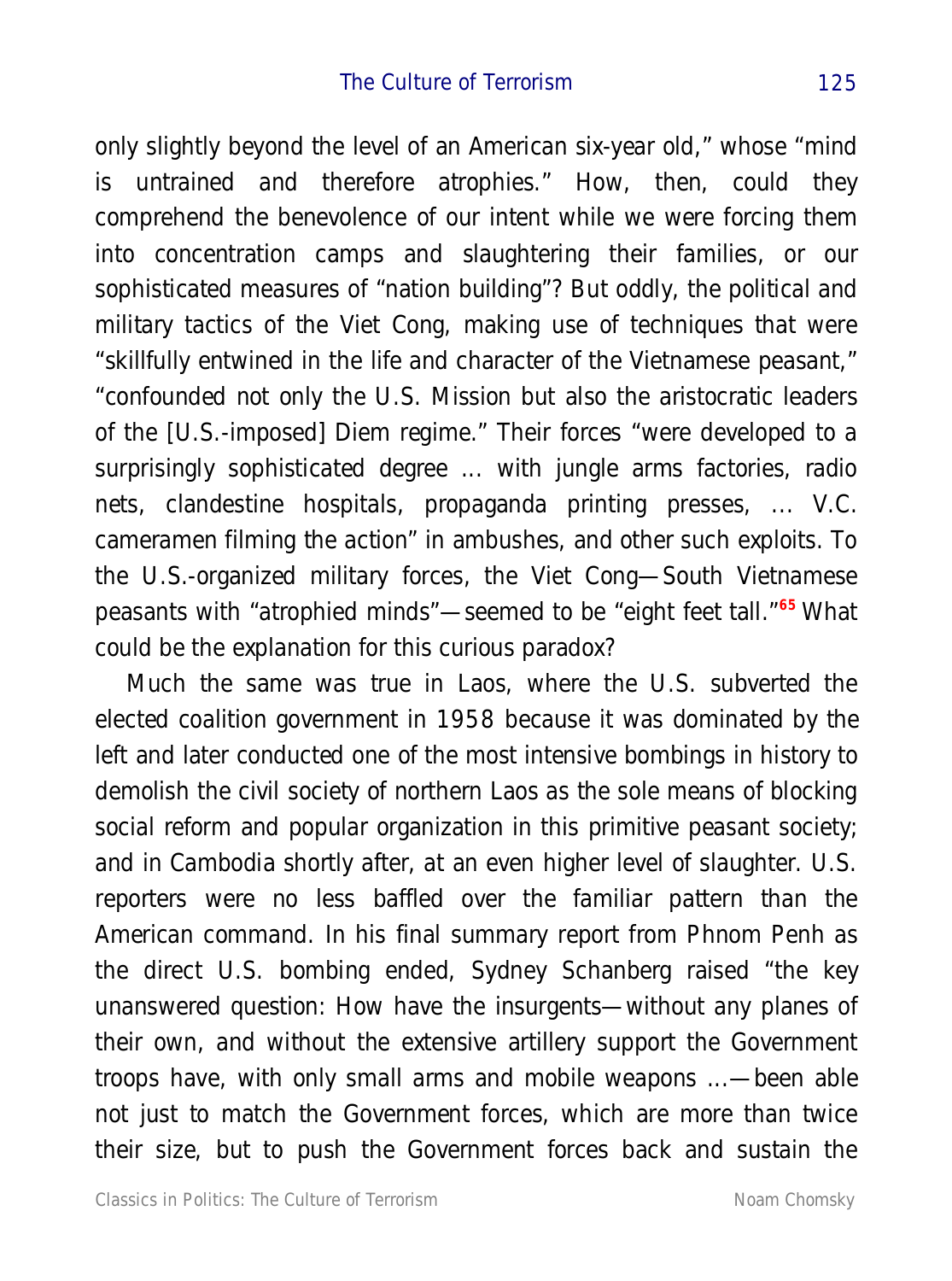offensive for six months without any significant lull?" Exactly the question now raised by his *Times* colleagues with regard to El Salvador and Nicaragua. "Since the insurgents are not superhuman," Schanberg muses, "there must be other explanations for their success." Perhaps they are so "determined and capable" because they "are less fatalistic than the Khmers on this side" and "believe they can change their environment" (U.S. Embassy official). In this regard, "the enemy"—from [th](#page--1-0)e peasant society of inner Cambodia—are quite different from those who Schanberg calls "the Cambodian villager," who "usually has no politics" and "is not interested in taking sides, only to be left alone to farm and fish and feed his family and once in a while to celebrate on a Buddhist holiday."**<sup>66</sup>**Just as in Vietnam and Laos, and now in Central America.

Over and over again, we discover that "our side" is unable to develop popular support or to survive political competition, unless, of course, popular organizations have been demolished and the ideological system, the military, production, commerce and finance—in short, the entire decision-making apparatus, the means of life, and the means of violence—are firmly in the hands of approved elements. This inability has always been incomprehensible in an intellectual culture committed to the rule of force, and to "reform" dictated from above in the interests of the foreign master. The current bafflement over the failures of the proxy army despite its extraordinary advantages, and the endurance of the Salvadoran guerrillas who lack anything remotely comparable, is a familiar refrain.

The constant perplexity over these paradoxes is not difficult to resolve, but the solution is unacceptable, therefore impossible to perceive, even when presented by respected mainstream figures. The bitterly anti-Communist French military historian and Vietnam specialist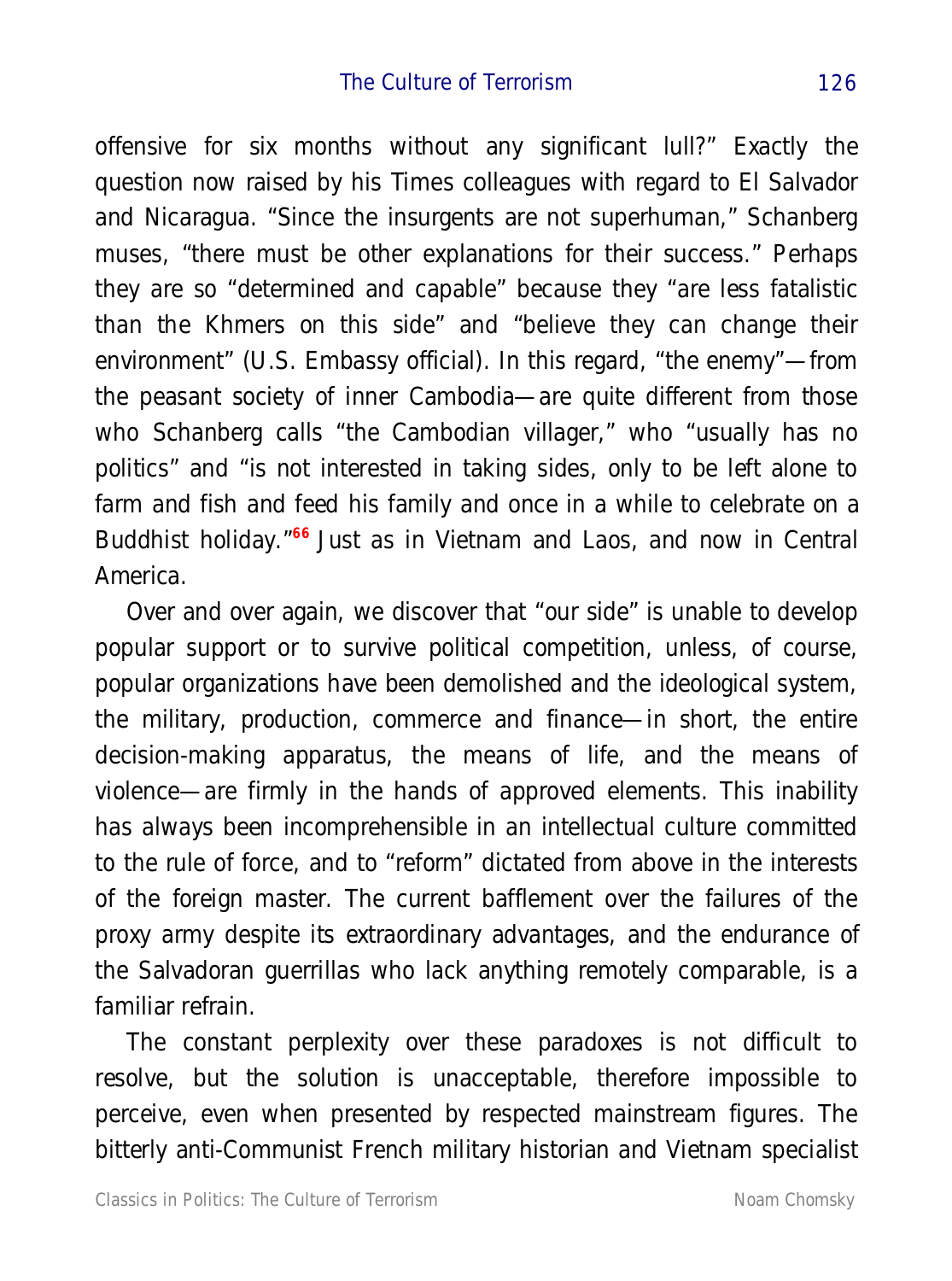Bernard Fall explained the point lucidly during the early stages of U.S. aggression in Vietnam. He raised the question why the Americans, like the French and British before them, "must use top-notch elite forces, the cream of the crop of American, British, French, or Australian commando and special warfare schools" who are "armed with the very best that advanced technology can provide" to defeat local insurgents in Vietnam, Algeria and Malaya, "almost none of whom can lay claim to similar expert training [and](#page--1-0) only in the rarest of cases to equality in fire power." "The answer is very simple," he wrote. "It takes all the technical proficiency our system can provide to make up for the woeful lack of popular support and political savvy of most of the regimes that the West has thus far sought to prop up,"**<sup>67</sup>** or the civilian fronts for the proxy armies it has mobilized. He might have added that it also takes all the eloquence that advocates of state terrorism can muster to disguise the facts, just as the stern commitment of a terrorist culture to ignorance and insulation from unpleasant reality is required if we are to miss the obvious point of the lesson. The very same problem, Fall warned, would soon be faced by the U.S. in South Vietnam, as it was; and in all of Indochina, in Central America today, and in o[th](#page--1-0)er tortured lands tomorrow.

In Indochina, Australian journalist Denis Warner, also passionately anti-Communist, could perceive the source of the problem: "in hundreds of villages all over South-East Asia the only people working at the grass roots for an uplift in people's living standards are the Communists,"**<sup>68</sup>** while the U.S. is dedicated to restoring the old order of suffering and corruption. This perception being unacceptable, U.S. ideologists were compelled to provide a different answer: the war in South Vietnam was simply an expression of the East-West struggle, with the South Vietnamese its passive victims; and the sly Communist leaders in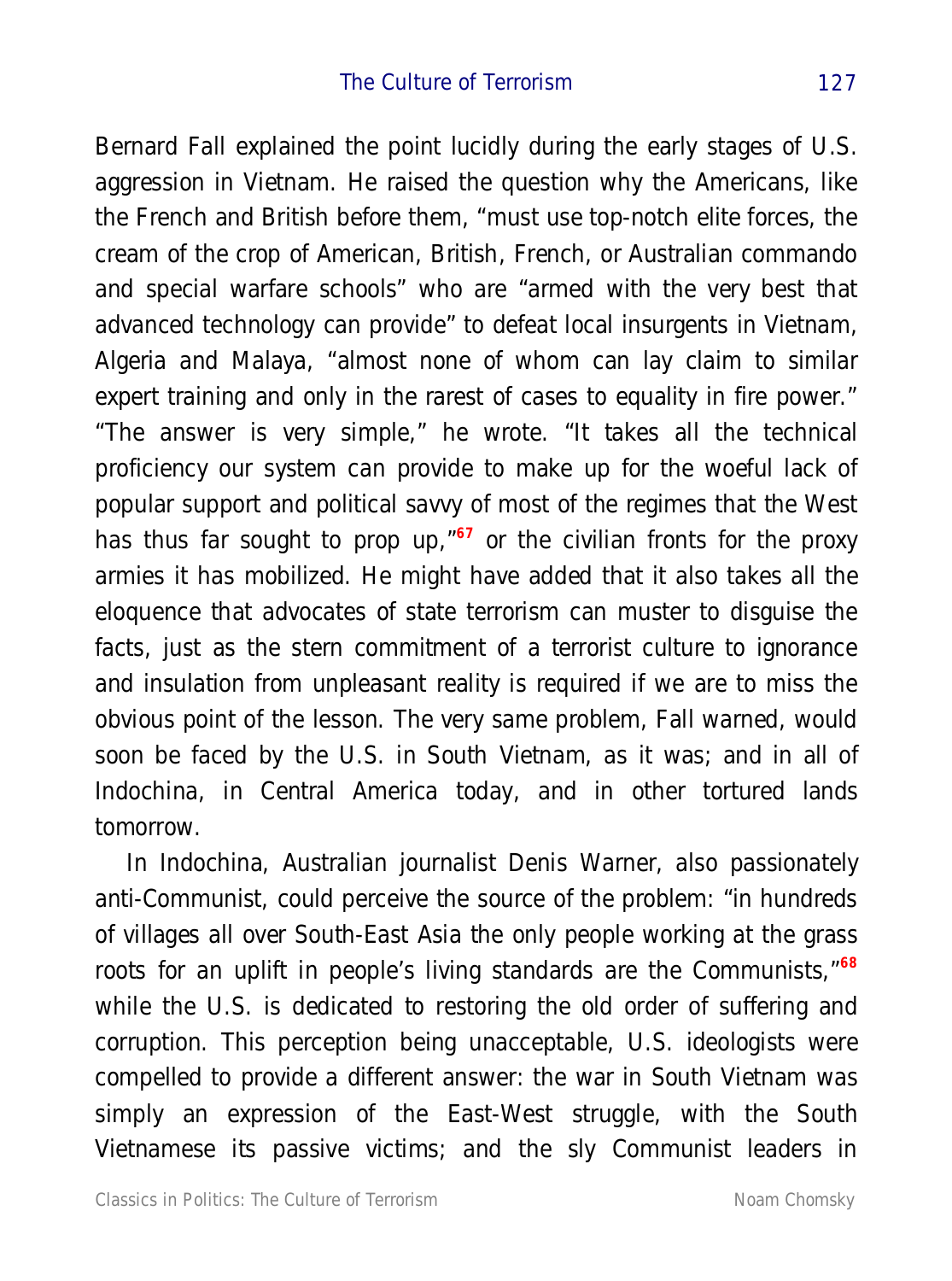Moscow and Peking are more adept at manipulation than their innocent American counterparts, while "our Vietnamese" (and Laotians, and Cambodians) are "fatalistic" or "corrupt." Similarly today, it cannot be perceived that the situation in Central America has the same essential features as the U.S. attack against South Vietnam. Rather, it must be that the Salvadoran and Nicaraguan people are passive bystanders, victims of the East-West conflict, with the innocent Americans unable to match the trickery of the devious Communists of the Soviet bloc.

And so we are informed by "objective journalists," merely describing the facts. James LeMoyne explains that "creating a base of popular support appears essential to guerrillas"—a remarkable discovery of the 1980s—and "it is one of the fundamentals that Cuban trainers have emphasized to both Salvadoran rebel leaders and Sandinista commanders," who plainly could not have achieved this profound insight by themselves.**<sup>69</sup>**"The contras' American advisers," he continues, "appear to have been far less expert in the art of guerrilla war" and have not given adequate thought "to making democracy, with its emphasis on individual choice, into a doctrine of revolutionary war." Thus "the Nicaraguan contras need to study the Salvadoran rebels' success in organizing popular support," just as Americans in Vietnam tried to ape the methods of their South Vietnamese enemy.

LeMoyne, however, goes a step beyond his predecessors in the Indochina Agitprop system. The contras, he explains, face problems beyond those confronting the guerrillas in El Salvador, namely, the repressive apparatus of the Sandinistas which has "hindered the contras" and impeded their efforts to construct a political base. "The rebels face similar restrictions in El Salvador," he notes, "but they are less consistently applied there." The physical elimination of the independent media by violence, the murderous attack that destroyed the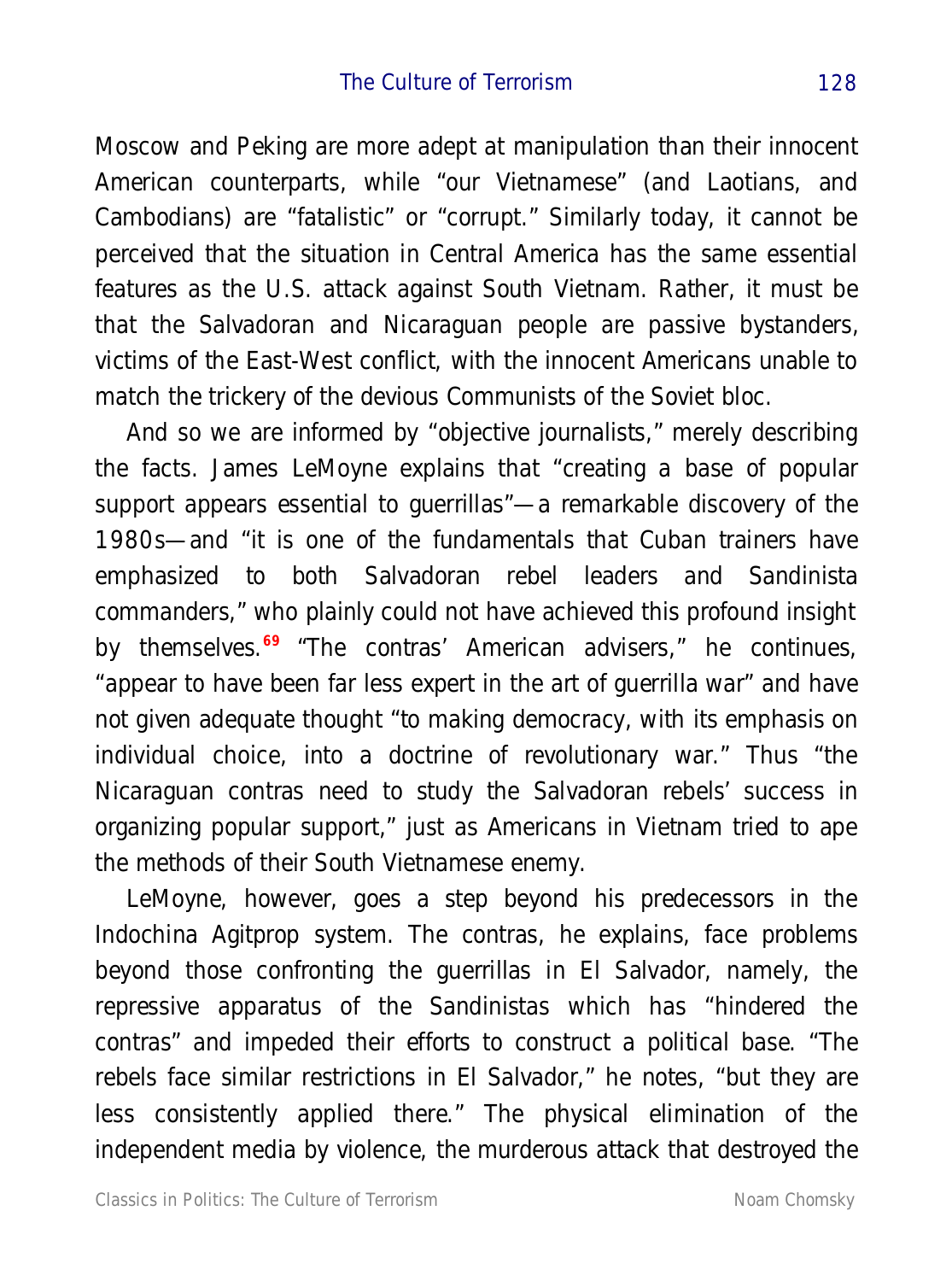national university, the outright murder of the political opposition by the security forces, the assassination of the Archbishop who attempted to defend the "popular organizations" that were effectively demolished by U.S.-organized terror, the slaughter of trade union activists, journalists, human rights workers, priests and nuns, students and teachers, and tens of thousands of peasants, the scorched-earth tactics that devastated the countryside and created hundreds of thousands of refugees, the torture and mutilation and savage terror that traumatized the society—all of this is slight in comparison to Sandinista repression, in the eyes of the *New York Times* Central America correspondent. In the same issue of the *Times,* LeMoyne denounces Salman Rushdie for "writing a great deal of admiring drivel at the knees of various Sandinista commanders" which makes it "easy to consign his brief book to the bonfire where accepted truths belong," as he is "swallowed by an exotic revolution whose darker side[s h](#page--1-0)e barely manages to glimpse"—in contrast to this tough-minded journalist, who is not fooled by the "Communists" and surveys the Soviet-American conflict in Central America with clear-eyed objectivity and no failure to "glimpse the darker side" of the U.S. operations in defense of democracy.**<sup>70</sup>**

These are persistent themes of the reporting from Central America by the leading *Times* correspondent in the region—which, it should be noted, is of high quality by general media standards. We return to further examples.

As [no](#page--1-0)ted earlier, it is a truth, whatever the facts may be, that Nicaragua is a Stalinist prison camp while El Salvador is struggling towards democracy with U.S. assistance. A review of the U.S. ideological system shows that this required picture has been presented with dedication and skill.**<sup>71</sup>**

According to the official view, Nicaragua is a Hitlerian state in its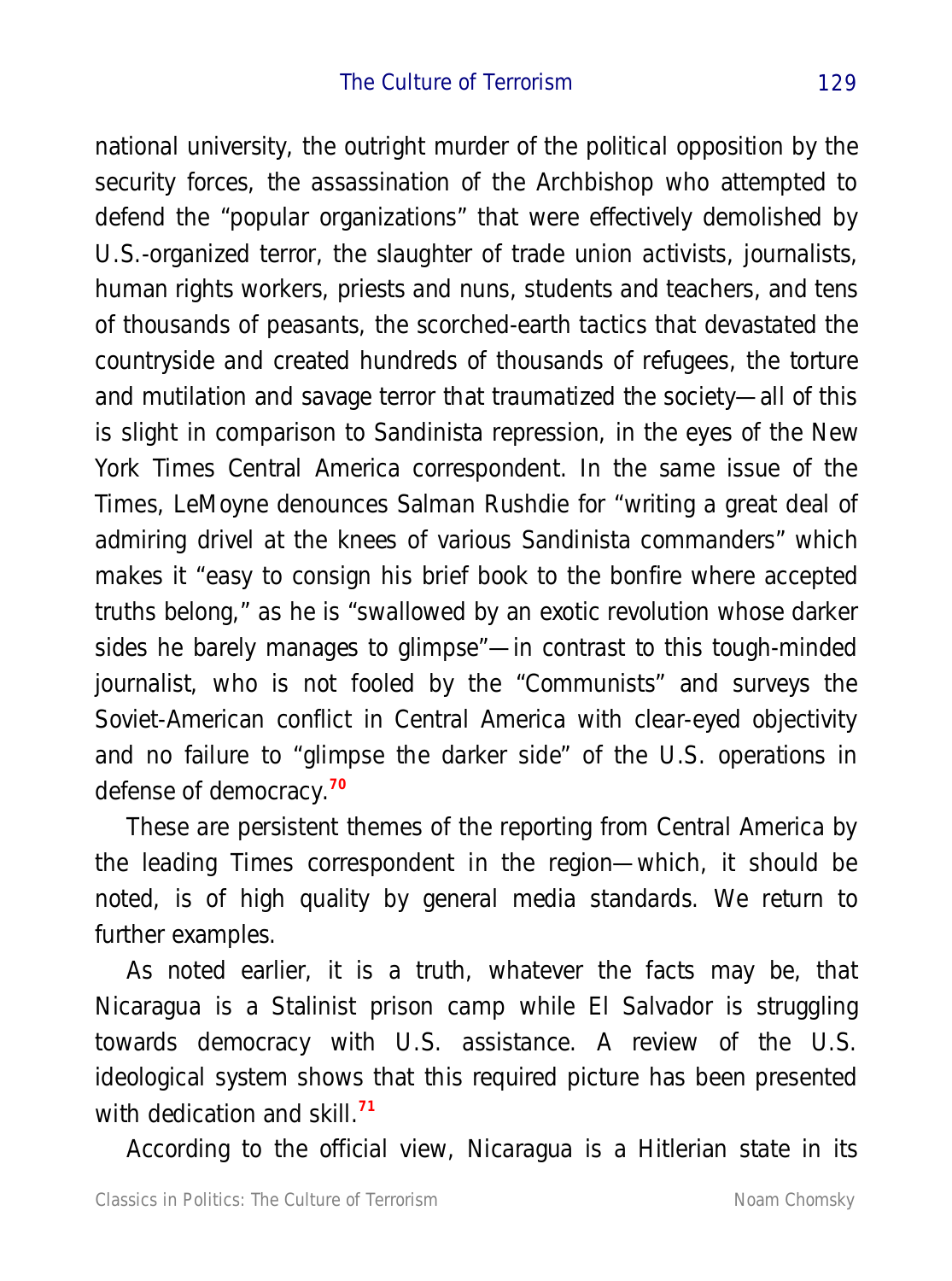internal practices and its threat of foreign adventures. "There is no comparison between South Africa and Nicaragua," President Reagan explained in a press conference. "In South Africa you're talking about a country, yes, we disagree, and find repugnant some of the practices of their government but they're not seeking to impose their government on other surrounding countries" in the manner of the Nicaraguan aggressors**<sup>72</sup>**one finds no South African troops in Namibia in violation of international law, for example, and no South African moves to destabilize Botswana, Lesotho, Angola, Mozambique, and other states of the region.

The U.S. government view is expressed in a joint State Department-Defense Department document entitled "The Challenge to Democracy in Central America," distributed in celebration of International Human Rights Day on December 10, 1986:

In the American continent, there is no regime more barbaric and bloody, no regime that violates human rights in a manner more constant and permanent, than the Sandinista regime.

Commenting, Americas Watch observes that civilian noncombatant deaths attributable to government forces in Nicaragua over seven years, in the course of an attack of mounting intensity by the United States and its proxy army, might possibly reach 300, most of them Miskito Indians in 1981-2; in comparison some 40-50,00[0 S](#page--1-0)alvadoran civilians were "murdered by government forces and death squads allied to them" during the same years, along with "a similar number" during Somoza's last year, "mostly in indiscriminate attacks on the civilian population by the National Guard," and still higher numbers in Guatemala**<sup>73</sup>**—all of these atrocities supported or directly organized by the United States, contrary to much illusion.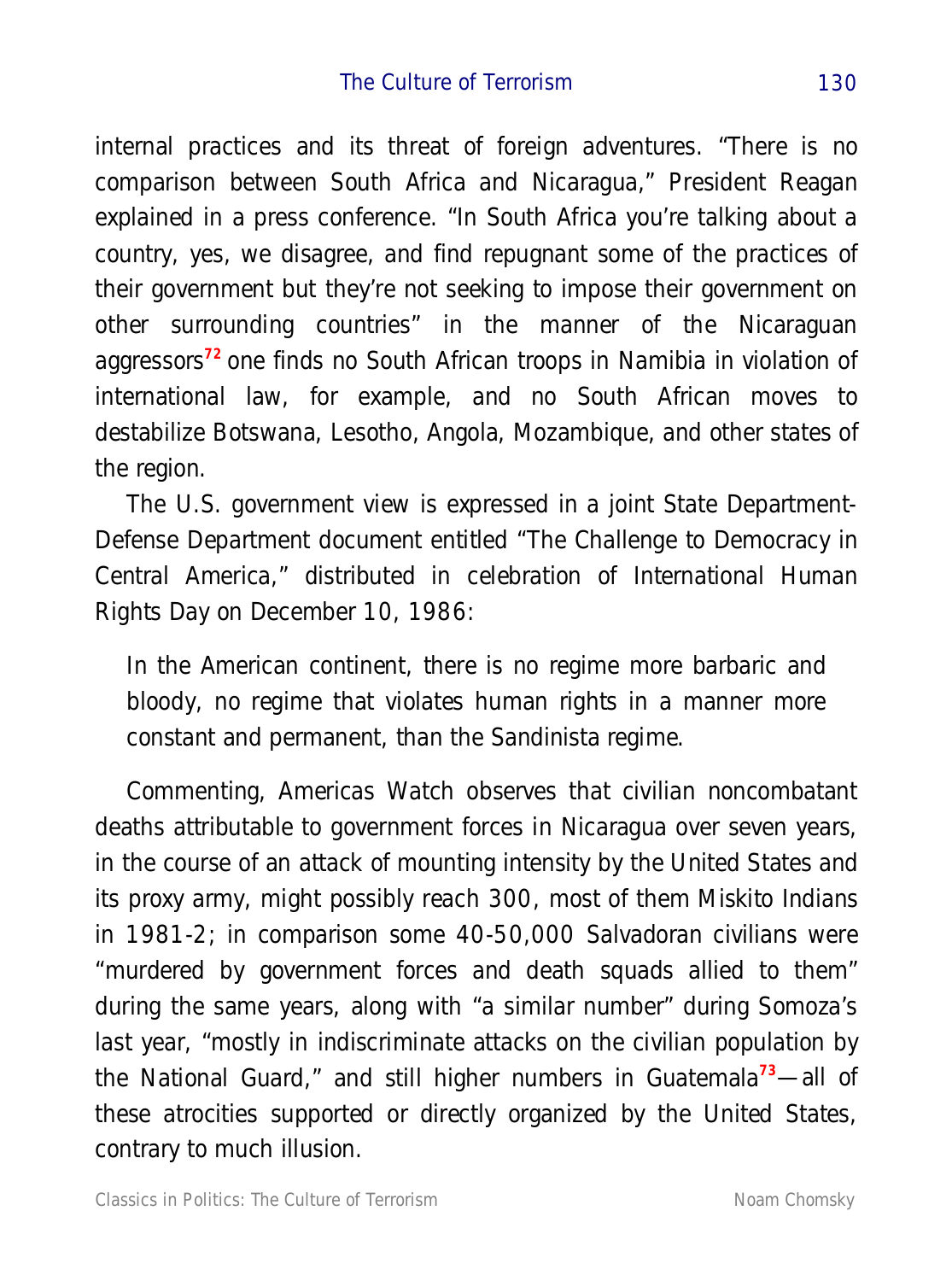Furthermore, those responsible, in Washington as in Central America, remain in power today, apart from the Somozist National Guard and wealthy business elites that the U.S. government is laboring to reinstall in accordance with its conception of "democracy." When Morton Kondracke visits El Salvador to rejoice in its march towards democracy, he is greeted by President Duarte, who presided over most of the slaughter, and his defense minister General Vides Casanova, who supervised it in accordance with his principle that "the armed forces are prepared to kill 200,000-300,000, if that's what it takes to stop a Communist takeover." Kondracke concludes that the Reagan administration deserves credit for the wonderful achievements of the 1980s, having "handled El Salvador better than the Democrats managed Nicaragua." His fellow-editors assure us that "the depredations ... of the *commandantes"* in Nicaragua are "greater and more systematic depredations by far than Somoza's," including the slaughter of some 40- 50,000 people by the Somoza regime after years of torture, killing, robbery and enrichment of the "democrats" while the population starved?**<sup>74</sup>**

The editors of the *Washington Post* conclude that Duarte "has worked hard, governing in a democratic manner, starting to tame the criminal right and to subordinate the armed forces, prosecuting a war and a social revolution, and cushioning as best he can the cruel economic effe[cts](#page--1-0) of war, backwardness and social change." In the real world, the "criminal right" are elements of the security forces whom Duarte lauds for their "valiant services" in their murderous assault against the population while laboring to ensure that Congress provides them with the necessary means,**<sup>75</sup>** the rule of the armed forces remains absolute as demonstrated by their complete immunity from prosecution for past or present atrocities, and Duarte's constructive policies are a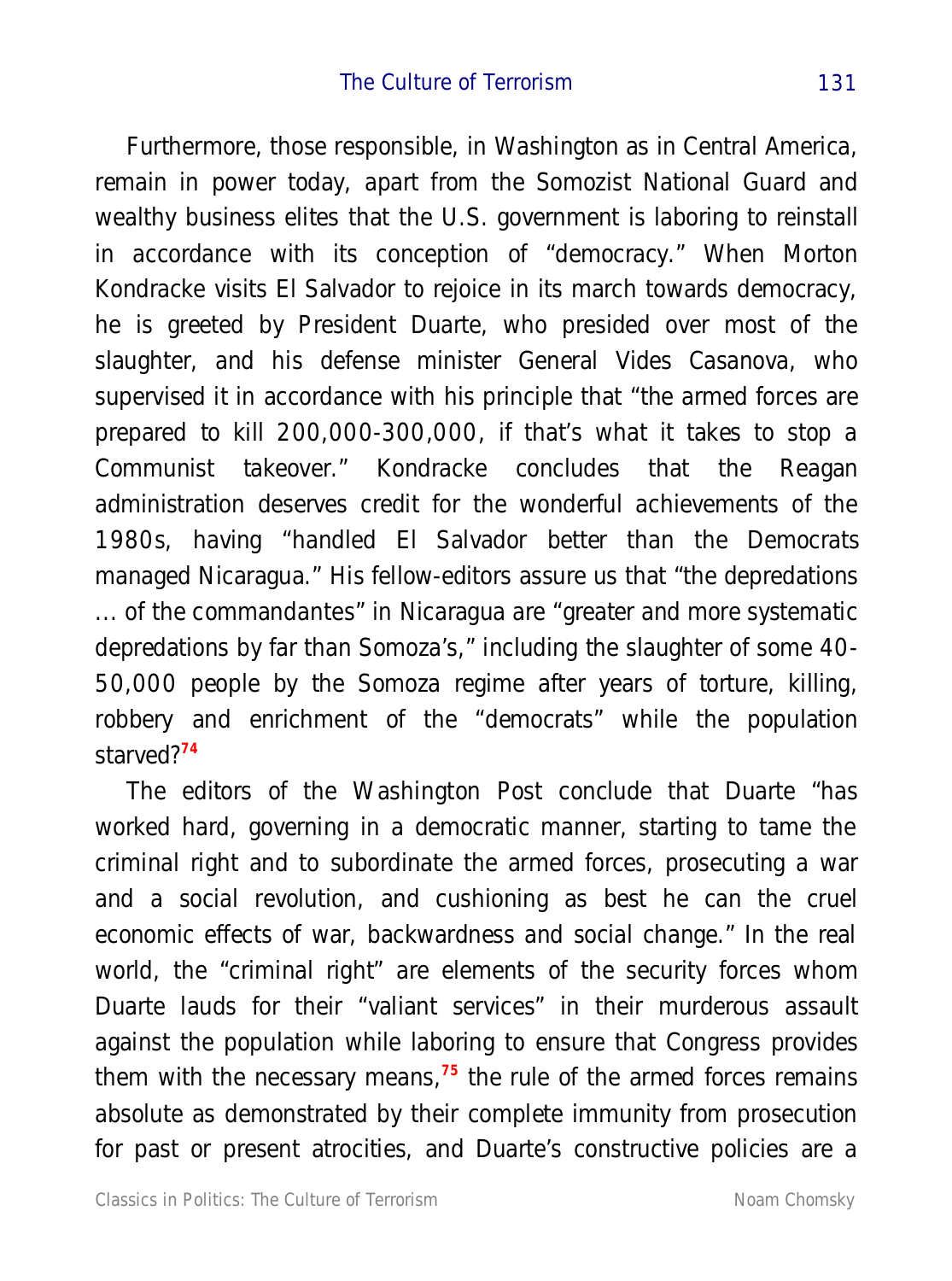figment of the editors' imagination, as they can learn from the occasional news reports they publish. But Duarte is doing the job for which he was commissioned, and therefore, they continue, "the United States has a firm obligation to support an imperfect but striving democracy in El Salvador," where, they assure us, the guerrillas could not possibly remain a "major presence" were it not for the "Sandinista government in nearby Nicaragua," evidence as always being an irrelevant annoyance when the state has spoken.

Duarte's popularity in the United States is not matched in El Salvador, where a 1986 poll by his Christian Democratic Party indicates that less than one-fourth of the country's voters would support him in [n](#page--1-0)ew elections; what the figures would be if the left were not excluded and the population not traumatized by terror, no one can judge, though we may recall Duarte's admission that "the masses were with the guerrillas" when he joined the government and the onslaught of terror began in full fury.**<sup>76</sup>**And while the remarkable democratic achievements under his government are praised with enthusiasm in the Free Press, the population of El Salvador perceives something rather different. Public opinion polls conducted by the Institute of Public Opinion of the Central America University in El Salvador in January-February 1987 reveal that 10% of the population "believe that there is a process of democracy and freedom in the country at present" while 18% think the situation has deteriorated and 28% believe "that there have been improvements, but that repression continues"; the remainder, almost half the population, "think that nothing has changed." A majority believe that Duarte's new economic policies will harm the poor, while few think the rich will be harmed (63%, 9%, respectively), and a substantial plurality say that the agrarian reform "might have helped" but the Duarte government's "promises were lies" (41%, as compared to 22% who see advantages in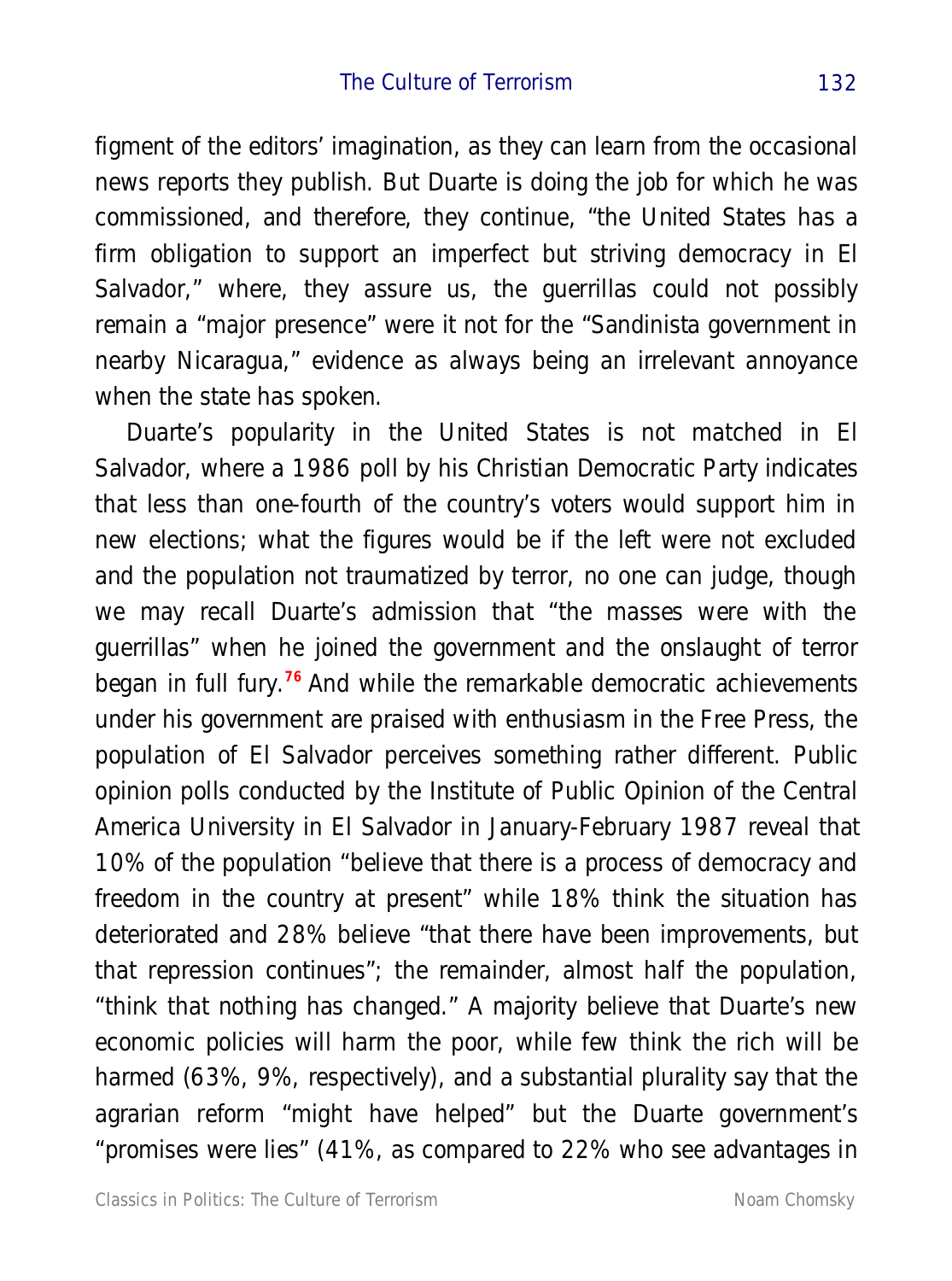the reform).**<sup>77</sup>**

Duarte is also less than a hero in South America. Throughout his

recent trip to the emerging democracies of South America, he was shunned by moderates and plagued by angry crowds. As he attempted to address the Argentinian Congress, over half the representatives filed out of the cha[mb](#page--1-0)er. In Uruguay, he was denied permission to address the General Assembly and denounced by the Christian Democratic Party for his "obvious alignment with the Reagan administration." Similar displays of opposition were evident in stopovers from Brazil to Peru.**<sup>78</sup>**

"Arriving in Uruguay, Argentina and Brazil, Duarte received unwarm welcomes," the Costa Rican journal *Mesoamerica* reports. A labor union official declared that "the working class of Uruguay condemns his arrival to the country because he does not represent democracy" but rather "heads a regime characterized by notorious violations of human rights" and "he facilitates Reagan's penetration into Nicaragua." "Duarte's daughter broke into tears in Brazil amidst boos and hisses by angry crowds waving signs saying 'Duarte is a murderer, a genocide"' and "the strong objection to Duarte's presence in Brazil forced him to change or cancel some public ceremonies planned." "The greatest embarrassment endured by Duarte came when the Brazilian Congress was summoned to pay tribute to the visitor and a ridiculously low number of representatives turned out: 30 of the 479 representatives and seven of the 69 senators!"**<sup>79</sup>**

In Uruguay, Argentina and Brazil, where there is a good deal of experience with such matters, they know a killer when they see one.

Duarte's popularity in the U.S. is reminiscent of Anwar Sadat, also a great hero in the United States, considerably less so in Egypt as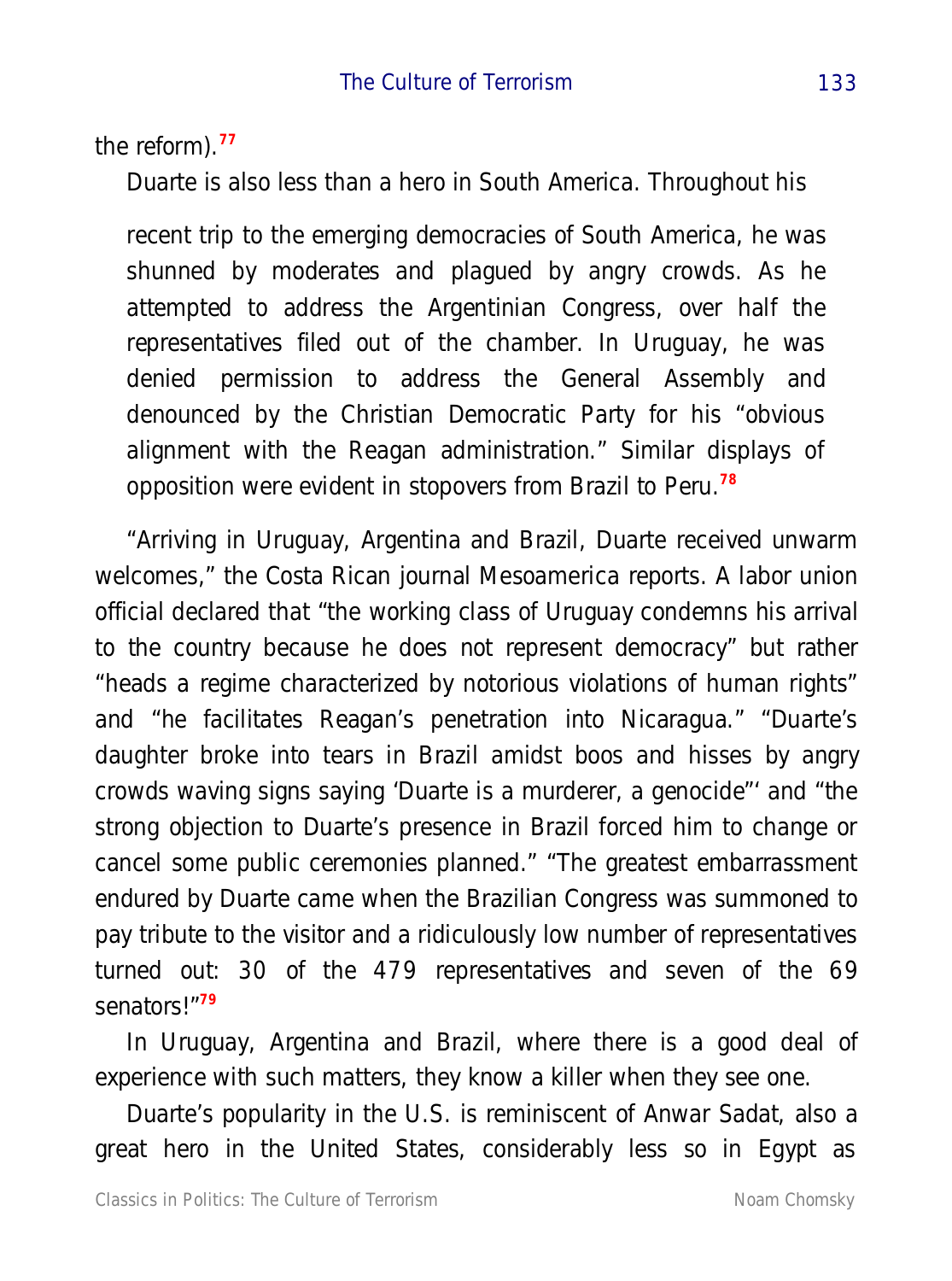American reporters discovered to their surprise when they travelled to Cairo to cover the memorial after his assassination. Duarte remains indispensable to the military because of his ability to ensure the flow of funds from Congress, and business circles have offered him ambiguous support for similar reasons. The general population has little choice. As long as he remains an outstanding democrat within the U.S. ideological system, fulfilling his assigned role, his prospects are reasonably secure.

Contra lobbyist Bruce Cameron charges the "liberal-left" with a double standard because it regards human rights violations by the Sandinistas as "less serious" than in El Salvado[r, w](#page--1-0)hile democratic socialist Ronald Radosh explains that "The need for pressure against the [Sandinista] regime" and "U.S. protection to the democratic resistance" is "more necessary than ever"; "The Sandinistas should be pressured to do no less than the Duarte government did in El Salvador," he adds.**<sup>80</sup>** Again we see how easy it is to tolerate, indeed not even to perceive the most gruesome atrocities as long as they are committed by "our side." If such statements at first seem shocking, we should bear in mind that Radosh's insight is perceptive. Suppose that the Sandinistas were to adopt the methods of the Duarte government, as Radosh advocates, resorting to physical destruction of the independent media and murder of the political opposition along with savage terror and mass slaughter of the population generally to destroy popular movements and to restore the old order under the control of the military and privileged civilian sectors dedicated to enriching themselves and serving the foreign master, while the pack animals die of disease and malnutrition and semi-slave labor and pesticide poisoning in the approved manner. Under these conditions, the U.S. would be pleased to support their "imperfect but striving democracy," to the polite applause or indifference of American intellectuals who assure us of their profound dedication to the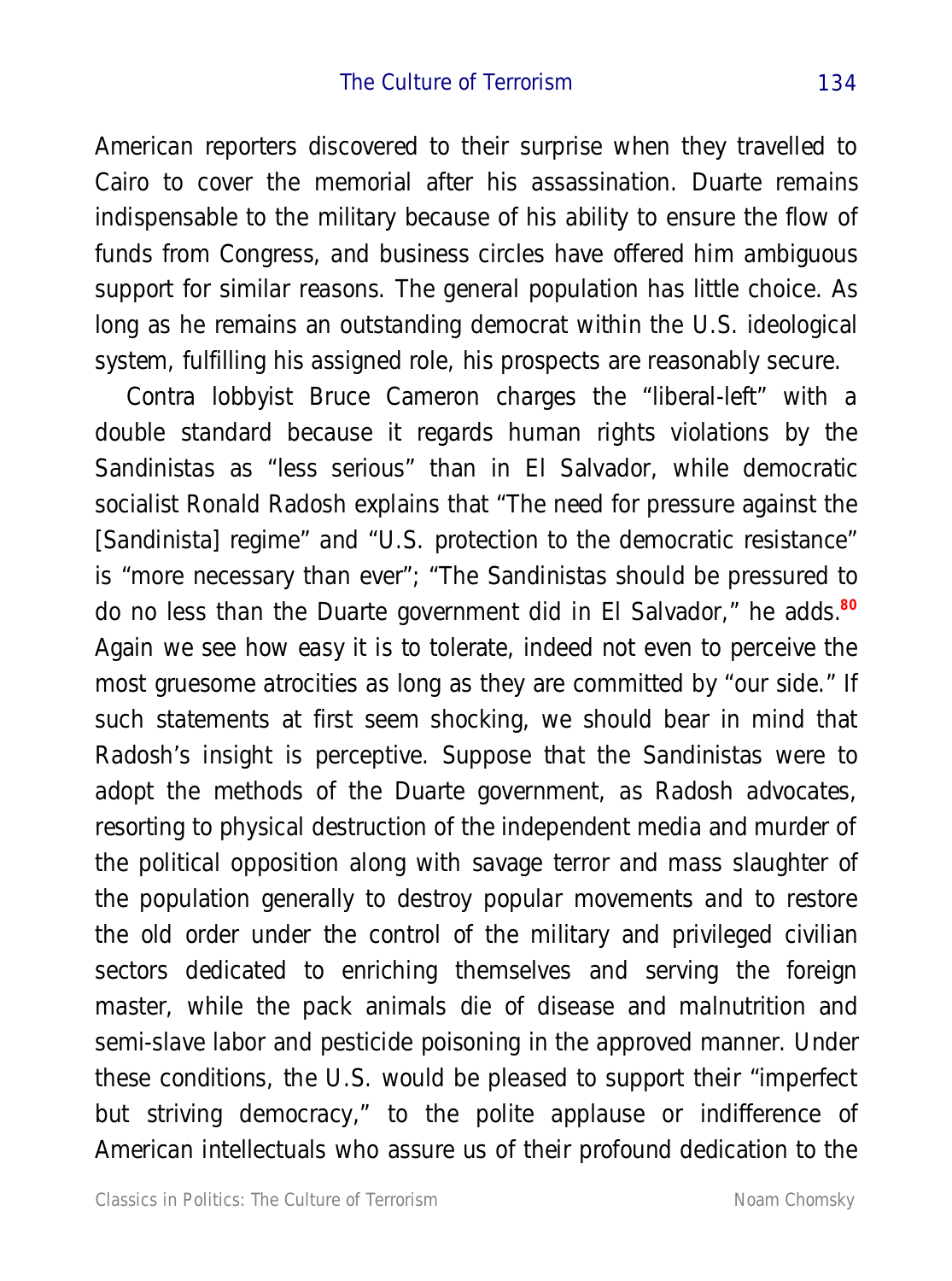cause of the suffering poor of Central America, The general reaction here to what is taking place in the "fledgling democracies" shows that this judgment is painfully accurate.

In such ways as these the educated classes serve their function in a terrorist culture.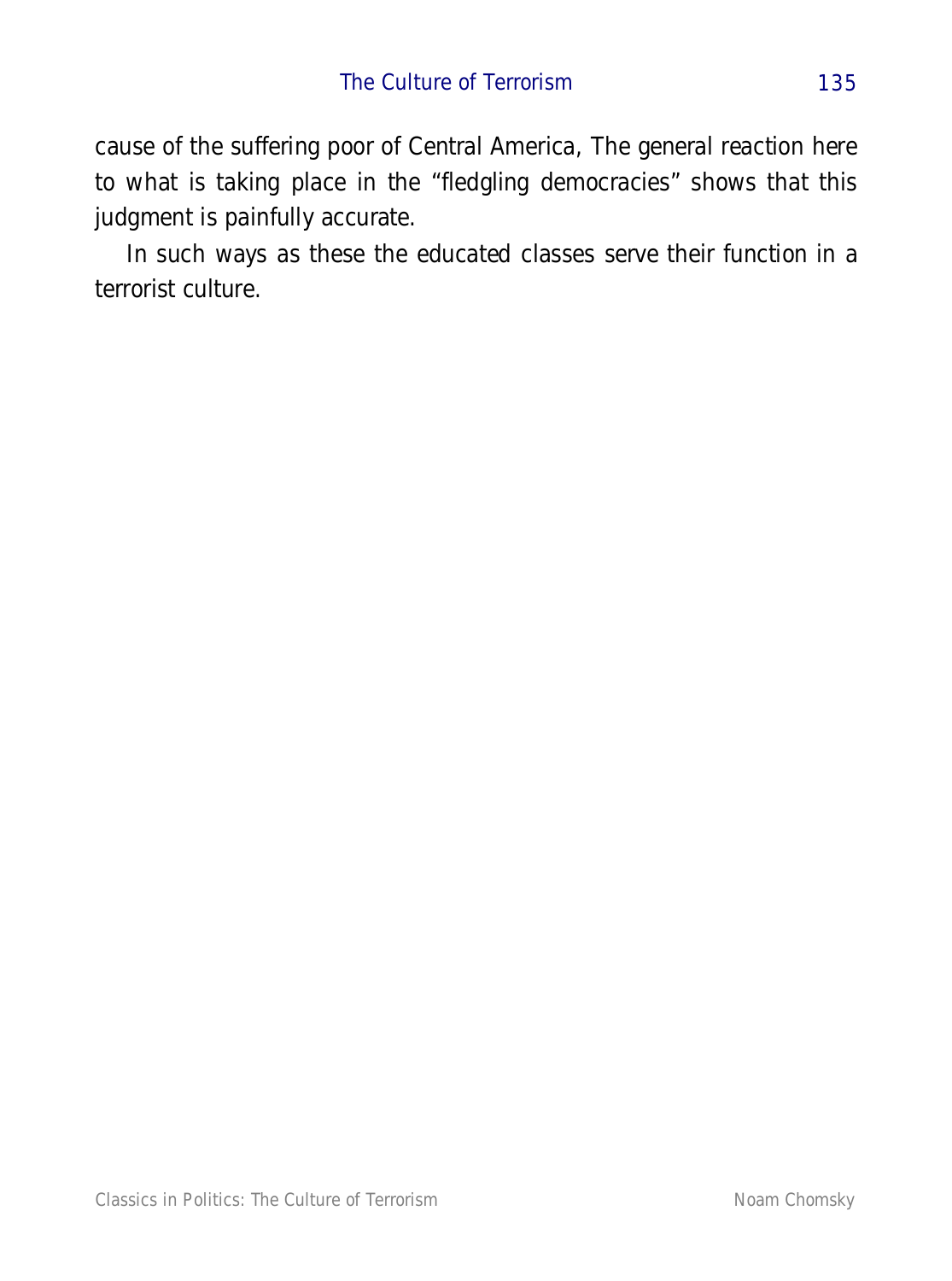# **Notes Chapter Five**

- 1. Stephen Kinzer, *NYT,* May 10, 1987; Robert Pear, *NYT,* Nov. 25, 1985.
- 2. Editorial, *CSM,* May 6, 1987; Hempstone, *BG,* Aug. 21, 1987.
- 3. For references, see my *For Reasons of State* (Pantheon, 1973), 71, 158.
- 4. See *TTT,* 11.
- 5. Americas Watch, *Human Rights in Nicaragua, 1986,* February 1987,144-5.
- 6. That Nicaragua is a "Marxist society," whatever that is supposed to mean, is a dogma of the propaganda system standing alongside of the "fact" that there were no elections, etc., requiring no evidence, untroubled by the policies of preserving the private economy and the conclusion of observers concerned with fact that Marxist-Leninists "are a minority" of the Sandinista leadership and that "above all, the two Ortega brothers—the President and the defense minister—are now more powerful than the rest of the leadership combined, and they belong to a rather common breed of third world authoritarian leaders who are not Marxist-Leninist" (Gleijeses, *op. cit.).* The phrase "Marxist," as noted earlier, is merely a term of generalized abuse in U.S. political rhetoric, lacking any further content.
- 7. Michael Kinsley, *WSJ,* March 26, 1987.
- 8. *New Republic,* August 10, 1987.
- 9. Stephen Kinzer, *NYT,* July 19, 1987. Correspondent Larry Boyd reported from the scene that at least 10 civilians were killed by the attackers who reached the edge of town and largely destroyed a nearby cooperative; Pacifica radio, July 20, 1987.
- 10. *Times* (London), May 26, 1987.
- 11. Kondracke, *New Republic,* Aug. 10, 1987.
- 12. *NYT,* April 21, 1986. On the events, the fraud and the background, see *Pirates and Emperors,* chapter 3, and my article "International terrorism: What is the remedy?," *Third World Affairs,* Jan. 1988.
- 13. "Let it Sink," *New Republic,* Aug. 24, 1987, a remarkable collage of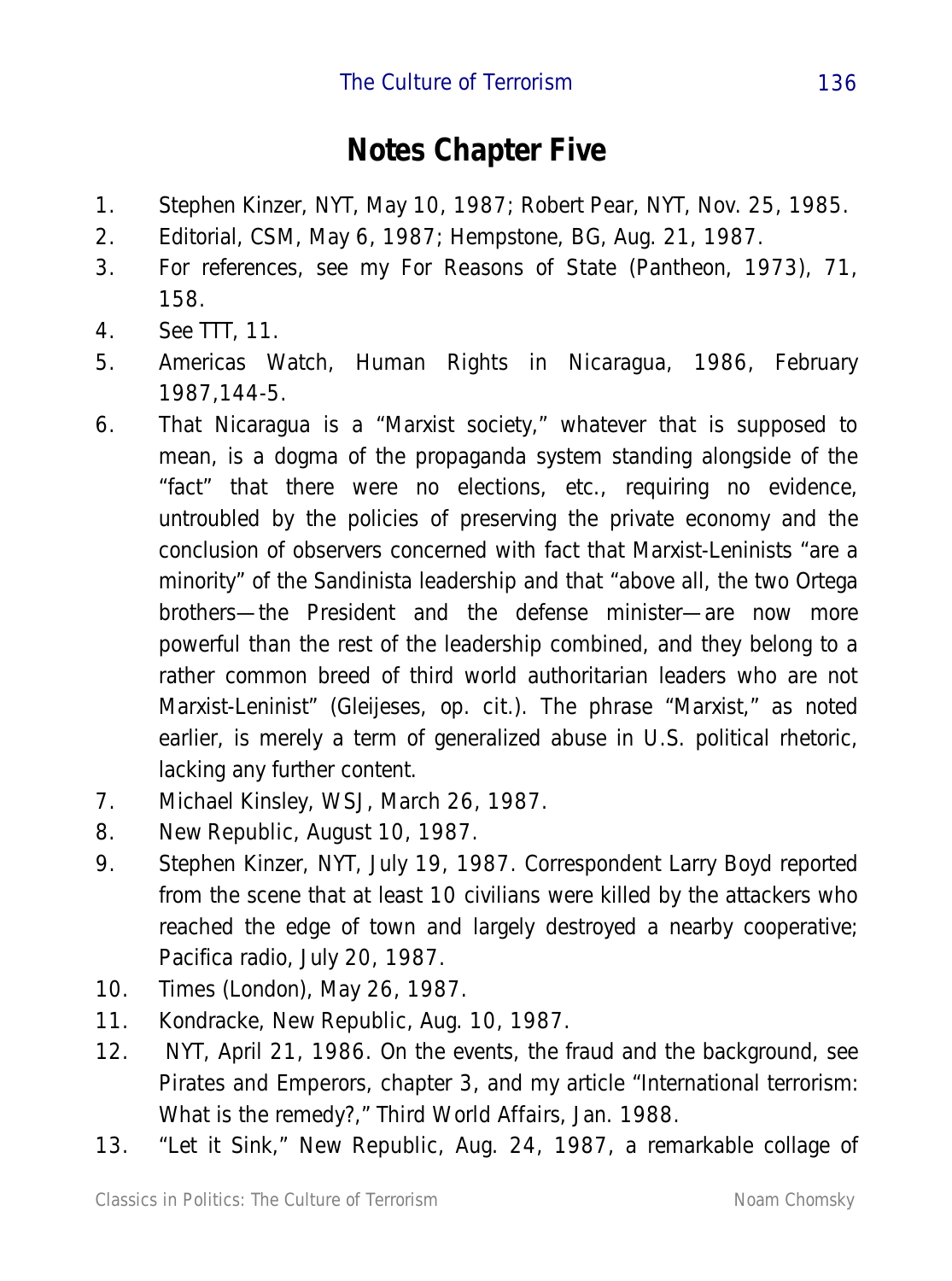fabrications and hysterical abuse that merits closer analysis.

- 14. Lewis was writing on the assumption that the bombing of Libya, with 100 killed, was a response to a bombing in Berlin in which one American GI had been killed, so that a ratio of 100 to one is apparently praiseworthy. Nicaragua, then, should be entitled to bomb U.S. cities killing 1 million people (by accident), or perhaps many more, if we consider relative population size. Apart from this, there was no credible evidence then, nor is there now, of Libyan involvement in the disco bombing in Berlin.
- 15. Bruce Cameron and Penn Kemble, *From a Proxy Force to a National Liberation Movement,* ms., Feb. 1986. Philip Bennett, *BG,* Nov. 25, 29, 1986.
- 16. See *TTT*, 12f. Cruz has since dropped out; see below.
- 17. July 16, 1982 DIA "Weekly Intelligence Summary," leaked in 1984 (Council on Hemispheric Affairs, "Misleading the Public," April 3, 1986); *Report of Donald T. Fox, Esq. and Prof. Michael I. Glennon to the International Human Rights Law Group and the Washington Office on Latin America,* April 1985; AP, Nov. 30, 1986; AP, Feb. 26, 1987; Teófilo Cabestrero, *Blood of the Innocent: Victims of the Contras' War in Nicaragua* (Orbis Books (New York), Catholic Institute of International Affairs (London), 1985). See *TTT* for examples and sources—far from complete—on contra atrocities, and a brief comparison of the U.S and foreign media.
- 18. V. G. Kiernan, *The Lords of Human Kind* (Columbia, 1986), 42.
- 19. Chinweizu, *The West and the Rest of Us,* 59ff. (citing E. D. Morel, *The Black Man's Burden* (Monthly Review press, 1969), 116ff.); Minter, *King Solomon's Mines Revisited,* 32; Kurt Campbell, "The Warriors of Apartheid," *BG* Magazine, March 1, 1987.
- 20. See "The Road from Laos to Nicaragua," *Economist,* March 7, 1987. Fox Butterfield writes that General Richard Secord was "secretly attached to the C.I.A. mission in Laos running the clandestine war against the North Vietnamese"—in reality, against the peasants of northern Laos, though the well-documented facts are inadmissible; *NYT,* Dec. 6, 1986.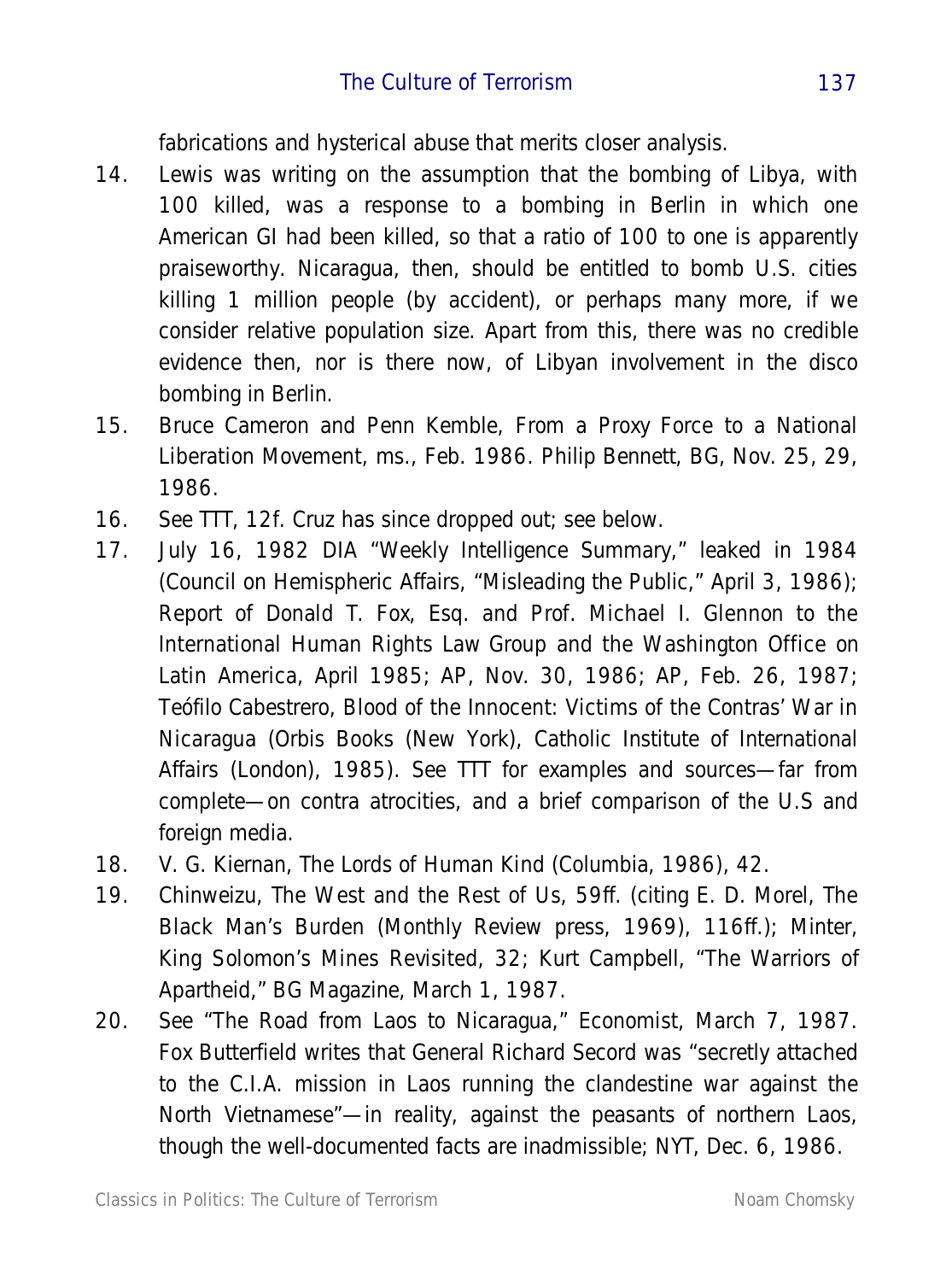- 21. Bernard Diederich, *Somoza* (Dutton, 1981), 12, 311.
- 22. Stephen Downer, *Daily Telegraph* (London), July 20, 1987, who estimates the number of the Tontons Macoutes at about 300,000: Joseph Treaster, *NYT,* Aug. 10, 1987. On the July 1987 massacre, see AP, *BG,* July 26; Pamela Constable, *BG,* July 27, 28; Reuters, *NYT,* July 26; AP, *NYT,* July 28, 1987. An investigating commission estimated the number killed at more than 200, citing dire poverty and unequal land distribution as factors that "spurred the massacre." The majority of the population barely survive while the "local bourgeoisie, in certain cases very rich, ... controls agricultural production, public transport, commerce and political power," also monopolizing state land, the commission reported. Reuters, *BG,* Aug. 30, 1987.
- 23. Paul Ellman, *Manchester Guardian Weekly,* Jan. 25, 1987; Aryeh Neier, *New York Review,* April 9, 1987. Clifford Krauss describes the province in question (Chontales) as unique in Nicaragua, noting that under Somoza, "large parts of Chontales were controlled by right-wing ranchers who rented small plots to peasant cattlemen" and that Somoza had distributed land in the province, which was not part of the anti-Somoza struggle; the Sandinistas were unable "to supply the credit and supplies the peasants used to get from the old landowners," leading to resentment fueled by the conservative church hierarchy; *WSJ,* Aug. 3, 1987. Much the same is reported in nearby Nueva Guinea, where the Sandinistas forcibly removed 6000 peasants in 1987 from a largely inaccessible region where peasants had been given land by Somoza and where Edén Pastora's ARDE, in sharp contrast to the CIA-backed FDN, had carried out several years of organizing, according to James LeMoyne ("All Things Considered," NPR, July 9; see his *NYT* stories of June 17, June 28, 1987, reporting rights abuses by Sandinista soldiers in the region).
- 24. *LAT,* Feb. 22, 1987; *Le Monde diplomatique,* May 1987. We should add that the resettlement was in large measure forced, not voluntary. See the regular Americas Watch reports for judicious appraisals.
- 25. James LeMoyne, *NYT,* March 5, March 3, 1987.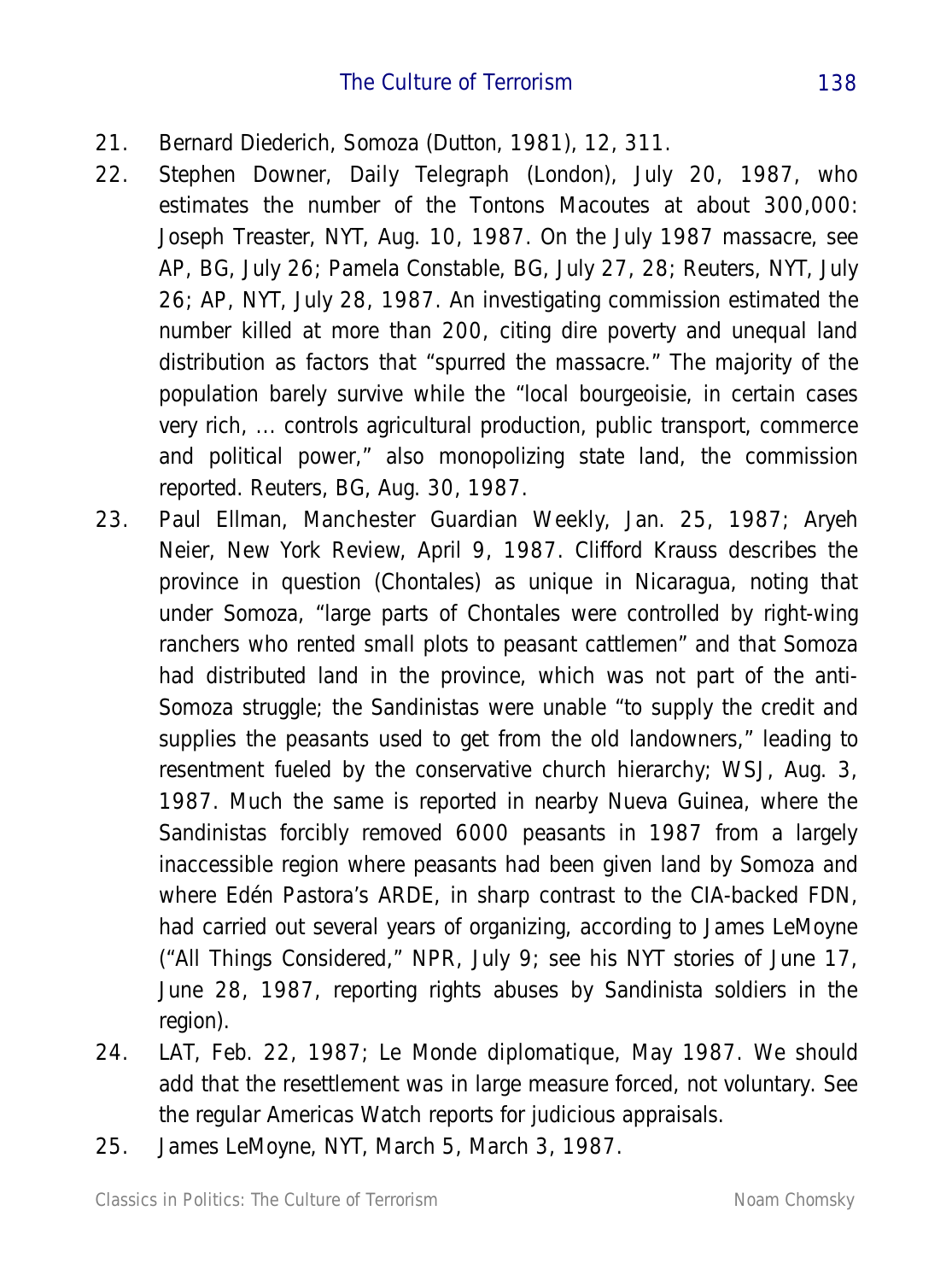- 26. Bertrand de la Grange, *Le Monde,* Feb. 20 *(MGW,* March 1, 1987); Frederick Kempe and Clifford Krauss, *WSJ,* March 2, 1987, deploring the failure of the U.S. to consider "Miskito politics" while "the Sandinistas have done much to improve their treatment of the Indians." For background, see Martin Diskin et al., *Peace and Autonomy on the Atlantic Coast of Nicaragua,* Latin American Studies Association (LASA), Sept. 1986. On forced recruitment by contras in this area and other terror, intensified after the congressional approval of military aid in June 1986, and their "brutal mistreatment of refugees," alongside of improvement in government practice, see Americas Watch, *Human Rights in Nicaragua 1986,* Feb. 1987; they conclude that "Many Miskitos on the Rio Coco now consider [the Miskito contra force] KISAN, not the Nicaraguan government, to be the greater threat to their safety and livelihoods." They also report that earlier flights of Miskitos to Honduras were "much more involuntary than we first reported," and that KISAN is now forcibly preventing the return of refugees, of whom thousands returned voluntarily in 1986. The media commonly refer to the CIA-supported rebels as "the Miskitos," implying that they represent the entire Indian population, with no further qualification; e.g., Neil Lewis, *MYT,* Sept. 25, 1987.
- 27. Julia Preston, *WP weekly,* Sept. 21, 1987.
- 28. *Human Rights in Nicaragua 1986.* An Appendix reviews fraudulent claims concerning political prisoners by the State Department, an analysis that applies as well to irresponsible allegations by the International League for Human Rights and its consultant, contra lobbyist Robert Leiken. For further analysis of falsifications in the report by the International League and earlier articles by its then-program director Nina Shea, see David MacMichael, letter, *NYT,* Dec. 23, 1985; editorial, *Nation,* Sept. 6, 1986; Alexander Cockburn, *Nation,* Sept. 13, 1986. The League had no objection to Leiken's congressional testimony lobbying for contra aid, citing the forthcoming report. One wonders what the reaction would be to a report on Israel by an international human rights group advised by a Libyan lobbyist for Abu Nidal who led them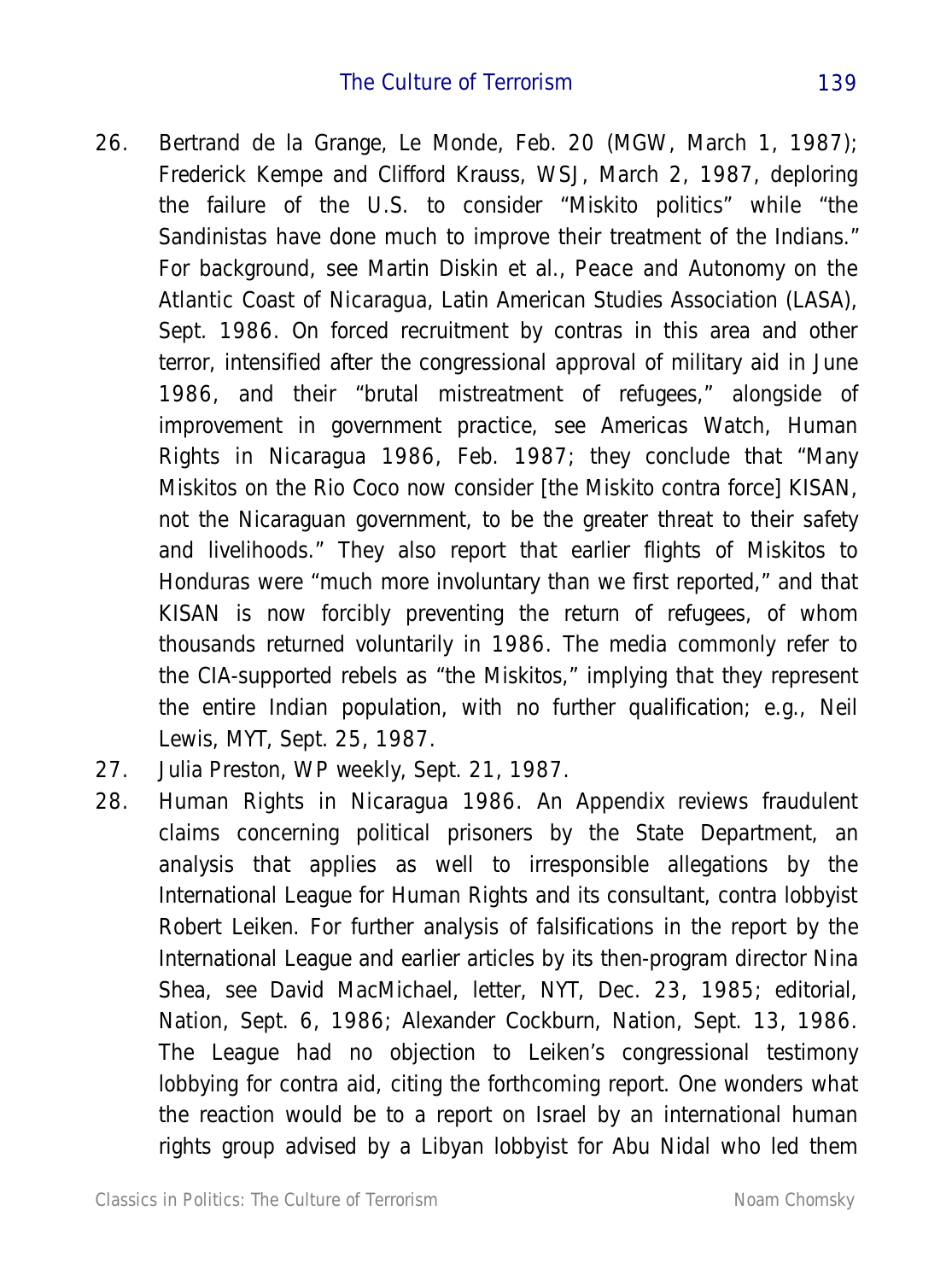through Israel (to which, of course, the group would never be admitted, in distinction from "totalitarian" Nicaragua). On the remarkable record of the International League in protecting Israel from exposure for human rights abuses, see *Towards a New Cold War,* 450, and my *Peace in the Middle East?* (Pantheon, 1974), 197; and material quoted in *Palestine Human Rights Bulletin,* no 2, pp. 1-5, Aug. 30, 1977, from my correspondence with League Chairman Roger Baldwin on their double standards.

- 29. Clifford Krauss and Frederick Kempe, *WSJ,* Feb. 6, 1987.
- 30. *J*. *of Contemporary Studies,* Spring/Summer, 1985; see *TTT,* 131, on some of the astonishing claims of this weird right-wing research center with respect to Pastora, then their hero.
- 31. "Pastora Comments on CIA, Contras' Struggle," *El Siglo* (Panama), Feb. 9, 1987 (FBIS VI, Central America, 10 Feb. 1987, p. 19); AFP, April 7, 1987, reprinted in *Central America News Update,* April 26, 1987; "Pastora: I would like to meet with the Nicaraguan Government," *Excelsior* (Mexico), reprinted in *Central American NewsPak* (Central America Resource Center), July 6-19, 1987.
- 32. See the lengthy but largely vacuous report of a discussion with Pastora by James LeMoyne, *NYT,* July 4, 1987.
- 33. Allan Nairn. *Progressive,* March 1987.
- 34. *Excelsior* (Mexico), April 2, 1987, reprinted in *Central America News Update,* April 27.
- 35. Cited by Burns, *At War in Nicaragua,* 74; Rosenthal, who also owns a bank and an insurance company, quoted in an interview in Israel, *Davar,*  June 1, 1987.
- 36. Eli Teicher, *Ma'ariv* (Tel Aviv), March 20, 1987.
- 37. Rod Nordland, "The New Contras?," *Newsweek,* June 1, 1987. His picture shows how little has changed since the period described by Christopher Dickey, *With the Contras* (Simon & Schuster, 1985) or by the interviews presented in a 1984 German publication: Dieter Eich and Carlos Rincón, *The Contras: Interviews with Anti-Sandinistas* (English translation, Synthesis, 1985).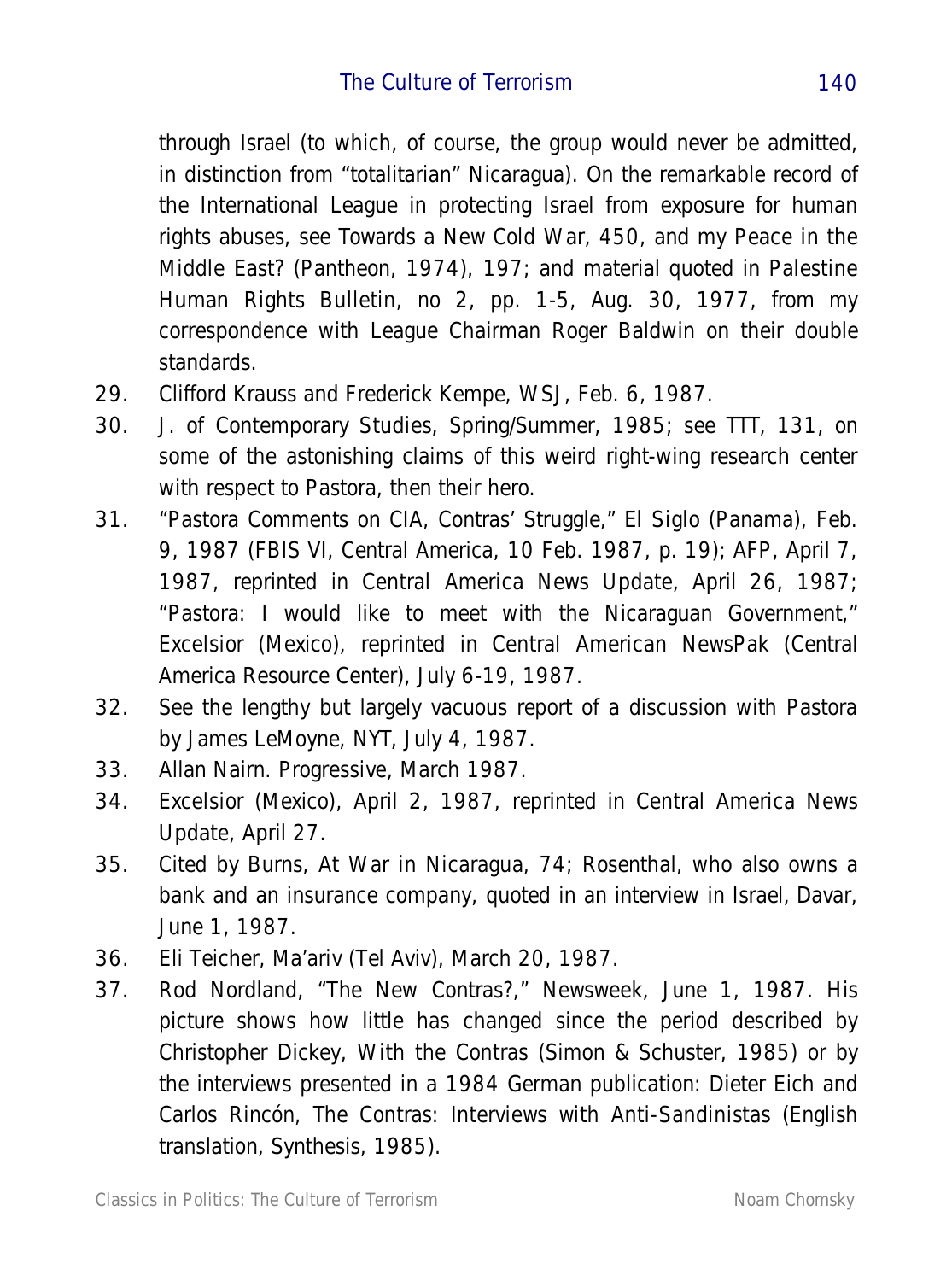- 38. UPI, "Red Cross rips contras for use of emblem," *BG,* June 18, 1987, 125 words; no mention in the *New York* Times. The London *Economist*  observes in this connection that "misuse of the Red Cross symbol in times or zones of conflict is a war crime, and punishable as such," under the Geneva conventions; Aug. 29, 1987. On the evacuation of National Guard commanders by a DC-8 jet "disguised with Red Cross insignia," see Peter Kornbluh, in Walker, *Reagan vs. the Sandinistas.*
- 39. Knight-Ridder Service, *BG,* March 18, 1987, paraphrasing Shultz's House testimony; Kirkpatrick, *BG,* March 15, 1987, syndicated column. Stephen Engelberg, *NYT,* July 15, 1987. Cruz rather evasively denied the charge that he was on the CIA payroll while posing as a presidential candidate and withdrawing under U.S. pressure to discredit the elections, and lobbying Congress as an "independent democrat." See *TTT,* 138.
- 40. AP, March 15, 1987.
- 41. Dennis Volman, *CSM,* March 11, 1987, paraphrasing Cruz's remarks in a 7-hour interview; Volman, *CSM,* May 22, 1987.
- 42. *BG,* April 5, 1987.
- 43. Dennis Volman, *CSM,* May 18, 1987.
- 44. *WP,* May 8, 1983, cited by Peter Kornbluh in Walker, *Reagan vs. the Sandinistas.*
- 45. James LeMoyne, *NYT,* Feb. 21, 1987; AP, March 22, 1987, citing the *Washington Post.*
- 46. *MH,* Nov. 25, 1986.
- 47. James LeMoyne, *NYT,* Dec. 15, 1986; on current Salvadoran military strength, see William Branigan, *WP,* March 23, 1987. Assessments of Nicaraguan military strength in the U.S. press are often fanciful constructions, including reservists and militia to support the tales of a massive military machine. According to Paul Knox of Canada's leading journal, the *Globe and Mail* (Toronto), reporting from Managua, "Diplomats here put the number of regular soldiers in the armed forces at about 33,000." The Salvadoran military lists 38,650 Army, 1,290 Navy, 2,700 Air Force *(USA Today,* April 2, 1987).
- 48. LeMoyne, *NYT,* Dec. 15, 1986; Peter Grier, *CSM,* June 23, 1987, the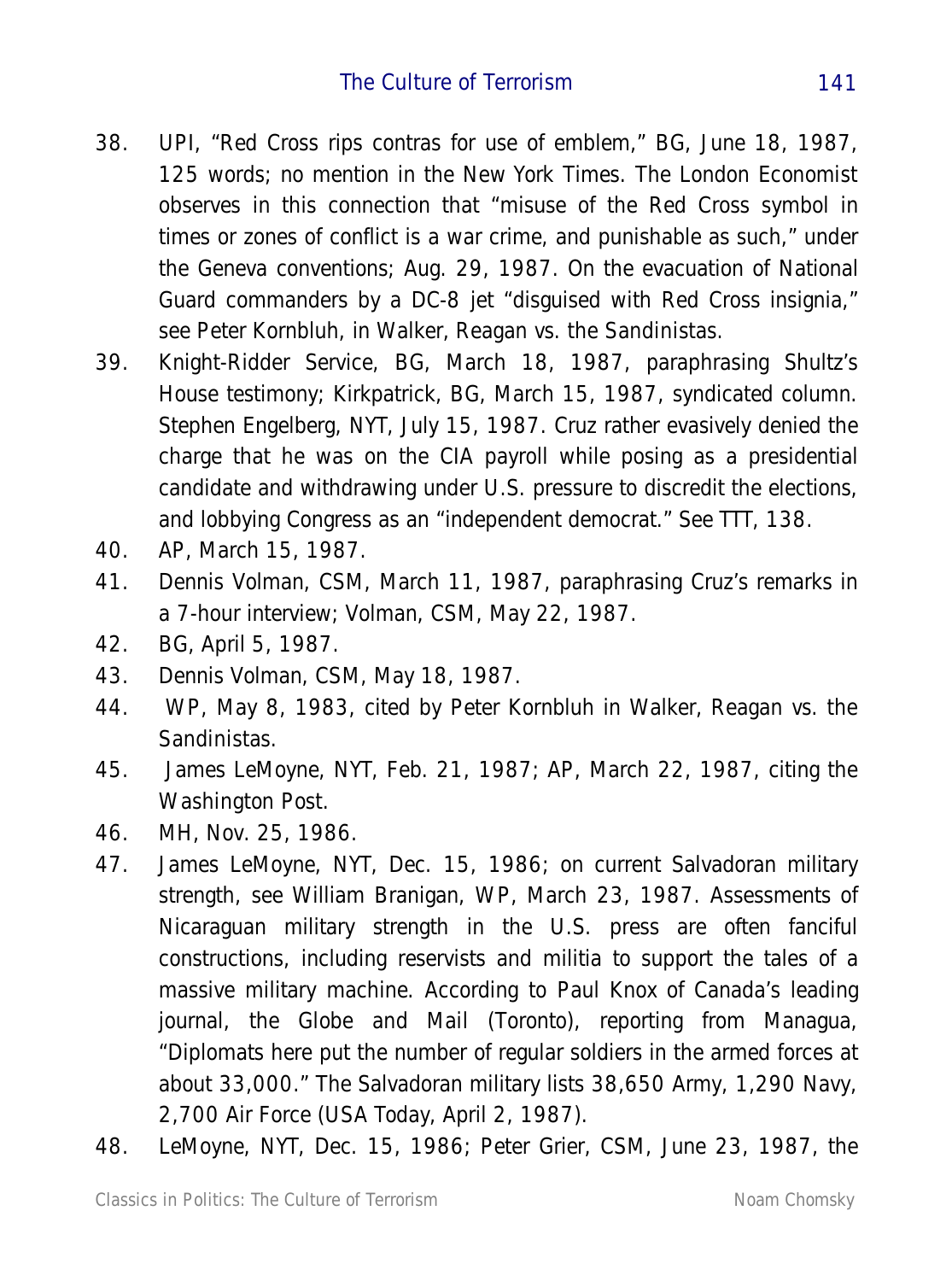latter a low-keyed account of the absurdity of the earlier pretense by "contra supporters" in the U.S. that they lacked "the most basic fighting tools." On contra reliance on U.S. air supply, see Marjorie Miller, *LAT,*  March 1, 1987, Peter Ford, *CSM,* April 10, 1987. See also Nordland, *op. cit.,* on the scale of the U.S. supply to the proxy army.

- 49. LeMoyne, *NYT,* June 28, 1987.
- 50. "Contra supply flights reach new levels," *Dallas Morning News,* June 23, 1987.
- 51. LeMoyne, *NYT,* June 28, 1987.
- 52. Apart from regular overflights, with Nicaraguan protests naturally ignored, the Navy has experimented with Israeli-designed pilotless remotecontrolled drones launched from the U.S. battleship Iowa in the Caribbean, used earlier by Israel in Lebanon; *International Defense Review* (Geneva), March 1987; cited by AP, March 17, 1987.
- 53. Richard Evans, *Observer* (London), July 12, 1987; Mike Davies, *Daily Telegraph* (London), July 12, 1987.
- 54. Ronald Radosh, *Tikkun,* 1.2, 1986.
- 55. James LeMoyne, *NYT,* Aug. 22, 1987; Dec. 15, 1986.
- 56. James LeMoyne, *NYT,* April 5, April 7, 1987; Feb. 16, 1987.
- 57. Clifford Krauss, *WSJ,* anonymous staff reporter, *WSJ,* April 9, 1987.
- 58. Christopher Lehmann-Haupt, *NYT,* May 14, 1987, reviewing Ray Bonner, *Waltzing with a Dictator* (Times Books, 1987). Lebmann-Haupt is particularly amazed that "contrary to official assertions at the time, the United States Embassy in Manila knew that President Marcos was about to declare martial law in 1972 and did not act to stop him." How is such a departure from American traditions conceivable? On the reasons for U.S. support for the Marcos coup, and the enthusiastic response to the coup by the U.S. government and foreign investors, see Chomsky and Herman, *Political Economy of Human Rights,* I, 230ff., and Stephen Shalom, *The United States and the Philippines* (ISHI, 1981), chapter *7.*
- 59. Sept. 5, 1987.
- 60. Fred Barnes, *New Republic,* Aug. 31, 1987.
- 61. Randolph Ryan, *BC,* Feb. 28, 1987.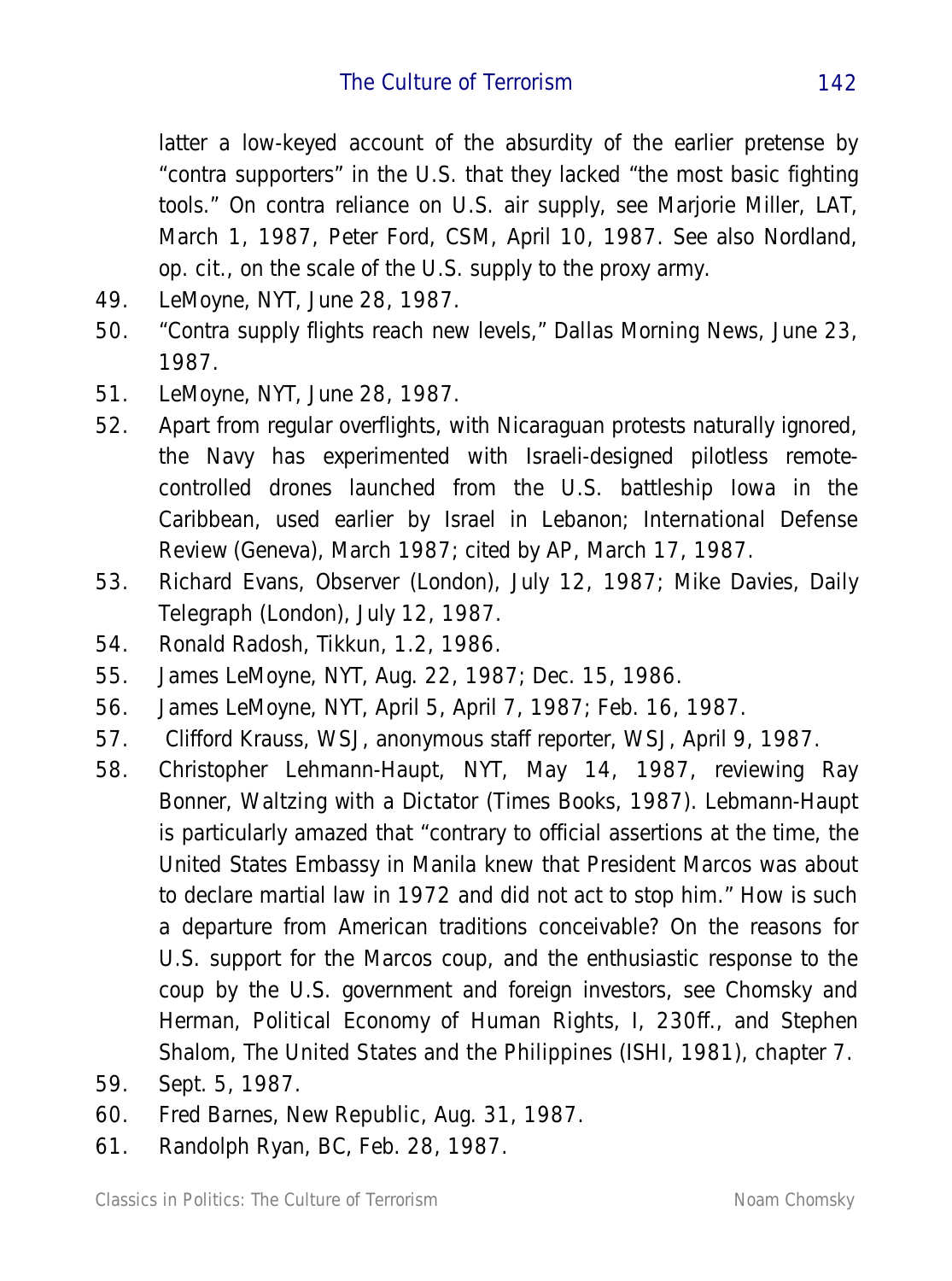- 62. Burns, *At War in Nicaragua,* 65ff.; on Robelo, Shirley Christian, *Nicaragua* (Vintage, 1986), 51. Burns adds that he was "once a Somoza vice-president."
- 63. See p. 89; for further references, see *TTT,* 13.
- 64. For references from the *Pentagon Papers,* see *For Reasons of State,*  95ff.
- 65. Mecklin, *Mission in Torment* (Doubleday, 1965), 76ff.
- 66. *NYT,* Aug. 12, 1973. On the myth of the happy peasant in the "gentle land" and the fanciful constructions about Buddhism, see Vickery, *Cambodia,* chapter 1.
- 67. Fall, *Street Without Joy* (Stackpole books, 1967), 373, revised edition of a book written in the early 1960s.
- 68. Warner, *The Last Confucian* (Macmillan, 1963), p. 312.
- 69. LeMoyne, "Teaching the Contras Leftist Rebels' Methods," March 8, 1987. In the style of "objective" journalism, LeMoyne does not present his conclusions as his own, but attributes them to "former Salvadoran rebels and American officials."
- 70. *Ibid*.; "Three Weeks in Managua," *NYT Book Review,* March 8, 1987, a tirade masquerading as a review of Rushdie's *The Jaguar Smile.* See Alexander Cockburn, *Nation,* April 4, 1987, for appropriate commentary.
- 71. See also my article and Jack Spence's in Walker, *Reagan vs. the Sandinistas* and my introduction to Morris Morley and James Petras, *The Reagan Administration and Nicaragua* (Pamphlet Series, Institute for Media Analysis, New York, 1987); also Marc Cooper, "Whitewashing Duarte: U.S. Reporting on El Salvador," NACLA *Report on the Americas,*  Jan/March 1986.
- 72. Reagan, press conference of Aug. 13, 1986; cited in Burns, *At War in Nicaragua,* 147. Reagan is not alone in this interesting assessment. While his Central America policy is widely condemned in Europe, by 87% of West German opinion for example *(Central America Report,*  Guatemala, July 31, 1987), his view of the world is shared in client states, even on the left. In Israel, for example, Kibbutz Beit Alpha (the oldest Kibbutz in the leftmost branch of the Kibbutz movement,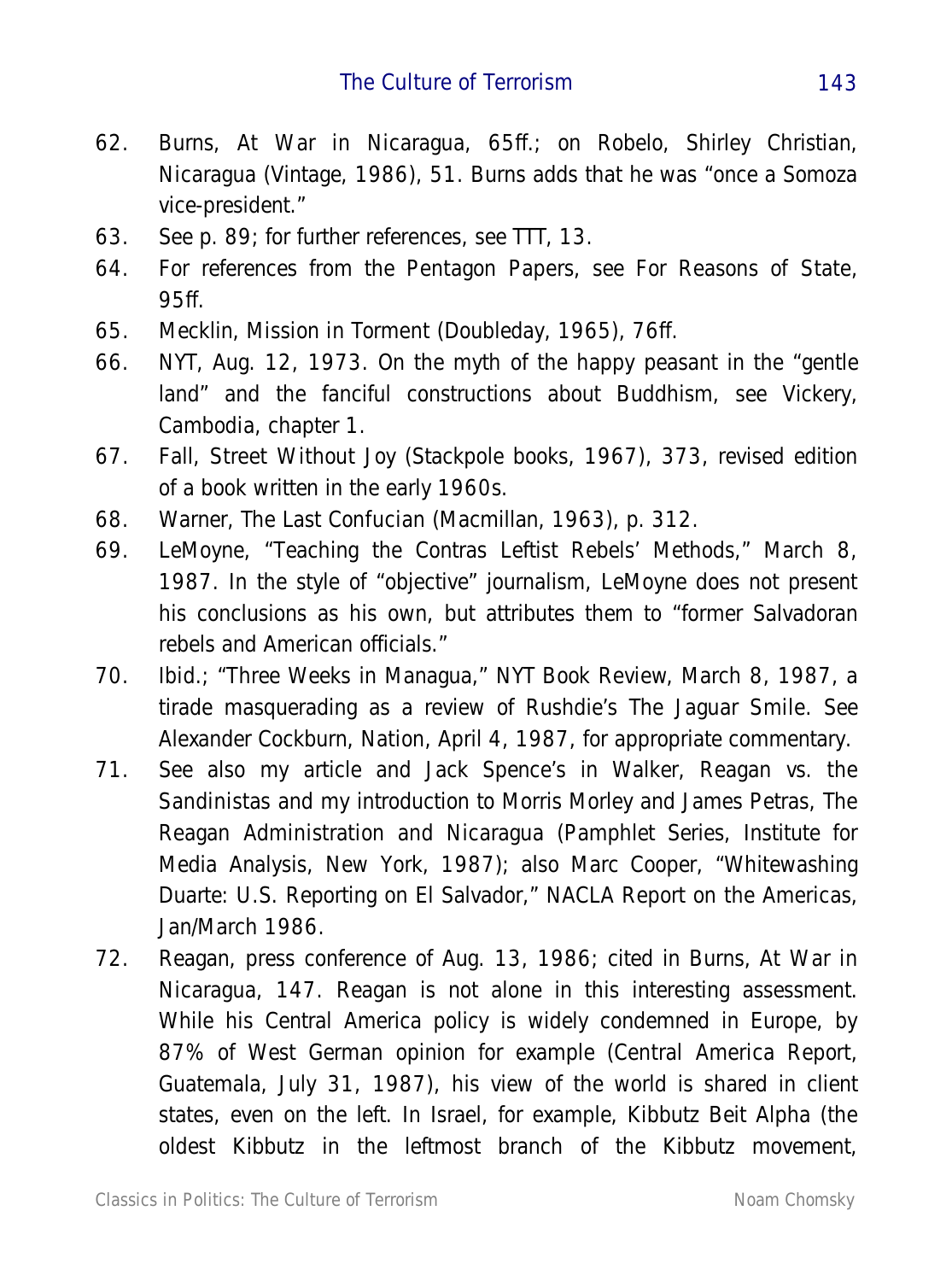associated with the dovish Mapam Party) manufactures armored cars for the internal security forces in South Africa. But its secretary, who sees "no problem" in supplying South Africa or the Israeli army with armored cars to control African and Arab demonstrators, nevertheless says that they have some standards: "our decision is not to market to Chile or Nicaragua or any totalitarian state." Aryeh Kiezel, "In South Africa demonstrations are broken up with armored cars from the kibbutz," *Yediot Ahronot,* Aug. 18, 1987, a critical report in this right-wing mass circulation journal.

- 73. Americas Watch, *Human Rights in Nicaragua.* The colossal scale of Reagan administration lying documented in this and other Americas Watch reports, and elsewhere, will surprise even the most cynical. It is considered perfectly normal by media commentators, who feign outrage that a presidential candidate should have failed to identify the source of a quote in a campaign speech, thus demeaning this august office.
- 74. *New Republic,* Aug. 10, 24, 1987; Sept. 29, 1986. The "depredations of the *commandantes"* that account for this judgment, apart from the failure to maintain the rule of privileged elites linked to U.S. power ("democrats"), include crucially the unwillingness to accord Israel the loyalty required by this Stalinist-style journal—the term is appropriate as a criterion for its approval. Specifically, the failure to reestablish the links with Israel established by Somoza cost Israel a substantial market for arms, provided through Somoza's final slaughter; see Beit-Hallahmi, *The Israeli Connection,* 91f.
- 75. See *TTT,* 106, and 109ff. for more on Duarte and his role.
- 76. Joy Hackel, *St. Louis Post-Dispatch,* July 25, 1986. See *NYT,* Feb. 21, 1981.
- 77*. Central America Bulletin* (Berkeley), June, 1987, citing press reports in El Salvador; the responses on the agrarian reform were from a similar poll conducted in late December 1986. Figures rounded throughout.
- 78. Hackel, *op. cit.*
- 79. *Mesoamerica,* San José, June 1986.
- 80. Cameron, letter, *Nation,* April 5, 1986; Radosh, *WSJ,* Dec. 19, 1986.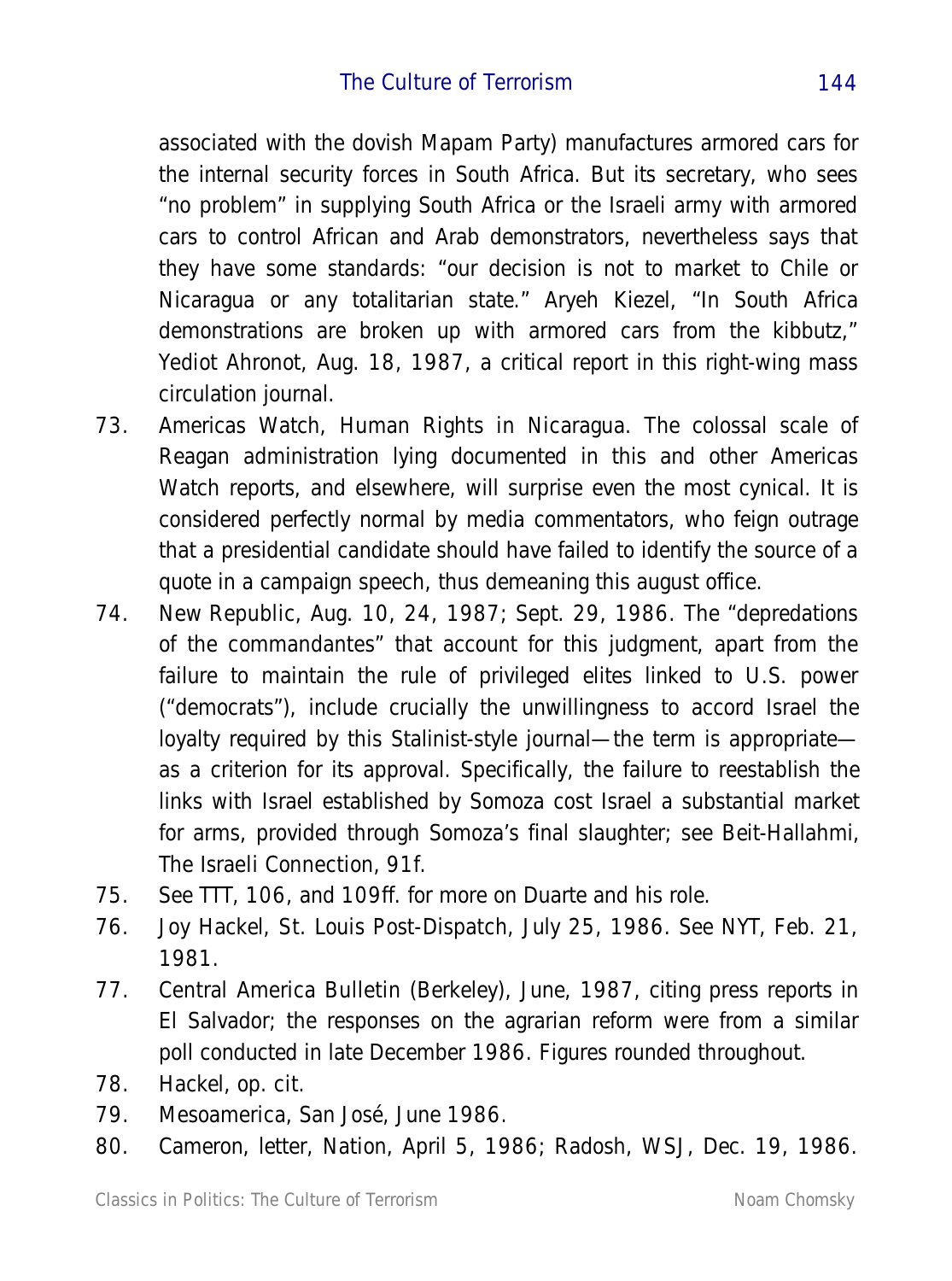Both of them claim to be critical of atrocities in El Salvador, but this pose is fraudulent, plainly so in Radosh's case, as exhibited by his recommendation of the Duarte method for establishing "democracy." Neither advocates that we organize a "proxy force" to attack El Salvador to put an end to atrocities that are vastly worse than anything chargeable to the Sandinistas; the same is true of the terrorists they support, as documented regularly by Americas Watch and other serious human rights investigators. Cameron received \$66,000 to lobby Democrats in favor of contra aid, the source apparently being Carl Channell, now facing a jail sentence for his part in the illegal propaganda operations of the Reagan administration. See Peter Kornbluh, *Village Voice,* Oct. 13, 1987.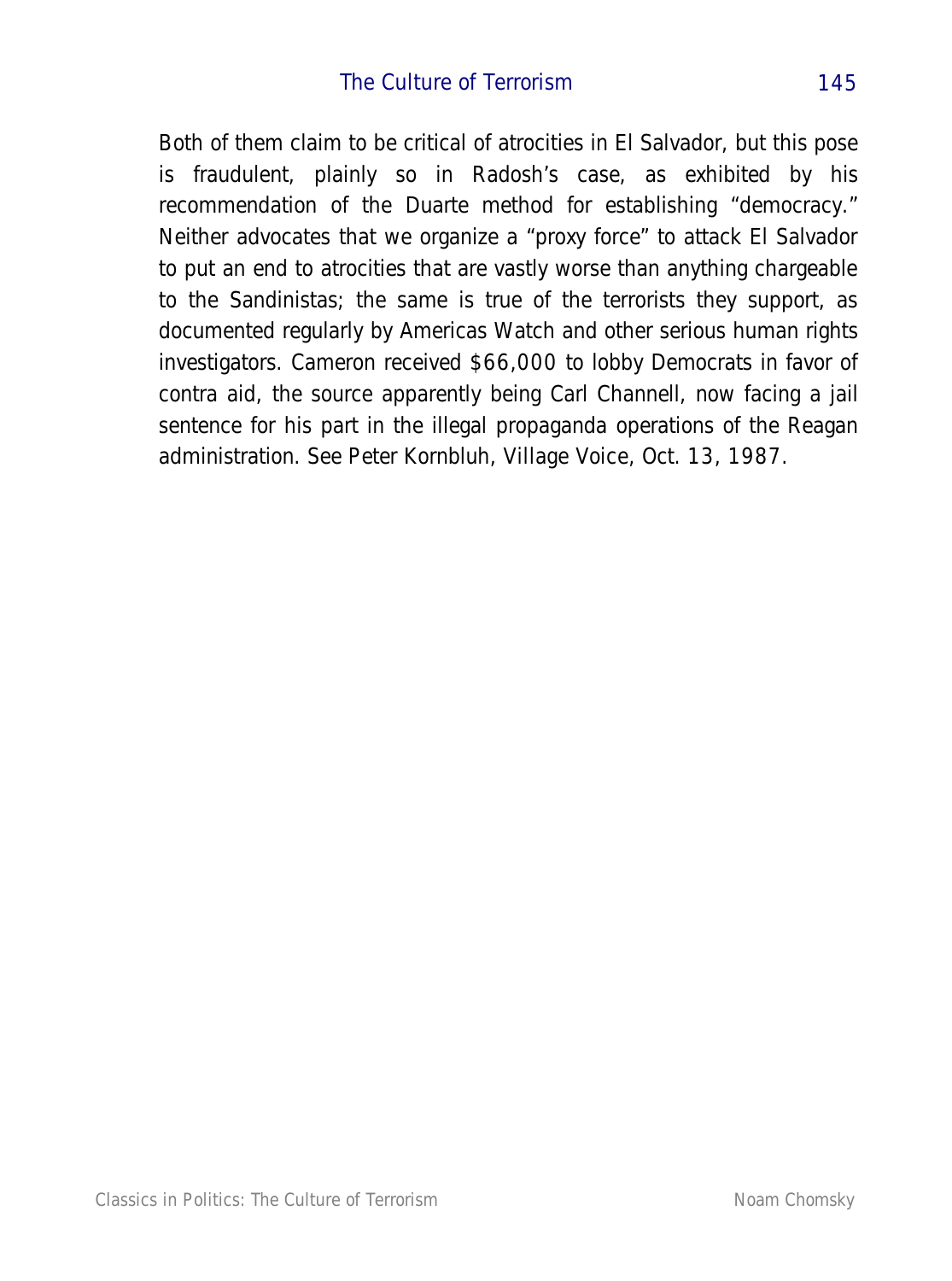he partial exposure of Washington's international terror network in late 1986 necessitated a project of damage control to ensure that nothing significant would be perceived or learned, not a simple matter in t[he](#page--1-0) light of what we have done in Central America in the past decade. This project relies upon the pretense that the foreign policy of the Reagan administration is foolish, incompetent, out of control. Sophisticated observers shake their heads in dismay and despair over "All the President's Midgets."**<sup>1</sup>** The same was true during the Watergate farce. The reaction merits skepticism. This is the characteristic response when the outlines of operative U.S. policy begin to appear through the veil of doctrine. The instinctive reaction is to narrow the focus of inquiry to conceal the systematic nature of the criminality now being partially exposed. All problems must be blamed on the failings of incompetent individuals, not traced to their institutional roots (after all, even the most magnificent system may contain a bad apple or an overzealous patriot). And crucially, the nobility of U.S. intentions must be protected from any challenge. The I

In conformity with these overriding principles, as we have seen, many crucial issues are simply off the agenda: the historical and documentary record that reveals the general and largely invariant guidelines for U.S. policies; the institutional setting within which policy develops; the recent application of these policies in Guatemala and El Salvador; the normal conditions of life within the Caribbean and Central American domains of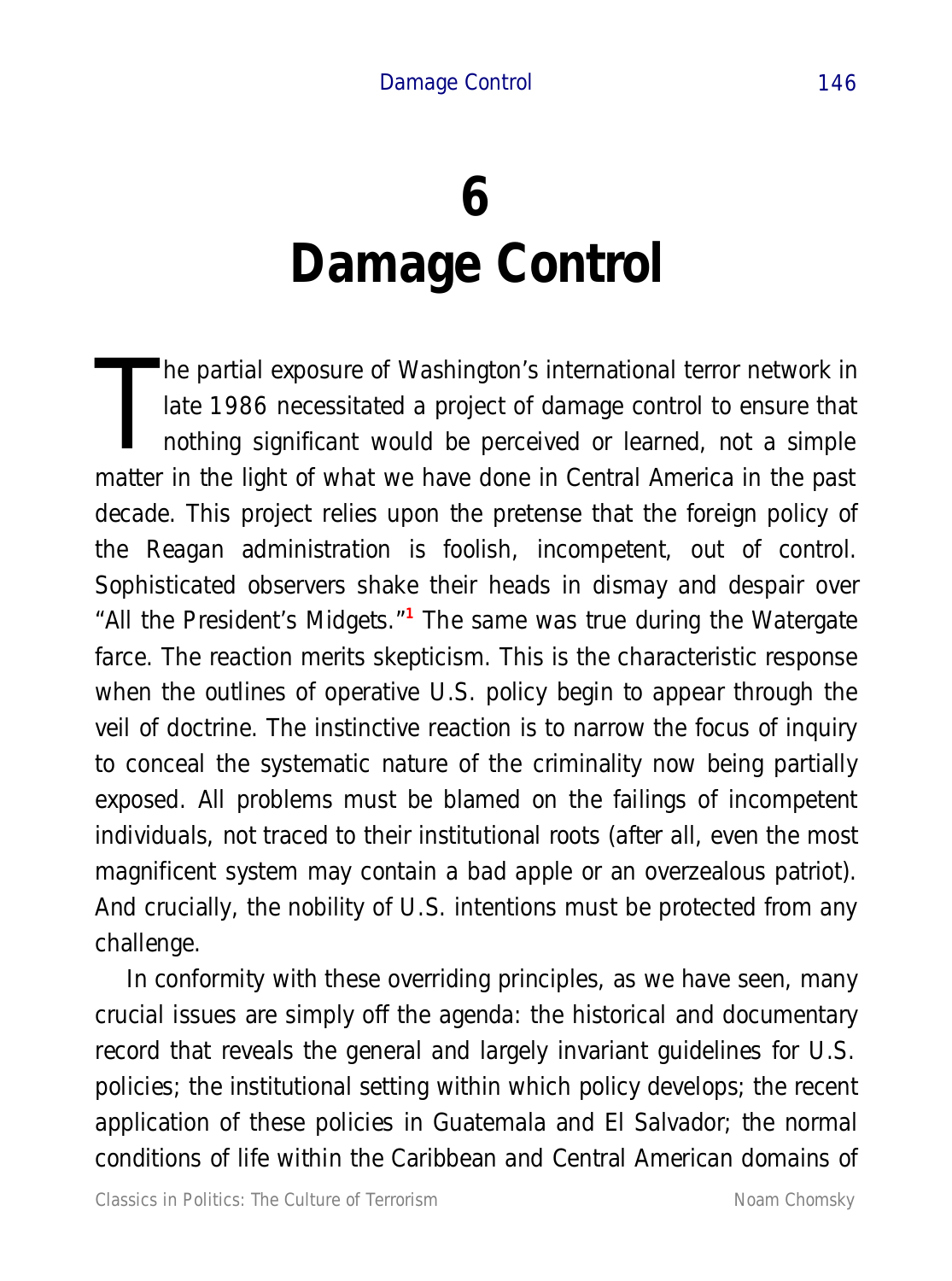long-term U.S. influence and control and what these teach us about the goals and character of U.S. government policy over many years; and similar matters elsewhere that might yield a degree of understanding of the origins and nature of the problems that must now be addressed. Such matters are not fit topics for reporting, commentary and debate. Rather, the agenda must conform to elite requirements, generally set by state propaganda, though debate is permissible insofar as dominant elites disagree on tactical and procedural matters. Within these limits, basic doctrines are beyond question and controversy, for example, the firm commitment of U.S. policymakers to democracy, economic development and human rights. Contemporary events must be reported and discussed in these terms, and historical memory must be shaped so that these doctrines are not called into question, or even considered controversial.

The project of damage control is much facilitated by the technique of historical amnesia and tunnel vision. This allows us to avoid what might otherwise be embarrassing (and surely pertinent) questions. Among those that come to mind at once are these:

What explains the sudden conversion of U.S. elite opinion to profound concern for human rights and democracy in Nicaragua precisely in July 1979, when the Somoza clan, our long-term allies, were driven from Managua, and the Carter administration failed in its effort to retain his hated National Guard, so that it would be in a position to restore the old order with new faces?

What were the U.S. and Israel doing in Iran before they began the scandalous arms dealings with Iran in 1985, according to the chronology provided by the Tower commission and the congressional hearings—that is, when there were no hostages to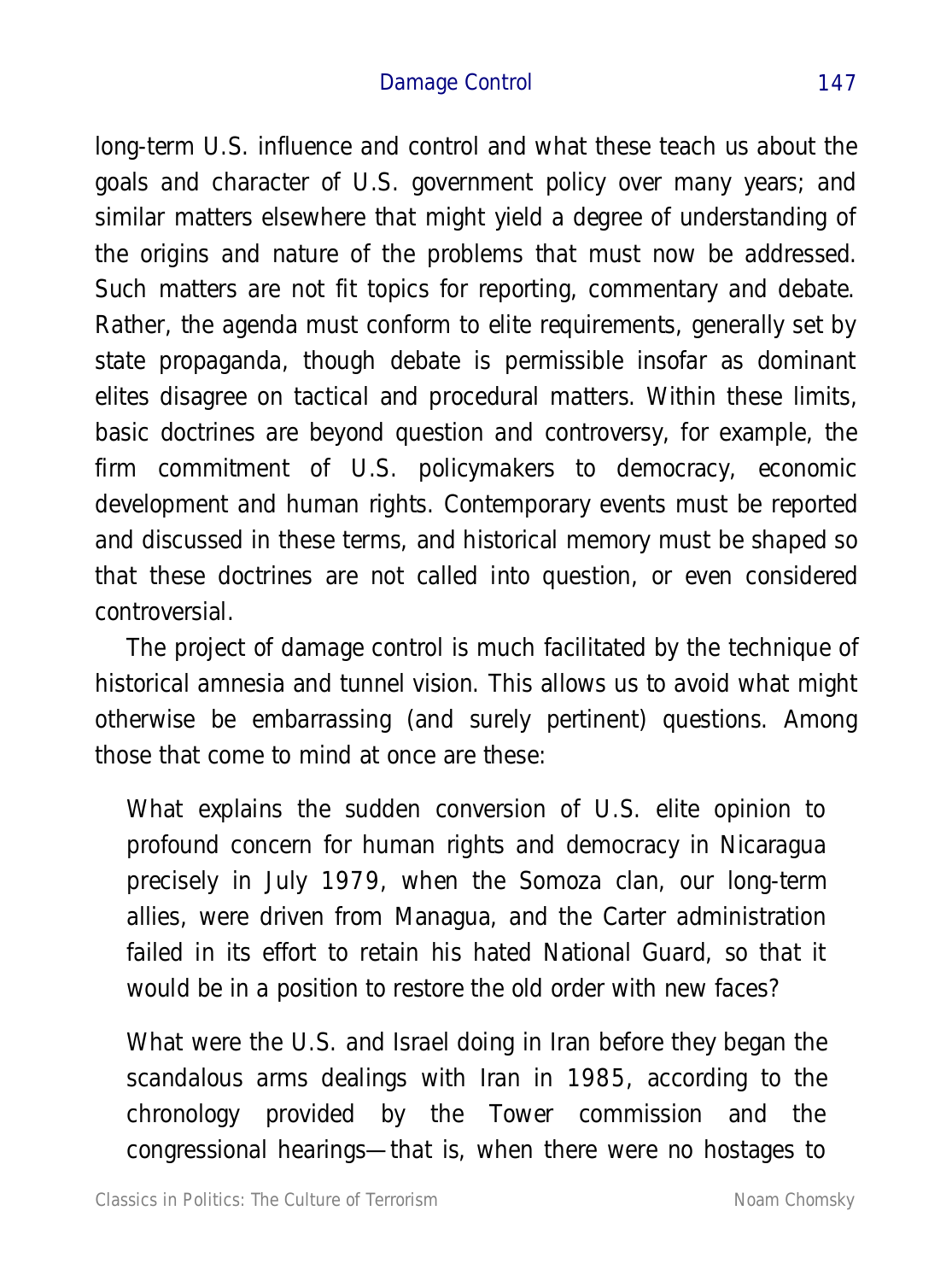#### rescue?

Why was there great outrage over the suspension of the pro-contra journal *La Prensa* the day after Congress issued what U.S. government officials described as a virtual declaration of war against Nicaragua, but total silence when Israel, at the same time, permanently closed two Jerusalem newspapers on the grounds that "although we offer them freedom of expression, ... it is forbidden to permit them to exploit this freedom in order to harm the State of Israel" and as the High Court [he](#page--1-0)ld, "It is inconceivable that the State of Israel should allow terrorist organizations which seek to destroy it to set up businesses in its territory, legitimate as they may be" *(La Prensa* was aided by a contra lobbying organization funded by the superpower attacking Nicaragua)?**<sup>2</sup>**

A crucial condition of respectable discourse is that such questions as these be suppressed.

Let us consider some features of the technique [of](#page--1-0) damage control.

In Congress, a leading critic of Reagan policies, Rep. Michael Barnes, expresses his support for the "noble objective" of the Reagan administration: "to somehow 'democratize' Nicaragua." But the contras, he adds, "are not the instrument that will achieve that objective."**<sup>3</sup>** He sees the democratic process in operation among "our friends" in the region—Honduras, Guatemala and El Salvador, where no reasonable person could utter the word "democracy" without a shudder. And we must persevere in our commitment to bring democracy to Nicaragua, undeterred by contemplation of what is revealed by a record of U.S. intervention extending over 130 years.

Turning to the media, in the "ultraliberal" press, a critic of the Reagan administration writes in a news analysis that Lt.-Col. Oliver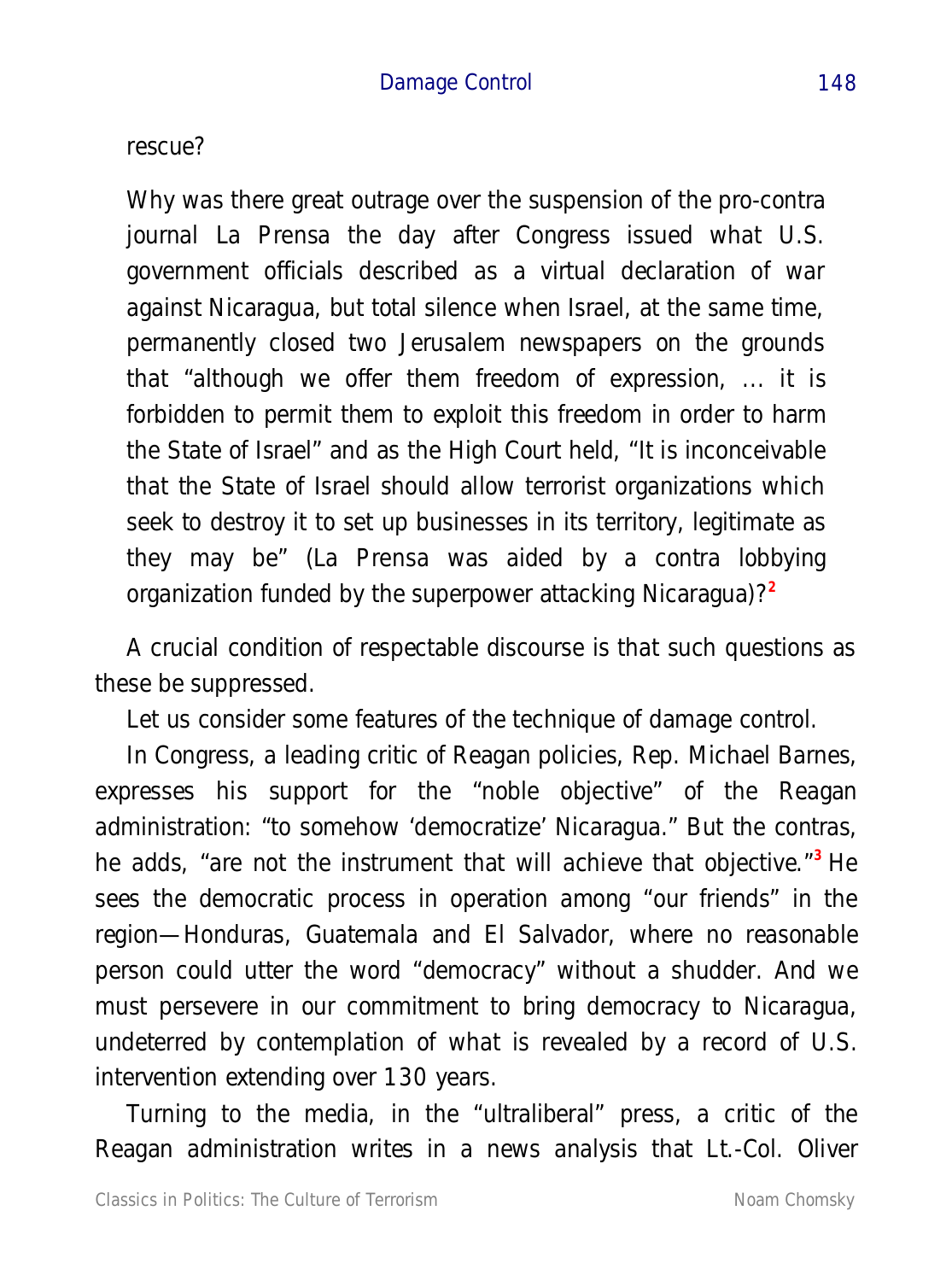North, who was at the "vortex of scandal," "became increasingly committed to democracy in Central America, especially the cause of the contras."**<sup>4</sup>**Even before Col. North's testimony, which revealed his utter contempt for democracy with brutal clarity, what was the evidence that he cared about democracy—in Nicaragua or the United States—or even knew what the word means, or that the contra leadership or the U.S. government are interested in democracy, or ever have been? None is necessary, since we are dealing here with doctrinal truths.

It is an important feature of American culture that these doctrines serve as the presuppositions of discourse, entirely beyond the reach of discussion. It is a doctrinal truth, whatever the facts, that the Reagan Doctrine was "designed as a foreign policy tool to bring democracy to places where Soviet-sponsored regimes came to power in the 1970s," though there are questions as to whether we should aid "the resistance in Nicaragua" (Stephen Rosenfeld), that is, the proxy army attacking Nicaragua from its foreign bases, maintained in the field by supplies flown in daily thanks to the bounty of their superpower sponsor. We must support the "elected governments in the region," the editors of the *New York Times* demand, strengthening the "democratic regimes" in El Salvador, Honduras and Guatemala and their "elected presidents," and protecting them from the depredations of "the Sandinistas," not an "elected government" with an "elected president," and surely not "a democracy" such as our client states. The editors of the *Washington Post* agree. The Central American conflict pits "the Marxist regime" in Nicaragua against "the elected government of El Salvador" and "the Nicaraguan resistance," and we must help "friendly governments in the region cope with the overflow of Sandinista power"—not the overflow of American power in violation of international law, as determined by the World Court with overwhelming UN endorsement—while assigning to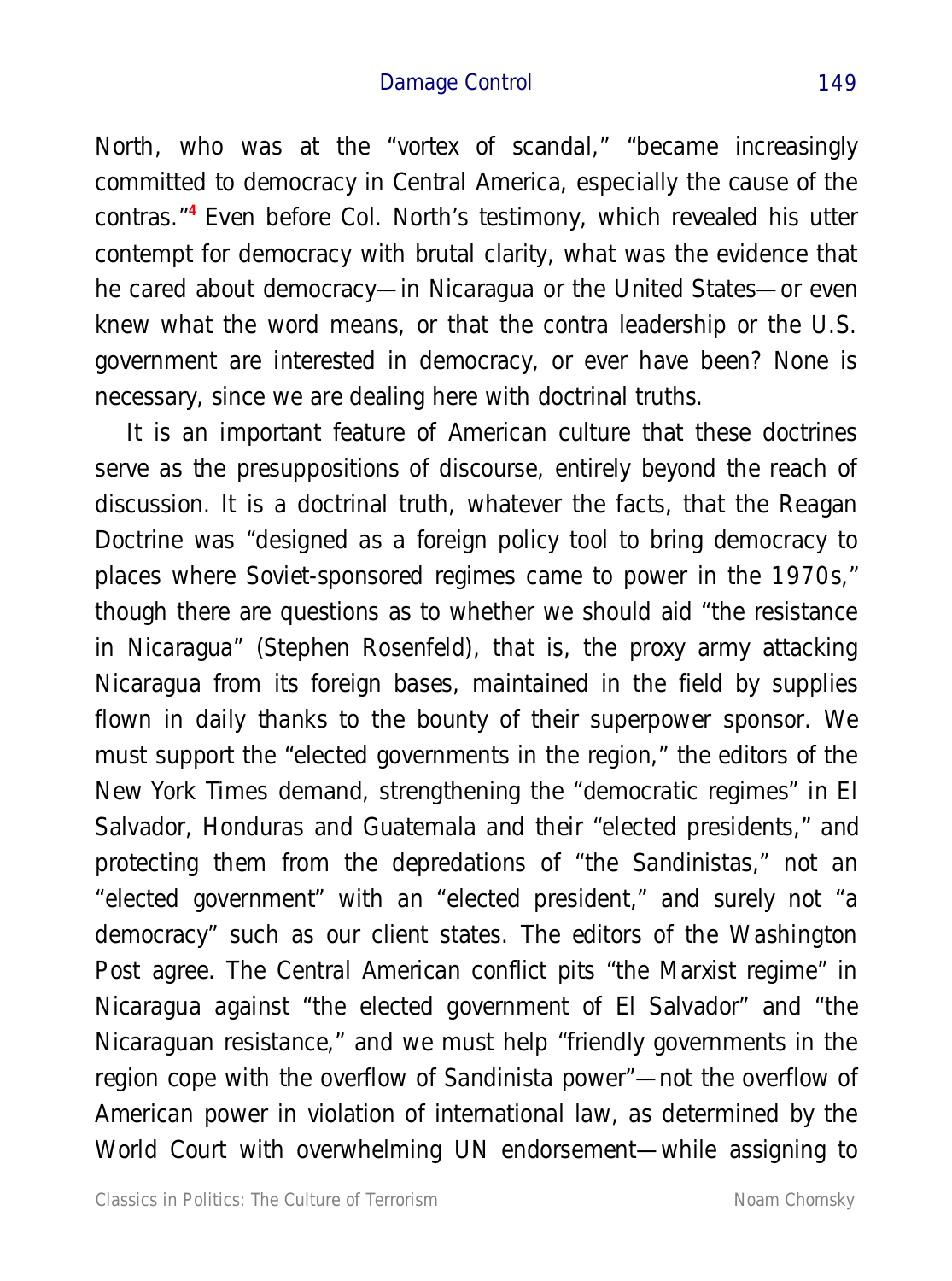"Nicaragua's fellow Latins the burden of moving it along a democratic path" as proposed in the Arias plan, which, outside of the Free Press, treats the governments in Central America on a par, with no mention of Nicaragua. "Admiral Poindexter believed that [th](#page--1-0)e President's general policy was to help the contras democratize Nicaragua," James Reston informs us after listening to Poindexter's remarkable testimony; "Maybe the tragedy began first with the corruption of language," he adds, though surely without understanding why these words have a certain merit.**<sup>5</sup>**

When the intellectual elite turn to their task of restoring the faith, we descend to low comedy. In the *New York Times Magazine, New Republic* literary editor Leon Wieseltier assures us—with perhaps a touch of desperation—that "It would be hard to exaggerate the purity of heart that the Reagan Administration feels" as representatives of "a great and good power." "The pure hearts dream of democracy in Nicaragua" and proceed with "exaggerated humanitarianism," but they err in the atmosphere of "intellectual righteousness of Mr. Reagan's Washington," soon to be displayed, even more vividly than before, in the congressional hearings. To recover from "the moral and intellectual intoxications of the Reagan years," we must add a touch of "realism" to the "lofty idealism" that has i[nsp](#page--1-0)ired the Reaganites as they exulted in the slaughter of some 150,000 people in Central America, enthusiastically supported Israeli massacres, and in general, became apologists "for some of the worst horrors of our ti[me](#page--1-0)" in the words of international human rights monitors, and agents of these horrors.<sup>6</sup> But in their dealings with Iran, Wieseltier continues, the Reaganites "have made a mockery of one of the administration's finest articles of faith, that terrorists and their taskmasters not be appeased."**<sup>7</sup>**This is a common refrain, never accompanied by the observation that if international terrorists are to be shunned, then Washington must close down.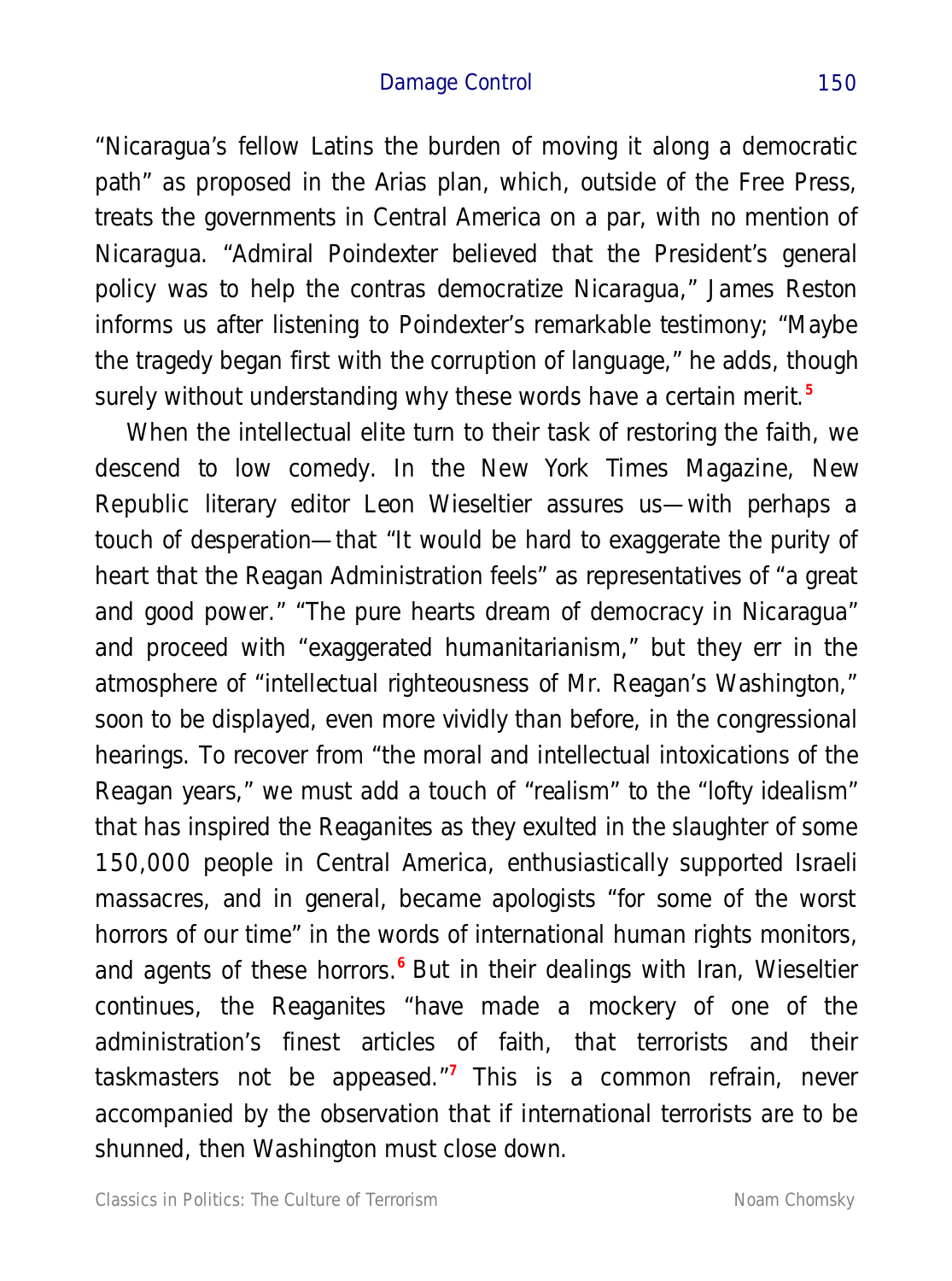With regard to Nicaragua, Wieseltier urges that we replace the "lofty idealism" of the Reaganites by a "realist anti-Communism." Sober realism dictates that we act "to prevent the final integration of the Sandinista state into the structure of Soviet domination and to prevent the Sandinistas from interfering in the lives of their neighbors," goals that cannot "be accomplished without the tightening vise of the contras." Turning to the real world, we quickly discover that one consequence of Reaganite policies from the outset, predictable and predicted, was to compel the Sandinistas to rely on the USSR, abandoning their efforts at neutralism, so as to justify the attack launched against them for quite different reasons. This is, furthermore, a standard pattern of U.S. intervention, Guatemala in 1954 being one familiar case. As for the idea that the [U](#page--1-0).S. must prevent Nicaragua from interfering in the lives of its neighbors—something we would never do it is worthy of note that the doctrinal truth remains unaffected by the absence of credible evidence of such interference, including the pathetic efforts of the most recent State Department propaganda.**<sup>8</sup>** The remainder continues in the same vein, in conformity with the norms of educated discourse.

The norms are not entirely exceptionless, as earlier references indicate,**<sup>9</sup>** and are quite different from those to be found in the professional Latin Americanist literature. But the uniformity is nevertheless striking and instructive, revealing features of the dominant intellectual culture that receive much less attention than they merit.

We might note that the effects of Reaganite programs in ensuring Nicaraguan dependence on the USSR, imperceptible to elite opinion, are obvious enough to the Nicaraguan opposition they profess to support. Opposition parliamentarian Mauricio Díaz, while expressing his objections to the new Constitution, nevertheless observes that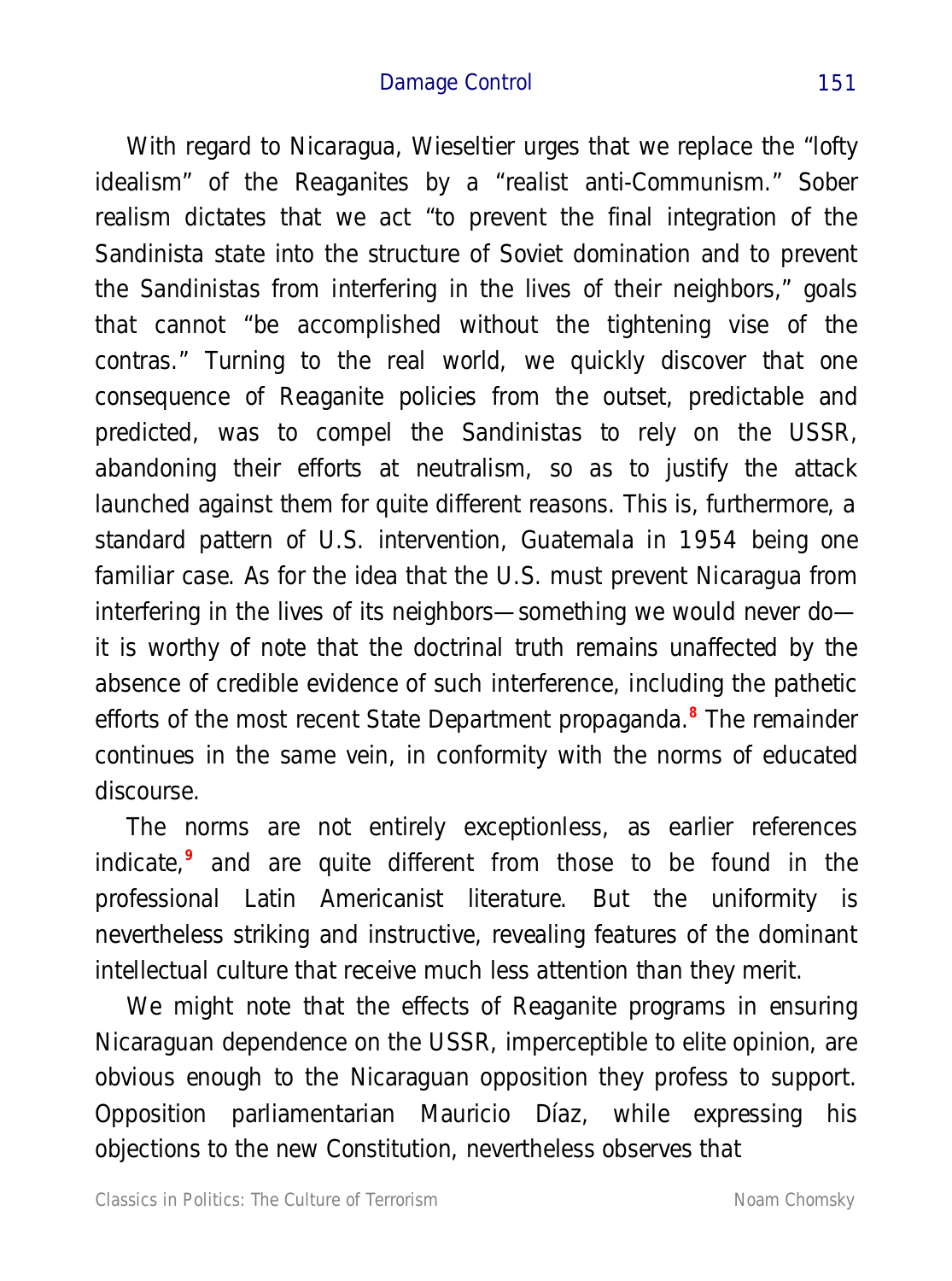This country has little alternative to tying itself more and more closely to the military and economic community of eastern Europe. The fruit of the US strategy will be if Nicaragua truly becomes, at some point, a part of the East-West confrontation. I am not opposed to support from the socialist countries. Certainly, if the Sandinistas were not getting arms from the Warsaw Pact, our country would be in the hands of the FDN, that is clear. And the FDN is not a democratic option. Eduardo Frei died hoping that Pinochet would give power back to the civilians. We know that something equivalent or worse would occur here in Nicaragua. We are against the FDN and we are against the counterrevolutionary option.**<sup>10</sup>**

The alleged commitment of the United States to bring democracy to Nicaragua, a crucial principle of damage control, is assumed with virtual unanimity by commentators, untroubled by the question of its curious timing and the demonstrable efforts of the U.S. to destroy meaningful democracy in Latin America and elsewhere, a fact that also cannot be perceived, indeed an idea that cannot be entert[ain](#page--1-0)ed. Editorials assure us that the "unchanging goal" of the administration is "democracy and free elections in Managua," though the "Reagan administration must take care that its efforts to bring democracy to Nicaragua are not at the expense of democracy already in place in neighboring Honduras."**<sup>11</sup>** In the news columns, we read that the U.[S.](#page--1-0) "has been seeking a comprehensive regional treaty that will ... compel the democratization of the countries, particularly Nicaragua," and that Congress sees diplomacy as "a fresh approach to the US policy of using the contras to press Nicaragua's leftist government into becoming more democratic."**<sup>12</sup>**In the case of official enemies, or even foreign states that are not simply U.S.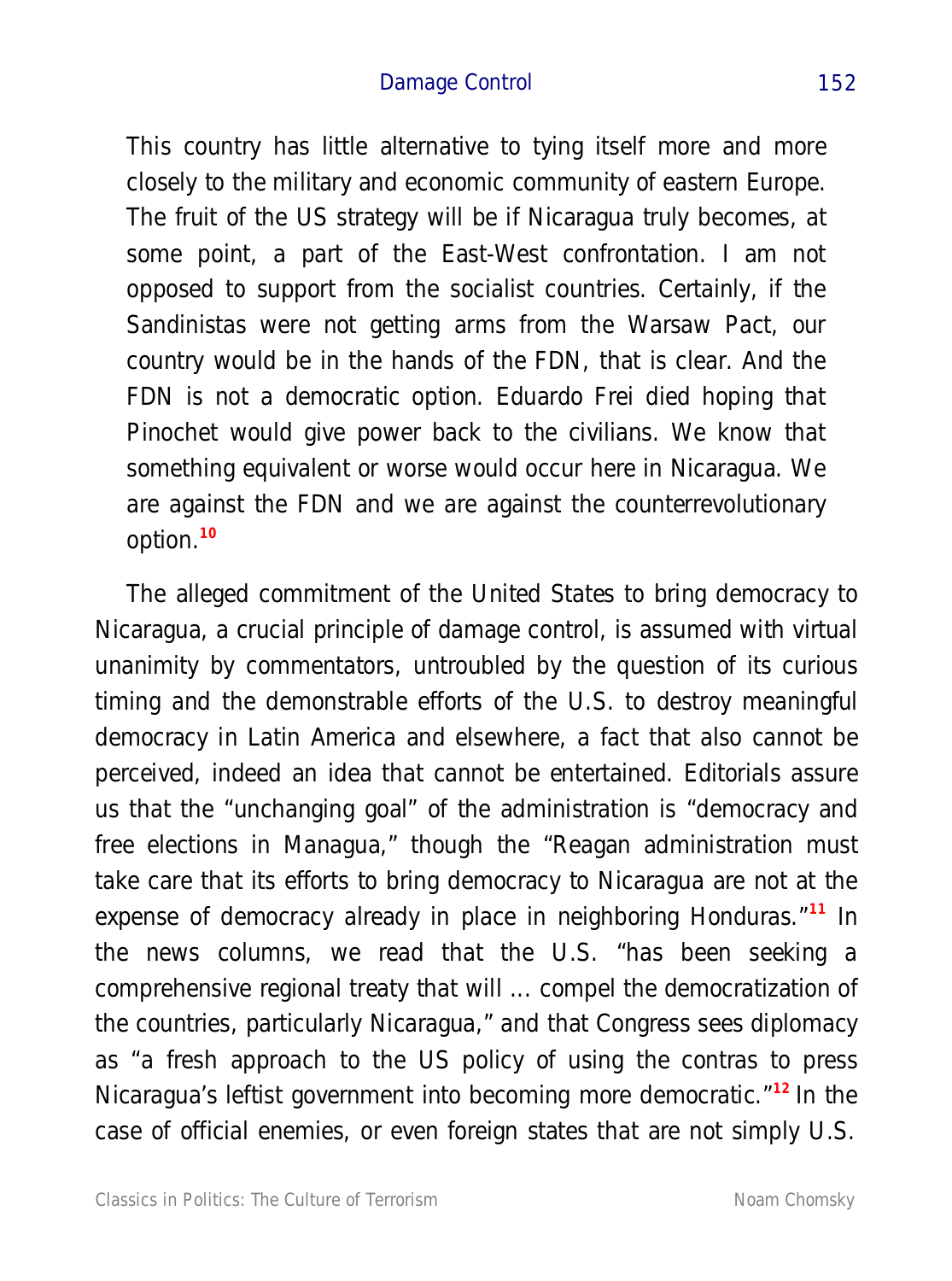clients, the proclamation of some alleged intention does not entail that it is the actual goal of policy, but when Washington pronounces its objectives, the claim becomes unchallengeable fact and no rational analysis is permissible, even thinkable.

Dozens of similar examples can be cited, and one will be hard put to find any deviation in the media from this mindless incantation of state propaganda even after the stark revelation of the disdain for democracy in Reaganite circles during the Iran-contra hearings—as if the factual record of the 1980s, or the historical record, did not suffice to allow a rational assessment of this passion for democracy.

In such cases as these, as in the call that the U.S. remain true to its vocation of "protecting freedom" and so on, we see illustrated the great advantages of adherence to the Party Line: no facts are necessary, history is as irrelevant as elementary rationality. The principles of the doctrinal system are Higher Truths, requiring no argument, susceptible to no challenge.

This rigorous adherence to doctrinal truths, repeated day after day, no doubt succeeds in its purpose of establishing state doctrine as sacrosanct. The perpetrators as well no doubt come to internalize what they say and to lose the ability to call it into question. The very absence of argument helps instill required beliefs, assigning them the status of background assumptions that it would be bizarre to question. Given the tacit elite consensus on fundamentals, and the subordination of the political and information systems to concentrated state and private power, closely linked, there is little danger that alternative conceptions will reach a large audience, and if by chance they do, they must bear a heavy burden of proof not required by the chanting of authorized slogans. The system works very well to constrain independent thought and keep it within approved limits, at least among articulate and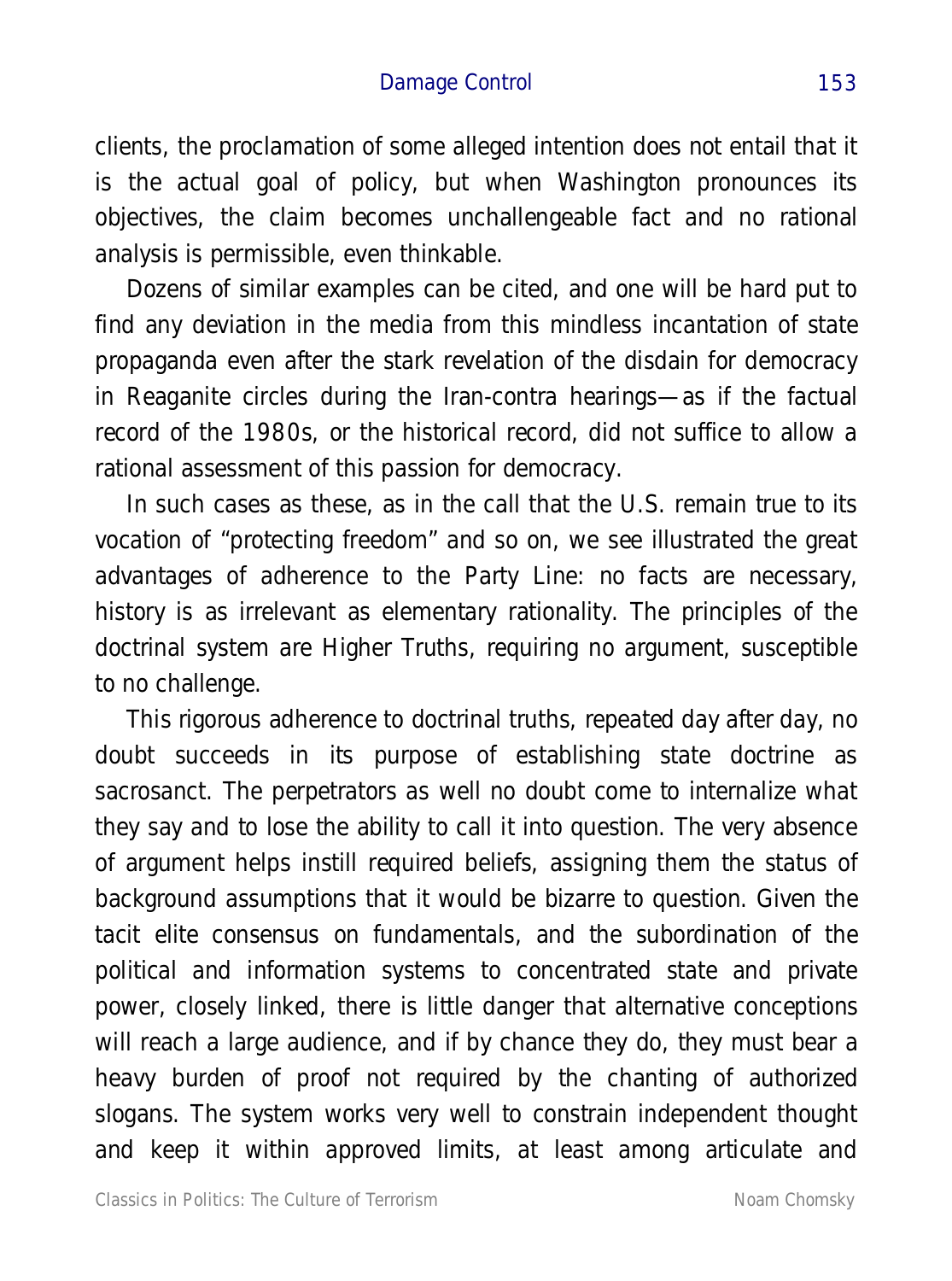political a[ct](#page--1-0)ive segments of the population.

The contras are "the rebels" or "the resistance," or even "the democratic resistance" (Ronald Radosh) or the "Nicaraguan freedom fighters" (Mark Belnick, Counsel for the Senate Investigating Committee, questioning Elliott Abrams).**<sup>13</sup>**Elsewhere in Central America the "leftist insurgents" are "subversive groups," in the terminology of news reporting.**<sup>14</sup>**It is only in internal documents by their lobbyists that the contras are correctly described as a "proxy force" for which we must somehow construct a popular base.

As noted earlier, critics are concerned only that Reagan's "active promotion of democracy" may be too "aggressive." At the dissident extreme of the media, Tom Wicker criticizes the Reaganites on the grounds that the U.S. has no "obligation to install democracy by force in Nicaragua," and Sol Linowitz, another critic, urges that the U.S. and its Central American allies should not "desist from their goals of political reform" in Nicaragua—so that it can become a "democracy" like Honduras, El Salvador, and Guatemala, safely ruled by the military and the U.S.-linked oligarchy. He explains further that we should support the Arias plan, which "certainly does not mean abandoning the goal of advancing human rights and democratic politics in Nicaragua" in accordance with Reaganite humanitarian passions: "Indeed, the cente[rpi](#page--1-0)ece of the Arias plan is democratic change in Nicaragua," the standard misrepresentation of the wording of the plan, to which we return, in the U.S. doctrinal system, and noteworthy again for the tacit assumption that "democratic change" is a lesser problem in the U.S. backed terrorist states.**<sup>15</sup>** Editorials and commentators assure us that "Washington's overriding goals are the security of Nicaragua's Central American neighbors and the stability of democracies throughout Central America," and that Congress has supported "stepped-up military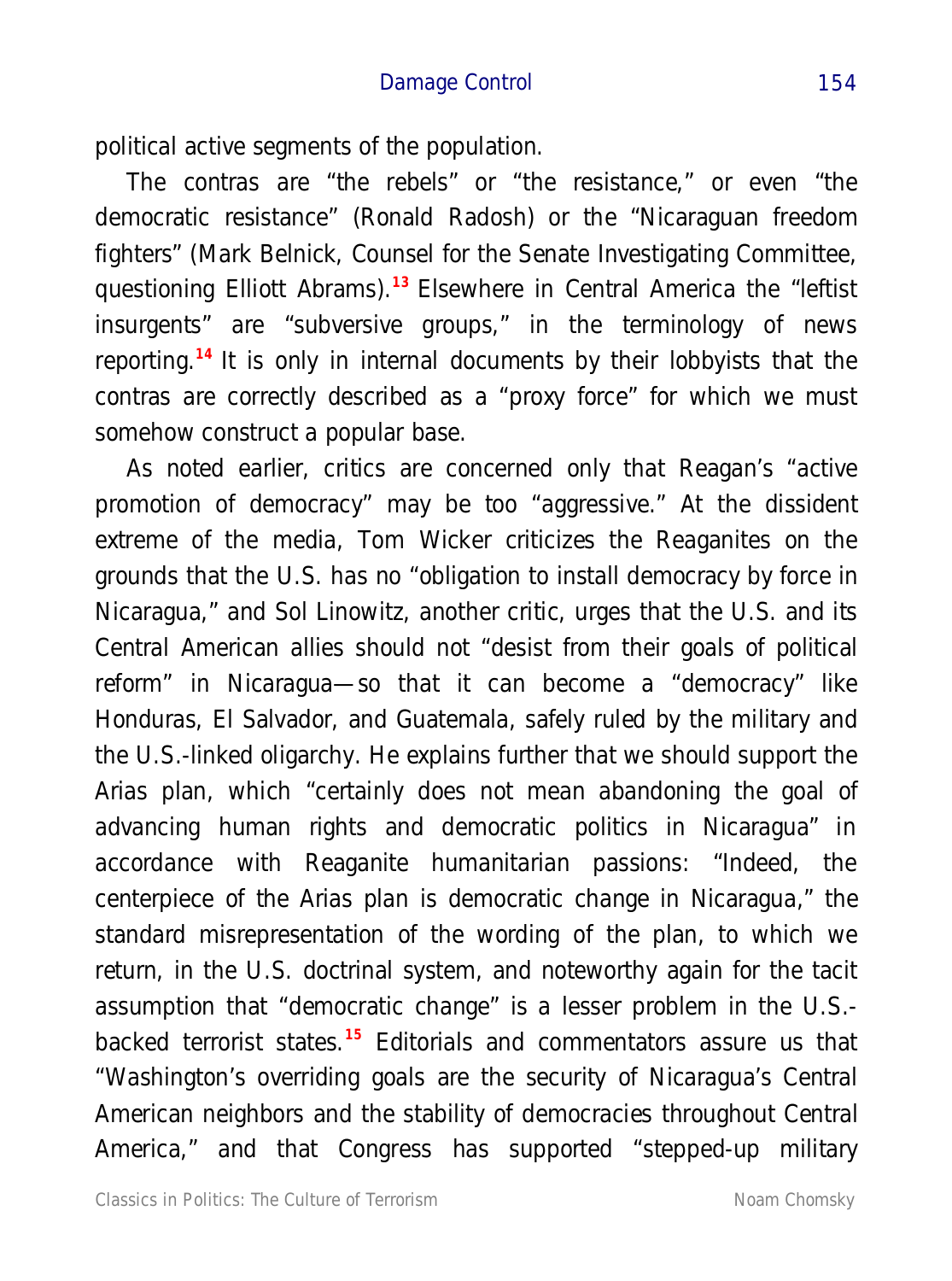pressure" in the hope that it "may influence the Sandinistas to leave their neighbors alone and reestablish internal democratic freedoms."**<sup>16</sup>**

Examples are legion. The authors are aware—or could easily become so—that the Sandinistas have been requesting international supervision of the borders since 1981 so that the Central American countries would "leave their neighbors alone," a proposal always rejected by the United States, which is committed to military intervention in the region as it has been for over a century. They might also learn[—th](#page--1-0)ough not without some effort—that as of mid-1986, Nicaragua was the only Central American country to have accepted the Contadora treaty (rejected by U.S. clients), which would bar arms imports and remove foreign military advisors from the region, a fact virtually suppressed in the U.S. media**<sup>17</sup>**; and that in December 1986, Nicaragua once again requested that the UN send an independent fact-finding [miss](#page--1-0)ion to the border after a conflict there, "in order to determine the causes of tension and recommend relevant measures to prevent a further worsening of the situation" (UN Ambassador Nora Astorga), a proposal rejected by Honduras with U.S. backing, as always, and also unreported.**<sup>18</sup>**

The authors of these typical commentarie[s](#page--1-0) could also easily learn, if they do not already know, the facts cited earlier concerning Nicaraguan trade with the Soviet bloc when Reagan announced the May 1985 embargo, also declaring a National Emergency in the face of the threat to our existence posed by Nicaragua, renewed yearly since**<sup>19</sup>**but to consider these and similar facts would clearly be improper, inconsistent with the required image of an agent of the Kremlin conspiracy. It would also shed too much light on the real purpose of the embargo: to overcome this neutralist stance so as to justify the U.S. aggression undertaken for quite different reasons.

The authors also are capable of understanding that the predictable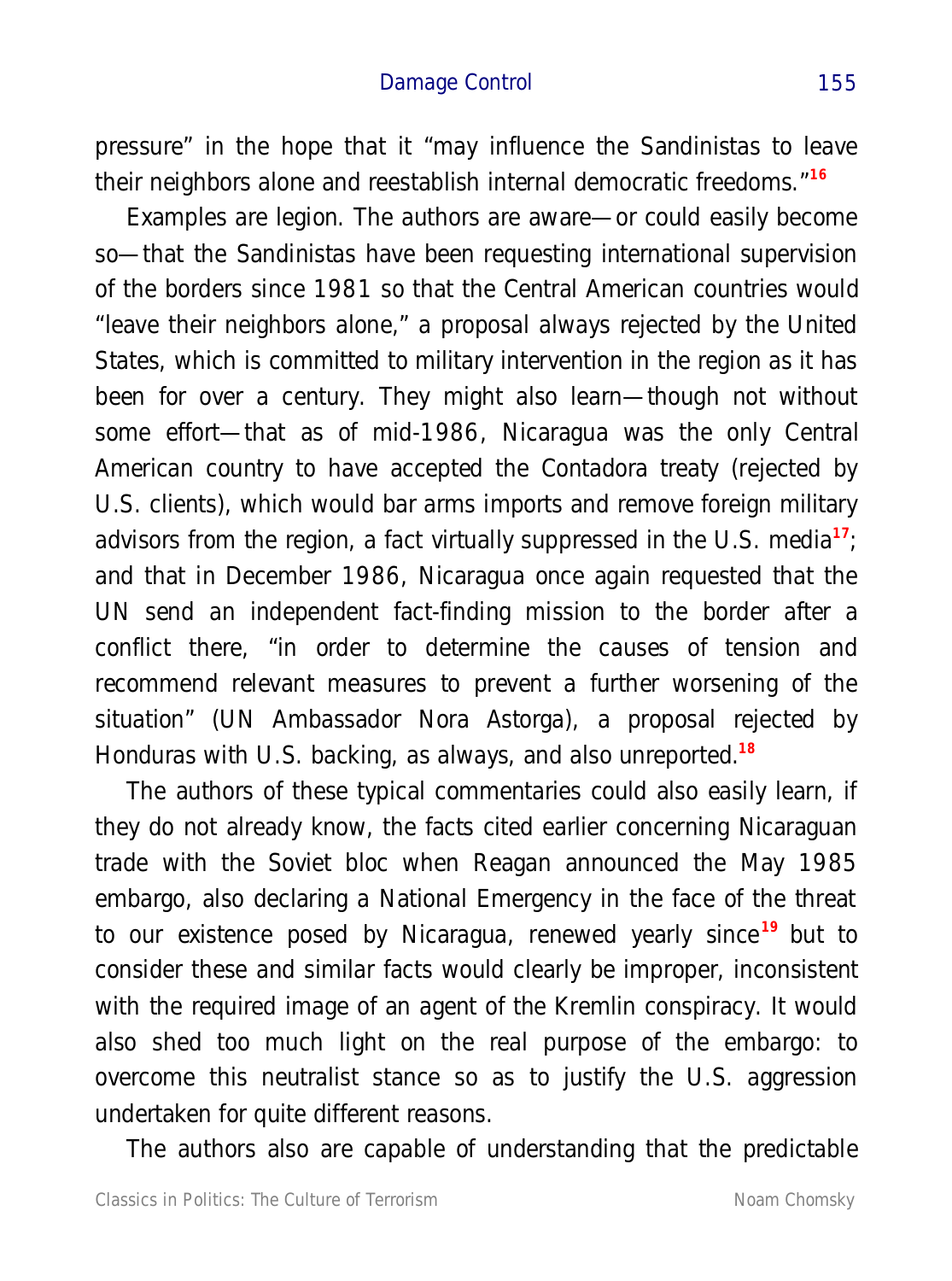effects of isolation, embargo and terrorist attack are to reduce the possibilities of democracy and to increase domestic repression. They know, or can easily discover, that U.S. allies su[ch](#page--1-0) as Israel enforce measures at least as harsh under far less onerous circumstances and that the United States too adopted such measures at home during World Wars I and II, though it was not under attack by a superpower; in fact, its national territory had not been threatened since the War of 1812.**<sup>20</sup>** One can only imagine what the internal policies would be if a terrorist army organized by the USSR were rampaging through Arizona and Montana with a base in Idaho, heavily supplied with air drops, with Canada serving as a major Soviet military base with massive permanent Soviet military maneuvers preparing for an invasion, Soviet fleets of unimaginable power cruising offshore and regular Soviet reconnaissance flights coordinating the terrorist attacks of their proxy armies, and U.S. air waves dominated by hostile radio and television from abroad. Would the U.S., under those circumstances, permit free travel by Russians who have published outrageous lies about the U.S. in the course of their lobbying and apologetics for the terrorist forces, and who are visiting with the open intention of digging up further information—or inventing it, if necessary—that can employed to gain support for the attack on the border states? Or would it permit the publication of a major journal of wealthy Communists who had managed to hoard American capital, funded by the Soviet Union, lining up in the terrorist crusade? Given the actual record under vastly less provocative conditions, the questions are hardly worth raising, though it should be noted that a realistic analogy is impossible to construct.

The authors could also easily discover that repressive policies were not only the predictable effects of the two-pronged U.S. war against Nicaragua, combining terrorist attack with barriers to trade and aid, but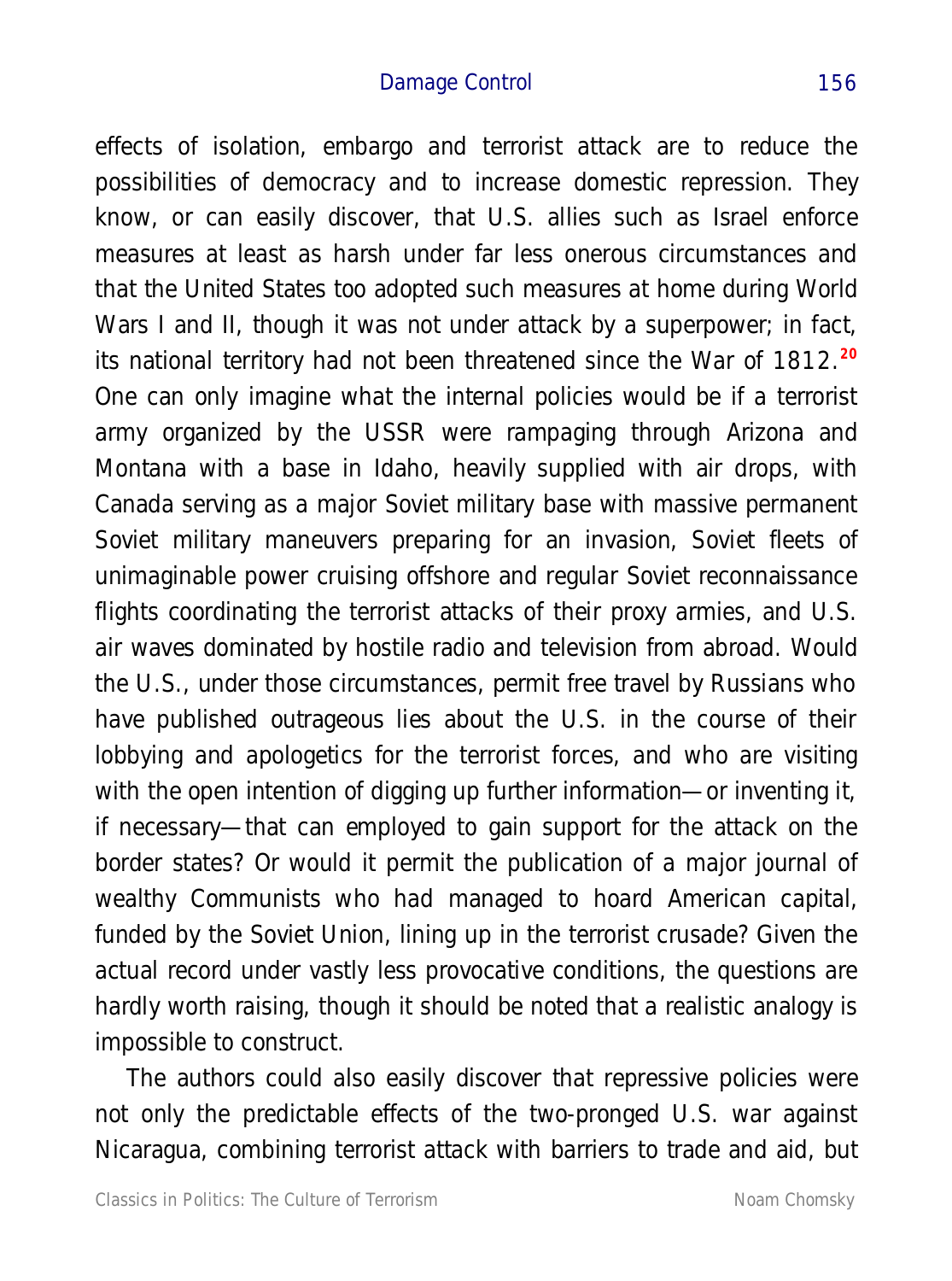also the intended effects from its earliest days. In the World Court proceedings, former CIA analyst David MacMichael testified that the 1981 CIA program ratified by the administration had as its purpose: to use the proxy army to "provoke cross-border attacks by Nicaraguan forces and thus serve to demonstrate Nicaragua's aggressive nature," to pressure the Nicaraguan Government to "clamp down on civil liberties within Nicaragua itself, arresting its opposition, demonstrating its allegedly inherent totalitarian nature and thus increase domestic dissent within the country," and to undermine its shattered economy. We hardly need the testimony, since these predictable effects were surely the intended ones. But to understand such matters, it is necessary to escape the confines of the ideological system and to question the sanctity and nobility of U.S. intentions. That is excluded, as an intolerable departure from civilized norms.

A closer look at the substantive content of formal civil liberties is also excluded[, th](#page--1-0)ough it is hardly an insignificant issue, even in states such as Costa Rica, which have an impressive democratic record (or in the U.S., for that matter). The Council on Hemispheric Affairs and the Newspaper Guild (AFL-CIO) discuss the topic in their regular surveys of the Latin American media.**<sup>21</sup>** They point out that in Costa Rica, where civil liberties "have been observed to a degree unmatched by any of the Spanish-speaking republics of Latin America," the population "in practice ... often can obtain only one side of the story, since wealthy ultraconservatives control the major daily newspapers and broadcasting stations"; here the effective control over information is guaranteed by the "free market of ideas" as it functions in a society with concentration of resources in private hands, and therefore no limits on freedom of the press would be perceived from the Orwellian standpoint of U.S. ideology on the matter.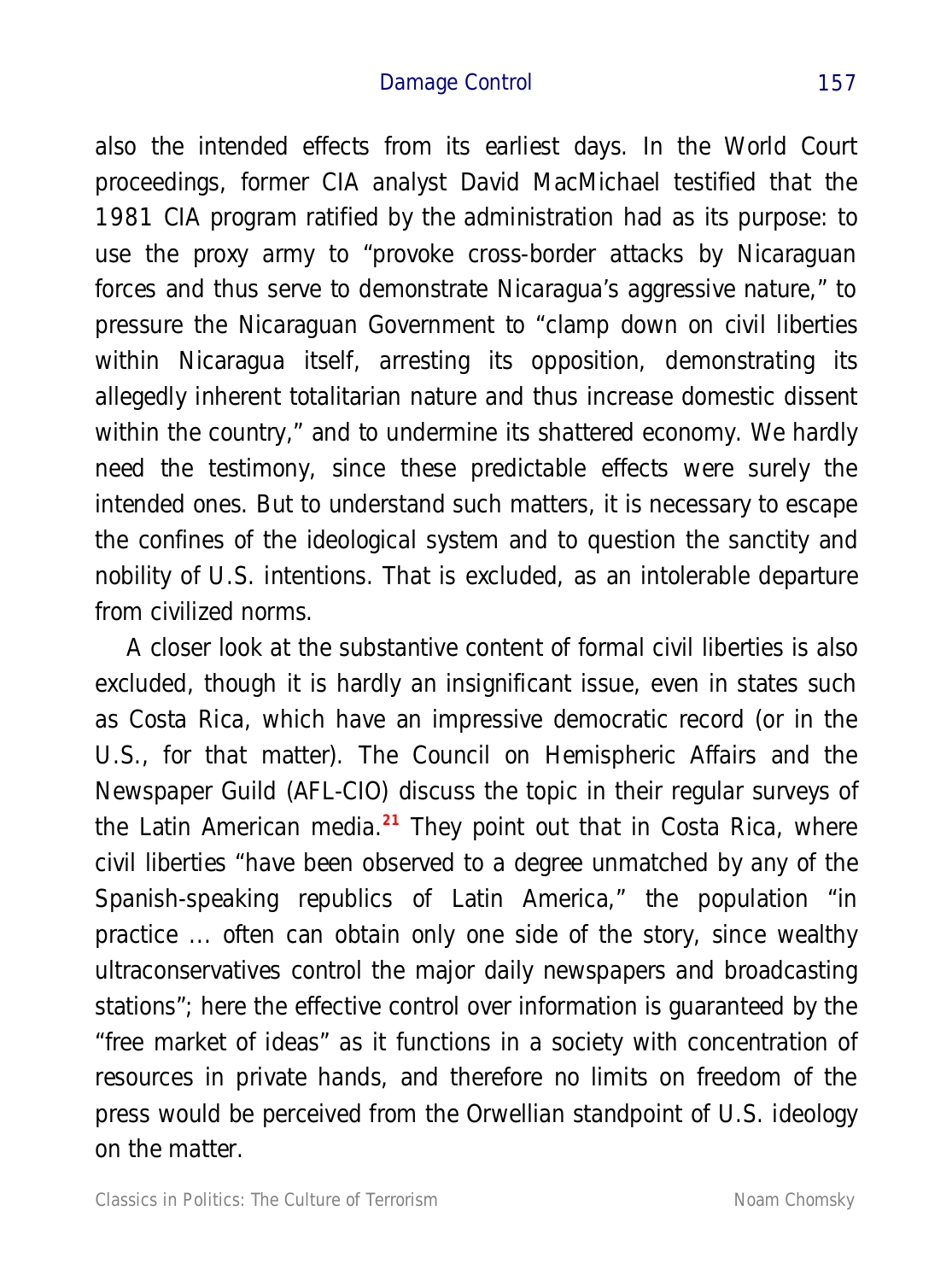In El Salvador, which the Council lists as the worst violator of press freedoms after Chile and Paraguay, reporters continue to "work under the constant threat of harassment and death" with at least 20 journalists killed since the 1979 coup and a greater number "disappeared" or forced into exile. The "prevailing sense of insecurity ... has profoundly affected moderate and right-wing journalists" while other publications "have been forced to close as a result of righ[t-w](#page--1-0)ing death-squad violence" and those that remain are largely "controlled by wealthy ultraconservatives"; and, of course, "freedom of expression remained suspended [in 1985-6] under a state of emergency" that had been in effect since March 1980, but was virtually unmentionable in the U.S.**<sup>22</sup>** Similarly, "restrictions on press freedom in Honduras remain unofficial but pervasive, producing a system of self-censorship," because of government blacklists and general fear.

Others have made similar points. In the journal of the Committee to Protect Journalists, Alan Nairn writes that "The main method of censorship employed by the Guatemalan army [who effectively rule the country behind a democratic façade] is murder, directed primarily at the local press." He notes that "since 1978, about 47 Guatemalan journalists have been assassinated, many of them in quite spectacular fashion—radio broadcasters dragged out of the station while on the air, prominent newspaper journalists machine-gunned while they are driving downtown." The mass slaughter of civilians by the ruling generals

had never been discussed in the Guatemalan press—radio, T.V. or newspapers. And that had been accomplished without a system of formal censorship. There is no ministry of censorship in Guatemala. It's simply an ad hoc system where journalists who dare to discuss such things are killed.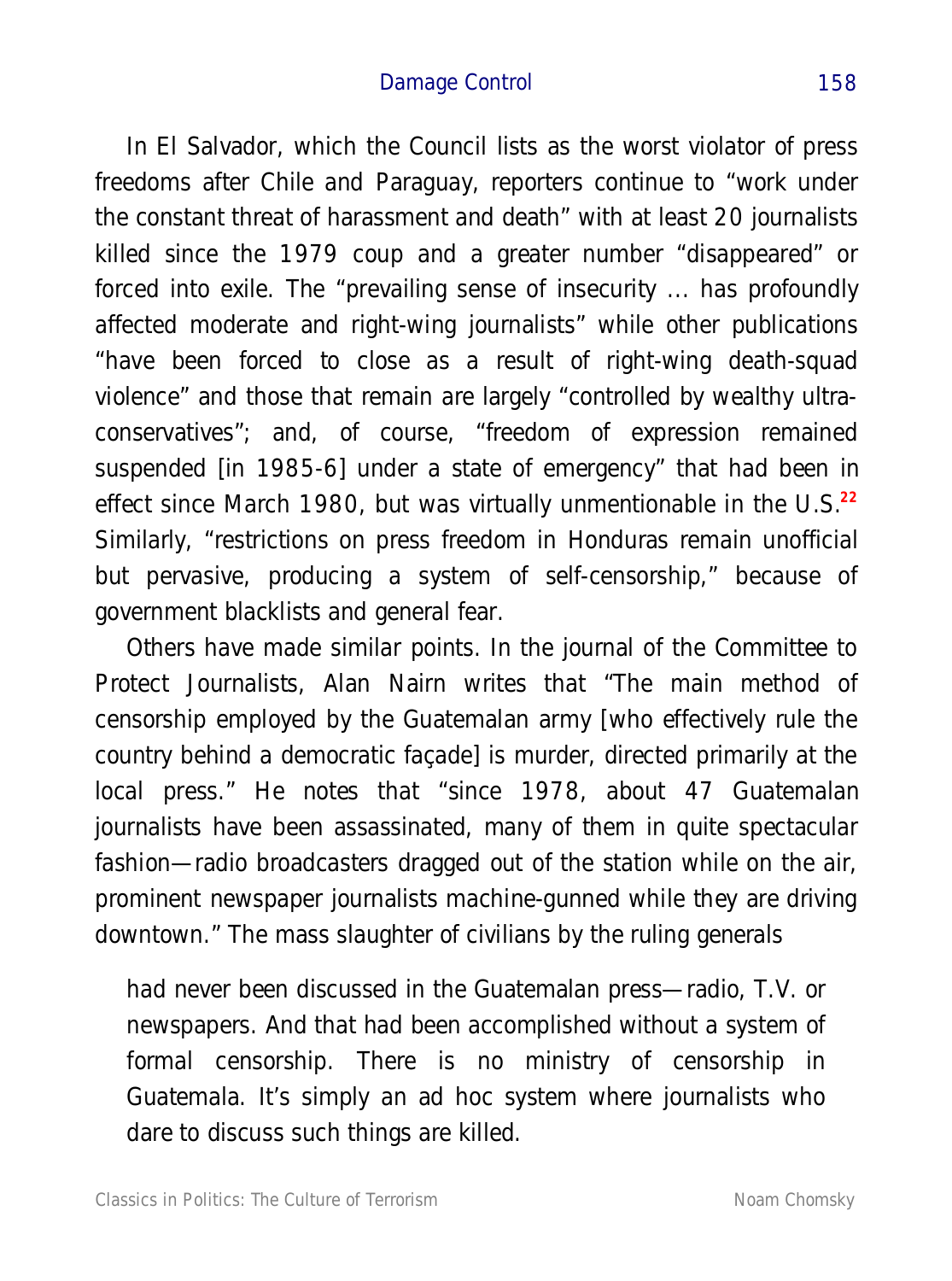Writing on El Salvador in the same journal, Ruben Martinez concludes that the situation is improving in that terror has declined from the peak years of U.S.-sponsored atrocities, but "press freedom is still very limited for those who do not echo the official line." The two largest dailies are "extreme right-wing," and their editors laud the freedom of the press, observing that they can criticize the government as harshly as they like—"since current conditions do not inhibit the political right from speaking out," Martinez adds, meaning that they will not be assassinated or "disappeared" by the security forces or the terrorist squads associated with them. These journals do not even accept paid ads from left-of-center opposition groups, nor does a smaller one, close to Duarte's PDC. Another smaller journal, *El Mundo,* is "by far the most open of the dailies," accepting ads from opposition unions and human rights groups that call for freedom for political prisoners, an end to the war, and measures to deal with "the economic hardship of the working class." The "most daring source of information" is the small weekly news bulletin of the Catholic University of Central America (UCA), "limited in circulation" but willing to accept articles from opposition unions and political opposition groups. The most "significant sign of *apertura"* in the press is an editorial in *El Mundo* adapted from a UCA piece, in which the most extreme statement quoted is that the army "has succeeded only in not losing the war," a sta[tem](#page--1-0)ent that "would have been impossible to make publicly in the terror-filled atmosphere of the early 1980s." Americas Watch also observes that state terror has sufficed to ensure that "since 1981 the Salvadoran press has either supported the government or criticized it from a right-wing perspective."**<sup>23</sup>**

These matters are never discussed as we laud our achievements in bringing "democracy" to El Salvador, just as heavy censorship and closing of journals, detention and expulsion of editors, even refusal to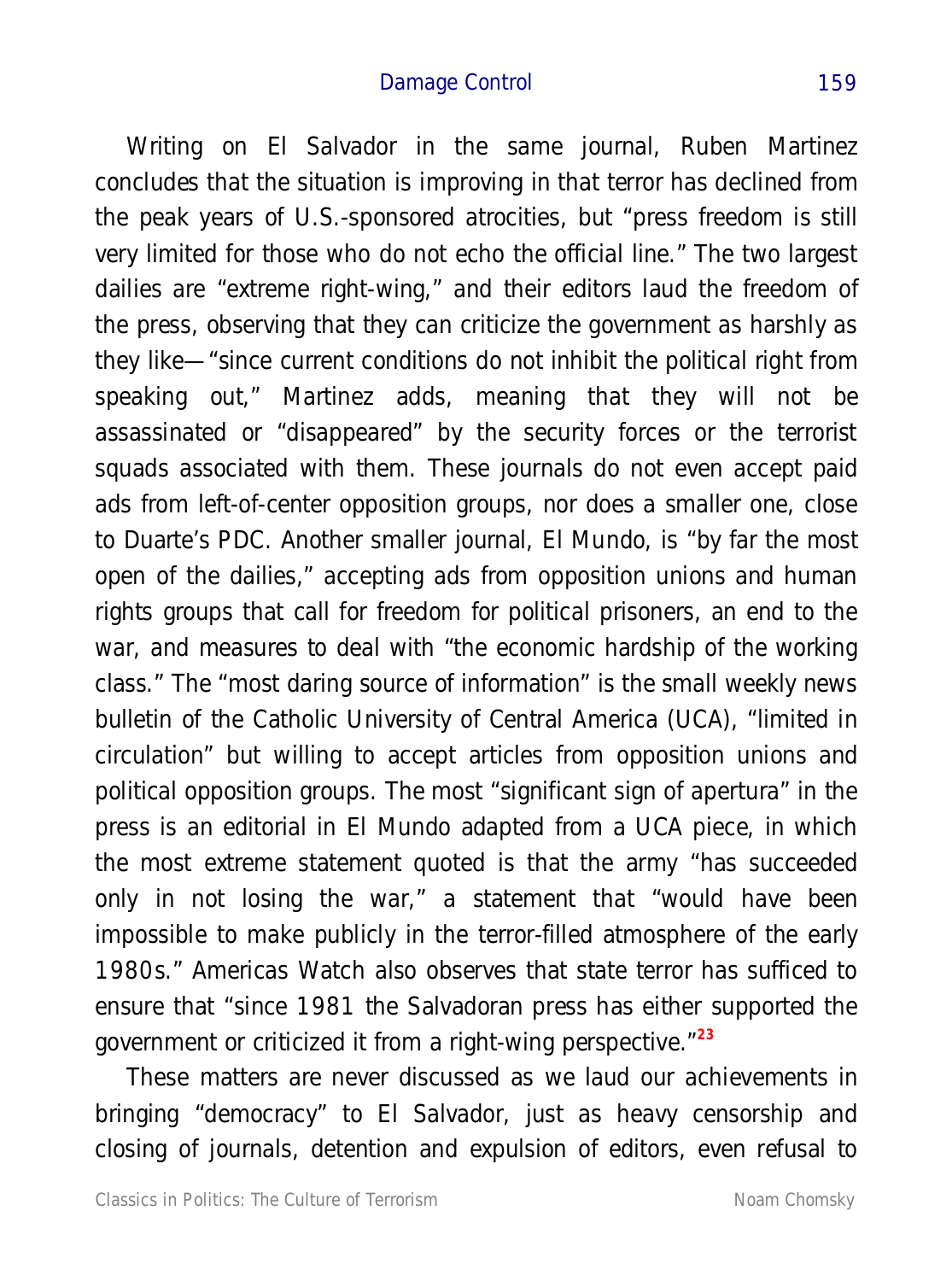grant permission to publish, is off the agenda with regard to Israel. One will search the U.S. media in vain for impassioned demands that *La Crónica* and *El Independiente* be permitted to reopen in El Salvador, protected by an international military presence from the Duarte security forces, which continue to reign unchallenged. Indeed, who has even heard the names of these journals destroyed by state terror, their editors and staff murdered and mutilated by the security forces, driven from the country, or intimidated into silence, the physical plant demolished? In contrast, violations of press freedom in Nicaragua that evidently fall far short of murder and general terror evoke unbounded outrage.

These are crucial requirements for the operation of damage control.

The Reagan admi[nis](#page--1-0)tration has assumed from the start that it could count on domestic hypocrites to feign indignation over the intended consequences of its terrorist acts, applying lofty civil libertarian standards that they do not for a moment accept (as is easily demonstrated by comparative analysis**<sup>24</sup>**) while blaming the travail of Nicaragua on "Communist mismanagement," "Sandinista paranoia" or their "inherently totalitarian nature." Everything has proceeded exactly as anyone familiar with American history and [cu](#page--1-0)lture would have anticipated.

The concern of the editors of the *Christian Science Monitor* that we act to "reestablish internal democratic freedoms" in Nicaragua is widely echoed. Thus, the *New York Times* endorses the Arias plan because it calls for "restoring freedoms and holding elections in Nicaragua."**<sup>25</sup>** there having been no elections according to *Times* doctrine. Such hopes for *restoration* of democratic freedoms in Nicaragua must be a reference to the Somoza period, if words have meaning, hence an appeal for a return to those happy days, when, in fact, there was little concern voiced over conditions in Nicaragua; "from 1969 to 1977 the networks spent a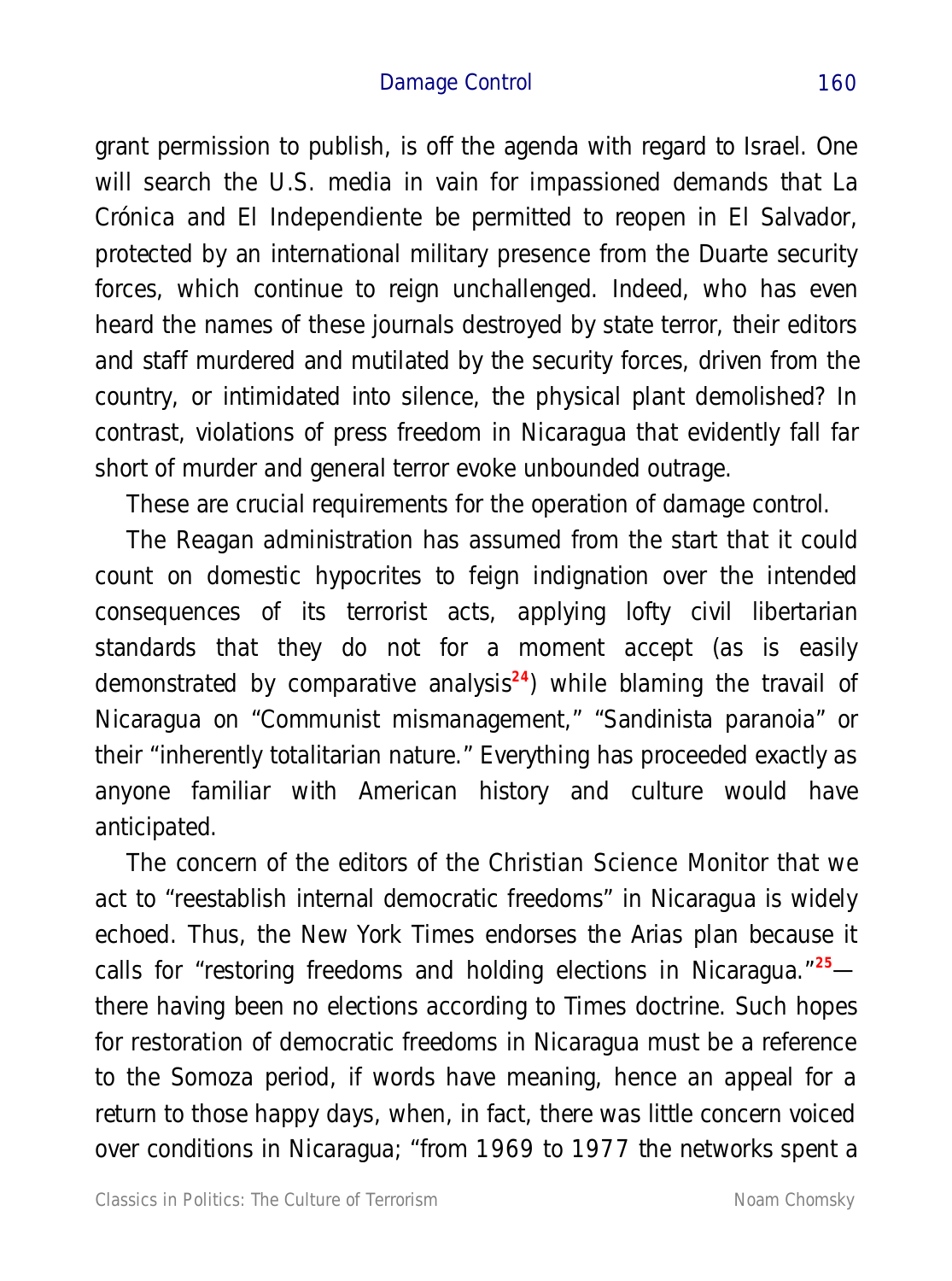total of one hour on Nicaragua—all on the 1972 earthquake," while El Salvador was also ignored.**<sup>26</sup>**These [in](#page--1-0)teresting formulations are standard not only in editorials but also in what are called "news columns," where we read, for example, that the Arias plan calls for "the creation of a democratic system *in Nicaragua"* and that Guatemala "favors *reestablishment* of a democratic system" in Nicaragua.**<sup>27</sup>**The *Washington Post* also demands that we must turn "Nicaragua *back toward*  democracy" and assures us that the U.S. "is [wo](#page--1-0)rking through the contras to *restore* democracy to Nicaragua"—as under Somoza, presumably; and Reagan is also laboring to "break the Sandinistas' Cuban and Soviet ties"—which, of course, the Reaganites relish and have desperately sought to strengthen in the traditional pattern discussed earlier.**<sup>28</sup>**

There is, in fact, a way to give some sense to the pretense that that the U.S. is concerned to bring democracy to Central America and that elite opinion truly feels concern over the lack of democracy in Nicaragua (under attack by a superpower). It is only necessary to understand that like most terms of political theology, the term "democracy" has two meanings: its dictionary meaning, and a technical sense devised for indoctrination exercises. In the technical sense of the term, as discussed earlier, "democracy" exists only when elements favorable to the interests of U.S. investors are guaranteed the capacity to rule the political system. At home, that means that the political and ideological systems must be under business control, a result achieved long ago. In the Third World, "democracy" requires that the media and political system be in the hands of local oligarchies or similar elements committed to the form of "development" favored by U.S. investors, that the public be marginalized (by violence, if necessary), and that the military, with its longestablished links to the U.S. system of violence, be granted free rein.

We can therefore understand how, on the one hand, Ronald Radosh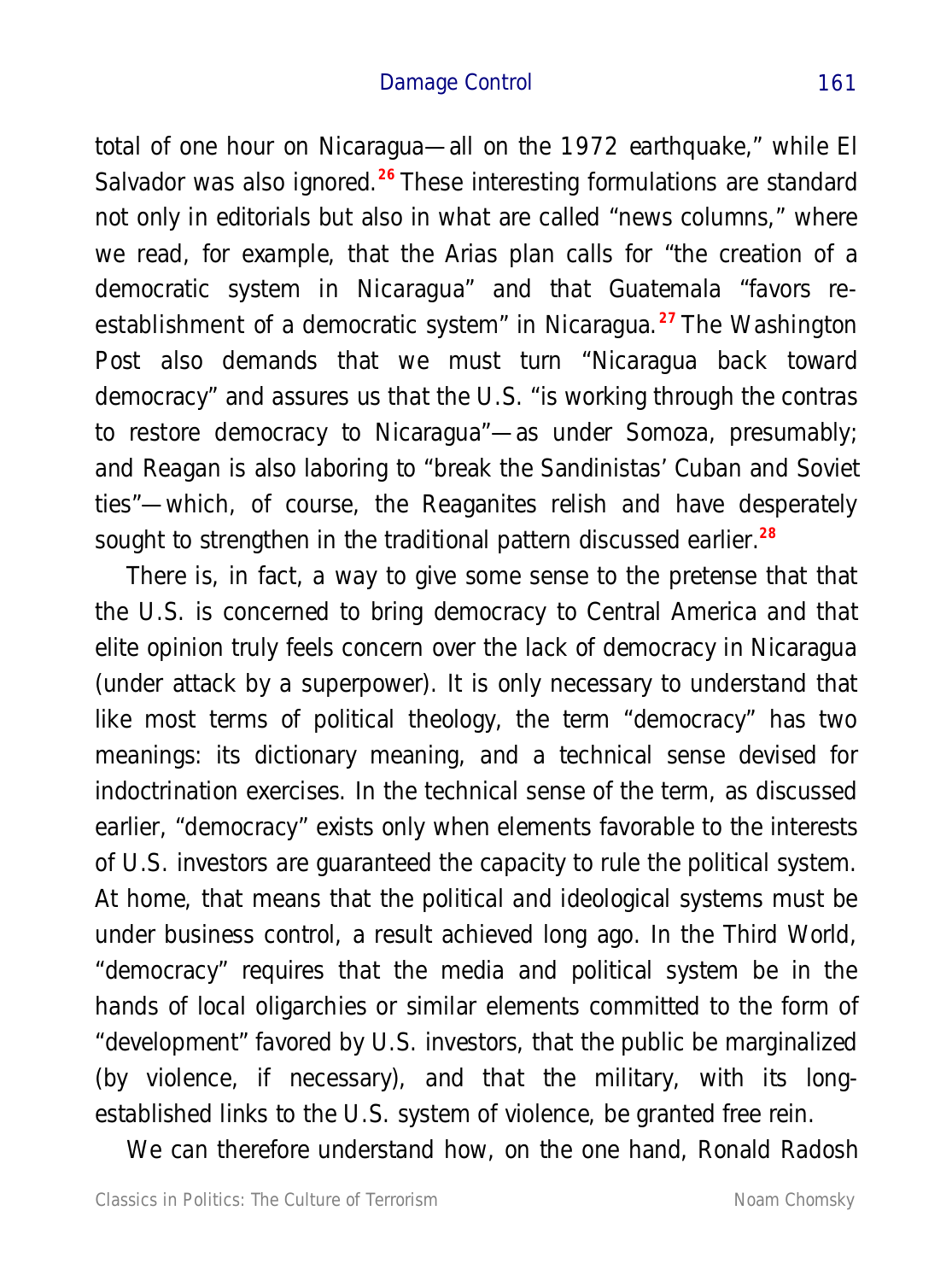and others can describe the contras as the "democratic resistance," w[hi](#page--1-0)le on the other, Edgar Chamorro, the CIA-appointed contra spokesman "who knows the contras far better than anyone in Washington," can characterize them as "the most 'undemocratic force' in Central America, the combined product of the CIA, Somoza, and the Argentine military.<sup>"29</sup> Both usages of the term "democracy" are appropriate, the first in the Orwellian sense of approved discourse, the second in the dictionary sense of the term. The Orwellian sense is required for damage control, standing alongside the term "people's democracy" flaunted by other commissars.

In the technical Orwellian sense of the term, the "fledgling democracies" of Central America much lauded by elite opinion are indeed "democracies." Similarly, the "collection of successful businessmen, bankers and attorneys" who met at a Costa Rican country club to propound a "progressive" political program under the watchful eyes of their masters are surely "democrats." The reason is that they can be counted on to oppose reform measures that would direct the resources of Nicaragua to the poor, and they insist upon domestic advantages that would guarantee something like the traditional system of rule—but with *them,* rather than the Somoza clan, in the driver's seat, subordinated, of course, to the Ruler of the Hemisphere, the "enforcer" in Charles Krauthammer's apt and admiring phrase, always on call to break the bones of anyone who gets out of line. Nicaragua, in contrast, is not a "democracy" for the sufficient reason that businessand landowner-based groups were not represented much beyond their numerical proportion in the pre-election system of governance, as Thomas Walker observes, and in the 1984 elections, privileged elites linked to U.S. state and business interests were not guaranteed the required advantages: domination of the media and the political system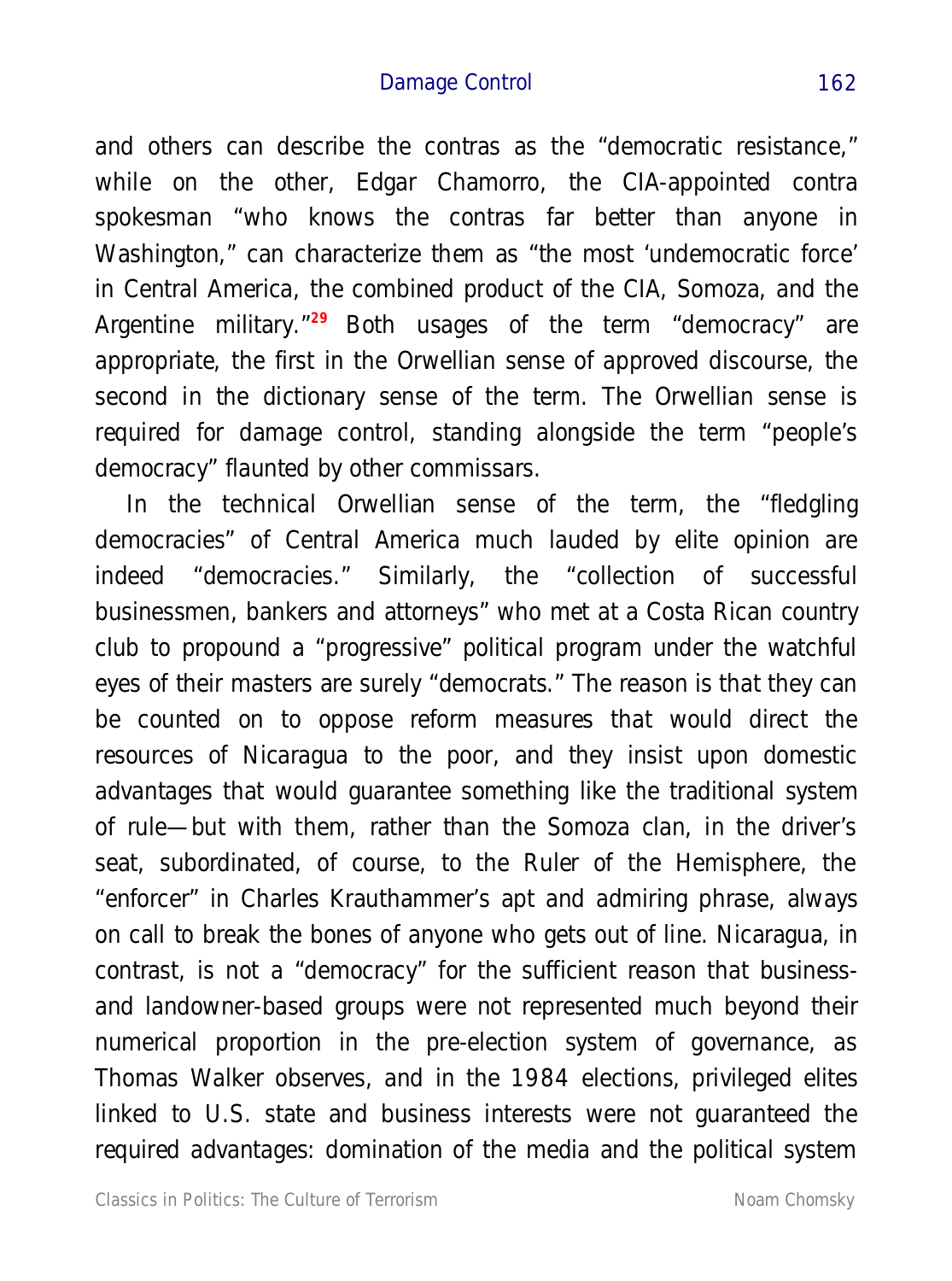in addition to the power that flows from control over economic life-all of this a severe affront to "democracy." That is presumably why the "moderates" left the pre-election junta**<sup>30</sup>**and why they refused under heavy U.S. pressure to take part in the 1984 elections while the "leader" chosen by the United States, Arturo Cruz, was funded by the CIA—elections that did not take place according to the U.S. doctrinal system because the right outcome was not guaranteed by the distribution of power. Similarly, the "moderates" remain admirable democrats despite their lack of a political program and their insistence at the "exile Assembly" that in contrast to the victorious Sandinistas in 1979, who gave business elements [a p](#page--1-0)lace within the ruling coalition, they will exclude the Sandinistas totally from "any representation in the governing junta" after their victory (Pedro Joaquín Chamorro, former editor of *La Prensa,* who openly supported the contra attack on leaving for Costa Rica after having tacitly supported it before).**<sup>31</sup>** That stand is entirely consistent with "democracy" in the Orwellian sense of U.S. usage, just as other measures to exclude "Communists" (another term of Newspeak, referring to anyone who does not accept "democracy") are considered legitimate, at home as well, including measures of extreme violence in our dependencies. It is therefore unnecessary to demonstrate the democratic credentials of the official "democrats," or to consider any additional facts about Nicaragua.

On similar grounds, we can understand the perceptions of U.S. government officials struggling to bring "democracy" to the Third World, for example, the legendary General Edward Lansdale, who was dedicated to these tasks for many years in Southeast Asia. Explaining his progress in laying the basis for democracy in Laos after the U.S. had succeeded in subverting the coalition government established by a democratic election, he reported proudly, in secret, that "There is also a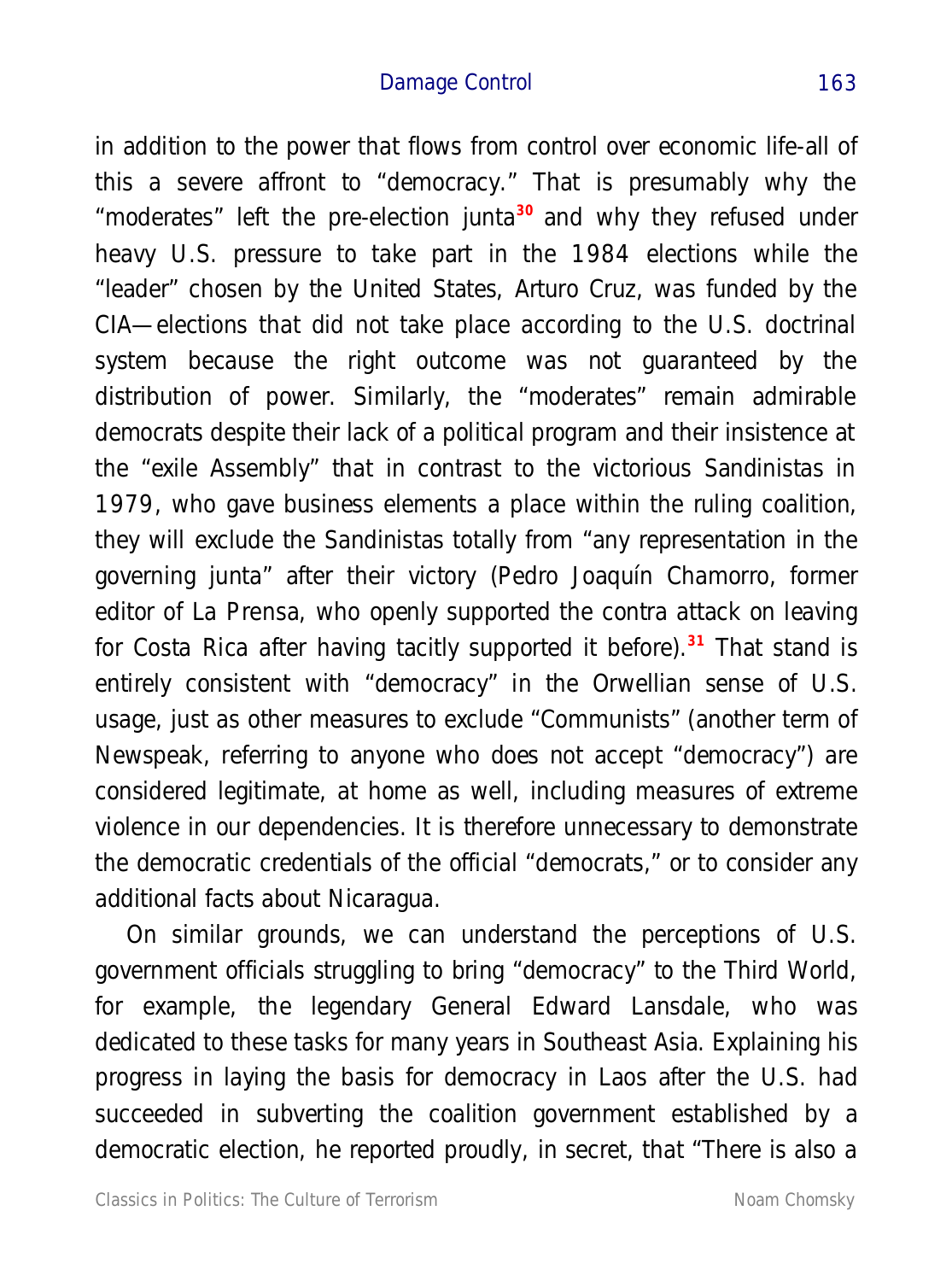local veteran's organization and a grass-roots political organization in Laos, both of which are subject to CIA direction and control and are capable of carrying out propaganda, sabotage and harassment operations."**<sup>32</sup>** As in Laos, so in Nicaragua: democracy under CIA control.

The same principles explain why the liberal press finds nothing odd in running an article on the opening of Congress in the Philippines, lauding "the return of full democracy" and quoting Rep. Stephen Solarz, who says that this "marks the transition of the Philippines from dictatorship to democracy"—with a headline reading: ["A](#page--1-0)quino's decree bans Communist Party," and a lead paragraph reporting that President Aquino, in a presidential decree, stipulated penalties of imprisonment for membership in the Communist Party, thus reversing the policy of the Marcos dictatorship, which legalized the party in the mid-1970s.**<sup>33</sup>**One may imagine the response to similar moves in Nicaragua, outlawing the domestic political opposition.

On the same principles, [we](#page--1-0) can explain State Department concerns that the government of Guatemala in the early 1950s was too democratic (in the dictionary sense of the term), treating the Communist Party "as an authentic domestic political party and not as part of the world-wide Soviet Communist conspiracy."**<sup>34</sup>**As a secret State Department intelligence report commented in 1955, a year after the successful destruction of Guatemalan democracy,

Arévalo, faithful to his program, insisted upon the maintenance of an open political system; and neithe[r t](#page--1-0)he military, debilitated by internal rivalries, nor self-seeking politicians were able to circumscribe his policy. It was in this atmosphere of *laissez-faire*  that the communists were able to expand their operations and appeal effectively to various sectors of the population ...,**35**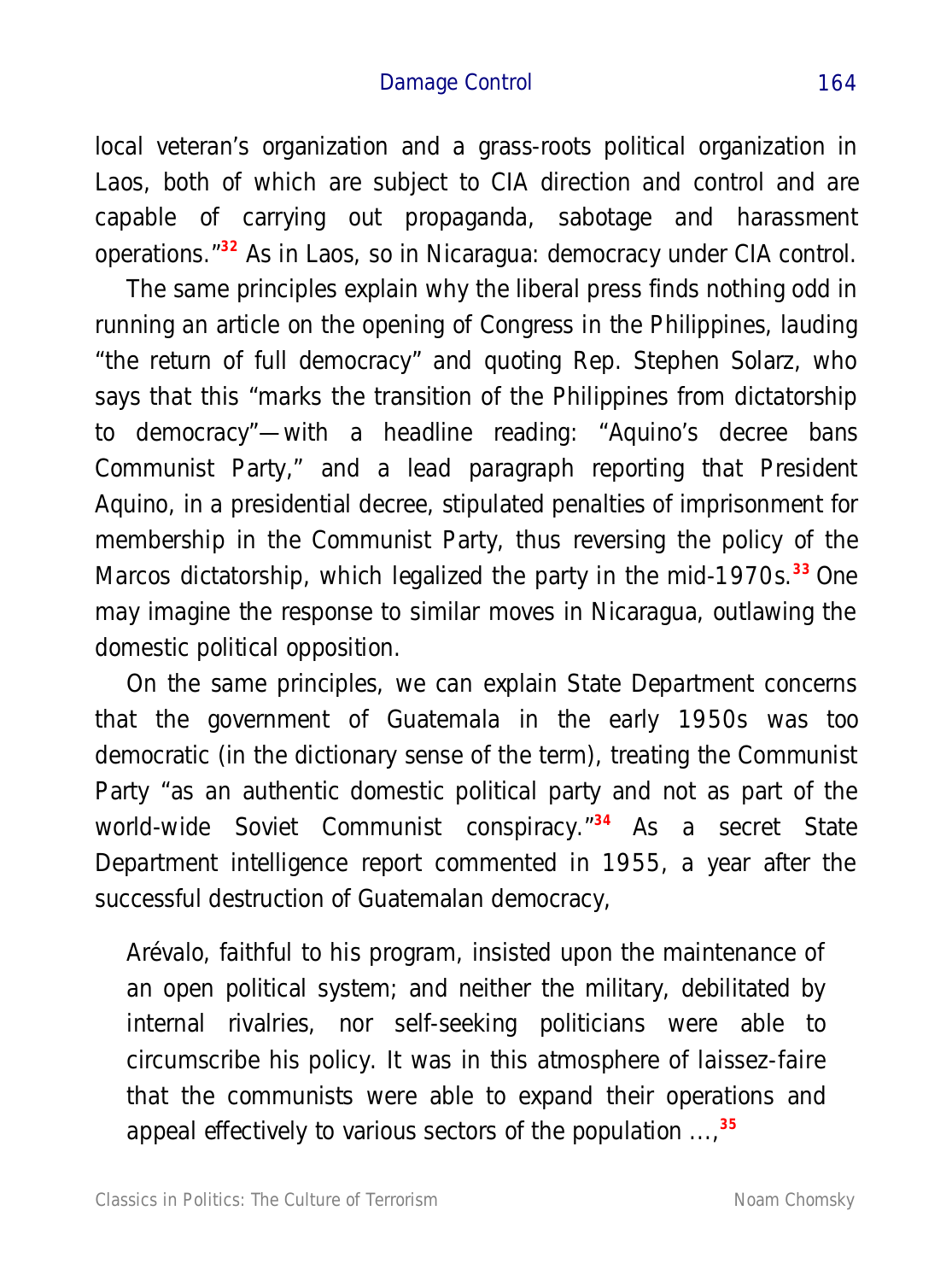so Guatemalan democracy obviously had to go. On the same essentially invariant principles, we can understand why democracy is untainted, and hence no critical commentary is heard, when the military retains tight control over communities in El Salvador where fear of leftist *political* contamination remains (see chapter 5). If we proceed to less obvious cases, where more subtle questions arise, we can also understand how it can be that, in the cause of establishing democracy, U.S. occupation forces worked with considerable success to restrict democracy to limits acceptable to established privilege in Japan and Europe in the early post-World War II period, at the direction of the civilian leadership in Washington.

All becomes clear, once we have understood the norms of educated discourse.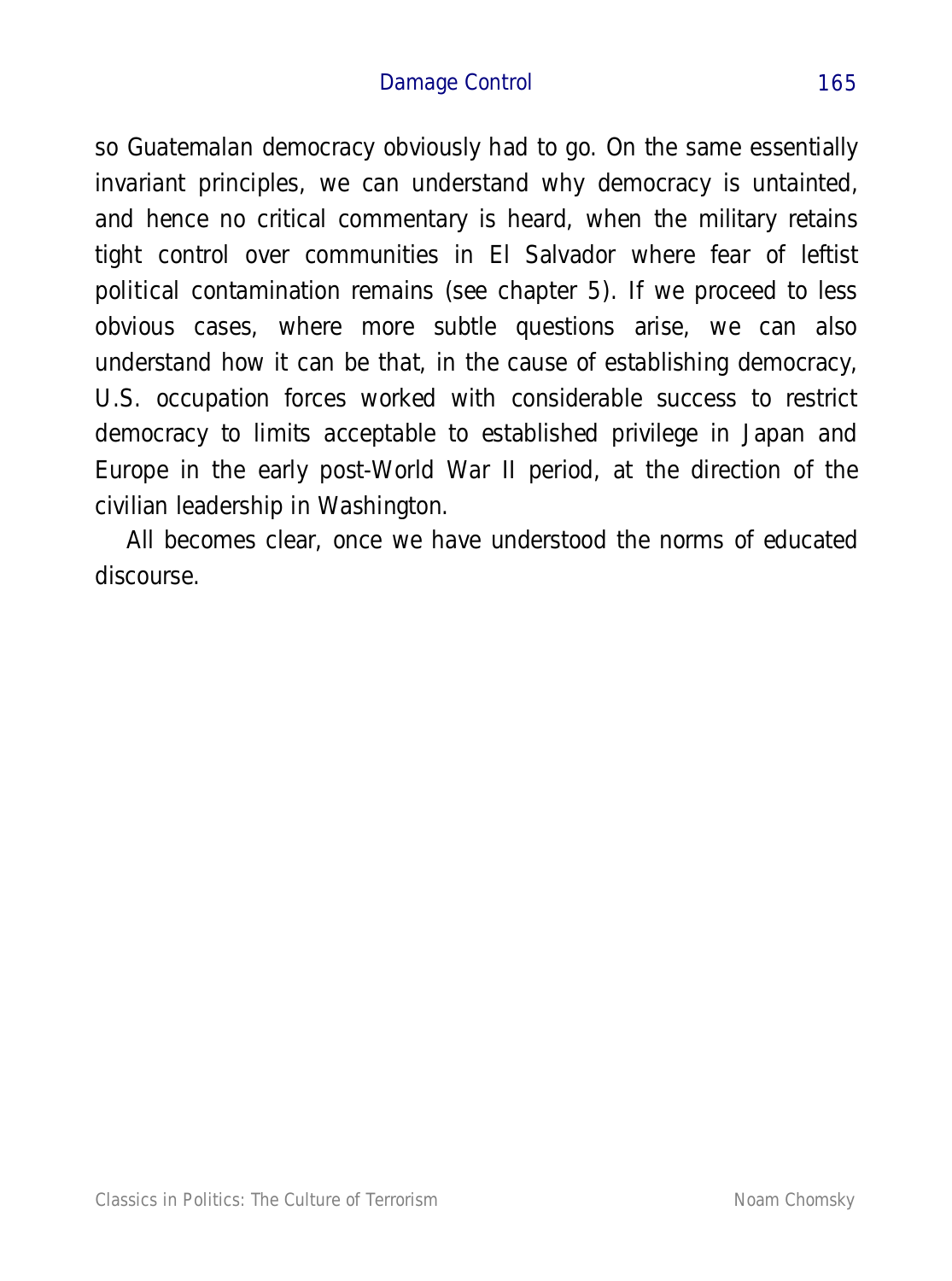# **Notes Chapter Six**

- 1. David Broder, *WP Weekly,* Dec. 15, 1986.
- 2. See my chapter in Walker, *Reagan vs. the Sandinistas,* for further details. *La Prensa* support for the contras was barely concealed. In April 1986, for example, one of the owners, Jaime Chamorro, openly supported Reagan's request for aid to the contras, writing in the *Washington Post* that "Those Nicaraguans who are fighting for democracy [the standard code phrase for the proxy army] have the right to ask for help wherever they can get it"; *WP,* April 3. See *Right to Survive: Human Rights in Nicaragua* (Catholic Institute for International Relations, London, 1987), for discussion of the *La Prensa* case, and analysis of the human rights situation in Nicaragua in a more general context; an interesting review by Alita Paine and Juan Mendez of Americas Watch describes the study as "carefully researched and fair," discussing questions that remain ambiguous *(The Tablet* (London), Sept. 19, 1987). "While *La Prensa's* opposition to Somoza is often cited to confirm the newspaper's democratic credentials, shortly after conservative Pedro Joaquín Chamorro, Jr. took editorial control in 1980, 80 percent of the staff resigned and founded the independent, pro-Sandinista paper *El Nuevo Diario"* (COHA's *Washington Report on the Hemisphere,* July 23, 1986), a fact invariably suppressed here. One of those who left was editor Xavier Chamorro, now editor of *El Nuevo Diario,* which could claim to be the authentic successor to the journal that courageously opposed Somoza. The fact that the new *La Prensa*  lacks democratic credentials, however, is in no way relevant to its suspension by the government or the earlier censorship, acts that should be deplored by those who honestly hold truly libertarian standards, a group so small in the U.S. or elsewhere as to be virtually undetectable.
- 3. Council on Hemispheric Affairs *Washington Report on the Hemisphere,*  interview, Nov. 12, 1986. The liberal Washington Office on Latin America describes Barnes as "the most consistently visible and active opponent of Reagan administration policies in Latin America"; *Update,*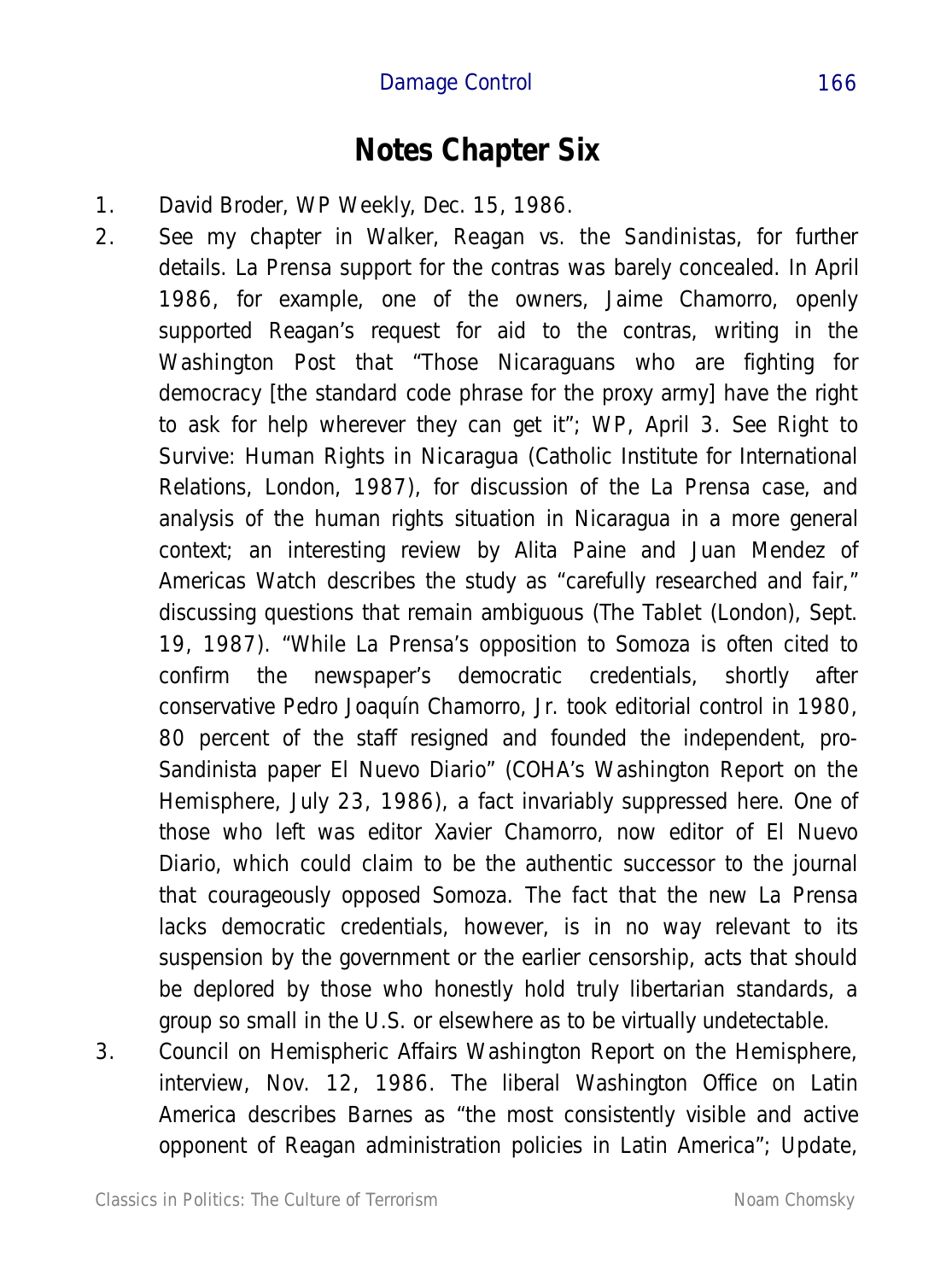Nov./Dec. 1986.

- 4. Ben Bradlee, Jr., *BG,* Dec. 7, 1986.
- 5. Rosenfeld, "Doctrine that Cost Too Much" (the standard liberal complaint), *WP-MGW,* July 26; Editorial, *NYT,* Aug. 19, 1987; editorial, *WP,* June 16; Reston, *NYT,* July 19, 1987.
- 6. See *TTT*, chapter 1.5.
- 7. "What Went Wrong?," *NYT Magazine,* Dec. 7, 1986. To fully appreciate these comments we must bear in mind that their author has been a prominent advocate of U.S. and Israeli international terrorism.
- 8. See *TTT,* chapter 3.5.4; Morley and Petras, *The Reagan Administration and Nicaragua* and my introduction; CIA analyst David MacMichael's testimony at the World Court (the Court considered and dismissed these charges with some derision), UN Official Document A/40/907, S/17639, 19 Nov. 1985.
- 9. See particularly the series of judicious appraisals in *Dissent* by Abraham Brumberg, former editor of the State Department journal *Problems of Communism.*
- 10. *Envío,* Managua, Nov. 1986, a series of interviews with opposition leaders. Within the U.S. doctrinal system, Díaz's democratic credentials are tarnished by the fact that his branch of the Social Christian Party refused to bend to U.S. pressure and boycott the 1984 elections, thus interfering with the U.S. effort to discredit them and eliminate them from history.
- 11. Editorials, *CSM,* May 6, 20, 1987.
- 12. Bernard Gwertzman, *NYT,* Jan. 8, 1987.
- 13. June 2, 1987; *NYT,* June 3.
- 14. Richard Halloran, "Latin Guerrillas Joining Forces, U.S. Officers Say," *NYT,* March 3, 1987.
- 15. Wicker, *NYT,* July 11, 1986; Linowitz, *NYT,* May 30, 1986, July 3, 1987.
- 16. Editorial, *CSM,* Nov. 24, 1986.
- 17. Nicaragua declared its readiness to sign the Contadora Group's draft treaty on June 21, 1986; "North-South Monitor," *Third World Quarterly*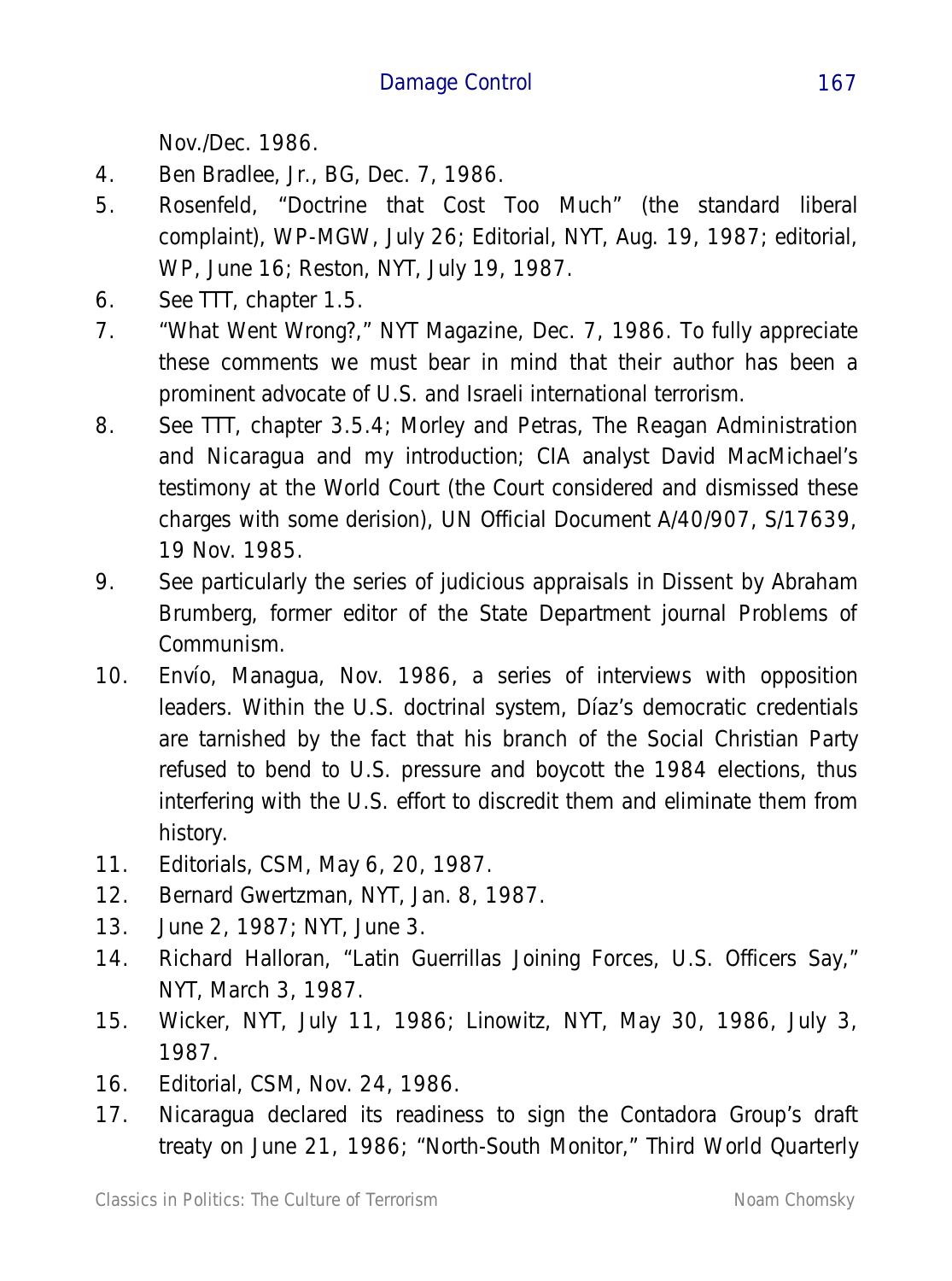(London), Oct. 1986. The rejection of the treaty by the U.S. client states *(London Guardian,* June 13, 1986) was not reported by the national press. The Nicaraguan acceptance of the treaty received oblique mention in two small items in the *New York Times,* under the headings "Nicaragua Makes Offer to Limit Some Weapons," "U.S. Condemns Offer by Nicaragua on 'Treaty" (June 22, 23), focusing on Reagan administration rejection of the move as "propagandistic." Both items appeared in the "Around the World" roundup of marginal news. The *Washington Post* ignored the acceptance. On the terms of the treaty, see *Contadora Primer, International Policy Report,* Sept-Nov., 1986.

- 18. AP, Dec. 10, 1986. The *New York Times* was able to spare 45 words to report the Nicaraguan request for a Security Council session, Dec. 10. It was not reported in the *Washington Post.*
- 19. See chapter 2, and *TTT,* 144.
- 20. On these measures in the U.S. and its leading client state, and the general hypocrisy of the current pretense of civil libertarian concern on the part of those who favor—or even most of those who oppose—the terrorist attack against Nicaragua, see *TTT,* 3.6 and my chapter in Walker, *Reagan vs. the Sandinistas.*
- 21. See *Survey of Press Freedom in Latin America, 1985-6;* also press release, Jan. 4, 1987.
- 22. See my chapter in Walker, *Reagan vs. the Sandinistas,* for a record.
- 23. *CPJ Update,* Oct./Nov. 1986; July/Aug. 1987. Americas Watch, *The Continuing Terror,* Sept. 1985. See also Herman and Brodhead, *Demonstration Elections;* Jack Spence, in Walker, *Reagan vs. the Sandinistas.* To understand control over information in the region, one must also take into account the extensive foreign (including U.S.) broadcasting operations that dominate access to information within much of Nicaragua; on this matter, see Howard Frederick's chapter in Walker, *Reagan vs. the Sandinistas.*
- 24. See references of note 20.
- 25. Editorial, *NYT,* Feb. 28, 1987.
- 26. Jack Spence, in Walker, *Reagan vs. the Sandinistas.*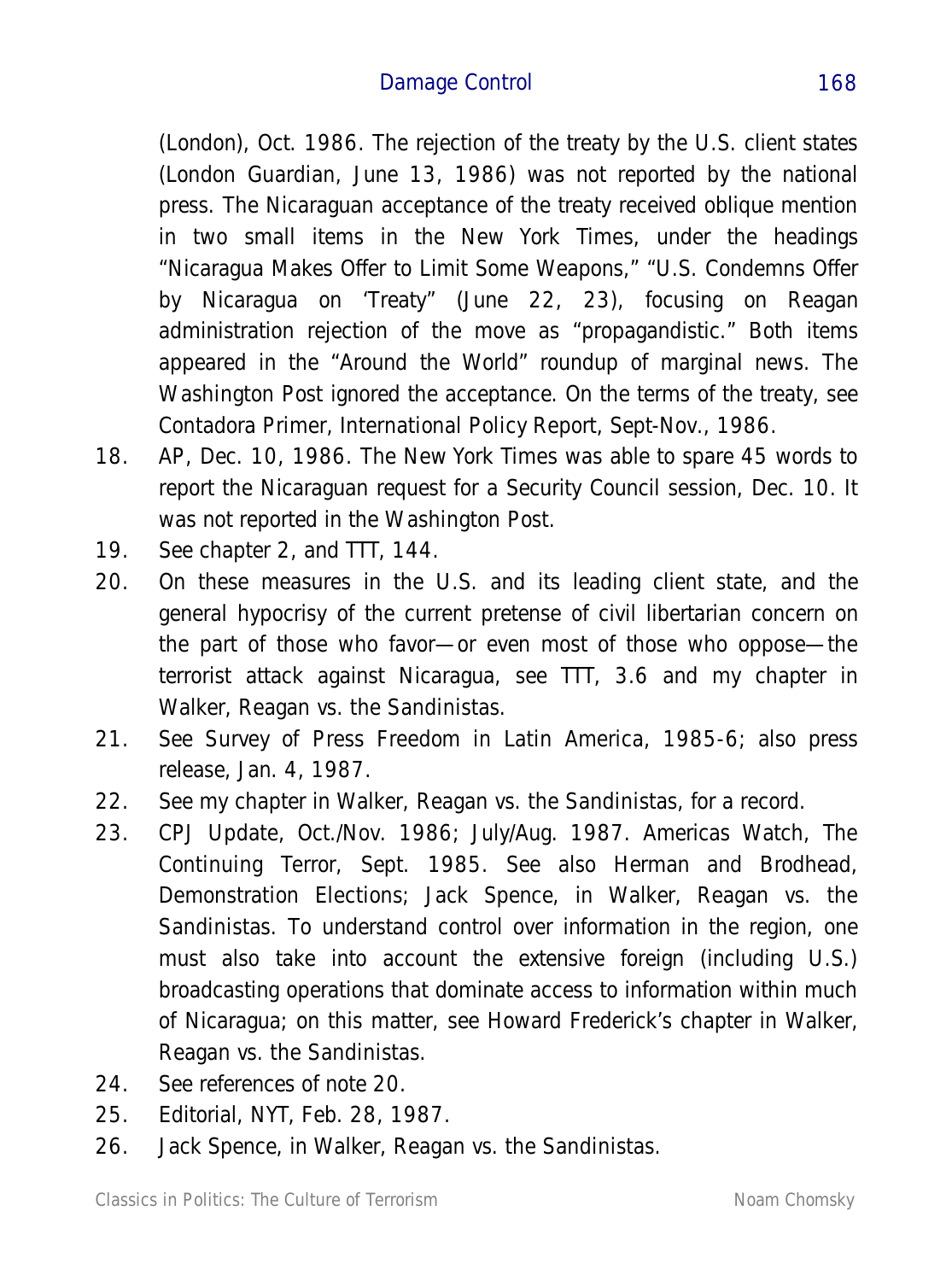- 27. Elaine Sciolino, *NYT,* May 14, 1987; my emphasis.
- 28. Editorials, *WP Weekly,* March 31, 1986, *WP,* Jan. 9, 1987; my emphasis.
- 29. Burns, *At War in Nicaragua,* 62, citing Chamorro in May 1986, after his departure from the contra ranks.
- 30. Walker, *Nicaragua,* 45, 88, 104.
- 31. AP, Nov. 24, 1986.
- 32. *Pentagon Papers,* Gravel edition, II, 647.
- 33. UPI, *BG,* July 27, 1987.
- 34. Cited by F. Parkinson, *Latin America, The Cold War, & The World Powers* (London, 1974), 40.
- 35. "Communism in Guatemala," Department of State-Office of Intelligence Research, July 1, 1955; cited by Gordon Bowen, "U.S. Policy Toward Guatemala," *Armed Forces* & *Society,* Winter 1984.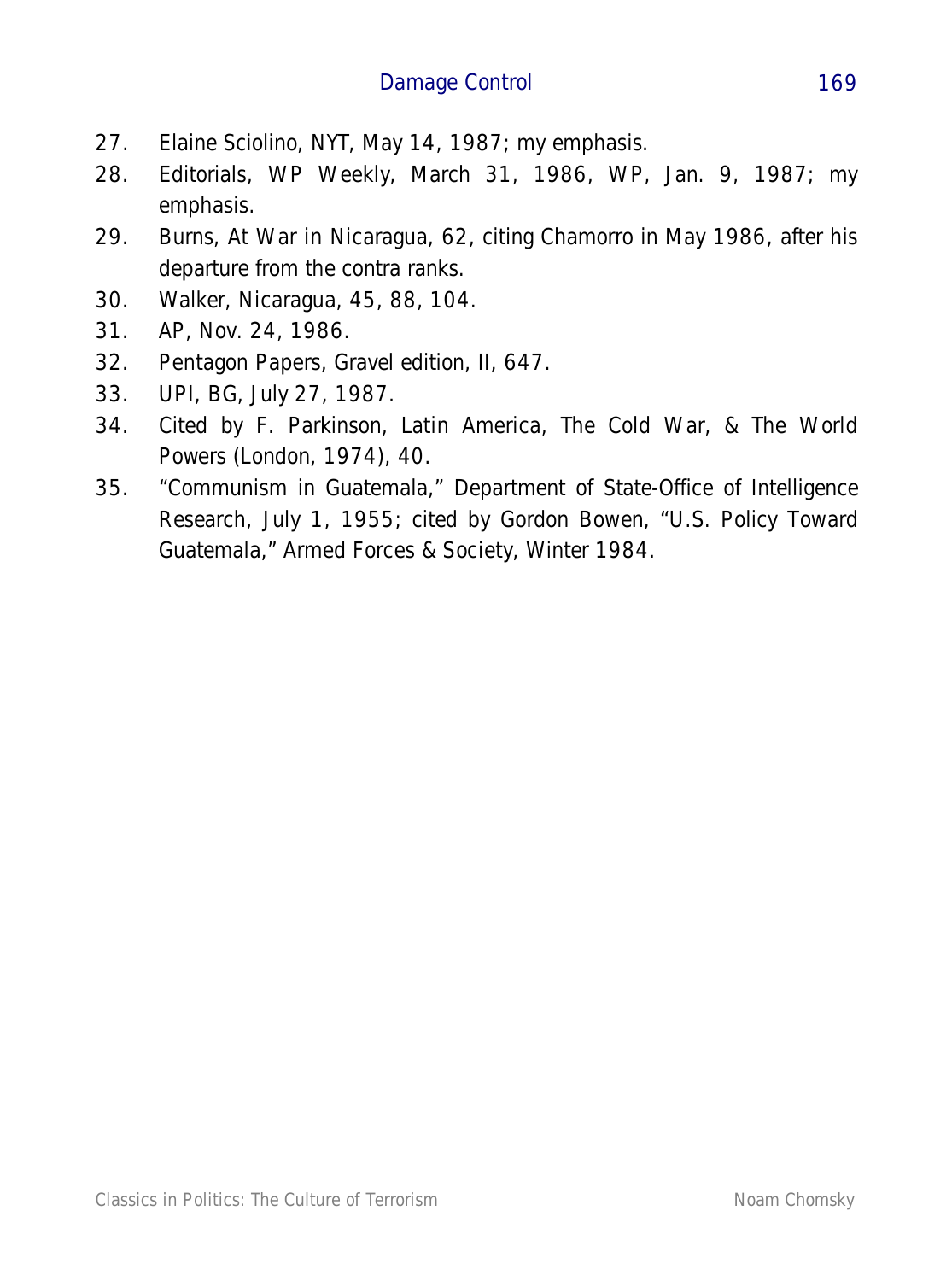n its interactions with the Third World, the United States faces the recurring problem already discussed: while militarily strong, it is politically weak. One consequence is the regular need to resort to violence to demolish "popular organizations." Another is the constant effort to evade diplomatic settlement. These facts being unacceptable, the ideological institutions have the task of portraying them as the opposite of what they are. In particular, the diplomatic record must be recast in such a way as to justify further resort to violence rather than political settlement on the principle that the enemy cannot be trusted, whoever it happens to be (typically receiving the technical designation "Communist," meaning Enemy of the State). n it<br>recu<br>poli

The conclusion that "Communists cannot be trusted" is fair enough, as long as we add the missing phrase: "Nor can anyone else, particularly, the United States." The classic demonstration of Communist iniquity is Soviet behavior violating the Yalta and Potsdam agreements, but even this case, which the ideological system selects as its strongest grounds, [m](#page--1-0)erely illustrates the truism just expressed. In a careful analysis based on the now fairly rich documentary record, Melvyn Leffler concludes that "In fact, the Soviet pattern of adherence [to Yalta, Potsdam, and other wartime agreements] was not qualitatively different from the American pattern."**<sup>1</sup>** Turning elsewhere, we find ample evidence to illustrate how political weakness impels U.S. planners to evade peaceful settlement of disputes and to violate agreements and treaties.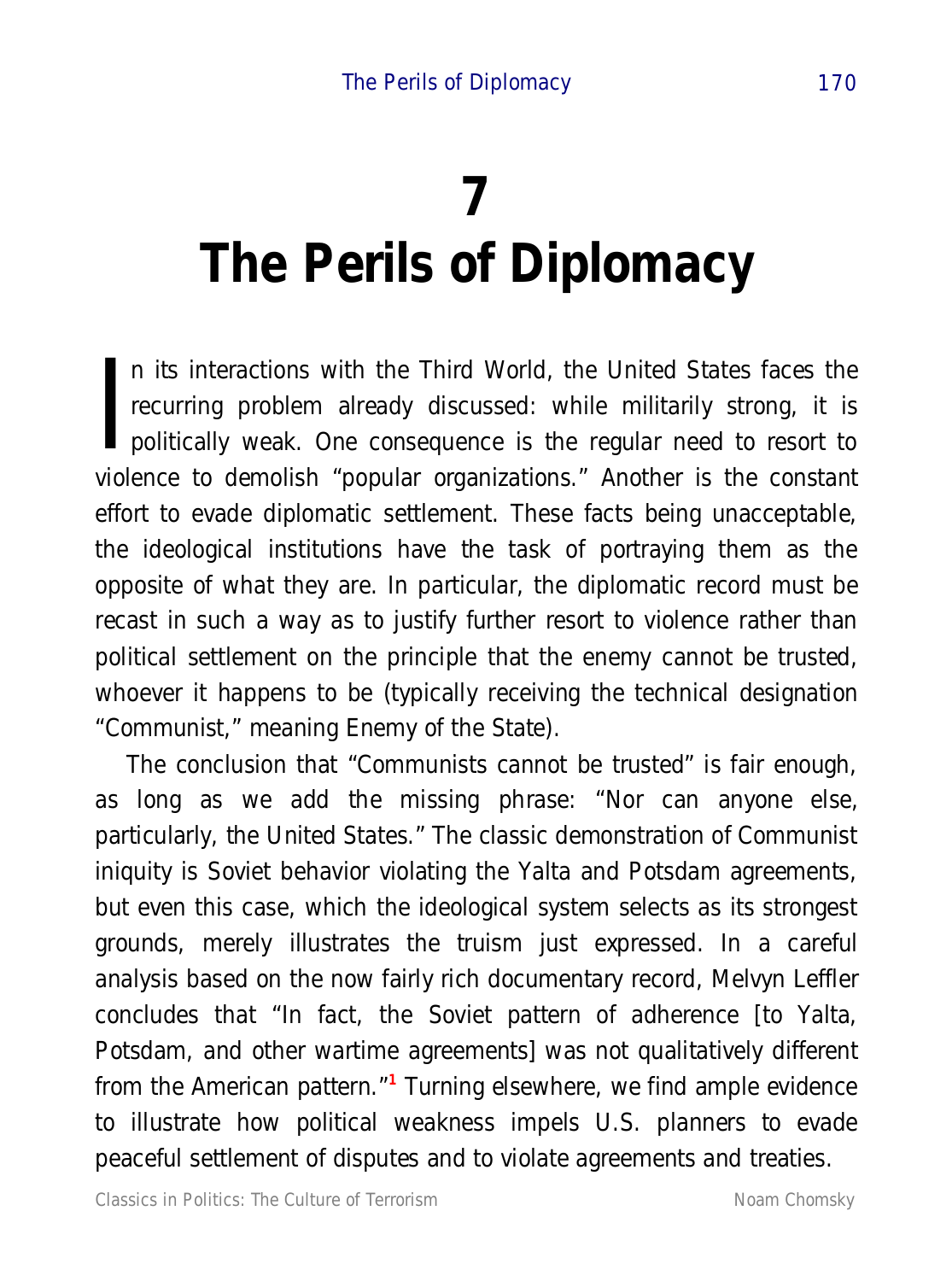The record in Indochina is instructive in this regard. The United States was aware, from the late 1940s, that in supporting the French effort to reconquer Indochina and taking over directly when France abandoned the task, it was confronting the major nationalist forces in the region. U.S. efforts to construct a "political base" for the clients it imposed were a complete failure. As a result of political weakness, the United States was compelled to overturn the Geneva agreements of 1954 at once, to subvert the elected government of Laos in 1958, to escalate the war against South Vietnam in the early sixties while desperately evading the political settle[me](#page--1-0)nt sought on all sides, and to expand the war to all of Indochina. Finally, when unable to avoid signing an agreement theoretically terminating hostilities in Paris in 1973, the U.S. proceeded at once, for the same reasons, to undermine it in a last effort to achieve by force what it had abandoned on paper.**<sup>2</sup>**

The factual record evidently lacks ideological serviceability, so it has been replaced by a mythical reconstruction crafted to satisfy doctrinal requirements. Whatever the facts, the record must show that it is the Communist enemy that cannot be trusted. The importance of this task of sanitizing history has been heightened by the understanding that U.S. was bound to face the same basic problem elsewhere, and would have to respond in essentially the same ways: in Central America in the current period, for example, where political weakness necessitates resort to violence and evasion of diplomacy, along with a concomitant and unceasing commitment to damage control to prevent awareness of the facts.

The principle that the Communist enemy cannot be trusted to live up to agreements coexists, though uneasily, with a second doctrine: *we*  seek negotiations and political settlement, while *they* refuse, and must be driven to the negotiating table by force. The question might arise,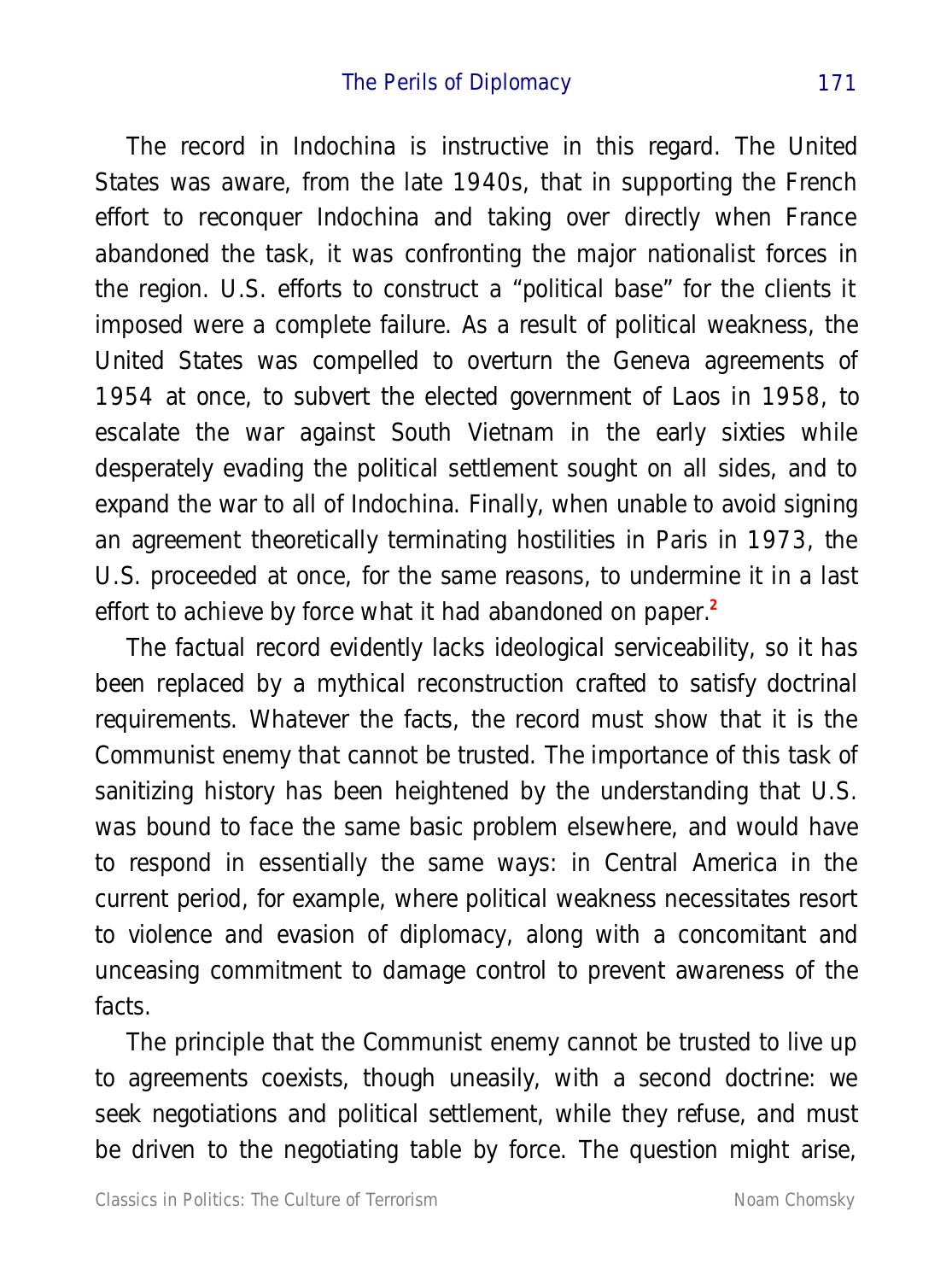then, why we should use force to drive them to negotiations if they will violate them anyway. But there is no need to solve the paradox, since the questions are academic: in circumstances of U.S. political weakness, as in Indochina and Central America, the U.S. is not pursuing a diplomatic settlement but rather using force to eliminate this threat, and for the same reason, U.S. adherence to agreements is an unlikely prospect. These remarks are obvious, well-supported by the historical and documentary record, and, being unacceptable for a general audience, beyond the limits of respectable discourse.

Let us now consider how these problems are dealt with through "historical engineering."

Recall that hawks and doves alike debate contra aid on the assumption that its major purpose is the "noble objective" of "democratizing Nicaragua," and ar[gu](#page--1-0)e that a secondary purpose has been to compel the Sandinistas to agree to negotiations. The opposition of "the left wing of the Democratic Party" to contra aid is "insufficient," Ronald Radosh explains, because "it does not present any incentive that could force the Sandinistas to the bargaining table."**<sup>3</sup>**Liberal critics of contra aid often adopt the same premises while questioning the efficacy of this instrument to achieve the desired end: compelling the "Marxist-Leninist regime" in Managua to accept a political settlement.

A slight difficulty with this doctrine has already been discussed. Nicaragua had been pursuing the path of diplomacy since the conflict erupted, while the U.S. sought throughout to overcome the danger of peaceful settlement, whether the issue is monitoring of borders, removal of foreign advisers and guarantees against foreign bases, direct negotiations, appeal to the International Court of Justice and the United Nations, or, repeatedly, the Contadora proposals. Furthermore, U.S. organized terror had the predictable effect, and surely the conscious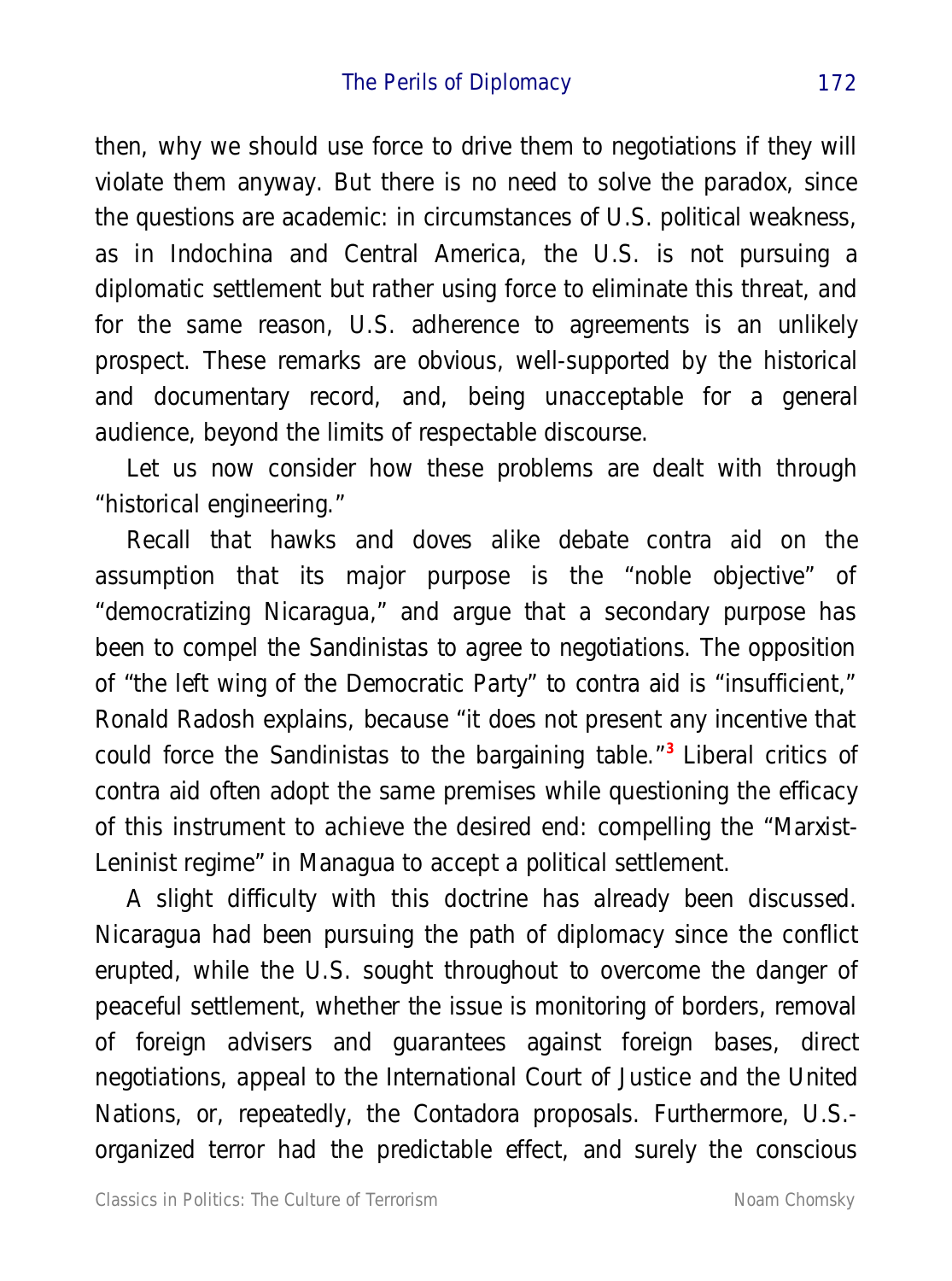purpose, of restricting the possibility of internal freedom. Had the Japanese fascists attained our level of hypocrisy, they might have justified Pearl Harbor on the grounds that it was necessary to compel the United States to overcome its vicious internal racism and begin serious moves towards true democracy, and argued that they must continue the attack be[ca](#page--1-0)use of the harsh measures that the U.S. instituted, demonstrating its totalitarian nature, including martial law and suspension of elementary rights in its Hawaiian colony, dispatch of the Japanese-American population to concentration camps, and measures of internal control and repression**<sup>4</sup>** ; we may imagine how such an argument would have been received. Hence there are a few problems with the standard version.

Though not all partisans of U.S. state terrorism would go to the extremes of Ronald Radosh in the remarks just quoted, still some historical engineering is plainly in order, including a sanitized version of the diplomatic record. We have seen how this result is achieved in most cases: simply by ignoring or suppressing the facts, rejecting the World Court as an irrelevant "hostile forum," and so on. Let us have a closer look at how it is done in the case of the Contadora efforts over more than four years.

Reviewing the record, the *Times* has only this to say:

One treaty was eventually accepted by Nicaragua, which then rejected revisions demanded by the United States and Central American states. In 1986, talks stalled on a new plan.**<sup>5</sup>**

Let us inspect the factual record that lies behind this version of history, which places the onus for failure on Nicaragua for foot-dragging and rejection of U.S. proposals, and on some unspecified problem of 1986.**6**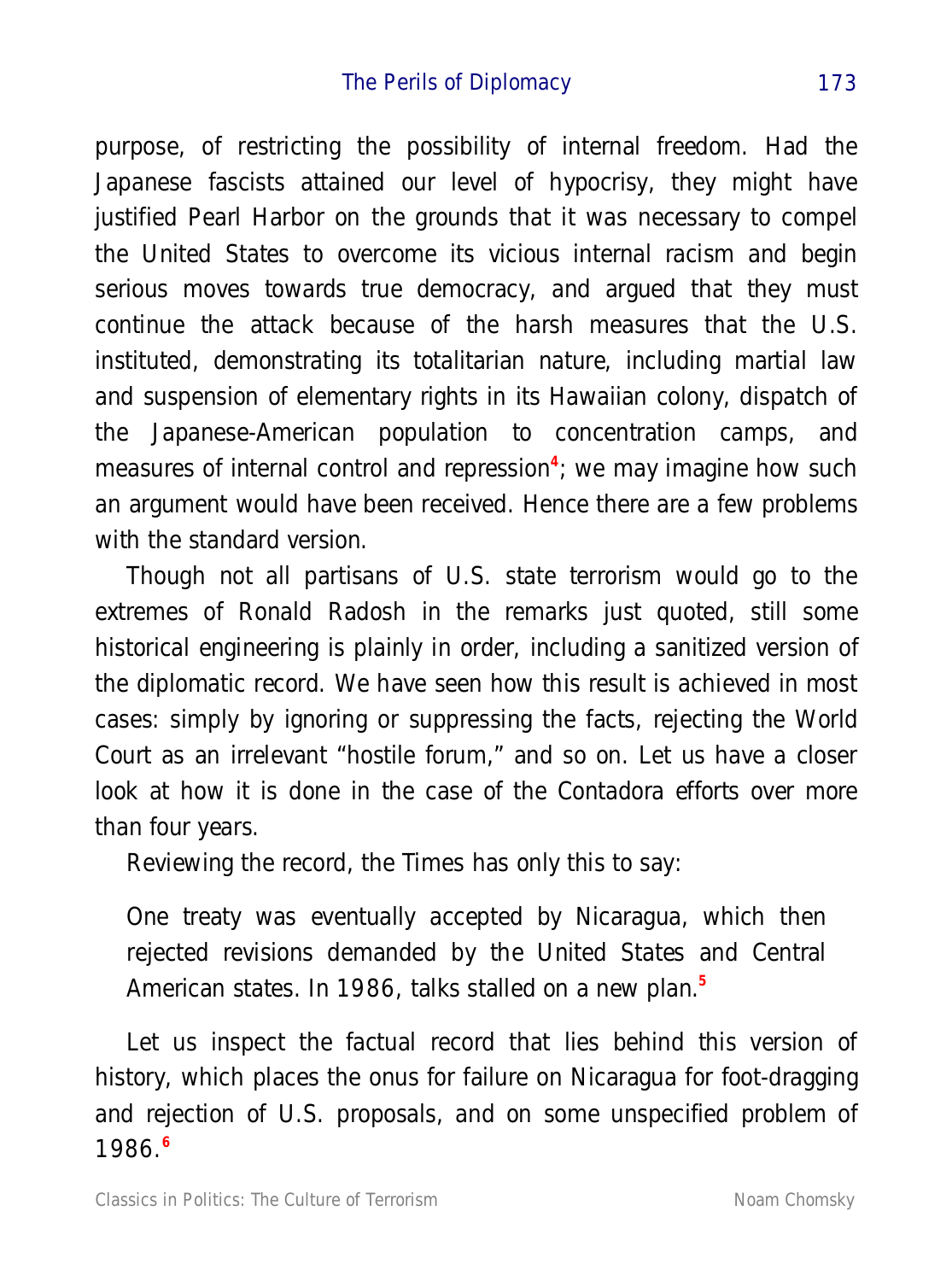Until September 1984, the Contadora draft treaty was supported with enthusiasm by the U.S. government. Secretary of State George Shultz described it as "an important step forward" while bitterly condemning the Sandinista Marxists for having "rejected key elements of the draft"; we return to Shultz's interesting conception of diplomacy, as he expresses it. In June 1984, Reagan informed Congress that aid to the contras must continue so as to pressure the Sandinistas; otherwise, "a regional settlement based on the Contadora principles will continue to elude us." U.S. diplomats denounced Nicaragua for "blocking a settlement" that the U.S. supp[ort](#page--1-0)ed. "In mid-September [1984], at a meeting of the European Economic Community in San José, Costa Rica, Secretary of State George Shultz sent a telegram to every foreign minister present urging that 'no economic aid be given to Nicaragua because of its refusal to sign the Contadora Peace agreement'."**<sup>7</sup>**

In September 1984, Nicaragua accepted the Contadora draft without reservations, becoming the first Central America state to do so; this is the "one treaty ... *eventually* accepted by Nicaragua." This unanticipated action, a slight embarrassment to Mr. Shultz since it was announced just before his telegram arrived in San José, caused virtual hysteria in Washington. Senior government officials demanded actions "to punish Mr. Ortega and the Sandinistas for accepting the Contadora proposal," the *New York Times* reported, apparently without irony. The U.S. then pressured its allies to reject the treaty, suddenly found to be unsatisfactory now that it could be implemented. A leaked National Security Council document exults in the success of these pressures, which "trumped the latest Nicaraguan/Mexican efforts" to achieve a diplomatic settlement.

The mysterious "stalling" of the 1986 agreement—namely, the rejection of the treaty by U.S. clients (unreported) and Nicaragua's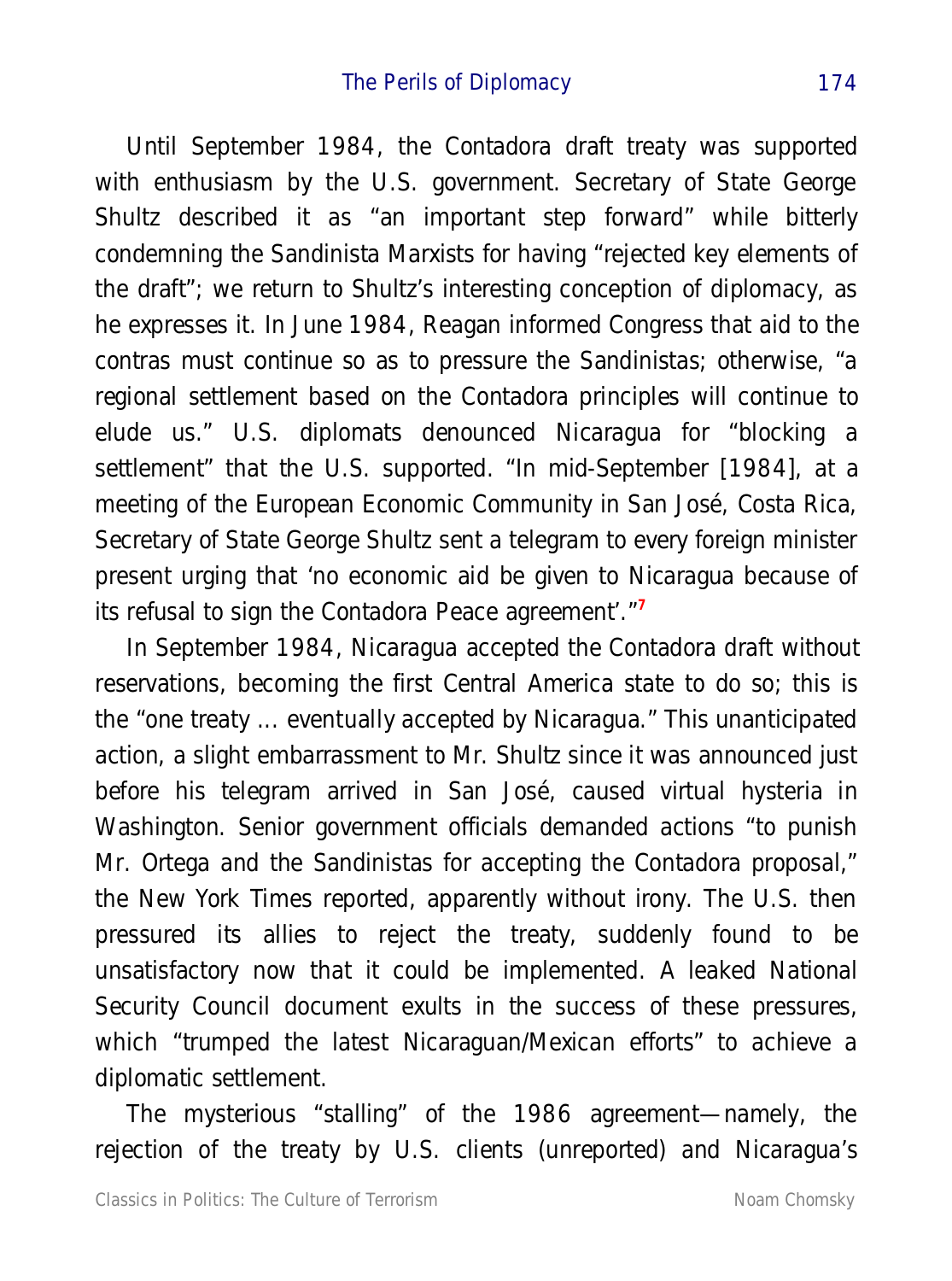willingness to accept it (barely noted)—we have already discussed. Recall that these events were followed at once by a congressional vote of aid to the contras, to compel the Sandinistas to accept a diplomatic settlement, there being no limit to tolerable absurdity in a good cause.

News columns blame Nicaragua for blocking the plan it accepted in 1986 to the annoyance of the United States. Thus, Bernard Gwertzman reported that the purpose of a Contadora mission to Central America is "to persuade Nicaragua and the other countries to sign" their document**<sup>8</sup>** —referring to a renewed effort to persuade U.S. allies to join Nicaragua in accepting the Contadora treaty. Crucially, the press must identify Nicaragua as the source of all tension and conflict, since it is an official enemy.

We might compare the *Times* version of these events with that of Costa Rica, presented in a report from San José, Costa Rica, in a leading Mexican newspaper:

The US tried by all means available to prevent the signing of the Contadora Group Act for Peace in Central America in 1985 and 1986. The US also strongly pressured Costa Rica, in alliance with Honduras and El Salvador, to block the negotiating process, according to statements made here today by a high official of the previous [Monge] Costa Rican government.

Gerardo Trejos Salas, Vice Foreign Affairs Minister from the middle of 1985 to May 1986, said, "As a first-hand witness, I can affirm that, at least during the time that I was Vice Foreign Affairs Minister in the Monge government, Washington tried by all means available to block the signing of the Contadora Peace Act."

Trejos presented further details of U.S. pressures on its allies to block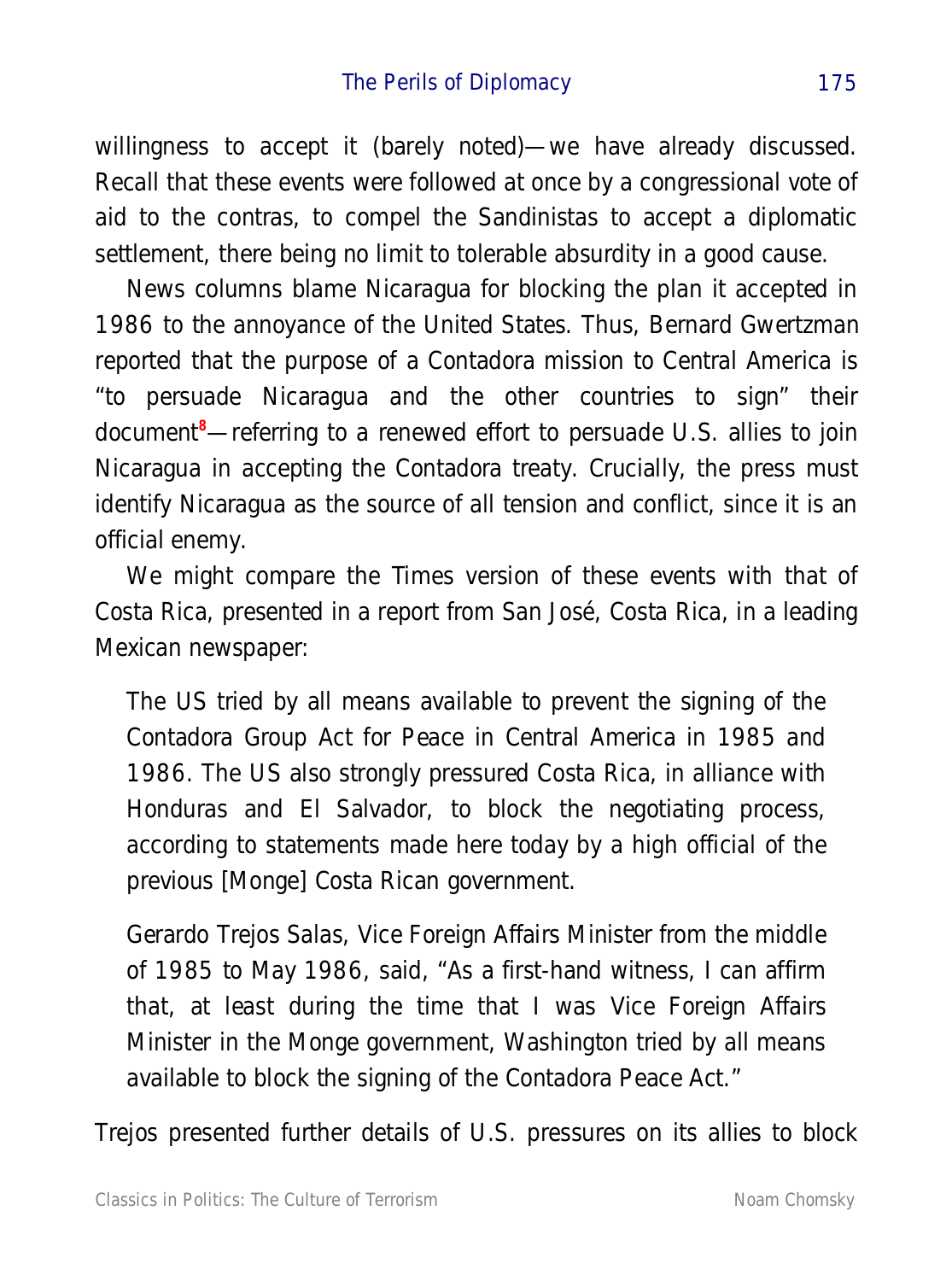"the peace process begun in January 1983."**<sup>9</sup>**

Plainly not a useful version of what—in fact—happened in these years, therefore not one available to readers of the U.S. press.

In 1987, Costa Rican president Oscar Arias advanced a new peace plan. The response to it illu[stra](#page--1-0)tes further the exigencies of damage control.

This plan, supported by Congress but opposed by the Reagan administration,**<sup>10</sup>**offers the best chance "to persuade Nicaragua to permit a more democratic society and rein in its revolutionary army," Democratic Senator Terry Sanford announced**<sup>11</sup>**"—implying, again if words have meaning, that Nicaragua's "revolutionary army" is illegitimately rampaging in Nicaragua when it seeks to defend the country from U.S. attack. The "political guts" of the Arias plan, Stephen Rosenfeld comments, is that "Nicaragua's ambivalent fellow Latins" are "to oversee Sandinista delivery on political assurances made to them in the treaty process," and Nicaragua "shares blame" for the failure of this plan (for which it indicated approval, while the Reagan administration rejected it) because the "Managua Marxists ... refused to countenance discussion of its own internal democratization, and threw sand in everyone's eyes." The central feature of the plan, the *New York Times*  observed approvingly, is that "Nicaragua would 'democratize' and the United States would stop aid to the contras," but the Sandinistas "have long refused to accept an election process that jeopardized their power"**<sup>12</sup>**—in contrast to El Salvador, where "the masses," who "were with the guerrillas" when the terror began according to Duarte (see p. 102, above), were permitted to choose within a narrow center-right spectrum controlled by the military and oligarchy after the murder of the political opposition and the intimidation or outright destruction of its popular base by terror.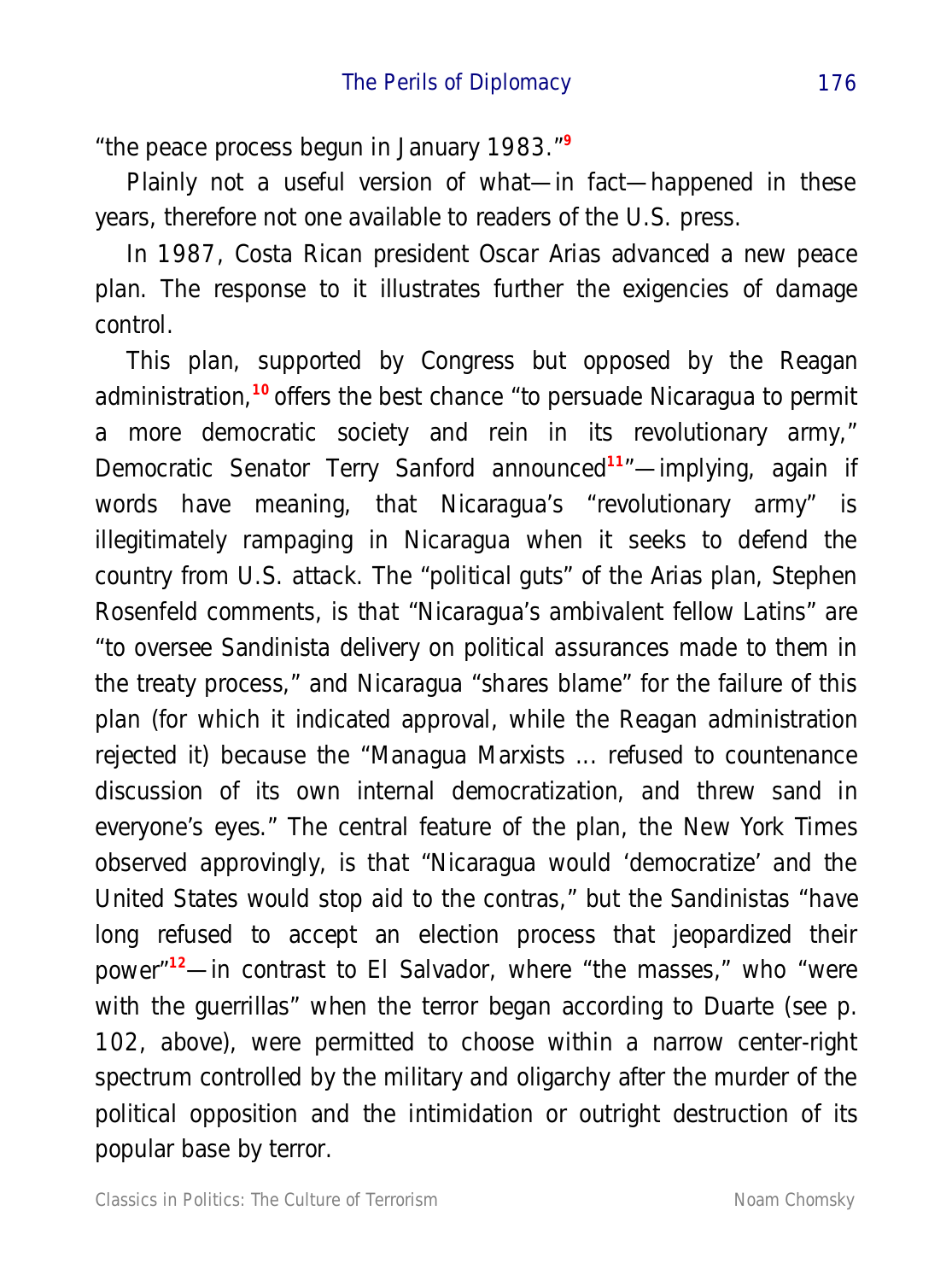The reaction was similar throughout, including the doves.

The Arias plan made no mention of Nicaragua. It called for moves towards democracy throughout the region while insisting upon "the right of all nations to freely choose their own economic, political and social system."**<sup>13</sup>**

Little attention was given to the fact that as part of its efforts to sabotage the Arias plan, the Reagan administration made it clear that "if the ad[mi](#page--1-0)nistration felt its views and interests were not reflected in the regional arrangements it would continue to fund the Nicaraguan contra rebels despite agreements reached by the [Central American] leaders," so Reagan "peace emissary" Philip Habib informed "high-ranking senators and their aides."**<sup>14</sup>**Within Central America, there is no difficulty in understanding that the [U](#page--1-0).S. and its allies were disturbed over the Arias plan, and why this should be so: "Neither Salvadoran President José Napoleón Duarte or the US administration is comfortable at the prospect of an amnesty and cease-fire arrangement with the FMLN [guerrillas], as called for by the Arias plan."**<sup>15</sup>**A careful search through the small print reveals that the national media in the U.S. are also aware of this fundamental problem with the Arias plan, and the reason why no plan calling for internal freedom and democracy can possibly be implemented except in some formal sense within the U.S.-established terrorist state:

Salvadoran and [Gua](#page--1-0)temalan officials are reportedly concerned because the plan would require their governments to declare an amnesty for guerrillas, an immediate cease-fire in their battle against rebel groups and permission for the rebels to form political parties and have access to the press.**<sup>16</sup>**

Meaningful steps in this direction are inconceivable as long as the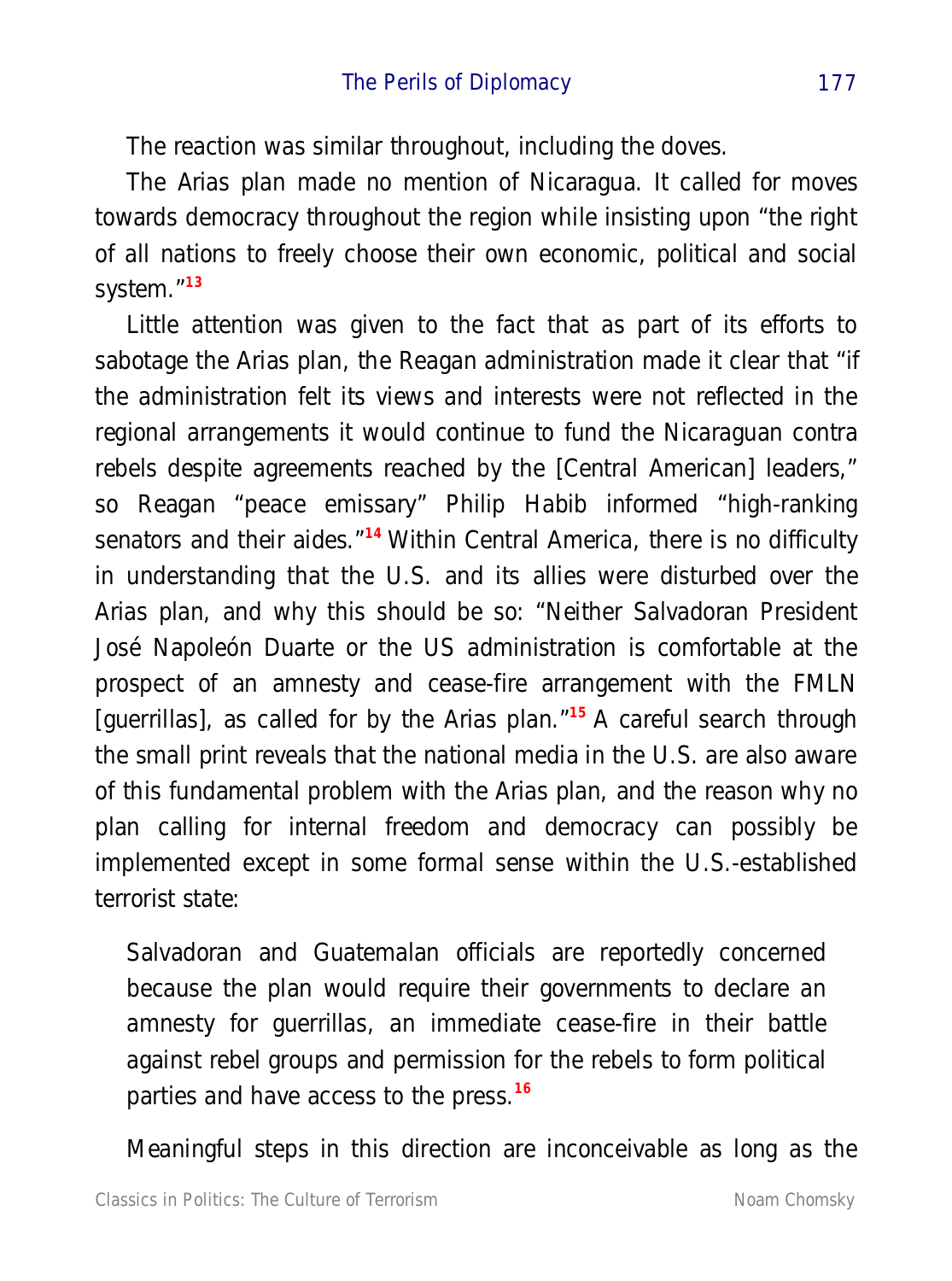state terrorists continue to rule El Salvador and Guatemala. While the opposition in Nicaragua has suffered severe harassment during the U.S. war against Nicaragua, it can at least function without fear of being slaughtered. But as the record of the 1980s clearly shows, this is not likely to be the case in El Salvador and Guatemala as long as the United States remains in command and the security forces it has established or supported maintain unchallenged power. As for Honduras, the provisions for democracy will continue to have little meaning until some basis for popular participation in the political system is established. And as history shows, any moves towards these ends would call forth stern U.S. retribution, in defense of "democracy."

There are, to be sure, crucial respects in which the Arias plan was directed to Nicaragua rather than to the "fledgling democracies" preferred in the United States, and these should be clearly understood. In the states that conform to U.S. requirements, democratic principles can be adopted at a purely formal level with few meaningful consequences. Control over resources by the military, the oligarchy, and business and professional e[lit](#page--1-0)es guarantees effective dominance of the political system and the media as long as popular organizations are suppressed, and for that, resort to terror will normally suffice. Willingness to undertake the task of wielding the rod serves as a qualifying condition for receipt of U.S. aid,**<sup>17</sup>**and as recent history demonstrates, the successful use of terror, as in Duarte's El Salvador, will mobilize the support of enlightened opinion in the United States. If the terror becomes too ugly to be suppressed, it can be attributed to unknown sources, to death squads that cannot be controlled by "the moderate center" that we support, or to Marxist guerrillas. And when its goals have been achieved, we can point to the reduction of terror as proof that our support for "the moderate center" is the right course.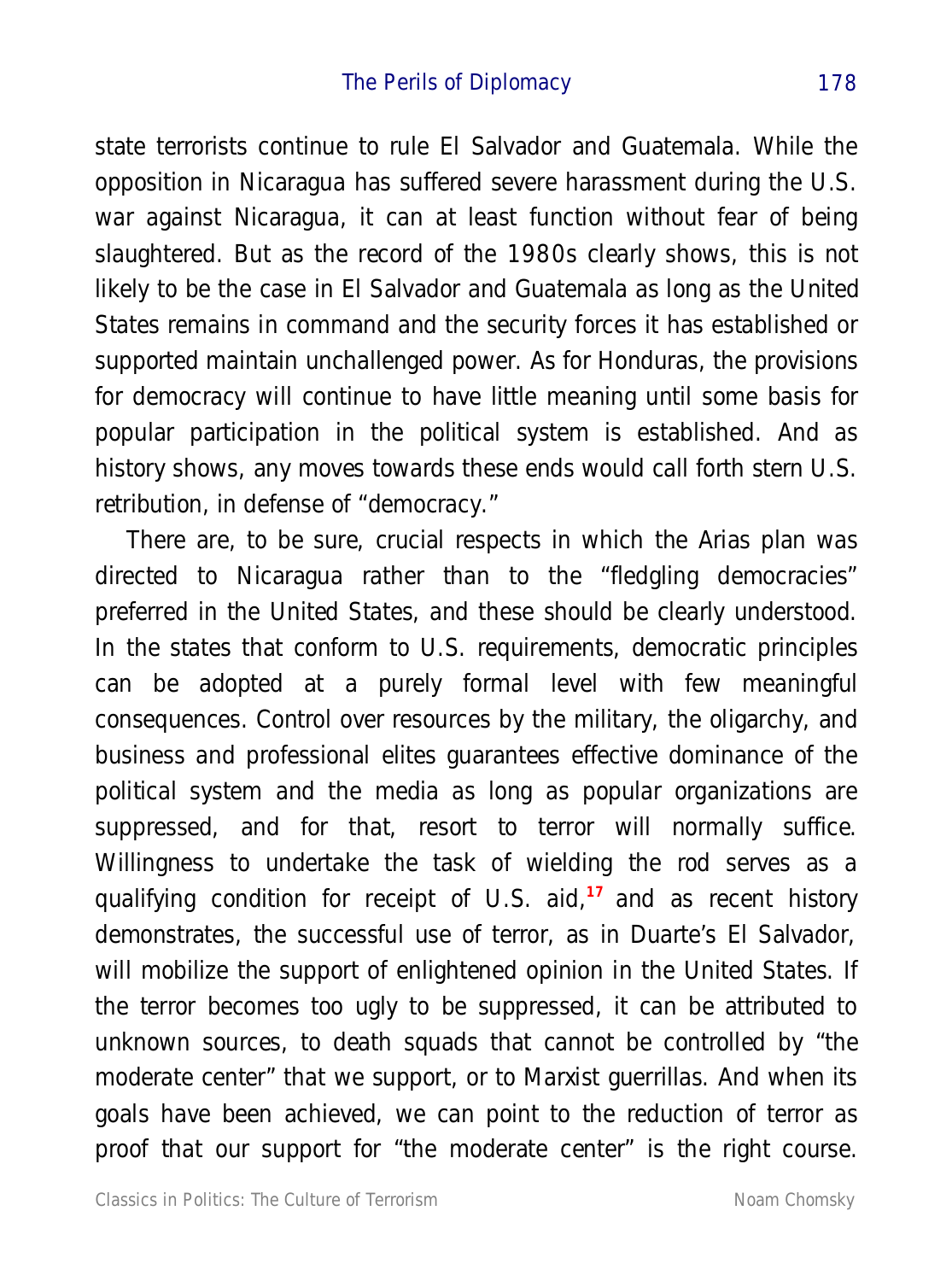"Free elections" can be conducted once the required conditions are established by state terror, to the applause of articulate U.S. opinion, hawk and dove alike. There need be no concern over "freedom of press" or "free access" to the political system, given the threat or application of terror to ensure that the media do not stray from approved bounds and that unwanted political alternatives, which can be designated as "Communist," are eliminated. All of this is entirely acceptable in a terrorist culture, not only with regard to Central America, where it has been the norm under U.S. influence for many years.

In contrast, it is hazardous for Nicaragua to agree to the conditions of the Arias pla[n,](#page--1-0) or any other. If it lives up to them, the fact will be suppressed or converted by the U.S. propaganda system into a proof of their totalitarian nature, exactly as was accomplished in the case of the 1984 elections by the U.S. government disinformation system with the media meekly doing their duty.**<sup>18</sup>**Furthermore, there is little reason to suppose that the U.S. will adhere to any formal agreement that is reached, so that subversion, economic pressures and the other measures available to a terrorist superpower are likely to continue, perhaps eliciting a Nicaraguan reaction that will violate the formal agreements and thus call forth still greater U.S. terror in retribution. A small and weak country facing a violent superpower that can operate with few constraints has quite limited options.

The extraordinary imbalance of forces and the subordination of the intellectual culture to the demands of power guarantee in other ways as well that the Arias plan, or any other like it, will target Nicaragua primarily. It has been critically important for the United States to "trump" any Contadora effort, because the Contadora nations, while subordinated to U.S. power, nevertheless constitute an element in world affairs with sufficient independence to be able to resist U.S. demands, to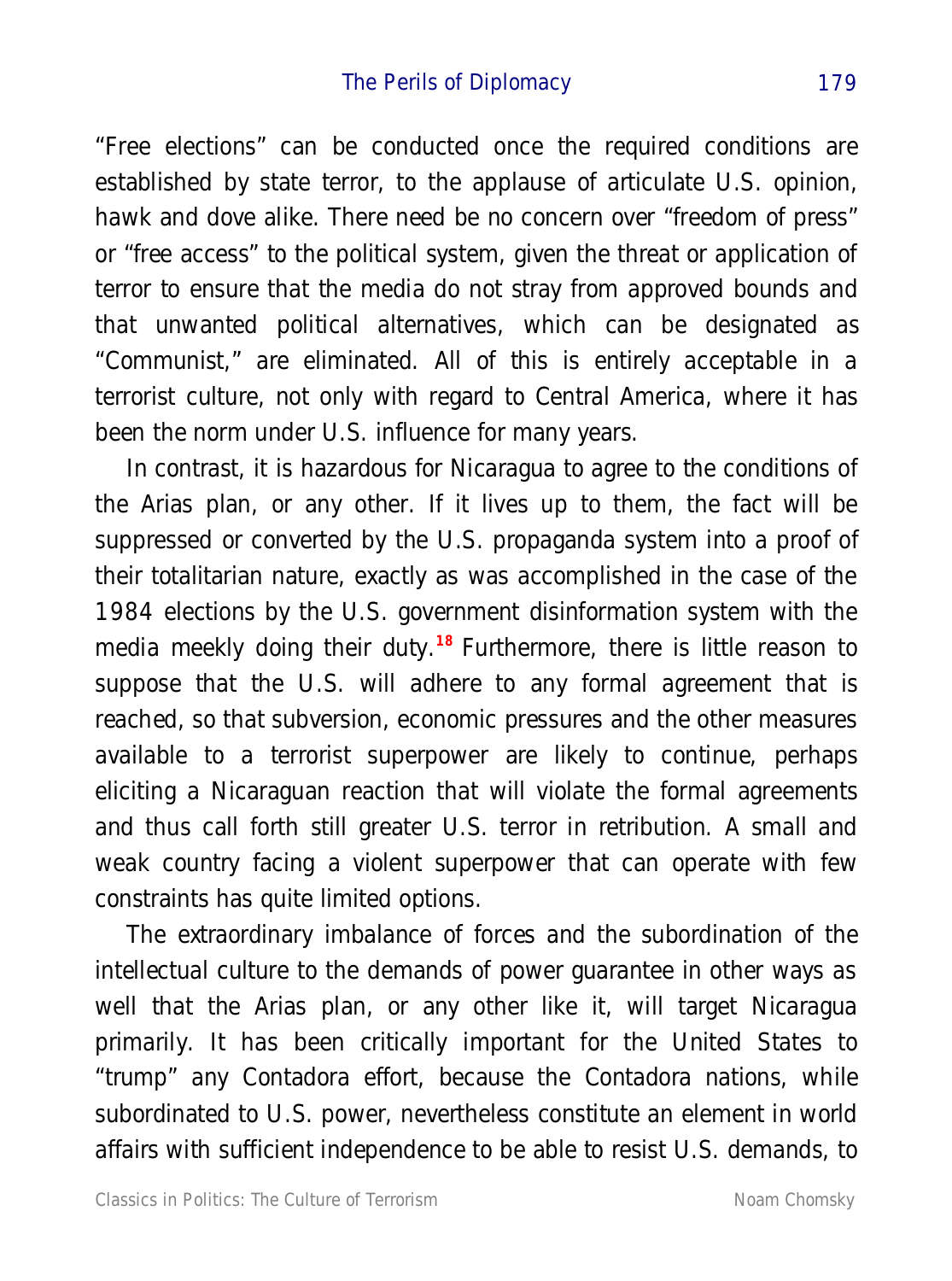a limited but intolerable degree. If a peace agreement can be confined to the Central American states, the U.S. ability to dominate the process is considerably enhanced, because of its influence over the participants. In El Salvador, the government would collapse, as would the system of military and class privilege that it was instituted to protect, if it deviated too sharply from U.S. orders. Guatemala, another terrorist state, while not a mere creation of the U.S. government, is still highly dependent on it to preserve its own system of military and class domination. Honduras is barely more than a fiefdom, where the military and the wealthy can maintain their ability to rob the poor as long as they merit the support of the United States. Costa Rica, with a democratic tradition of 40 years, is a business-dominated society with a collapsing economy, unable to maintain the social welfare programs that underlie domestic tranquility or its relatively open internal order without substantial U.S. support. In short, these governments are highly dependent on the United States, and are dominated internally by elements that would naturally be hostile to any forces in the region that might undertake social reform in the interests of the poor majority. When the Reagan administration was weakened by the partial exposures of its clandestine terror network, the countries of Central America gained a margin of maneuver, and were able to move towards a settlement that might diminish the danger of expanding regional conflict. But the U.S. can safely count on them to focus attention on Nicaragua, in accordance with the elite consensus within the United States, when the time comes to evaluate the process of "internal democratization" or other aspects of adherence to any diplomatic settlement. There will be no question of sanctions against El Salvador, Guatemala or Honduras for their failure to adhere to such an agreement.

We can hardly doubt that articulate opinion within the United States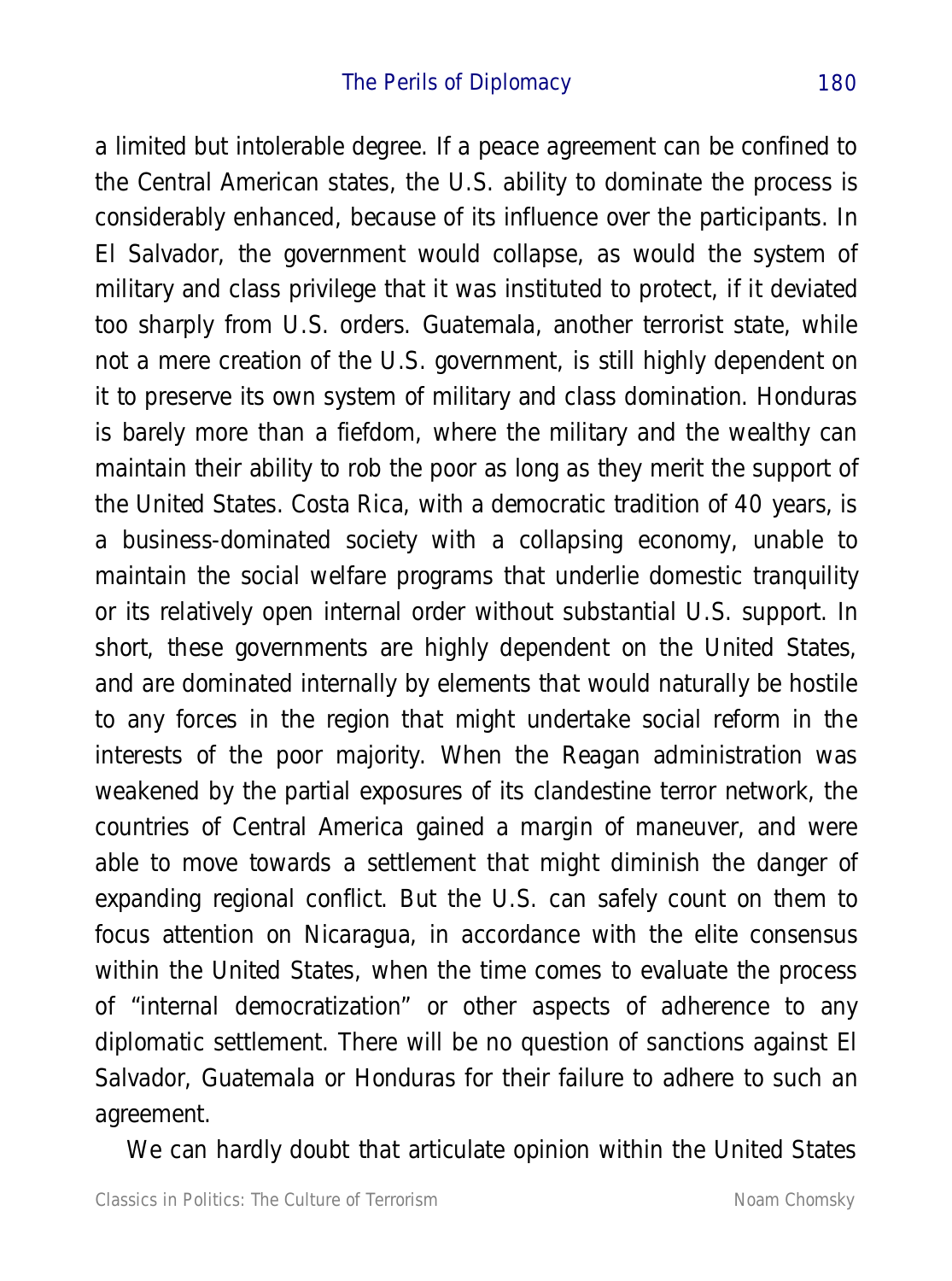will adopt state doctrine on these matters. The failure of democratic reforms in the terrorist client states—indeed, the impossibility of such reforms without dismantling the security apparatus that bars any meaningful popular participation in the political system—will pass unnoticed, not tarnishing the success of "democracy." As we shall see directly, the explicit refusal of Guatemala to accept the terms of the August Central American agreement that it signed was considered too insignificant even to report, and the meaningless gestures made by El Salvador in this direction barely received mention, just as heightened repression there after the agreements were signed was disregarded. The same pattern will surely persist. The U.S. government has determined that El Salvador is a "fledgling democracy," as it is, by the Orwellian standards of U.S. discourse; this fact suffices for intellectual opinion, in the case of Guatemala and Honduras as well.

Or consider the crucial matter of freedom of expression. As we have seen, freedom of expression, while important, has limited consequences in Honduras or even Costa Rica, while in El Salvador and Guatemala, formal freedoms can easily be granted, with the understanding that as in the past, attempts to use such freedom will lead to mutilation, torture, disappearance or execution. In Nicaragua, however, the situation is radically different, for reasons already discussed. Radio and television in much of the country are dominated, even in wartime, by foreign broadcasting. In the early 1980s, *La Prensa,* which has little relation except in name to the journal that opposed Somoza, was the only significant opposition journal in the region; indeed in the hemisphere, if by "opposition journal" we mean one that takes a stand in opposition to the basic structure of the socioeconomic order and is open to critics of it, and if by "significant" we mean that resources are available to reach beyond narrow segments of the population. If true internal freedom were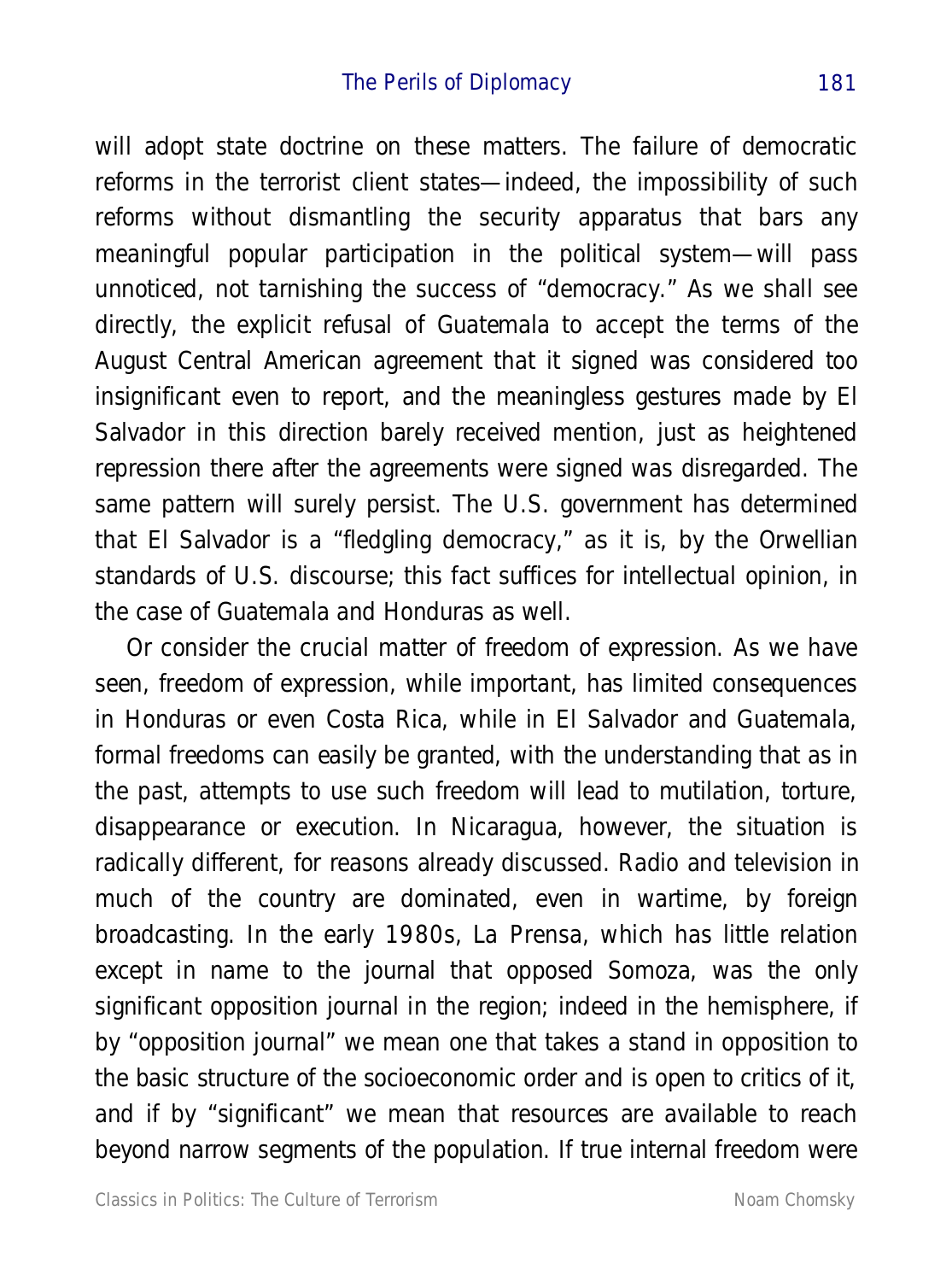permitted in Nicaragua, as surely it should be, then the resources of the terrorist superpower, of the international business community, and of domestic economic privilege would ensure that the media are dominated by right-wing elements linked to U.S. interests, merely by the workings of the "free market of ideas" under existing conditions. Again, Nicaragua must bear a burden from which other states, which conform to the requirements of U.S. power and privilege, are entirely exempt, None of this implies that the burden should not be borne; only that we should not succumb to the system of delusion carefully erected in our own business-run partial democracy.

For such reasons as these, it is correct that any peace agreement among the Central American states will be largely restricted to Nicaragua, and only its adherence to an agreement, as determined by hostile power, will be a topic of concern.

Returning to the diplomatic maneuvers of 1987, in its continuing efforts to sabotage the Arias plan, the Reagan administration pressured Salvadoran president Duarte to block a scheduled June meeting of Central American presidents in Guatem[ala](#page--1-0). A Guatemalan official reported that Reagan emissary Philip Habib, performing his usual role, was responsible for Duarte's request for postponement of the meeting, and that Duarte "personally told Guatemala's president the reason he asked for the postponement was because of US pressure."**<sup>19</sup>**Another meeting was scheduled for August 6, after preliminary discussions with the Contadora countries as intermediary; their intervention produced a version of the Arias plan for the presidential summit on August 6. The Reagan administration had assumed that it would succeed in blocking the Arias plan. Testifying before Congress on July 9, Philip Habib refused to consider the possibility, raised in questioning, that the plan might be approved by the Central American nations, answering simply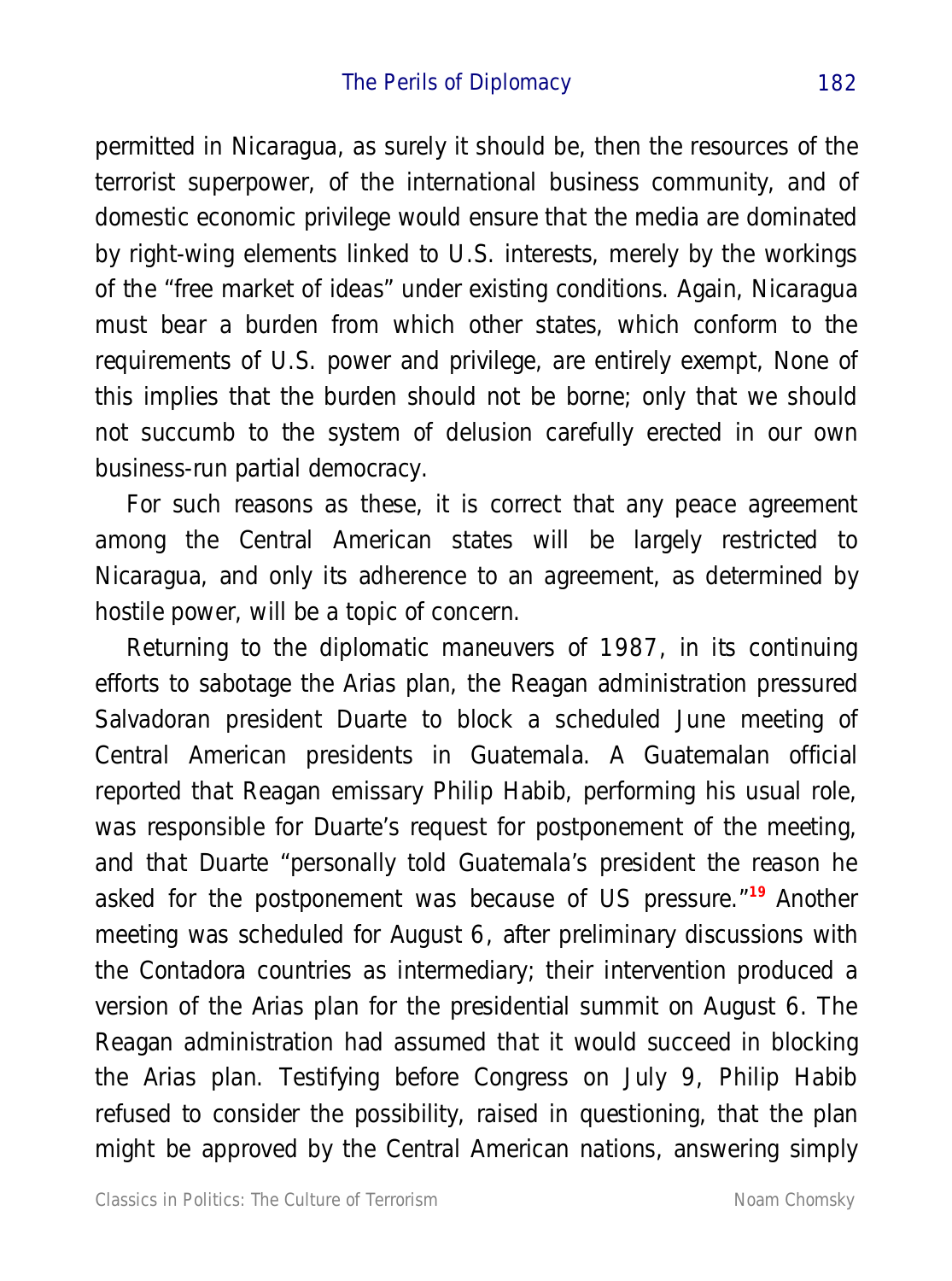that "It can't happen."**<sup>20</sup>**

In a last-ditch effort to undermine the Central American efforts, the Reagan administration produced its own "peace plan" on August 5, with the obvious intent of sabotaging the scheduled August 6 meeting of the Central American presidents and laying the basis for renewed contra aid. The Reagan plan, proposed jointly with Democratic House Speaker Jim Wright, was radically different from the Arias plan. As noted earlier (18f.), it imposed no conditions on U.S. allies and called for dismantling the political system in Nicaragua including the scheduled 1990 elections, and unilateral disarmament for Nicaragua, in return for a meaningless "pledge" that the U.S. would stop running the proxy army. Th[e ta](#page--1-0)ctic worked in the United States, where the plan was taken quite seriously, but backfired dramatically in Central America. The presidents meeting in Guatemala signed an agreement modelled on the Arias plan, which "differs significantly" from the [R](#page--1-0)eagan proposal, as elements of the media perceived.**<sup>21</sup>** "The U.S. initiative provided the 'glue' to bring together the often-hostile Central Americans, said one Guatemalan diplomat" quoted in the *Wall St. Journal:* "I think it was an incredible tactical error on the part of the U.S.," he added,**<sup>22</sup>**undermining Washington's effort to block a political settlement. In Guatemala City, the *Central America Report* commented that the U.S. initiative "aroused the nationalistic instincts of the Costa [Rica](#page--1-0)n and Guatemalan delegations," which felt "insulted." President Cerezo of Guatemala stated that "Nobody should fall into the trap of giving too much importance" to the Reagan plan, and President Arias "scratched a Honduran proposal to include the Reagan plan in the agenda" of the presidents' meeting.**<sup>23</sup>**

In Europe, it was recognized at once that "Reagan's hasty and bungled proposal bodes ill for a change in US policy in the region," and that Central American countries "interpret it as a move to torpedo their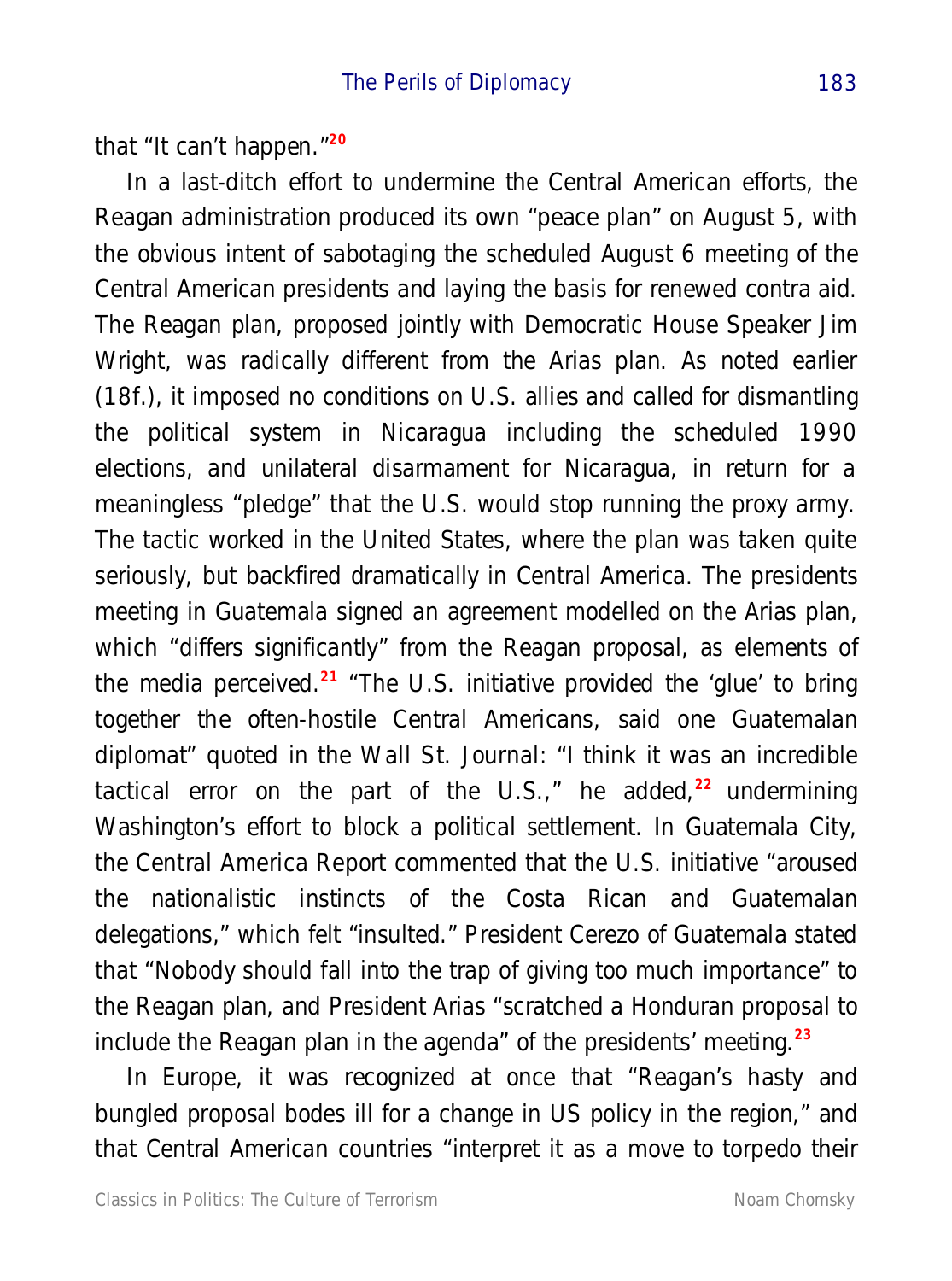own initiatives." Washington correspondent Alex Brummer of the London *Guardian* expr[es](#page--1-0)sed his surprise that the Reagan proposal was "treated with extreme deference in the [U.S.] media" immediately after the Irancontra revelations: "It is quite startling that the Reagan plan, which has been seen as nothing more than a spoiler elsewhere in the world, has been so well greeted in the US."**<sup>24</sup>**Startling it may be, but not surprising in a terrorist culture, nor in any way unusual.

When the Reagan-Wright plan was proposed, there were questions about its seriousness, but George Shultz rejected them forcefully, stating "this is not a ploy" but rather a proposal that is "reasonable, sensible," a further expression of the "refreshingly blunt candor" that entrances Congress and the media. A few days later, after the failure of this attempt to sabotage the Arias plan, administration officials made it clear that these assurances were lies. "White House officials concede," the press reported, "that they drafted the Wright-Reagan plan with a focus on domestic political aims"—namely, to lay a basis for renewed contra aid after the anticipated Nicaraguan rejection of this impossible proposal—"rather than diplomacy, and that the approach backfired" when the Central American countries, rejecting the Reagan proposal, approved a version of the despised Arias plan. White House officials confirmed that they offered the Reagan-Wright plan "because they thought prospects for getting more aid for the Nicaraguan rebels, or contras, from Congress would improve if the Sandinistas refused to negotiate"—meaning, if they rejected the Reagan-Wright plan as was anticipated; "Aides said they also believed the announcement of the plan would confuse the meeting of Central American Presidents ... in Guatemala two days later and probably scuttle their attempt to agree on a peace plan of their own that most Administration officials considered unacceptable."**<sup>25</sup>**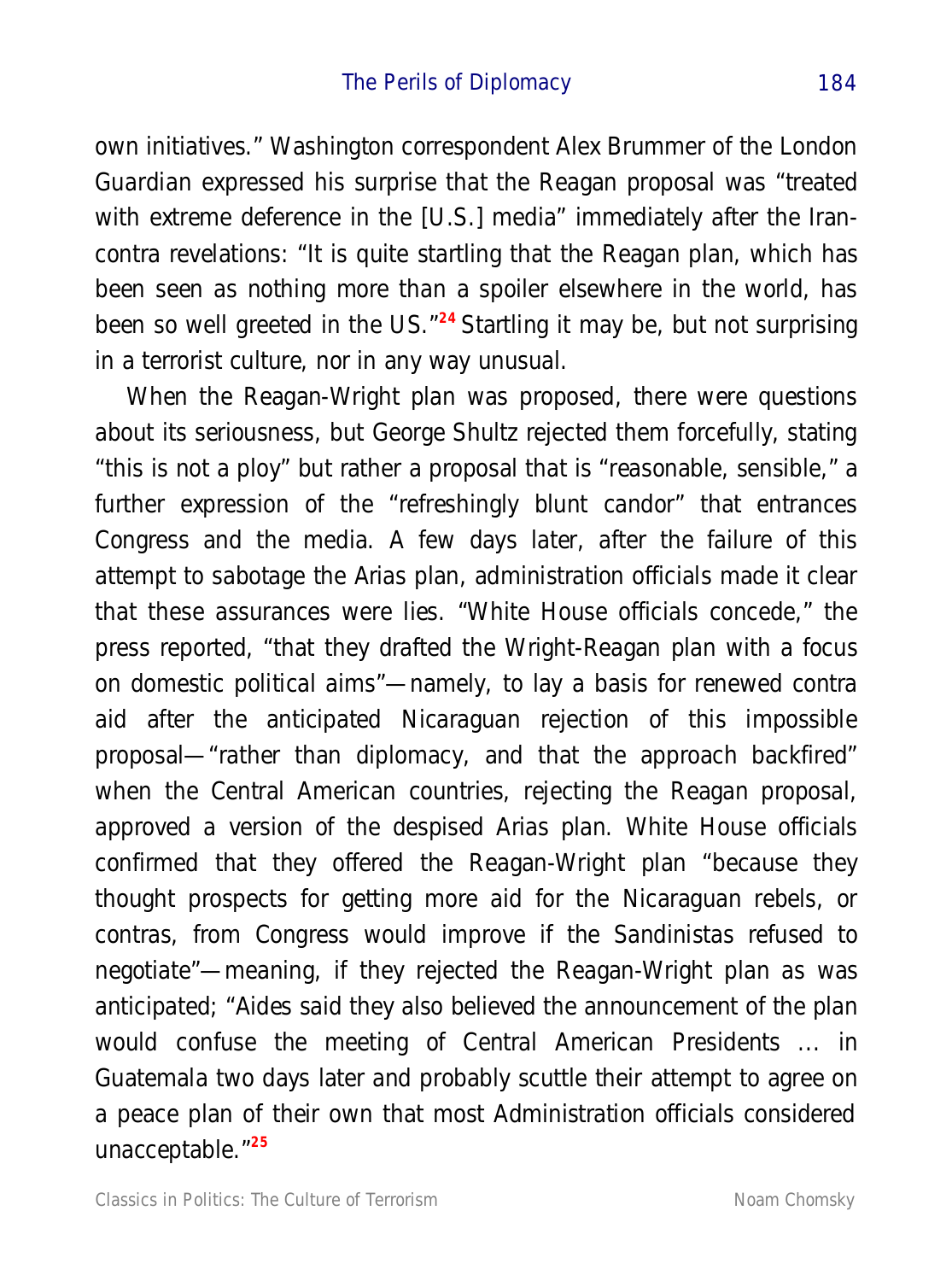Throughout these August 1987 events, the damage control operations proceeded, though considerable backtracking and some rather convoluted reasoning was necessary as the events developed. It was necessary to achieve several aims: (1) to ensure that the Central American plan is interpreted as essentially similar to the Reagan plan in focusing attention on "democratization" in Nicaragua alone; (2) to place the onus on Nicaragua for breakdown of the agreements, real or contrived; and (3) to craft a proper version of history. The approved version must be that U.S. pressures were the crucial factor in compelling the Sandinistas to agree to a political settlement—namely, one that they had tentatively approved while the Reagan administration sought in every way to undermine it; and generally, in compelling them to pursue the diplomatic options that they had been requesting for 6 years while the U.S. "trumped" these efforts at every turn. Given the unfortunate fact that the Central American presidents approved a diplomatic settlement that the Reagan administration desperately sought to sabotage, history must show that U.S. violence and the forthright Reagan-Wright plan were instrumental in bringing about this agreement. A difficult task, one might think, but not beyond the resources of the Free Press. It is instructive to pursue the process of historical engineering step by step through the first crucial weeks.

Stage one began when Washington announced the Reagan-Wright plan. As noted earlier, it was evidently impossible to perceive, even in the full glare of the Iran-contra hearings, that a Reagan pledge to cease aid to the contras in return for Nicaraguan demobilization is pure farce. Editorials interpreted the Reagan-Wright plan as "a fresh opportunity" for Managua to show good faith, adding that "Congress and the White House deserve credit for their effort to move the process forward" *(Christian Science Monitor).* Welcoming the proposal, the *Times* editors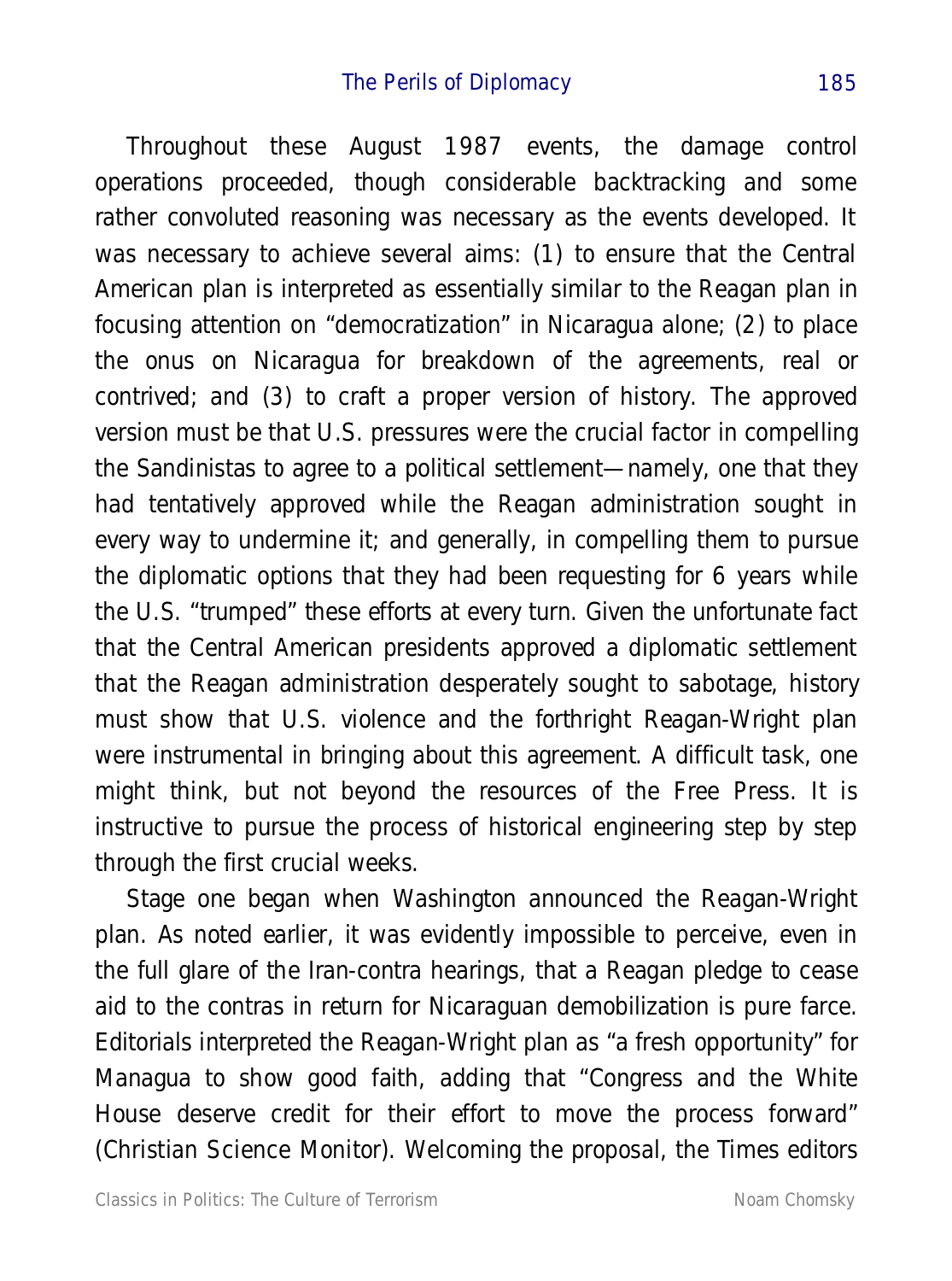stated that with this effort to undermine the Arias plan, "the White House has made clearer its backing for the regional peace effort promoted by Costa Rica's President, Oscar Arias"; they warned that Congress "has [to](#page--1-0) be clear-eyed" and called on Washington "to keep the faith with all of Central America's democrats—including the internal opposition in Nicaragua—in opposing thuggery from every quarter, Sandinista or contra." "Every quarter" did not include Washington, in the "clear-eyed" vision of the editors.**<sup>26</sup>**

In the news columns, James LeMoyne stated that the Arias plan "shares the central intent of Mr. Reagan's plan, which is to demand internal political changes in Nicaragua," shading the facts in accord with Washington doctrine. He added that a "written interpretation" within the White House explained that Washington would not be required to cut off aid to the contras under the Reagan plan, "but would reduce it only in relation to the degree to which the Sandinistas permit the rebels to take part in Nicaraguan politics and society," as judged in Washington, thus granting the U.S. the right to continue th[e](#page--1-0) war after Nicaraguan demobilization and disarmament, a small fact that escaped notice. LeMoyne reported further that all Central American participants in the conference "were gratified" by Reagan's proposal, "except Nicaragua," which "offered a far more hostile assessment," risking isolation<sup>27</sup> this claim was at once undermined when the Central American countries responded to the "incredible tactical error" of the Reagan administration by dismissing its proposal and endorsing, in effect, the "significantly [different" Arias plan that Washington opposed, le](#page--1-0)aving Washington entirely isolated.

At the critical end of the spectrum, Tom Wicker expressed doubts about Reagan's plan, noting that he "has been at least as reluctant a negotiator as anyone in Managua," something of an understatement.**28**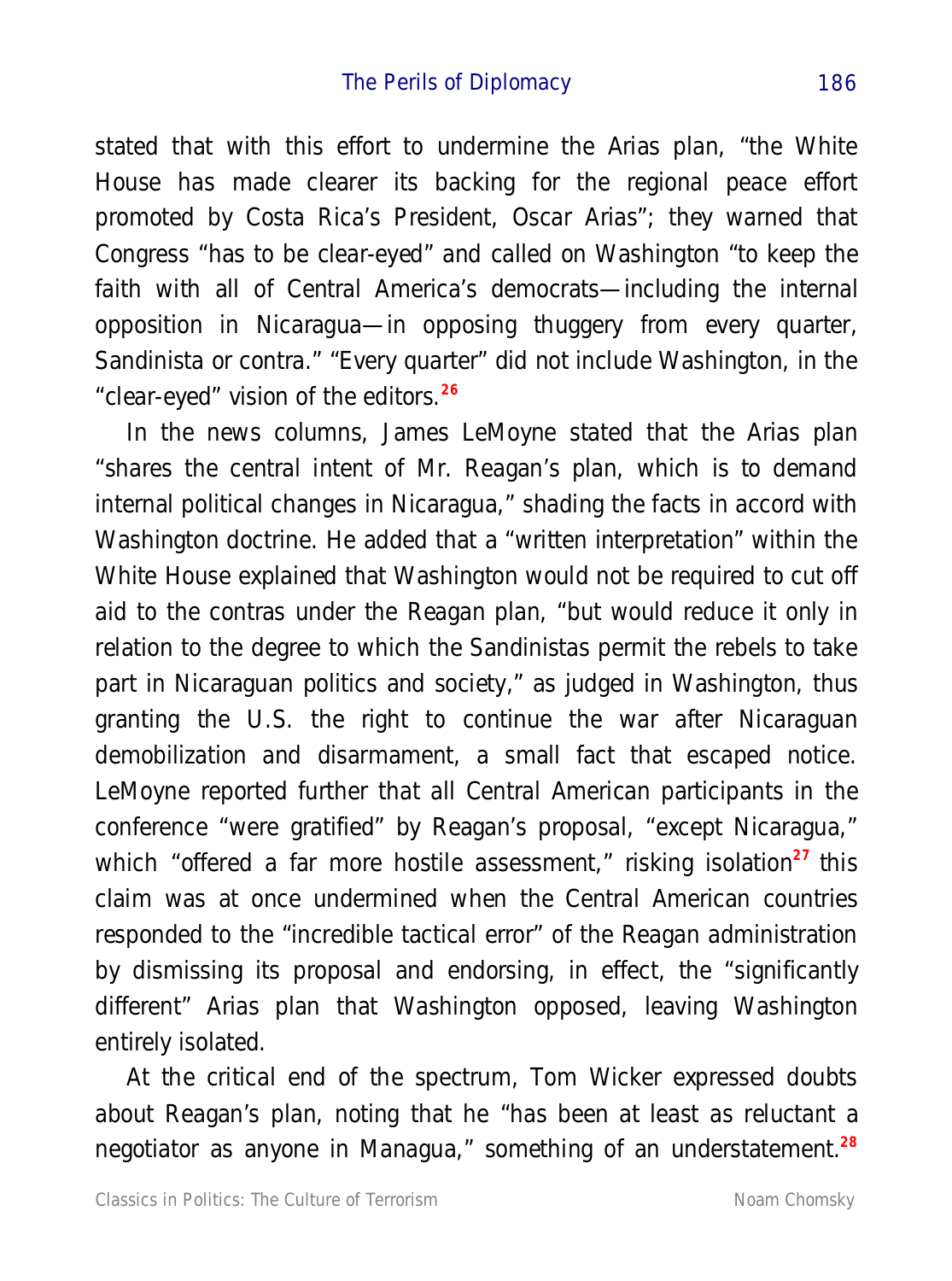But "the United States has no historic or God-given mission to bring democracy to other nations," as Reagan is attempting to do according to state doctrine, taken as sacrosanct; and the threat of renewed aid to the contras if the Sandinistas do not accept Reagan's proposal "is unlikely to cause them to make the demanded reforms" when they were "unwilling to make them" under military pressure, the assumption being that the military pressure was not a factor in the suspension of internal rights but rather was an effort to restore them, a curious reading of the historical record. At the other extreme, former *Times* executive editor A. M. Rosenthal was euphoric, calling upon those who "would rather have the war continue than see if the Reagan administration can possibly end it" to abandon their cynical ways and "give peace a chance." He described the Reagan p[la](#page--1-0)n as "close to the plan that had been proposed by President Arias of Costa Rica ..." (admittedly, "with some exceptions"). Though the Reagan plan "could lead to a Sandinista double-cross about political freedom," still this hope for a "decent solution" should "be taken with total seriousness.<sup>"29</sup> Ronald Radosh was even more enthusiastic. The "Wright plan," as he called it, is "the first major effort to end the Nicaraguan civil war"—translating from Newspeak: the first *U.S. government* effort, designed to fail as was quickly conceded and thus to perpetuate the U.S. attack against Nicaragua. "The major provisions of the proposal match and build on those suggested" by President Arias, he added, a transparent falsehood. The Wright plan "builds on [the] understanding" of the Nicaraguan opposition "that it is not the contra war that has forced the Sandinistas to resist democratization"; rather, "most Nicaraguans" know, so he has determined by careful study of Nicaraguan opinion, that it was Sandinista policies, "not the United States, that led to an increased armed opposition." Other obiter dicta of a similar nature follow, always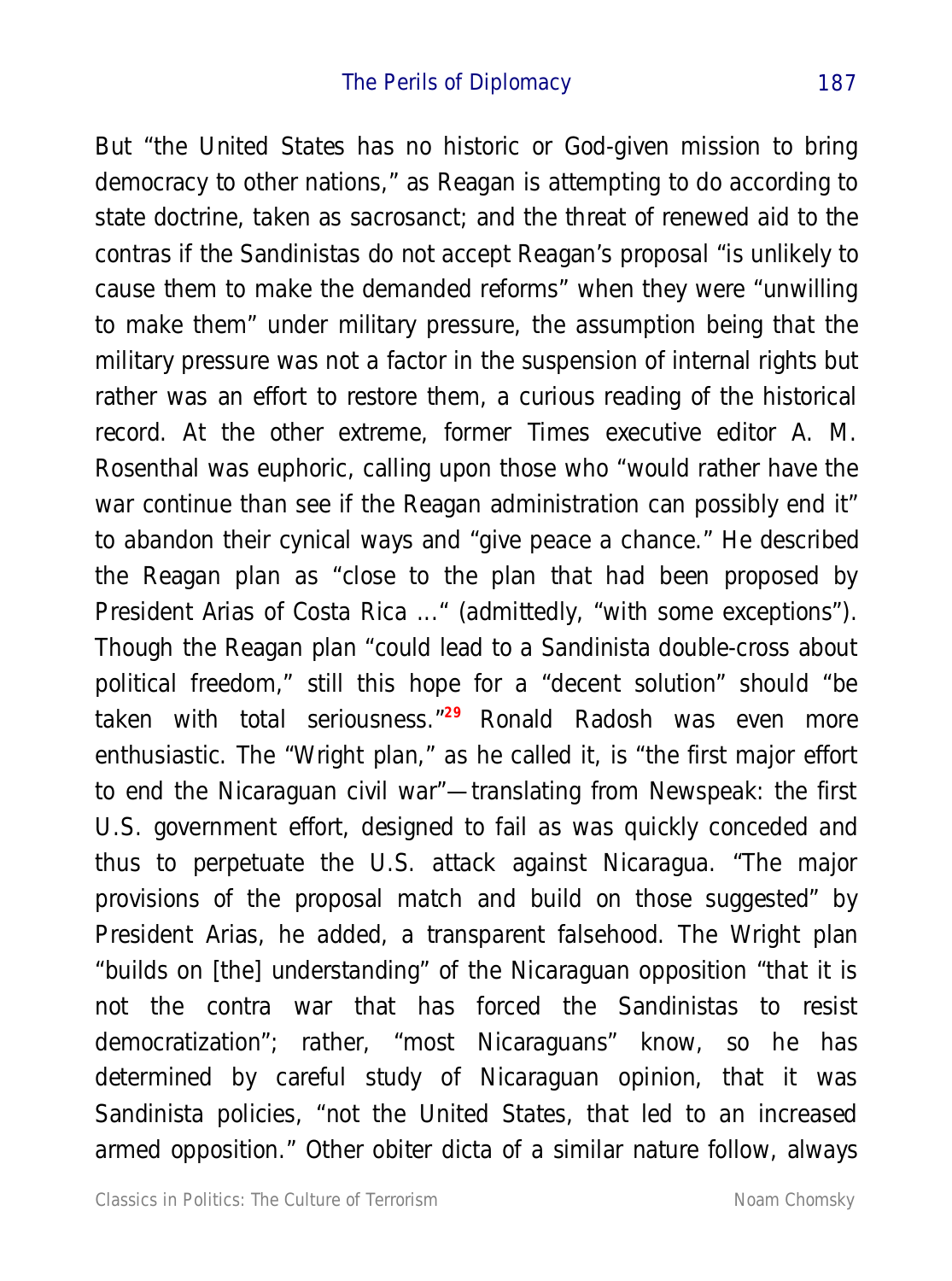untroubled by fact.**<sup>30</sup>**

The Reagan effort having failed, the damage control operation had to shift to stage two. Noting that the peace plan signed by the Central American presidents was "significantly different" from the Reagan proposal and "closely follows" the Arias plan, James LeMoyne reported that its internal democratization provisions are "seen as particularly directed toward Nicaragua," as indeed they are in Washington, therefore in the Free Press; evidently LeMoyne had forgotten his earlier insight that El Salvador and Guatemala can hardly accept amnesty, cease-fire "and permission for the rebels to form political parties and have access to the press."**<sup>31</sup>** "These provisions, if carried out by Nicaragua, would be a major concession by Sandinista officials, who have sharply limited political organization and press freedom in recent years," LeMoyne continued, not mentioning the background, the state of civil liberties in the "fledgling democracies," or the fact that international observers of the Nicaraguan elections of 1984 compared them quite favorably with those in El Salvador; in fact, the extensive evidence on this matter has been effectively suppressed by the *New York Times,* as elsewhere in the U.S. media. Crucially, LeMoyne does not mention that "these provisions" can hardly be carried out in El Salvador and Guatemala without dismantling the U.S.-backed apparatus of state terrorists. But all of this is beside the point for the two usual reasons: atrocities conducted by "our side" are not atrocities, but rather errors in a noble cause; and since it all happened yesterday, we may appeal to the doctrine of "change of course" if anyone should be so obtuse as to remark on these irrelevancies.

Others can perceive some possible problems apart from the "Marxist-Leninist totalitarians" in Managua. Asking "what chances does the regional consensus have," the *Central America Report* in Guatemala City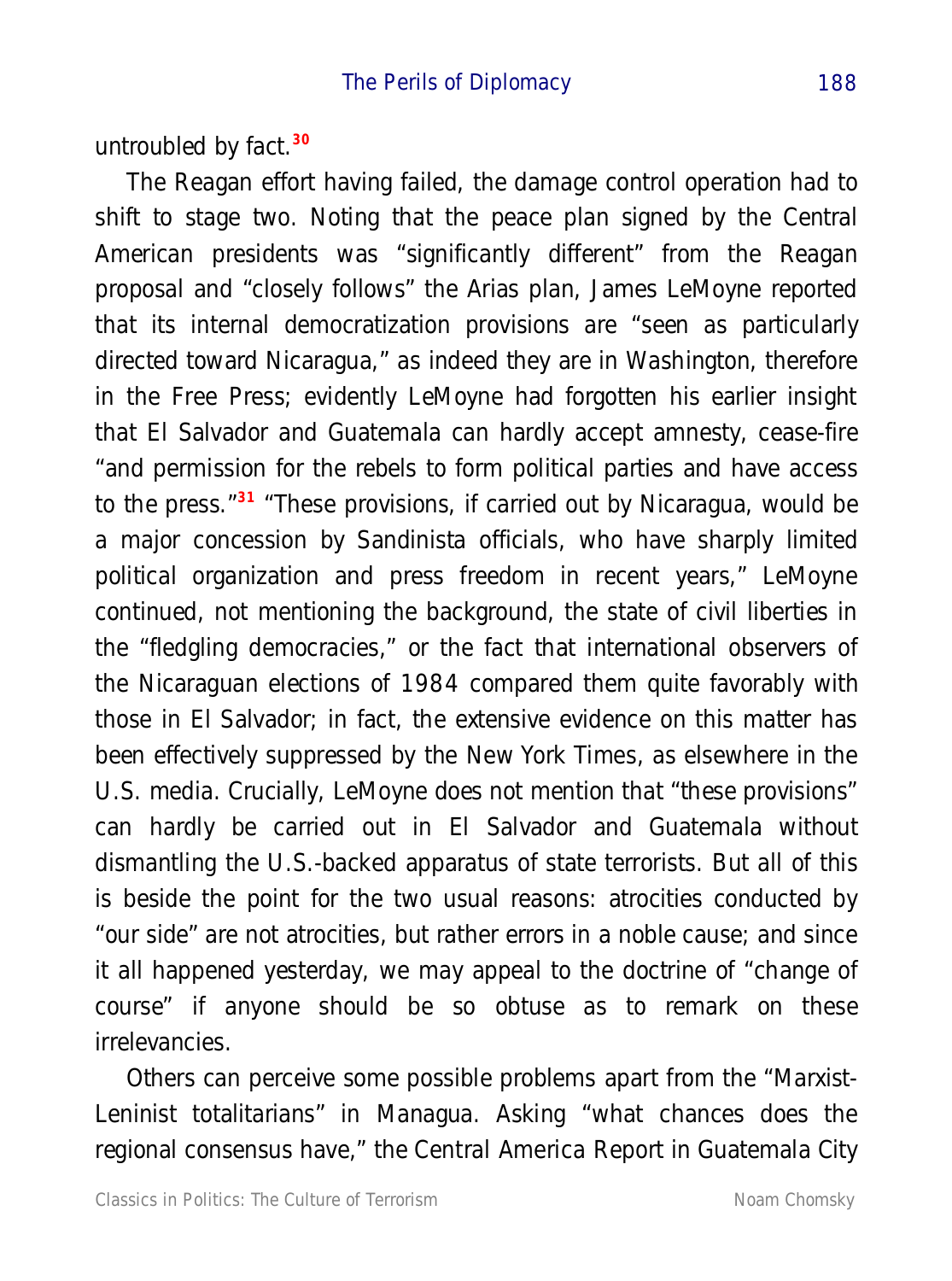answers: "Much will depend on the ability to influence Honduras and El Salvador not to stray from the spirit of the agreement and the cooperation of the Democrats and liberals in Washington," who have the task of keeping White House terrorists under some sort of control. Furthermore, as Guatemal[an](#page--1-0) Defense Minister Héctor Gramajo announced at once, the agreement "does not apply to our country." The rector of the Jesuit university in San Salvador commented a few weeks later that "Nicaragua will be the [country] most in compliance" with the peace plan and that others "may fail" to comply.**<sup>32</sup>**

Reactions in the U.S., however, followed a different course. Former *Times* chief editor A. M. Rosenthal denounced efforts to "destroy the contras, whose existence brought about the opportunity for negotiations," an audacious version of history, but the one required, and therefore True, though transparently false for familiar reasons already discussed. *Washington Post* editor David Ignatius held that peace prospects "seemed to improve slightly following President Reagan's proposal for a cease-fire and the adoption of a peace plan by leaders of five Central American countries." In the real world, peace prospects *declined* with Reagan's effort to undermine the negotiations in progress, and improved slightly after it was rejected, though U.S. opposition continued to make peace a remote prospect. For Ignatius, however, the problem for the future is not continuing U.S. opposition to a political settlement but rather establishing "a democratic Nicaragua"; that "is what the [contra] war has been all about," so Washington doctrine stipulates, thus again establishing the claim. A reconciliation in Nicaragua will be difficult, he adds, because "both sides have blood on their hands": namely, as he goes on to explain, many contra soldiers have been killed in battle and "the Sandinistas have similar tales and totals." By the standards of the culture of terrorism, this is a fair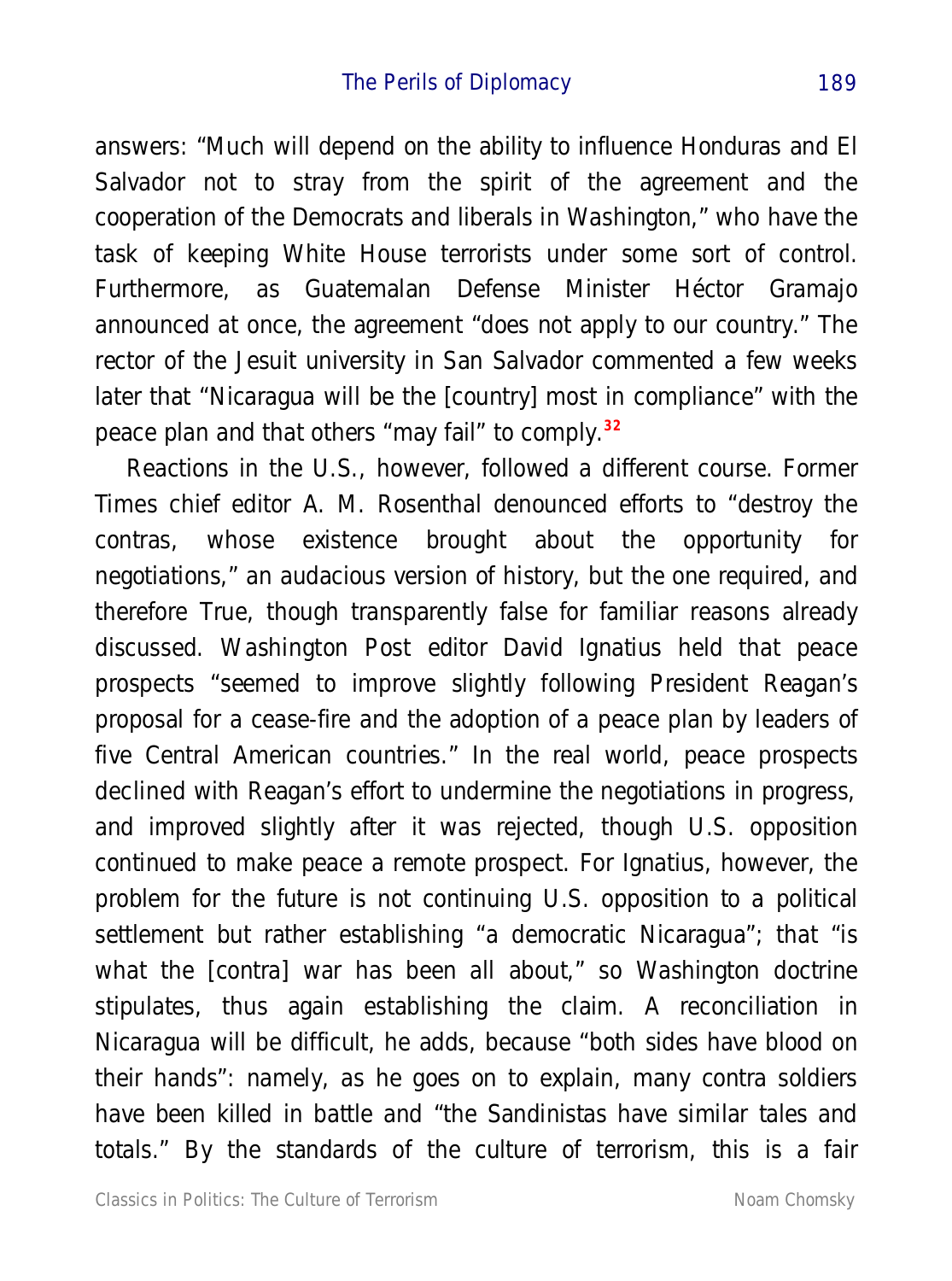accounting of the atrocities by "both sides."**<sup>33</sup>**One would perhaps find a similar accounting, with similar justice, in the literary productions of Abu Nidal.

The editors of the *Washington Post* noted "the hesitation in Mr. Reagan's embrace of the Arias plan," but urged that "he deserves some forbearance" for his courage in coming this far, "at no small cost to his standing with loyal constituents." But "the main burden rests on the Sandinistas," not the U.S. aggressors. The reason is that "Mr. Reagan has Congress keeping a wary eye on him," monitoring his every act with the hawk-eyed vigilance exhibited so dramatically in past years: "The Sandinistas sho[uld](#page--1-0) have the whole hemisphere's wary eyes on them." No eyes need be cast upon client states, since their good faith in creating the conditions for democracy and eliminating internal repression can be taken for granted; or perhaps they will be monitored by Shultz, Abrams, and the *Washington Post.***<sup>34</sup>**

The *Wall St. Journal* described the discomfiture in Washington after a version of the Arias plan was accepted in Guatemala City. The Reagan-Wright plan, two *Journal* reporters observe, was conceded to have been a fraud (after it had failed), intended to lay the basis for renewed contra aid when the Sandinistas rejected it. But damage control requires that we identify the Reagan plan with the Arias plan that Washington sought to undermine. Thus they continue: White House officials "concede privately that they never expected the Sandinistas to call Mr. Reagan's bluff by participating in a peace plan that had the backing of other Central American countries." This statement makes sense only on the assumption, here intimated, that the Reagan plan was the plan approved in Guatemala City by the Sandinistas, "calling Mr. Reagan's bluff." It would make no sense to say that the Sandinistas "called Mr. Reagan's bluff" by signing a peace plan that he had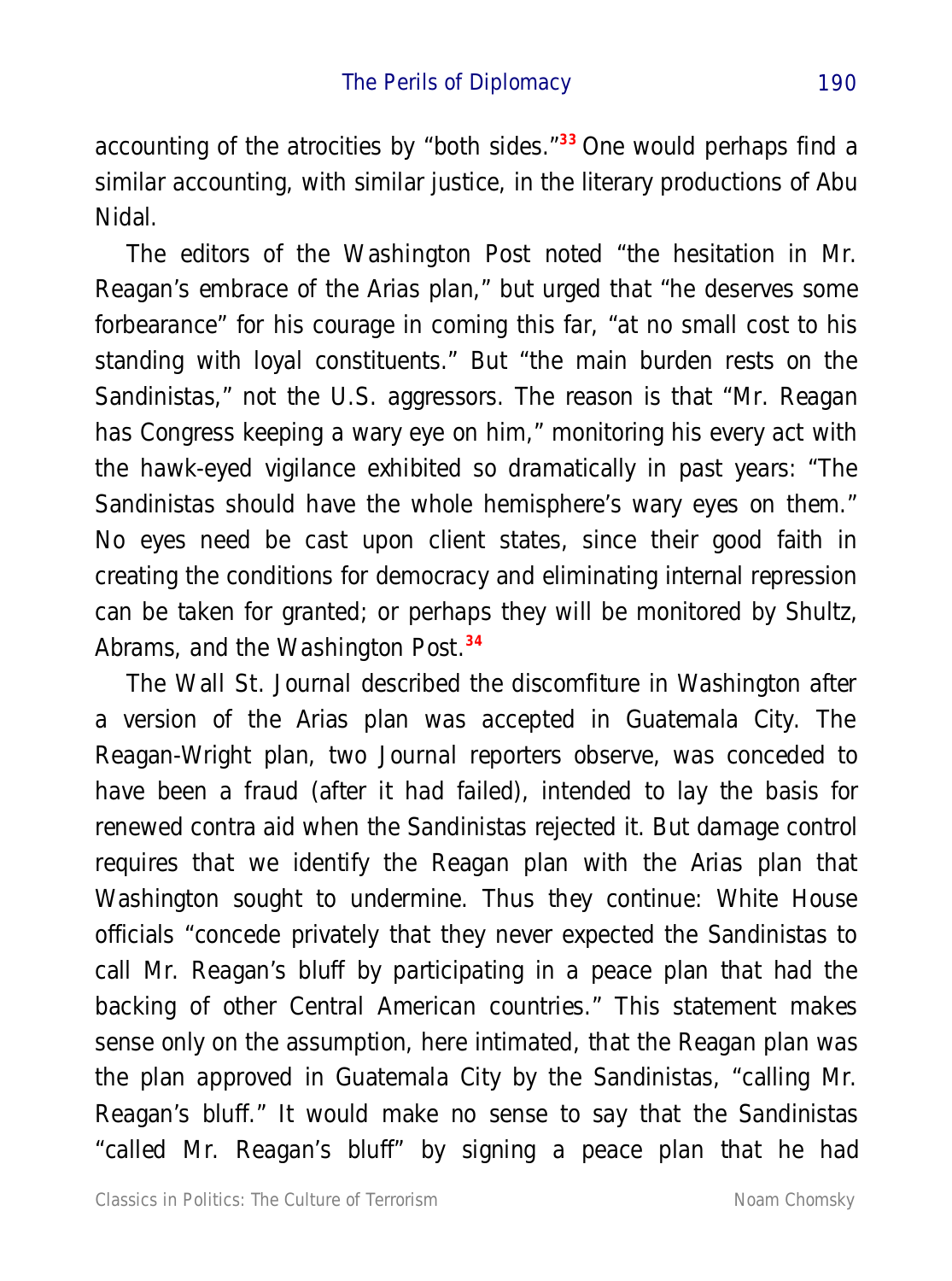vigorously opposed and struggled to undermine. In fact, the Central American countries rejected the Reagan effort to torpedo the negotiations and signed an agree[me](#page--1-0)nt similar to the Arias plan, for which Nicaragua had indicated measured approval all along. The *Journal* also fails to note that accurately understood, the Reagan effort was simply a replay of 1984, when the Sandinistas did indeed "call Mr. Reagan's bluff" by accepting the Contadora proposals.**<sup>35</sup>**

The *Wall St. Journal* reports further that

to convey what it considers the proper degree of skepticism at today's session [of Latin American ambassadors convened by the State Department in Washington], the administration will give U.S. envoys a copy of the 1973 Paris Peace agreement that was negotiated to end the U.S. involvement in the Vietnam War. The agreement was subsequently ignored by North Vietnam.

This "Vietnam experience" is one factor in administration "skepticism" about the Central American agreement, the *Journal* continued. This interesting farce was extended the following day in the lead story by Neil Lewis in the *New York Times,* discussing the meeting in Washington led by Elliott Abrams. Along with the obligatory falsehood that the Central American agreement "is principally focused on Nicaragua," Lewis reports that copies of the 1973 Paris agreement were distributed to the envoys ["](#page--1-0)as a case study of how an agreement with ambiguous provisions could be exploited and even ignored by a Communist government." Lewis then adds his own gloss: "In violation of the 1973 accord, North Vietnam overran South Vietnam and united the two parts of Vietnam under its banner in 1975.**<sup>36</sup>**

In these news reports, we see illustrated the utility of a carefully crafted historical record, designed by the loyal media to serve the needs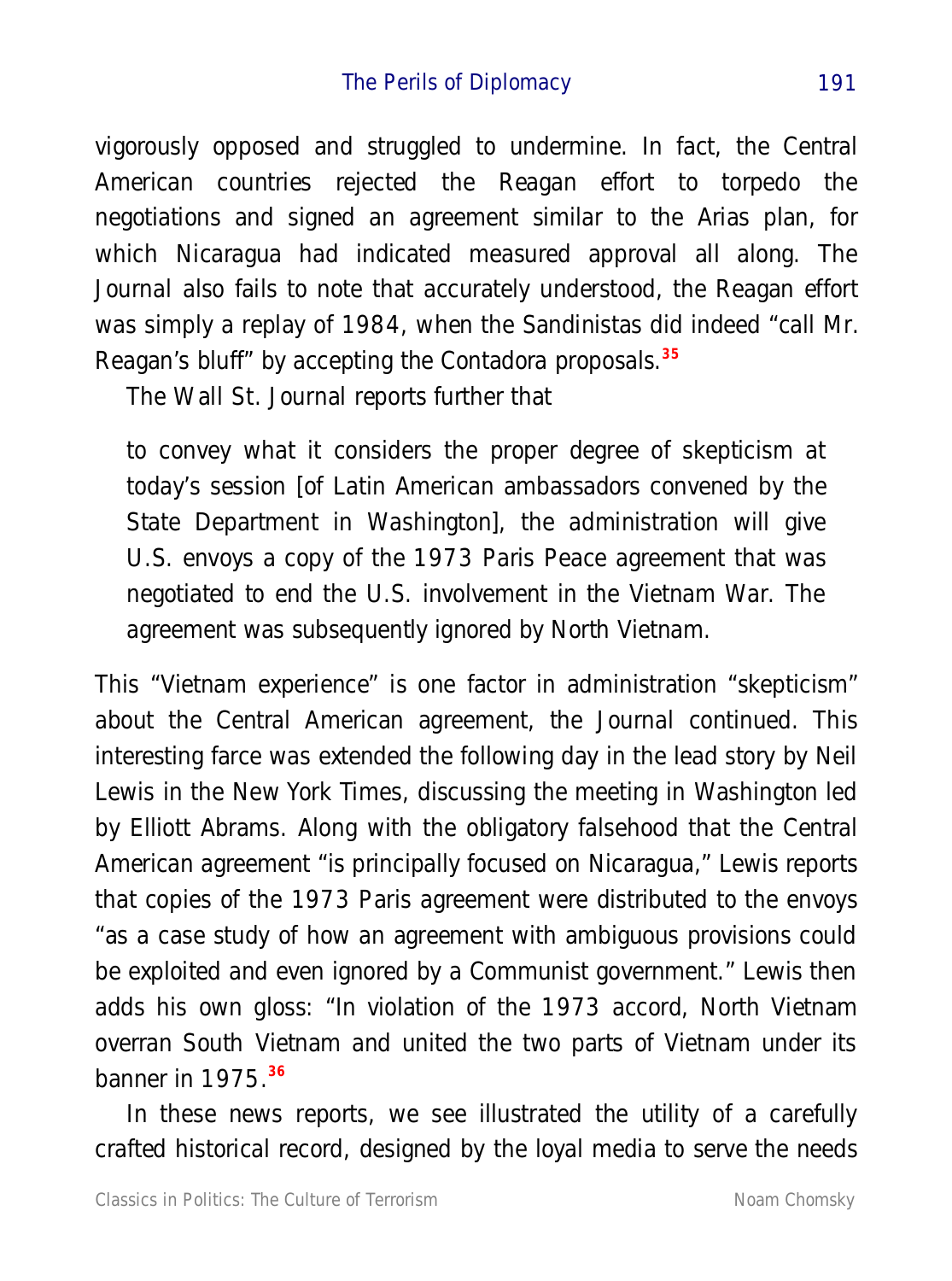of state power. It was not quite correct to say, as I did earlier, that the Paris peace agreements of 1973 have been forgotten. It is only the facts that have been forgotten, or to be more accurate, suppressed from the very day the agreements were announced; the version provided by the state authorities is well-remembered, and was immediately invoked as part of the effort to undermine the Central American peace plan.

In the unlikely event that the envoys gathered by the State Department had taken the trouble to read the Paris Peace agreement in conjunction with the simultaneous pronouncements of Henry Kissinger and the White House, they would have made the enlightening discovery that the U.S. government announced at once, in the clearest and most unequivocal terms, that it would violate every major provision of the agreement and continue to try to attain its aims by force.

The Paris agreements committed "the United States and all other countries [to] respect the independence, sovereignty, unity and territorial integrity of Vietnam as recognized by the 1954 Geneva agreements on Vietnam," identifying the 17th parallel separating North and South Vietnam as a "provisional ... military demarcation line" pending reunification of Vietnam by "peaceful means" and "without foreign interference." In the South, the agreements recognized two parallel and equivalent "South Vietnamese parties," the U.S.-backed GVN and the PRG, based on the NLF (National Liberation Front, "Viet Cong" in the terms of U.S. propaganda). These two parties were to achieve national reconciliation by peaceful means under conditions of full civil liberties while "Foreign countries shall not impose any political tendency or personality on the South Vietnamese people" and "the United States will not continue its military involvement or intervene in the internal affairs of South Vietnam." The two South Vietnamese parties will settle "The question of Vietnamese armed forces in South Vietnam ... without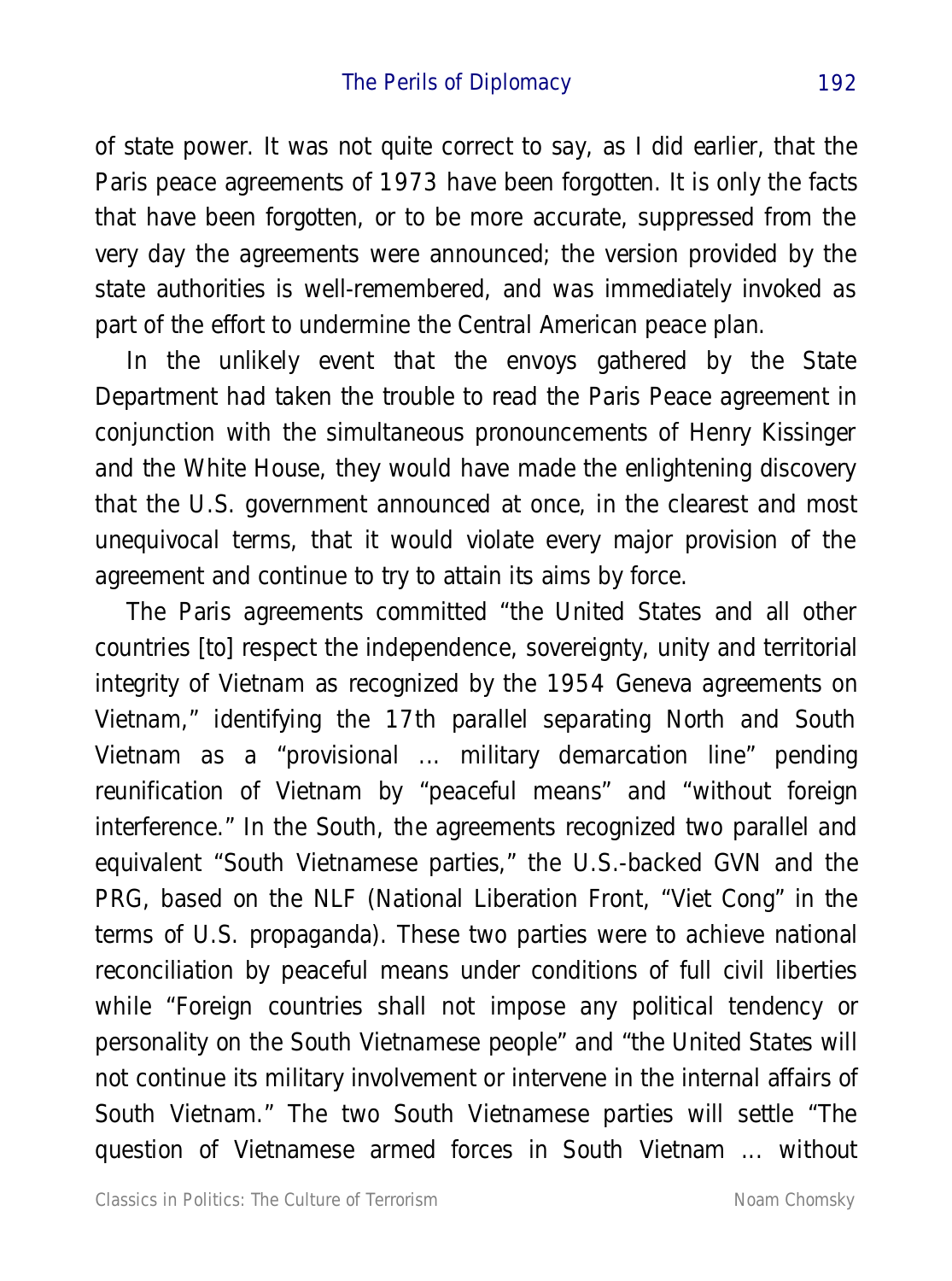foreign interference," and the U.S. is barred from introducing advisers, technicians, or war material into South Vietnam and must withdraw all such personnel within 60 days.

These are the essential terms of the Paris Accords. Turning to Washington, Kissinger and the White House announced before the ink was dry that they were rejecting the agreements they had signed in every critical respect, and they did so with complete clarity and forthrightness. Washington announced that it would maintain the right to provide "civilian technicians serving in certain of the military branches," and proceeded to keep or introduce 7,200 of them, including "retired" military men under the supervision of a U.S. Major-General, thus nullifying the provisions on U.S. personnel. More significantly, the U.S. announced that it would continue to regard the GVN as the "sole legitimate government in South Vietnam"—thus nullifying the central provision of the agreement—with "its constitutional structure and leadership intact and unchanged"; this "constitutional structure" happened to outlaw the second of the two parallel and equivalent parties along with "pro-communist neutralism" and any form of expression "aimed to spreading Communist policies, slogans and instructions," and the GVN, with U.S. backing, announced that such "illegal" activities would be suppressed by force, as they were, thereby nullifying what remained of the agreements.

In short, the U.S. announced at once that it intended to disregard every essential provision of the scrap of paper it had been compelled to sign in Paris after the Christmas B-52 bombings of Hanoi and Haiphong had failed to force North Vietnam to sue for peace on American terms. These terror bombings were undertaken in a final effort to compel Hanoi to abandon the October 1972 agreement that the United States had rejected after indicating its acceptance. The January 1973 Accords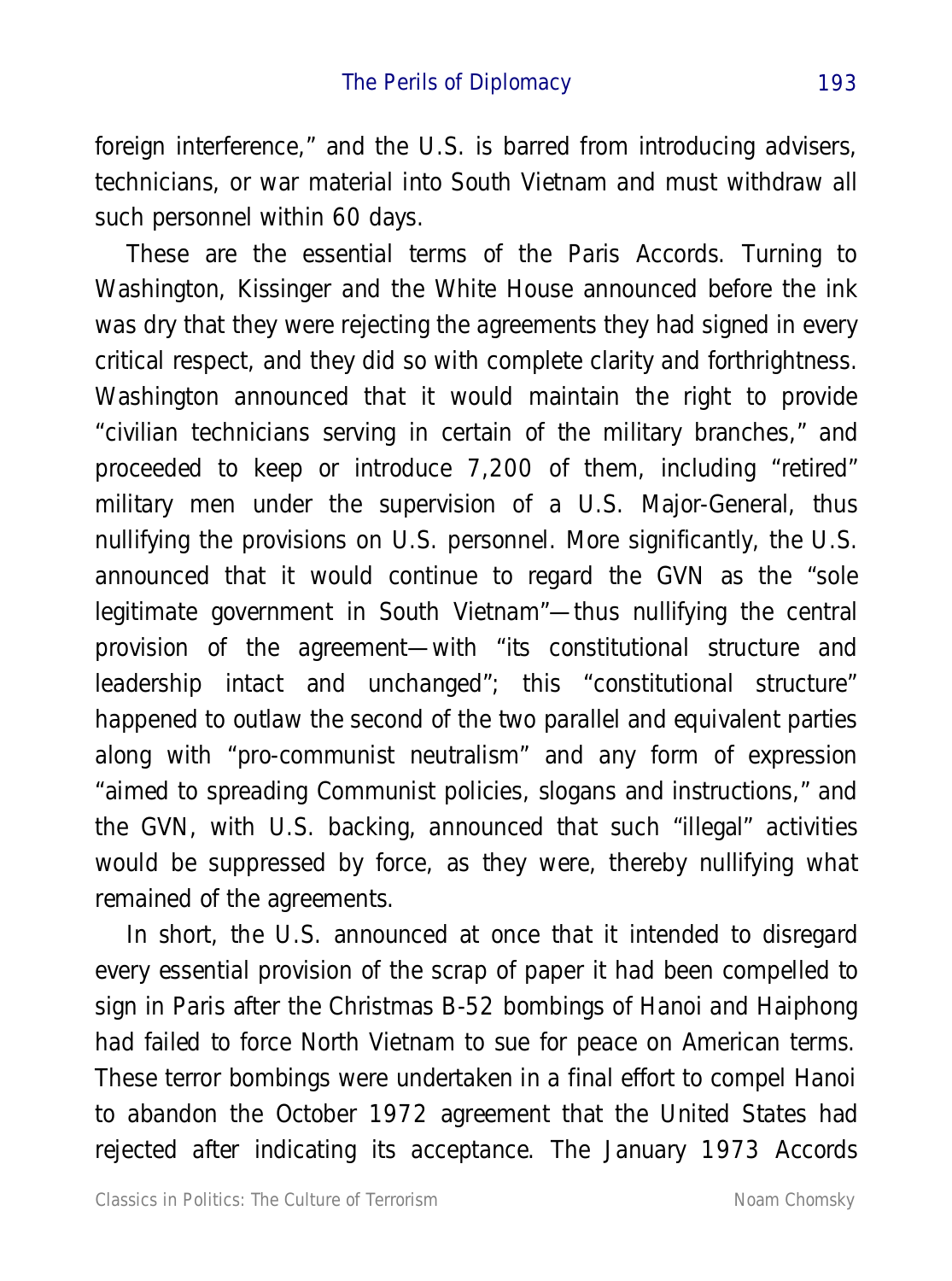reinstated the essential provisions of the October agreements, in fact those of NLF proposals from over a decade earlier, which Washington had undermined by violence for the usual reasons of political weakness. But all of this was beside the point, given the instant announcement that Washington did not have the slightest intention of adhering to the agreements that it could no longer evade.

Had the envoys reviewed the record of what transpired next, they would have discovered that the U.S. government proceeded to implement its clearly stated intentions at once, in explicit violation of the clear and unambiguous terms of the Paris agreements it had just signed. In public and in congressional testimony, U.S. officials expressed the administration's pleasure in the early successes of the resort to violence by its South Vietnamese clients, with U.S. backing, to eliminate any possibility that the actual terms of the accords might be realized. The media, including the mo[st o](#page--1-0)utspoken doves, adopted the administration statement of intent as the actual terms of the agreement, thus guaranteeing that U.S. violations would proceed with impunity and that the inevitable response by the Vietnamese enemy would be interpreted as yet another proof of Communist iniquity.**<sup>37</sup>** This remarkable display of media servility laid the basis for the renewal of the war as U.S.-backed violence elicited the predictable response after the attempt of the hated enemy to observe the agreements proved hopeless, and also laid the basis for the interpretation of "the Vietnam experience" now conveniently invoked as the U.S. considers how best to undermine the unwanted [pea](#page--1-0)ce plan proposed by the Central American states.

It would take little effort for journalists and others to convince themselves that these are the essential facts of the matter, but such independence of mind is next to inconceivable in a highly conformist intellectual culture.**38**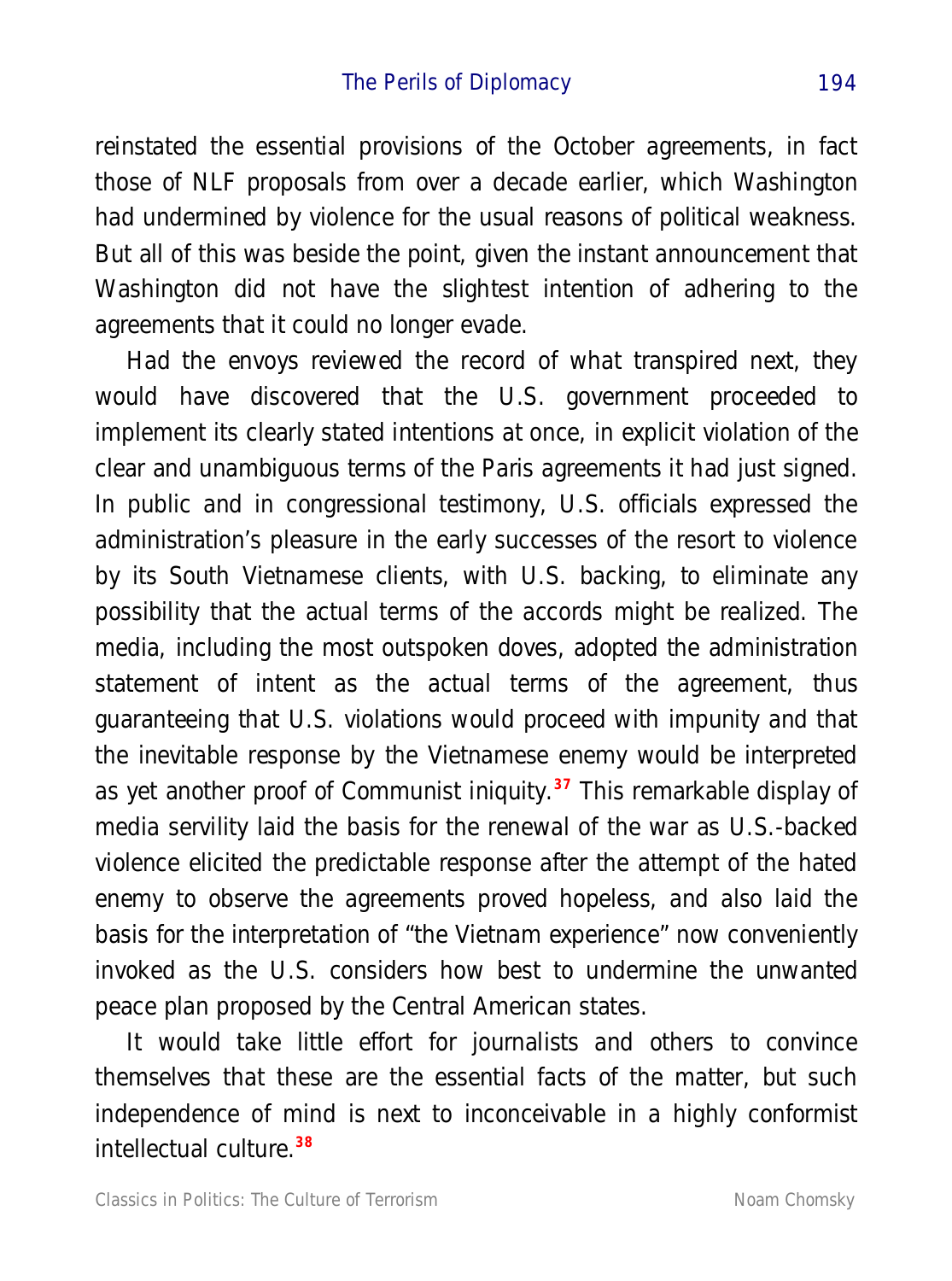We may, incidentally, feel confident that the fanciful tales spun to conceal the meaning of the Central American agreement will be exploited in some future effort to justify the use of violence by the state managers.

Outside of the media, others too dedicated themselves to establishing the version of the Central American accord dictated by Washington. New York Mayor Edward Koch announced that "he had been asked by an independent committee made up of Americans to observe the implementing of the five-nation Central American peace plan," and would therefore lead a delegation *to Nicaragua* to monitor its compliance with the accord. They will undoubtedly find violations, though nothing comparable to what an honest investigation would quickly reveal in the "fledgling democracies," which are beyond the scope of the narrowly and precisely focused libertarian concerns called into operation by the state authorities. The "independent committee" is not identified, apart from one member, Charles Robb, "a member of Freedom House, a nonprofit organization devoted to encouraging democracy around the world." Further inquiry suggests that Freedom House is sponsoring this effort to monitor *Nicaragua's* compliance with the accord, that being the only serious issue, as stipulated by the state. In the press, it is a "fact" that Freedom House is "devoted to encouraging democracy around the world"; it is s[o r](#page--1-0)egarded by the state and elite opinion, so that no verification is necessary. Investigation would quickly show that the Freedom House conception of "democracy" conforms very well to official demands, as does their conception of the ways a Free Press should be mobilized in the service of state power.**<sup>39</sup>**

In a classic of state propaganda disguised as "news" James LeMoyne reviewed the Central American agreement, modifying it to correspond to the Reagan proposal that was rejected. Again adopting Washington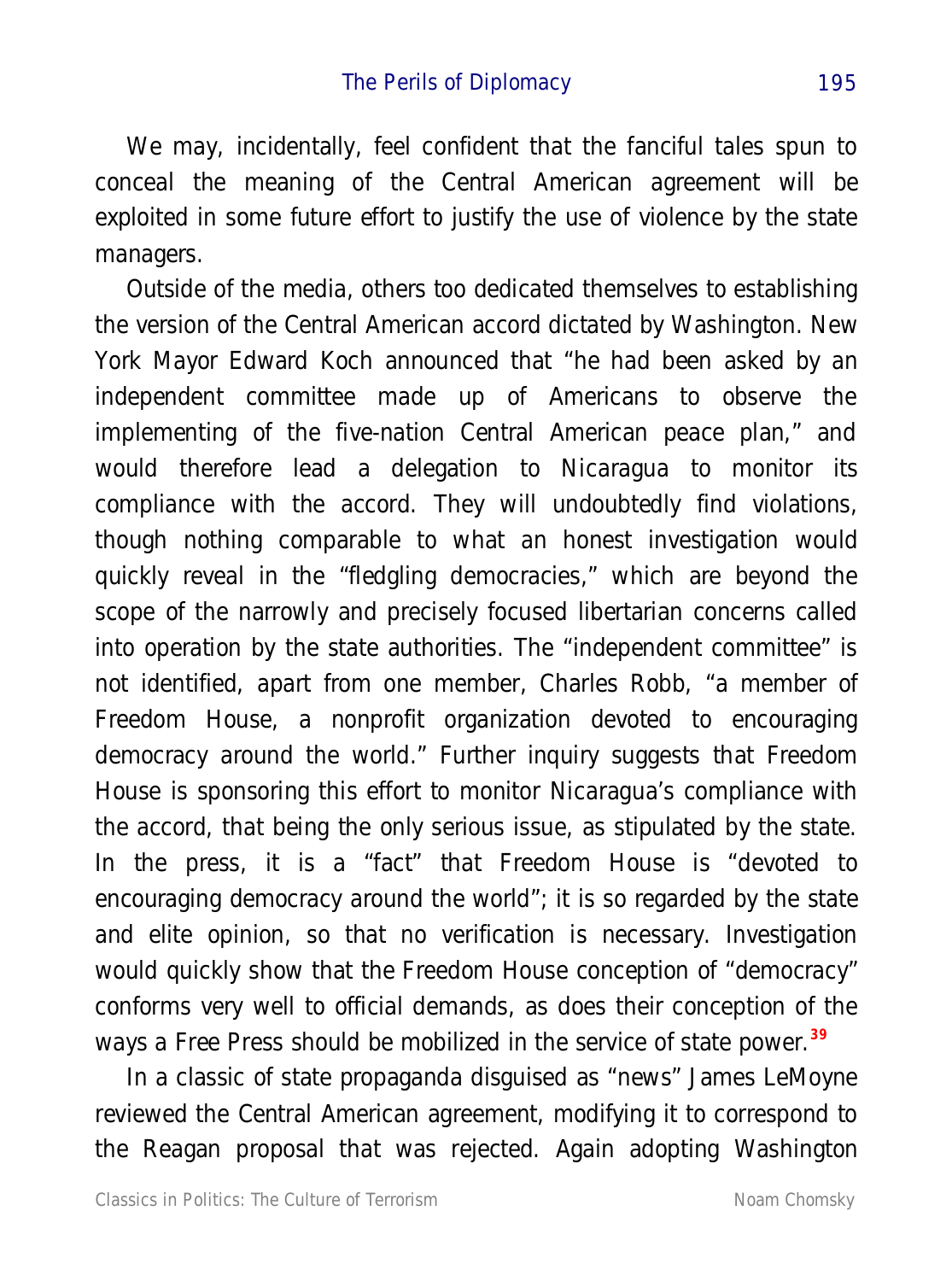doctrine, he states that though the treaty is "regional in scope," "there is no doubt that its main provisions are principally directed at Nicaragua and will affect Nicaragua more than any of the other nations that signed the accord"—true, of course, under the conditions of media obedience discussed earlier, but this is presumably not LeMoyne's point. The agreement, he continues, requires that the Sandinistas "agree to stop running the country like a one-party revolutionary socialist state" and replace their "Cuban-style Marxism" by "a kind of Mexican one-party state" (quoting an unnamed "diplomat"). Putting aside the accuracy of the characterization, observe how easily, with a mere stroke of the pen, we dismiss the problem of dismantling the reigning security systems that make any talk of "internal democracy" mere black humor in the U.S. client states.

Even with this convenient interpretation, LeMoyne's "news report" still perceives problems in the Central American plan. "One major issue the treaty does not cover is security concerns." One example is mentioned: "Soviet military aid" to Nicaragua, which apparently has no security concerns in the shadow of the "enforcer," just as U.S. military aid to its clients raises no security concerns for anyone in the region peasants in the Salvadoran hills, for example. Another problem is that the Salvadoran guerrillas "have repeatedly refused" Duarte's "appeal that they give up their guns, form political parties and run in elections"—thus presenting themselves as a sacrificial offering to the security forces, who will gladly slaughter them as in the past, if the need arises, a prospect that is not a problem. LeMoyne quotes Salvadoran and Honduran officials along with Western diplomats (probably from the U.S. Embassy) and Costa Rican officials who are permitted to discourse on why "Nicaragua had agreed to the treaty." To provide appropriate balance, one Nicaraguan is also quoted: rebel leader Pedro Joaquín Chamorro,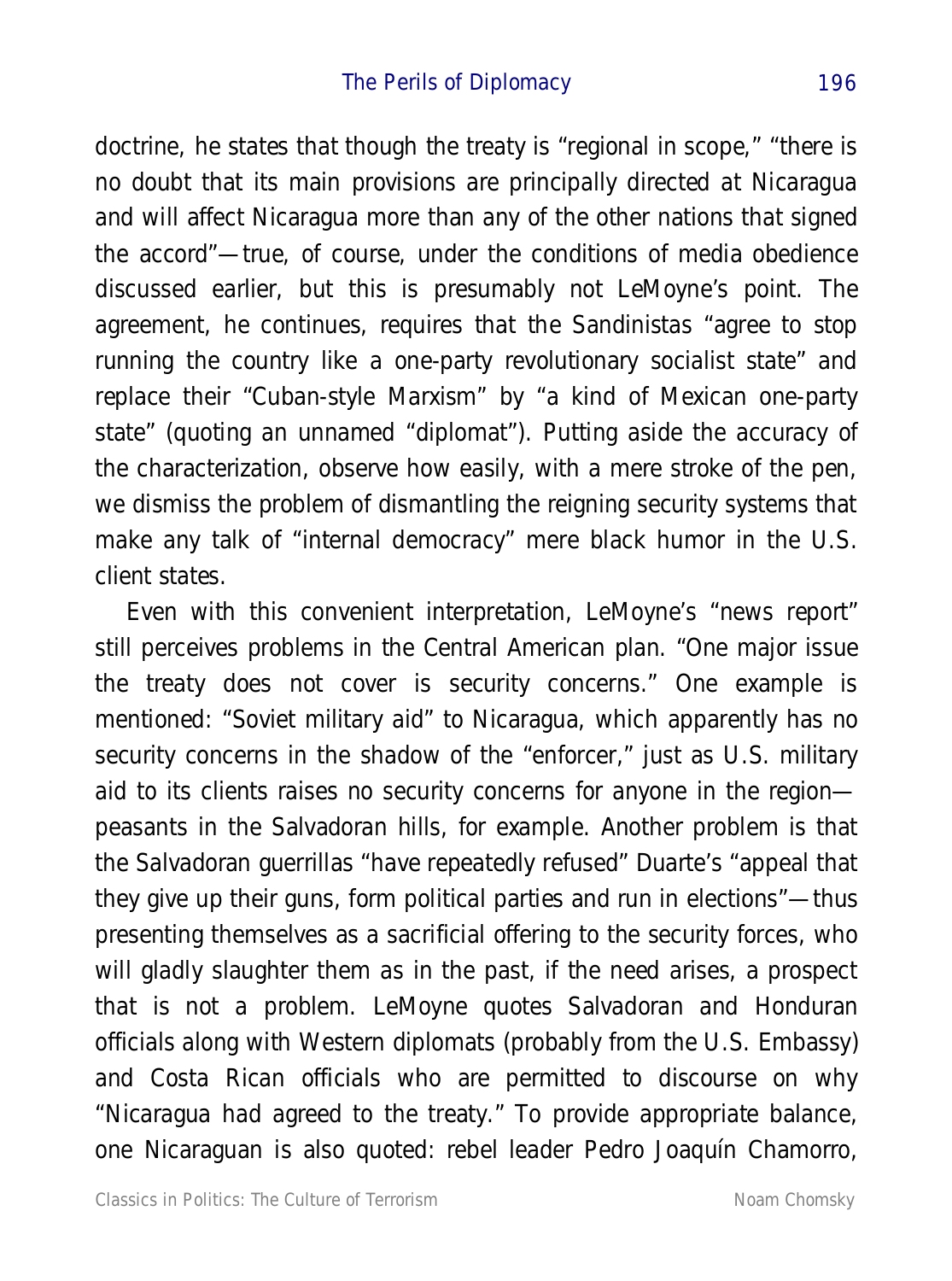who vows to continue the fight until he perceives "an irreversible track to democracy in Nicaragua"—in his sense of democracy, which, as we have seen (chapter 6), excludes the Sandinistas from participation.**<sup>40</sup>**

On the same day, Canada's counterpart to the *New York Times* also reviewed the Central American agreements. The article quotes "regional political analysts" on Reagan's "flagging prestige" as revealed by the fact that the Central American presidents "pointedly refused to discuss a proposal made by Mr. Reagan just before the summit." Observers and participants generally "left no doubt they saw the meeting as a rebuff to the United States and a milestone of independent decision in an area Washington has long con[sid](#page--1-0)ered its backyard." Latin American "officials speaking privately often express irritation over what they see as U.S. indifference and arrogance," and this case was no exception, with the conservative Guatemalan press joining in with the conclusion that "the summit had damaged Mr. Reagan's image."**<sup>41</sup>**

A few days later the contra leadership announced that they would maintain their military apparatus intact and reserve the right to continue to receive weapons until there was "a genuine guarantee of lasting freedom of expression and political organization" in Nicaragua, by their standards, and demanded direct negotiations with the Sandinistas while remaining a foreign-supplied military force. Whatever one thinks of this decision, it amounts [t](#page--1-0)o a rejection of the regional peace treaty, which assigns no role to nongovernmental armed forces and calls for their dissolution. It was therefore reported under the headline "Nicaragua Rebels Pledge to Accept Latin Peace Plan," namely, the one they had just announced that they would reject.**<sup>42</sup>**As part of its pretense that the proxy army has the status of an indigenous force, Washington interprets the agreement as requiring negotiations between the Nicaraguan government and the contra civilian front established by the Reagan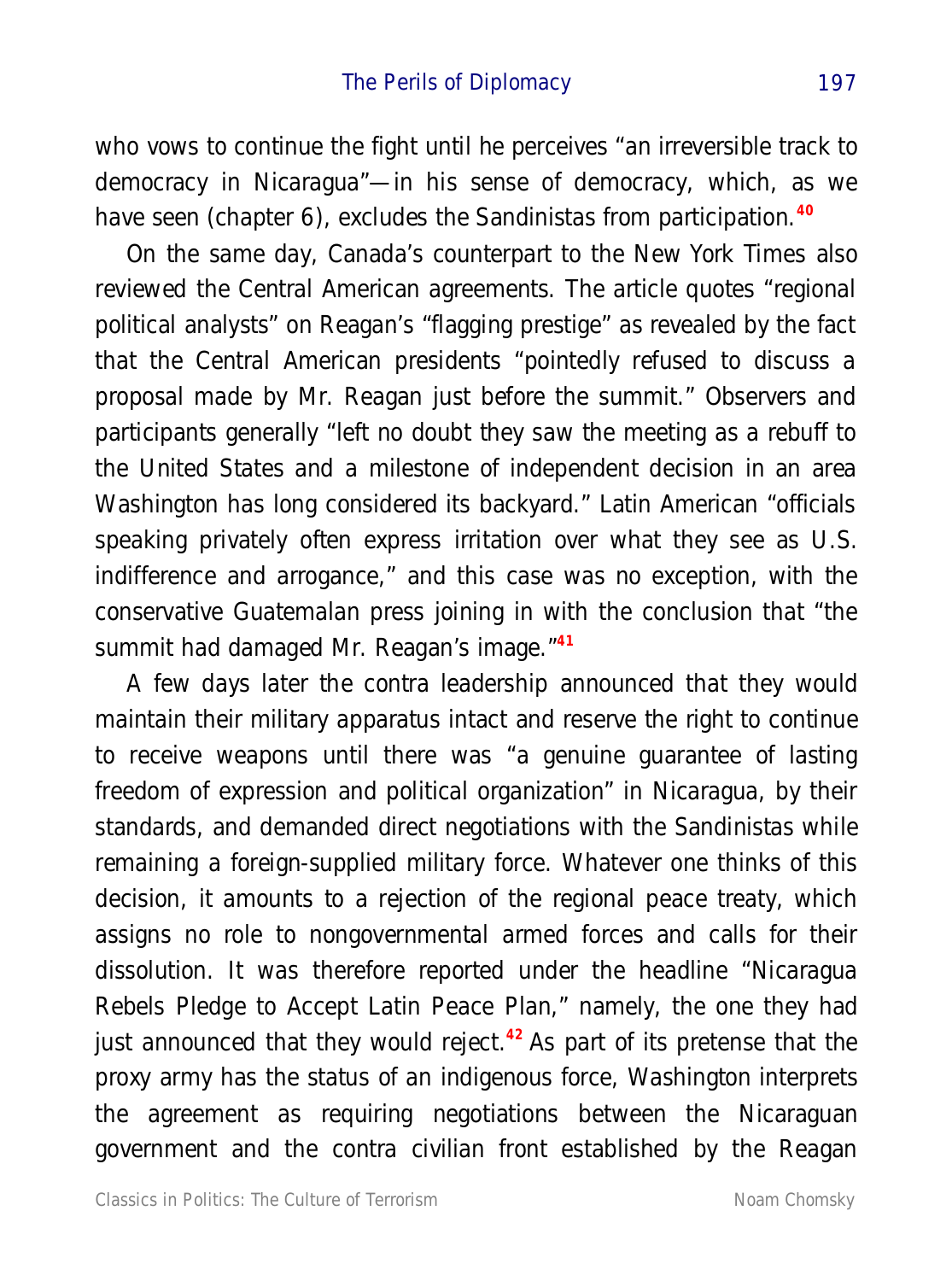administration. This version goes well beyond the text, but if history is a guide, we may expect it to prevail.

The contra leaders proceeded to ask "President Reagan to seek Congressional approval for renewed military and non-lethal aid for the contras, but to hold the military aid in escrow unless the Nicaraguan Government fails to [c](#page--1-0)omply with terms of a peace plan now being negotiated," as determined in Washington and Miami. They reported that they had "enough money and material in the pipeline to sustain them during the five weeks after the authorization to fund them expires," until the proposed November cease-fire**<sup>43</sup>**other reports indicate that their supplies would last well beyond, and there is little reason to doubt that the U.S. government will provide further military support, if it so chooses, in one or another way. Contra leader Pedro Joaquín Chamorro travelled to Montevideo, Uruguay, in early September at the invitation of C[AU](#page--1-0)SA, a branch of Reverend Moon's Unification Church which, as reported by the Uruguayan media, "is a terrorist organization whose South American headquarters are apparently based in Montevideo." Chamorro "came to solicit his host's 'humanitarian and military' aid for [the] contra cause."**<sup>44</sup>**

Meanwhile killing of civilians continued. Immediately after the "acceptance" of the peace plan, an ambush of a civilian vehicle by the "sons of Reagan" in northern Jinotega province killed 5 employees of the Agrarian Reform Ministry, wounding two others, barely reported and eliciting no comment. The *New York Times* chose to ignore the story, preferring speculations by its Managua correspondent as to whether Nicaragua would live up to its promises. No articles appeared datelined Washington speculating on the likelihood that the U.S. would suddenly begin to adhere to agreements and international law, nor were there articles datelined New York speculating on the possibility that the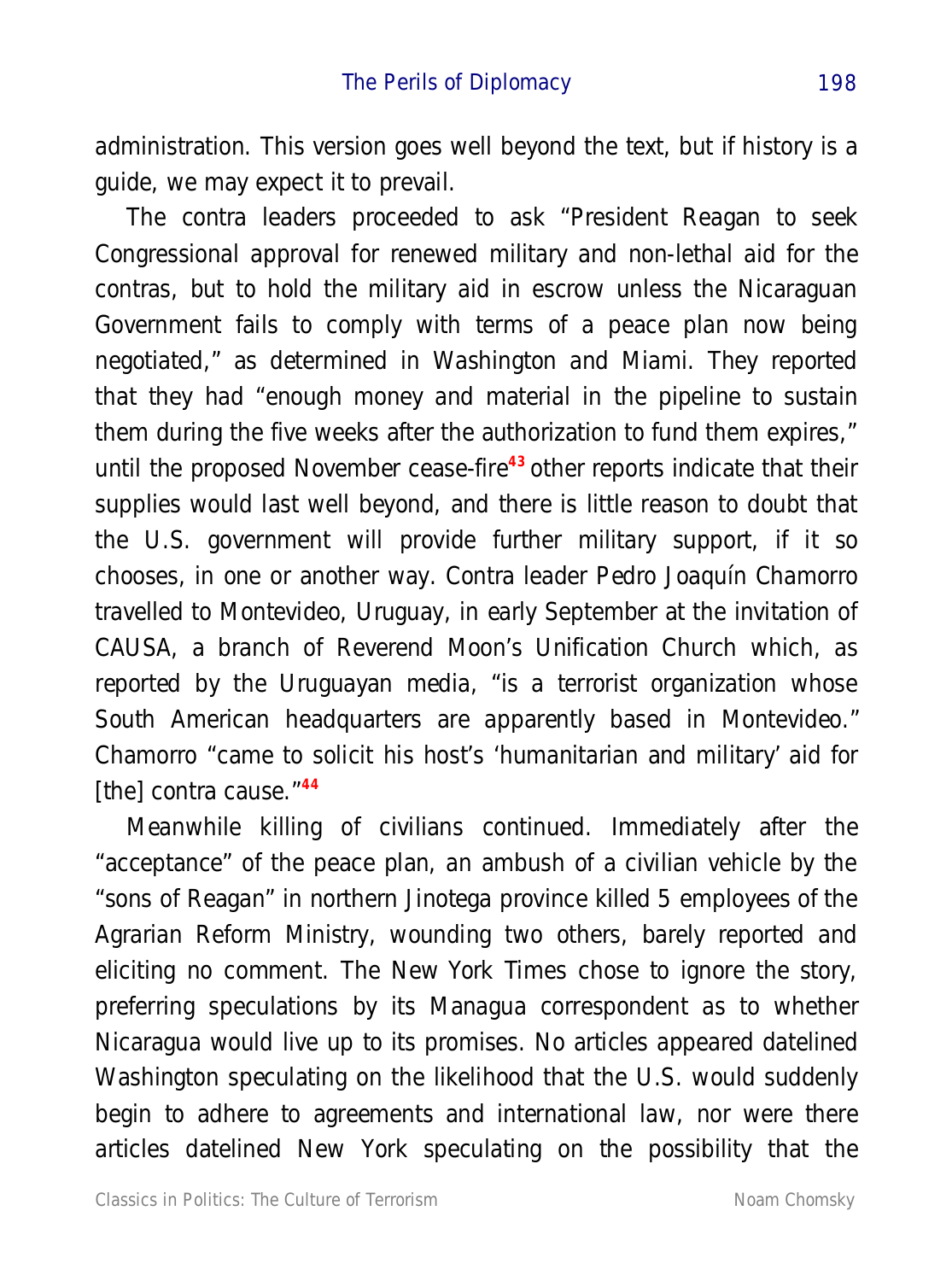world's greatest [ne](#page--1-0)wspaper, in an equally startling reversal, would monitor Washington's ongoing behavior, thus accepting, for the first time in its history, the most elementary obligation of a free press. A formal protest by Foreign Minister Miguel D'Escoto to George Shultz was also ignored in the Newspaper of Record.**<sup>45</sup>**

The government of Nicaragua at once "endorsed the [Central American] proposal energetically," stating that "it was prepared to lift a state of emergency, restore full press and political freedoms and allow former rebel leaders to return to the country and engage in open political activity" if the U.S. ends contra aid, and went "beyond the letter of the peace agreement" by [a](#page--1-0)nnouncing "Nicaragua's intention to remove all foreign military advisers from the country," a matter not touched upon in the agreements. The government also arranged public meetings with the opposition and Cardinal Obando to form the National Reconciliation Commission called for in the agreement.**<sup>46</sup>**

The Guatemala agreement had specified that each of the five Central American countries should establish such a Commission to ensure compliance with democratization and other conditions. The Commission was to consist of a government official, a prominent private citizen, a Bishop, and an opposition figure, the latter two selected by the government from lists provided by the Church and the opposition parties. On August 25, Nicaragua became the first country to abide by this agreement, selecting Vice-President Sergio Ramírez, Gustavo Parajón (president of the Judicial and Human Rights Commission set up by Protestant churches), Cardinal Obando, and Mauricio Díaz of the Popular Social Christian Party, who "votes regularly against the Sandinista National Liberation Front in the National Assembly," and whose party "has criticized Sandinista policies on the economy, education, and relations with the Roman Catholic Church." Cardinal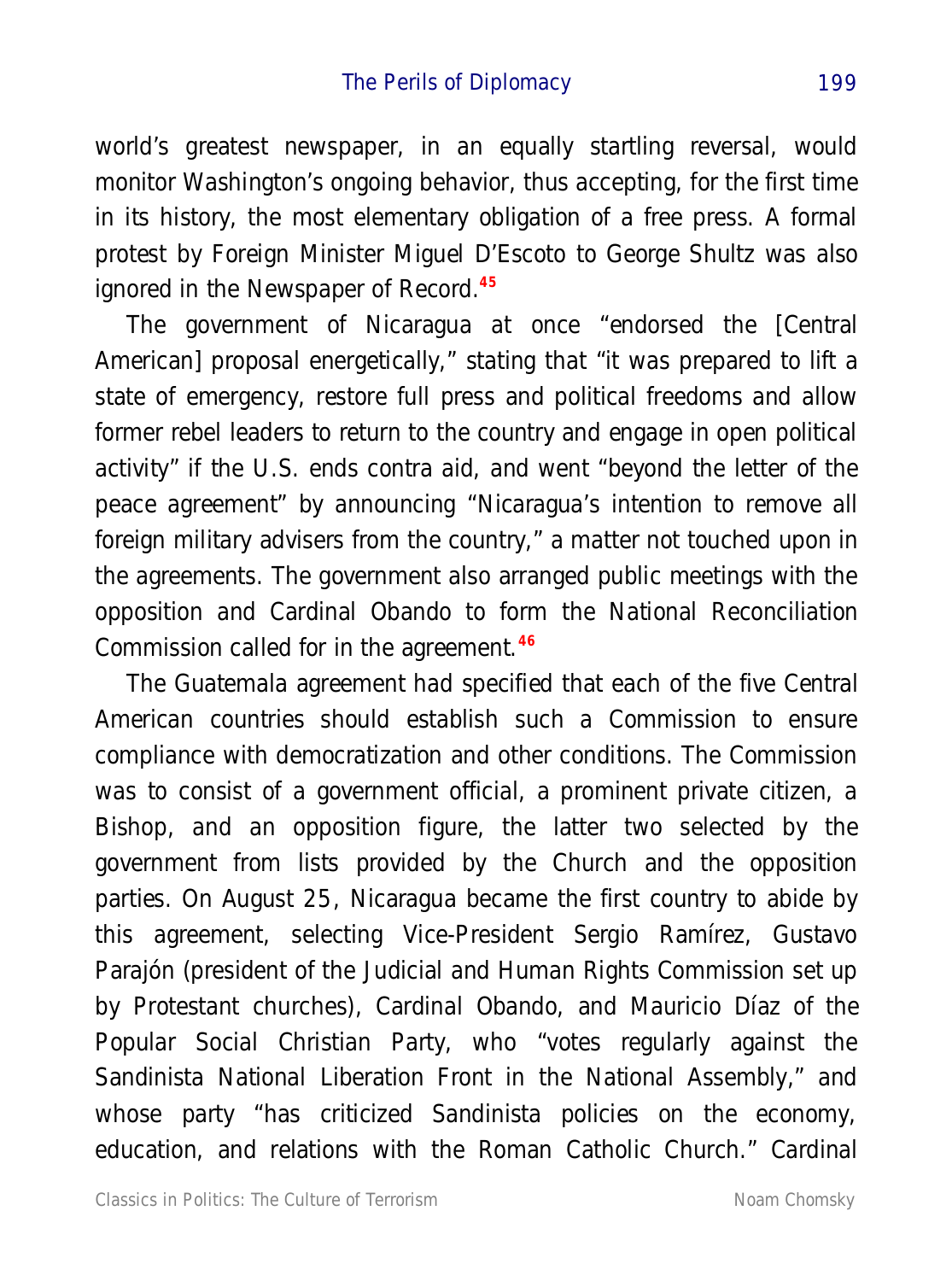Obando, the most prominent and outspoken opponent of the Sandinistas, was named president of the Commission.**<sup>47</sup>**

It would be difficult to imagine a more forthcoming fulfilment of the agreement. Ac[cor](#page--1-0)dingly, the U.S. government at once denounced the Sandinistas for having "stacked the council in their favor," thus proving that they are "only paying lip service to the Latin American peace accord," a charge prominently displayed. The fate of the Commissions elsewhere remained undiscussed.**<sup>48</sup>**

Two weeks later, on Sept. *7,* President Duarte established the Commission in El Salvador. The Commission contains no critics of the regime apart from the right-wing opposition. The "prominent citizen" selected was ex-President Alvaro Magaña, "the conservative banker the Salvadoran military proposed as president in 1982 when the U.S. vetoed death-squad leader Roberto D'Aubuisson," Chris Norton observes. Magaña was selected to be president of the Commission, and a conservative Bishop was named Commission secretary. The other members were the head of the rightist Arena Party and the secretarygeneral of the Christian Democratic Party. Norton continues:

Diplomats interviewed here [in San Salvador] say that in contrast to Nicaragua's com[miss](#page--1-0)ion—to which the government named a principal opponent—the Salvadorean commission has no such figure. "They're all sympathizers of the right and the military," a Latin American ambassador says. "With this panel Duarte has closed the political spaces for dialogue."**<sup>49</sup>**

The signing of the agreement was also followed by a wave of repression to which we return, arousing no comment here.

The contrast to the appointment of the Nicaraguan Commission is striking in two respects: (1) while the Nicaraguan Commission was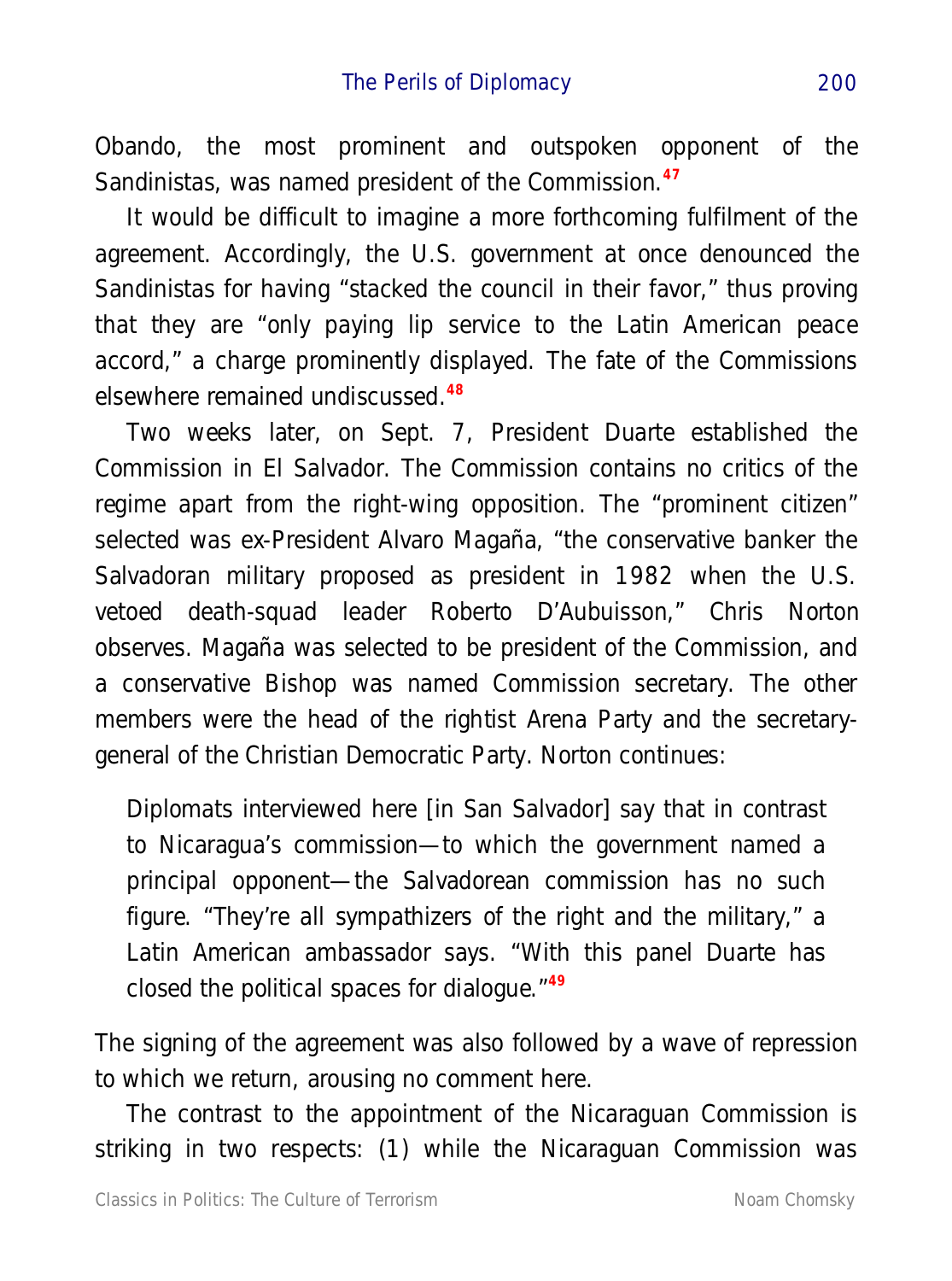headed by the most outspoken critic of the regime and was broadly based, the Salvadoran Commission was restricted to the center-right and headed by the U.S. candidate for president; (2) while the appointment of the Nicaraguan Commission elicited an immediate outburst of abuse against the treacherous Sandinistas, Duarte's moves passed in silence, not suggesting that Duarte is failing to live up to the spirit of reconciliation and only paying lip service to the Central American accord.

The same comparison holds with regard to the other "fledgling democracies." The announcement by the Guatemalan military, the effective rulers, that Guatemala was not subject to the agreements appears to have passed with no notice. The same was true of the announcement by Honduras that "it considered itself exempt from a provision in the Arias [pe](#page--1-0)ace plan to establish a National Reconciliation Commission," on the grounds that "there are no internal rifts or Nicaraguan contra camps in the country," and plainly no problems of internal democratization or free elections for such a Commission to pursue in accordance with its mandate.**<sup>50</sup>**Furthermore, Honduras has given no indication that it intends to live up to the terms of the agreements by dismantling the bases on its territory from which the contra armies operate and that are used to supply them by air drops, nor could it do so even if it chose, given the realities of force in the region as determined in Washington. Guatemala did proceed to establish a Commission on September 9, selecting the Vice-President, the leader of the Conservative Party, a Bishop, and as private sector delegate, the coowner of the most rightist newspaper in the [co](#page--1-0)untry, reputed to have been a personal friend of General Ríos Montt, perhaps the most extreme of the recent batch of mass murderers. The government did not appoint Guatemala City Archbishop Prospero Penados del Barrio, "a highly regarded and ardent critic of human rights violations."**51** The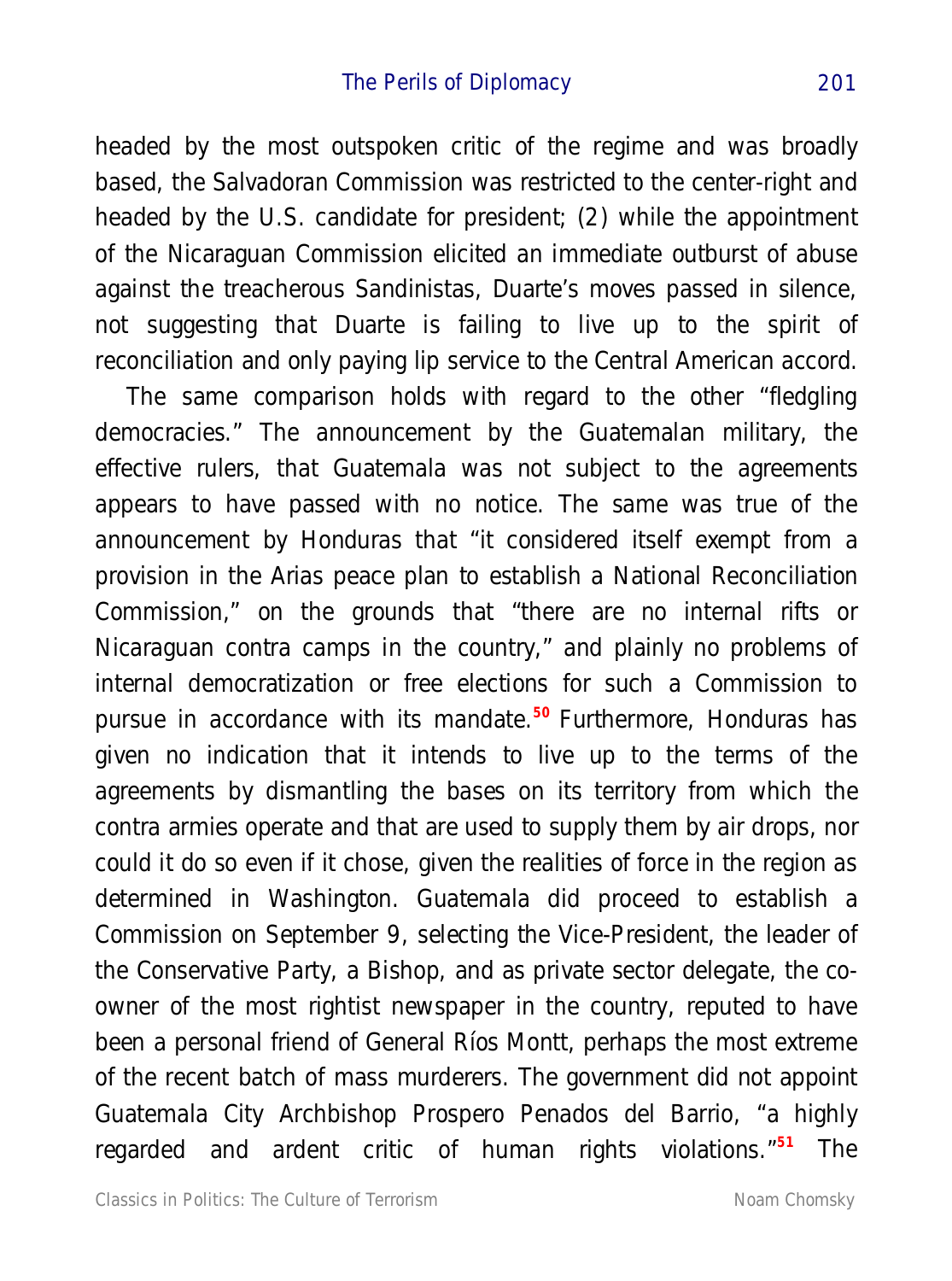Commission of Reconciliation, then, will deal with problems arising within the spectrum from ultra-right to center-right, in the most violent country of the region, the one with the longest-running guerrilla struggle. All of this too appears to have passed without notice. As U.S. allies or outright clients, Guatemala, Honduras and El Salvador are exempt from the conditions of any agreement they might sign, which the U.S. government will ensure is "directed at Nicaragua" (James LeMoyne).

As always, the state establishes its priorities, the intellectual culture, with the rarest of exceptions, takes its cues and obeys.

In subsequent weeks, Nicaragua took a series of steps towards meeting the conditions of the agreements on internal freedoms, for example, permitting the pro-contra journal *La Prensa* to reopen. No detectable steps were taken elsewhere. Thus in El Salvador, no one suggested permitting *La Crónica* and *El Independiente* to open, and indeed, such a proposal would be absurd, since there is every reason to suppose that an attempt to create an independent press would, once again, call out the death squads run by the U.S.-backed security services, at least if it began to have any substantial outreach—in accordance with the usual interpretation of the "clear and present danger" concept of free speech, within U.S. dependencies. No steps were taken in either of the two U.S.-backed terror states to create conditions under which journalists would be permitted to speak their minds without fear of state terror. No openings were developed in Honduras or Costa Rica for dissident media, but then, the problem of free expression is handled here, as in the United States, by the exigencies of the market, where media corporations that deliver audiences to advertisers have the resources to control the information system, along with other means deriving from the distribution of wealth and effective power.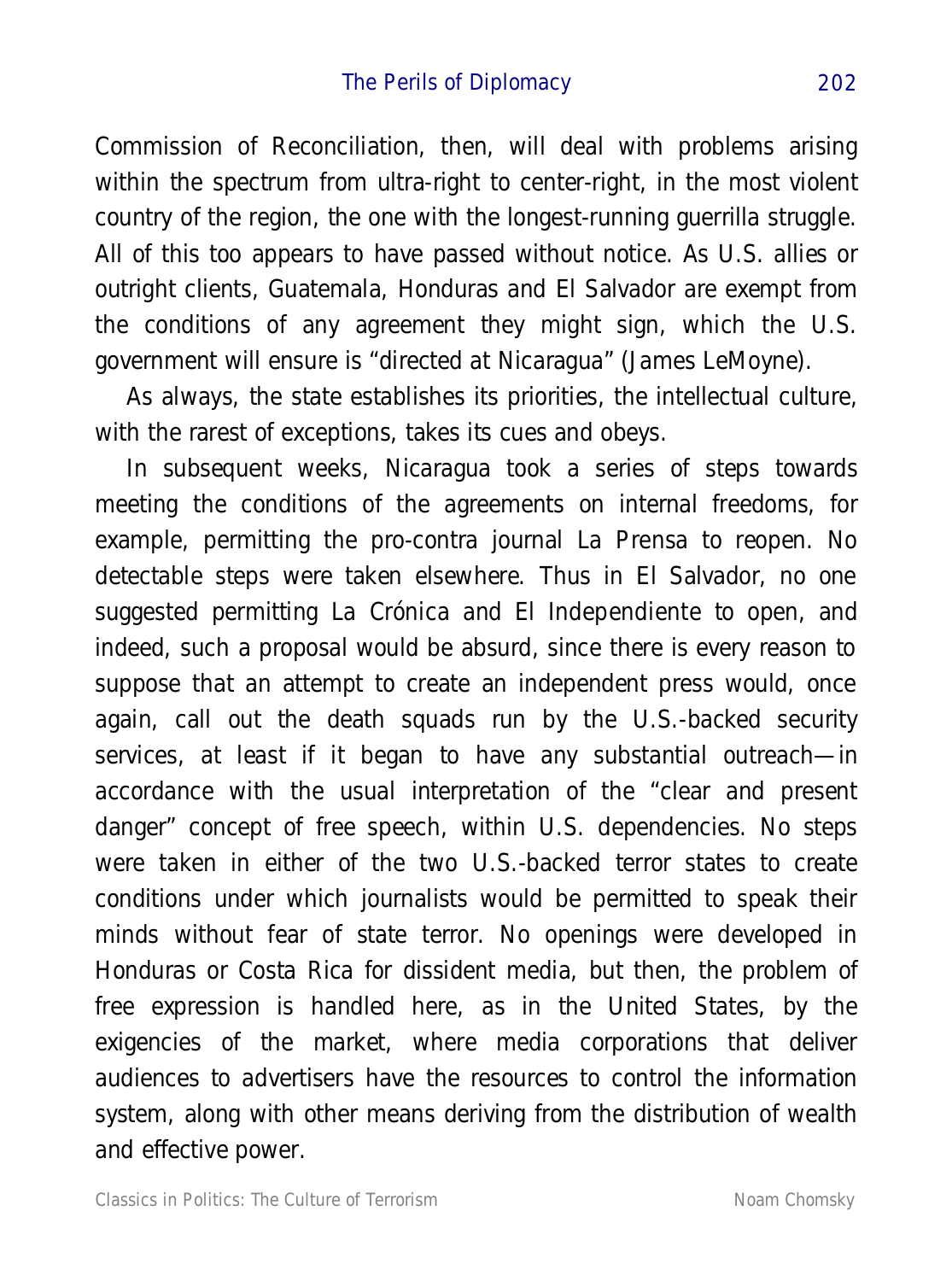Discourse on these matters continued to pursue predictable lines. The optimists believe that *"even* the Nicaraguan government is willing to comply with the peace plan."**<sup>52</sup>**The pessimists are skeptical of the intentions of the Marxist-Leninist totalitarians. Like President Arias, liberal opinion in the United States wants to see a business-run capitalist democracy in Nicaragua, and has only limited concerns with the terror states since they meet the primar[y](#page--1-0) condition: they respect the rights of the privileged and are dedicated to the Fifth Freedom. Arias does note that "social injustice and exploitation of the many by the few" poses a problem in Central America, but "obtaining democracy in Nicaragua is the key to 'durable peace' in the region, Arias says."**<sup>53</sup>**Articulate opinion within the United States agrees, across the very narrow spectrum. Democracy already exists in the Orwellian sense in the other signatory states, though further improvements would be nice. If we could bring ourselves to attend to such trivialities, we would be happier if fewer people were starving in Honduras or surviving in military-run concentration camps in Guatemala; and liberals, at least, hope that it may some day be possible to escape the ever-present fear of torture and assassination in El Salvador. But these are distinctly lesser problems, as long as wealth and privilege are secured and U.S. domination is not threatened. The framework of news reporting and discussion is therefore understandable, and it is not difficult to predict its future course.

President Duarte welcomed the leaders of the U.S. proxy army to San Salvador and consulted with them, eliciting no comment. A similar public meeting between President Ortega and the civilian leadership associated with the guerrillas in El Salvador might have fared differently in the media. Similarly, President Ortega's announcement "that, like 100 other leaders around the world, he has accepted an invitation to sit in the stands at the 70th celebration of the Russian revolution this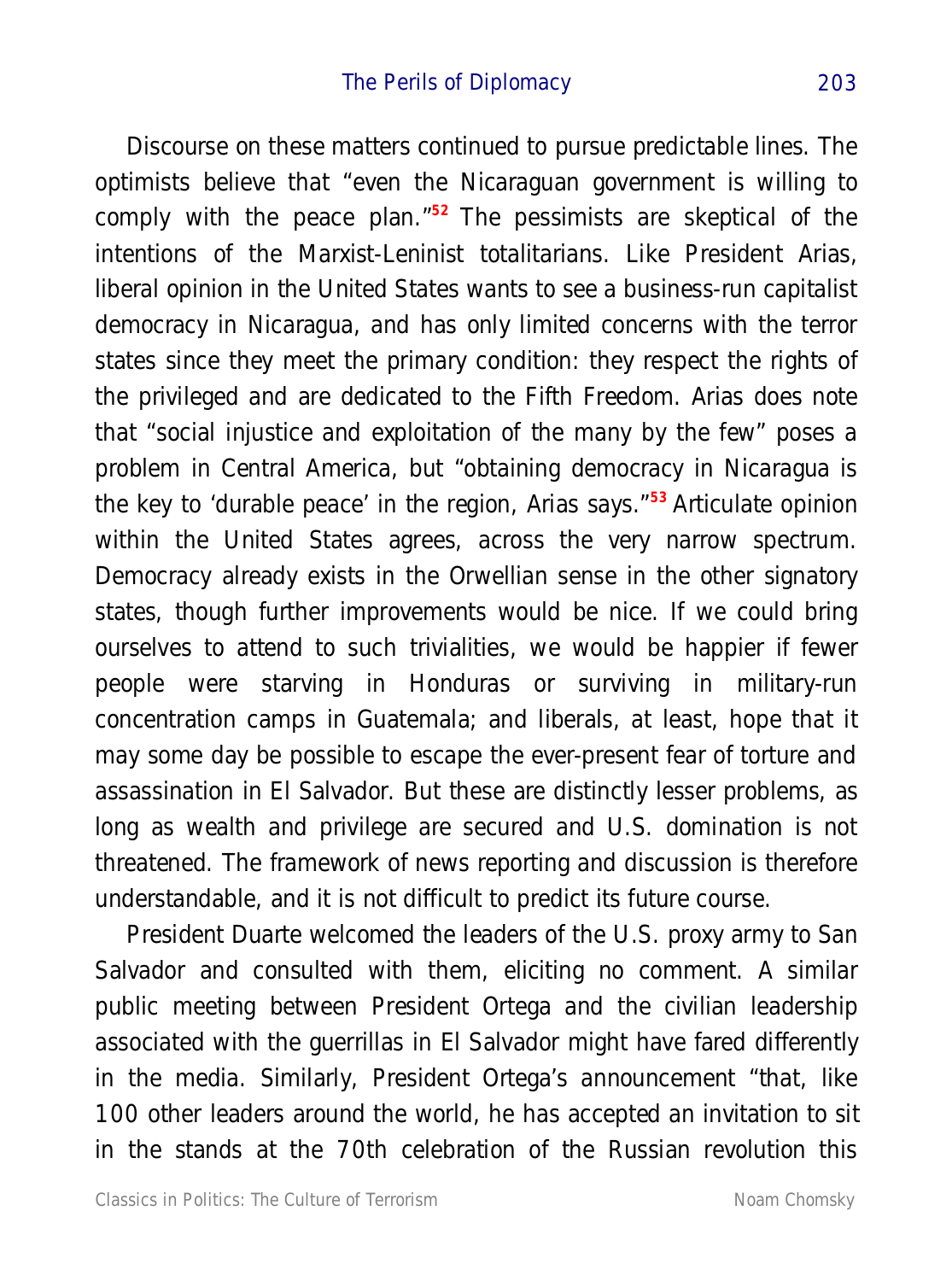November in Moscow, aroused predictable outrage at this further proof that he is merely an agent of the USSR. Less was heard about the Honduran delegation sent to Moscow in Sept. 1987 "to discuss the possibility of opening more export markets in the Eastern European Bloc."**<sup>54</sup>**

President Reagan announced at once "that he would continue to support the rebels, and may seek additional military aid to tide over rebel soldiers until the Sandinistas had demonstrated good faith by carrying out internal changes," as determined in Washington, "a move that would kill the peace plan," Nicaragua observed. To further underscore its rejection of the plan, the Reagan administration announced that it "has decided that a regional peace plan for Central America cannot work unless the United States provides long-term support for the rebels in Nicaragua, perhaps even months after a cease fire"; "We want to try and work with [the Central American plan] and we are not against it," a senior official stated while announcing this clear intent to subvert the agreement: "If any of them think we are trying to subvert the agreement it is crucial they understand we are not," he added.**<sup>55</sup>**The device is the familiar one: reject the peace agreement while offering an interpretation diametrically opposed to it in the expectation that it will be adopted within the ideological institutions, thus nullifying the actual agreements and placing on the enemy the onus for the eventual failure that the U.S. is working to ensure. In short, the model that was employed with perfection in January 1973, though it is difficult to imagine that that triumph will be fully reenacted.

The White House announced further that it continues to regard the Reagan-Wright plan as "the operative agreement," while characterizing the Guatemala plan as "more a preliminary agreement than a final peace treaty" (Elliott Abrams), and adding that the U.S. reserves the right to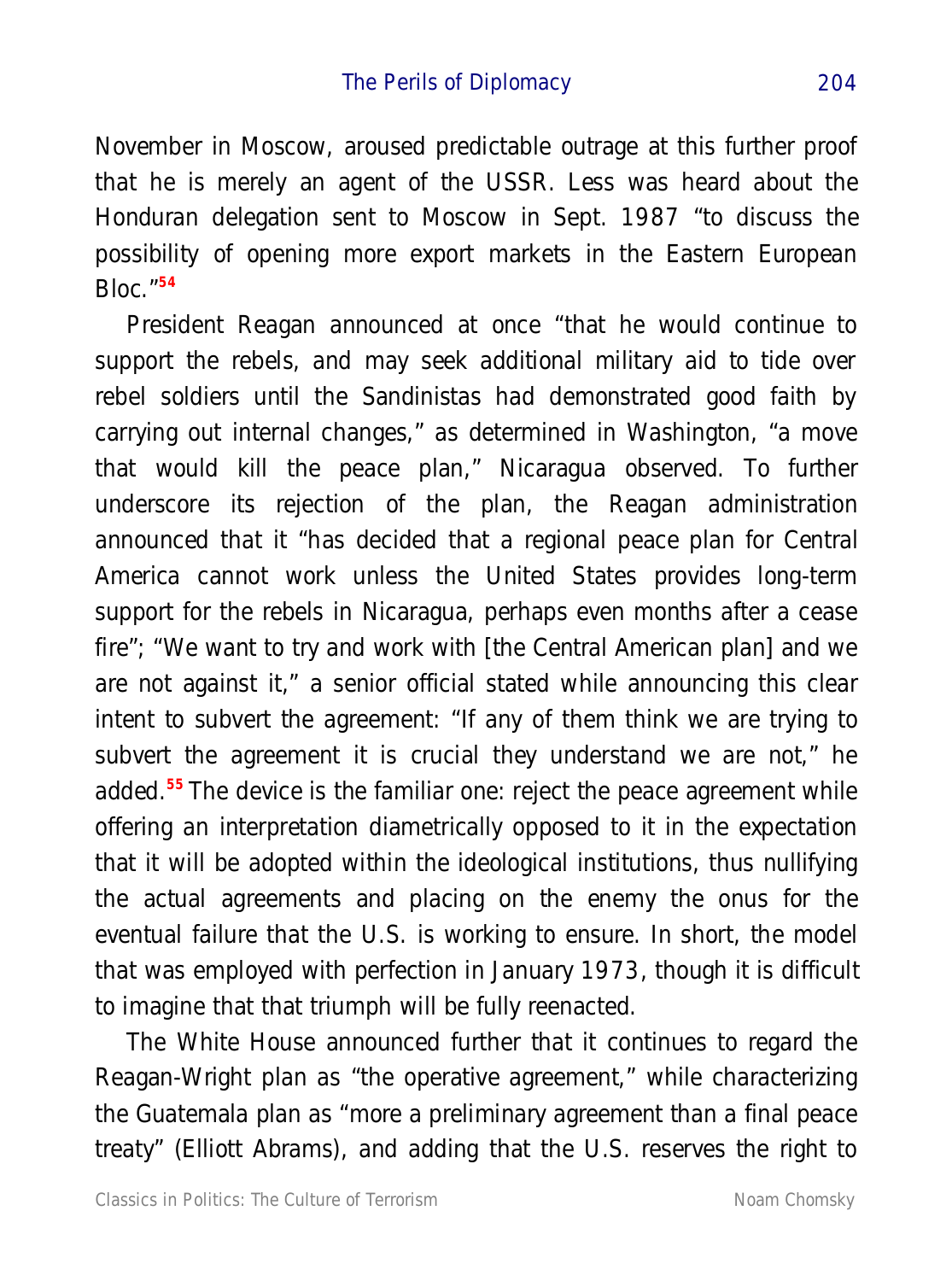modify it in accord with its own goals. Democratic congressional leaders made it clear that they would permit the administration to continue to use contra aid funds appropriated for the year ending September 30 after that date, though the administration has no "legal authority" to do so,**<sup>56</sup>** thus doing what they can to ensure that the war will continue and that the Central American peace agreement will fail.

Pursuing its efforts to "trump" this latest attempt at a peaceful settlement, the Reagan administration sent point man George Shultz to the Senate on September 10 to announce a request for renewed aid to the contras. To make absolutely clear the administration intent to sabotage the Central American accord if possible, the new request called for a substantial *increase* over the preceding year, \$270 million extending over l8 months, hence into the next administration; the request is calculated at a rate of \$180 million per year, up from the current \$100 million. Shultz announced, with his usual candor, that "This president will not stand idly by—this Secretary of State will not stand by—and permit countries as near to our borders as Nicaragua to become a place from which the Soviet Union and its allies can militarily threaten our friends or our country's national security." Therefore we must provide even more lavish funding than before to maintain the proxy army, which will collapse without extensive support from the Godfather, since unlike guerrilla forces, it has been able to establish no selfsustaining base within Nicaragua. An unstated feature of the Shultz proposal is to shift the spectrum of the discussion to the right and to lay a basis for blaming the cowards and Comsymps who refuse to go along for whatever problems arise in the subsequent period; and there are sure to be many, considering the terrible situation in the region, even if by some miracle the U.S. were to live up to a political agreement, violating well-established precedent.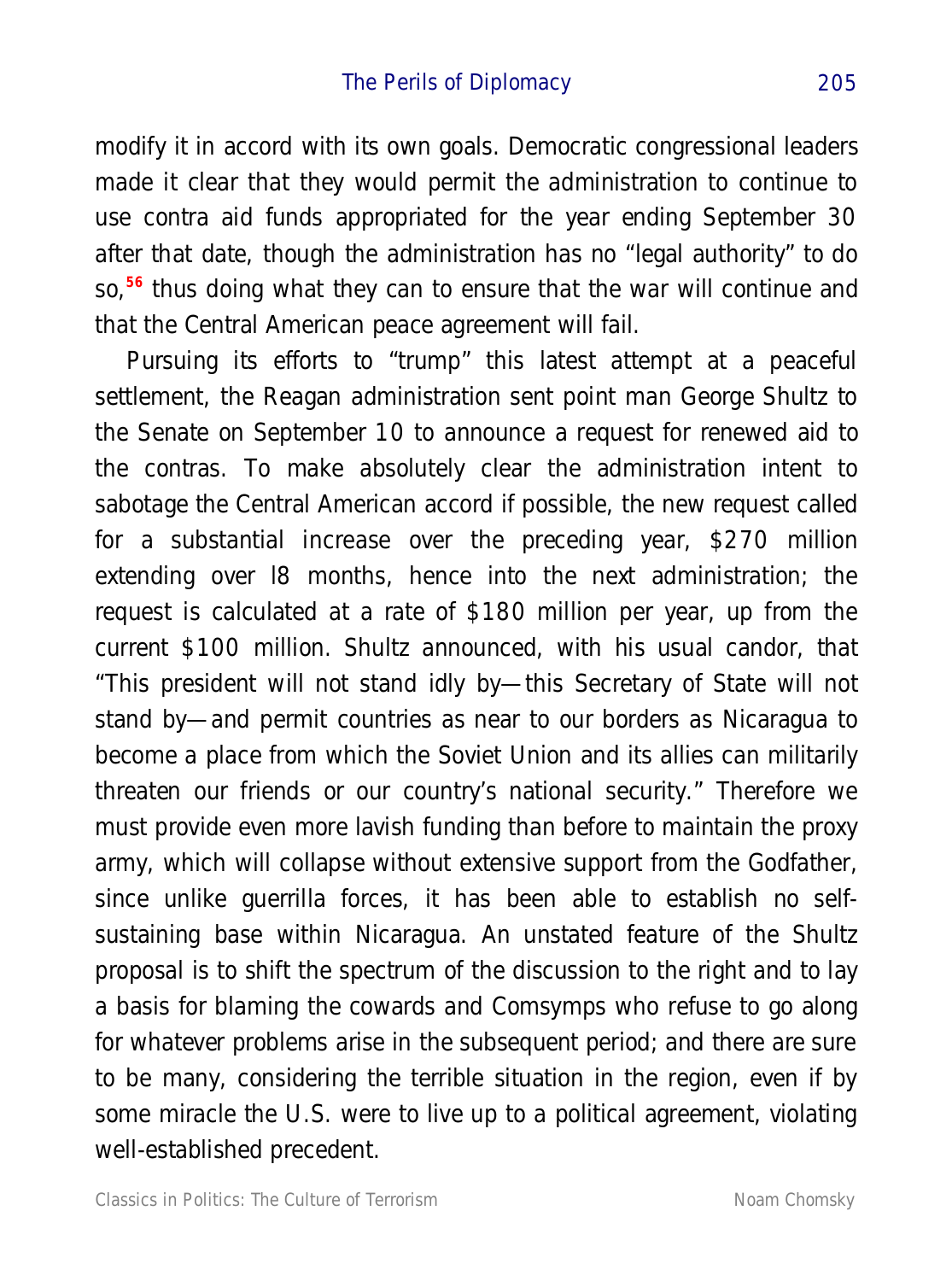Shultz informed the Senate "that peace negotiations under way in the region would not succeed unless the United States continued to support the rebels trying to topple the Soviet-backed Government of Nicaragua," the *New York Times* observed, failing to add that the accord signed by the Central American presidents calls upon "the Governments of the region, and the extra-regional governments [wh](#page--1-0)ich openly or covertly provide military, logistical, financial, propagandistic aid in manpower, armaments, munitions and equipment to irregular forces or insurrectionist movements to cease this aid, *as an indispensable element for achieving a stable and lasting peace in the region."***<sup>57</sup>**

In short, the Reagan administration request is in explicit violation of the indispensable condition for peace, formulated as a central feature of the accord. It could not be more clear and explicit that George Shultz is calling upon Congress to join him in ensuring that the political settlement will founder, so that the U.S. may proceed in the preferred course of violence. The familiar record replays.

One might also observe that the indispensable condition for peace need hardly have been written into the peace agreements. For the United States to organize attacks against Nicaragua from the Honduran bases it has established for its proxy army is already a violation of international law, and the World Court had already ordered the United States to desist from these illegal actions. The Central American agreements do not have a higher status than international law or the decisions of the World Court, for which the United States has already shown its utter contempt with the support of elite opinion; and these agreements, to which the United States is not a signatory, are not more binding on the United States than its solemn commitments to international law and the decisions of the World Court. Thus if the U.S. government chooses to observe the requirements of the Central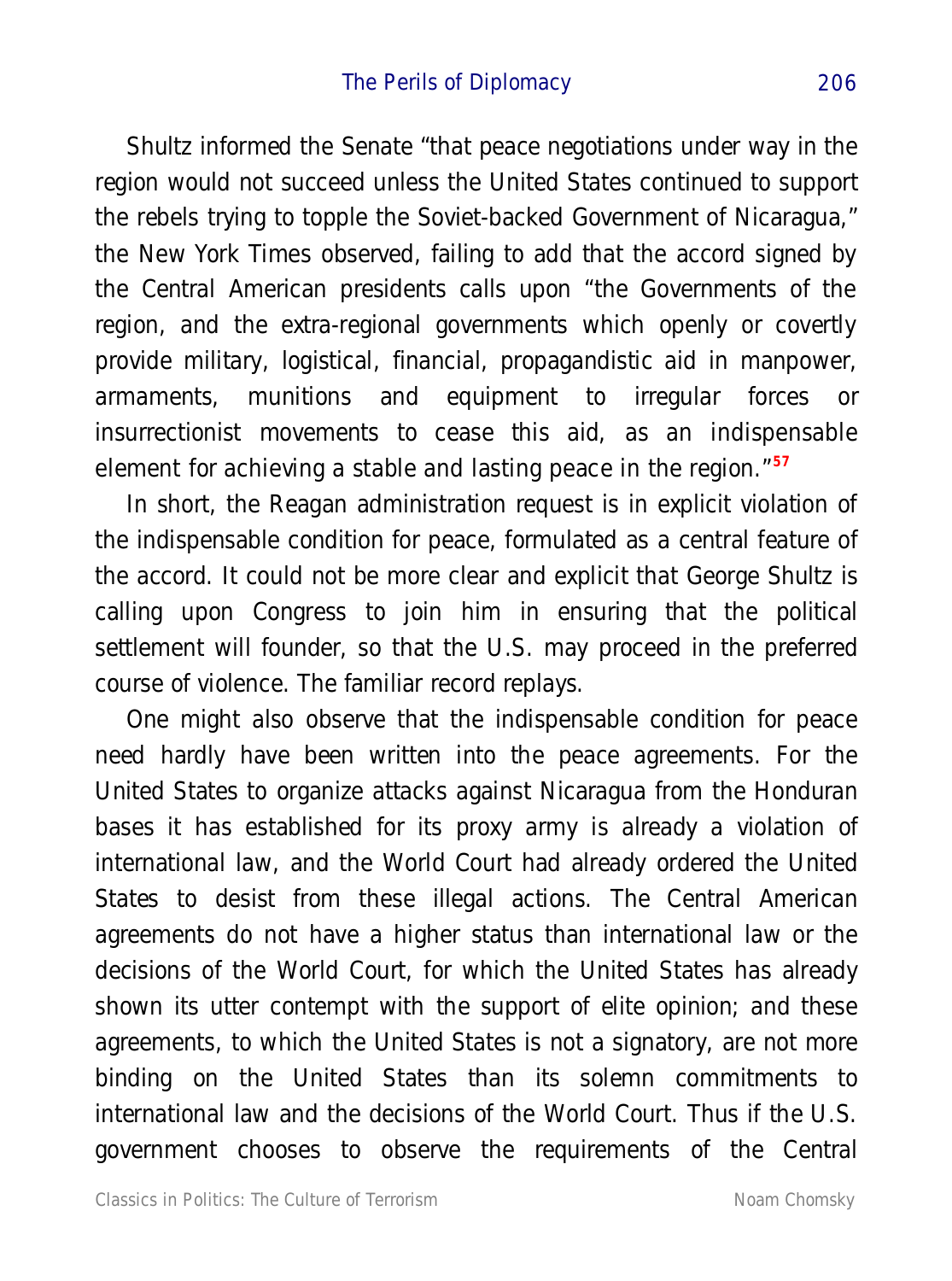American agreements, this will simply be a matter of expedience, resulting from the perceived cost of failing to do so, a fact that might be borne in mind by the domestic population in the United States, the only force that can impose these costs.

On September 17, Congress turned down the request for an immediate increase in military support for the proxy army, choosing instead to provide several million dollars in "humanitarian" aid—while acknowledging that there are substantial unspent funds in the contra pipeline (and, as usual, disregarding the [fac](#page--1-0)t that the administration will use the "humanitarian" aid for any purpose it wishes, and will persist in funding its mercenary forces in other ways, if it so chooses). House Speaker Jim Wright explained that Democrats "don't want to cut off food and medicine. They're not that cruel or heartless or foolish."**<sup>58</sup>**

The important word is "foolish"; Democrats understand very well what the political consequences would be of refusing to provide "humanitarian" aid for the contra forces maintained in Nicaragua by regular air drops, which will evidently have to continue, in violation of any reasonable interpretation of the Central American agreements or of Nicaraguan sovereignty, just as the Honduran contra bases will have to remain intact. Apart from what this implies about observance of the agreements, the threat of renewed attack at the discretion of the United States thus remains operative, with the consequence that Nicaragua must remain mobilized for war, We can test whether Democrats are not "cruel or heartless," as alleged, by asking whether they also pass legislation providing food and medicine for the victims of U.S. atrocities, or whether they persist in following meekly behind the White House, which not only manages the atrocities but maintains an embargo that has had very serious effects on living standards and health care in Nicaragua. The conclusion is that the Democrats remain "cruel and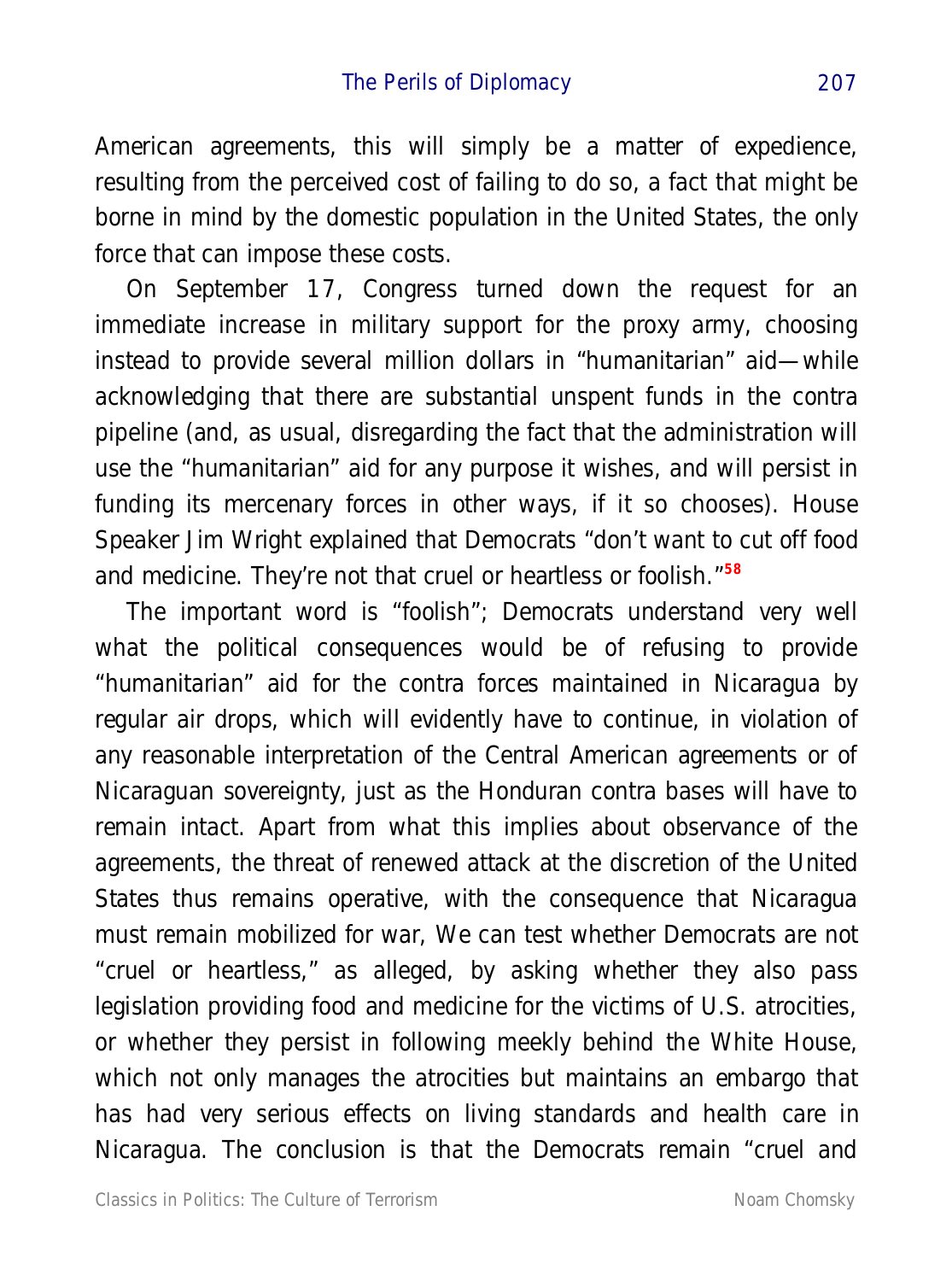heartless," though not "foolish." The frank acknowledgement on all sides that the contra forces cannot survive without U.S.-provided aid again expresses their understanding that these are not authentic guerrilla forces, but a foreign-directed mercenary army with no viable social base; no one is proposing that for humanitarian reasons, food and medicine be provided to [th](#page--1-0)e Salvadoran guerrillas—who are, at the very least, as deserving as the contras—to enable them to survive during a cease-fire. Another topic off the agenda in the terrorist superpower is any inquiry into how the Salvadoran guerrillas manage to survive, and what is the basis for their popular support.**<sup>59</sup>**

Henry Kissinger chimed in with an endorsement of the Reagan-Shultz plan to undermine the peace agreements, perhaps chuckling quietly over his success in doing the same in 1973, with the loyal media in tow. "Both sides of our domestic debate should have an interest in" military aid to the contras, he explained: "Congress should vote *contra* aid for an 18-month period on the present scale [that is, at the rate of \$100 million annually] to permit a new Administration to set its own policies and to avoid having an issue of fundamental national consequence overwhelmed by the politics of an election year." Note the typical fear that with the heightened attention of the public during an election year, the domestic enemy might have an unwanted influence on the decisions of the state managers. With the grasp of history for which he is famous, Kissinger denounced opponents of contra aid, who "have refused to accept the reality that without the *contras* there would not have been any movement on the negotiating front"; the facts of the matter, we have already reviewed. Contra lobbyist Penn Kemble, identified as president of the National Council of PRODEMCA, "a nonpartisan citizens' education group that supports democratic development in Central America" (in translation: a state-subsidized group that backs the use of

*Classics in Politics: The Culture of Terrorism* Moam Chomsky **Noam Chomsky** 

208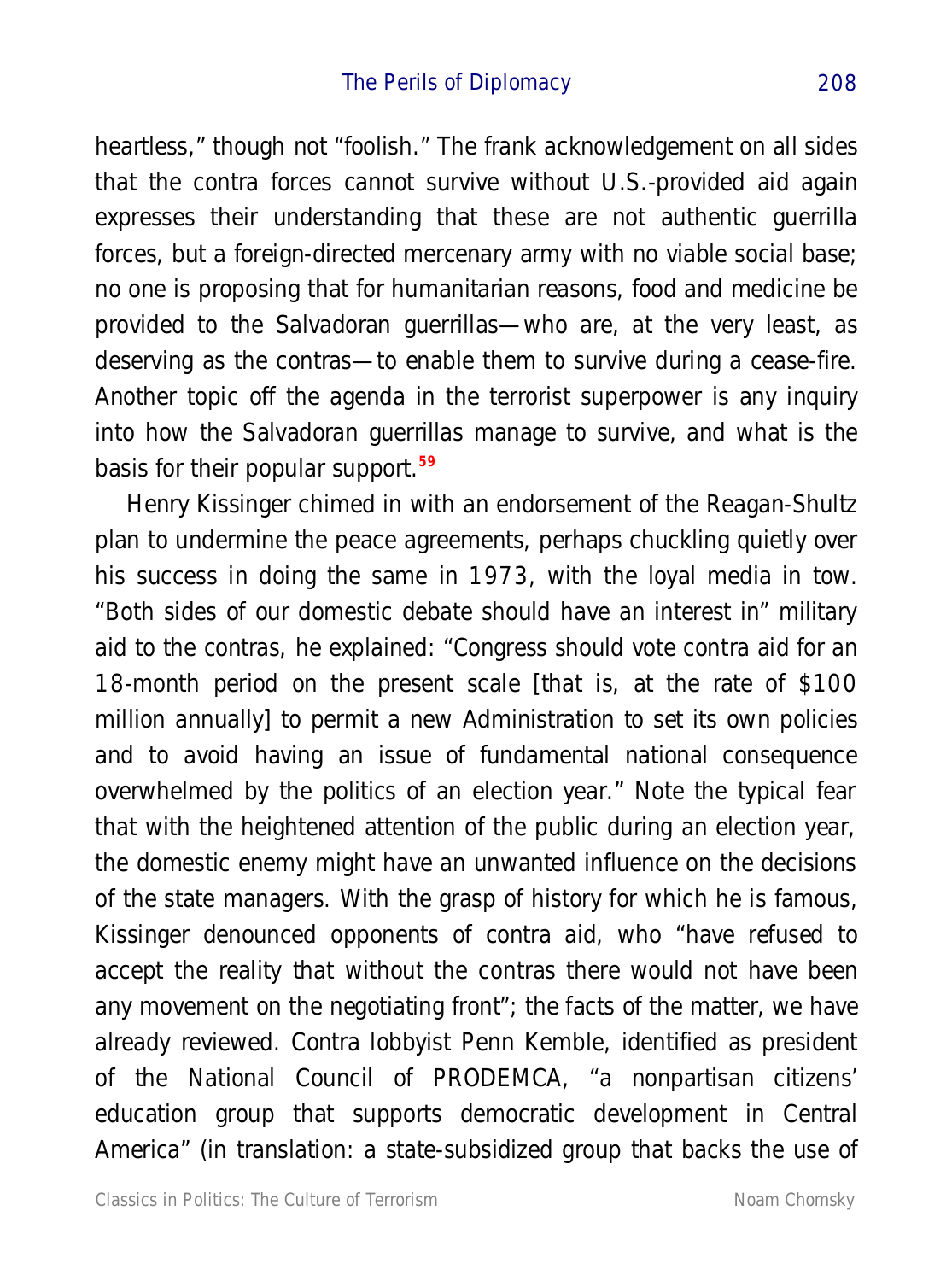terror to prevent any threat of meaningful democracy in Central America), added his recommendations. To ensure the success of the peace plan, "thousands of democrats from other countries" should converge on Managua on November 7 to support returning "resistance leaders" in a public demonstration; no "democrats" need converge on other capitals, because Nicaragua "is surrounded by democratic states": Honduras, El Salvador, and Guatemala come to mind. Furthermore, "The United States must find the means to keep the resistance forces intact, and inside Nicaragua," meaning that the U.S. must continue its daily flights of military and "humanitarian" aid to the "resistance" in explicit violation of the peace agreement that we will support with a demonstration in Managua. The co-author of the memorandum cited earlier calling on the U.S. gove[rnm](#page--1-0)ent to find some way to create a popular base in Nicaragua for its "proxy army," a realist, understands that the "resistance" cannot survive without such regular and massive external assistance, in contrast to indigenous guerrilla forces with a popular base, as in the "democracies" of the region.**<sup>60</sup>**

In a further effort to elicit a hostile reaction from Nicaragua that could be exploited by the propaganda machine, the U.S. government sent Secretary of Education William Bennett to Managua, where he gave a news conference and delivered a public lecture before an audience of 700 people, most of them from the political opposition, in which he denounced Nicaragua as a despotic tyranny, stating that there would never be freedom in Nicaragua as long as the Sandinistas were in power; announced that "We will support the Contras, we will not abandon the Contras"; and described the contras as "brave men and women" who "fight to secure the blessings of liberty," comparing them with the American patriots who produced the U.S. Constitution, which he lauded in this bicentennial celebration. U.S. Embassy officials kept Bennett

*Classics in Politics: The Culture of Terrorism* Moam Chomsky **Noam Chomsky** 

209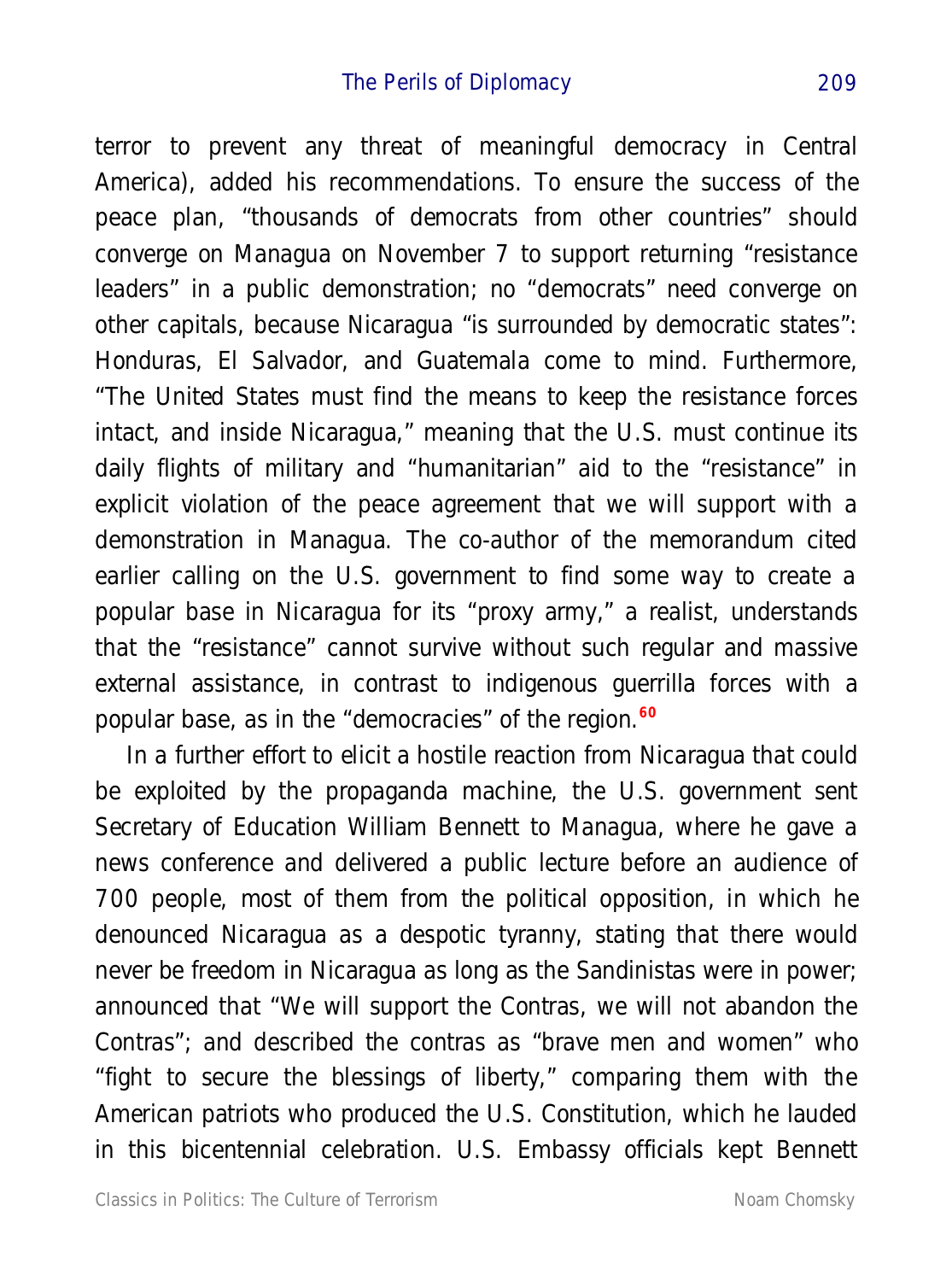from a meeting at the opposition Social Christian Party headquarters because a group of some 40 people were outside, including wounded war veterans, in a peaceful demonstration in which "they were chanting, 'We only want peace, Mr. Bennett, not war'," according to Bennett's aide. "We didn't want a situation in which Sandinista television stations would show the secretary walking past all those war wounded with their stumps and bandaged limbs," a U.S Embassy official told reporters. The U.S. lodged an official complaint with Nicaragua over this incident. Unfortunately, however, despite the deliberate provocation, there was no harsh response from Nicaragua. The U.S. conceded that no barriers were raised to Bennett's trip or public lecture, [wh](#page--1-0)ich was front page news in the Nicaraguan press, and the only response was a statement by Foreign Minister Miguel D'Escoto that "It's a sadly typical North American attitude that Nicaragua has known throughout its history. It's a superior, disrespectful characteristic of this superpower government."**<sup>61</sup>**

Secretary Bennett was overflowing with self-adulation about the glories of America and its Constitution as he courageously denounced the Sandinista tyrants in their lair. He also gave a judicious appraisal after his one day visit, informing reporters that he had discovered that the Sandinista government has little popular support, but has not yet become "a Marxist-Leninist totalitarian state," though it is well on the way. He did not speculate on what the reaction would have been in the United States, Israel, or other countries that rank high in his esteem to a comparable visit by a spokesman for a hostile power conducting terrorist attacks against the country, making comparable public statements; naturally, for such a visit never would have been permitted in the first place. Nor, according to reports, did this distinguished educator, philosopher, and student of the Constitution include in his patriotic rhetoric any conclusions about how we would react today to a Third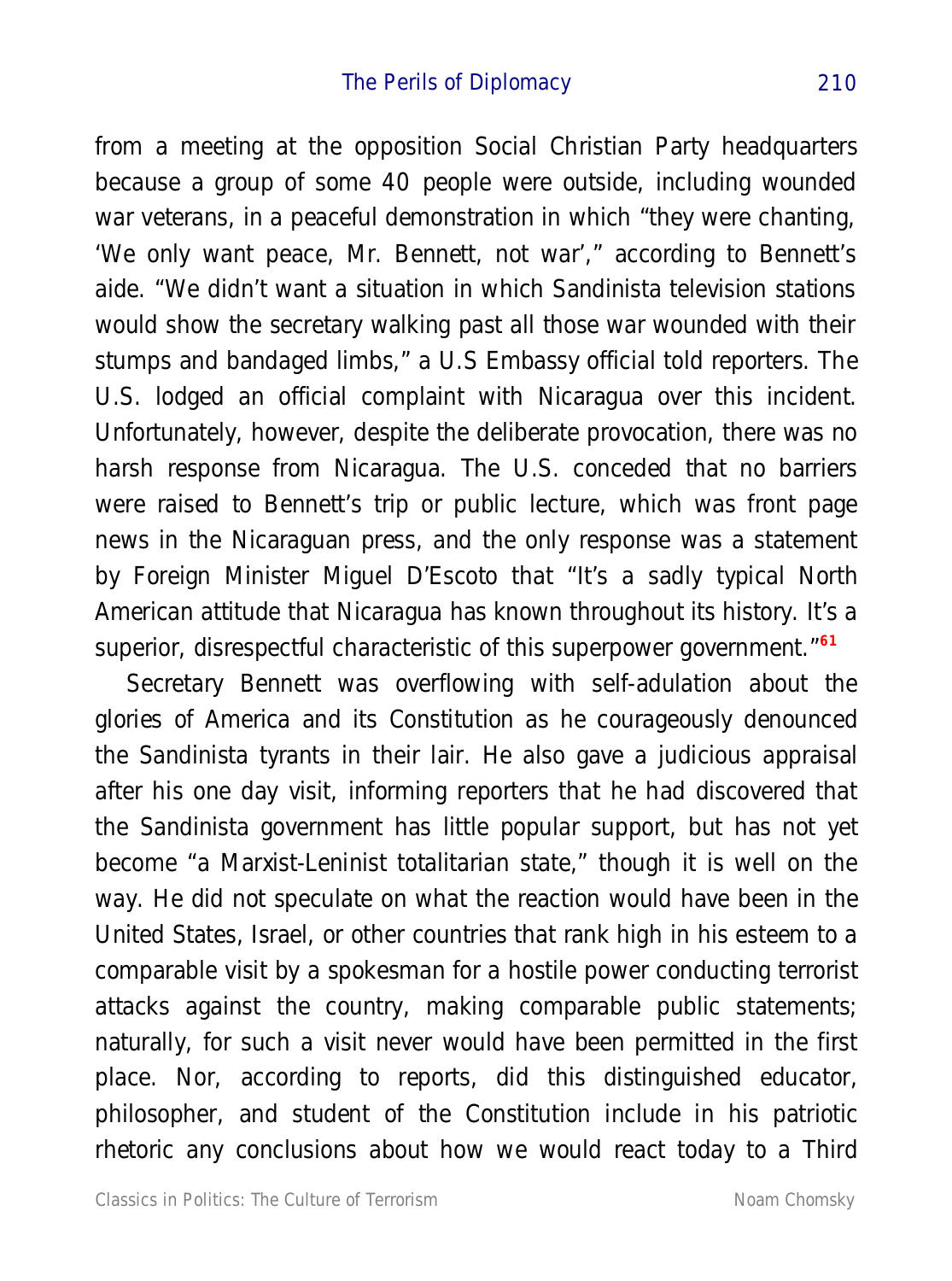World revolution that adopted the practices followed by the Founding Fathers and their descendants, endorsing literal human slavery, organizing genocidal destruction of the native population, disenfranchising males without property, women (for a mere 130 years), and people of the wrong color (for a mere 180 years), and so on bearing in mind that the American colonies were probably the richest area of the world, and even in absolute terms surpass most of the Third World today in crucial respects. Such thoughts would plainly be inappropriate while denouncing one's victims from on high, just as they are at home.

Secretary Bennett observed that there was "nothing overly coy or subtle" about the decision to send him to Nicaragua, where the freedoms protected by the U.S. Constitution "do not obtain," he proclaimed loftily. Bennett was the only Cabinet member to travel overseas on a presidential mission to mark the anniversary of the Constitution, from which we are to conclude, presumably, that elsewhere the freedoms protected by the U.S. Constitution do obtain, just as we are to assume that they did obtain for dissidents during World War I, Japanese-Americans during World War II, Blacks in Mississippito mention a few of innumerable examples during years when the national territory was under no threat.

On the same day that Shultz announced Washington's intentions to disrupt the Central American agreements, the Reagan administration again signalled its displeasure with the errant Costa Rican President who had violated his trust by attempting to pursue a diplomatic settlement. The White House "rejected plans for President Arias of Costa Rica to make a formal speech to a joint meeting of Congress" in late September 1987, as proposed by House Speaker Jim Wright, so that he "will instead deliver more informal remarks to a gathering of legislators,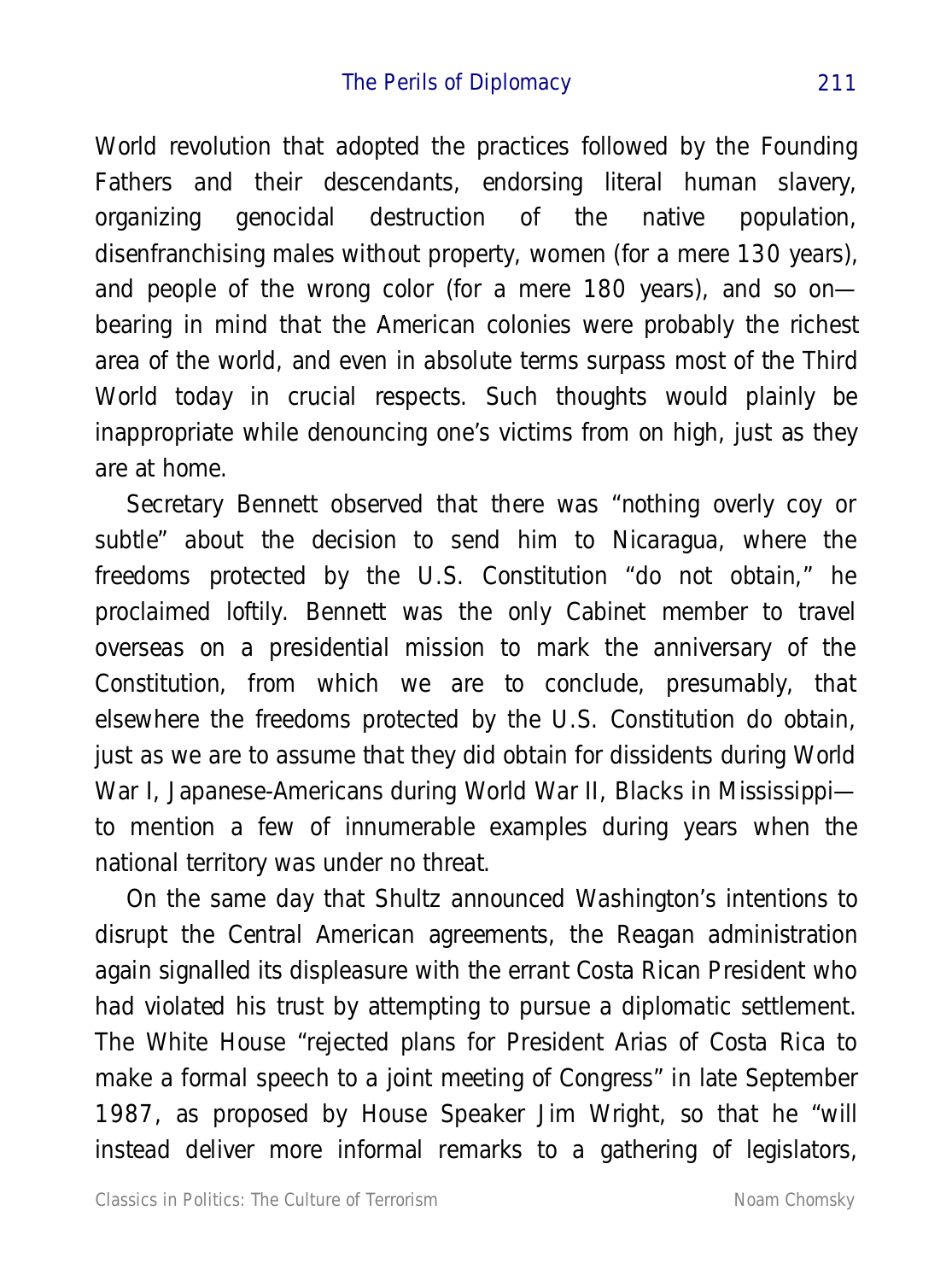Capitol Hill sources said yesterday."**<sup>62</sup>**

The President followe[d](#page--1-0) with a warning that the Central American peace plan is "fatally flawed"; he "said he believed the requirement that the United States end aid to contras while letting the Nicaraguans still receive aid from the Soviet Union was a fatal flaw, and 'a loophole that the Sandinistas could take advantage of'*.*" **<sup>63</sup>** This "loophole" could be closed by permitting Nicaragua some other means for self-defense against a terrorist superpower, but that insight appears to be beyond the resources of the Free Press.

Elliott Abrams elaborated further "that the peace plan can be salvaged but only if it is changed to ban Soviet and Cuban aid to Nicaragua," so that the economy, now thankfully ruined by the U.S. assault, will completely collapse, and the country will be defenseless against further U.S. attack; U.S. aid to its clients may persist, however, and U.S. power can continue to be effectively used to ensure that Nicaragua has no other source of support. The leading democrat, Arturo Cruz, went a step further, expressing his hope "that internationalists and solidarity groups stop meddling in Nicaragua." It is important to prevent a Ben Linder from setting up a tiny generator in a remote and impoverished village lacking electricity, and to keep Americans from learning first-hand about a country that their government seeks to destroy. Cruz is not on record as opposing hiring of Israeli mercenaries by "the sons of Reagan" at \$10,000 per month, even more than he received from the CIA and Ollie North for his services as front man, or as condemning other U.S. and foreign volunteers for the "freedom fighters"; and "internationalists" who visit Israel to do volunteer work on statesubsidized militarized collectives (from which the non-Jewish citizens of the state are effectively barred) have aroused no visible protest. Nor does the president of Democratic Action for Nicaragua raise objections to U.S.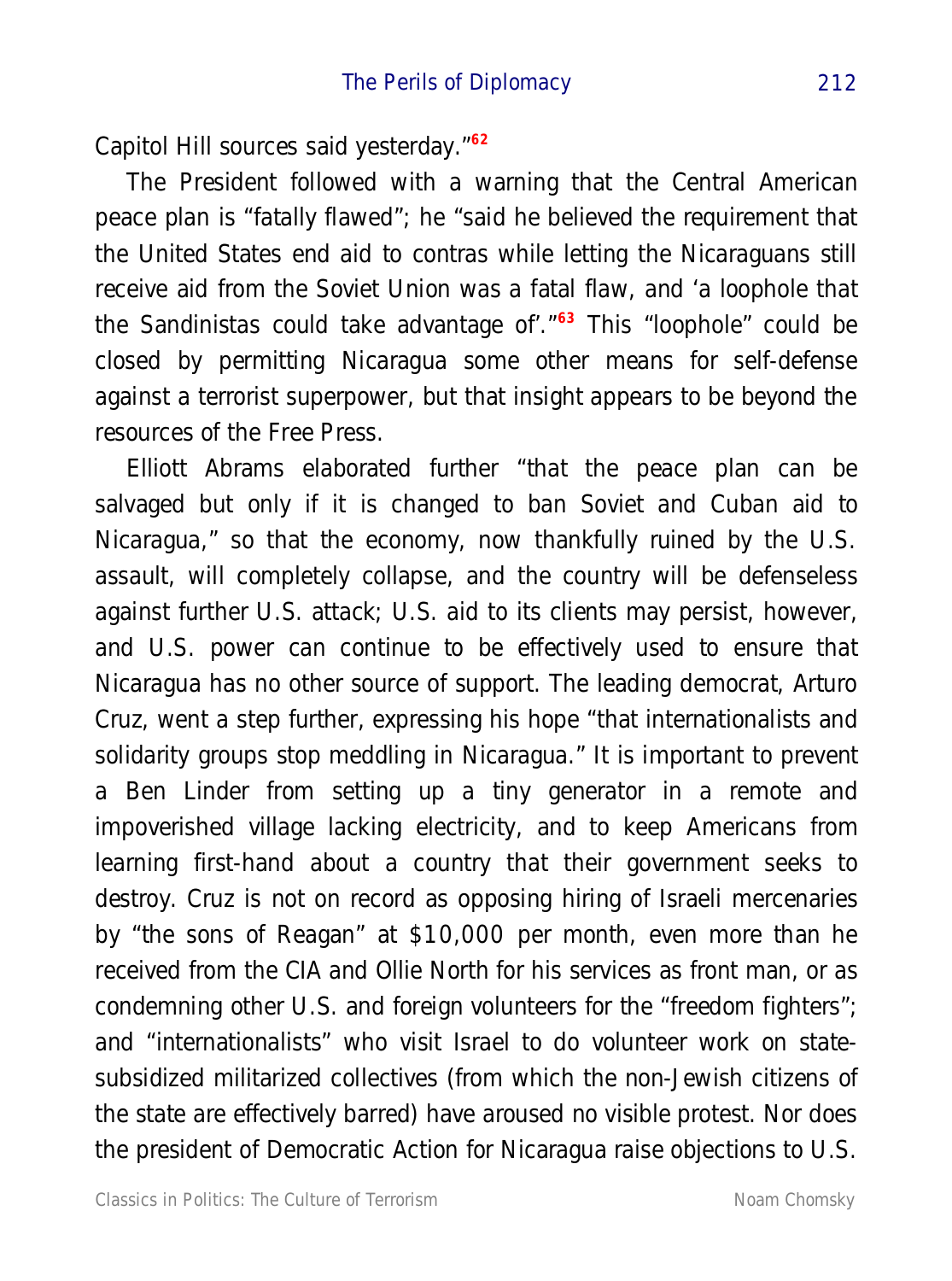government projects, bringing their form of development to countries of the region. It is only when citizens seek to act on their own that the official "democrats" become concerned; [wh](#page--1-0)en they are following the orders of higher authorities, all is well.**<sup>64</sup>**

In a radio speech, Reagan emphasized that "there should be no uncertainty of our unswerving commitment to the contras" in their battle against what the reporter terms "the Moscow-backed Government in Nicaragua," failing to remind us why it is "Moscow-backed."**<sup>65</sup>**Thus the U.S. government again announced its intention to reject the "indispensable element for achieving a stable and lasting peace in the region," and to persist in the unlawful use of force. And if "the negotiations fall apart" for some unidentified reas[on](#page--1-0), as the reporter puts it, those who did not actively support U.S. international terrorism will bear the burden for the failure. This is a crucial requirement, laying the groundwork for future U.S. violence "in defense of freedom."

And so the travail of Central America moves on to its next phase.**66**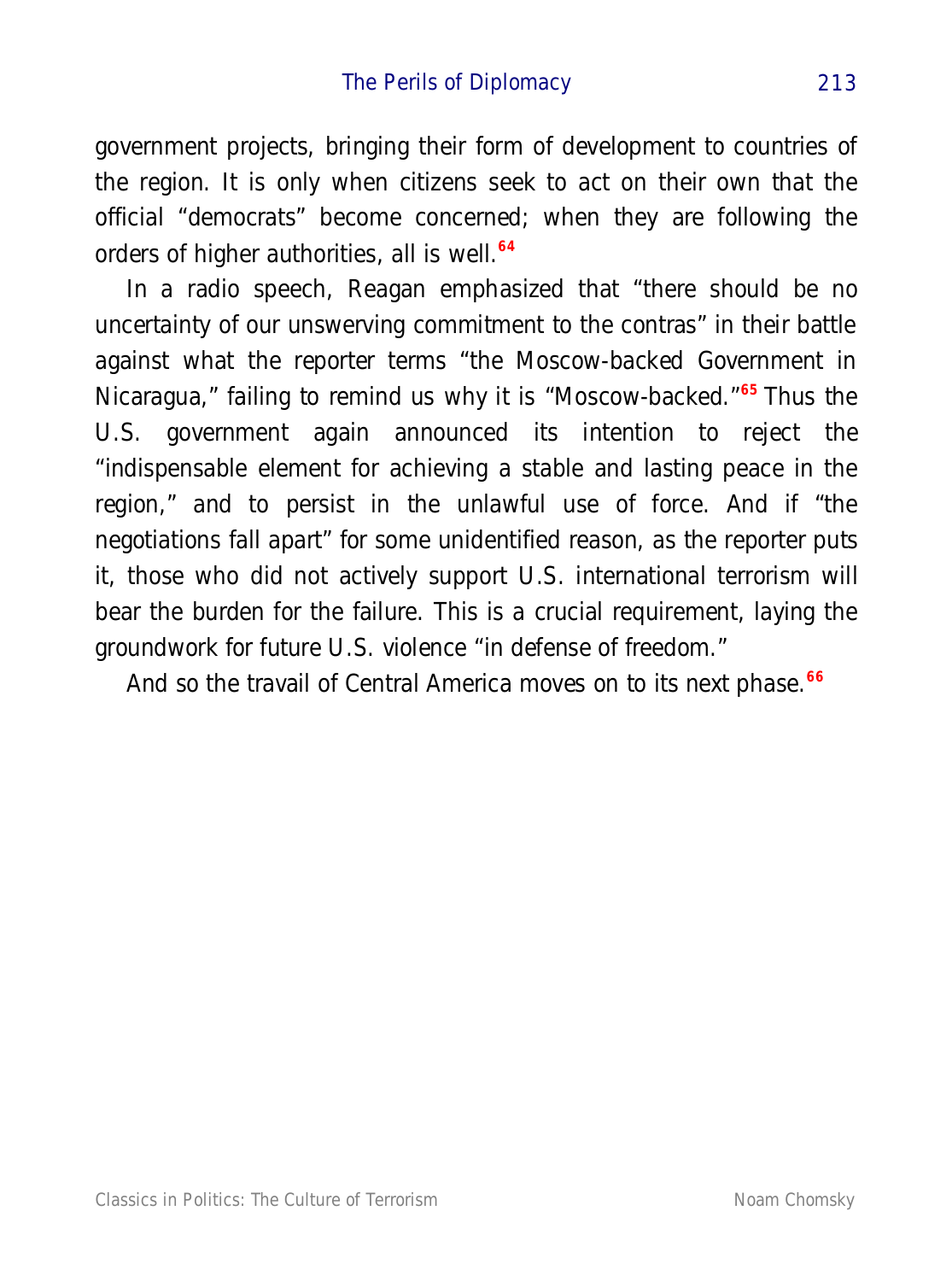# **Notes Chapter Seven**

- 1. "Adherence to Agreements: Yalta and the Experiences of the Early Cold War," *International Security,* Summer 1986. A more complete accounting on broader grounds would have to include not only Stalin's duplicity and terror but also, on the Western side, the mass slaughter operations organized by the U.S. in Greece and South Korea and many other operations in the Third World, as well as an analysis of operations in Europe and Japan to ensure a political outcome in the interest of traditional privilege. This has not been seriously attempted since Gabriel and Joyce Kolko's outstanding studies *Politics of War* (Random House, 1968) and *Limits of Power* (Harper & Row, 1972). A great deal of relevant material has since emerged, essentially extending their major conclusions, in my view. See the reference of note 23, chapter 2, for review of some recent work on the topic.
- 2. For the internal U.S. documentary record through the late 1960s, wrestling with these acknowledged problems throughout, see *For Reasons of State,* 1.VI.5. See George Kahn. *Intervention* (Knopf, 1986), for a revealing study of this period. On the immediate U.S. moves to undermine the Paris agreements, announced at once by Washington though suppressed by the media, see my *Towards a New Cold War*  (Pantheon, 1982), chapter 3, reprint of a 1973 article. For more on the matter, see Seymour Hersh, *The Price of Power* (Summit, 1983), and on the general background, Gareth Porter, *A Peace Denied* (Indiana U. press, 1975).
- 3. "Wright plan paves the way to stability in Nicaragua." *BC,* Aug. 10, 1987, reprinted from the *Los Angeles Times.* The concept of "left wing of the Democratic Party" is an intriguing one.
- 4. See my article in Walker, *Reagan* vs. *the Sandinistas,* for discussion; the repressive measures instituted during World War I, when there was not even a remote threat of attack against the United States, were still more severe, reaching even as far as a ten-year jail sentence for a presidential candidate who believed absurdly that the right of free expression would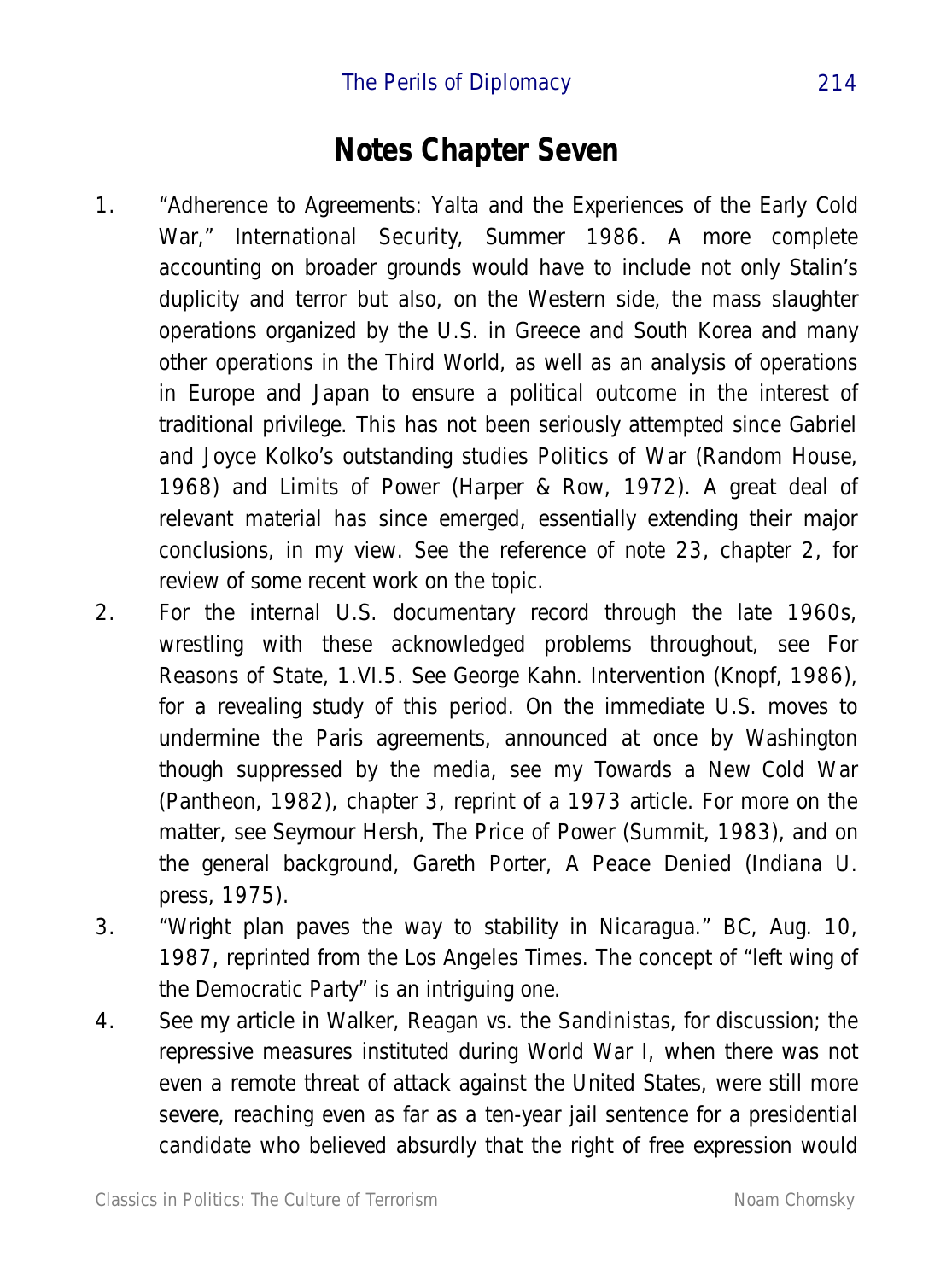be maintained. But we may plead, in extenuation, that this was, after all, only a century and a half after the American revolution, so that the country was still learning democratic ways.

- 5. *NYT,* Aug. 10, 1987.
- 6. For discussion and sources below. see *TTT,* 143f.; Burns, *At War in Nicaragua,* 165f.; Smith, "Lies about Nicaragua." For general discussion of the record see Morley and Petras, *The Reagan Administration and Nicaragua* and William Goodfellow's chapter in Walker, *Reagan vs. the Sandinistas.* The *Times* is not unaware of the facts, and sometimesreports them at least partially; see, e.g., Joel Brinkley, Aug. 6, 1987.
- 7. *Mesoamerica* (Costa Rica), Sept. 1987.
- 8. *NYT,* Jan. 8, 1987.
- 9. José Melendez, *Excelsior* (Mexico City), April 8, 1987; translated in *Central America NewsPak,* March 30-April 12, 1987.
- 10. On the vicissitudes of the Arias plan, first supported by the Reagan administration when it was able to have a hand in drafting it, then opposed as it was modified to accommodate Central American priorities, see *Central America Bulletin,* Aug. 1987.
- 11. Pamela Constable, *BC,* March 15, 1987.
- 12. Rosenfeld, *WP,* June 26, 1987; editorial, *NYT,* June 18, 1987.
- 13. COHA's *Washington Report on the Hemisphere,* April 15, 1987. On the terms of the plan and a comparison to the Contadora proposal, see "Arias Primer," *International Policy Report,* June 1987.
- 14. Dennis Volman, *CSM,* June 26, 1987, paraphrasing Habib's briefing as reported by participants.
- 15. *Central America Report* (Inforpress Centroamericana, Guatemala City), June 26, 1987.
- 16. James LeMoyne, *NYT*, March 17, 1987.
- 17. *See TTT,* 157f., for evidence on this matter.
- 18. See *TTT,* 3.6.3, and for more extensive discussion, Herman and Chomsky, *Political Economy of the Mass Media,* chapter 3.
- 19. Dennis Volman, *CSM,* June 26, 1987.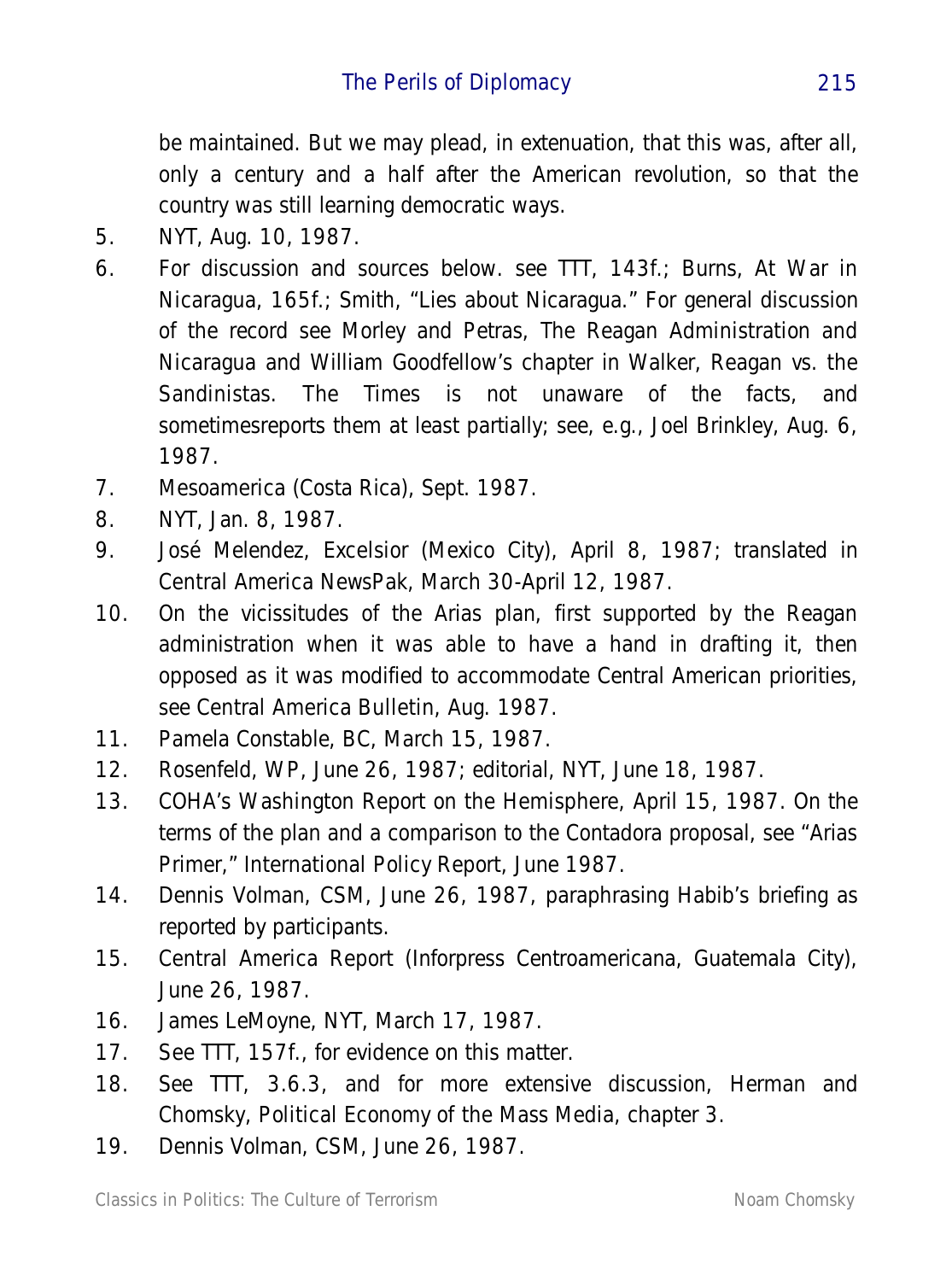- 20. William Goodfellow and Jim Morrell, Guatemala City, Aug. 4, 1987. Also *Central America Report* (Guatemala City), Aug. 7, 1987. The intervention of Contadora nations seems to have been ignored in the U.S. media. The U.S. government opposition to the peace initiatives of the Latin American states tends to place Contadora under a cloud.
- 21. Peter Osterlund, *CSM,* Aug. 10; Michael Allen, *WSJ,* Aug. 10, 1987.
- 22. *Ibid.* See *NYT,* Aug. 12, 1987, for the text of the Central American agreement.
- 23. *Central America Report,* Aug. 14, 1987.
- 24. *Le Monde,* Aug. 7; Brummer, *MGW,* Aug. 16, 1987.
- 25. Ellen Hume and Robert Greenberger, *WSJ,* Aug. 14; Joel Brinkley, *NYT,*  Aug. 15, 1987. Shultz quoted by Brinkley, *NYT,* Aug. 6, 1987.
- 26. *CSM,* Aug. 7, 1987; *NYT,* Aug. 6, 1987.
- 27. *NYT,* Aug. 7, 6, 1987.
- 28. *NYT,* Aug. 6, 1987. For a recent review of Reagan administration efforts to evade all forms of negotiation in the face of Nicaraguan pressures to initiate them, see Smith, "Lies about Nicaragua." His record is only partial, excluding, for example, Nicaraguan efforts since 1981, to settle border issues with international monitoring, obviously intolerable to the U.S., which must attack Nicaragua to deter it from aggression.
- 29. *NYT,* Aug. 7, 1987; Rosenthal's contributions since retiring as chief editor give much insight into the mentality that animated the *Times* over many years under his stewardship. Some further examples follow.
- 30. *BG,* Aug. 10, 1987.
- 31. See p. 136. *NYT,* Aug. 8, 1987.
- 32. *Central America Report,* Aug. 14, 1987. *Excelsior* (Mexico), Aug 25; in *Central America News Update,* Oct. 1, 1987.
- 33. Rosenthal, *NYT,* Aug. 21, 1987; Ignatius, *TWP Weekly,* Aug. 24, 1987.
- 34. Editorial, *WP,* Aug. 31, 1987.
- 35. Ellen Hune and Robert Greenberger, *WSJ,* Aug. 14, 1987.
- 36. Robert Greenberger, *WSJ,* Aug. 17; Nell Lewis, *NYT,* Aug. 18, 1987.
- 37. See references cited in note 2.
- 38. Not entirely, however. See editorial. *BC,* Aug. 21, 1987, which states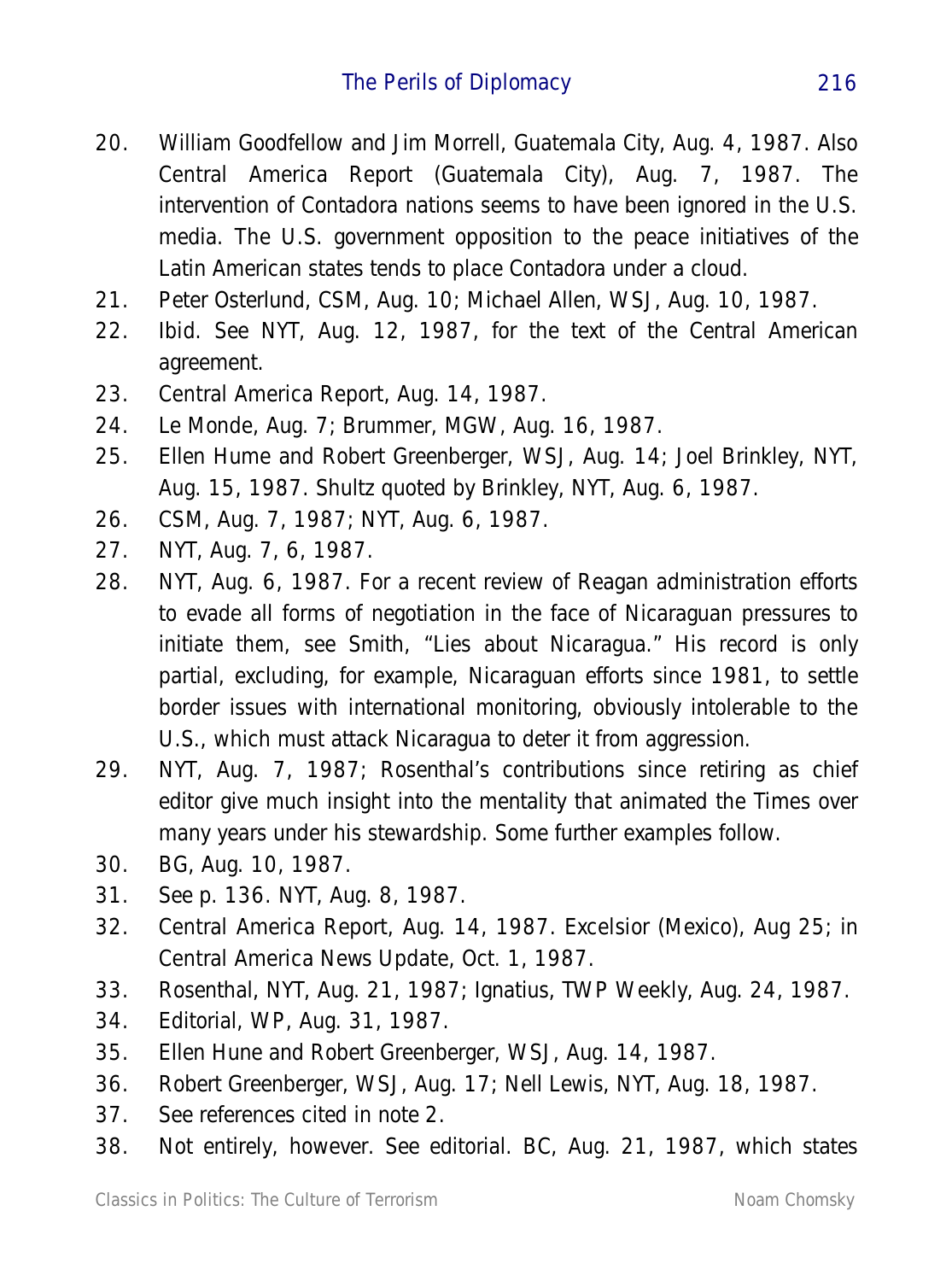the facts briefly but accurately, something of a historical event in American journalism. This is, to my knowledge, the first time these critically important facts have ever been stated correctly, or even near correctly, in the mainstream U.S. media, though the facts are transparent, and both the facts, and the astonishing willingness of the media to suppress them in favor of the government version, have been discussed in print since early 1973.

- 39. "Koch Names 8 to Join Him on Nicaragua Trip, *NYT,* Sept. 14, 1987. For discussion of Freedom House, see Herman and Brodhead, *Demonstration Elections,* Appendix 1: "Freedom House Observers in Zimbabwe Rhodesia and El Salvador." For examination of the Freedom House conception of the nature of a Free Press, see Herman and Chomsky, *Political Economy of the Mass Media,* chapters, sec. 5.3 and Appendix.
- 40. LeMoyne, "Latin Hope and Evasion," *NYT,* Aug. 10, 1987, p. 1. There is an oblique reference to "Nicaraguan officials" who expressed optimism about the accords.
- 41. Reuters. *Toronto Globe & Mail,* Aug. 10, 1987.
- 42. James LeMoyne, *NYT,* Aug. 22, 1987.
- 43. Joel Brinkley, *NYT,* Aug. 28, 1987.
- 44. COHA's *Washington Report on the Hemisphere,* Sept. 30, 1987.
- 45. AP, *BG,* Aug. 24, 75 words; Stephen Kinzer, "Nicaraguan Hope Rises For Independent Press," *NYT,* Aug. 24, 1987. On D'Escoto's protest, *BC,*  Aug. 2S, a few lines in a Reuters story on another topic; AP, *BG.* Aug. 27, 90 words.
- 46. Philip Bennett, *BC,* Aug. 16, 1987. See also Stephen Kinzer, *NYT,* Aug. 14, citing promises by Vice President Sergio Ramírez to end censorship, free prisoners, abolish special tribunals, etc., if the U.S. stops aid to the contras.
- 47. Peter Ford, "Sandinista commission raises questions." *CSM,* Sept. 3, 1987. He comments accurately that the "actual political beliefs" of the Commission members are "probably less important than local and international perceptions"; for the U.S., the perceptions will be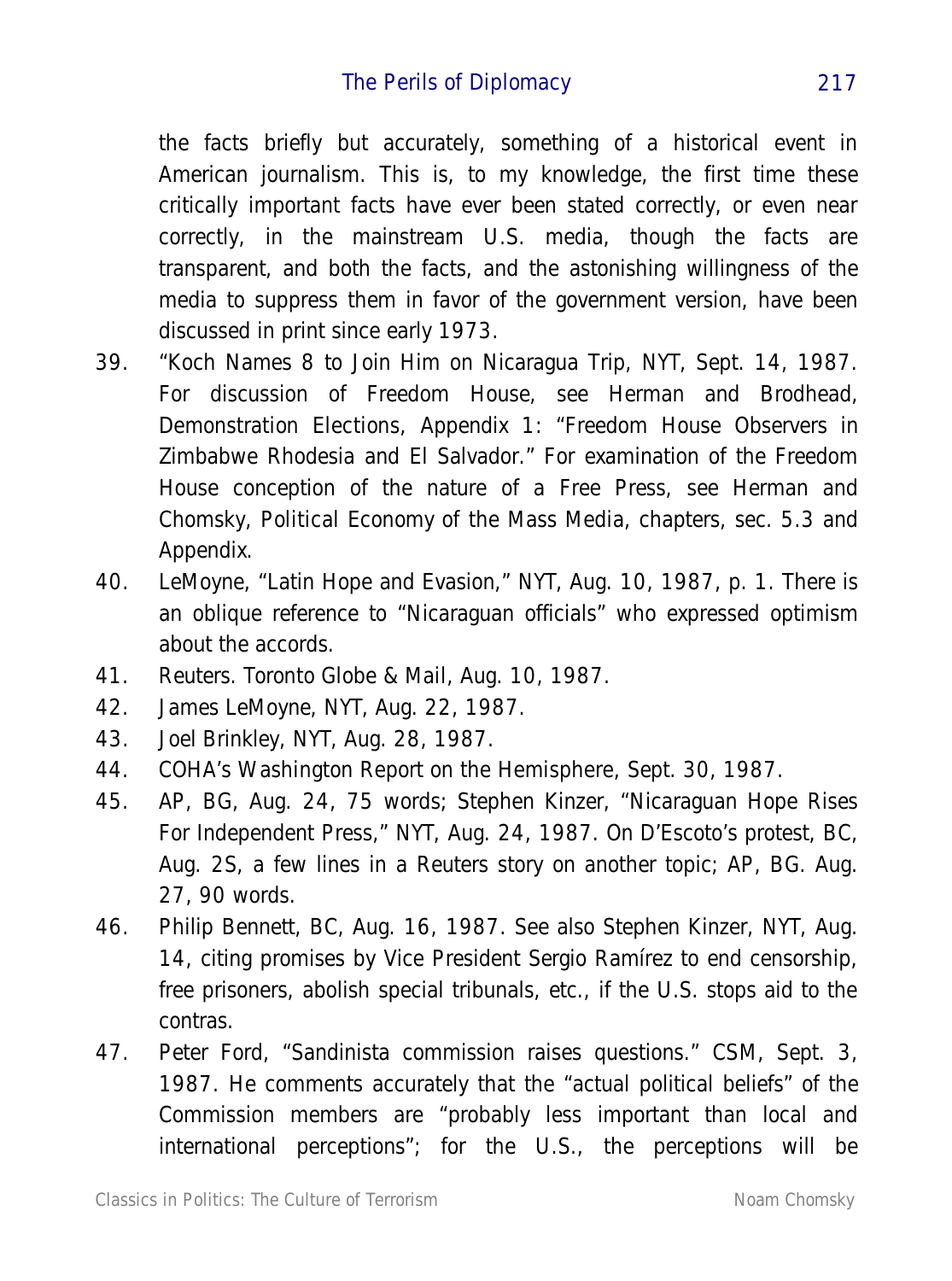determined within a framework established in Washington.

- 48. "Complaint by U.S. Over Latin Panel," Reuters, *NYT,* Aug. 27; Stephen Kinzer, *NYT,* Aug. 30, 1987.
- 49. Norton, *In These Times,* Sept. 2-8; Norton, *CSM,* Sept. 15, 1987. Norton observes that one of the alternates selected was a member of the small Social Democratic Party, the only gesture to openness in the Commission.
- 50. *Mesoamerica* (Costa Rica), Sept. 1987. According to this report, "eyebrows were further raised" by this announcement, coming after complaints by Central American diplomats that Honduras was "stalling" during the August meetings. The conference of Honduran Bishops called for the creation of a Commission to "aid the democratic process" and put an end to arbitrary arrests, torture and other atrocities." *(Excelsior.* Aug. 30, 1987, also reporting the refusal of the government to form a Commission as required.) This August announcement was reported on October 1 in the *New York Times* by Lindsey Gruson, noting the pressures from church and other groups after Costa Rica had finally appointed a Commission. President Azcona and the military oppose the formation of a Commission because this "would only provide the small left-of-center and left-wing groups a platform from which to denounce the military and embarrass the country,' an argument that easily passes muster in the United States and called forth no impassioned denunciations. See also William Branigin. *WP,* Sept 23, 1987, reporting that General Regalado, chief of the armed forces that effectively rule this "democracy" had "ruled out the establishment of a commission."
- 51. COHA's *Washington Report on the Hemisphere,* Sept. 30, 1987. The Archbishop, the obvious candidate, was not nominated by the Church, presumably by prearrangement with the government.
- 52. Sara Scribner, *CSM,* Sept. 29. 1987, selecting an example virtually at random; my emphasis. Scribner is reporting a *Monitor* interview with President Arias, no doubt accurately.
- 53. *Ibid.*
- 54. Randolph Ryan, "The sinning Sandinista," *BG,* Sept. 19, 1987, an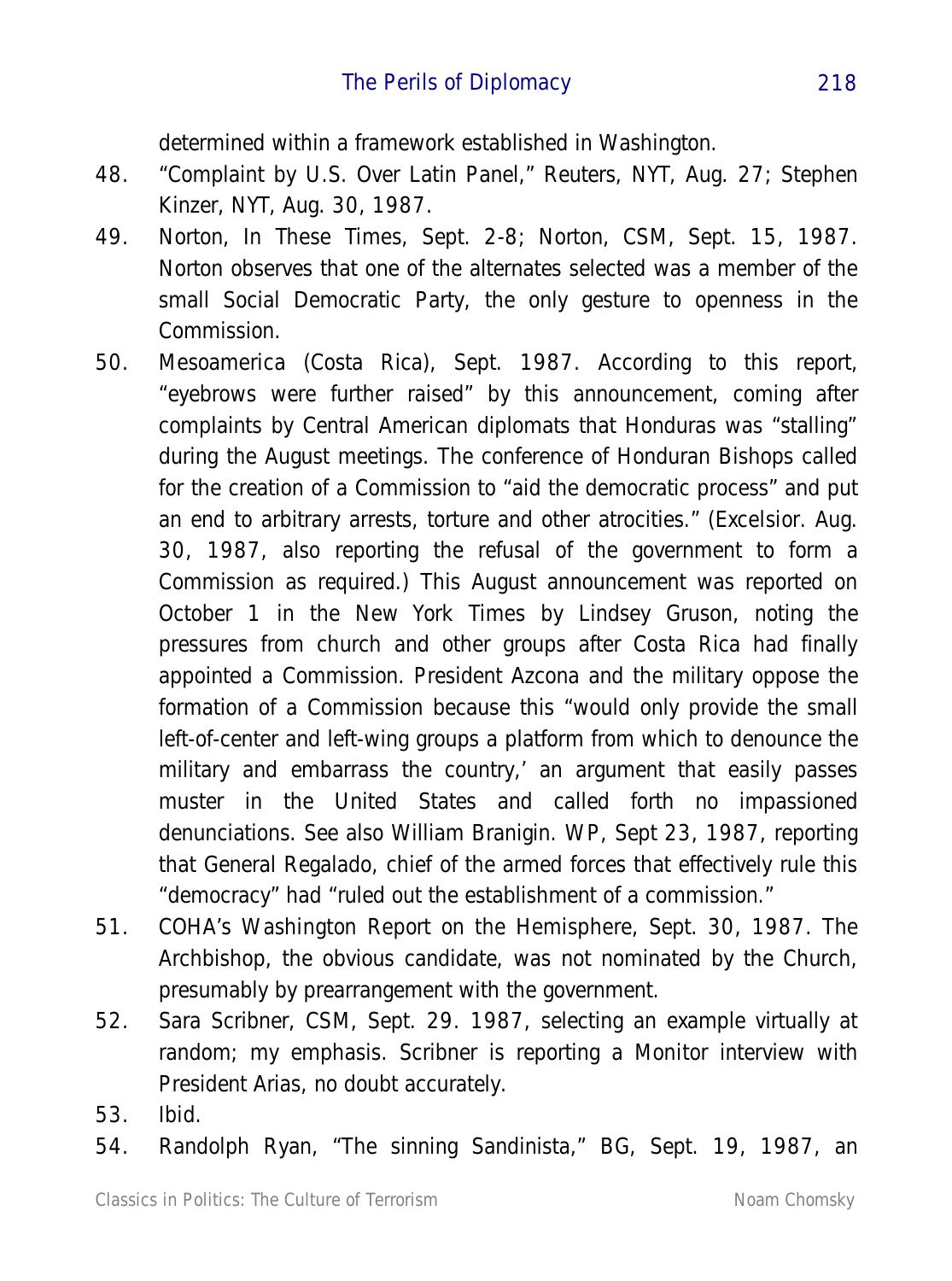eloquent critique of the general hypocrisy on these matters; *Mesoamerica*  (Costa Rica), Sept. 1987.

- 55. Philip Bennett, *BG,* Aug. 16; Neil Lewis, *NYT,* Aug. 19, 1987.
- 56. Steven Roberts, *NYT.* Aug. 14; Neil Lewis. *NYT,* Aug. 17, 1987; Sara Fritz, *BG-LAT.* Aug. 17. 1987, citing House assistant majority leader Tony Coelho. Abrams's statement was bitterly condemned by Costa Rican chancellor Madrigal Nieto *(Excelsior,* Aug. 19, 1987).
- 57. My emphasis. AP, Sept. 10; Neil Lewis, *NYT,* Sept. 11; text of the agreement, as published by the *New York Times,* Aug. 12. The *Times*  used the translation provided by the Nicaraguan Foreign Ministry. For the Guatemalan version, approximately the same, see *Esquipulas II Accord: Plan to Establish a Firm and Lasting Peace in Central America, Special Document* of the *Central America Report,* Aug. 14, 1987.
- 58. Neil Lewis, *NYT,* Sept. 17; AP, Sept. 17, 1987.
- 59. See, for example, Jenny Pearce, *Promised Land: Peasant Rebellion in Chalatenango El Salvador* (Latin America Bureau, London, 1986), not exactly a best-seller in the United States. Journalists would also not violate their commitment to objectivity by travelling to these areas to see for themselves, just as they have been careful to avoid refugee camps where they might learn about what is happening within El Salvador from the victims; even congressional reports from refugee camps were effectively banned from the press. See *Towards a New Cold War,* 36f., reprinted in James Peck, ed., *The Chomsky Reader (Pantheon,* 1987).
- 60. Kissinger, "When Compromise serves no Purpose," *LAT,* Sept. 6, 1987. On Kissinger's historical fantasies, see *Towards a New Cold War,* chapter 6. Penn Kemble, "Put Eyes of the World on Sandinistas; A Nov. 7 Rally in Managua Could Give Freedom a Chance," *LAT,* Aug. 27, 1987.
- 61. Julia Preston, "Bennett Criticizes Peace Plan," *WP,* Sept. 18; AP, "Secretary Bennett attacks Sandinistas," *BG,* Sept. 18; AP, Sept. 17, 18, 1987.
- 62. AP, *BC,* Sept. 11, 1987; 80 words. Not reported in the national press.
- 63. Neil Lewis, *NYT,* "Reagan Attacks the Central American Peace Plan," Sept. 13, 1987.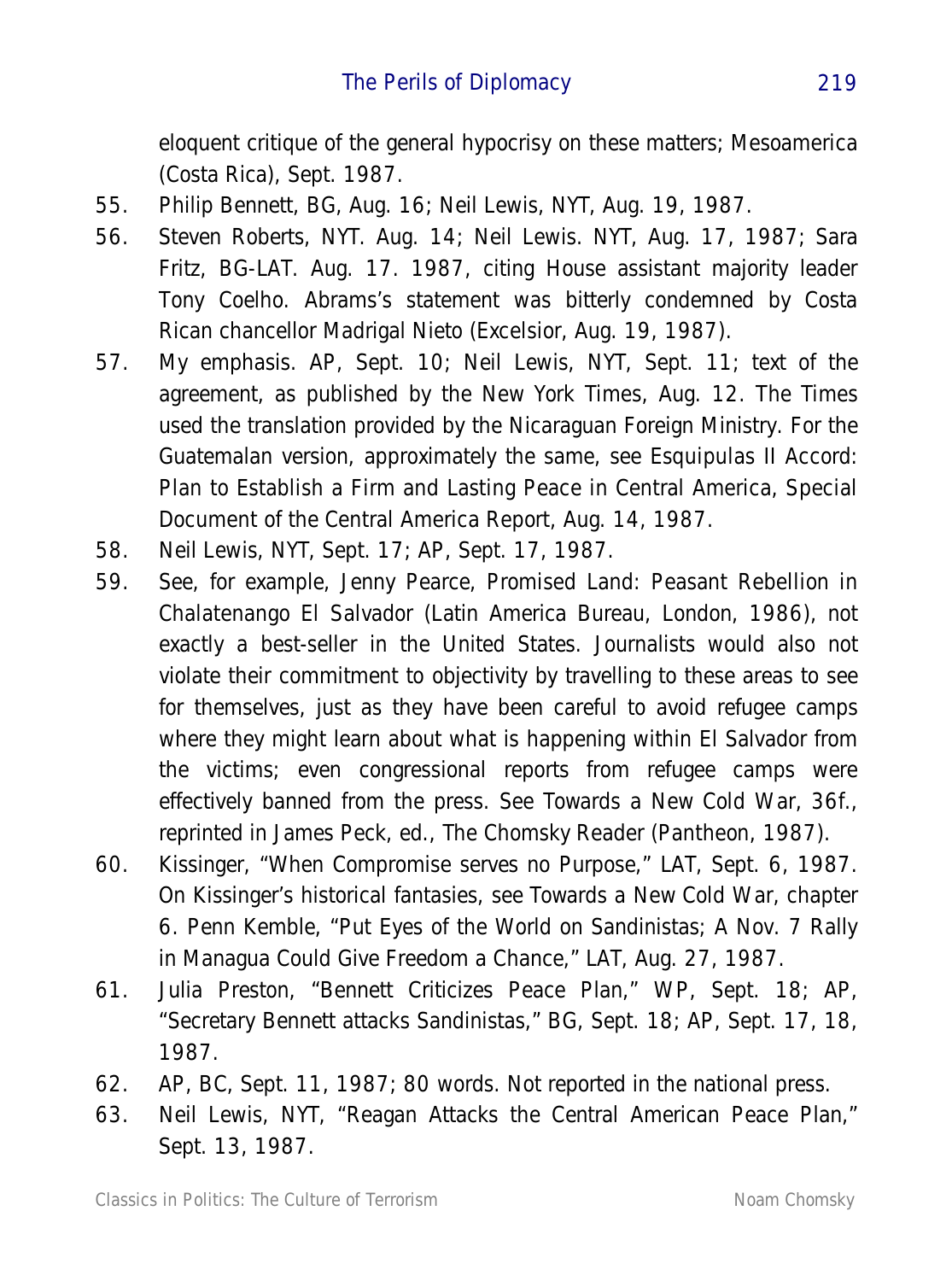- 64. Abrams cited in a telephone interview by Norman Kempster, *LAT,* Sept. 13, 1987. Cruz, "Arias Plan is the Best Hope for Peace, But Central American Pact Needs to Avoid a New Bay of Pigs," *LAT,* Aug. 20, 1987. On Israeli mercenaries for the contras, see *TTT,* 133. Benjamin Linder was assassinated by contras while taking measurements for a dam that was to provide electric power for a "poor and backward village" in northern Nicaragua. According to his father, a pathologist, the autopsy reports show "that they blew his brains out at point-blank range as he lay wounded" (Stephen Kinzer, "Nicaragua Village Mourns American," *NYT,*  May 6; Philip Bennett, "Contras killed wounded American at close range, autopsy shows," *BG,* May 6, 1987). His murder evoked a debate over whether he might have carried a rifle, or someone nearby might have been armed, in which case he presumably got what he deserved.
- 65. Neil Lewis, *NYT.* "Reagan Attacks the Central American Peace Plan," Sept. 13, 1987.
- 66. For a discussion of the dedicated U.S. efforts to undermine the accords during the initial three-month phase, and the achievements of the Free Press in suppressing the facts, see my article "Is Peace at Hand?," *Z Magazine,* January 1988.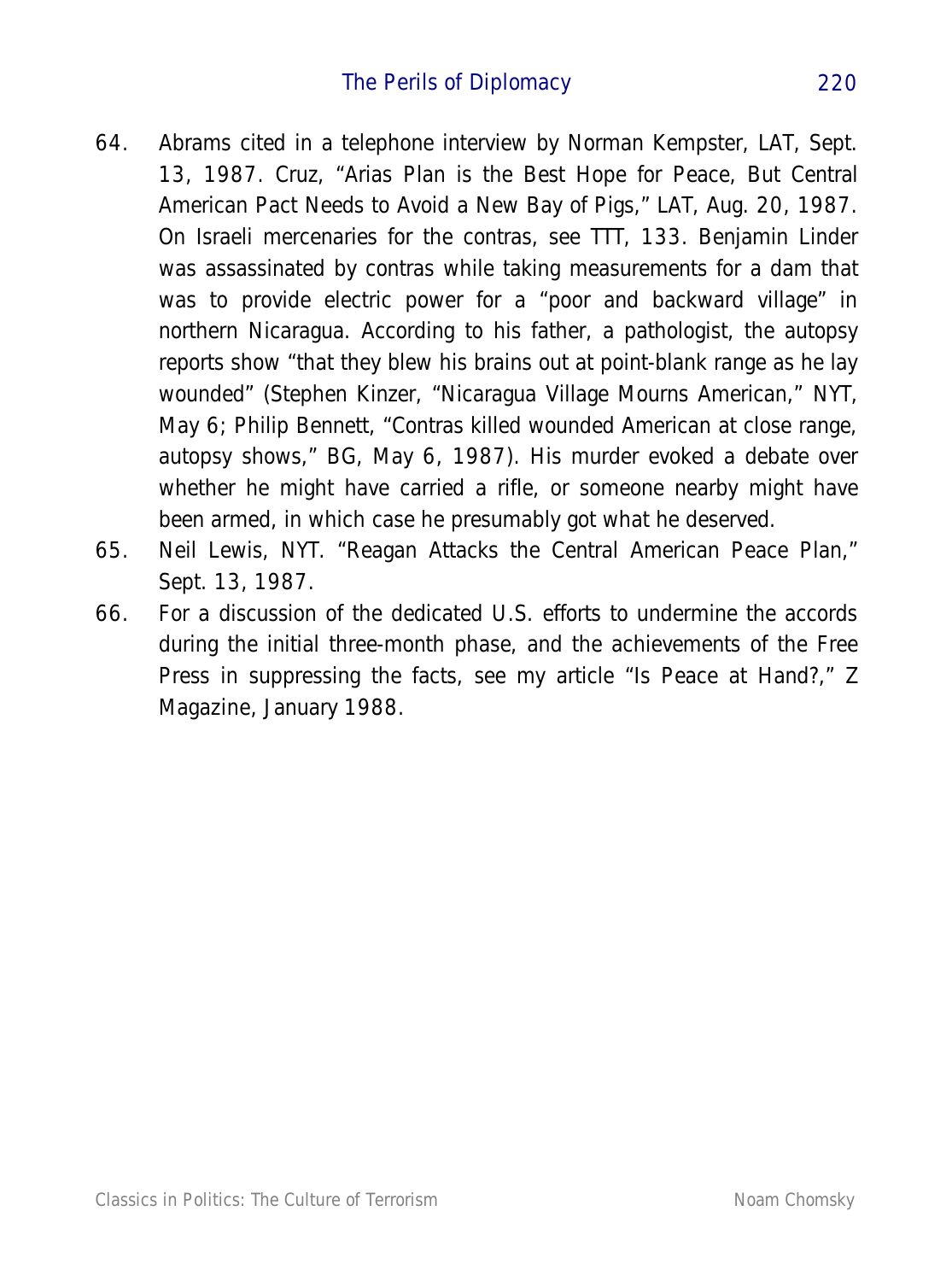# **The Reality That Must Be Effaced: Iran and Nicaragua**

**8** 

hile the damage control project requires that we shake our heads in dismay over the foolishness and incompetence of those who have strayed from the American Way in their passion for democracy, the real world suggests a rather different picture. Here we find that the policies of the planners for whom Reagan serves as a figurehead are simply adaptations of traditional practice and principles to current conditions, and they have been anything but stupid. It should be recalled that as the Reaganites took command, there appeared to be real possibilities for democracy and social reform in Central America, with meaningful participation on the part of normally suppressed segments of the population. But these dangers were successfully overcome. Honduras was converted into a U.S. military base and the power of the domestic military and the oligarchy was further entrenched, while in El Salvador and Guatemala, state terror succeeded in protecting the rule of similar elements from any popular challenge. There were also substantial achievements in deterring significant reform and economic progress in Nicaragua and punishing it for its departure from "the Central American mode" of subordination to U.S. power, though the further goal of "restoring democracy" in the approved sense remains elusive. Furthermore, the bloodshed and torture were largely removed from American eyes—a remarkable  $\bigvee$  head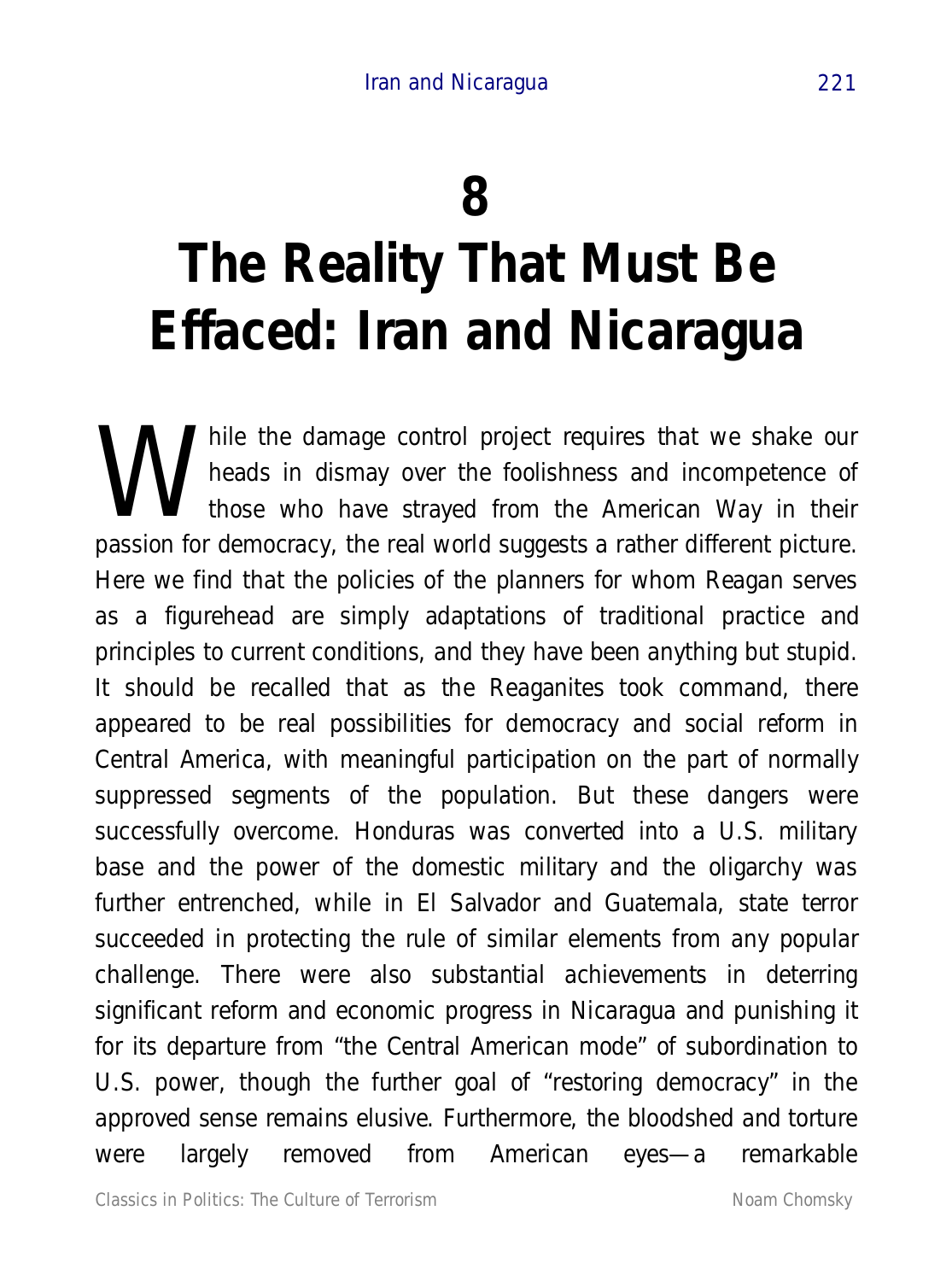accomplishment, given its scale and character—and the costs at home were limited. All in all, not an unimpressive chapter in the annals of international terrorism.

More generally, the application of the Reagan Doctrine reveals considerable sophistication, and a global vision that is impressive, in formulating and executing projects that are broadly supported by the elite consensus. The conclusion holds of both of the components of the operations partially exposed in late 1986: (1) the attack against Nicaragua, and more generally, the international terror network constructed to carry out this and other covert actions; and (2) the dealings with Iran, linked to these terrorist operations, but conducted for quite different purposes. Let us turn to these topics, now departing from the historical amnesia that is a condition of respectable discourse. With even a cursory look at recent history, essential details of what has been revealed—most of which, in fact, was long known, apart from details fall into place within the normal spectrum of planning and execution.

Both Nicaragua and Iran were ruled until 1979 by U.S. clients brutal, barbarous, corrupt murderers and torturers—who had been placed in power by U.S. violence (the Shah, by a CIA coup in 1953; the Somoza dynasty, by the Marine intervention of the late 1920s) and kept in power by the U.S., in the last years, with the aid of Israel in both cases. Furthermore, Nicaragua and Iran each played a leading role in U.S. strategic planning, so that the loss of these client states in 1979 was a serious matter.

Nicaragua under the Somozas had been the major base for U.S. subversion and terror in the region. Iran was part of a tripartite alliance (Iran, Israel, Saudi Arabia) constructed by the United States in the 1970s (with earlier roots) as a component of the Nixon Doctrine, which recognized that the U.S. no longer had the capacity to carry out military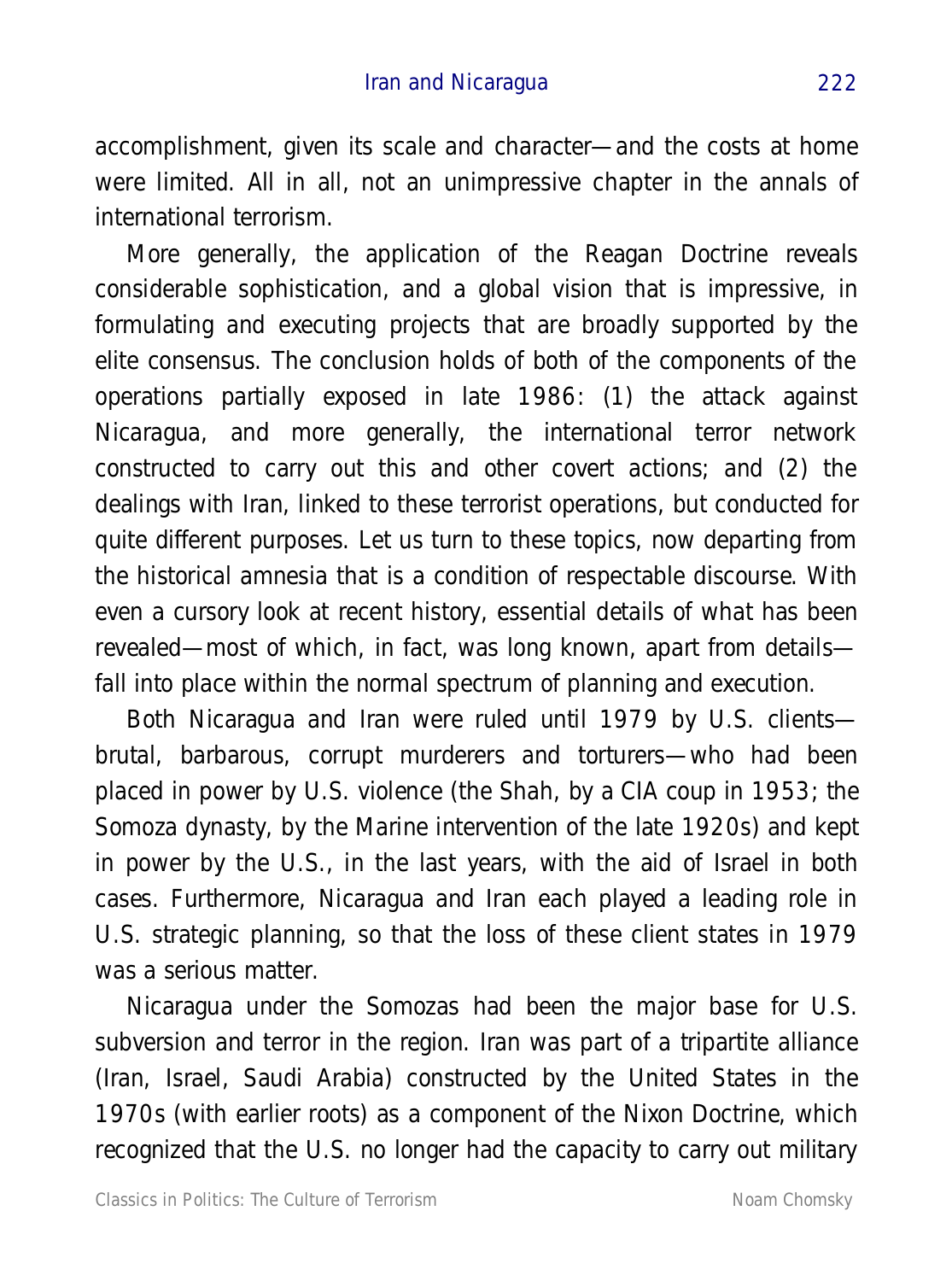intervention everywhere and must therefore rely on surrogate states. As explained by Defense Secretary Melvin Laird, "America will no longer play policeman to the world. Instead we will expect other nations to provide more cops on the beat in their own neighborhood"—though police headquarters, it is understood, remains in Washington. In Henry Kissinger's rhetoric, other states must pursue their "regional interests" within the "overall framework of order" managed by the United States. In the Middle East, Israel and Iran were the "cops," protecting Saudi Arabia and its oil-rich neighbors from the usual enemy, the indigenous population, who may be affected by strange and unacceptable ideas about control over our resources in their lands; the conventional code phrase for these concerns is "defe[nse](#page--1-0) against the Soviet Union." As explained by the Senate's leading specialist on the region, Senator Henry Jackson, an alliance developed between Israel, Iran and Saudi Arabia (meaning: the tiny elite that dominates Saudi Arabia and that is closely linked to the U.S.), in furtherance of these objectives.**<sup>1</sup>** It comes as no surprise, then, [th](#page--1-0)at there should be efforts to reconstruct this system of power with the cooperation of Israel and Saudi Arabia, as revealed in the late 1986 scandals—Israel having "become just another federal agency, one that's convenient to use when you want something done quietly," in the words of one Israeli analyst,**<sup>2</sup>** a status to which the Saudi elite no doubt aspire as well.

In both cases, these subsystems of U.S. global power fit squarely into the more general framework of U.S. geopolitics. Loss of control over Iran is a particularly serious matter. Since World War II, the U.S. has been committed to dominating the Gulf and the world's major energy reserves nearby. The fundamentalist regime in Teheran might, if successful in its aims, enflame Islamic nationalist efforts to take control of the critical resources of the region, a prospect that is particularly dangerous because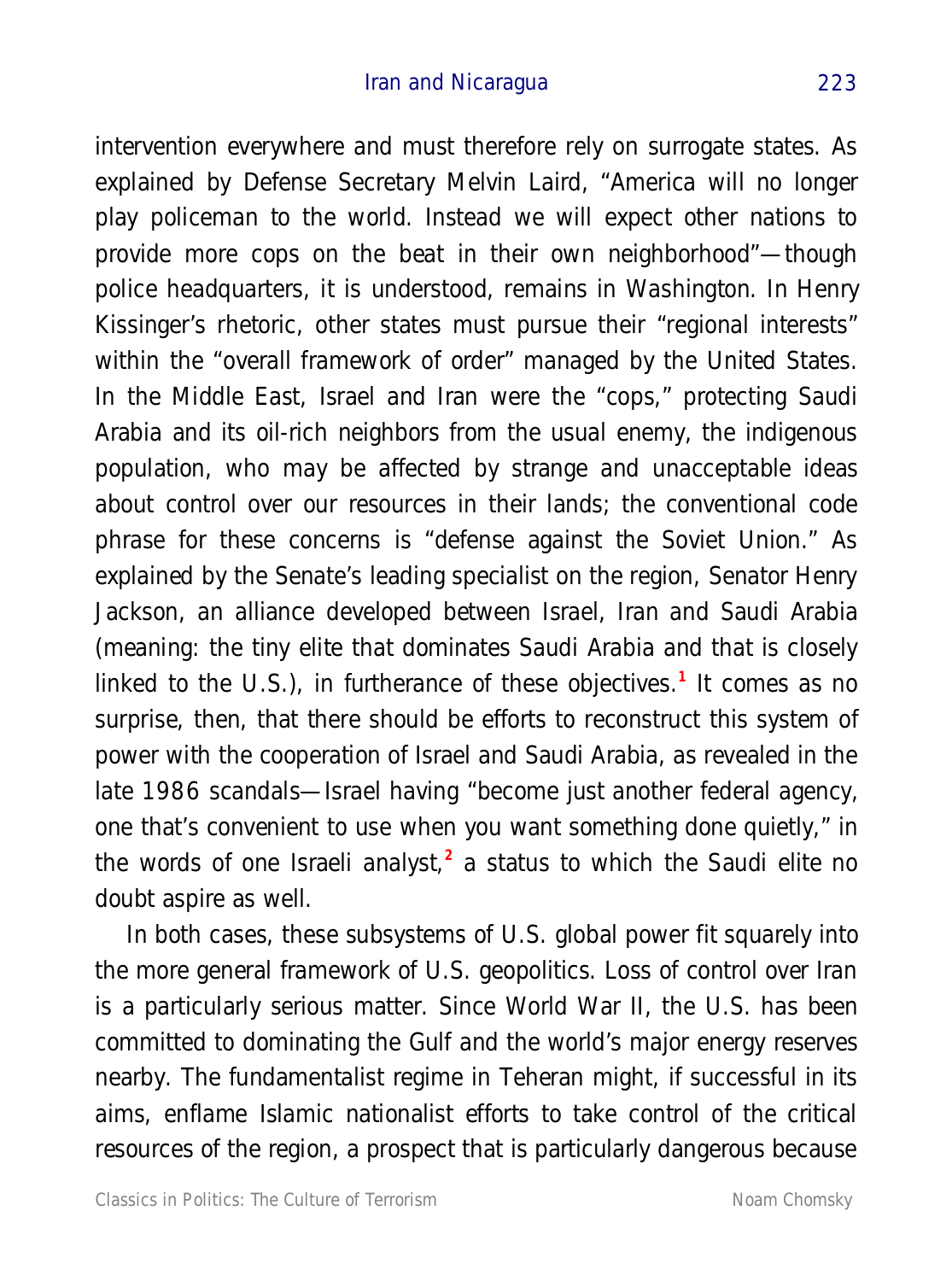of the large Shiite population in the oil-producing areas that might be particularly responsive to Khomeinist appeals. The problem is further exacerbated by the rise of fundamentalism throughout the Islamic world, in part a reaction to the failures of secular nationalism. From the U.S. perspective, the Khomeini regime poses threats to U.S. hegemony that are reminiscent of the "radical nationalism" of Egypt's Nasser, also intolerable to the United States. For these reasons alone, the U.S. and Iran are on a collision course, as matters now stand, and it is readily understandable that the U.S. should seek to reincorporate Iran as an obedient participant within its global system; or failing this, to maintain physical control of the Gulf with naval forces and bases nearby, if they can be obtained from the reluctant neighborin[g st](#page--1-0)ates.

With regard to Central America, a prime concern is to "protect our resources" in the words of State Department doves, who explain that this commitment often requires reliance on police states since more liberal elements cannot be trusted to crush dissidence.<sup>3</sup> Secret documents explain further that Latin American legal systems pose problems, because they require evidence of crimes, thus impeding steps to suppress "anti-U.S. subversion"; and worse still, they do not impose the kinds of barriers to travel that protect the Land of the Free from unwanted ideas, as when a member of CoMadres—the Committee of Mothers and Relatives of Political Prisoners, Disappeared and Assassinated of [El](#page--1-0) Salvador—who had recently been released from imprisonment and torture by the Duarte government is refused entry to the United States to attend meetings at small tow[ns](#page--1-0) organized by NOW chapters to celebrate International Women's Day, facts too insignificant to be reported in the quality press.**<sup>4</sup>**This willingness of the excessively liberal Latin American culture to tolerate "anti-U.S. subversion"—what George Shultz, following the usual practice, calls "alien ideologies"**<sup>5</sup>** —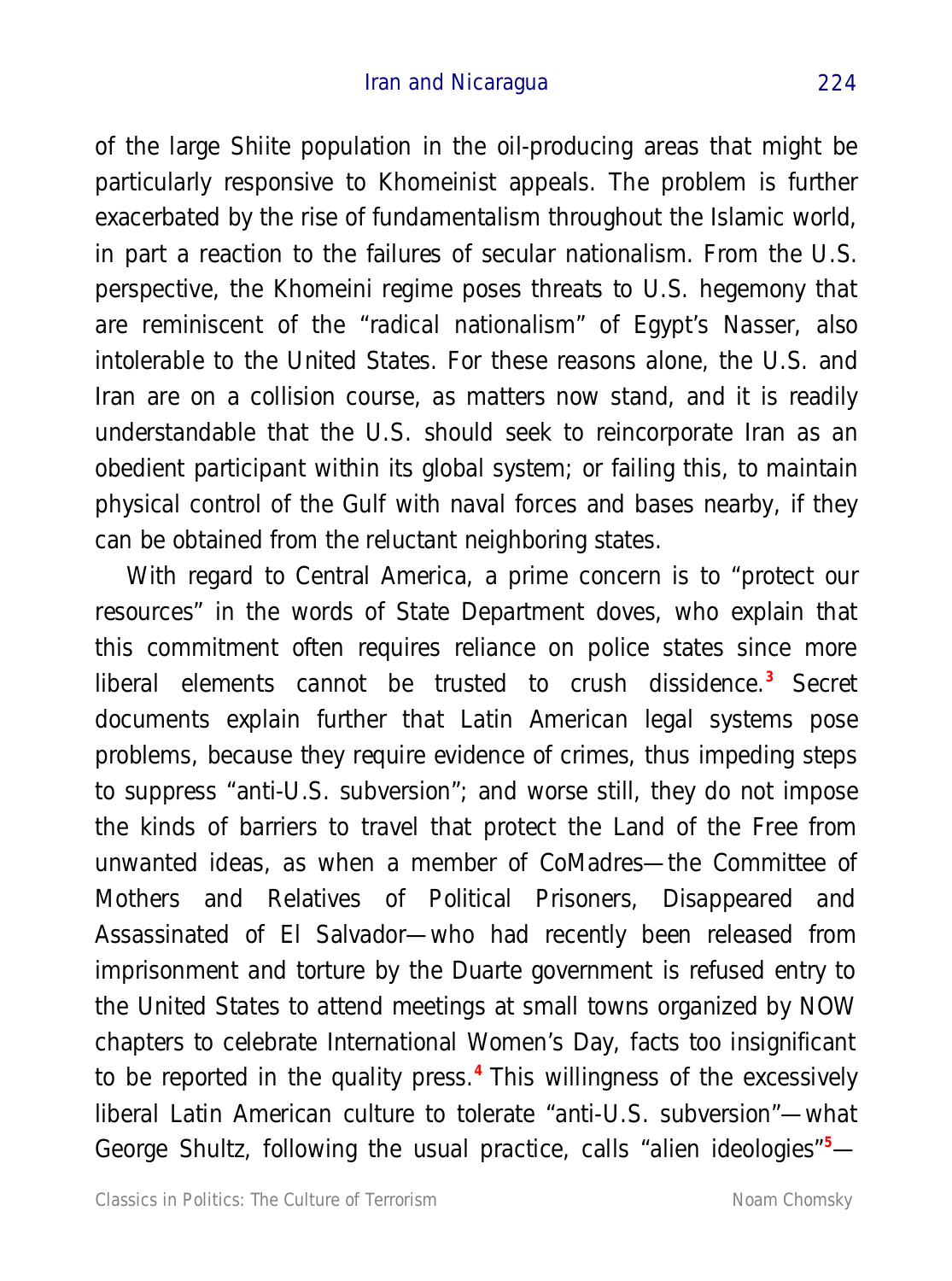has always been a severe annoyance to enlightened American opinion.

The *Toronto Globe* & *Mail,* commenting on Shultz's phrase, observes that "it would be hard to call the ideology of the elected Nicaraguan government 'alien' to Nicaragua. The idea seems to be that Nicaraguans should be free to choose any government they wish, as long as it is one the US government can live with." Note that the Canadian journal falls into the same error as the mainstream British press cited earlier (chapter 3), referring to the elected Nicaraguan government as "elected"; one would be hard put to find a similar deviation in their U.S. counterparts.

It has, in fact, long been U.S. policy, expressed in the secret as well as the public record, that the U.S. government has the right to demand conformity to its dictates in the hemisphere, a minor footnote to the posturing about how "We believe in freedom" (Krauthammer). In contrast, the Brezhnev Doctrine of 1968 insisting on ideological conformity in the East European satellites—through which the Soviet Union was attacked and almost destroyed a generation ago—is regarded as the ultimate demonstration of Communist depravity.

This demand for obedience to U.S. wishes is regularly accompanied by hysteria about the colossal consequences of any deviation from conformity. Thus UN Ambassador Vernon Walters, speaking to "democrats" of the Nicaraguan American Bankers Association, described Soviet influence in Nicar[ag](#page--1-0)ua, a "cancer from outside the Americas," as "the greatest threat to the integrity of the Americas since we became free" (exactly who in the Americas became free, he does not say). Nicaragua could be the "landing beach" for "destabilizing Mexico," and Texas is just beyond, as Reagan warned.**<sup>6</sup>**Similarly, the U.S. has the right to ensure that there is no hostile military presence anywhere near its borders,**<sup>7</sup>**while the USSR must be ringed with powerful military forces at its borders with U.S. bases and missiles on alert aimed at its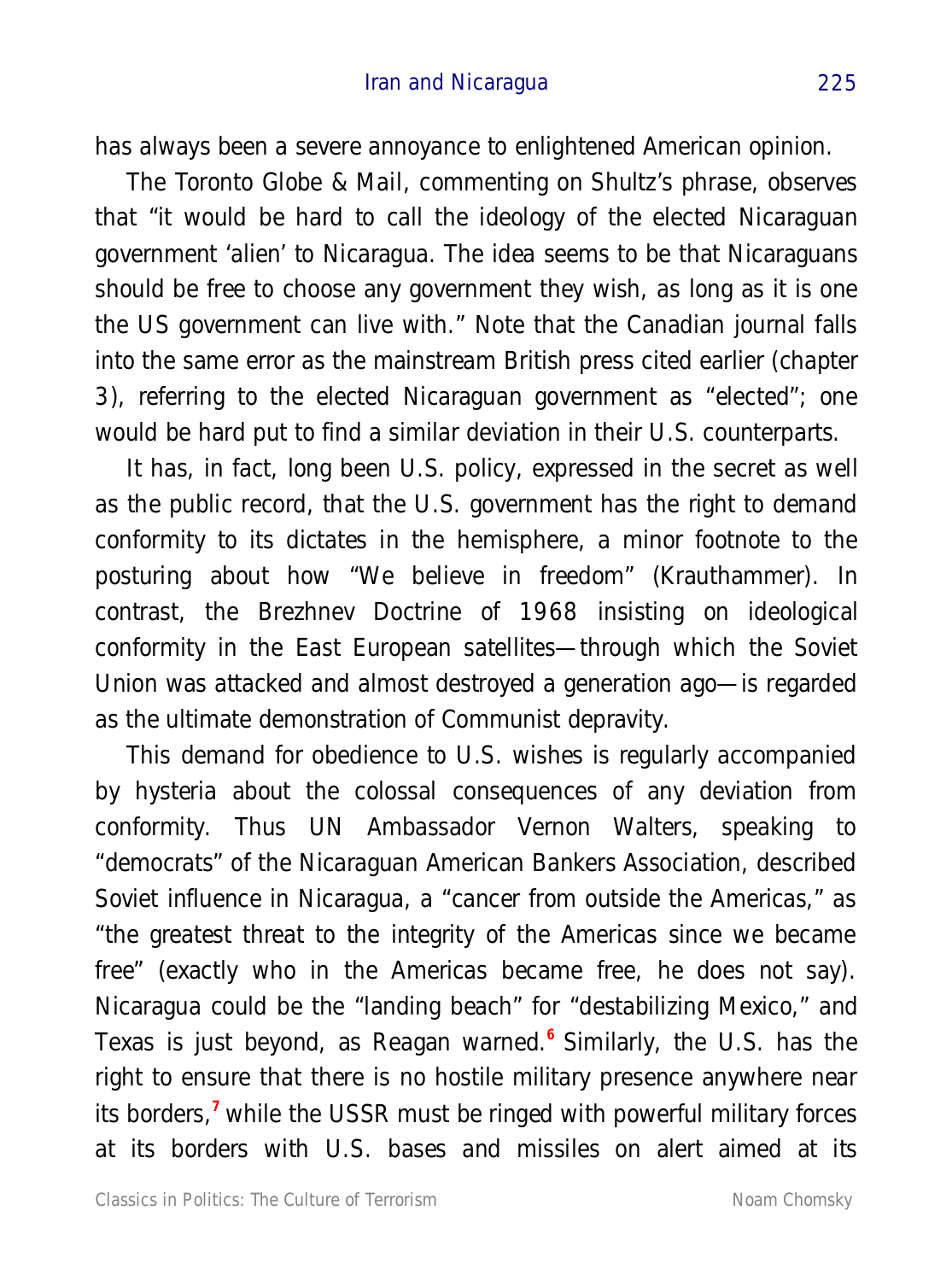heartland—what is called "containment."

The premises of discourse in the United States merit close examination; they reflect imperial pretensions with few counterparts in history.

The secret documents on Latin America explain further that we must oppose "nationalistic regimes" that are responsive to "increasing popular demand for immediate improvement in the low living standards of the masses" and that are thus concerned "to increase production and to diversify their economies." These regimes respond to the wrong national interest—that of the domestic society, not the "national interest" represented by U.S. corporations. We must foster export-oriented production, protect U.S. investment, and prevent "anti-U.S. subversion" in the hemisphere. This requires that the U.S. gain "predominant influence" over the Latin American military and ensure their "understanding of, and orientation toward, U.S. objectives." The primary role of the Latin American military is "internal security"; specifically, as the Kennedy liberals explained, "in the Latin American cultural environment," the role of the military is to "remove governmental leaders from office whenever, in the judgment of the military, the conduct of these leaders is injurious to the welfare of the nation"—that is, the welfare of Big Brother, once the military have come to understand and accept "U.S. objectives." U.S. planners perceive that "the contemporary ferment in Latin America is giving rise to a revolutionary struggle for power among major groups which constitute the present class structure." Naturally, the U.S. and its local clients must position themselves properly to determine the outcome of this class struggle, the internal security forces being the essential element, since they are "probably the least anti-American of any political group [sic] in Latin America." All of this follows from the fact that the primary root of U.S.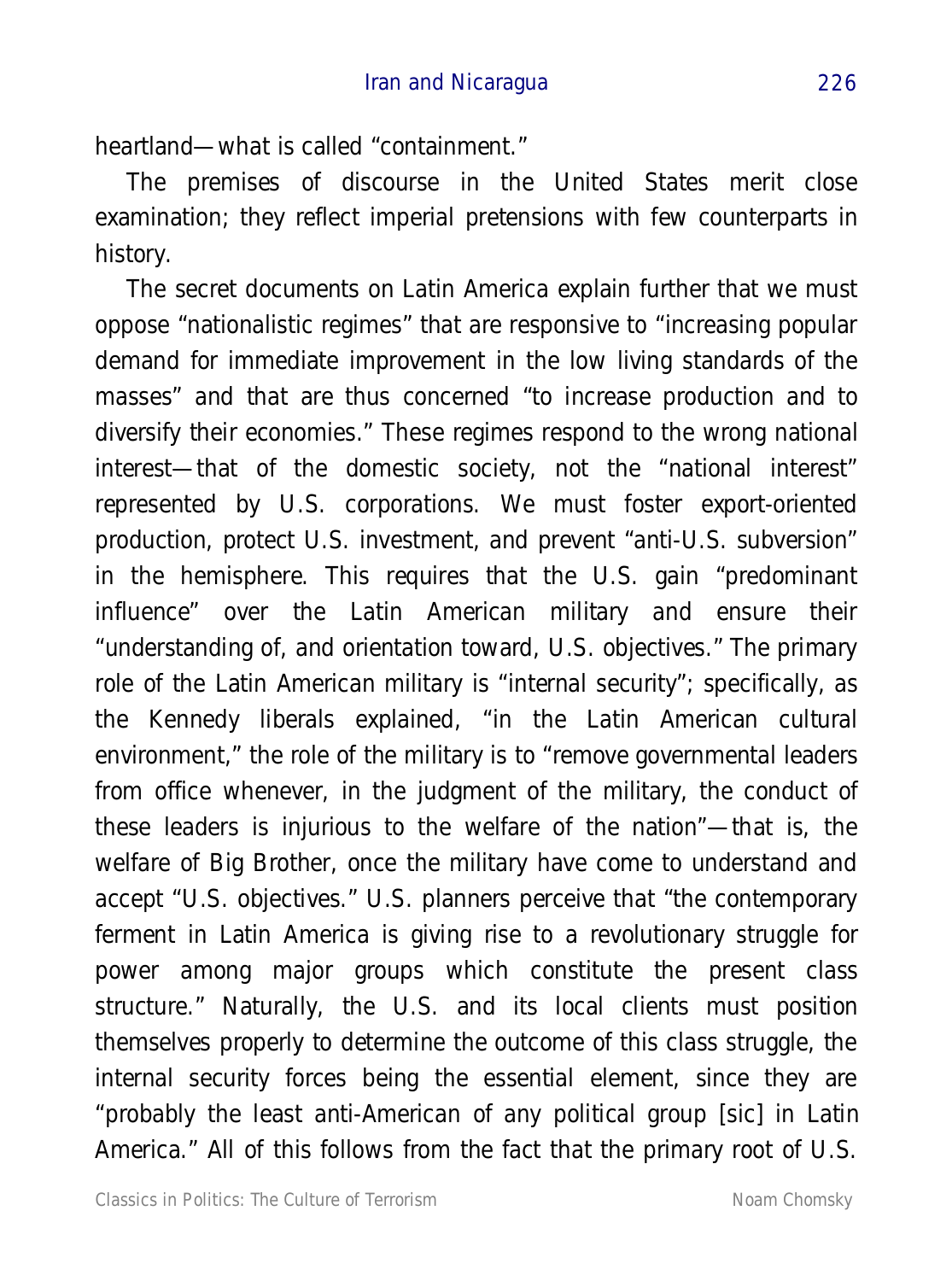interest in Latin America is "the economic root," including investment and trade.**<sup>8</sup>**

It is noteworthy that such perceptions of the world within the framework of a rather vulgar form of Marxism are not uncommon in the documentary record of state planning and in the business literature (see, e.g., chapter 2, above).

The objectives of U.S. planners are clearly articulated in internal documents, as is their awareness that these objectives require reliance on force and organization of indigenous elements that can apply it properly. Such thinking explains the systematic features of U.S. foreign policy exhibited in practice, not only with regard to Latin America. The gap between the documentary record and standard incantations being vast, the former must be rigorously ignored.

In this context, it is not surprising that Carter's Human Rights Administration should have strongly supported both Somoza and the Shah. Congr[ess](#page--1-0)ional legislation, reflecting popular dissidence from the late 1960s, placed constraints on direct aid to Somoza, so the Carter administration was compelled to rely on Israel to provide arms and advisers while Somoza's National Guard killed some 40-50,000 people in its final paroxysm of violence.**<sup>9</sup>**

When it became impossible to save Somoza, Carter attempted to ensure the rule of the National Guard and to exclude the Sandinistas from power, since they were clearly "nationalists" who responded to the wrong "national interest" and "class interest." When this proved impossible, elements of the National Guard were rescued and reconstructed as a terrorist force to attack Nicaragua from Honduran bases, at first through the medium of what are openly called "proxy" states**10**: El Salvador, Taiwan, Argentina (then under the rule of the neo-Nazi generals, hence an acceptable "proxy"), and Israel. The Reagan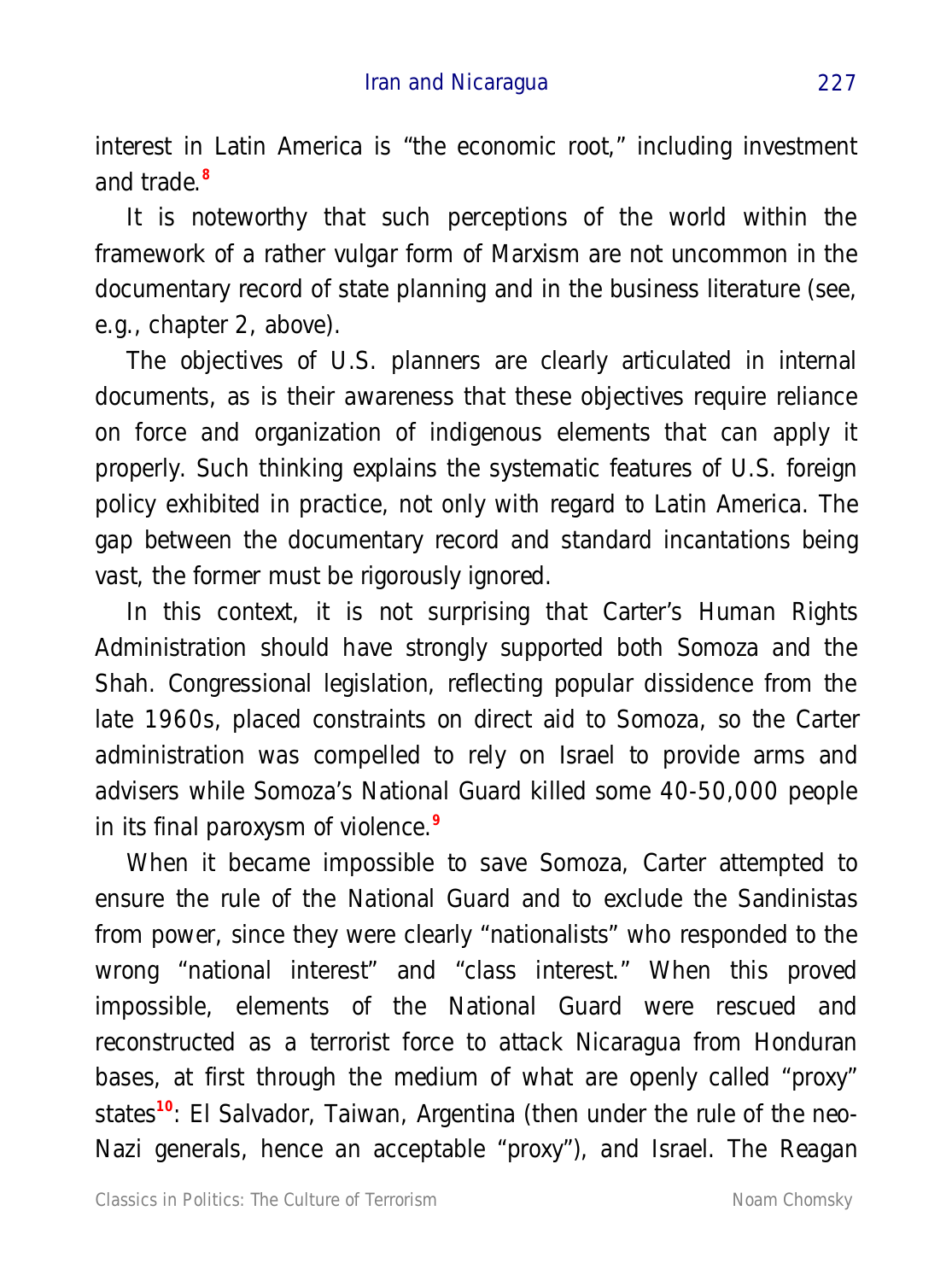administration even flew its friend General Leopoldo Galtieri, an Argentine criminal "who seems to have had no compunction about ordering the arrest and torture of suspe[cts](#page--1-0) during the Dirty War,"**<sup>11</sup>**to Washington in November 1981 "to devise a secret agreement under which Argentine military officers trained Nicaraguan rebels, according to an administration official familiar with the agreement." These operations still being too limited, the U.S. soon took them over directly.**<sup>12</sup>**

In the case of the Shah, who was regularly cited by Amnesty International and other human rights organizations as one of the worst human rights violators of his day, President Carter praised his "progressive administration" and "move toward democracy" on October 31, 1978, shortly after his U.S-trained troops had murdered thousands of demonstrators in the streets. Earlier, Carter had explained that "there is no leader with whom I have a deeper sense of personal gratitude and personal friendship" than the Shah. Carter was particularly impressed by the "stability" in Iran "under the great leadership of the Shah": "This is a great t[ribu](#page--1-0)te to you, Your Majesty," he declared, "and to your leadership, and to the respect, admiration and love which your people give to you." Meanwhile U.S. arms flowed in abundance while the CIA instructed the Shah's secret police in torture techniques devised by the Nazis, with the help of Israeli specialists.**<sup>13</sup>**

Unaware of the love they felt for the Shah, the Iranian people overthrew his regime. General Robert Huyser was dispatched to Iran in an effort to organize the Iranian military to carry out a military coup if the U.S.-backed government could not maintain itself. As he demonstrates in his personal record of these events, General Huyser approached the Iranian generals with exactly the assumptions on the role of local military forces and their U.S. supervisors that are outlined in the high level secret documents just discussed—not only "in the Latin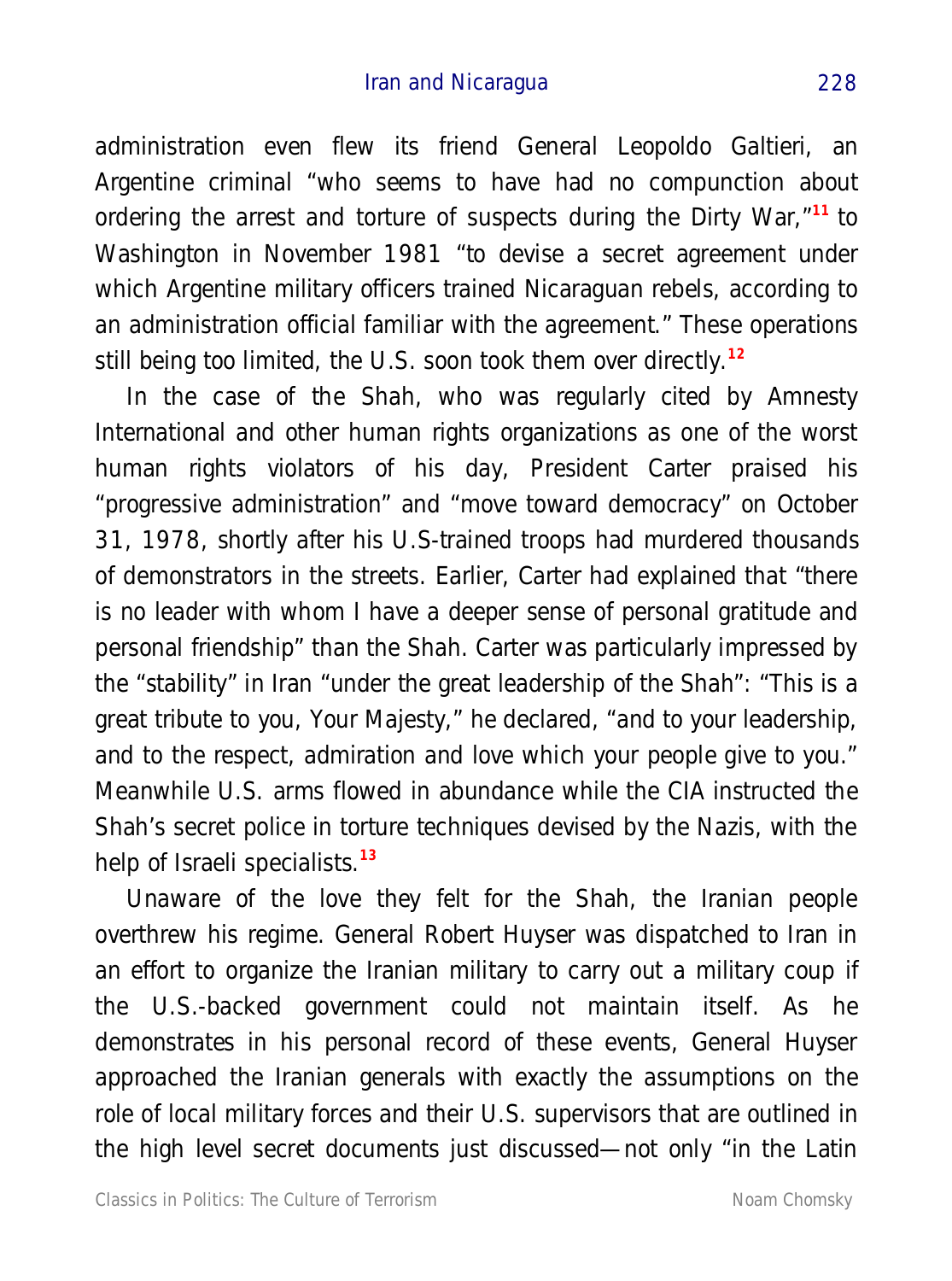American cultural environment." When Prime Minister Bakhtiar seemed unwilling to "face the prospect of a military takeover," General Huyser "came back hard and insisted that as military people, that was just the type of action we should expect to be called on to take." When the Iranian chief of staff seemed to him "not the man to head [a military takeover]," Huyser realized that "if the bottom line was reached, we were anyway going to have to put somebody else in charge." With "prudent planning," he felt, the military could "seize control" and "the masses could not hope to dislodge them." The opposition held that they were "controlling [the economy] for the people, and could cut it off at any moment, and they were absolutely right. The only way to change that fact was to introduce military control, and make it work." The military would have to take over "should the people get out of control." But against "the elemental power of this popular movement, we had made little headway." The military lea[der](#page--1-0)ship proved unsuited for the task, though Carter's national security adviser Zbigniew Brzezinski remains convinced that "procrastination and bureaucratic sabotage prevented the U.S.-sponsored military coup" that he advocated and "that might have saved Iran from K[ho](#page--1-0)meini"—and "the masses."**<sup>14</sup>**

Since shortly after the failure of these efforts to instigate a military takeover, the U.S. has—at least tacitly—authorized arms sales to Iran through its Israeli client, a natural choice in the light of the very close alliance between Israel and Iran under the Shah.**<sup>15</sup>**This is not a discovery of late 1986. In July 1981, a plane carrying military supplies from Israel to Iran crashed in the Soviet Union near the Turkish border; the incident revealed Israeli arrangements to supply Iran with arms, including U.S. made spare parts and ammunition, involving many flights and supply operations from 1979. Zbigniew Brzezinski reported in his 1983 memoirs that the Carter administration had learned in 1980 of secret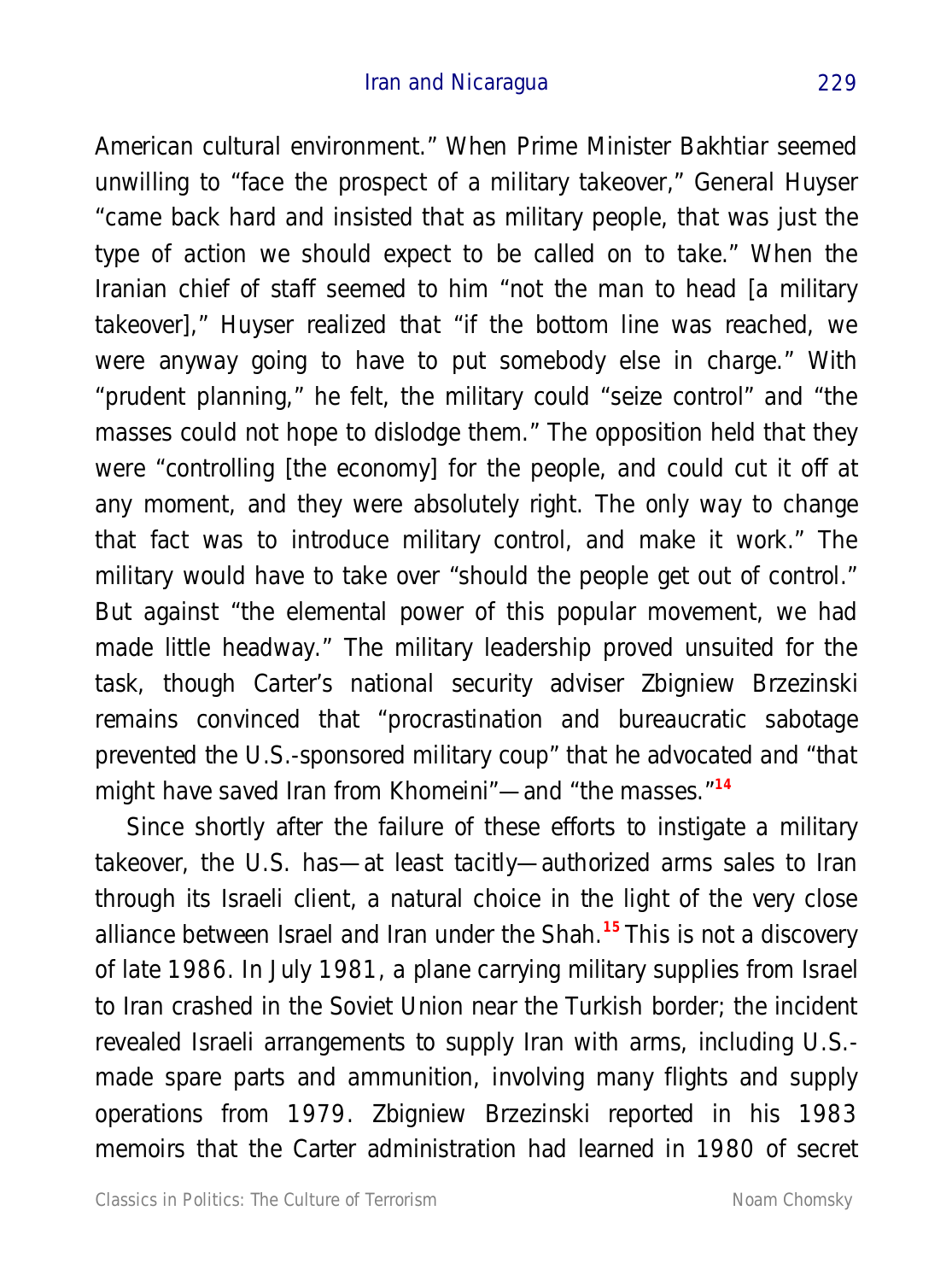Israeli shipments of U.S. armaments to Iran.**<sup>16</sup>**In 1982, a front-page story by current *New York Times* editor Leslie Gelb reported that half of the arms to Iran were "being supplied or arranged by Israel"—surely with U.S. knowledge and authorization, given the relations between the U.S. and its mercenary state—"and the rest by free-lance arms merchants, som[e](#page--1-0) of whom may also have connections with Israeli intelligence," while the CIA was carrying out covert actions against the Khomeini regime from its bases in eastern Turkey. A lengthy chronology from the public record in Israel's leading journal is appropriately headlined: "the most open secret."**<sup>17</sup>**It is hard to take very seriously the show of surprise on these matters after the Fall 1986 scandals erupted, or such "scoops" as *Times* columnist Flora Le[wis'](#page--1-0)s revelation in August 1987 that "the C.I.A. knew about the shipments" of arms from Israel to Iran, as she was informed by CIA deputy director Bobby Ray Inman in mid-1982, according to her recollection, but in any event well after they had been publicly discussed in the *New York Times* and elsewhere.**<sup>18</sup>**

The *London Observer* reports that documents it has obtained show that Israeli arms dealer Yaakov Nimrodi, with close Israeli government and Mossad connections and intimate ties to the Iranian military from earlier years, "has been supplying Iran with the latest US military hardware" since 1981, including Lance missiles and "the latest laserguided Copperhead anti-tank shells, which only went into production the previous year." The documents include a July 1981 contract between Nimrodi's company and the Iranian Ministry of National Defense. The order was so substantial in scale that "military and diplomatic sources in London, Washington and Jerusalem confirmed" that the deal "could only have been made with official sanction. The order for Copperhead alone was larger than the US Army order for 1981." The operations proceeded with the knowledge of the British government, and, surely, the U.S.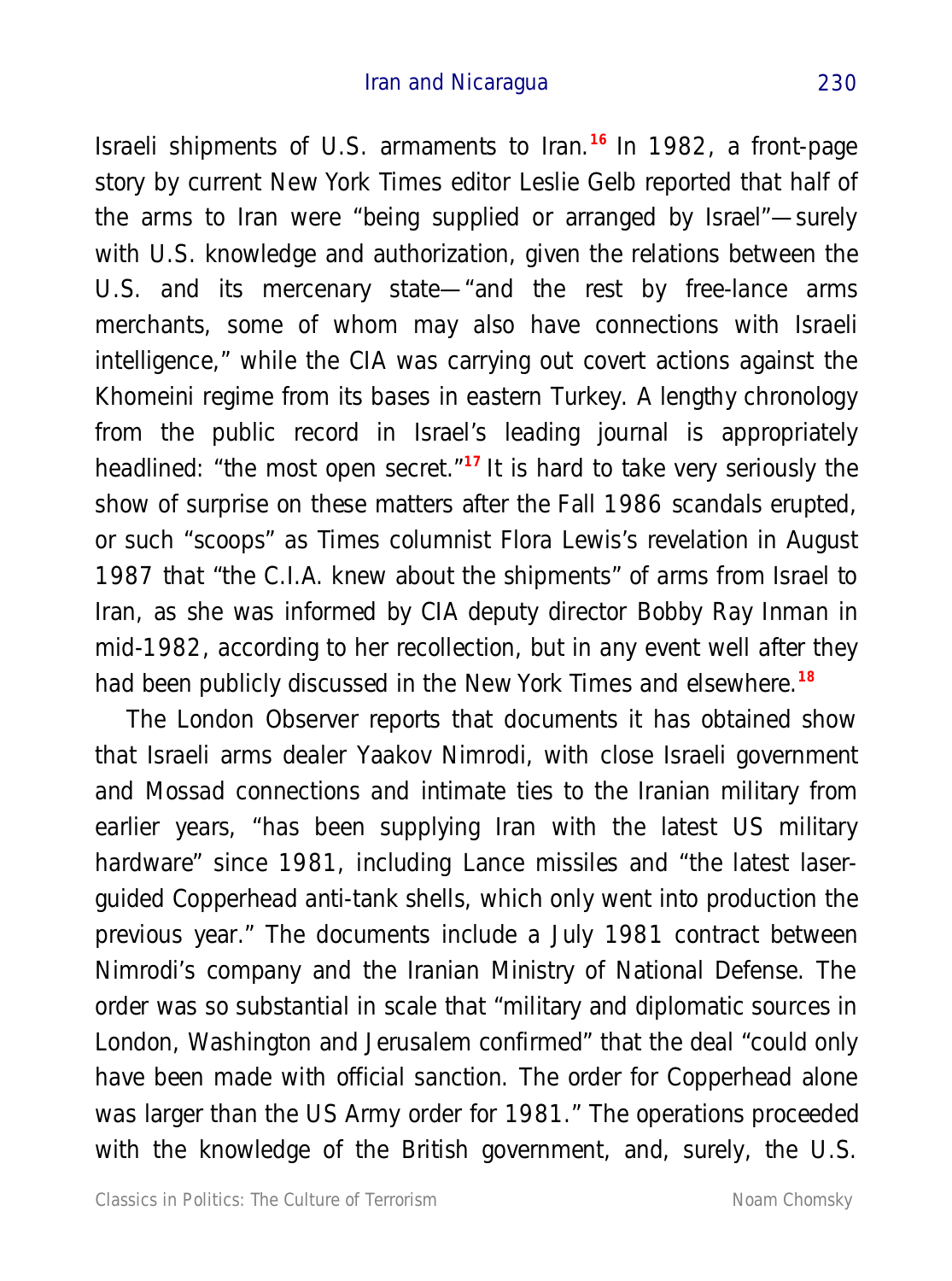government as well.**<sup>19</sup>**

By November 1984—long before the first consideration of arms shipments to Iran according to the Tower Commission and the congressional hearings—Col. North approached British arms dealers to arrange shipments of missiles to Iran, the *London Observer* reports on the basis of documents it obtained. The deal involved CIA director William Casey, ex-CIA operative Theodore Shackley, the Iranian businessman Manucher Ghorbanifar who figured prominently in the later arrangements, U.S. Embassy officials in London, and "a former mercenary with close links to US intelligence," flown by the U.S. Air Force to Frankfurt to meet Casey and given a letter to the Iranian Ambassador in Bonn, dated December 6, 1984, "which confirmed the deal." All of this is confirmed by "US intelligence sources" and is flatly inconsistent with North's sworn testimony that his involvement began after Israeli initiatives in June 1985. The West German press has reported that North himself met with the Iranian ambassador to West Germany in Hamburg in 1984 to arrange the purchase of 20,000 U.S. made TOW anti-tank missiles, a deal that fell through when an Iranian contact disappeared with a letter of credit. In October 1985, the State Department blocked a U.S. [Cus](#page--1-0)toms Service investigation of the delivery of U.S. TOW missiles by Israel to Iran, advising Customs personnel to "forget the whole incident," according to a Customs memorandum; Secretary of State George Shultz claims to have known nothing about all of these arms shipments until December 1985.**<sup>20</sup>**

The available record suggests that arms shipments flowed to Iran from U.S. allies, with U.S. government authorization or initiative, from shortly after the fall of the Shah.

Public reports of Israeli shipments of arms to Iran, including U.S. supplied arms, continued prior to the November 1986 "disclosure" of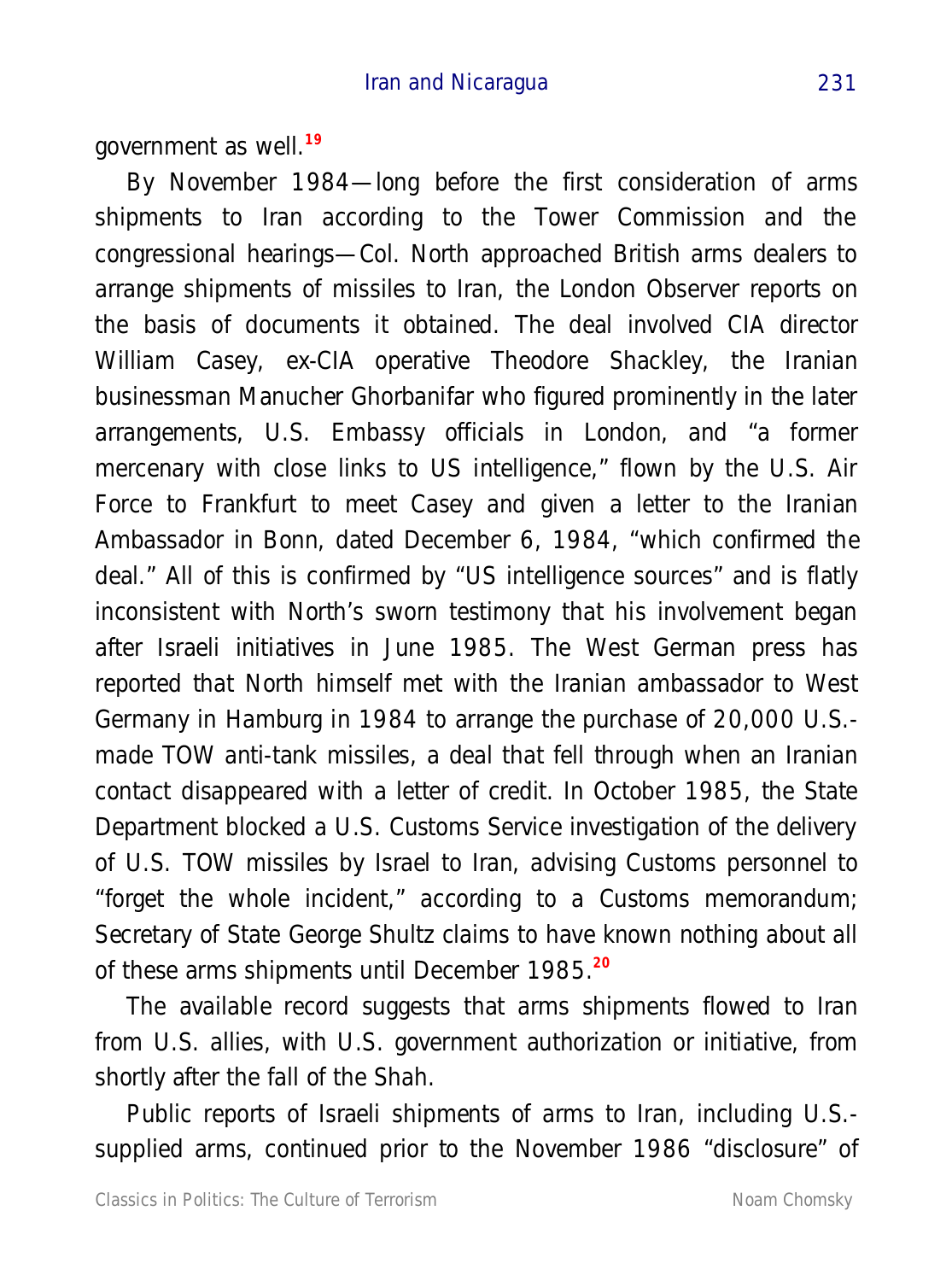the scandals, though they were suppressible, much as in the case of the exte[nsi](#page--1-0)ve supply operations for the contras in violation of congressional directives. Israeli senior Foreign Ministry spokesman Avi Pazner confirmed in an April 1986 interview that in 1982 Israel had sent Iran military supplies with the approval of the U.S., including spare parts for U.S.-made jet fighters.**<sup>21</sup>** In May, Patrick Seale reported that "Israeli and European arms dealers are rushing war supplies to Iran," as Israel now dispenses with "the usual roundabout arms routes"; "for example, a ship now at sea, carrying more than 25,000 tonnes of Israeli artillery, ammunition, gun barrels, aircraft parts and other war supplies" was ordered to proceed directly to Iran instead of transshipping through Zaire.**<sup>22</sup>**

One major purpose of these arms supply operations was to locate what are called "moderates." Thus the *Los Angeles Times* reports that Israeli arms shipments to Iran apparently began in 1979, hence shortly after General Huyser's failure to instigate a military coup, to "help keep channels open to moderate or pragmatic elements in Iran, particularly in the military, who would one day overthrow or at least inherit the power."**<sup>23</sup>**The terminology ("moderate," "pragmatic") is standard Newspeak, but this report is unusually honest in recognizing the reasons. The concept of "moderate" is explained by Un Lubrani of the Labor Party, former de facto Israeli Ambassador to Iran under the Shah, now in charge of Israeli operations (terrorism, to be honest) in southern Lebanon. Outlining the motivation for the Israeli arms sales over BBC in February 1982, Lubrani said:

I very strongly believe that Tehran can be taken over by a very relatively small force, determined, ruthless, cruel. I mean the men who would lead that force will have to be emotionally geared to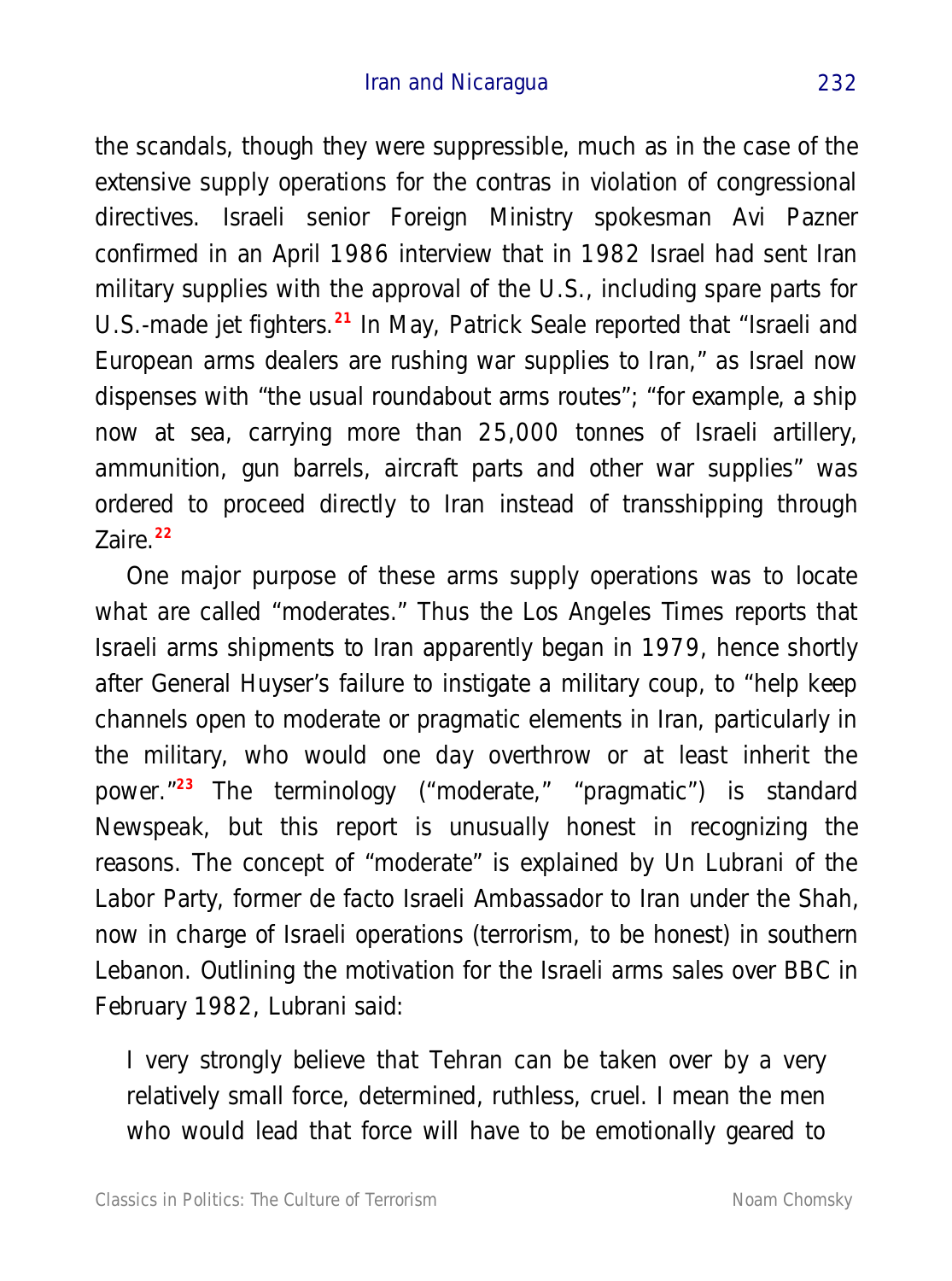the possibility that they'd have to kill ten thousand people.

In short, these men would be "moderates," in the technical Orwellian sense, who could carry out a coup that would, it was hoped, restore the Israel-Iran-Saudi Arabia alliance. In October 1982, the Israeli Ambassador to the U.S., Moshe Arens, informed the press that Israel was providing arms to Iran "in coordination with the U.S. government. ..at almost the highest of levels" in the hope of establishing relations with Iranian officers who could carry out a military coup, or who "might be in a position of power in Iran" during the post-Khomeini succession. Th[e s](#page--1-0)ame analysis was presented publicly in 1982—though kept from a U.S. audience—by other high-ranking Israeli officials, including David Kimche and Yaakov Nimrodi, who are now identified as the earliest intermediaries in the 1985 operation of secret arms supply to Iran, perhaps its initiators.**<sup>24</sup>**

The occasional oblique references to these facts in the media generally suppress the reasons explicitly presente[d](#page--1-0) by the high Israeli officials involved. Thus the *Times* reports that Israeli arms shipments to Iran "since 1979" were part of a "broad strategy," namely, to protect Jews in Iran and to prolong the Iran-Iraq war. The still "broader strategy" undertaken in coordination with the U.S. government is unmentioned.**<sup>25</sup>**

Israel's leading journal, *Ha'aretz,* reports that "the truth, according to reliable [Israeli] sources," is th[at](#page--1-0) the 1985 U.S-Israel-Iran connections were advocated by David Kimche in order to overcome the negative effects of the Jonathan Pollard spy affair on Israeli-U.S. relations. Robert McFarlane testified in the Senate that David Kimche had initiated the idea of supplying Kimche and Nimrodi arms.**<sup>26</sup>** Both Kimche and Nimrodi have recently expressed publicly the deep humanitarian commitments that impelled them to become involved in the efforts from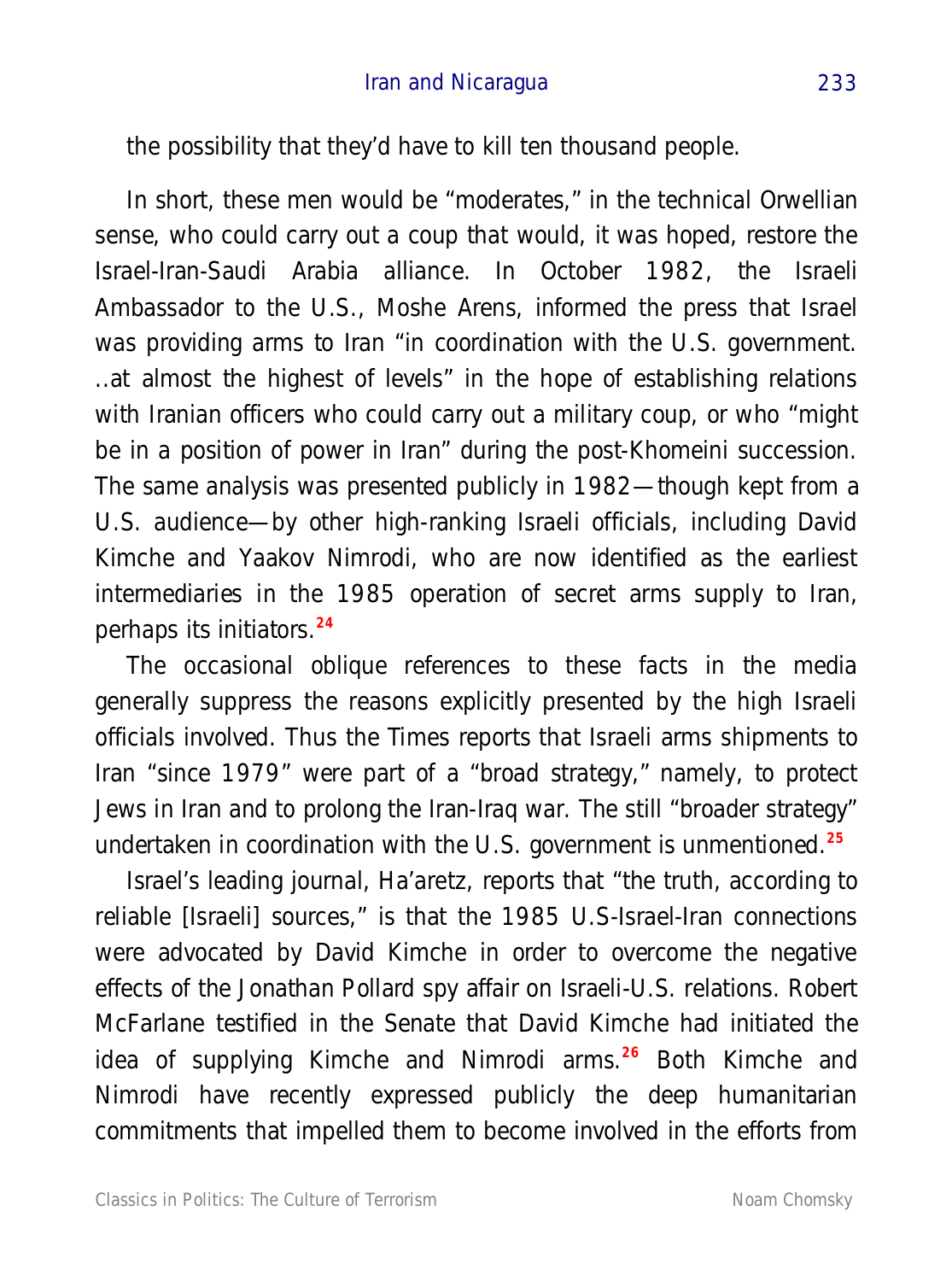1985 to "rescue American hostages." They have not been asked to explain when their conversion to humanitarian concerns took place, and why they abandoned the motives that they had expressed a few years earlier while pursuing the same policies.

The efforts to inspire a military coup in Iran were publicly endorsed in February 1982—with some skepticism as to the prospects—by U.S. commentators, including Richard Helms (former CIA chief and Ambassador to Iran), Robert Komer (high Pentagon official under the Carter administration and "pacification" chief in Vietnam, and one of the architects of Carter's Rapid Deployment Force, which, he observed, could be used to support a military coup in Iran), and others. Again, all of this was out of earshot of the American public, except for publications that are easily ignored in the United State[s.](#page--1-0) 

There is no reason to believe that the plans have ever been shelved, despite problems that have arisen in carrying them out. Israeli officials report that their Iranian contacts were caught and executed in "the mid-1980's" and that contacts were renewed "in early 1985."**<sup>27</sup>** The U.S. supply of arms to Iran through Israel with Saudi Arabian funding since 1985 is, very likely, a renewal of these earlier efforts, combining with earlier U.S. initiatives, already under way.

These programs may well be continuing, despite the disruption caused by the partial exposures of Fall 1986. The Labor Party press in Israel reports from Copenhagen that "Israeli arms continue to flow to Iran," citing reports from the Danish Seaman's Union, which publishes a record of shipments under the Danish flag. In its records from September 1986 to March 1987, "Israel captures first place"; ten out of 24 shipments left from Israel, followed by West Germany, Spain, Chile, South Africa and Portugal. Earlier reports from this source were generally ignored by the press, then cited briefly after the 1986 scandals broke.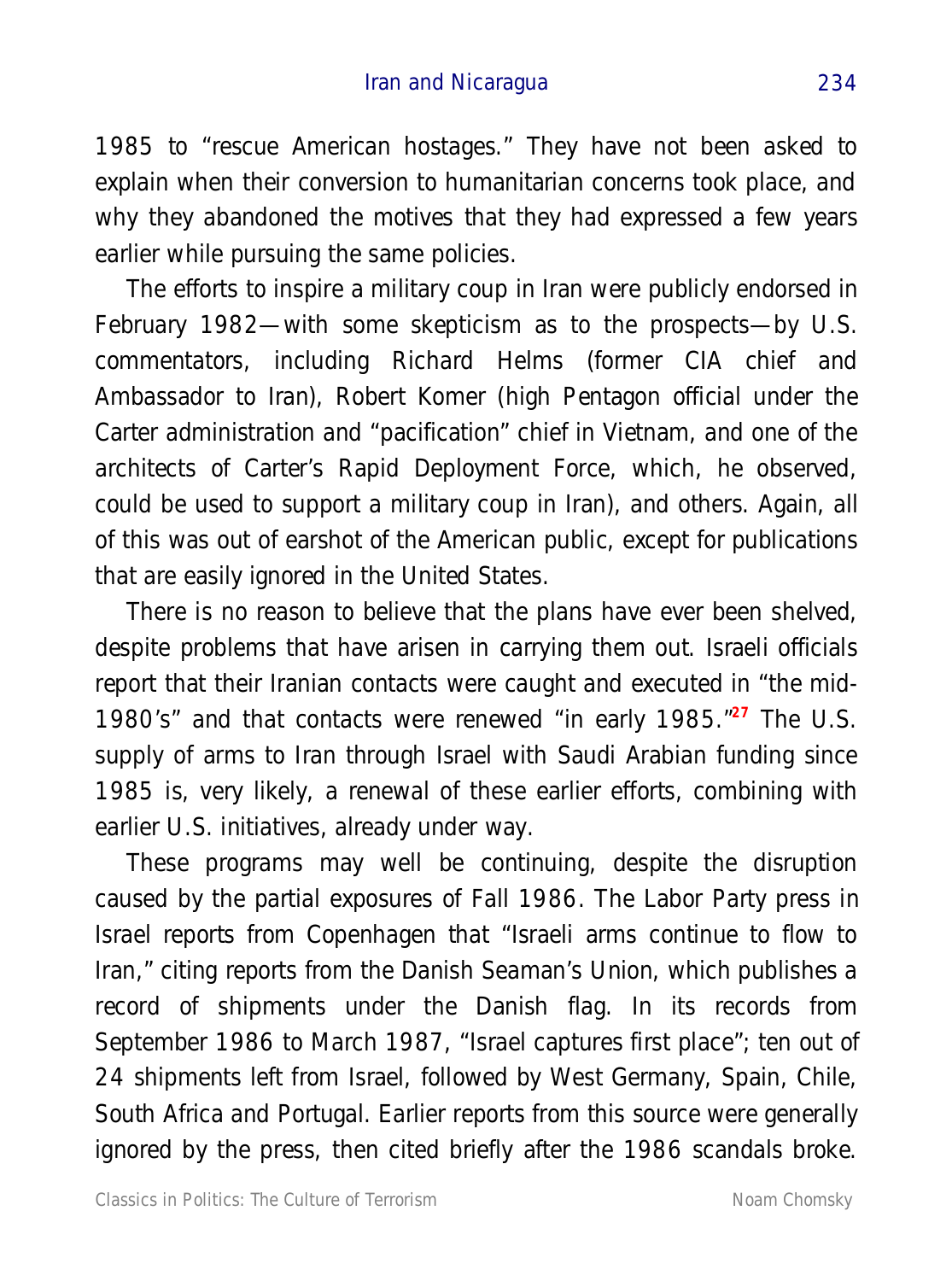The same Israeli [jou](#page--1-0)rnal reports that Israel provides training in logistics and weapons handling to Iranian Revolutionary Guards (Pasdaran) while *Ha'aretz* reports in January 1987 that Israeli instructors are training contras in Honduras, possibly paid by the U.S. government, according to Israeli military sources.**<sup>28</sup>**

Again, it is plain that such Israeli programs proceed with U.S. authorization, at least tacit. The Israeli press describes Israel as "the Godfather's messenger," undertaking the "dirty work" for the Godfather, who "always tries to appear to be the owner of some large respectable business,"**<sup>29</sup>**an apt analogy.

The Tower Commission cites a memorandum that they attribute to Oliver North, which was apparently the basis for information provided to Secretary of State Shultz by national security adviser John Poindexter outlining U.S. interests in the "transaction" with Iran. The first of these interests is "a more moderate Iranian government," which "is essential to stability in the Persian Gulf and MidEast. Such a change of government in Iran is most likely to come about as a consequence of a credible military establishment," based on the professional Iranian army (that is, a military coup). With a proper interpretation of the terms "moderate" and "stability." this is a plausible [fo](#page--1-0)rmulation of the primary and persistent U.S. objective. Further interests are: blocking the spread of "Shia fundamentalist terrorism" and "the return of the American hostages [which] will relieve a major domestic and international liability—in addition to its obvious humanitarian aspect."**<sup>30</sup>**

There is little doubt that the Reagan administration very much wanted to secure the release of CIA operative William Buckley, who they assumed would be tortured to obtain information, and release of other hostages would undoubtedly have been a political plus. Retired House Speaker Thomas (Tip) O'Neil may have been the first to state openly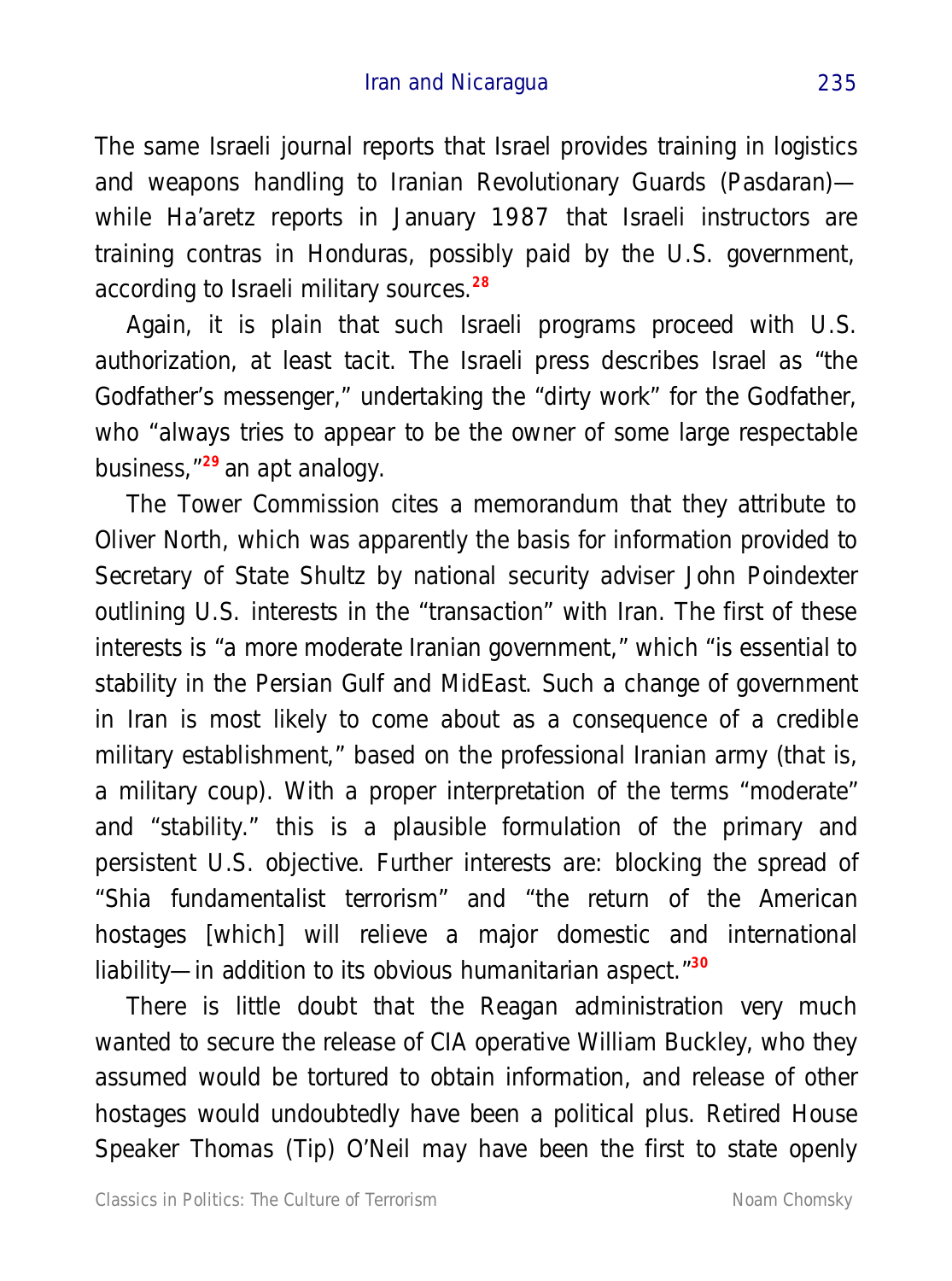what has sur[ely](#page--1-0) crossed the mind of every observer: that the Iran arms deal was "inspired by the White House's desire to get the hostages back before the 1986 elections to hold onto Republican control of the Senate," with wonderful photo opportunities on the White House lawn properly timed before the vote.**<sup>31</sup>** Nevertheless, the fact that essentially the same policies were pursued before there were any hostages suggests that the ranking of aims given in the North-to-Poindexter-to-Shultz memo is realistic, putting aside the humanitarian passion that is emphasized in public discussion of Reagan's zeal to rescue the hostages, a quality that has been so dramatically revealed under the Reagan Doctrine.**<sup>32</sup>**

Furthermore, the pattern of the "transaction" is a classical one; hostility to some government is regularly accompanied by efforts to strengthen connections with the military, for quite obvious reasons essentially those explained in the 1965 Pentagon memorandum cited earlier and by Carter's emissary General Huyser: it is the role of the military to take power when necessary, overthrowing unacceptable civilian governments in accordance with their "understanding of, and orientation toward, U.S. objectives," firmly implanted through their association with the Godfather.

Examples are numerous, several of them similar to the Iranian episode. Thus, relations between the U.S. and Indonesia became bitterly hostile in the 1950s, so much so that the CIA sponsored an invasion and coup attempt in Indonesia in 1958. After the failure of this attempt to overthrow the Sukarno regime, the U.S. continued to provide it with arms. In late 1965, the pro-American General Suharto carried out a military coup, leading to the slaughter of several hundred thousand people, mostly landless peasants, and the destruction of the only massbased political organization in Indonesia, the Indonesian Communist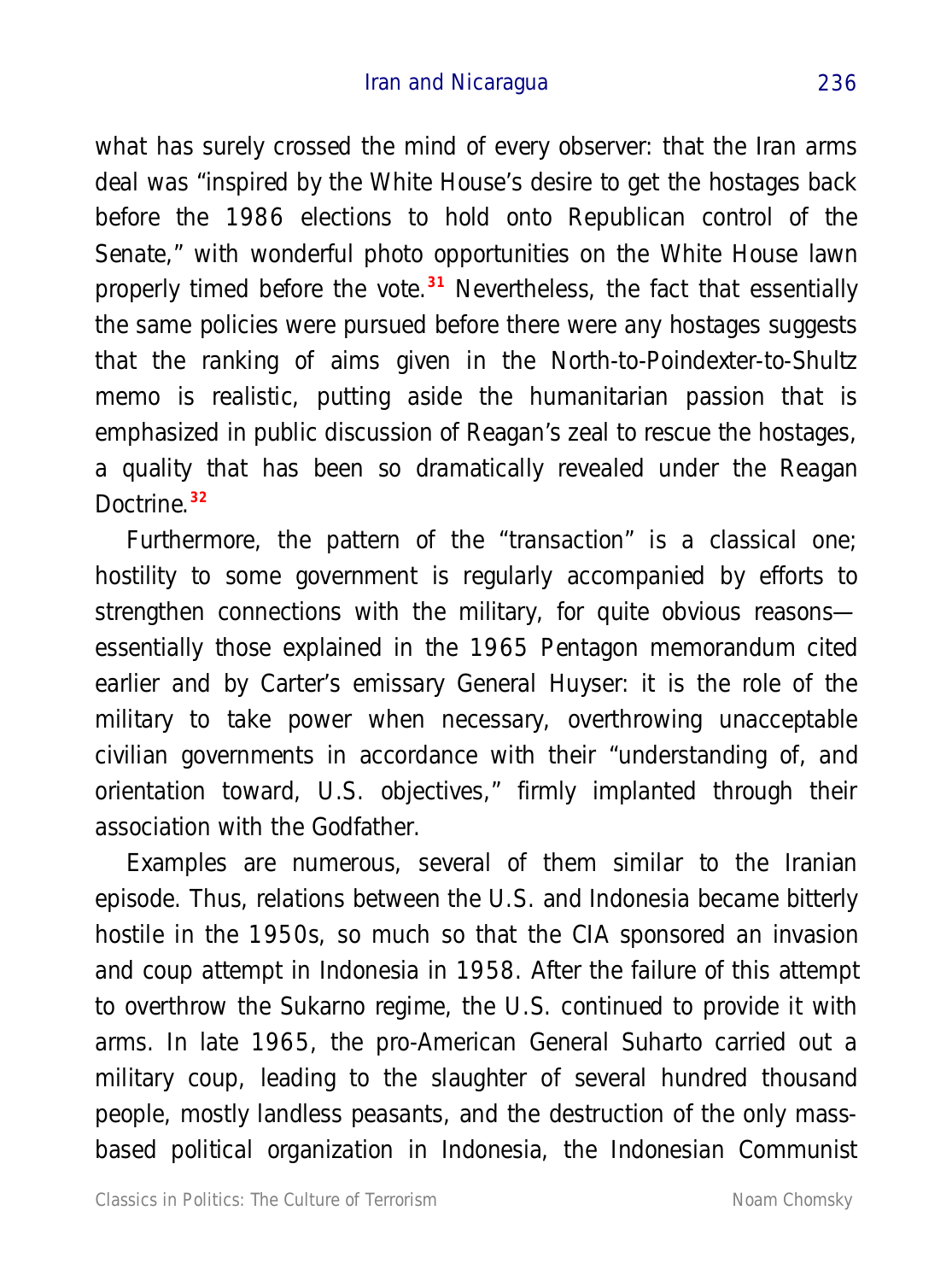Party. Indonesia was thus restored to the Free World, opened to robbery and exploitation by U.S., Canadian, European and Japanese corporations, impeded only by the rapacity of the ruling generals, who imposed a corrupt and violent dictatorship. These developments were warmly welcomed by enlightened opinion in the West, and regarded by American liberals as a vindication of U.S. aggression against South Vietnam, which provided a "shield" that encouraged the generals to carry out the necessary purge of their society. In Senate testimony after the slaughter, Defense Secretary Robert McNamara was asked to explain the supply of arms to Indonesia during the period of intense hostility between the two countries. He w[as](#page--1-0) asked whether this arms supply had "paid dividends" and agreed that it had—some 700,000 dividends at that point, according to his Indonesian friends. A congressional report held that training and continued communication with military officers paid "enormous dividends" in overthrowing Sukarno.**<sup>33</sup>**

And sure enough, Suharto's accomplishments qualify him as a "moderate": "Many in the West were keen to cultivate Jakarta's new moderate leader, Suharto," the press comments accurately, using the term "moderate" in its approved Orwellian sense. The London *Economist*  goes so far as to describe this extraordinary mass murderer and torturer as "at heart benign" in a lengthy ode to Indonesia under his rule presumably on the basis of his kindness to international corporations, which is not in doubt. The same issue of the *Economist* continues the regular berating of "the Sandinists," who have quite the wrong priorities.**<sup>34</sup>**An accompanying chart lists "political killings" in Central America since 1979, including 15,000 in Guatemala and 70,000, the record, in Nicaragua, which the reader is presumably to attribute to "the Sandinists." The hysteria they arouse in business circles is wondrous to behold.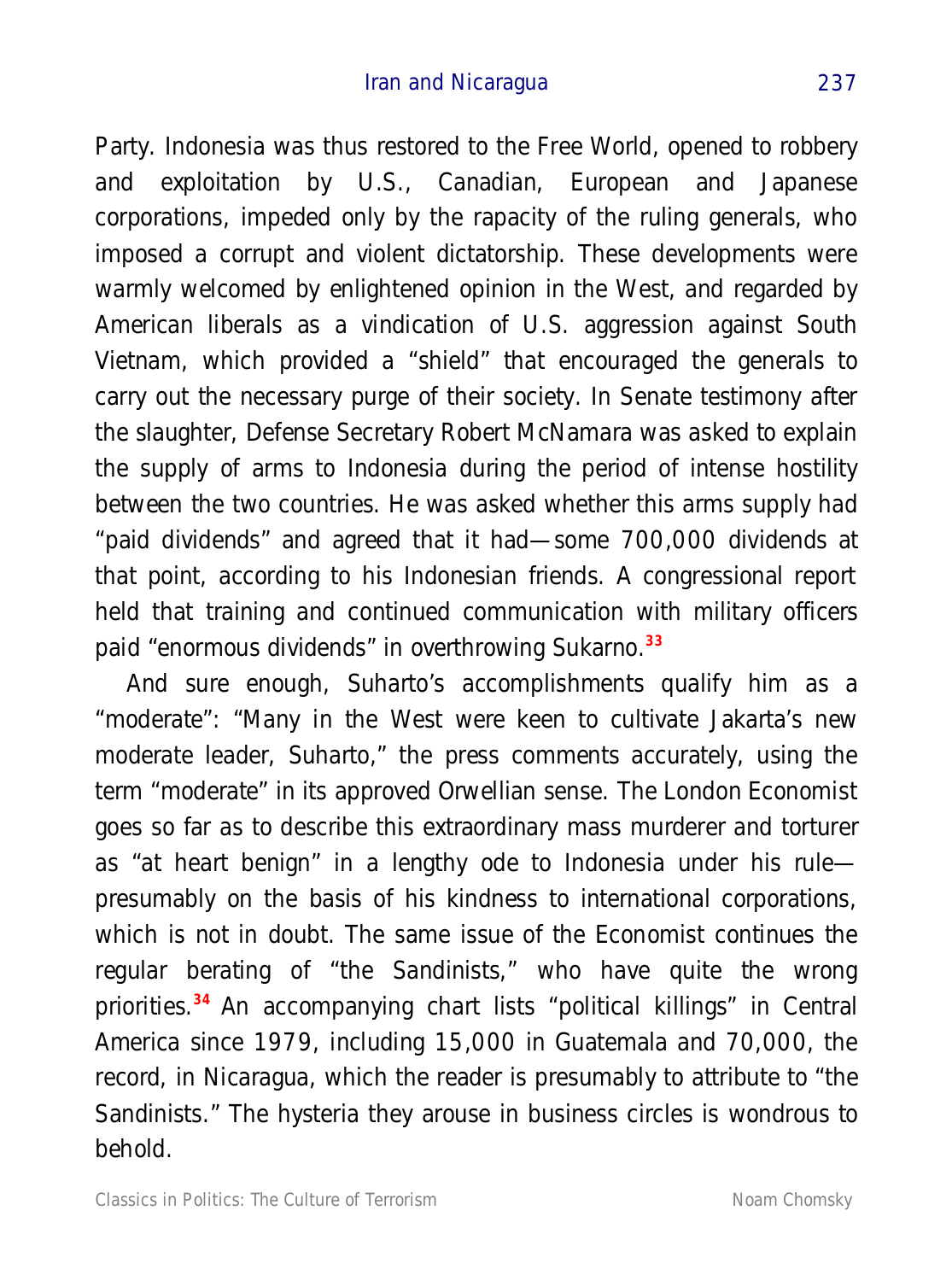To take another example from Southeast Asia, after many years of corrupt and brutal military rule backed enthusiastically by the United States, Thailand began to move towards a democratic government in 1973, arousing concerns in Washington over the threat to its major base for aggression and subversion in the region; Thailand was to be the "focal point" for covert operations to undermine the Geneva accords on Indochina in 1954, as the National Security Council determined in its secret reaction to the perceived "disaster" of the political settlement, and later a source of mercenaries and base for bombers for the U.S. wars in [La](#page--1-0)os and Vietnam. The U.S. offered no support, even verbal, for incipient Thai democracy but instead reduced badly needed economic aid while sharply increasing military aid to strengthen the security forces it had established, which duly carried out a bloody coup in 1976, [alla](#page--1-0)ying concerns.**<sup>35</sup>**

Turning to Latin America, according to Pentagon sources, "United States military influence on local commanders was widely considered as an element in the coup d'état that deposed Brazil's leftist President João Goulart in 1964,"**<sup>36</sup>** to the enthusiastic acclaim of Kennedy liberals, installing a National Security State complete with torture, repression, and profits for the foreign investor. The story was re-enacted in Chile a few years later. During the Allende regime, the U.S. continued to supply arms while doing its best to bring down the regime, and was rewarded with the Pinochet coup, which again it welcomed.

The [Ir](#page--1-0)anian operations conform to a familiar pattern of policy planning, which is quite understandable and sometimes realistic. "The US may have wanted its hostages back," ABC Middle East correspondent Charles Glass writes—in Europe—"but it also wanted to find an Iranian Pinochet."**<sup>37</sup>**

These achievements in Southeast Asia and Latin America were no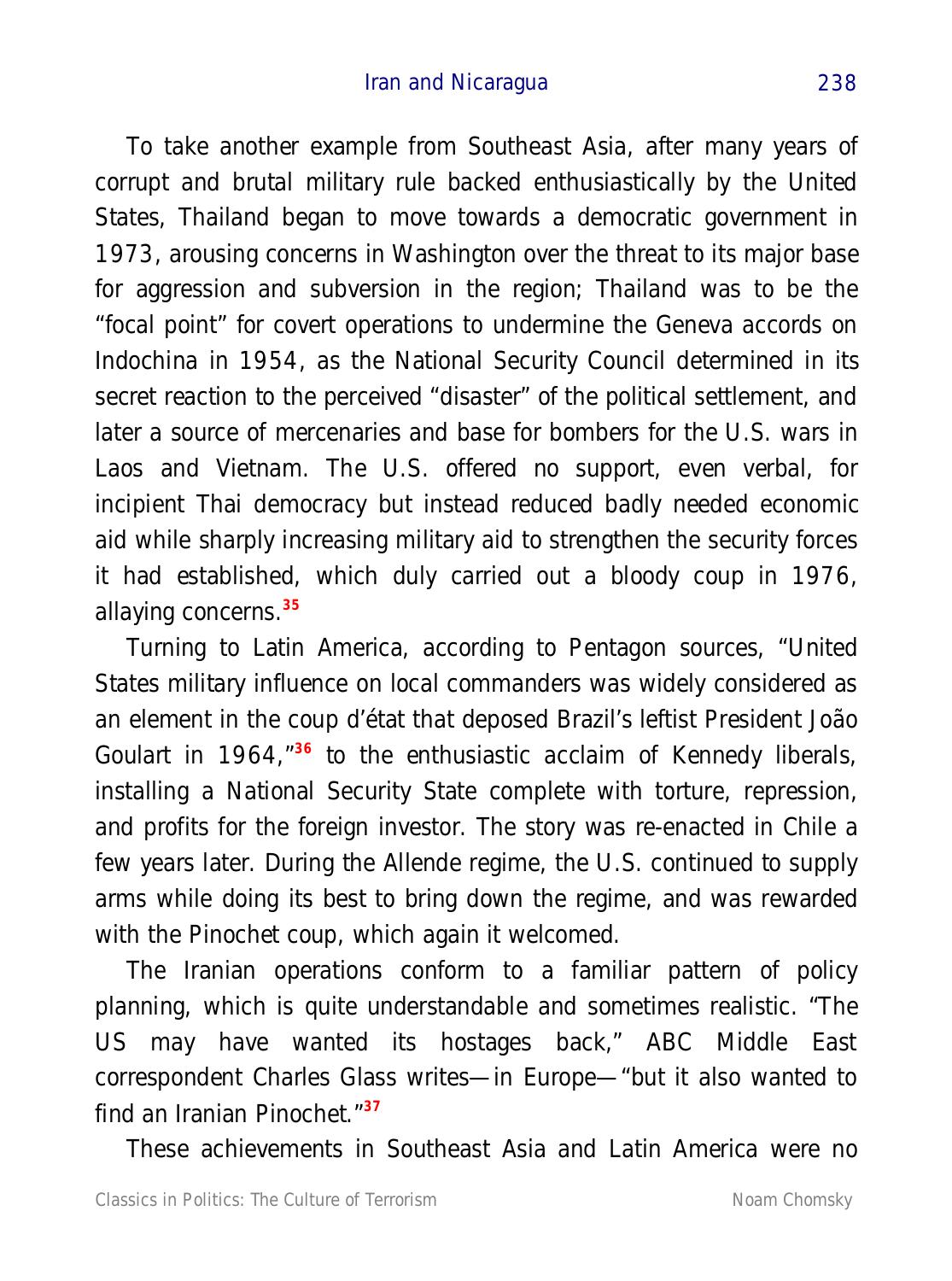small matter, and it would be most surprising if U.S. planners were unaware of the lessons. The 1965 Pentagon memo cited earlier, explaining the role of the military in overthrowing civilian governments (under U.S. influence and control), was transmitted shortly after the bloody military coup in Brazil and was followed a few months later by the far more murderous coup in Indonesia, which dramatically reaffirmed the doctrine. The coup in Brazil, furthermore, had a significant domino effect in Latin America. In the major study of human rights and U.S. policy in Latin America, Lars Shoultz points out that the new forms of "military authoritarianism" that swept over the continent beginning with the U.S.-backed military coup in Brazil were novel in that they aimed "to destroy permanently a perceived threat to the existing structure [o](#page--1-0)f socioeconomic privilege by eliminating the political participation of the numerical majority, principally the working or (to use a broader, more accurate term) popular classes." These National Security States developed in response to "increased popular political participation," he observes.**<sup>38</sup>** This phenomenon is unacceptable to the United States, inconsistent with the traditional and well-motivated antidemocratic thrust of U.S. policy, as events in Central America during [th](#page--1-0)e 1980s demonstrate once again.

The standard procedures are in process elsewhere as well. In Haiti, for example, the Reagan administration turned against the Duvalier dictatorship only when it was clear that it was unraveling and that the U.S.-linked elites were turning against the regime, as in the Philippines at the same time.**<sup>39</sup>**What lies behind the enthusiasm for "democracy" that was aroused when the dictatorship could no longer be sustained is revealed in a *Times* report headlined "Haitian Democracy Imperiled By a Rising Tide of Violence." It warns that "Haiti is caught up in such a tide of violence that it is doubtful whether elections can be held"—namely,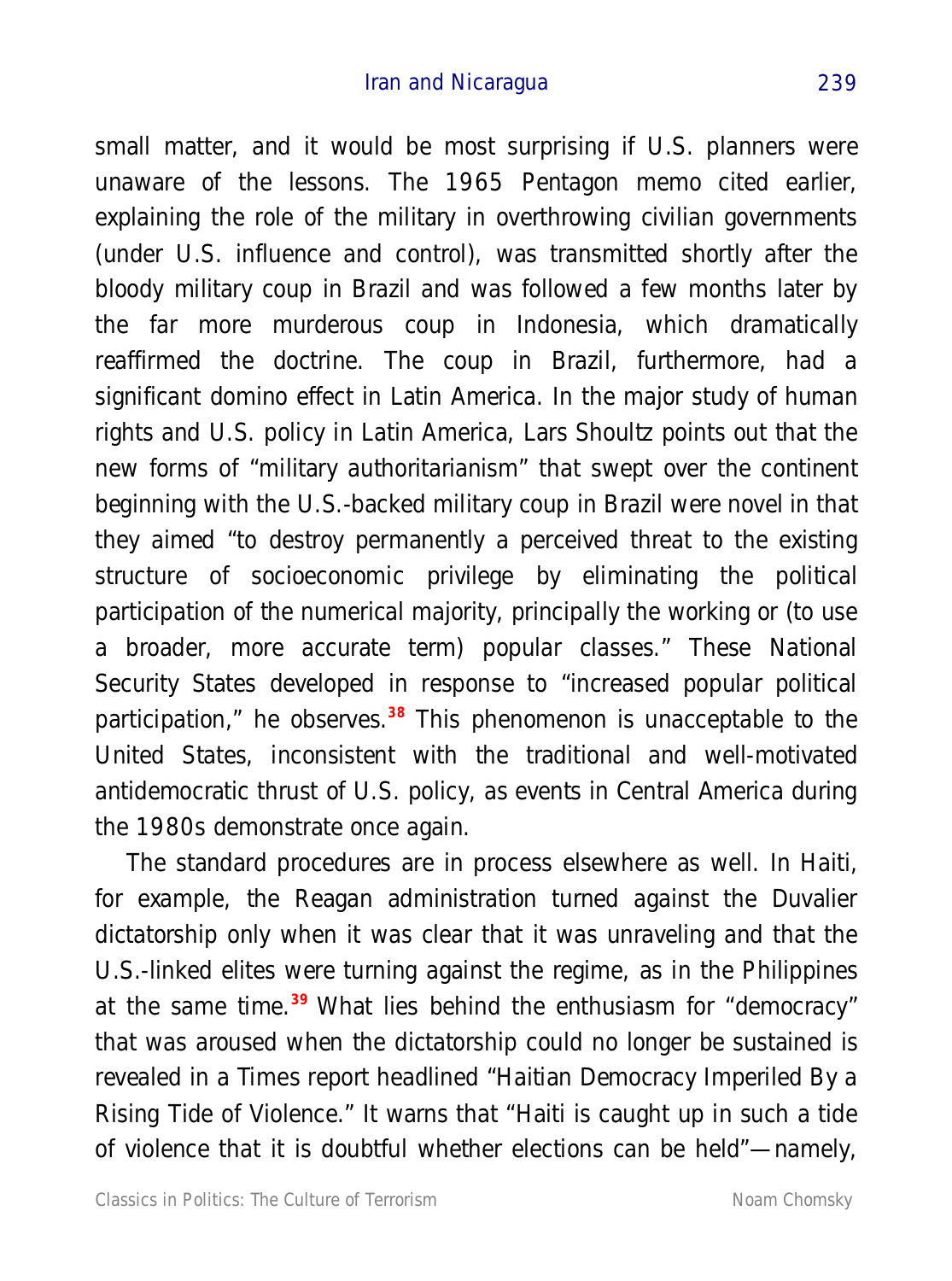as we find when we look behind the useful passive voice, violence by the security forces and by mobs [org](#page--1-0)anized by landowners and other right-wing elements. The conclusion? "The United States, which argues that elections are the best hope for restoring order to the country, has given Haiti more than \$400,000 worth of riot control gear" and has trained the security forces "in riot-control techniques,"**<sup>40</sup>**measures likely to strengthen the most anti-democratic elements and to facilitate continuing effective military control, whether elections are formally held or not.

To restore the convenient arrangements of earlier years with Iran is plainly in the interest of the U.S., Israel, and their Saudi allies. It should come as no surprise that Saudi Arabia, through the medium of the billionaire Adnan Khashoggi, was cooperating with its tacit Israeli ally under the coordination of the U.S. in supplying armaments to Iran—not enough to terminate the useful Iran-Iraq mutual slaughter on Iranian terms, but enough, it was hoped, to locate those [Ira](#page--1-0)nian "moderates" in the military who would be able to serve the function of Suharto, the Thai and Brazilian generals, and Pinochet.

The idea of linking these efforts to the attack against Nicaragua—and possibly Angola as well, among other cases yet to be investigated**<sup>41</sup>** was by no means foolish, apart from the possibility of exposure. On the contrary, all of these plans reflect a considerable degree of sophistication and geopolitical insight, applied within the limits imposed by a largely dissident population, which must not be aroused from its passivity.

The Reagan policies were well within the normal framework of U.S. planning and geopolitics. True, the Reagan planners worked through "secret teams," as did their predecessors, and established an international terrorist network on a hitherto unprecedented scale. But the policies remain those laid out in the secret record in liberal as well as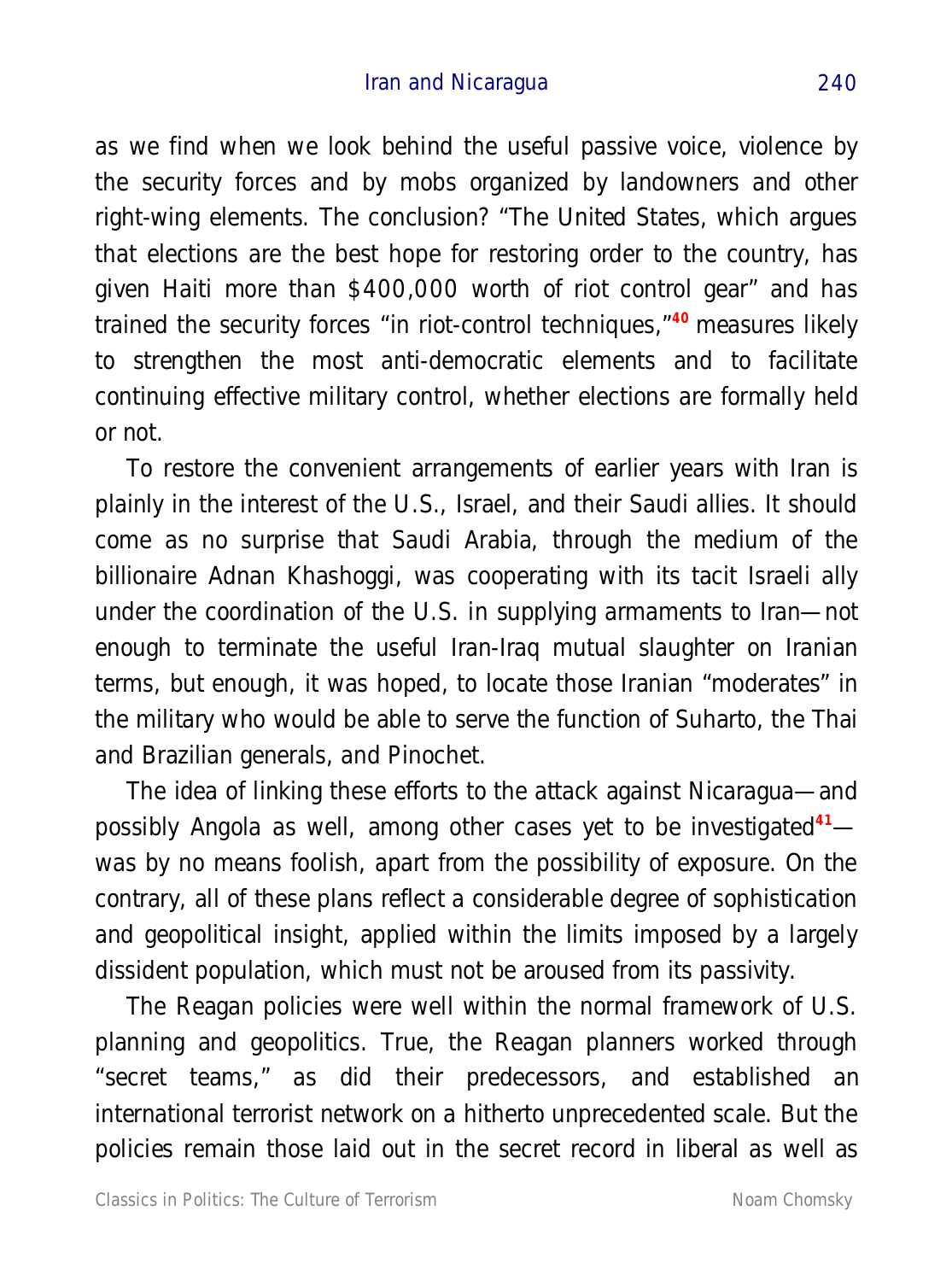conservative administrations, and implemented in practice for many years. The resort to clandestine means, covert operations, and ad hoc executive structures is natural and to be expected when the normal means of excluding the public from any influence on policy lose their efficacy. Functioning democracy can be tolerated at home no more than it can in Central America or elsewhere, for reasons that are solidly grounded in the socioeconomic institutions of capitalist democracy, particularly in the variety that has evolved in the United States with its special features. The historical record can be readily understood, if we approach it without illusion and dogma.

The Reagan planners have, however, faced certain unavoidable contradictions in their efforts. One problem has to do with the program of driving Nicaragua to dependence on the USSR while at the same time depriving it of the means of survival. It has surely occurred to Reagan planners that a program of Kissinger-style "linkage" might engage the USSR in the enterprise of strangling Nicaragua in tacit association with the extensive network already constructed to that end, possibly in exchange for an arms agreement of the sort that the U.S. had been seeking to avoid during the Reagan years. Reagan made the point explicit in a radio address announcing that such an agreement was "close," but warning that that this would be a "particularly good time" for the Kremlin to renounce military adventurism throughout the world. Specifically, President Reagan said: "They can stop helping the Sandinista regime in Nicaragua subvert their neighbors"—to decode from presidential Newspeak, they can stop providing Nicaragua with means to defend itself from U.S. attack. "If the world is to know true peace," Reagan continued, "the Soviets must give up these military adventures."**<sup>42</sup>**There are signs that such initiatives may have been undertaken, e.g., the Soviet decision to cut back desperately needed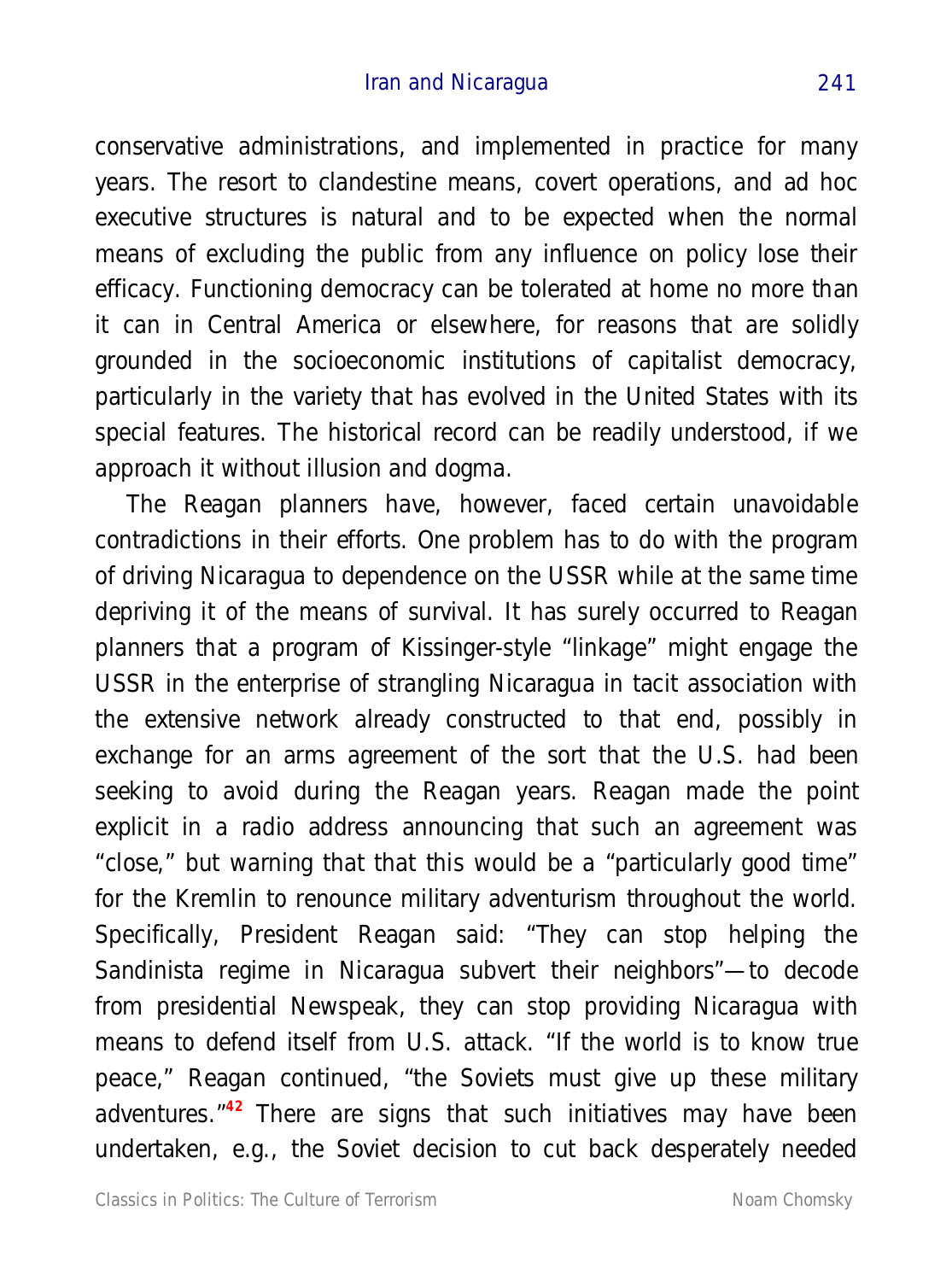petroleum supplies. But such moves fly in the face of the necessity to ensure Nicaraguan dependence on the Soviet Union so as to market the attack against Nicaragua at home in terms of self-defense in an East-West confrontation. This would be a difficult problem to resolve even for the most sophisticated planners.

Other problems have arisen in dealing with another major enemy: the population of the United States. As discussed earlier, the major programs of the Reaganites have always been opposed by the general public, in particular, the right-wing Keynesian program of forcing the public to subsidize high technology industry through the military system. There is a classic method for obtaining the acquiescence of the public to policies it strongly opposes: induce fear. If the populace can be led to believe that their lives and welfare are threatened by a terrible enemy, then they may accept programs to which they are opposed, as an unfortunate necessity. To induce fear, the propaganda system must be put to work to conjure up whoever happens to be the current Great Satan. Other powers have their own favorites; at various moments of U.S. history the enemy invoked to justify aggression, subversion and the resort to terror has been Britain, Spain or the Huns, but since 1917 the Bolshevik threat has been the device most readily at hand. Hence the renewed appeal under Reagan to the threat of the Evil Empire, advancing to destroy us.

At this point, however, a new problem arises: confrontations with the Evil Empire might prove costly to us, and therefore must be avoided. The problem is to confront an enemy frightening enough to mobilize the domestic population, but weak enough so that the exercise carries no cost—for us, that is. The solution is obvious enough: we must confront not the Evil Empire itself, but rather its *proxies,* little Satans, states or groups sufficiently weak and defenseless so that we can attack them and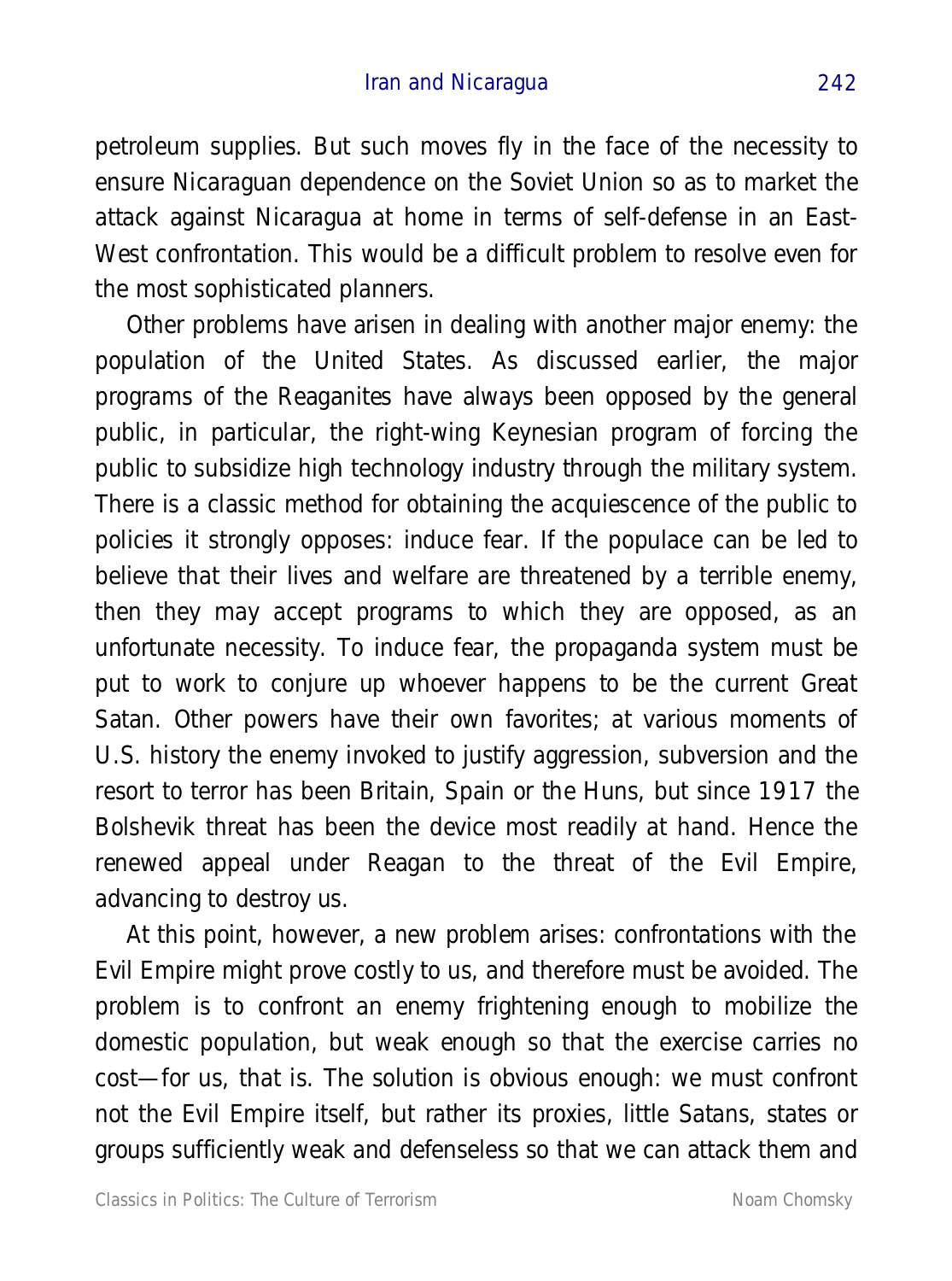torture and kill without fear that we might also suffer. Predictably, then, the Reagan administration [cam](#page--1-0)e to office declaring that it would dedicate itself to eliminating the plague of international terrorism, as it prepared to launch programs of international terrorism on an unprecedented scale. Predictably, this was all accepted uncritically by the educated classes, abroad as well, and still is.**<sup>43</sup>**

The Reagan Public Relations system proceeded at once to construct a series of appropriate demons: Qaddafi, the PLO, the Sandinistas, and so on. They can be attacked by us or our allies without fear that we will suffer in the process, and can be designated as Soviet clients, or forced into that position. Libya was particularly well-suited to the role against the background of anti-Arab racism in the United States, and Reaganite Agitprop specialists have skillfully concocted a series of incidents and threats, timed in each case to domestic political needs, to which Reagan and Shultz have been able to respond with appropriate heroic posturing.**<sup>44</sup>**The Sandinistas too are depicted as terrorists attempting to conquer the hemisphere as agents of Soviet aggression, so that liberal voices in [the](#page--1-0) media and Congress call for "containing Nicaragua" and compelling Nicaragua to "rein in its revolutionary army." The "terrorists" in El Salvador are also "aiming at the whole of Central and South America [and] I'm sure, eventually, North America" as well, Reagan explained in March 1981.**<sup>45</sup>** It would be difficult to convince the American people that these monsters really threaten our existence, but if they are all tentacles of the Evil Empire, poised to encircle and destroy us—intending "to sweep over the United States and take what we have" as Lyndon Johnson wailed, referring to those beyond our borders who "outnumber [us] 15 to 1"—then the threat becomes more credible. And there is no doubt that the propaganda campaign has been effective.

One aspect of the brilliantly conceived propaganda campaign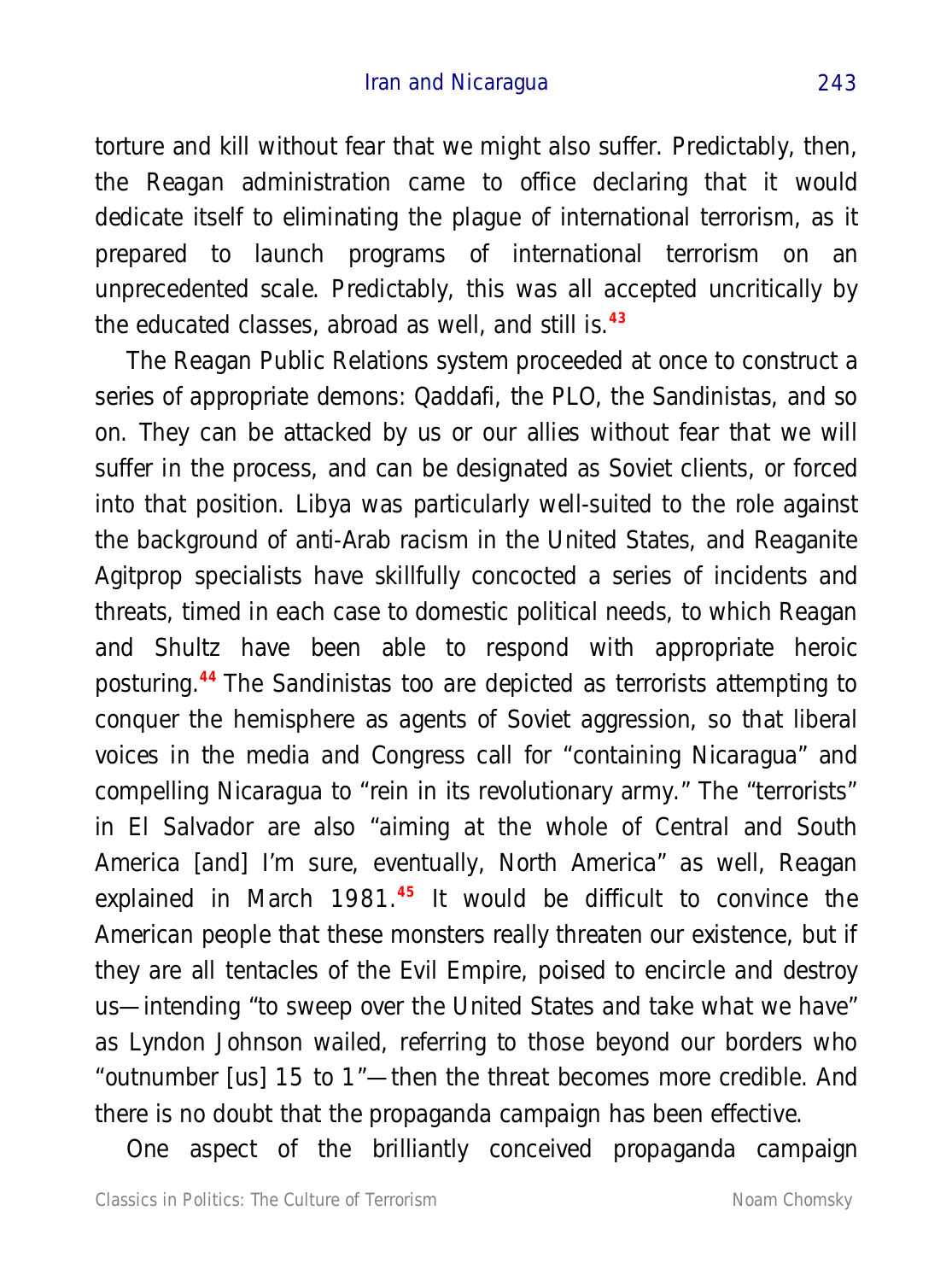regarding (properly selected) acts of terrorism has been exalted rhetoric about the need to isolate these criminals and to refuse any contacts with them; the fact that such words can be pronounced by Reagan, Shultz and their associates without eliciting international ridicule is a measure of the cultural colonization of much of the world by U.S. power. In general, the device has worked magnificently. But it came to grief when the Iran operation was exposed, revealing that the U.S. itself was violating its lofty prescriptions about "dealing with international terrorists."

If the media proceed to expose the probable U.S. government complici[ty](#page--1-0) in the international drug racket, that will engender similar problems, given the effort to exploit the drug problem as an additional device to mobilize the public and bring it to accept the strengthening of state power and the attack on civil liberties that is yet another plank of the "conservative" agenda.**<sup>46</sup>**

Through 1986, the media largely skirted the issue. To mention one interesting case, on March 16, 1986, the President gave an impassioned address [d](#page--1-0)enouncing the Sandinistas for every conceivable crime including involvement in the drug trade; this, he said with great emotion, would cause "every American parent ... [to] be outraged." His statements were reported without comment, but partial exposures of this and other fabrications did appear later.**<sup>47</sup>**The reports on the President's evening address, howev[er,](#page--1-0) refrained from mentioning that the morning edition of the *San Francisco Examiner* on the same day had a lengthy story describing how "a major Bay Area cocaine ring helped to finance the contra rebels in Nicaragua according to federal court testimony and interviews with the convicted smugglers.<sup>"48</sup> Furthermore, sealed court records obtained by the *Examiner* revealed that the Federal authorities returned to one convicted smuggler "\$36,020 seized as drug money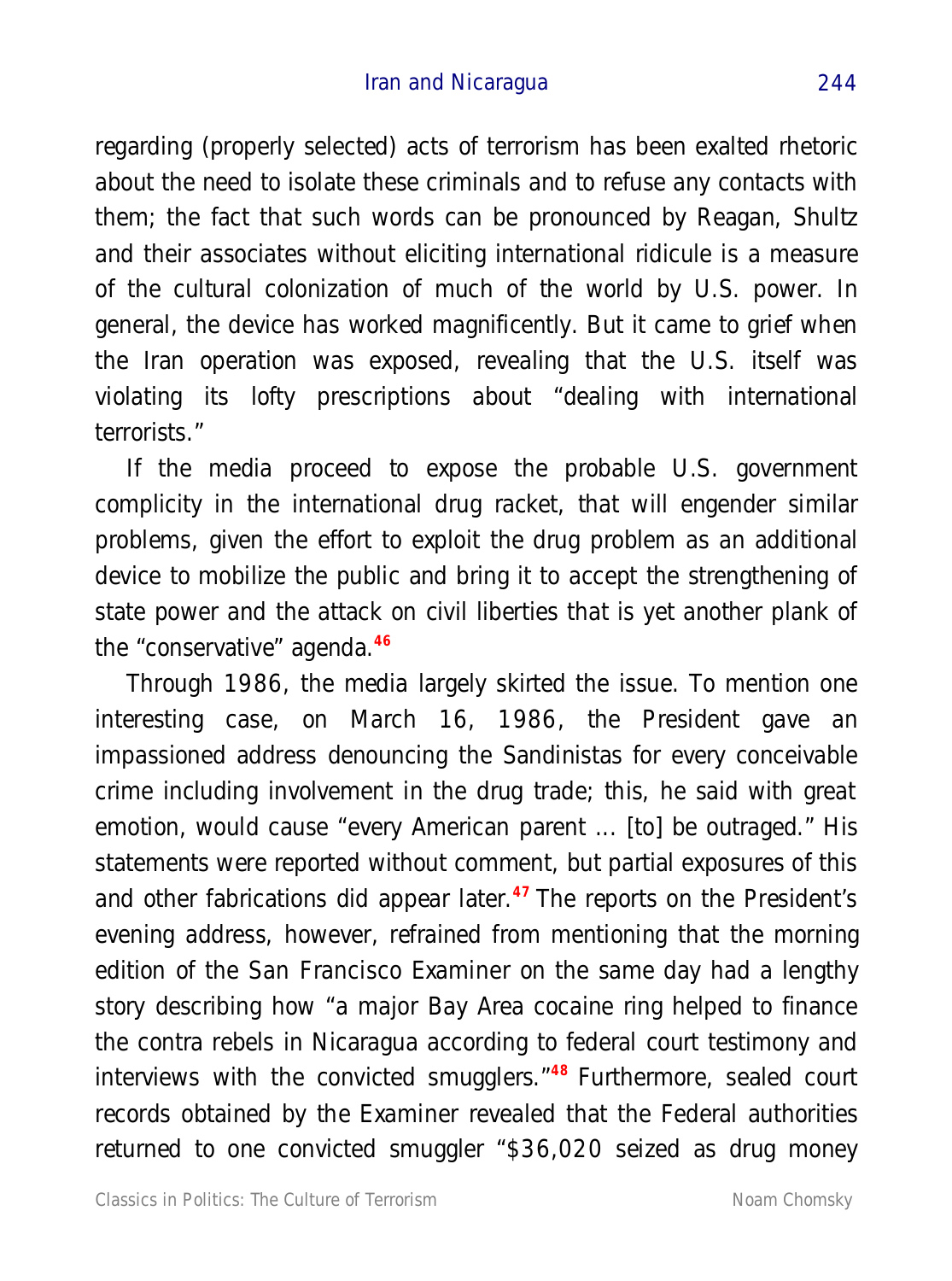after he submitted letters from contra leaders saying it was really political money for 'the reinstatement of democracy in Nicaragua'." The money was returned at the initiative of a U.S. District Attorney. The report proceeds to discuss evidence distributed months earlier by AP, but not generally reported, of contra involvement in drug smuggling. Thus the media mig[ht](#page--1-0) have accompanied the report of the President's charge with two facts that they knew: the charges against the Sandinistas had long been dismissed by his own Drug Enforcement Agency, but U.S. Federal authorities might well be guilty of the charge. Nothing of the sort happened, however.**<sup>49</sup>**

A more thorough news analysis might have noted that U.S. government involvement in drug trafficking can be traced to the earliest days of the CIA, when the CIA and the U.S. labor bureaucracy recruited goon squads and scabs from the underworld to break French labor unity and prevent interference with arms shipments for the French reconquest of Ind[och](#page--1-0)ina, and continued through the Indochina wars. If U.S. officials have been involved in drug smuggling to obtain weapons for the contras, or have been looking the other way to permit it to proceed as recent testimony by drug smugglers indicates, this would simply be another chapter in a long history.**<sup>50</sup>**

Such are the problems that arise with complex and sophisticated global planning in the service of international terrorism, forced underground by popular dissidence.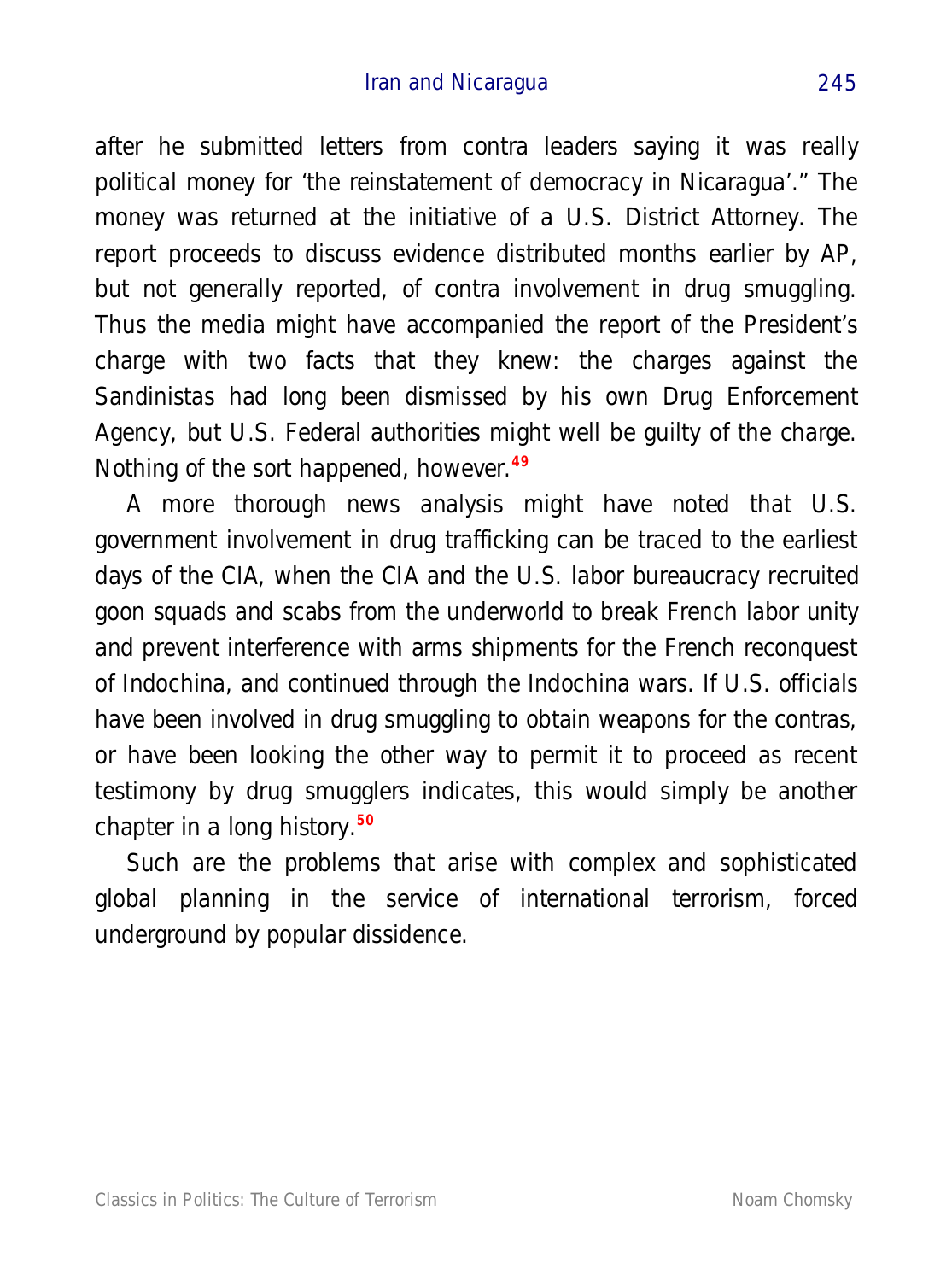### **Notes Chapter Eight**

- 1. See my *Towards a New Cold War* and *Fateful Triangle.* Laird, cited in Ferguson and Rogers, *Right Turn,* 97. On the role of Nicaragua under Somoza as a base for U.S. operations, see *TTT,* 98.
- 2. Glenn Frankel, *WP,* Nov. 19, 1986.
- 3. See *TTT,* chapter 2. On the documents discussed below, see *PI,* chapter 1.
- 4. *Cape Codder* (Orleans, Mass.), Feb. 20, March 10, 1987. On the ordeal of the CoMadres leader who was refused entry, Maria Teresa Tula Pinto, see Marjorie Miller, *LAT,* Sept. 24, 1986; see also *TTT,* pp. 22f., on the earlier record, largely suppressed here. See p. 196 for another example. There are numerous others, mostly unknown; for example, the Canadian publisher of *TTT* and *PI.* prevented from crossing the border because of his outspoken opposition to the U.S. wars in Indochina.
- 5. *Toronto Globe & Mail,* Nov. 13, 1986.
- 6. AP, March 21, 1987.
- 7. Recall that there is one major foreign military base in Cuba, namely, the U.S. base at Guantanamo, and the Kennedy administration was prepared to blow up the world to ensure that Cuba did not mirror the status of Turkey.
- 8. NSC 5432, "U.S. Policy Toward Latin America," Aug. 18, 1954; "Study of U.S. Policy Toward Latin American Military Forces," Secretary of Defense, 11 June 1965. The former replaces NSC 5419, 5419/1, "U.S. Policy in the Event of Guatemalan Aggression in Latin America," a threat overcome by the successful destruction of Guatemalan democracy. See *PI* for further details and more extensive quotes; also Bowen, "U.S. Policy Toward Guatemala." The secret discussion relating to NSC 5419 expands on the right of the U.S. to block arms shipments to Guatemala from any source on grounds of "self-defense and self-preservation," as an "application of the general rule of preventing the extension of the Communist conspiracy to the Western Hemisphere." It is also noteworthy for the hysterical fantasies apparently advanced by intelligence; the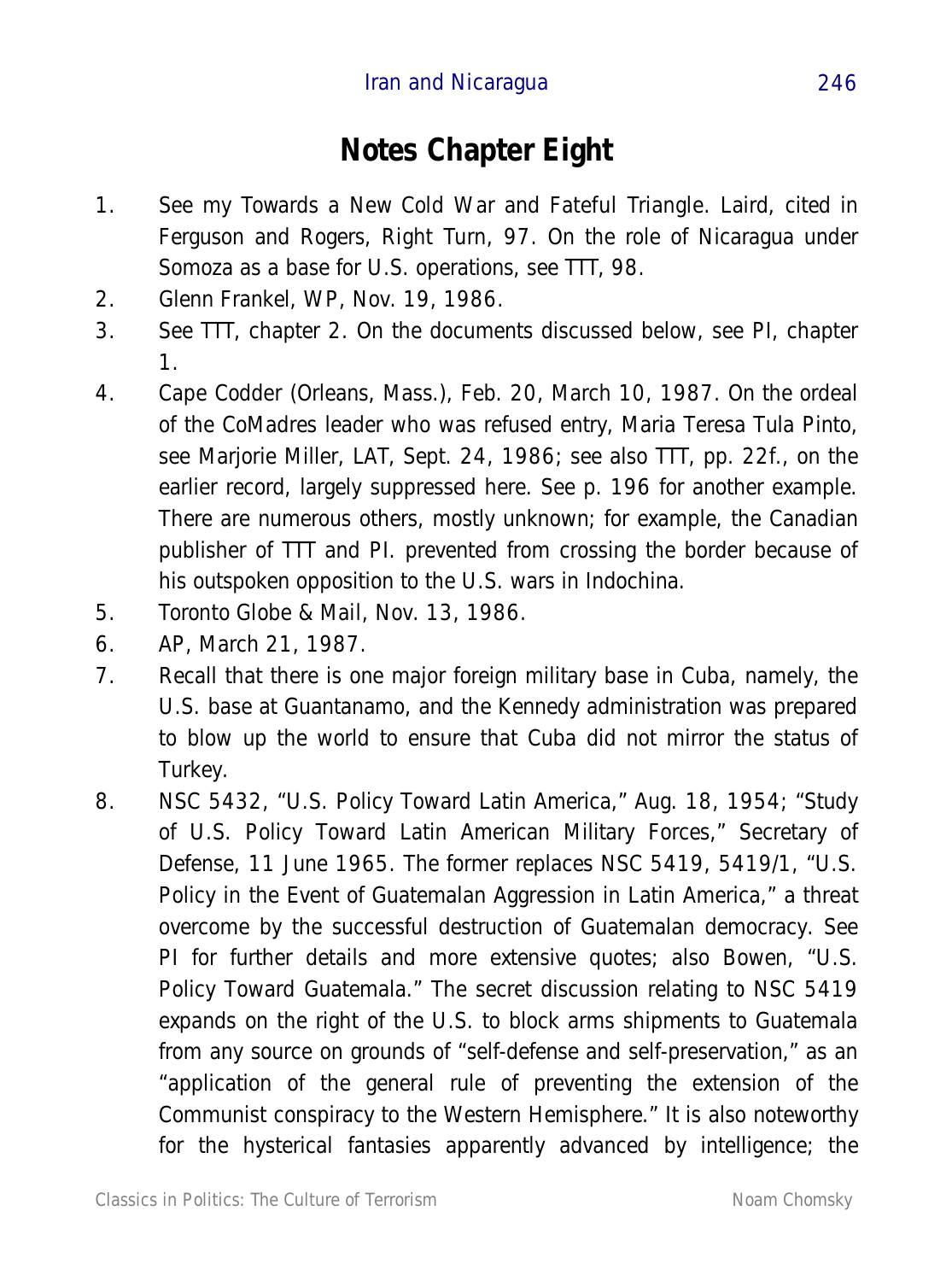concern over Guatemalan-inspired "internal subversion" elsewhere, such as a strike in Honduras; and the outrage expressed over "the Communist line being followed" by the *New York Times,* "the most untrustworthy newspaper in the United States" according to President Eisenhower. Communists seeking to destroy us are everywhere.

- 9. Israel's role in supporting Latin American state terror dates from 1977, reflecting the constraints imposed on the U.S. executive. The common argument that the Carter administration was unaware of this, or could do nothing to affect it, is hardly credible. In 1977-8, U.S. aid to Israel vastly increased, reaching close to 50% of total U.S. foreign aid worldwide for several years. On these matters, see *Fateful Mangle,* and for illuminating discussion from a partially shared but somewhat different perspective, see Cheryl Rubenberg, *Israel and the American National Interest* (U. of Illinois, 1986). See also the references of chapter 3, note 41.
- 10. See *TTT,* p. 201.
- 11. John Simpson and Jana Bennett, *The Disappeared* (St. Martin's Press, 1985), 311.
- 12. Alfonso Chardy, *MH,* July 5, 1987. See *TTT;* also Walker, *Reagan vs. the Sandinistas.*
- 13. Seymour Hersh, *NYT,* Jan. 7, 1979, citing the former chief CIA analyst on Iran; Richard Sale, *WP,* May 9, 1977. On Carter's record, and his horrendous human rights record generally (soon to be far surpassed by Reagan), see my "The Carter Administration: Myth and Reality," reprinted in C. P. Otero, ed., *Radical Priorities* (Black Rose, 1981); Chomsky and Herman, *The Political Economy of Human Rights* (on Iran, vol. I, 13f., 369); and *Towards a New Cold War.*
- 14. Huyser, *Mission to Tehran* (Harper *&* Row, 1986), 158-60, 194, 199, 231, jacket cover comment by Brzezinski. Huyser nevertheless convinced himself that the population would have welcomed a military coup; 289.
- 15. On the remarkable extent of this alliance, revealed in the Israeli press after the Shah's fall, see *Towards a New Cold War,* 455. Had the U.S. wished to see these operations terminated by its Israeli client, it could doubtless have achieved this objective.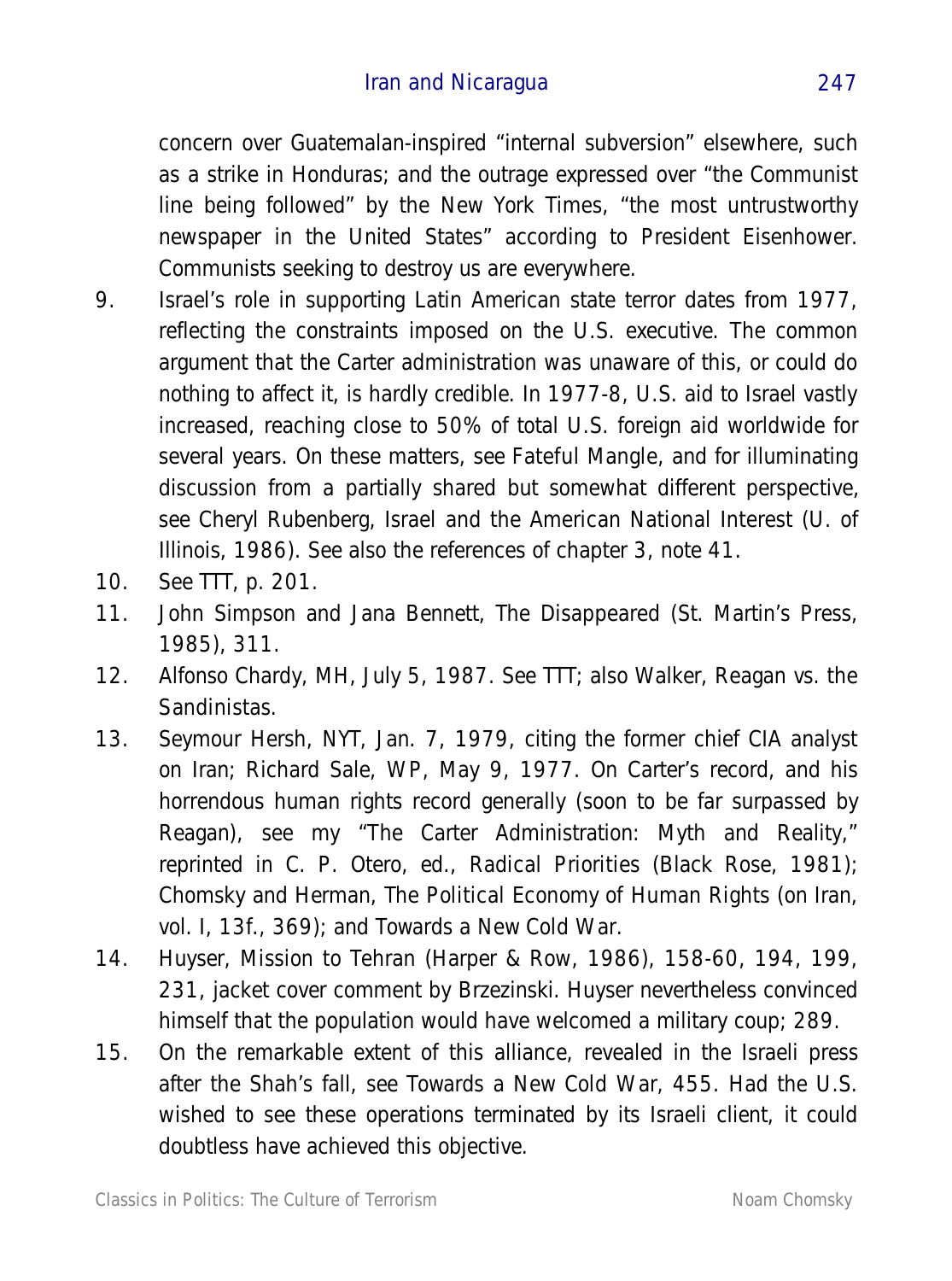- 16. Scott Armstrong et al., *The Chronology: The Documented Day-by-Day Account of the Secret Military Assistance to Iran and the Contras*  (National Security Archive, Warner, 1987), 7-8, citing the *Washington Post,* July 27, 1981, and Brzezinski's *Power and Principle.*
- 17. Gelb, *NYT,* March 8, 1982; *Ha'aretz,* Nov. 24, 1986. There is occasional reference to the facts in the extensive coverage of the late-1986 scandals; e.g., Stephen Engelberg, *NYT,* Nov. 15, 1986, last paragraph, noting evidence that "the United States was tacitly approving violations of its arms embargo on shipments to Iran" through Israel from 1982; John Walcott and Jane Mayer, *WSJ,* Nov. 28, 1986, noting that U.S. authorization of Israeli arms sales to be compensated by the U.S. goes back to 1981, with the knowledge of Haig, Weinberger, Shultz, etc.; Glenn Frankel, *WP,* Nov. 19, 1986. For accurate discussion, see Alexander Cockburn, *WSJ,* Nov. 13, 1986, which may well have elicited the oblique references just cited; *In These Times,* Nov. 26, 1986.
- 18. *NYT,* Aug. 3, 1987.
- 19. Simon du Bruxelles and Farzad Bazoft, *Observer,* Nov. 30, 1986.
- 20. Simon de Bruxelles and Hugh O'Shaughnessy, *London Observer,* July 26, 1987; *Die Welt* (Bonn), Sept. 29, 1987; *Newsday-BG,* Aug. 3, 1987.
- 21. Michael Widianski, "The Israel/U.S.-Iran connection," Tel Aviv, *Austin American-Statesman,* May 2, 1986.
- 22. Patrick Seale, "Arms dealers cash in on Iran's despair," *London Observer,*  May 4, 1986.
- 23. *LAT,* Nov. 22, 1986.
- 24. For sources and discussion, here and below, see *Fateful Triangle,* 457ff.
- 25. Stephen Engelberg with Jonathan Fuerbringer, *NYT,* Dec. 23, 1986.
- 26. *Ha'aretz,* Nov. 28, 1986; *NYT,* Dec. 5, 1986.
- 27. Thomas Friedman, *NYT,* Nov. 26, 1986.
- 28. *Davar,* April 21, Feb. 2, 1987, citing the Paris *Nouvel Observateur. Ha'aretz,* Jan. 12, 1987.
- 29. Nathan Shaham, *Yediot Ahronot,* Nov. 28, 1986.
- 30. *The Tower Commission Report* (Bantam-Times, 1987), 179-80. The major fear of the spread of "Shia fundamentalist terrorism" probably has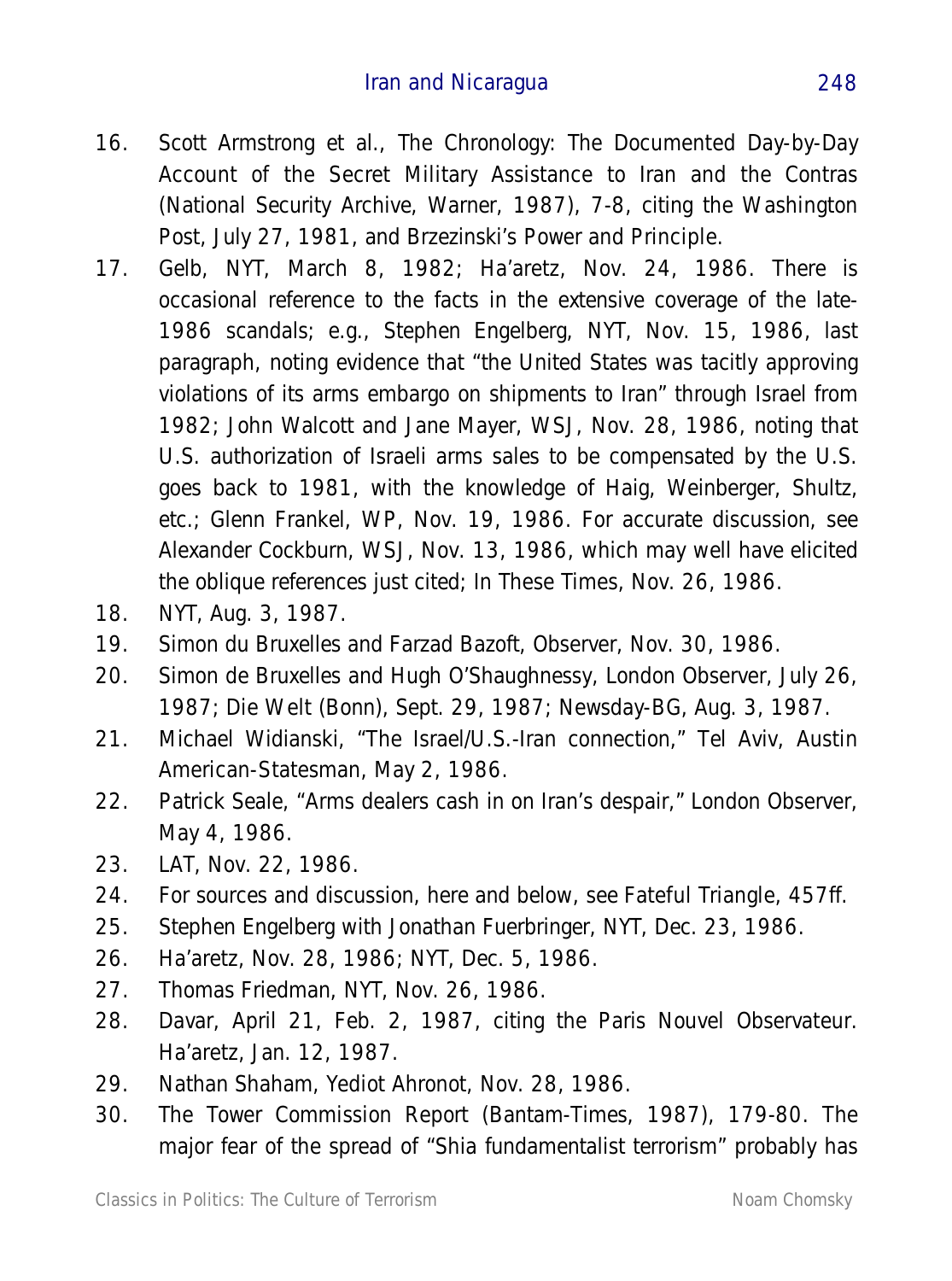to do with Saudi Arabia, where the Shi'ite population might be aroused by Iran, posing a threat to the oil fields, situated in Shi'ite areas.

- 31. David Nyhan, *BG,* Aug. 30, 1987, paraphrasing O'Neil's earlier surmise, endorsed by a letter in the *New York Times,* Aug. 23, by Frederick Rang, former special assistant to the Attorney General in the Criminal Division of the Justice Department.
- 32. Christopher Hitchens has compiled evidence suggesting that the arms flow to Iran may have been in part a "payoff" by the Reagan administration to Khomeini for delaying the release of the Embassy hostages until after the November 1980 elections, to avoid an "October surprise" that might have swung the election to Carter. See *Nation,* June 20, July 4, 1987; and for confirming evidence from Reagan staff worker Barbara Honegger, see Honneger and Jim Naureckas, *In These Times,*  June 24, 1987. Flora Lewis reports confirming evidence from former Iranian president Bani-Sadr for a Reagan-Khomeini deal to delay the hostage release until after the election in exchange for arms shipments, noting also similar charges with regard to Prime Minister Jacques Chirac of France; *NYT,* Aug. 3, 1987.
- 33. Miles Wolpin. *Military Aid and Counterrevolution in the Third World*  (Lexington Books, 1972), 8, 128.
- 34. John Murray Brown, *CSM,* Feb. 6, 1987; *Economist,* Aug. 15, 1987.
- 35. See Chomsky and Herman, *Political Economy of Human Rights,* I, 4.2.
- 36. *NYT,* Nov. 1, 1970; cited by Wolpin, *Military Aid.*
- 37. *Spectator* (London). Feb. 7, 1987. Glass was himself held hostage in Beirut from June 1987 until his remarkable escape two months later. The *New Republic* editors chose the occasion to berate him for not meeting their standards of support for Israel; July 21, Aug. 31, 1987, both published during the period when Glass was held hostage.
- 38. Lars Shoultz, *Human Rights and United States Policy toward Latin America* (Princeton, U. press, 1981), 7.
- 39. On the background in Haiti, see *PI,* 67f.
- 40. Joseph Treaster, *NYT,* Aug. 10, 1987.
- 41. Among them, possibly Mozambique (see p. 58) .and Cambodia, where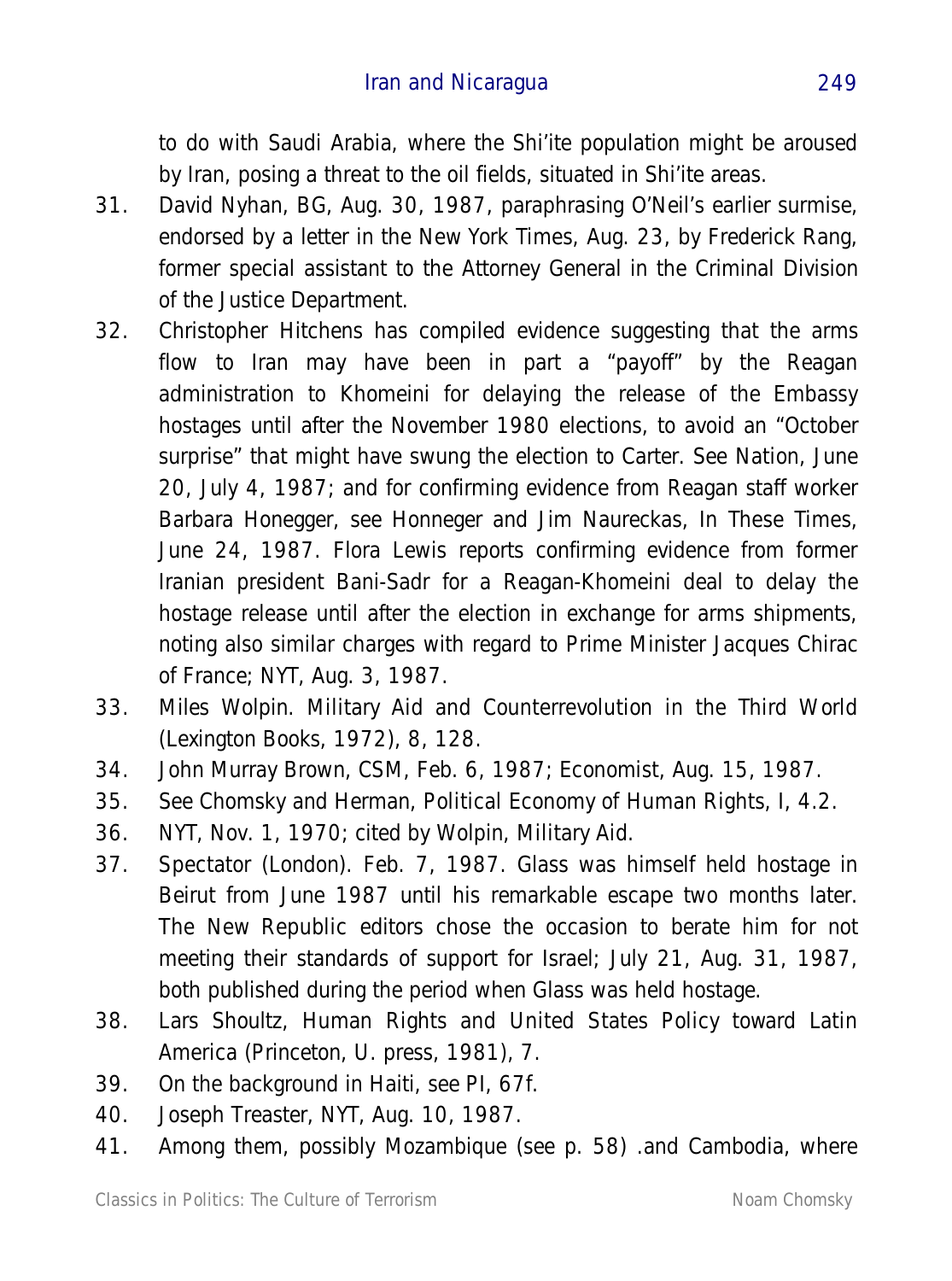the U.S. provides support for the Pol Pot-based Democratic Kampuchea coalition; see Herman and Chomsky, *Political Economy of the Media.* As for Angola, the London *Observer* reports that there is considerable evidence that the Reagan administration circumvented Clark Amendment restrictions barring aid to the South African-backed UNITA forces in much the ways illustrated in the case of the Boland Amendments and Nicaragua: networks of private wealth in part through the World Anti-Communist League; client states, primarily Saudi Arabia and Morocco; self-financing trading and service companies to generate funds, supply arms, etc., including Southern Air Transport, with close CIA and South African links. Steve Mufson, *Toronto Globe & Mail (Observer* service), July 28, 1987. Recall the comments of Jonas Savimbi, chapter 3.

- 42. AP, *BG,* Aug. 30, 1987. The brief *New York Times* report of Reagan's speech the same day omitted these crucial remarks (special, Aug. 30, p. 14).
- 43. For discussion of these matters in the early days of the Reagan administration, when the course of planning was already obvious, see Edward Herman, *The Real Terror Network* (South End, 1982); *Towards a New Cold War,* 47ff.
- 44. See *Fateful Triangle,* 209-10; *Pirates and Emperors,* chapter 3.
- 45. Ronald Reagan, March 6, 1981; *NYT,* March 7, 1981.
- 46. For one recent example, see the decision written by Reagan Supreme Court appointee Antonin Scalia, in an Appeals Court, ruling that the government may install warrantless wiretaps if a "reasonable jury" would have found "that a national security justification was reasonable," even if it would (if called) have disagreed with the decision to wiretap. AP, Dec. 5, 1986.
- 47. See Joel Brinkley, "Drug Agency Rebuts Reagan Charge," *NYT,* March 19, 1986. The President's lies in that talk were so outlandish that even the editors of the *New York limes* felt called upon to issue a gentle admonition; editorial, March 20. For a partial record of the lies in this speech and elsewhere, see COHA, "Misleading the Public"; "Talk of the Town," *New Yorker,* March 31, 1986. See *TTT* and sources cited for an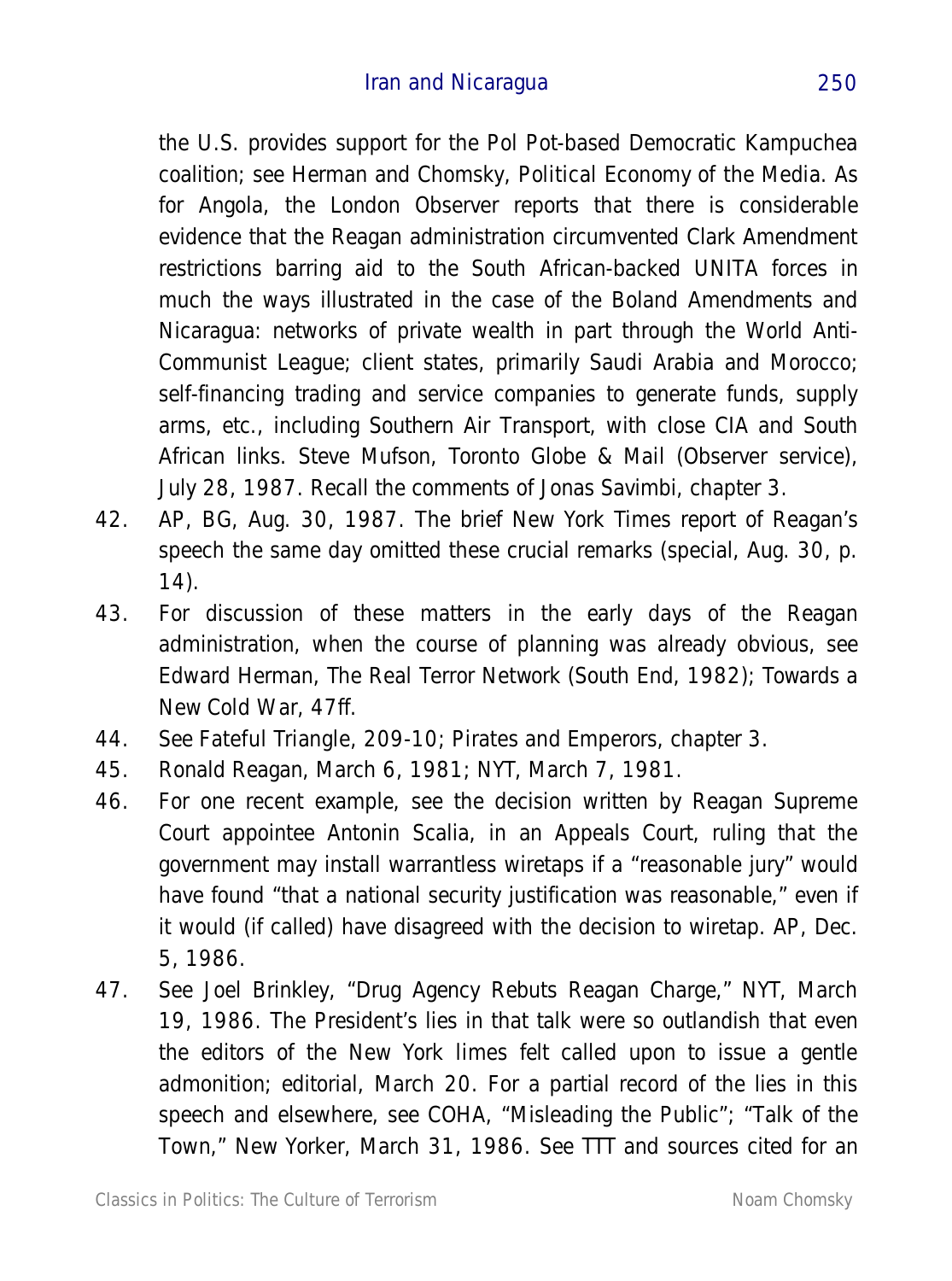earlier record, particularly, Americas Watch, *Human Rights in Nicaragua: Reagan, Rhetoric and Reality,* July 1985. See also Thomas Walker in Kenneth Coleman and George Herring, eds., *The Central American Crisis* (Scholarly Resources Inc., 1985), and Wayne Smith, "Lies About Nicaragua," among others.

- 48. Seth Rosenfeld, *San Francisco Examiner,* March 16; carried on the wire services and hence readily available.
- 49. The *New York Times* mentioned the report, and the failure of Congress to investigate it, on July 10 (David Shipler, page B6, second section; there is also an oblique reference in "Washington Talk," Jan. 13, 1987). On some aspects of the media duplicity on this issue, see Joel Millman, *Columbia Journalism Review,* Sept./Oct. 1986. After the 1986 scandals erupted, reports on probable U.S. government involvement in the contra drug operations began to appear; see p. 72.
- 50. See Alfed McCoy et al., *The Politics of Heroin in Southeast Asia* (Harper *&* Row, 1972), primarily concerned with the CIA role in drug flow from the Golden Triangle in the Thailand-Burma-Laos region in connection with its secret wars in Indochina; Roy Godson, *American Labor and European Politics* (Crane, Russak, 1976, 8Of., 135), a semi-official labor history that takes pride in the achievements in France, skirting the mafia connection; also Henrik Krueger, *The Great Heroin Coup* (South End, 1980). The *Times* managed a story on U.S. efforts to stop the drug flow from the Golden Triangle, including historical background, with not a word on the U.S. role; Peter Kerr, *NYT,* Aug. 10, 1987.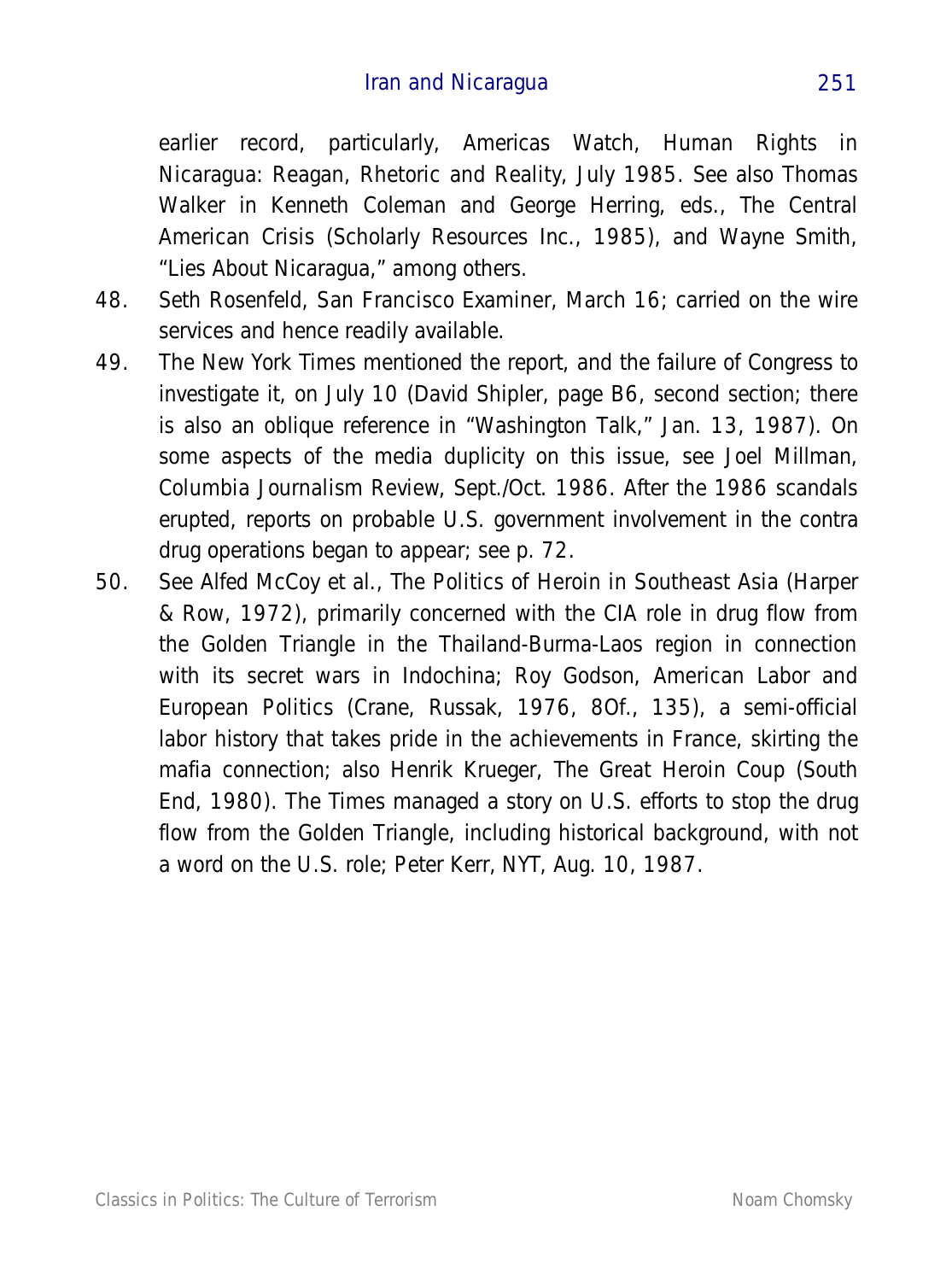### **PART TWO**

## **Further Successes of the Reagan Administration**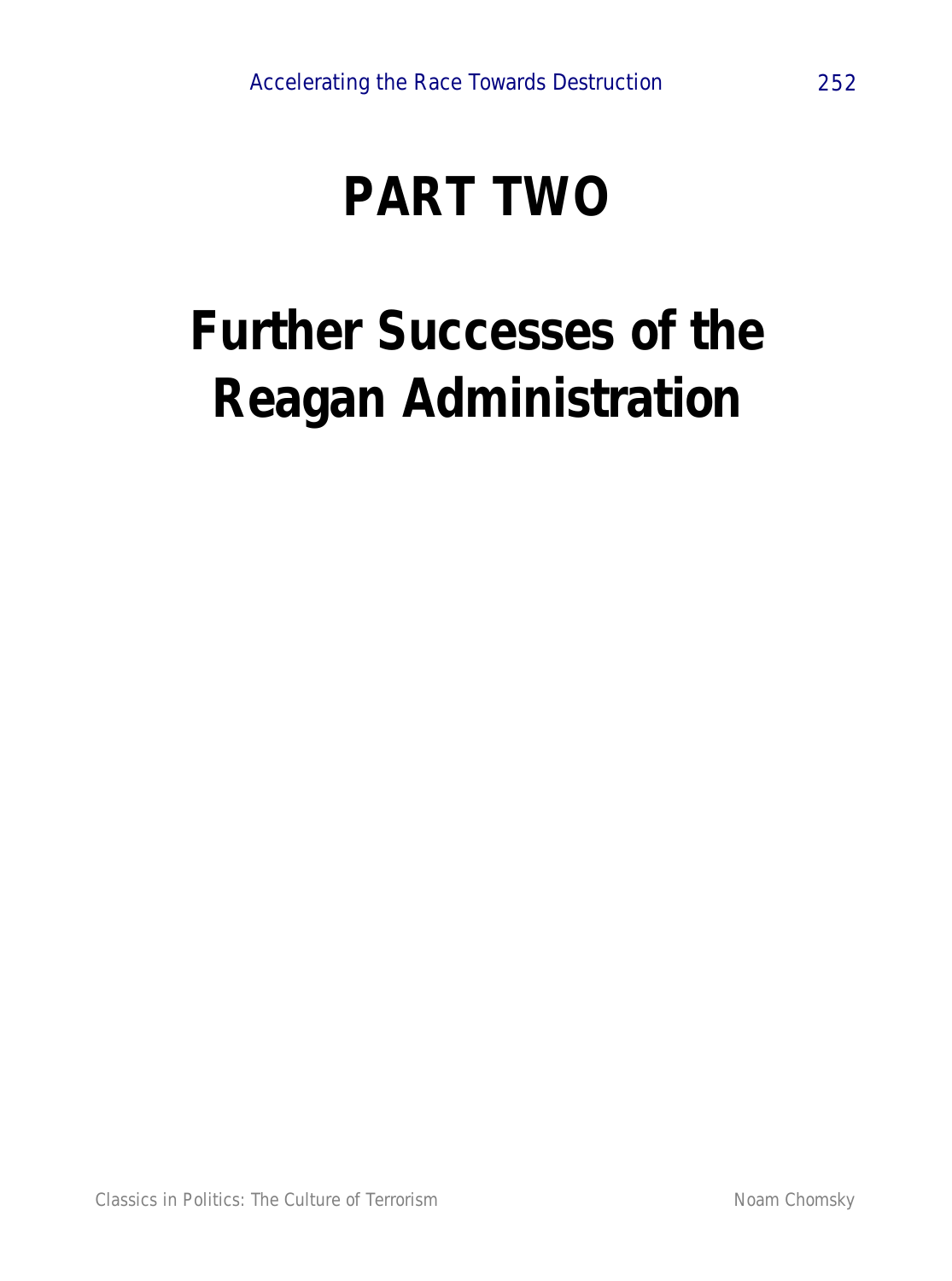### **9**

### **Accelerating the Race Towards Destruction**

t is not only with regard to Central America that the Reagan administration has been compelled to deal with a recalcitrant public. National security policy provides another exampl[e](#page--1-0) of this pervasive problem. t is<br>adm<br>Nat

Elite circles in the United States are united in their commitment to the Pentagon system, which serves as an essential device to ensure a public subsidy to high technology industry and provides a nuclear umbrella for U.S. intervention worldwide, deterring any response.**<sup>1</sup>** Accordingly, there w[as](#page--1-0) little reaction here to Gorbachev's proposals in early 1986 for the U.S. to join the unilateral Soviet test ban, for removal of the U.S. and Soviet fleets from the Mediterranean, for steps towards dismantling NATO [a](#page--1-0)nd the Warsaw Pact, for outlawing of sea-launched cruise missiles, and similar measures.**<sup>2</sup>**But matters could get out of hand. Small wonder, then, that Secretary of State George Shultz called on Gorbachev to "end public diplomacy," which was beginning to cause acute embarrassment in Washington**<sup>3</sup>** ; Shultz was much praised for this statesmanlike reaction. Similarly, the U.S. alone boycotted a UN disarmament conference in New York called "to examine how money saved under future disarmament agreements could be used to stimulate economic development, particularly in the third world." The reason, according to U.S. officials, is that the conference "would enable Moscow to discredit President Reagan's space-defense program and his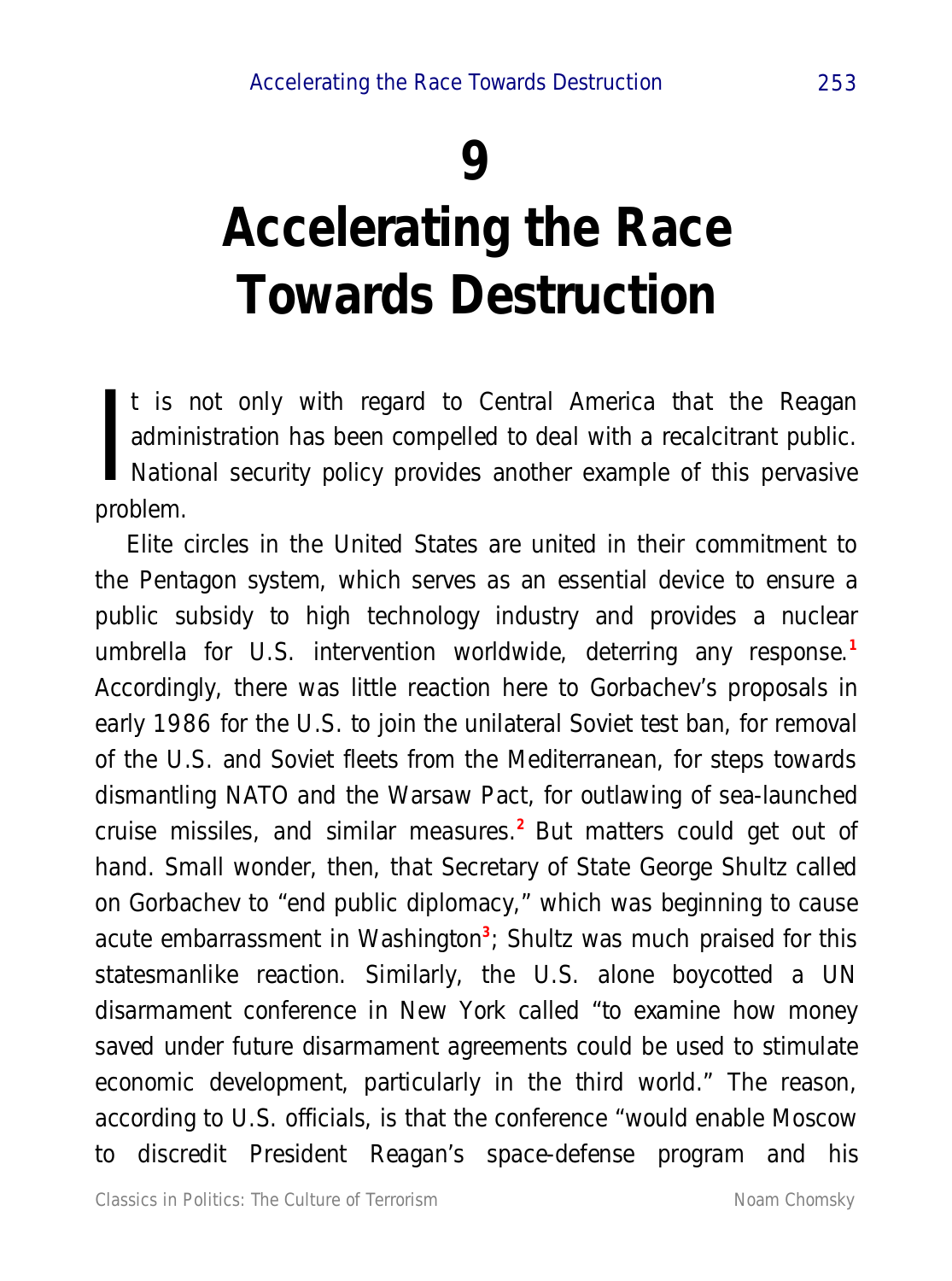opposition to a nuclear test ban in third-world eyes by presenting them as obstacles to disarmament and thus to the developing world's advancement," quite accurately. The conference was originally proposed by France, which backed down after U.S. objections, though France along with all U.S. NATO allies and all members of the Warsaw Pact attended. The Stat[e](#page--1-0) Department denied a visa to a leader of the Salvadoran Human Rights Commission, preventing him from attending the UN conference to which he was a delegate. Neither this, nor a protest by the Commission in San Salvador, were reported, and the UN conference also disappeared from view.**<sup>4</sup>**

The Gorbachev proposals that were successfully evaded in 1986 would have been beneficial to U.S. security and the proclaimed ends of policy. A comprehensive test ban would over time reduce confidence in offensive weapons, hence the likelihood of a first strike, while preserving the deterrent, which does not require a high level of confidence. Removal of fleets from the Mediterranean would reduce the possibility of superpower confrontation there, a threat that has repeatedly come all too close to realization in the context of the Arab-Israeli conflict, and that contin[ues](#page--1-0) to pose a serious—perhaps the most serious—threat of nuclear war. The same would have been true with regard to the Soviet proposal to reduce the superpower military presence in the Gulf in mid-1987, when the Reagan administration, seeking to counter the effect of the Iran-contra hearings,**<sup>5</sup>**decided to gamble on a confrontation with Iran, risking consequences that might prove disastrous. For obvious historical and strategic reasons, moves towards dismantling the pact system would be a necessary (though not sufficient) condition for relaxing the Soviet grip over Eastern Europe, and should reduce tensions in the area generally. Sea-launched cruise missiles, as strategic analysts have observed, would render any ballistic missile defense largely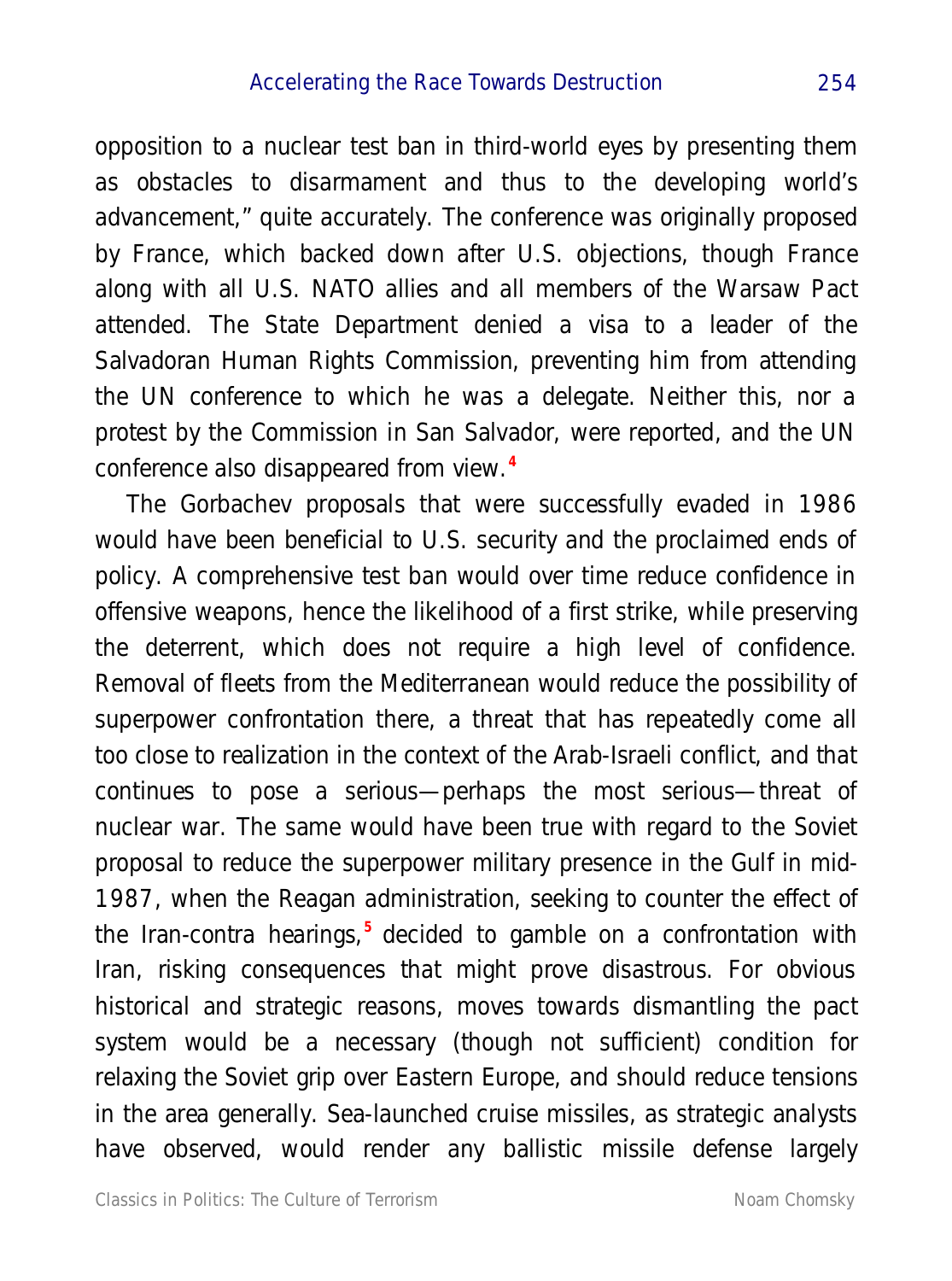irrelevant and would pose a severe threat to the U.S. with its long coastlines.

Whether these options are realistic, we do not know, since the U.S. either ignored or rejected the Gorbachev initiatives, with no noticeable comment here in elite circles. New problems arose in subsequent months, as Gorbachev unexpectedly accepted U.S. proposals on [r](#page--1-0)eduction of missiles in Europe; these had been offered on the assumption that they would be rejected, as part of the procedure for evading serious impediments to the arms race while pacifying public opinion. Efforts to evade Gorbachev's annoying moves by continually raising the ante<sup>6</sup> were accompanied by steps to increase tension and hostility, for example, naval maneuvers led by the battleship New Jersey in the Sea of Okhotsk north of Japan, bordered on three sides by Soviet territory and considered by the USSR as "their play pond" according to a source quoted. These operations were undertaken in ''response to a recent large-scale Soviet exercise in the area'' in summer 1986, practicing how the USSR would "defend the Sea of Okhotsk and later, how a batt[le](#page--1-0) group would break from the sea through the Kuril Islands into the Pacific." Naturally we must "respond" with a display of force, just as we would expect them to respond in a similar manner to U.S. maneuvers off the c[oas](#page--1-0)t of Texas. This U.S. response merited no mention in the national press.**<sup>7</sup>**

These developments provide confirming evidence for a conclusion supported by the entire history of the postwar arms race: security is only a marginal concern of security planners.**<sup>8</sup>**It will be no small matter to move towards arms agreements that threaten the major functions of the Pentagon system just mentioned: its utility for state economic management (organizing public subsidies for the costly phase of research and development before the state subsidized "private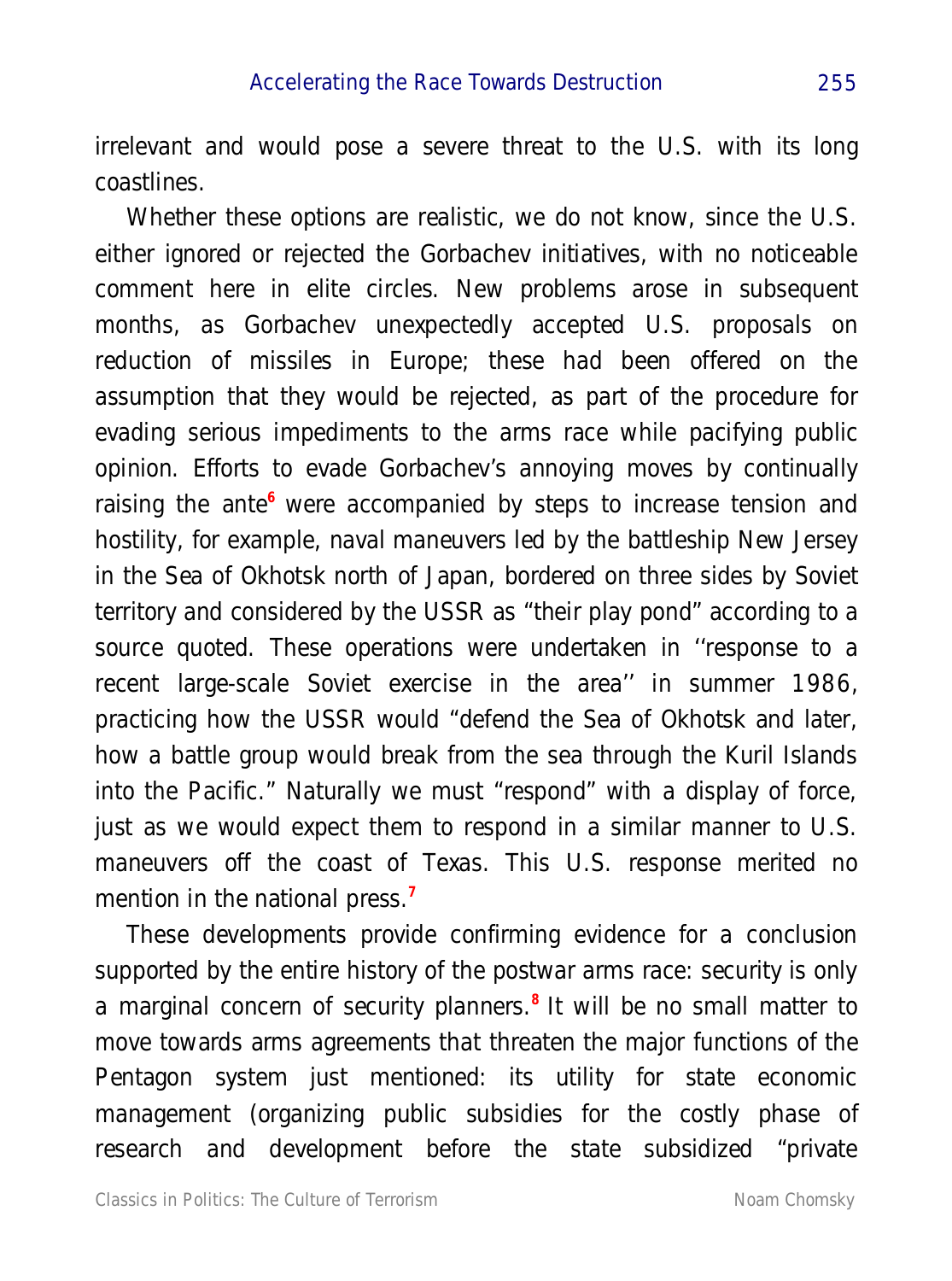corporations" can take over for profit, maintaining a substantial stateprotected market for high technology industry, etc.); and its role in "deterrence," that is, providing an umbrella for global intervention. Systems that are only marginally useful for these purposes can be sacrificed, but to reach an agreement that interferes with these essential functions is a different matter.

After the 1986 Reykjavik summit, widely portrayed in the United States as a great triumph for Reagan, the U.S. Information Agency commissioned a classified opi[nio](#page--1-0)n poll to assess the reaction among NATO allies. The results showed that Reagan was generally blamed for the summit failure, in Britain by 4 to 1, in Germany by 7 to 1; only in France were both sides blamed equally. The results were leaked and published in Europe, but I found no mention here.**9**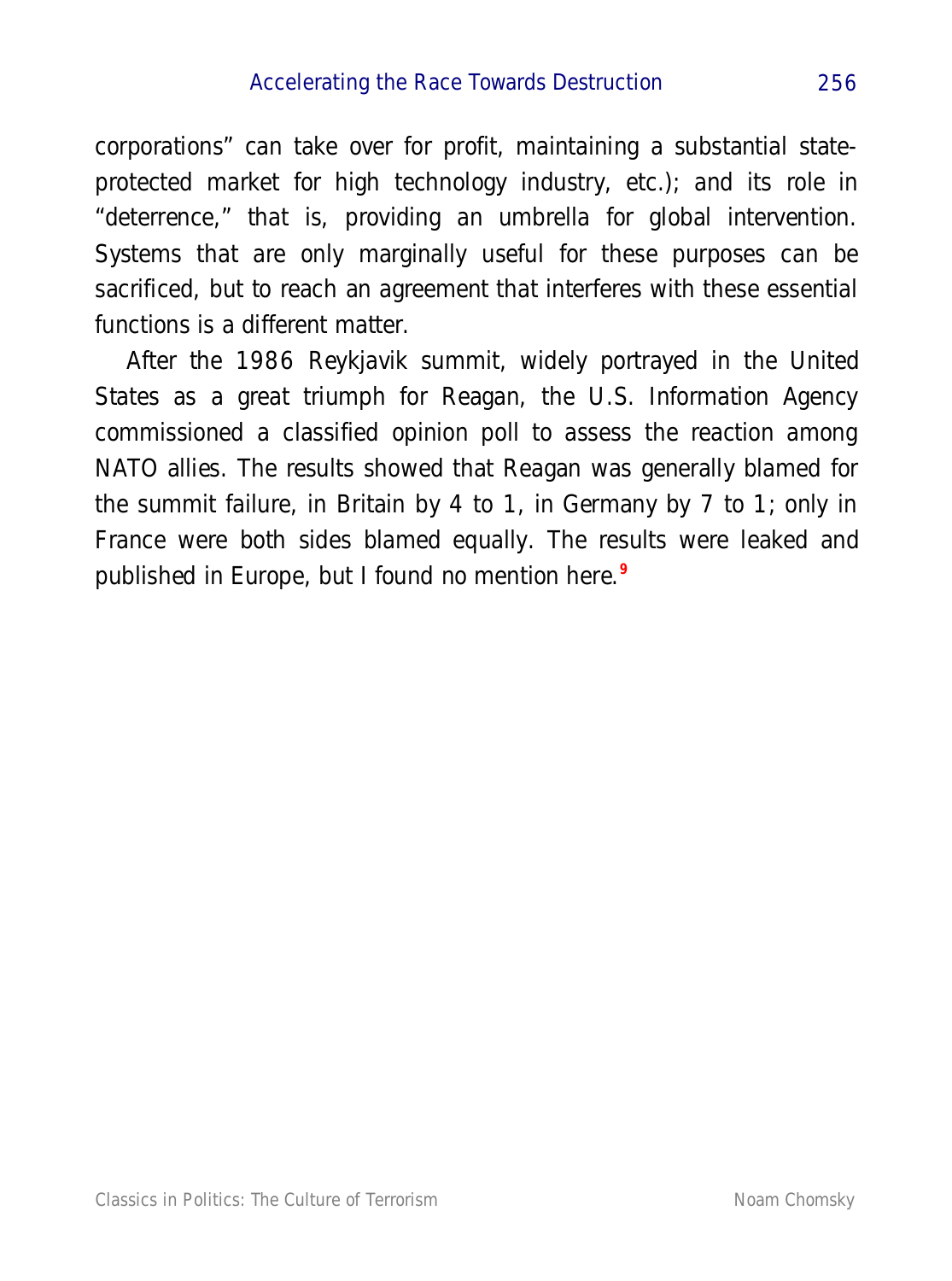### **Notes Chapter Nine**

- 1. For discussion of the background for recent developments surveyed briefly here, see *TTT, PI.*
- 2. Serge Schmemann, NYT, March 30, 27, 1986; AP, Berlin, April 21, 1986; Joseph Nye, Foreign Affairs, Fall 1986.
- 3. Bernard Gwertzman, NYT, March 31, 1986.
- 4. Paul Lewis, NYT, Aug. 22, 1987. AFP, Sept. 5, 1987; Central America News Update, Oct. 1, 1987.
- 5. While the timing suggests that this was the proximate cause, there are far more serious issues in the background, as discussed in chapter 8.
- 6. Some of the Soviet concessions are rather surprising, for example, their willingness to exempt French and British nuclear forces and missiles, which are no less threatening to them than American ones and are by no means trivial in scale. According to secret U.S. reports obtained through the Freedom of Information Act, Britain (with other NATO governments) has been implementing plans to add several thousand new nuclear weapons with ranges of 500 to 900 kilometers, including very long range artillery, a successor to the Lance surface-to-surface missile, and shortrange cruise missiles that can be launched from American or European aircraft. The nuclear warheads for these programs, which the British government falsely denied were under way, are to be paid for by the United States. Ian Mather, Observer News Service, Toronto Globe & Mail, March 23, 1987. Such techniques, along with offshore deployment, might serve to impede further and more meaningful arms reductions.
- 7. AP, September 29; BG, Sept. 30, 1986.
- 8. See *TTT* and *PI* for further discussion.
- 9. MGW, Nov. 9, 1986.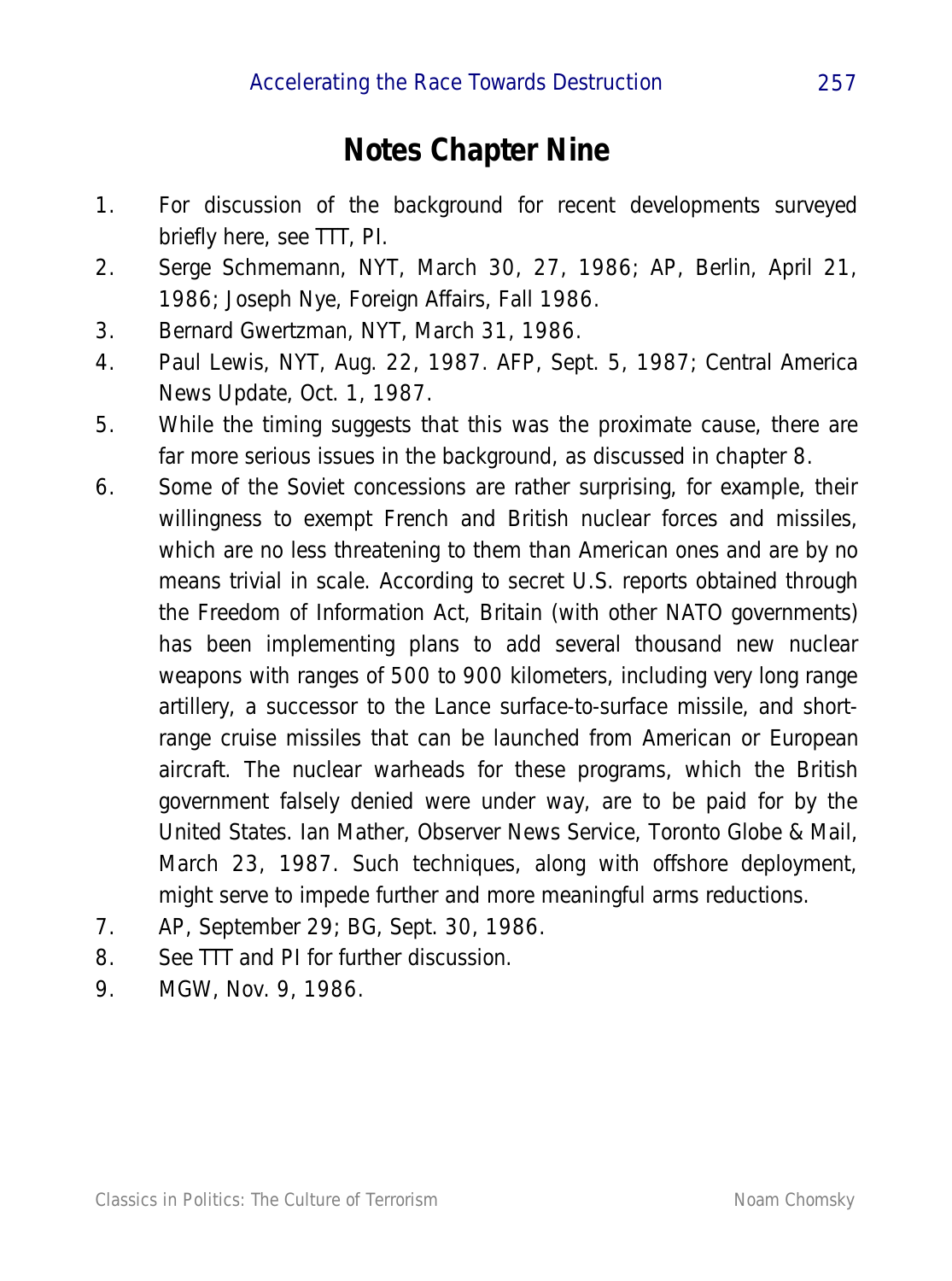# **10**

# **Controlling "Enemy Territory"**

ome concern was felt in elite circles over the Reagan administration's decision to exceed the SALT II limits. In the ome concern was felt in elite circles over the Reagan<br>administration's decision to exceed the SALT II limits. In the<br>military authorization bill of October 1986, both Houses of Congress called on the Executive to comply [wi](#page--1-0)th SALT II, in the interest of national security. A few weeks later, the Reagan administration announced that it was proceeding to exceed the SALT limits. An administration spokesman explained: "Congress is out of town and the summit in Iceland is past, ... so what's holding us back"?<sup>1</sup> In other words, the cop is looking the other way, so why not rob the store? In actual fact, Congress is "out of town" even when it is in town, as the administration knows very well, and it is not too difficult for a gang of street fighters to ride roughshod over the generally pathetic opposition, which is in fundamental agreement with their objectives despite occasional tactical objections.

It is hardly surprising that the Iran-contra hearings became a forum for contra propaganda. Contra supporters at least have the courage of their convictions, while the opposition, with largely tactical objections, had long surrendered any moral basis for their critique and could therefore only look on in embarrassed silence at the flow of "patriotic" tirades.

The attitude of the statist reactionaries of the Reagan administration towards their domestic enemy, the general public, is demonstrated by the large increase in the traditional resort to clandestine operations to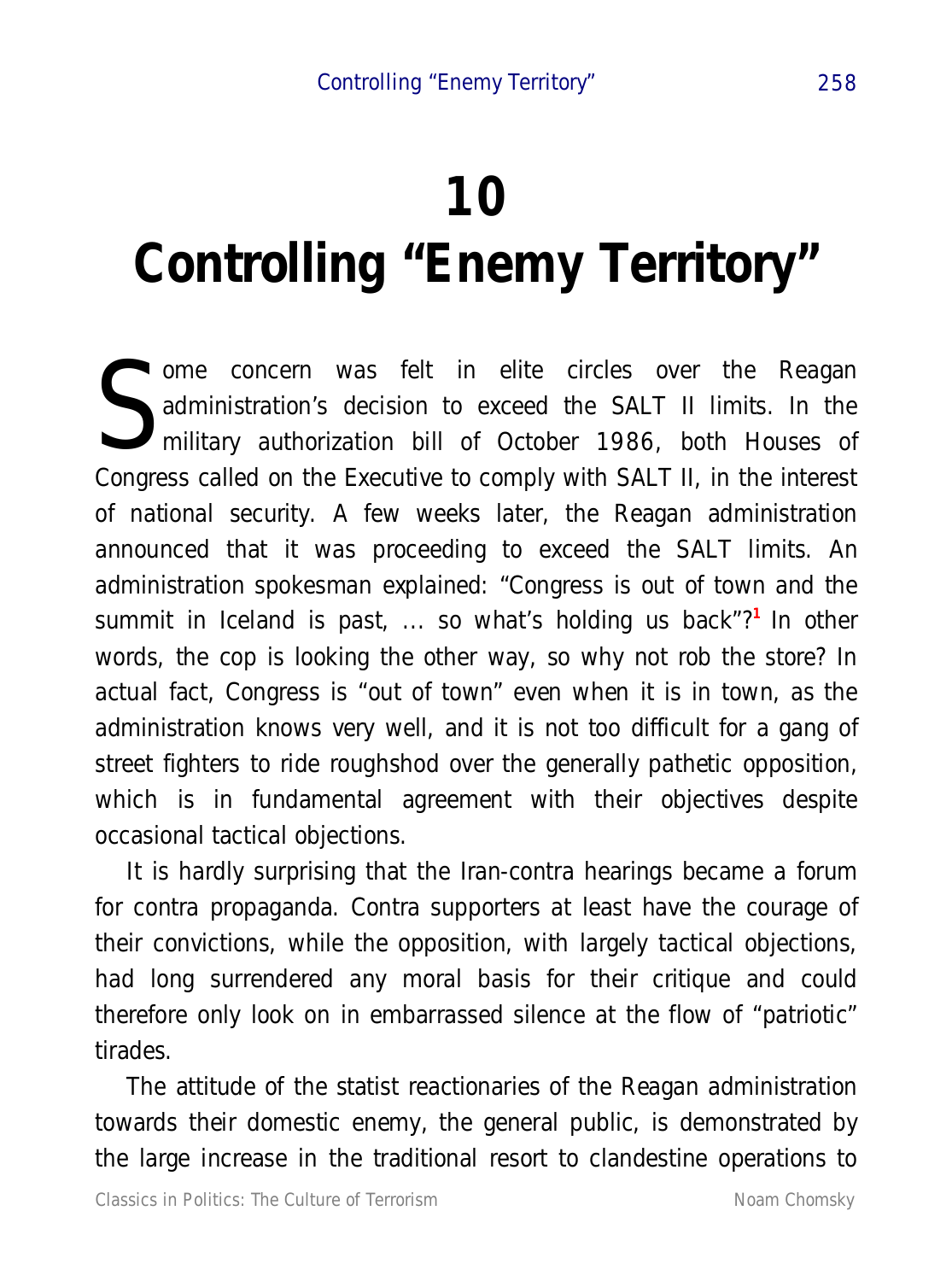#### *Controlling "Enemy Territory"*

evade public scrutiny, as discussed earlier. Their contempt for Congress—meaning, whatever limited role the public plays in the political system through its elected representatives—was revealed dramatically in the Iran-contra hearings, particularly during Oliver North's testimony. The public reaction was also illuminating. While elite elements were disturbed by this glimpse of the face of fascism, there was a notable, if brief, wave of popular enthusiasm, This was widely interpreted as an expression of popular antagonism towards the role and behavior of Congress, perhaps rightly, though we should recall that the public "trust Congress over Reagan when it comes to solving the nation's major problems by nearly a 2-1 margin." But at a deeper level, the immediate public response illustrates the insight of the 18th century European Enlightenment that the value and meaning of freedom are learned through its exercise, and that the in[stin](#page--1-0)ctive desire of "all free peoples to guard themselves from oppression" (Rousseau) may be repressed among a subordinated population, effectively removed from the political system, disengaged from the struggle against state and other authority, and in general, objects rather than agents.**<sup>2</sup>**In the absence of organizational forms that permit meaningful participation in political and other social institutions, as distinct from following orders or ratifying decisions made elsewhere, the "instinct for freedom" may wither, offering opportunities for charismatic leaders to rally mass popular support, with consequences familiar from recent history.

The attitude of the state authorities towards the public is revealed still more clearly by what one Reagan official called "a vast psychological warfare operation" designed to fix the terms of debate over Nicaragua, a vast disinformation campaign called "Operation Truth"—Goebbels and Stalin would have been amused. The campaign was largely successful, along with similar operations with regard to Libya, international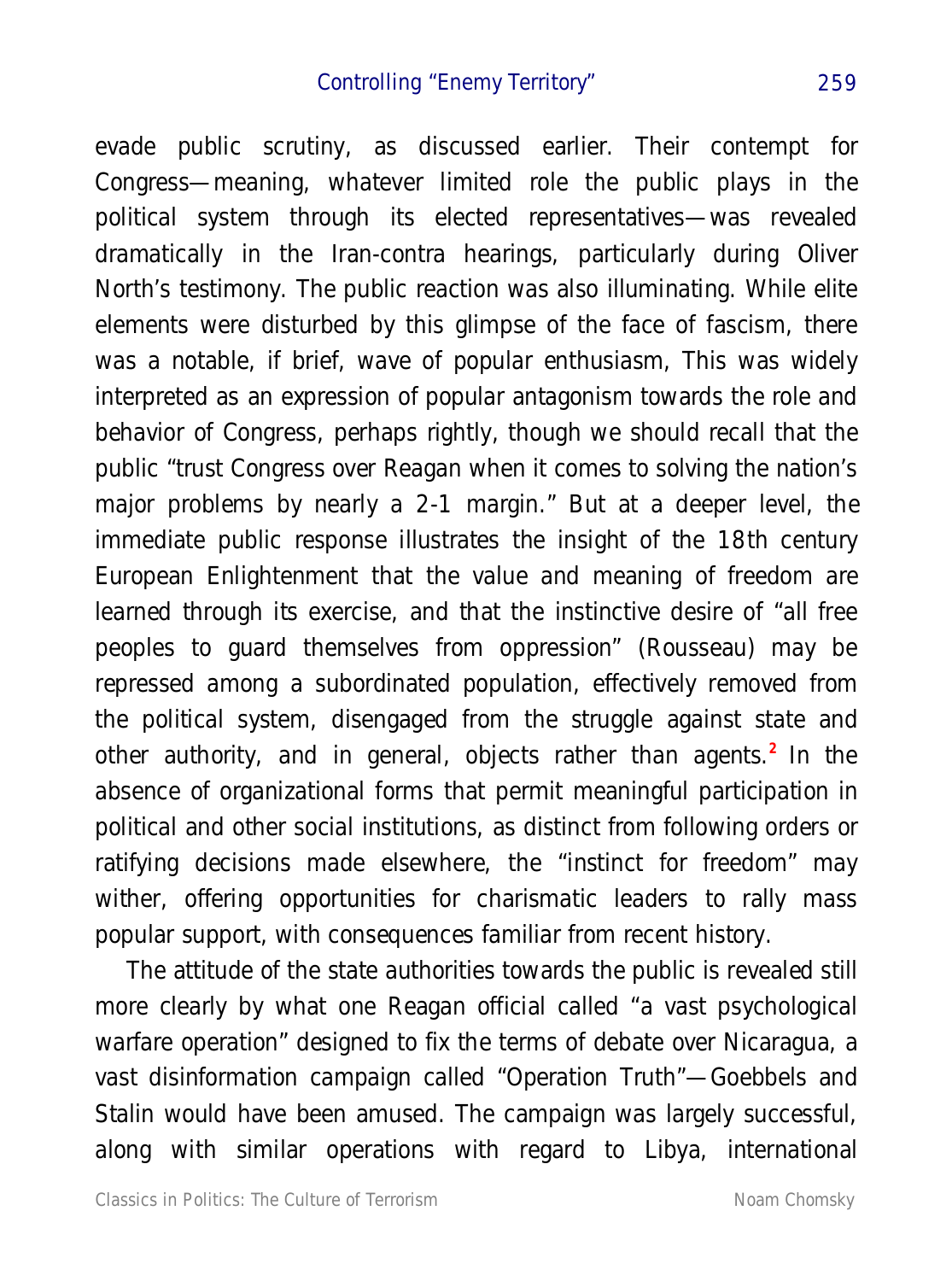#### *Controlling "Enemy Territory"*

terrorism, the arms race, and numerous other matters. The pioneers of modern totalitarianism would also have nodded their heads in approval over the formation of a State Department Office of Public Diplomacy, reported to be controlled by Elliott Abrams under the supervision of the National Security Council, dedicated to such maneuvers as leaking "secret intelligence [that is, constructions of state propaganda disguised as intelligence] to the media to undermine the Nicaraguan government." This "vast, expensive and sophisticated worldwide campaign aimed at influencing international opinion against the Sandinistas," and crucially, designed to control the media and public opinion at home and to "influence congressional debate in favor of the rebels" attacking Nicaragu[a, i](#page--1-0)s explained in a March 1985 "15 page mega-memo" from Oliver North to Robert McFarlane, given little notice in the media that were one prime target of the enterprise. The Office of Public Diplomacy was "one of the least known but perhaps must influential programs of the Reagan administration."**<sup>3</sup>**

These measures to control "the public mind," in the terminology of the Public Relations industry, were quite successful in setting the agenda of discussion and fixing its narrow bounds. A senior U.S. official "familiar with the effort" describes the enterprise as "a huge psychological operation of the kind the military conducts to influence a population in denied or enemy territory." The terms are well chosen to express the perception of the public and Congress within contemporary "conservatism": enemy territory.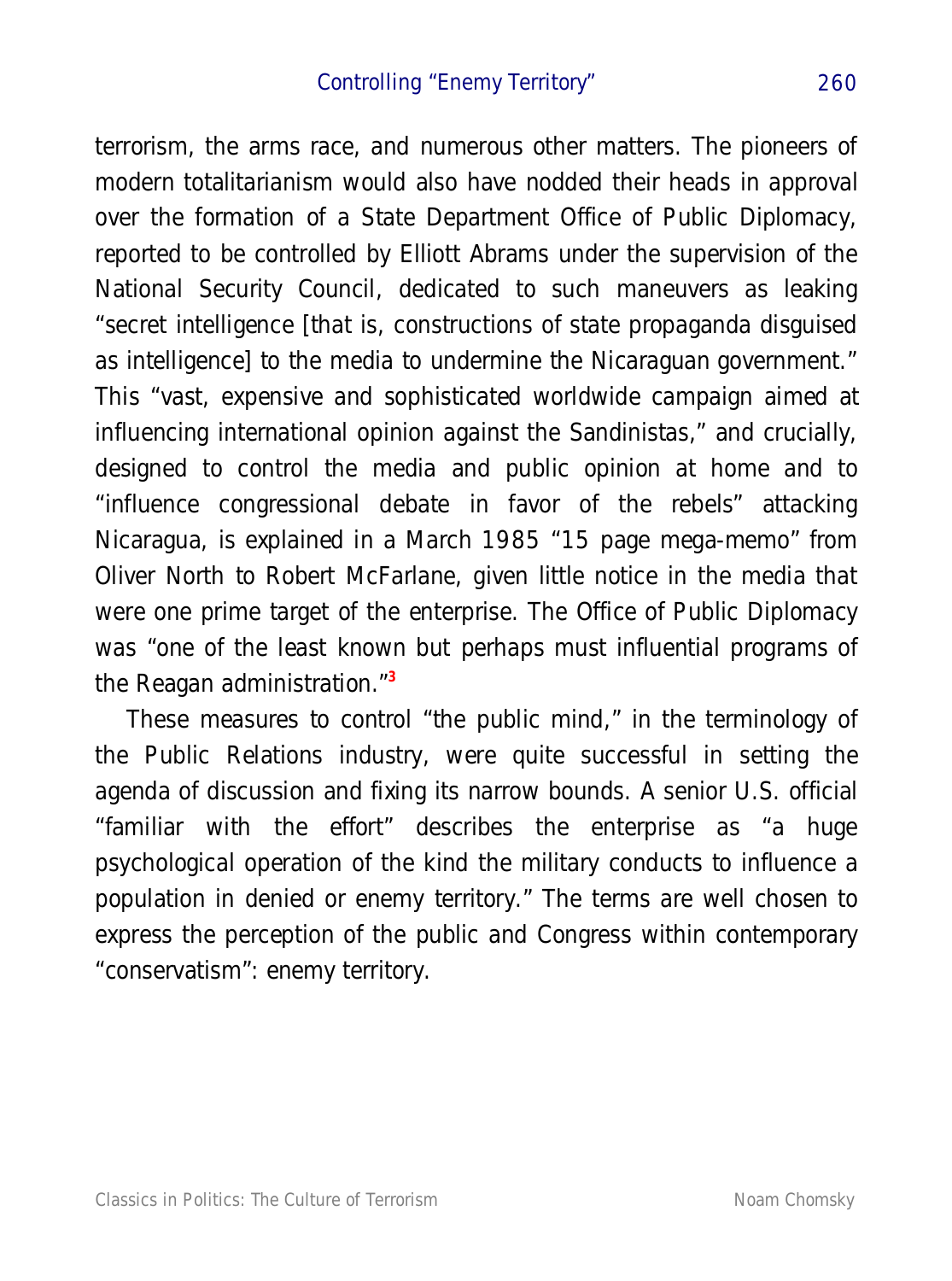### **Notes Chapter Ten**

- 1. Jeffrey Smith, *WP.* Nov. 9, 1986.
- 2. On the development of these ideas, important for understanding modern Western society as well as the early stages when oppressed people break their bonds, see my "Language and Freedom," reprinted in *For Reasons of State* and in Peck, *Chomsky Reader.* Also chapter 2 of my *Problems of Knowledge and Freedom* (Pantheon, 1972).
- 3. Alfonso Chardy, *MH,* Oct. 13, 1986; July 19, 1987.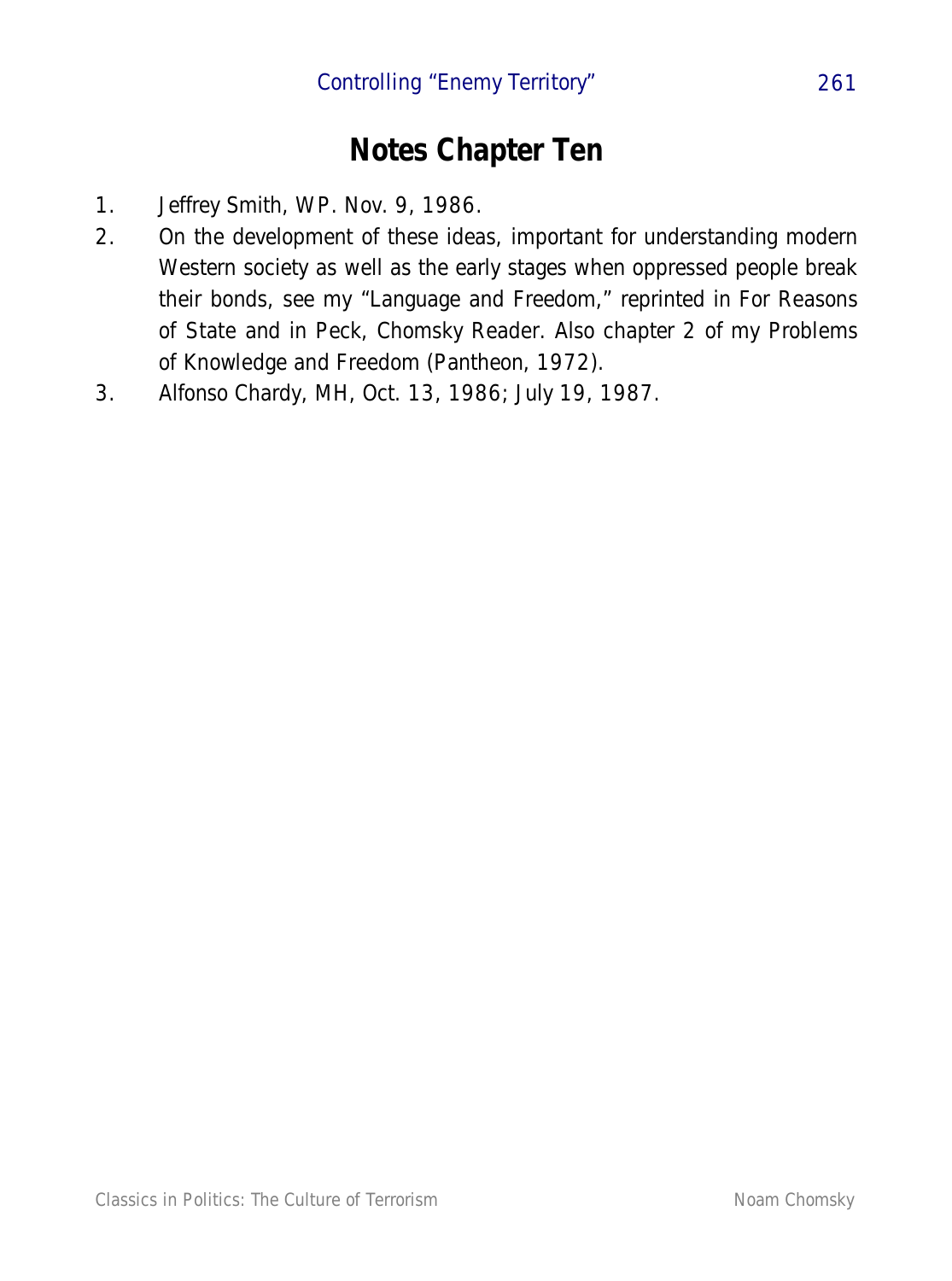# **11 Freedom of Expression in the Free World**

n the case of Nicaragua, the compliance of elite opinion is revealed very clearly by what is called "the debate" over the U.S. intervention. This "debate" rea[che](#page--1-0)d its peak in the first three months of 1986, as Congress prepared to vote on contra aid. During this period, the two major national newspapers—the *New York Times* and the *Washington Post*—devoted to this matter no less than 85 opinion pieces by regular columnists and invited contributors.**<sup>1</sup>**All 85 were critical of the Sandinistas, the overwhelming majority bitterly hostile; thus total conformity was maintained on the central issue. In 85 columns, there was not a single phrase noting that in sharp contrast to our loyal allies and clients, the Sandinista government, whatever its sins, does not slaughter its own population; the irrelevance of this evidently insignificant fact is just another indication of the ease with which we tolerate horrendous atrocities committed by "our side." In 85 columns, there were two phrases referring to the fact that the Sandinista government attempted social reforms before this dangerous development was aborted by the U.S. terrorist attack. n the very

Naturally, there could be no contribution to the "debate" by the charitable development organization Oxfam, which reports that "Among the four countries in the region where Oxfam America works [Guatemala, El Salvador, Honduras, Nicaragua], only in Nicaragua has a substantial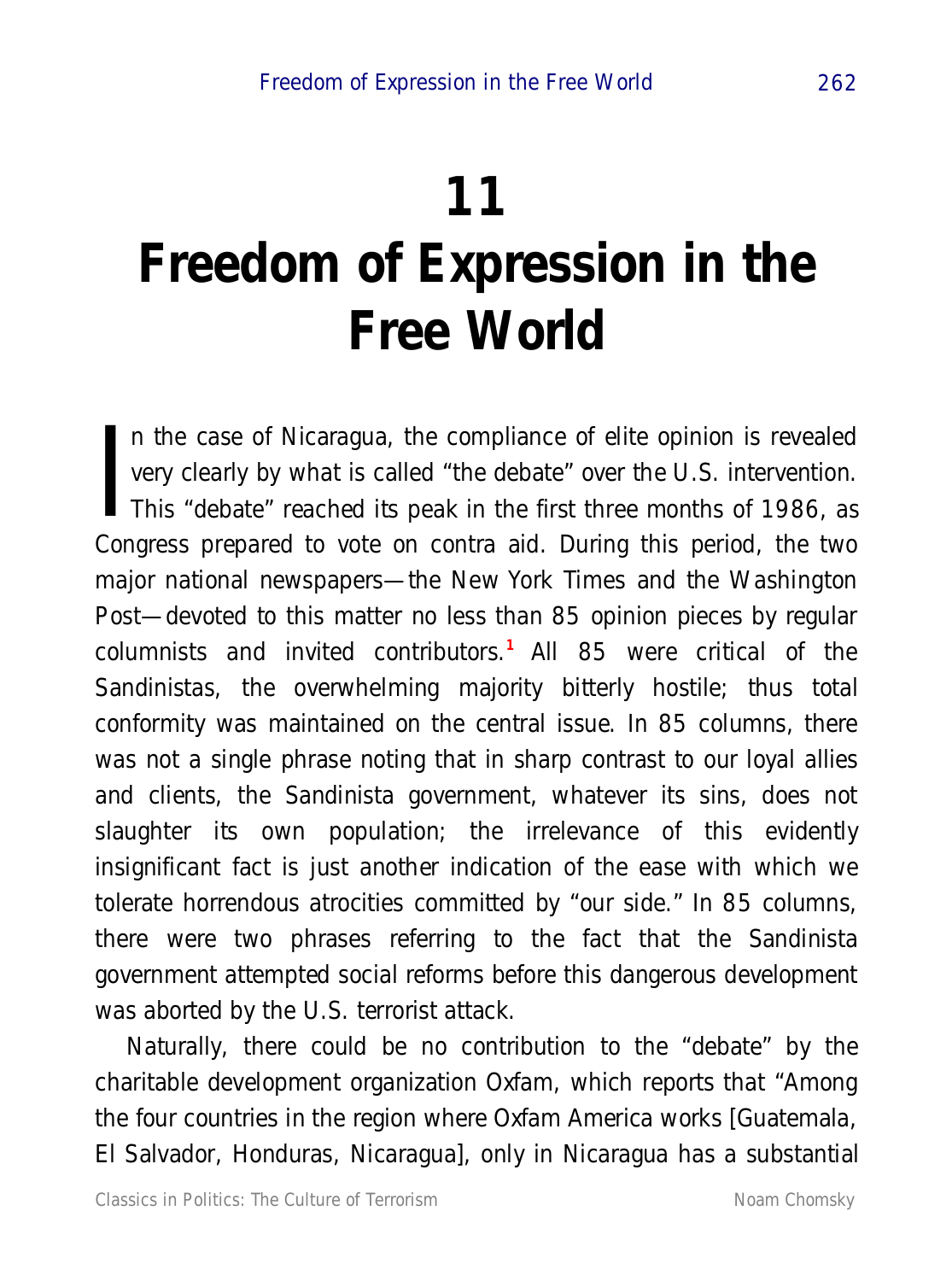effort been made to address inequities in land ownership and to extend health, educational, and agricultural services to poo[r p](#page--1-0)easant families"; "from Oxfam's experience of working in seventy-six developing countries, Nicaragua was to prove exceptional in the strength" of the commitment of the political leadership "to improving the condition of the people and encouraging their active participation in the development process."**<sup>2</sup>** Oxfam adds that it has been compelled to shift its efforts from development to war relief, a grand success for the American war, which also provides U.S. moralists with a welcome opportunity to denounce Sandinista failures and "mismanagement." None of this can be known apart from narrow circles that escape the constraints of the indoctrination system, and it is inexpressible in the opinion pages of the national press when the time comes to "debate" the propriety of an escalation of the attack against Nicaragua.

The uniformity and obedience of the media, which any dictator would admire, thus succeeds in concealing what was plainly the real reason for the U.S. attack, sometimes conceded openly by administration spokesmen. "Few US officials now [bel](#page--1-0)ieve the contras can drive out the Sandinistas soon," Central America correspondent Julia Preston reports. "Administration officials said they are content to see the contras debilitate the Sandinistas by forcing them to divert scarce resources toward the war and away from social programs."**<sup>3</sup>**These horrifying statements are blandly reported, evoking no comment, quickly forgotten. The U.S. will not permit constructive programs in its own domains, so it must ensure that they are destroyed elsewhere to terminate "the threat of a good example." And elite ideological management will ensure that no such topics enter the arena of discussion, within respectable circles. Rather, the framework of discussion established by Operation Truth must be adopted, with no deviation tolerated, though it is then permitted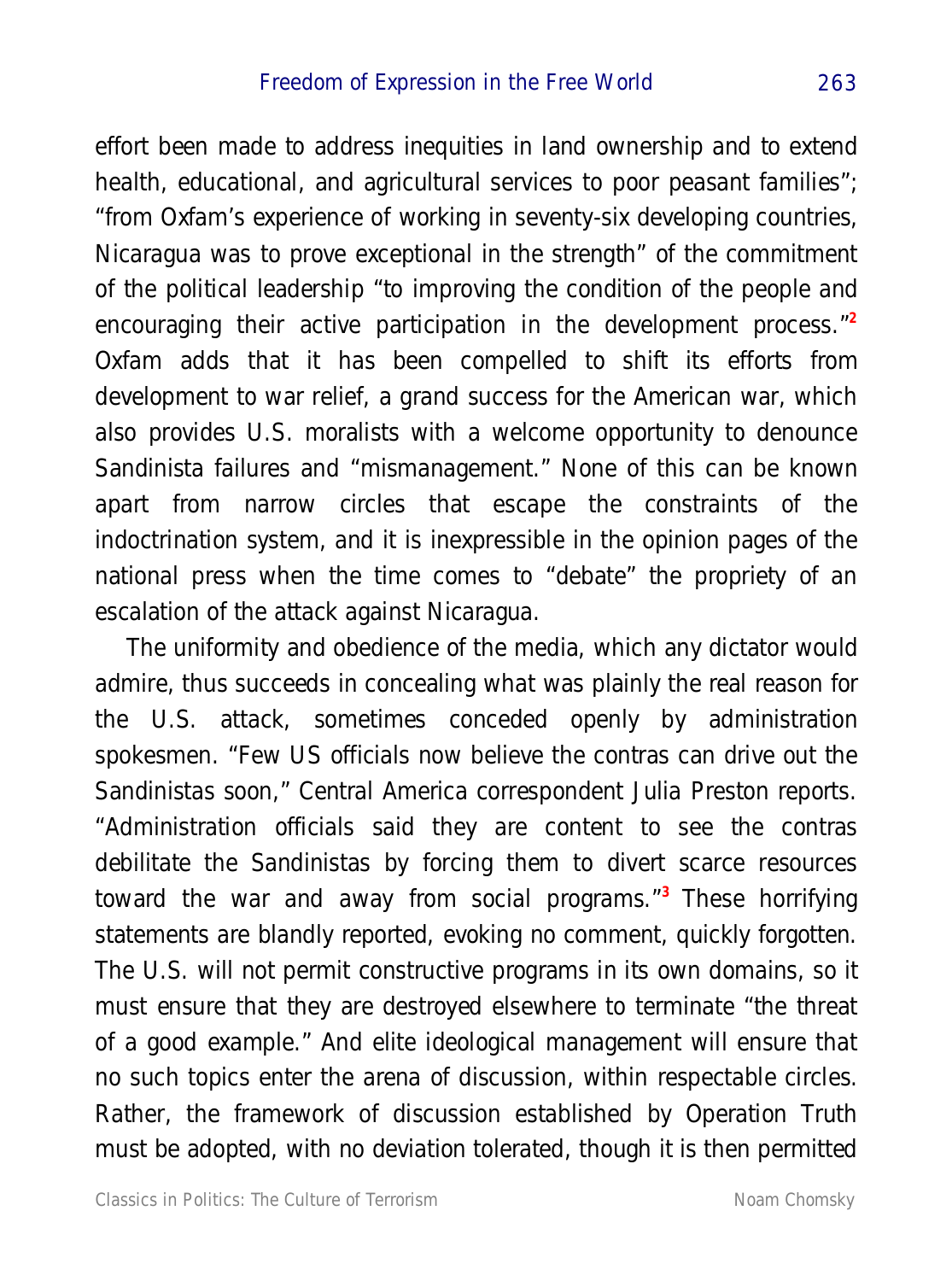to raise timid questions about whether the administration has selected the right means to achieve its "noble objectives."

The narrow conformism of the media is in part a response to the needs of the state propaganda system, in part a contribution to guaranteeing its effectiveness. The task is also surely consciously pursued. It is intriguing, for example, to see how rarely professional Latin Americanists are called upon for comment, in striking contrast to other regions and other topics, where the academic profession can be relied on to provide the desired opinions, thus protecting the fabled "objectivity" of the press. To select one example, it is a staple of Operation Truth that the 1984 elections in Nicaragua were a hopeless fraud while those in El Salvador at the same time were a dramatic victory for democracy. Therefore, it is necessary to suppress the official report of the Latin American Studies Association (LASA) on the Nicaraguan elections, along with corroborative reports by a balanced Irish Parliamentary Delegation and others, because it simply drew the wrong conclusions after a careful inquiry by American academic specialists on Nicaragua. Similarly, it was necessary to exclude or to falsify commentary by international observers on both elections, including eve[n](#page--1-0) those highly supportive of the American project, because they compared the Nicaraguan elections quite favorably with those in El Salvador, concluding that in Nicaragua the elections "were more open than in El Salvador" and that by the elections, "the legitimacy of the government is thus confirmed."**<sup>4</sup>** Plainly such material is inappropriate, given that editors and other commentators have a serious responsibility: they must contrast "the elected governments" of the "fledgling democracies" and their "elected presidents" with the Marxist-Leninist dictatorship of Nicaragua, just as their counterparts in *Pravda* must laud the "peoples democracies" of the peace-loving states of the Eastern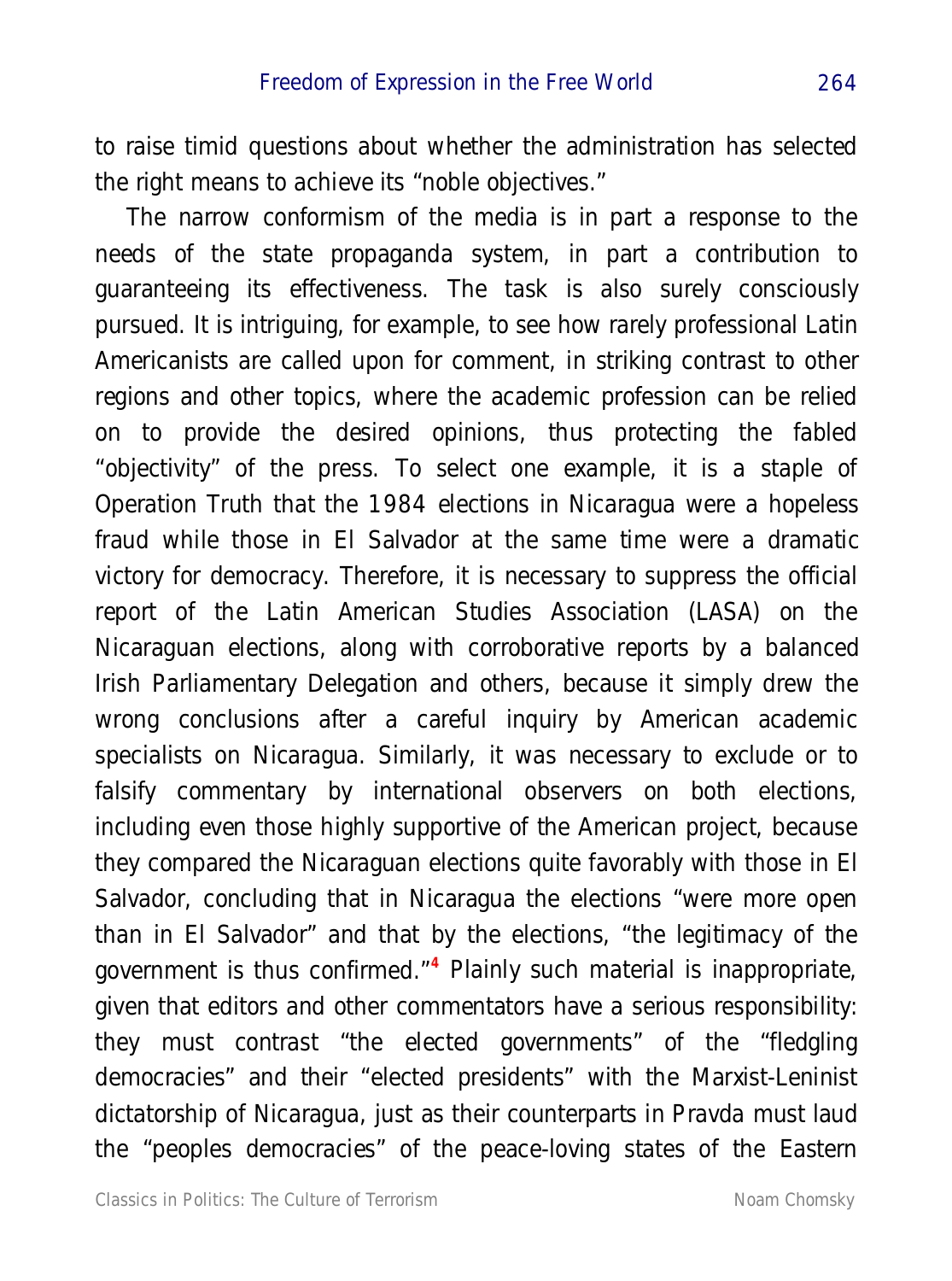zone, and contrast them with the warmongers controlled by fascists.

The practice is far more general, and it is understandable. Pursuing their commitment to objectivity in reporting on "the fledgling [dem](#page--1-0)ocracies" and "the resistance" to tyranny in Nicaragua, the national press can hardly be expected to report the conclusions of international observers who found that the Salvadoran elections of 1984 were conducted in an "atmosphere of terror and despair, of macabre rumour and grisly reality,"**<sup>5</sup>**or to approach [ma](#page--1-0)instream scholars who describe the contras as "a hopeless band of blood-thirsty mercenaries" and observe that "The willingness of the Nicaraguan population to fight in defense of their revolution is what turned back the Contra attacks and gave pause to policy makers contemplating an invasion."**<sup>6</sup>**

The media have, in fact, been compelled to develop a new cadre of experts who can be called upon to define the approved spectrum of opinion. Thus in the news columns of the *New York Times,* R. W. Apple presents the spectrum of responsible opinion, ranging from Mark Falcoff of the American Enterprise Institute to contra lobbyist Robert Leiken. Falcoff tells us that the Reaganites wh[om](#page--1-0) he supports have been "stupid and maladroit" while "the Democrats on the Hill keep pretending that this Government in Managua is a Social Democratic humanist regime bumbling its way toward democracy" (in the real world, congressional opinion is as uniformly anti-Sandinista as the press**<sup>7</sup>** ). And Leiken comments that "both sides are basically hysterical," refusing to cope with reality," the reality being that Nicaragua is caught in a "contest" between Moscow and Washington" with the superpowers represented locally by the "Soviet-backed expansionist Sandinista regime" for which popular support has "virtually vanished," and the peasant-based "resistance" that he supports, which expresses "the antihegemonist sentiments of the Nicaraguan people" and must undertake a "protracted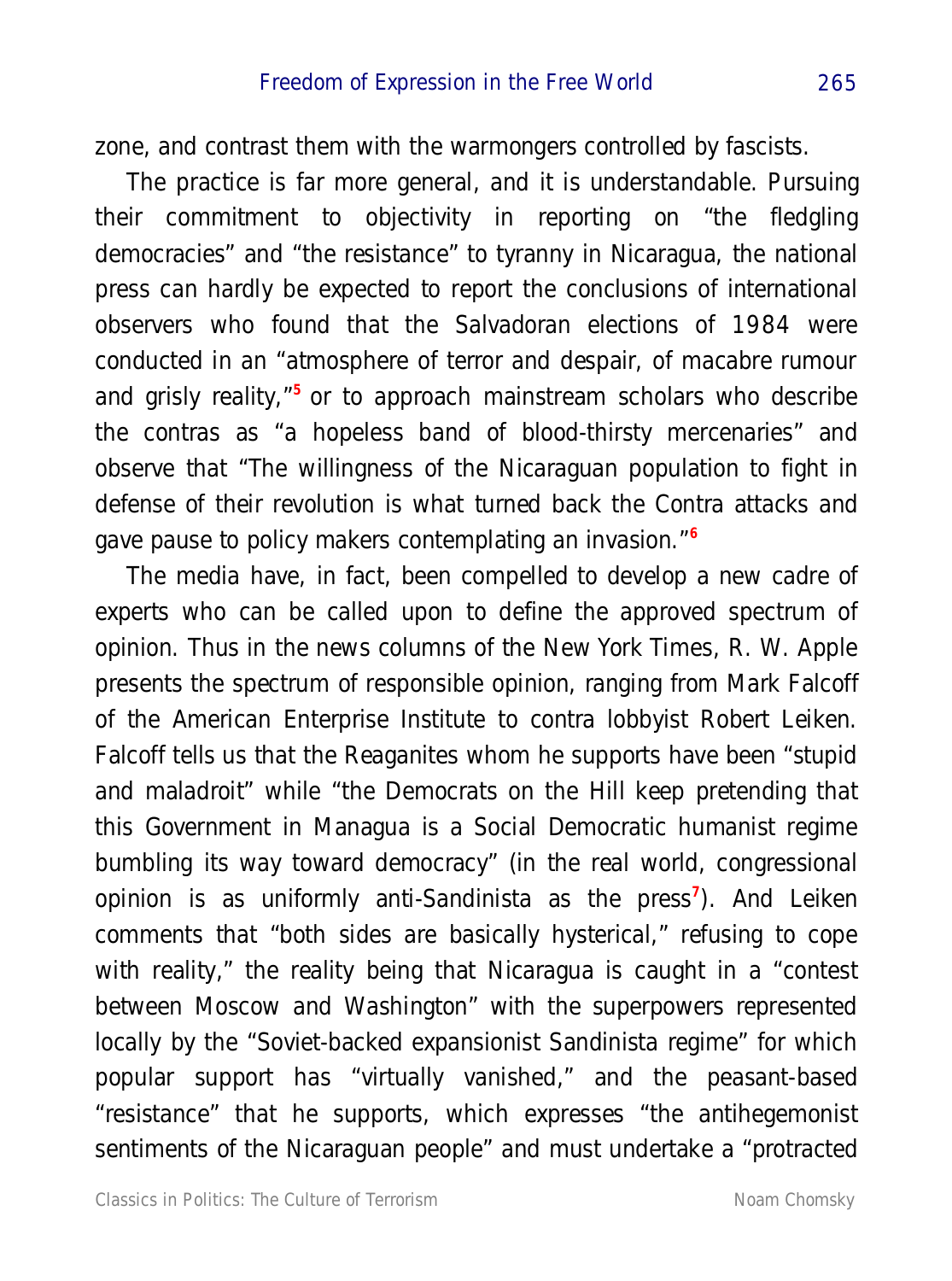struggle" of "armed resistance to the Sandinistas," leading the defense of Latin America against "Soviet hegemonism."<sup>8</sup> Beyond the respectable Falcoff-Leiken spectrum, the *Times* news columns inform us, the "issue's subtleties" are "buried in epithets," mere "mudslinging," entirely unserious.

Other views could be discovered, even within the narrow ideological confines of the media. They include not only charitable development agencies with ample experience in the region and elsewhere and professional Latin Americanists, but also respected Latin American figures with long and close associations with the United States: for example, the founding father of Costa Rican democracy, three-time President José (Pepe) Figueres, who describes Nicaragua as "an invaded country" and calls upon the United States to allow the Sandinistas "to finish what they started in peace; they deserve it":

After all, the Sandinistas were elected as fairly as anyone else in Central America, except for Costa Rica, where we have a real democratic tradition that the other countries lack ... All my life I fought against the Somoza dynasty because it was expansionist. They bought large properties in Costa Rica and persistently interfered with our internal affairs. Moreover, they were accomplished torturers and villains. The U.S. embassy in Managua supported them. I helped to organize countless movements to overthrow them and am grateful to the Sandinistas for finally achieving their ouster. Now, for the first time, Nicaragua has a government that cares for its people. I would have preferred a different approach to government in Managua. I am a fervent democrat and favor an electoral system along with freedom of the press. I was very sorry that they recently closed *La Prensa* but I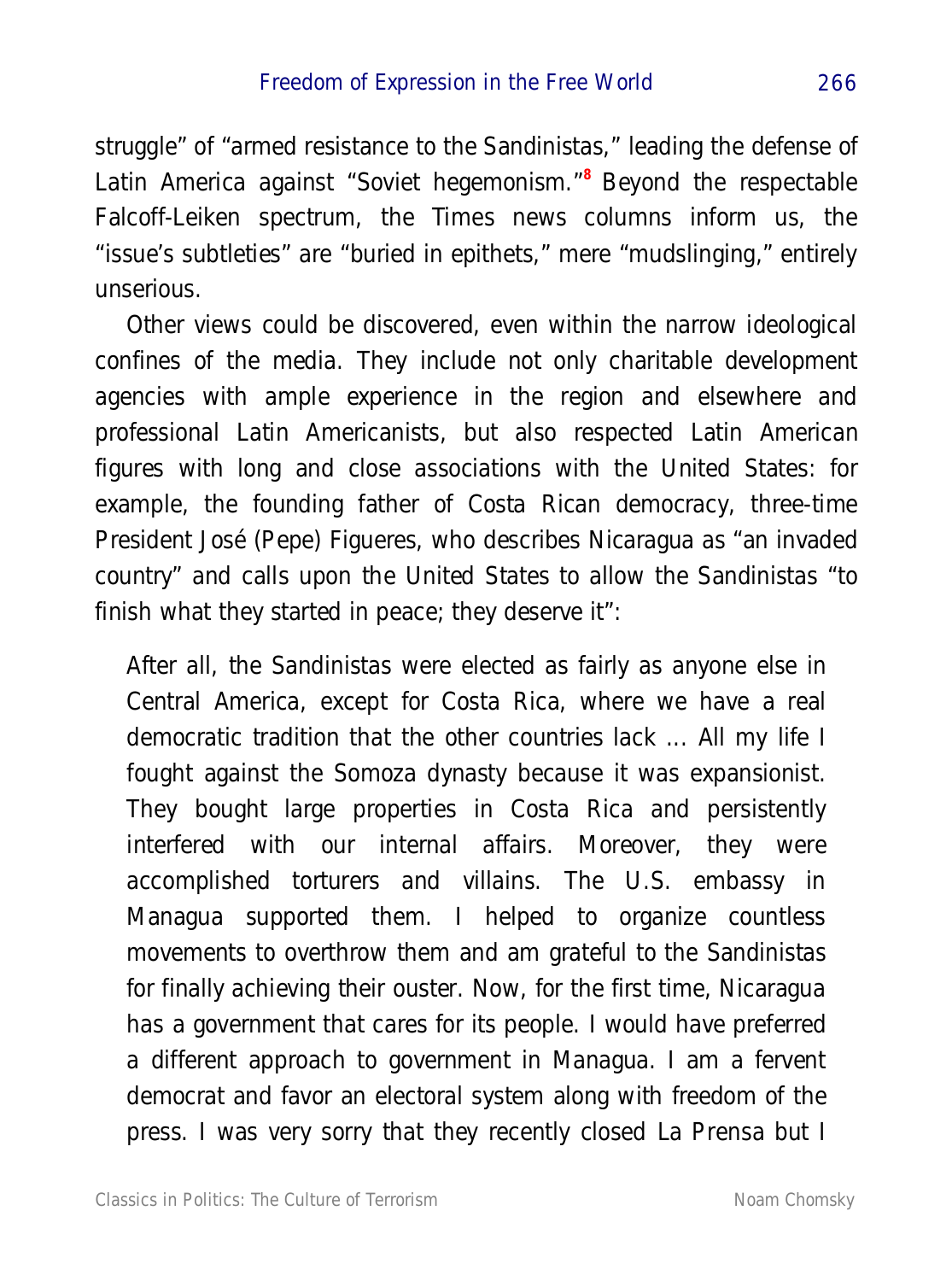also understand that Nicaragua is a nation at war, besieged by the United States and the regional oligarchies. When Somoza invaded Costa Rica in 1948 and again in 1955, we too established censorship of the press until the threat was over. As much as I disagree with the closing of *La Prensa,* I also understand why it happened.**<sup>9</sup>**

Clearly these sentiments do not serve the needs of Operation Truth, so the media must be careful to protect the inhabitants of "enemy territory" from the pernicious influence of the leading democratic figure in Central America.

As distinct from Leiken and other media favorites, Figueres reports that he found "a surprising amount of support for the government" on a recent visit. The same is true of other visitors, e.g., British TV correspondent Trevor McDonald who concludes that Daniel Ortega's "greatest achievement is that he has been able to convince most Nicaraguans that the Sandinista revolution is still worth fighting and suffering for."**<sup>10</sup>**

While the founder of Costa Rican democracy is not worth hearing, Costa Rican opinion is not excluded in principle from the media. Thus there is space for a columnist of the ultra-right-wing journal *La Nación*  condemning Nicaragua for suc[h s](#page--1-0)ins as "its defamatory claims about Costa Rica"—meaning, its true charges about use of Costa Rican territory for attacks against Nicaragua, brought by Nicaragua to the World Court in accordance with international law, an infuriating violation of good form by the standards of a terrorist culture.**<sup>11</sup>**

Or the press might report the conclusions of Argentine Nobel Peace Prize winner Adolfo Perez Esquivel, whose visit to Central America showed him "the intervention, the repression, and the grave violation of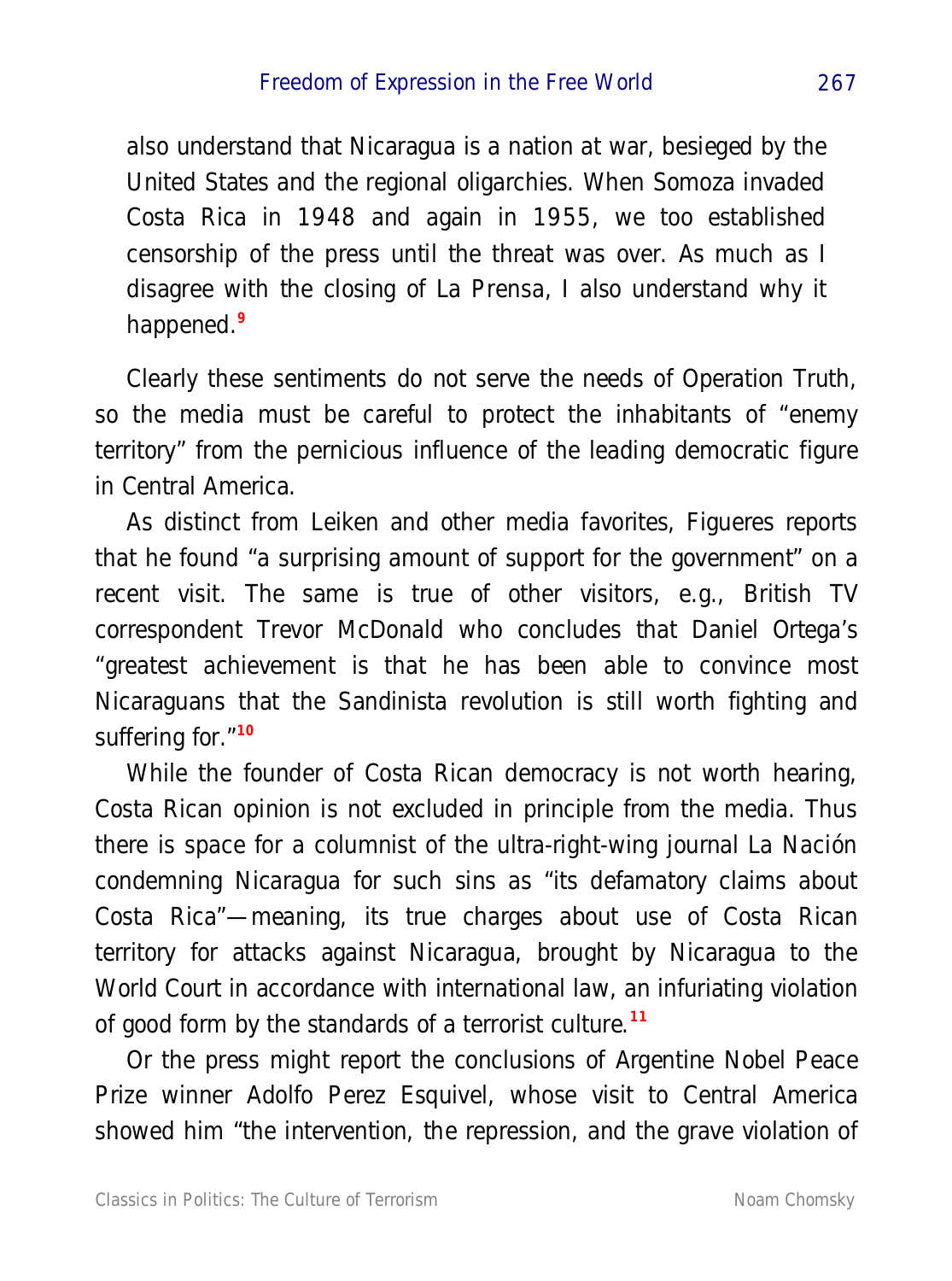human rights which the United States is committing" and who condemns the U.S. violation of international law and its efforts to undermine negotiations.**<sup>12</sup>**Or the Catholic Institute of International Relations in London, which identifies the "fundamental cause for the conflict between the US and Nicaragua" as "the relations between rich and poor on the Latin American continent":

The Sandinistas have brought about a shift of power within Nicaragua from the rich to the poor. Their chief opponents in Nicaragua are those who have lost wealth or status through the revolution. It is with these people, and with their like throughout Latin America, that U.S. governments are allied, militarily, through investment and commercial relations and by ties of friendship. The consequences of these links have been demonstrated on many occasions, from Guatemala in 1954, through Chile in 1973 to El Salvador today. To most of the population of the continent, therefore, President Reagan's talk of freedom means the freedom of the rich to humiliate, exploit, and, if they judge it necessary, murder the poor

—the "Fifth Freedom" that is a determining factor in U.S. policy planning.**<sup>13</sup>**"The practical achievements of the Nicaraguan revolution," they continue, offer the poor "an alternative model and make Nicaragua a symbol of the hope that, despite all the odds, a better life is possible."**<sup>14</sup>**

Similarly, one is unlikely to find in the U.S. media a November 26, 1985 message to the Nicaraguan people by Fr. Manuel Henrique, president of the Brazilian National Commission of Clergy, expressing

our solidarity with your struggle for a democratic and free nation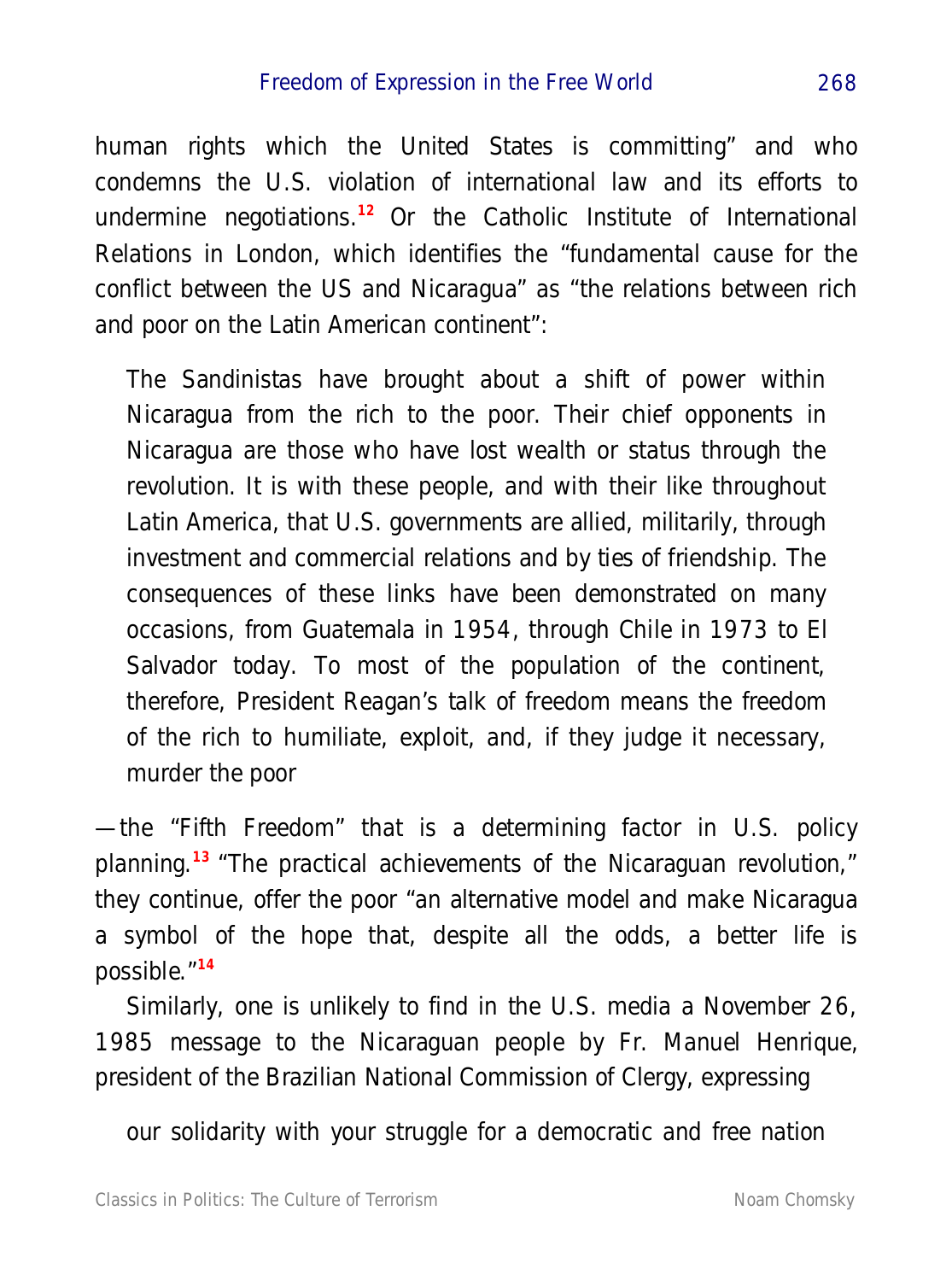based on justice. We condemn the cowardly aggression inflicted on your land by the Reagan administration, and we protest against every form of slavery imposed by the capitalist powers on our poor countries. That enslavement is sinful.

Even statements by Nicaraguan church groups critical of the Sandinistas are inappropriate when they are not useful for the cause, for example, the Pastoral Letter of the Baptist Convention of Nicaragua of May 1985, denouncing the "illegal ... blockade carried out by the United States Government" and expressing their "hurt" over the fact that

in the last few months more than 150 children have been murdered by the aggression financed and sustained by the United States Government ... 9000 people have been murdered by the counter-revolution, 900 adult education centers have been obliged to close, with 250 of their participants being murdered; 17 schools were totally destroyed and 360 have been forced to close; 170 teachers were murdered a[nd](#page--1-0) 180 kidnapped, 150 agrarian cooperatives were destroyed and 11 infant care centers have been closed down. It hurts us deeply that a country like Nicaragua small, poor, indebted and lashed by every kind of calamity—suffer economic damages that already surpass \$1 billion.**<sup>15</sup>**

Equally abhorrent to the Free Press is the Resolution of the Conference of the Interparliamentary Union, convening in Managua in April-May 1987 with delegates from 90 nations. Approved unanimously except for El Salvador, whose proposal to add their contention that their country was being attacked by a foreign power was rejected, the Resolution "Calls on the United States to pay heed to the findings of the World Court, to cease all military activities within and against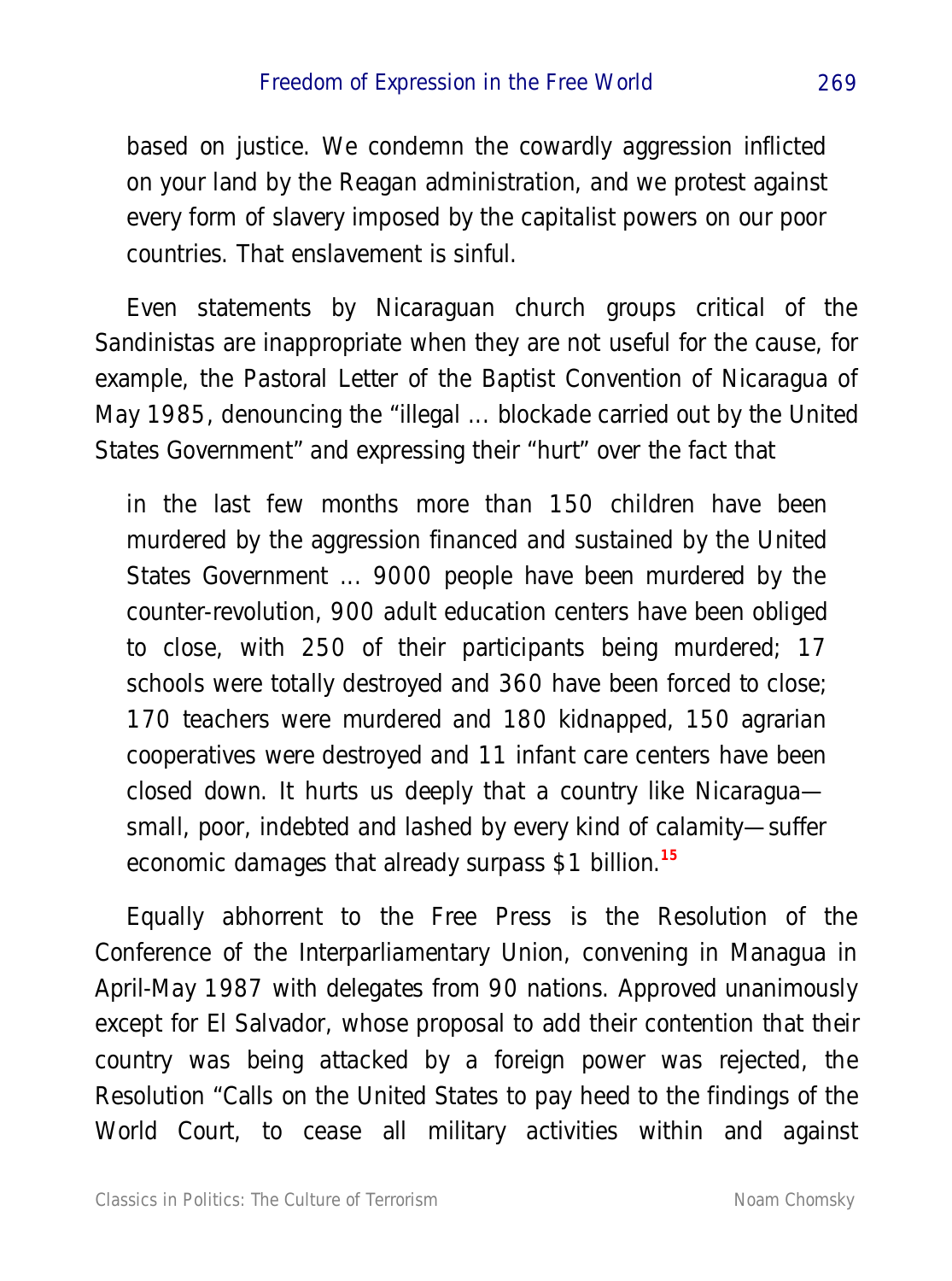Nicaragua," and condemns the U.S. embargo.**<sup>16</sup>**It was not mentioned in the *New York Times* or *Washington Post* (or elsewhere, to my knowledge), though the press reported the conference, dismissing it as "of little real importance"**<sup>17</sup>**—as indeed it is, given the realities of power and the doctrines of Operation Truth.

Nor is attention likely to be drawn to the denunciation of U.S. policy by the representatives of the elected legislatures in Latin America, meeting in April 1986 under the auspices of the World Parliamentary Union, whose declaration, [ado](#page--1-0)pted unanimously, said: "Deserving special condemnation is the open intervention in the problems of Nicaragua by the U.S. government and sectors of the U.S. Congress," an intervention in "flagrant violation of international law" that is a "threat to the sovereignty of the republics of Latin America."**<sup>18</sup>**

Such conclusions, or the evidence that supports them, would not be consistent with the required image of Nicaragua as a totalitarian dungeon and of the U.S. as engaged in the "noble cause" of bringing "democracy" to its suffering people, as it has done under the Reagan Doctrine in El Salvador, Guatemala and Honduras. Consequently, the media must be careful to exclude such perceptions rigorously, keeping to the approved guidelines as to how facts may be selected, presented and interpreted, in accordance with the dictates of the Office of Public Diplomacy. And so they do, with impressive consistency and only rare departures, as illustrated in the sample of the national press above.

It is striking that even this level of media subservience to the state propaganda system does not suffice for the respected "democrats" of the Nicaraguan opposition or their advocates here. Thus in a cover story of the *Los Angeles Times Magazine,* Arturo Cruz, Jr. informs us that "the contras, so charismatic in Nicaragua, were always terrible at public relations in America" where the Sandinistas "won the [Madison Avenue]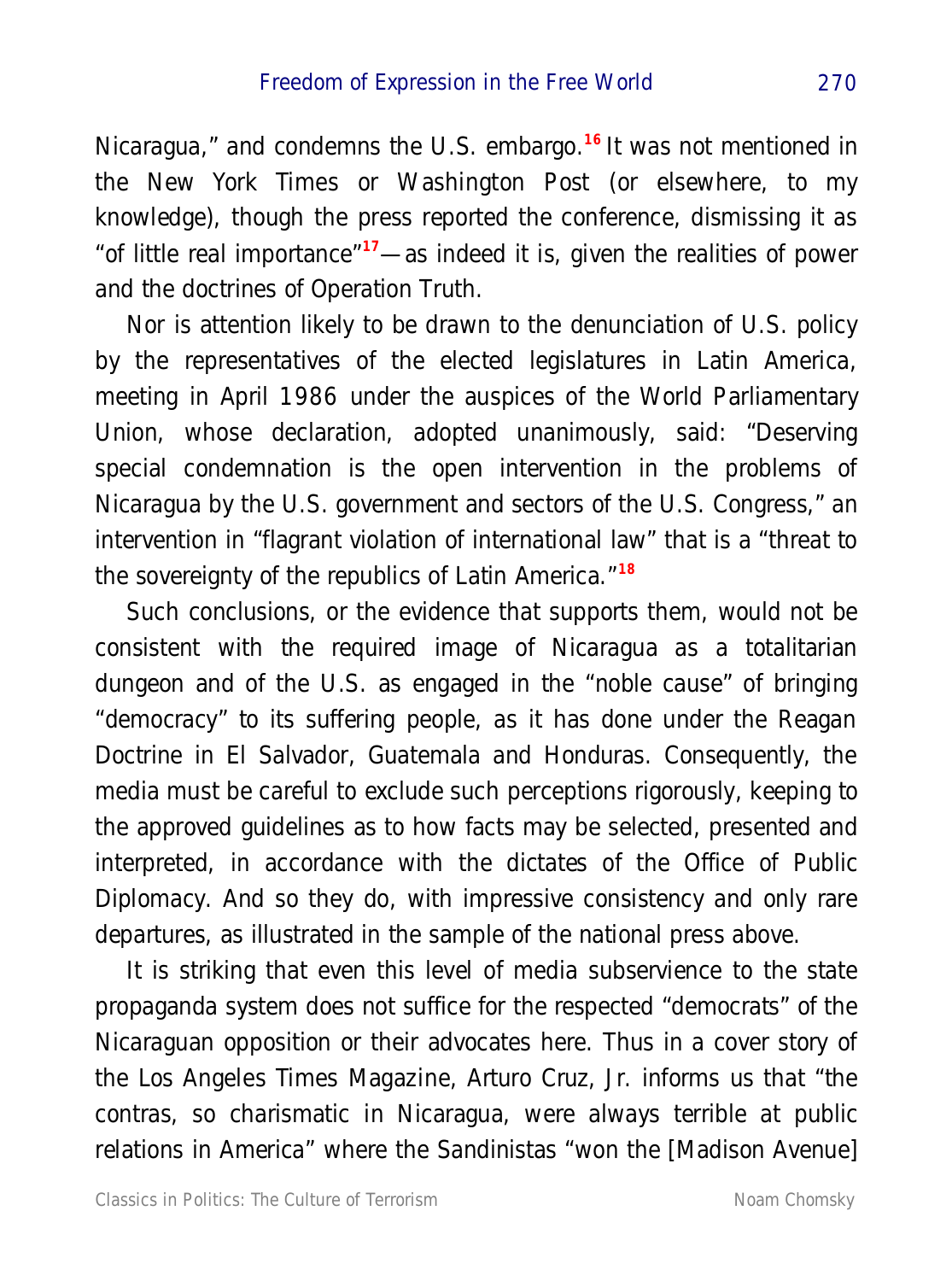war handily." "They learned how to please America and how to play with American public opinion ... The Sandinistas have hired the effective American mercenaries: not the soldiers, but the public relations firms— American mercenaries of ideas." American Senators want "to align with" the Sandinistas "so that they could take their alignment back to the United States and pose with it for their constituency," which explains the constant stream of pro-Sandinista propaganda on the Senate floor and in the mass media. The problem faced b[y th](#page--1-0)e contras, he explains in the *New Republic,* is that they are "unable to speak the very special language necessary to communicate with American journalists," offering responses that are considered "too pedestrian and tacky to be truly revolutionary" by the ultraleftists who dominate the U.S. press.**<sup>19</sup>** Cruz Sr., the leading official democrat, chimes in as well. As distinct from José Figueres and others, his thoughts are reported in the Free Press, which naturally takes his perceptions to be accurate, describing him as the spokesman of "the center-left leadership":

After watching the leftist Sandinist[a](#page--1-0) government of Nicaragua consistently score public relations victories in the United States, notes Mr. Cruz, [Oliver] North's riveting testimony has turned the tables. "This could be the first time the contra movement has had its day in court, so to speak, in this country," Cruz says.**<sup>20</sup>**

Finally, through the intervention of the great democrat Oliver North, the contras were able to break through the incessant barrage of pro-Sandinista propaganda that floods the U.S. media and Congress, and to overcome the barriers erected by the Sandinista dominated media to the expression of any criticism of Nicaragua or, surely, any support for the contras, whose advocates have languished in enforced silence.

Cruz Sr. and his associates also offer other typical Reaganite fantasies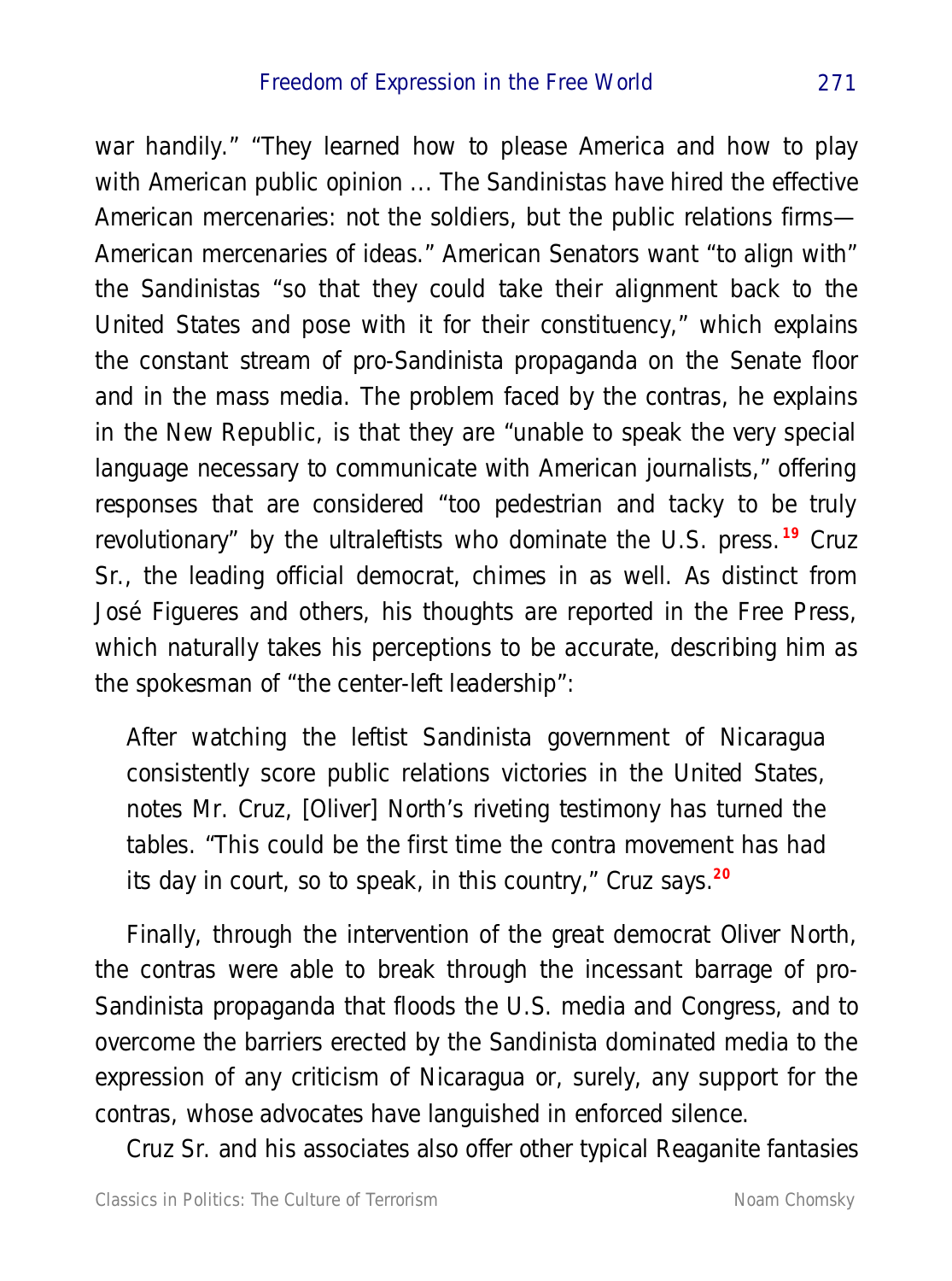with no harm to their reputations. Thus the South American governments only pretend to be opposed to the contra attack; "usually they act in Central America in terms of their own extreme left constituencies" (Cruz), fearing their "Marxist-Leninist minorities" (Alfonso Robelo).**<sup>21</sup>**

Similarly, U.S. supporters of the contras complain that "Left-wing opponents of *contra* aid have thrashed the administration in the propaganda battle on campuses, in churches, *and in the press"* (Morton Kondracke) and tell us that "the American public is caught in a bitter propaganda war over Nicaragua," between the Reaganites and the Sandinistas' "well-organized network of 'opposition' figures, 'witnesses,' 'correspondents,' and professional writers of letters to editors" (Robert Leiken). No less frustrated over the awesome power of the Sandinista lobby, A. M. Rosenthal denounces "the pro-Sandinistas in press and politics" who are "contemptuous about the goal of political democracy in Nicaragua" because "they are more interested in continuation of Sandinista rule than in peace," and who act "as if it were a damnable sin to suggest that the United States should not immediately destroy the contras, whose existence brought about the opportunity for negotiations"**<sup>22</sup>**—in the manner that we have reviewed.

In short, the extraordinary constraints on expressible opinion just illustrated and the virtually unswerving loyalty of the media and Congress to the fundamental doctrines of Operation Truth are not sufficient. Even the tactical objections raised to the pursuit of the "noble cause" by bitter opponents of the Sandinistas are intolerable, a proof that the media are controlled by pro-Sandinista "mercenaries of ideas'' and that the critics are so committed to Sandinista rule that they prefer it to democracy or peace. As long as no way has been found to stop talks in churches or letters to the editor by people who have lived and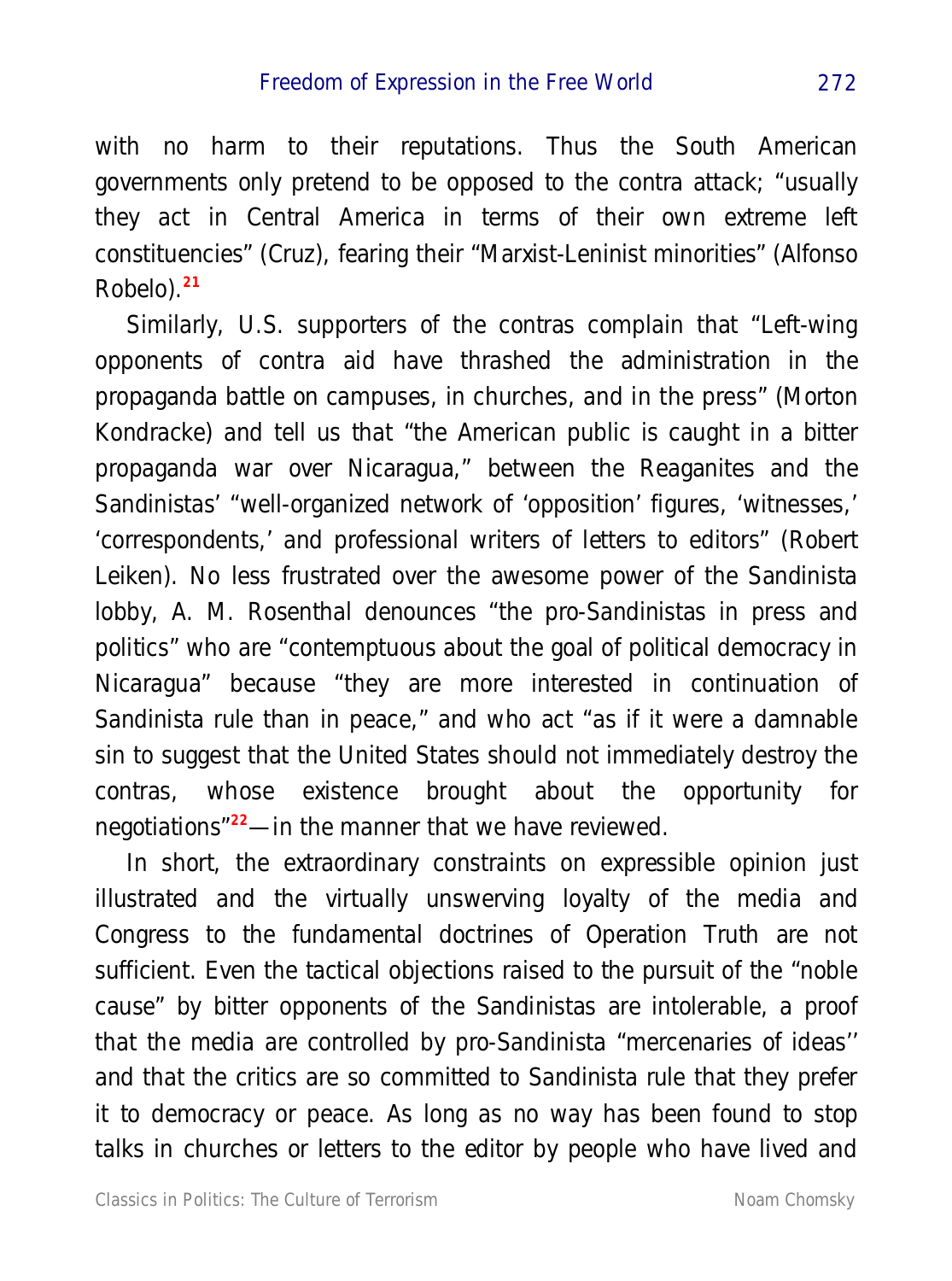worked in Nicaragua, and are therefore naturally to be dismissed with sneers drawn from the familiar litany, as long as the slightest deviation from total servility to the state is still visible, then that proves that the enemy is within the gates and all is lost.

The totalitarian mentality is revealed with much clarity in such pronouncements.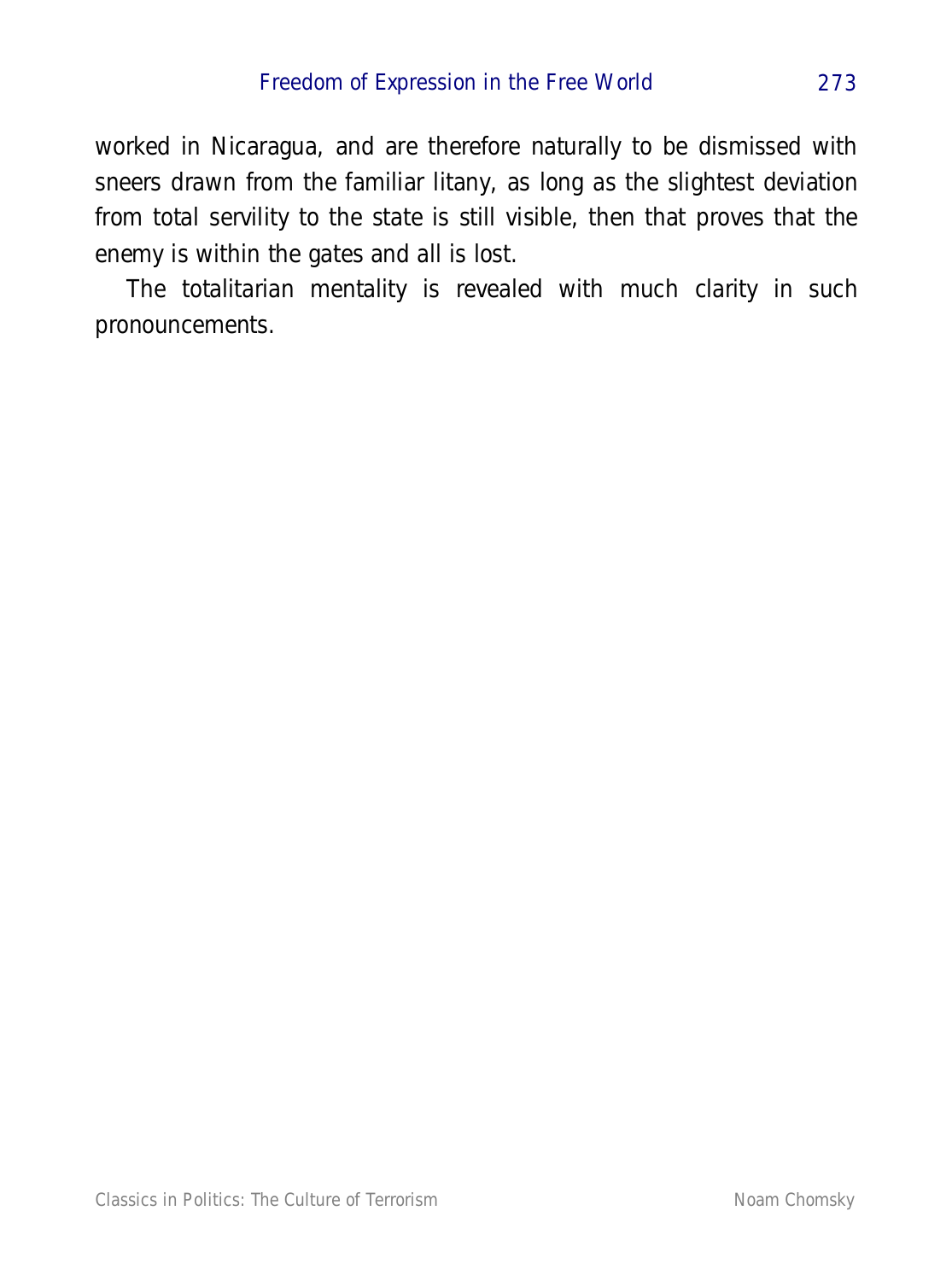### **Notes Chapter Eleven**

- 1. See my articles in Morley and Petras, *Reagan Administration and Nicaragua,* and Walker, *Reagan vs. the Sandinistas,* for a closer analysis, including some qualifications ignored in this brief review and a description of some of the techniques used by contra supporters, notably Ronald Radosh. See the same articles for review of *New York Times*  editorials on Nicaragua and El Salvador through the 1980s, illustrating the same conformity to state propaganda. See Jack Spence, in Walker, *Reagan vs. the Sandinistas,* for detailed analysis of news coverage of Nicaragua through the 1980s, with essentially the same conclusions. Also *TTT,* particularly pp. 140f.
- 2. *Oxfam America Special Report: Central America,* Fall 1985; Melrose, *Nicaragua: The Threat of a Good Example?,* 26, 14.
- 3. *BG,* Feb. 9, 1986.
- 4. The latter, the conclusion of the Dutch government observers, who are so committed to Reaganite atrocities that they see no problem in the exclusion of the left from the Salvadoran elections by massive terror; for quotes and references, including the misrepresentation of their report by Robert Leiken in the *New York Review,* see my introduction to Morley and Petras, *The Reagan Administration and Nicaragua;* also *TTT* for citation of commentary on both elections; and for more extensive discussion, Herman and Chomsky, *Political Economy of the Mass Media,* chapter 3. Also Smith, "Lies About Nicaragua," noting that even "an American observer delegation led by former Ambassador to Bolivia Ben Stephansky and former Ohio Republican Representative Charles Whalen pronounced [the elections] reasonably fair and an important step towards democracy." An Irish Parliamentary Delegation dominated by center-right parties was even more positive, and totally ignored, along with others with the wrong conclusions to impart.
- 5. Lord Chitnis, spokesman of the British Parliamentary Human Rights Group; see *TTT,* 117, for this and other foreign reactions.
- 6. Lars Shoultz, *National Security and United States Policy toward Latin*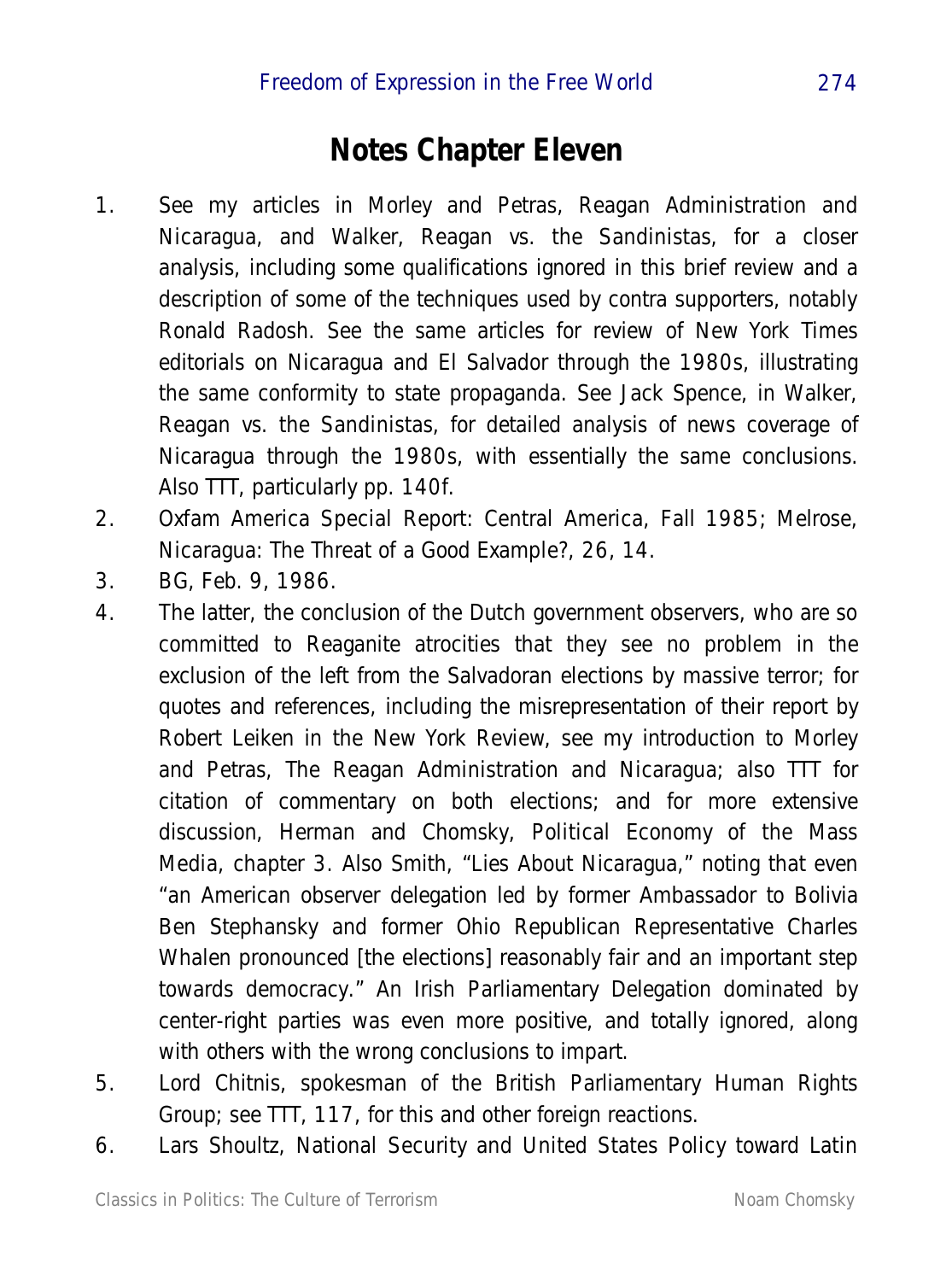*America* (Princeton U. press, 1987), 320, 323.

- 7. "This year. amid mounting evidence of widespread political repression and human rights violations by the Sandinista government, nearly every lawmaker is on record as expressing distaste for the Nicaragua regime" (Peter Osterlund, *CSM.* March 21, 1986)—exactly as in the past. There is no such reaction—quite the opposite—to the vastly worse repression and human rights violations in U.S. client states such as El Salvador and numerous others. For a review of congressional opinion, see William LeoGrande's chapter in Walker, *Reagan vs. the Sandinistas.*
- 8. R. W. Apple, *NYT,* March 12, 1986. Leiken, *New York Review,* Dec. 5, 1985; Statement before the Committee on Foreign Relations, United States Senate, March 4, 1986; *New Republic,* March 31, 1986; *Soviet Strategy in Latin America* (Praeger, 1982), 87-88. The rhetoric is drawn from the Maoist cult literature. According to its principles, the sturdy Nicaraguan peasants of northern Jinotega province, though illiterate and uneducated apart from the influence of the most reactionary elements of the clergy, nevertheless feel "anti-hegemonist sentiments" (in translation, anti-Soviet passion), as a result of the understanding of Soviet behavior in Eastern Europe and of the Soviet threat looming over the rest of the world that is instinctive among the masses. The same healthy instincts inform the peasants of Central America that their neighbor to the north is a lesser threat to their freedom and well-being. As noted earlier, the affinity between Maoist and "conservative" (or "neoliberal") opinion, and the easy transition from one to the other, is an interesting cultural phenomenon.
- 9. Interview, COHA's *Washington Report on the Hemisphere,* Oct. 1, 1986. On comparison of censorship and other rights violations in Nicaragua with the U.S. and Israel, under far less dire circumstances, see *TTT,* 72f., and my chapter in Walker, *Reagan vs. the Sandinistas.*  Similar comparisons can be drawn elsewhere, but the power of the U.S. doctrinal system is revealed by the fact that Nicaraguan violations are virtually the sole topic of impassioned commentary, among critics of U.S. policies as well, in a burst of narrowly focused and—with rare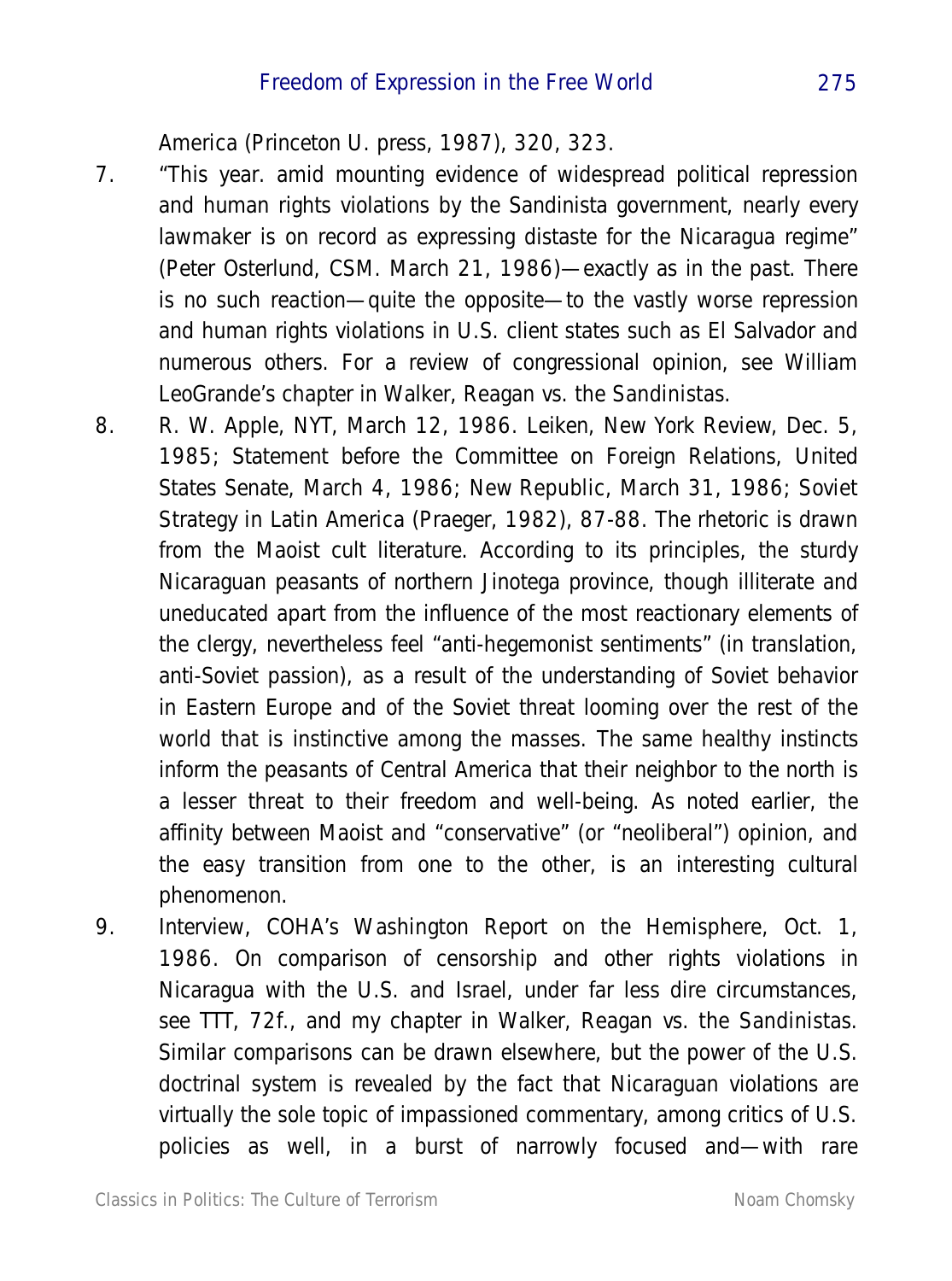exceptions—quite novel libertarian sentiment.

- 10. *The Listener,* Feb. 26, 1987.
- 11. Jaime Daremblum, "Costa Ricans Don't Have High Hopes for Peace Plan," *WSJ,* Aug. 21, 1987.
- 12. UPI, March 18, 1987; cited in *Central America News Update,* April 12, 1987.
- 13. See Preface, and *TTT,* chapter 2.
- 14. CIIR, *Nicaragua,* London, Feb. 1987.
- 15. *Comunidad* (Argentina), Aug. 1985; translated in *The Cry for Peace in Central America* (LADOC, Peru), June 1987.
- 16. *Central America Report,* May 22, 1987, with the text of the "Summary of Resolution Approved by the Interparliamentary Union Regarding Central American Conflict."
- 17. Stephen Kinzer, *NYT,* April 28, 1987.
- 18. *Amenecer,* Dec. 1985, cited in a March 1986 paper by Joseph Mulligan, SJ, Instituto Histórico Centroamericano (Managua); Doug Huss, *Guardian* (New York), April 16, 1986; Council on Hemispheric Affairs press release, April 12, 1986. Father Mulligan's paper also cites the pastoral letter by the Baptist Convention in Nicaragua (addressed to the Baptist Churches of the U.S. and the World Council of Churches) supporting "our government's legitimacy" as shown by the November 1984 elections and denouncing U.S. measures against it, eyewitness testimony by a Jesuit priest working in the northern countryside on hideous contra torture and massacre of civilians and kidnapping of hundreds of peasants, and other important material unreportable here.
- 19. Cover story, *LAT Magazine,* April 19, 1987; *New Republic,* March 10, 1986.
- 20. Marshall Ingwerson, *CSM,* July 15, 1987.
- 21. *WP,* March 9; *CSM,* March 12. 1986.
- 22. Kondracke, *New Republic,* Dec. 29, 1986 (my emphasis); Leiken, *New York Review,* June 26, March 13, 1986; Rosenthal, *NYT,* Aug. 21, 1987.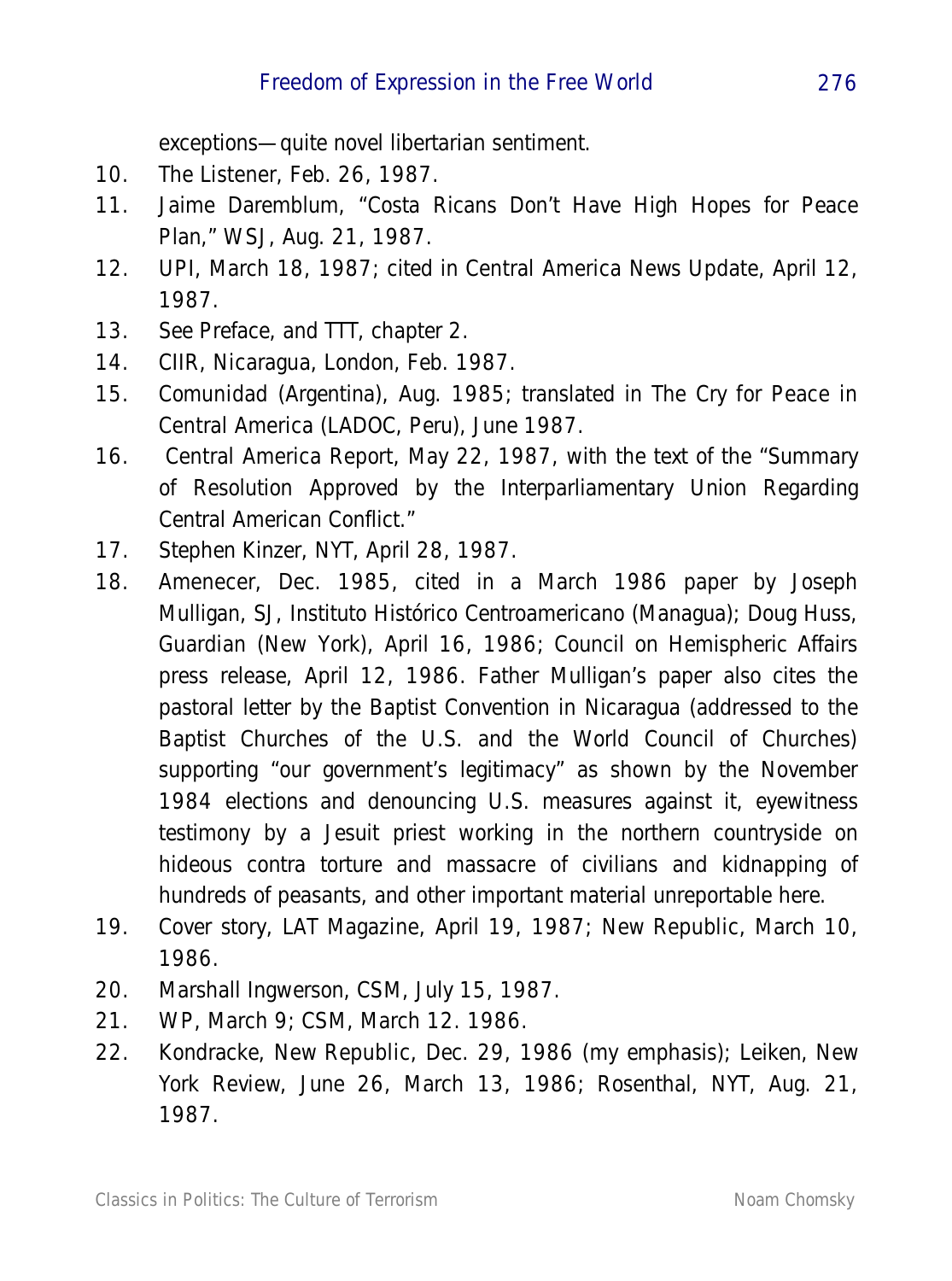## **PART THREE**

## **The Current Agenda**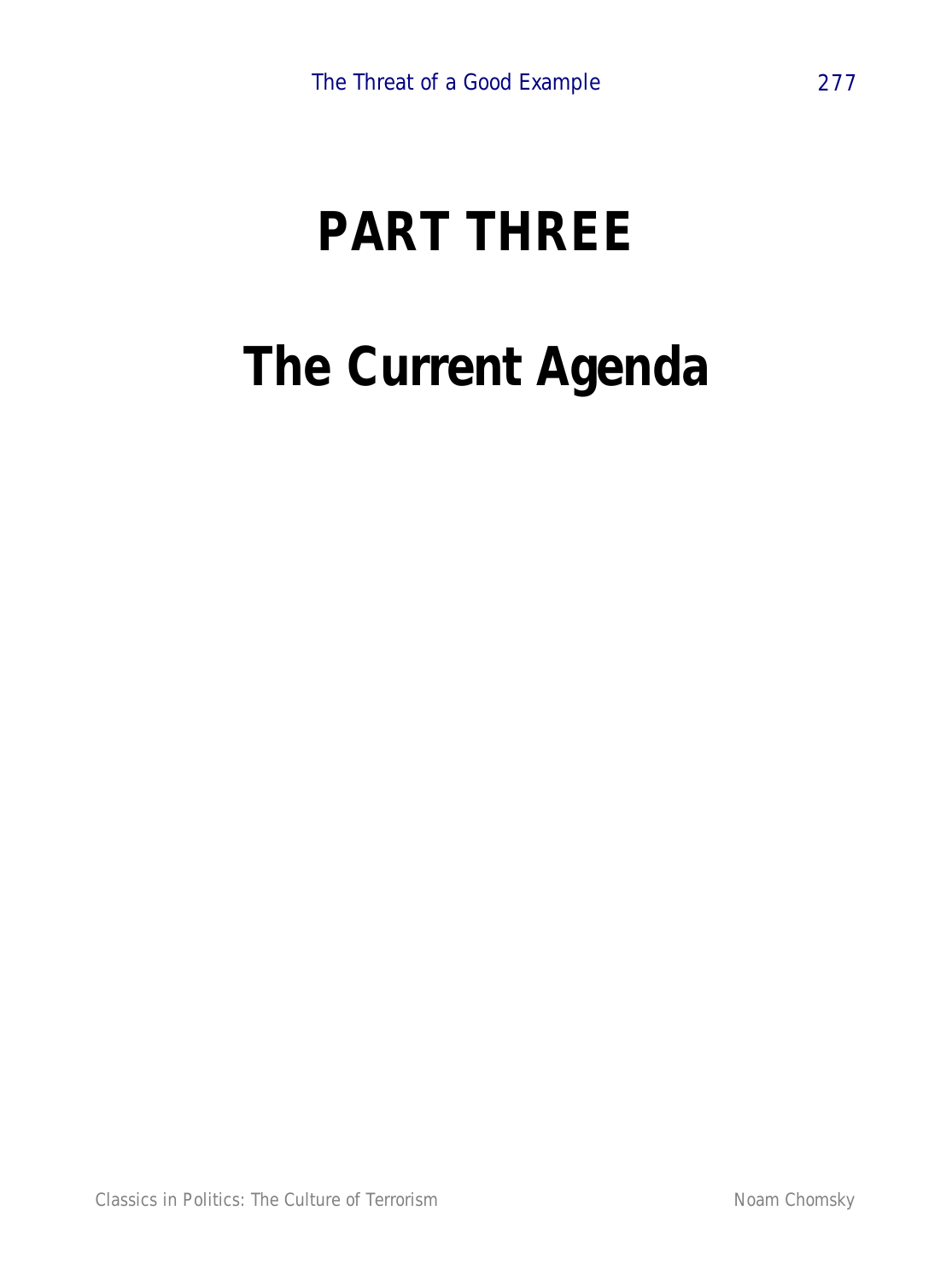### **12**

# **The Th[re](#page--1-0)at of a Good Example**

oncern over "the threat of a good example"—the well-chosen subtitle of the Oxfam pamphlet cited earlier—has always been a oncern over "the threat of a good example"—the well-chosen subtitle of the Oxfam pamphlet cited earlier—has always been a leading feature of U.S. policy.<sup>1</sup> It is illustrated once again by the satisfaction of Reagan administration officials over their success in impeding Sandinista social reforms. What concerns them is that the perception expressed by the founder of Costa Rican democracy, that "for the first time, Nicaragua has a government that cares for its people," might come to be widely shared among the dispossessed, who might draw unacceptable conclusions. The central problem was outlined by the commander of U.S. forces in Latin America, General John Galvin, explaining why enlarging armies in neighboring countries and stationing more U.S. tr[oop](#page--1-0)s in the region "would be barking up the wrong tree," an inappropriate means to counter Sandinista aggression. The problem is that "the Sandinistas would attack with ideological 'subversion' rather than conventional warfare, and 'You cannot contain that by putting military forces on their border'."**<sup>2</sup>**

The editors of the *Wall St. Journal* issue similar warnings, decrying the blindness to reality on the part of House Democrats and European parliamentarians, who "wrote a joint letter to members of Congress, opposing aid to the contras fighting what the Europeans called, 'the democratically elected government of Nicaragua'." "At least the Europeans have a plausible excuse for this preposterousness," the editors add: "Much of their junta aid [i.e., support for what they absurdly take to be the "elected government" of Nicaragua] is no doubt a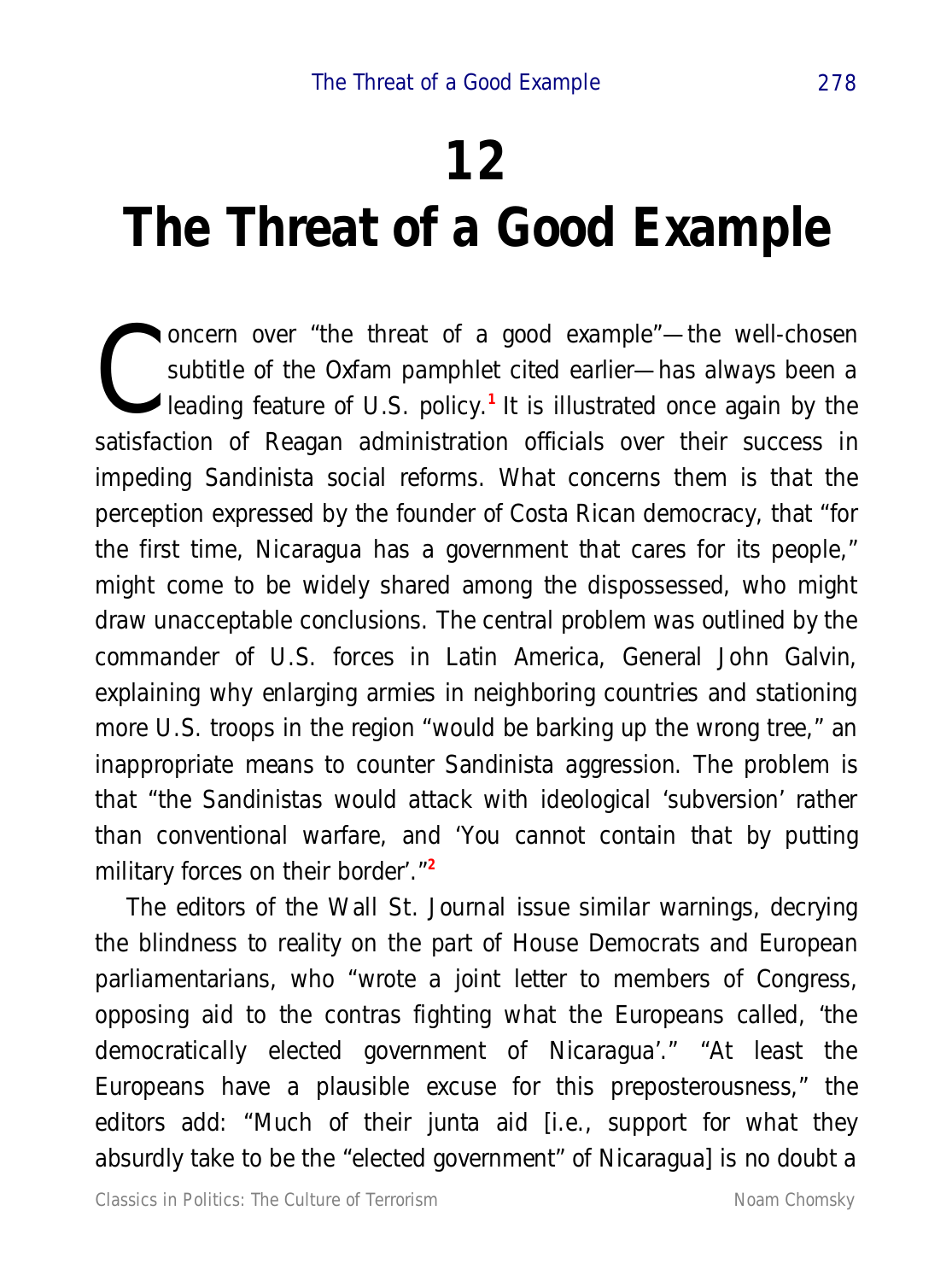sop to the left in their own countries," just as South America and the American media are dominated by the left, as the official Nicaraguan democrats and their supporters lament. But the *Journal* editors, not subject to such illusions about Nicaragua, see that diplomatic measures will not do the job:

If the Sandinistas remain in pow[er,](#page--1-0) they will surely carry out their promise to spread revolution throughout Central America. The U.S. will have no choice but to invoke the Monroe Doctrine and spend more of its defense budget securing its southern flank by blockading or finally invading communist Nicaragua.**<sup>3</sup>**

Presumably, the editors are not anticipating direct conquest of neighboring countries by the Nicaraguan superpower while the U.S. stands by helplessly (though this reading may be too charitable). It must be, then, that the Sandinistas will achieve their nefarious ends, thus threatening our security, even without invading their neighbors, by "ideological subversion."

The concerns are also felt—for good reasons—by the leadership in U.S. client states. They don't like the contras, "b[ut](#page--1-0) they don't trust the Sandinistas, either," the *Wall St. Journal* reports accurately, also offering the reason: "Few seriously believe the Sandinistas will invade a neighbor, but officials are concerned that Nicaragua can cause trouble by training radical union and peasant leaders as well as guerrillas"**<sup>4</sup>** thus threatening the monopoly of the U.S. government, which, with the cooperation of the U.S. labor bureaucracy, trains labor and peasant leaders and offers them extensive funding and resources in pursuit of its traditional efforts to install compliant business unionism in the Third World, trains and supplies the proxy forces it calls "guerillas," and pretends not to notice paramilitary training camps for mercenaries and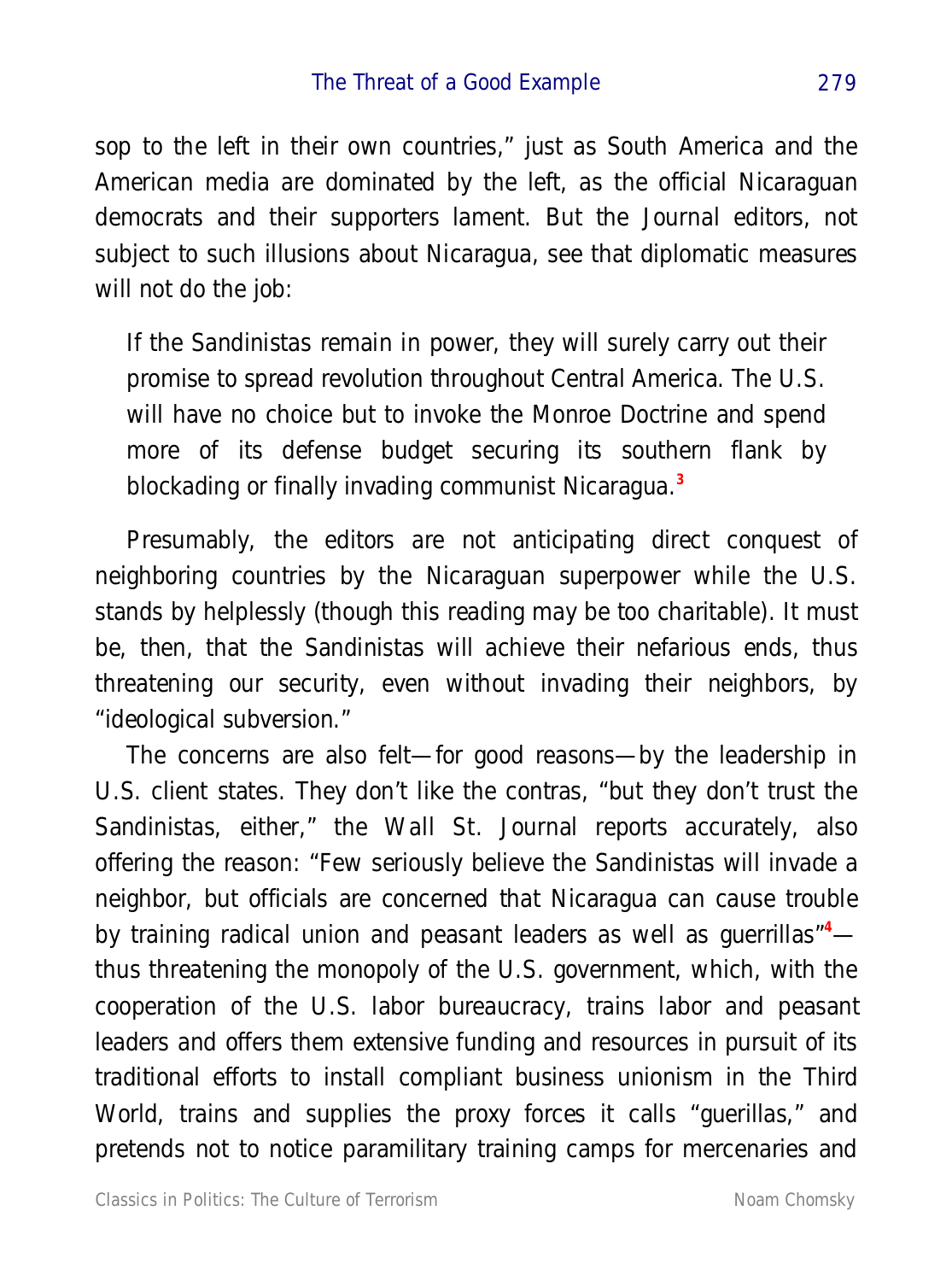international terrorists in the southern states. Given the nature of the U.S. client regimes, there is good reason for them—like their master—to be concerned over Nicaraguan training of union and peasant leaders, and even more reason if the Sandinistas were given the opportunity to continue with the quite frightening progress and reforms of the early years, thankfully aborted by Reaganite terror.

The purpose of the American military maneuvers is "to deter the Sandinista g[ove](#page--1-0)rnment in Managua from exporting its leftist ideology," the *New York Times* reports in its news columns with no trace of irony, expressing its understanding that since the U.S., once again, is politically weak but militarily strong, it must rely on violence to prevent the spread of unwanted ideas.**<sup>5</sup>**U.S. allies in Honduras are particularly concerned. "'We don't have a wall to stop Sandinista ideology or subversives,' complains William Hall Rivera, the Honduran president's chief of staff. 'It won't be a fight over land, but over minds'"—just the kind of game that the U.S. and its allies know they cannot win, unless the cards are properly stacked. The reporter, Clifford Krauss, describes such fears throughout the region. But "things could be worse," he concludes, employing a phrase that expresses the commitments of the media that are sometimes better concealed behind a mask of "objectivity"; fortunately, "left-wing movements in Central America have lost strength over the past few years, and revolution doesn't seem to be brewing in [th](#page--1-0)e region"—thanks to the successful use of terror to destroy "popular organizations," as he fails to observe. Still, there is the danger that "the Sandinistas will infiltrate [neighboring] countries with Marxisttrained student, union and peasant leaders promoting Nicaragua's 'revolution without frontiers'."**<sup>6</sup>**

The *New York Times* editors, contemplating the likely failure of the U.S. military option, propose that Washington take a "calculated risk"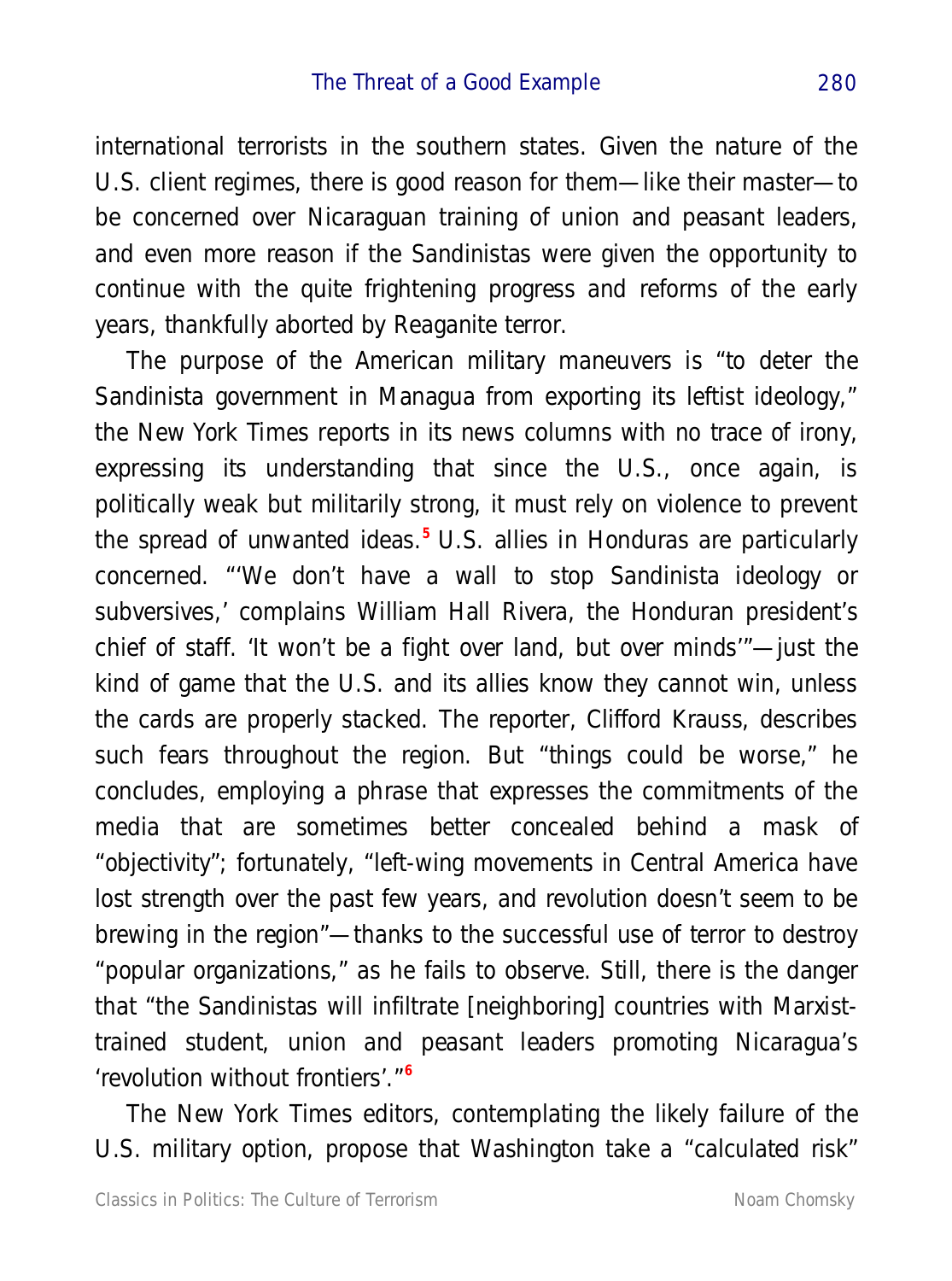### *The Threat of a Good Example*

and "tolerate a Marxist neighbor, if it is boxed in by treaties and commitments to rudimentary human rights." The Sandinistas would have to agree "to keep Soviet and Cuban bases, advisers and missiles out of Nicaragua," and to observe human rights, a major issue standing alongside of U.S. security concerns, because Washington and its Central American allies "rightly see a connection between internal and external behavior."**<sup>7</sup>** One hardly knows which of these two ideas is more bizarre: the demand that Nicaragua adhere to treaty limitations barring foreign bases and advisers and missiles (the missiles added gratuitously by the *Times* editors to induce the proper hysteria)—agreements that Nicaragua has consistently supported along with controls to prevent cross-border operations, in vain, since the U.S. will accept no such constraints; or the concern over human rights violations in Nicaragua, real enough to be sure, but slight in comparison with those conducted by *Times* favorites, whose atrocities apparently raise no problem about a "connection between internal and external behavior," and are of little significance in any event, being direct[ed](#page--1-0) against the poor majority who are the natural enemy of the Free Press.

The real fears of U.S. planners, and the services of the media to power, are well-illustrated by the brilliant exploitation of a speech by Sandinista commandante Tomás Borge,**<sup>8</sup>** in which he expressed his hopes that Nicaragua would be an example that would be followed by others, explaining that Nicaragua cannot "export our revolution" but can only "export our example" while "the people themselves of these countries ... must make their revolutions." In this sense, he explained, the Nicaraguan revolution "transcends national boundaries." These remarks were converted by Operation Truth into the threat of military conquest, in pursuit of a "revolution without borders." The fraud was conscious and purposeful; the State Department document *Revolution*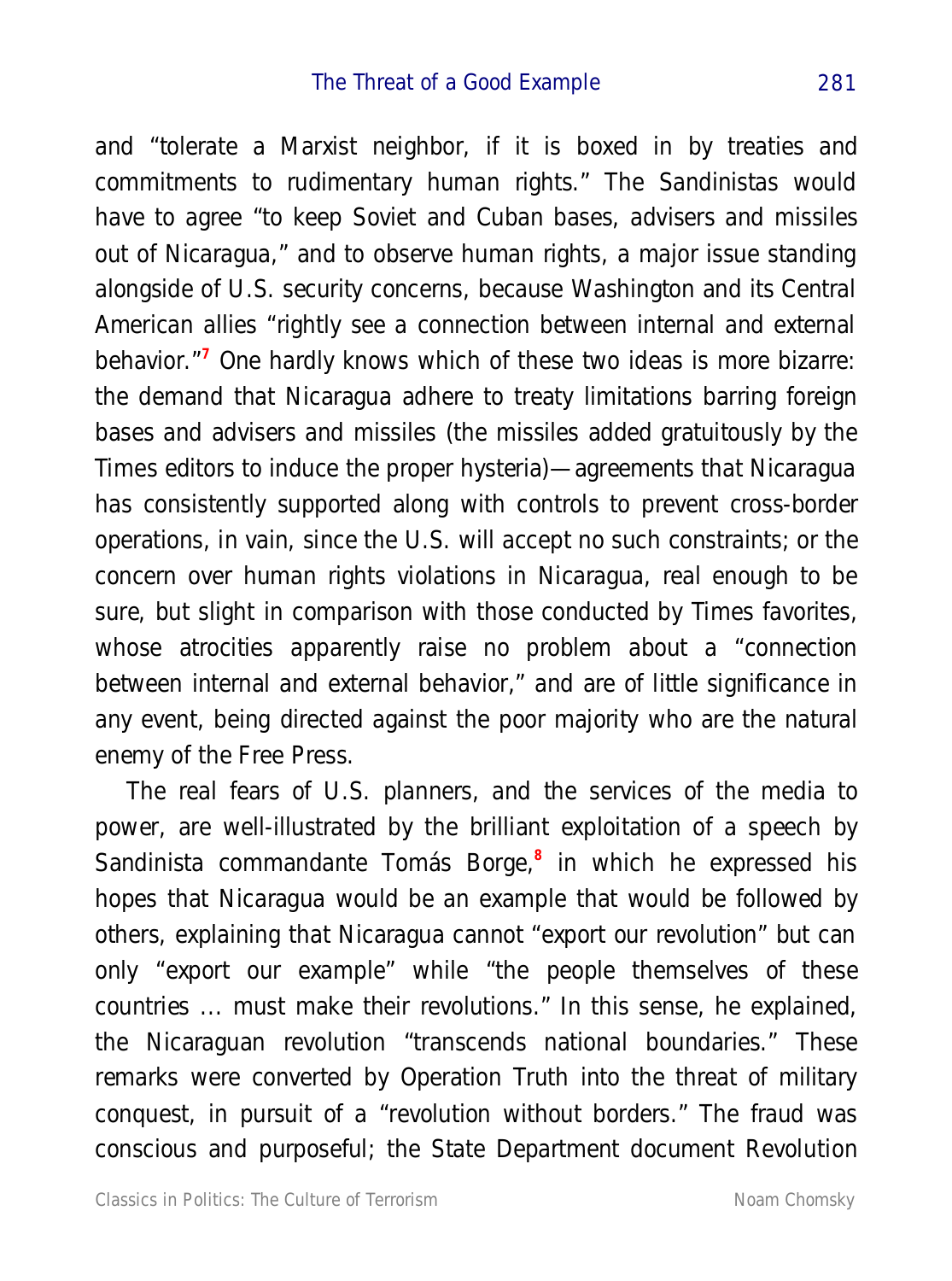### *The Threat of a Good Example*

*Beyond Our Borders* (Sept. 1985), constructed on the basis of this gross misrepresentation of Borge's speech, cites as its source the Foreign Broadcast Information Service (FBIS) translation, which contains the relevant text, as Wayne Smith observes. The fraud was at once exposed publicly by the Council on Hemispheric Affairs, just as earlier similar frauds had been. But the device was far too useful to abandon and Borge's call for a "revolution without borders" is now a staple of U.S. disinformation, regularly cited by reporters (e.g., Krauss, cited above, and innumerable others) and by columnists who warn that "Sandinista Stalinism" may be serious about "waging a 'revolution without borders'."**<sup>9</sup>**

As noted, the fraud provided the framework for the State Department's pathetic attempt to support its allegations about Nicaraguan arming of Salvadoran guerrillas. Secretary of State George Shultz informed the Senate Foreign Relations Committee that just as Hitler spelled out his goals in *Mein Kampf,* so the Sandinistas had revealed their true intentio[ns](#page--1-0) in "calling for a revolution without frontiers," yet another exhibition of his refreshing "candor." Asking rhetorically why there is such a "formidable buildup" of military forces in Nicaragua, Shultz testified that Borge had given the answer when he said "This revolution goes beyond our borders."**<sup>10</sup>**The same phrase has repeatedly been quoted by Reagan and other officials, though sometimes the formulations are more careful, as when Reagan explains that Nicaragua is far worse than South Africa because they seek "to impose their government on other surrounding countries" (see chapter 5), by means left unspecified: in reality, by "ideological subversion," the force of their example.

The most interesting use of this brilliantly executed operation of the Office of Public Diplomacy was in Reagan's speech on the eve of the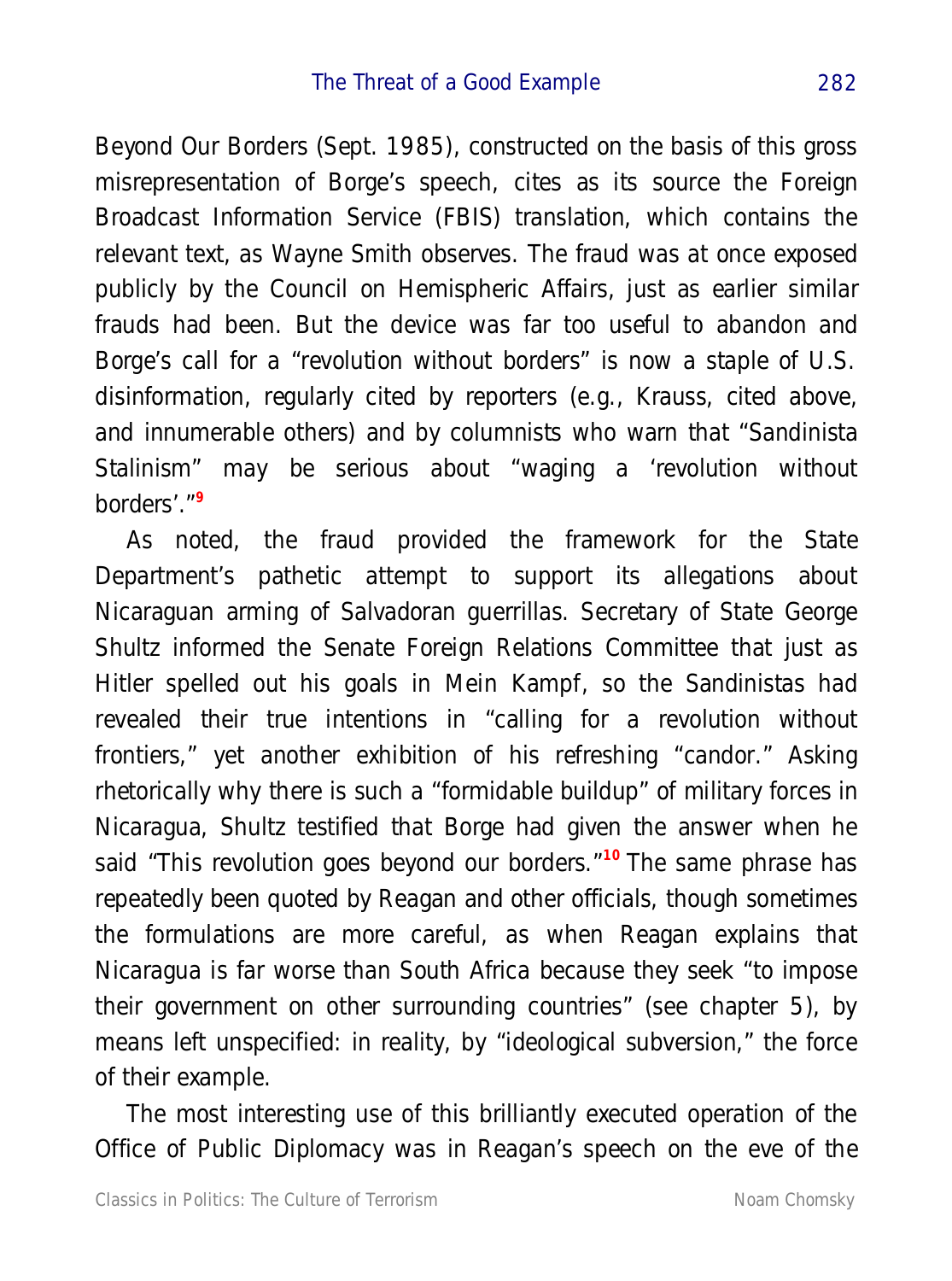House vote on contra aid in June 1986, considered to be an outstanding triumph of "the great communicator," or "the great prevaricator," as he is now sometimes described.**<sup>11</sup>** After warning of the threat to our existence posed by Nicaragua, Reagan worked his way to the final climactic flourish: "Communist Nicaragua," he declaimed, is "dedicated—in the words of its own leaders—to a 'revolution without borders'." In short, they themselves admit that they intend to conquer and destroy us.**<sup>12</sup>**

Reagan's invocation of this dramatic Communist admission of their aggressive intent was reported by the press without comment, including the anti-Reagan liberal press. The editors of the *Boston Globe* wrote that "the State [Dep](#page--1-0)artment has never been able to document any arms shipment to back up the Sandinistas' boast about 'a revolution without borders'," adding that "their failure to spread their revolution, and their humiliating silence about it, should be taken as a sign of reassurance, but is ignored in Washington."**<sup>13</sup>** Thus the Sandinista failure to realize their hopes of social reform in the interests of the poor majority thanks to U.S. terror is "a sign of reassurance" for liberal humanists. "Conservative" commentators naturally were delighted with the successful fraud perpetrated by Operation Truth.

Apart from this intriguing illustration of the U.S. disinformation system at work, it is worthwhile to ask just what would be the significance of an actual Sandinista "boast" that they intend to conquer the hemisphere—a threat before which we must obviously quake in terror.

The fears about the demonstration effect of Sandinista achievements are real, and it is understandable that they should be masked in hysterical rhetoric about Soviet missiles and military bases, and a sudden, unprecedented and very narrowly focused concern over peasant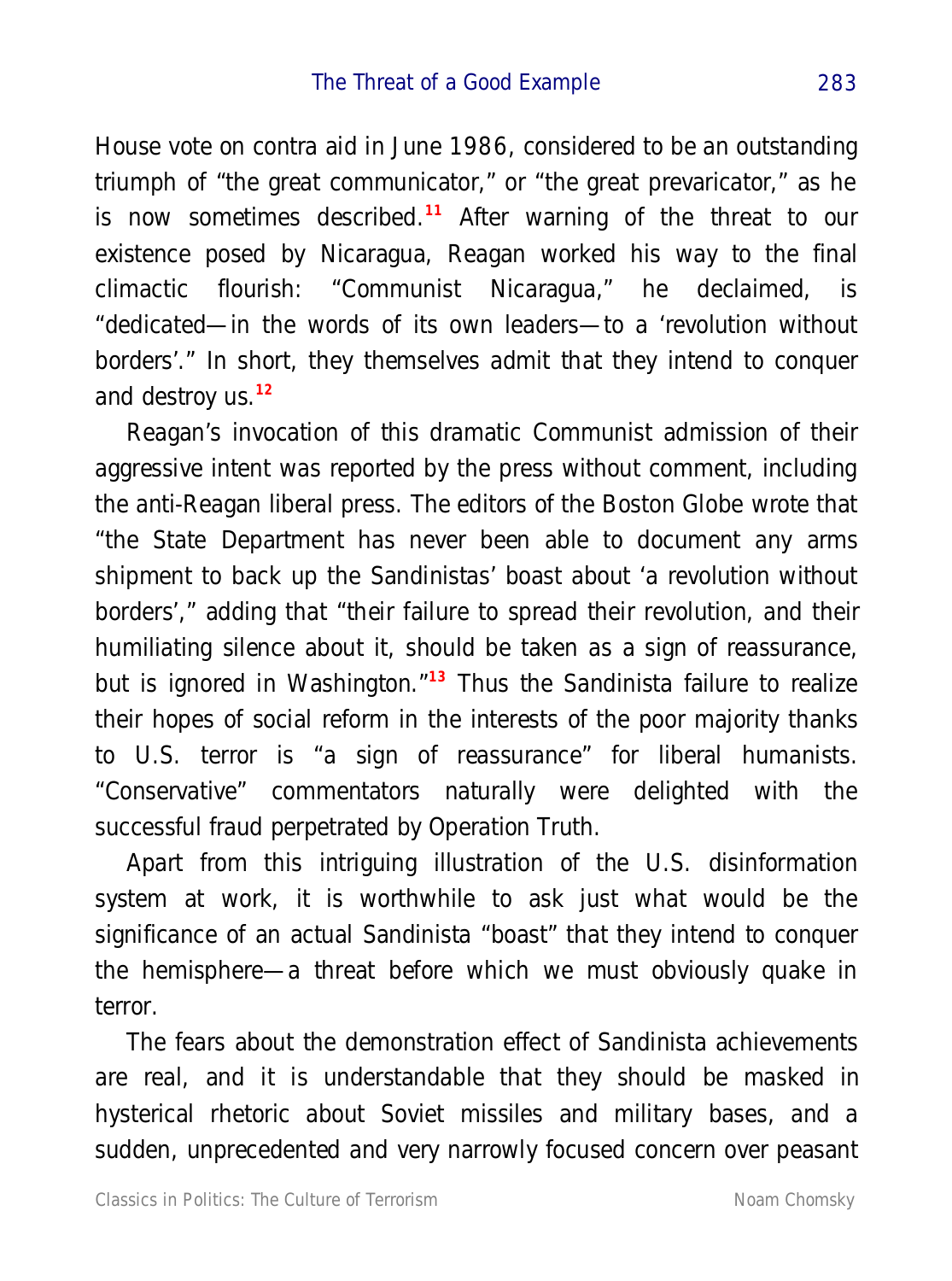### *The Threat of a Good Example*

discontent and human rights and democracy. These fears explain why the media and Congress adopt the framework of Reaganite doctrine virtually without exception, tactical judgments aside. There is, after all, broad agreement that the U.S. cannot tolerate any threat to the rule of the brutal and repressive elements that prevent the establishment of "nationalistic regimes" that are responsive to the needs and concerns of their own populations, the guiding policy principle laid down in secret planning documents; the traditional U.S. hostility to democracy and human rights rem[ain](#page--1-0)s without challenge. The media serve their function by defining carefully the range of expressible views, framing news reporting within the assumptions laid down by Operation Truth and simply excluding facts that are inappropriate, a highly consistent practice as has been illustrated throughout.**<sup>14</sup>**Congres[s s](#page--1-0)erves its function by restricting its investigations to narrow procedural issues while proclaiming its support for the "noble objectives" of the Reagan administration. Once the basic doctrinal framework is adopted—U.S. benevolence and devotion to democracy, Sandinista totalitarianism**<sup>15</sup>**and service to their Soviet masters, Central America as a stage for the East-West conflict, the fledgling democracies, and the remainder of the familiar claptrap—there is no longer any danger of sane discussion informed by fact or guided by conditions of rationality. Within the bounds set by the doctrinal system, debate can rage in the Free Press, the more the better, since it serves only to reinforce the principles that are adopted across the spectrum because they serve the needs of the powerful and the privileged, while helping preserve the required illusions about American society and its internal openness.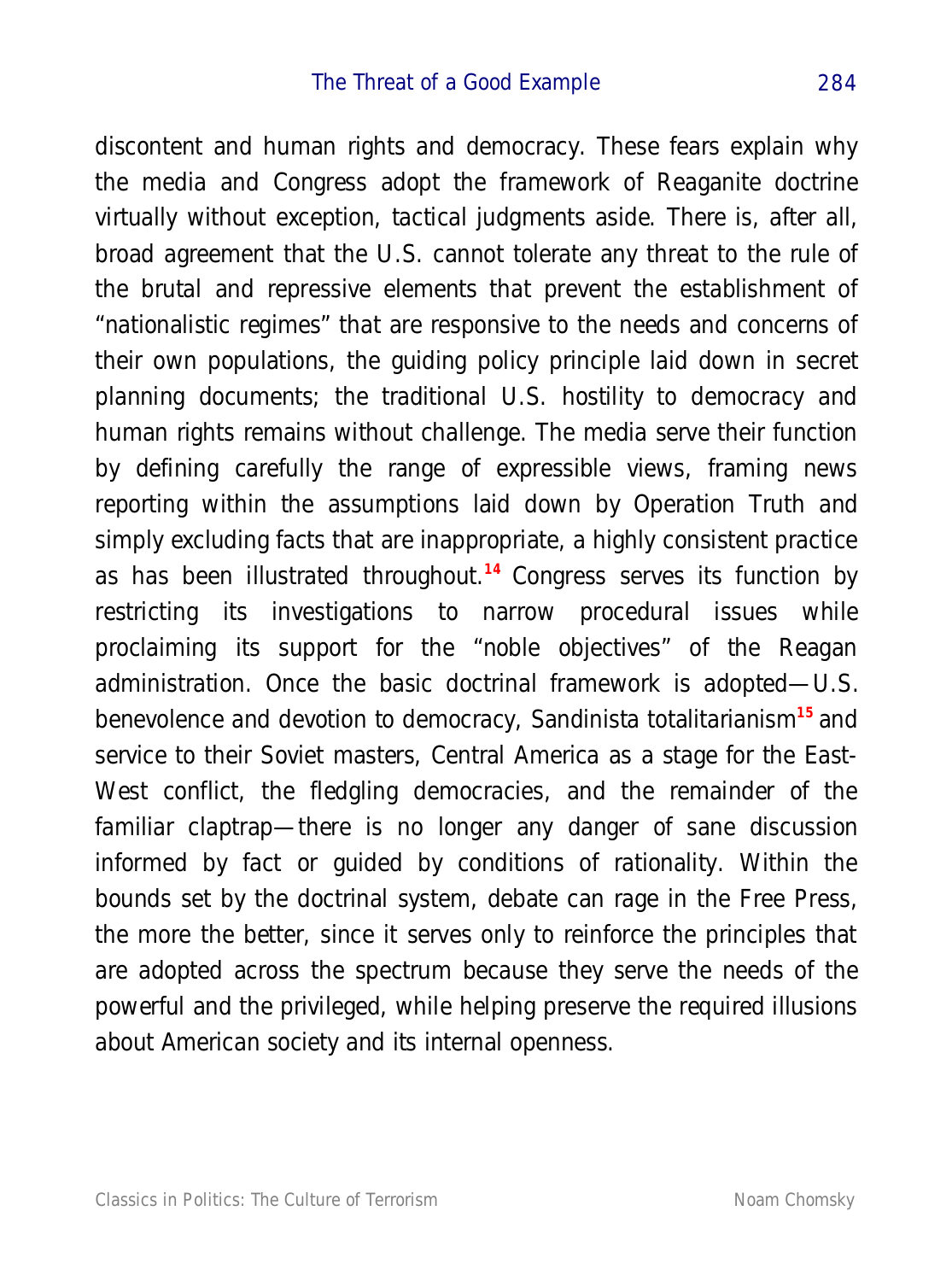### **Notes Chapter Twelve**

- 1. See *TTT,* 2.4.
- 2. Richard Boudreaux and Marjorie Miller, *LAT,* May 20, 1987.
- 3. Editorial, *WSJ,* March 10, 1987.
- 4. Clifford Krauss, *WSJ,* Dec. 5, 1986. Note that training of guerrillas would be dangerous to states where guerrillas have a popular base and can operate internally without massive air supply and direct superpower intervention to protect them and enhance their effectiveness.
- 5. Richard Halloran, *NYT,* March 22, 1987.
- 6. Krauss, *WSJ,* May 18, 1987.
- 7. Editorial, *NYT,* March 15, 1987.
- 8. For additional details, see *TTT,* chapter 3, note 3, *PI,* 86f.; Morley and Petras, *The Reagan Administration and Nicaragua* and my introduction; Eldon Kenworthy, in Walker, *Reagan vs. the Sandinistas;* Smith, "Lies About Nicaragua."
- 9. George Will, *BG,* March 16, 1986. The same lie is featured by Ronald Radosh, *WSJ,* November 13, 1987, among many others.
- 10. Cited in Kenworthy, *op. cit.*
- 11. Imprecisely, in my view, for reasons discussed in *TTT.* To lie requires a certain competence, specifically, mastery of the concept of truth. We do not describe the babbling of an infant or the oratory of an actor reading his lines as lies, even if the statements are false. In this case, the poor man barely seems to understand the words on his note cards. It is necessary to pretend that he is "in charge" in order to maintain the illusion that this is, after all, government "by the people," who elected him.
- 12. *NYT,* June 25, 1986.
- 13. Editorial, *BG,* July 14, 1986. For further examples and more extensive discussion, see *PI,* 86f., and my article in Walker, *Reagan vs. the Sandinistas.*
- 14. To select further examples virtually at random, the Nicaraguan government announced on Feb. 10, 1987 that *Radio Católica* could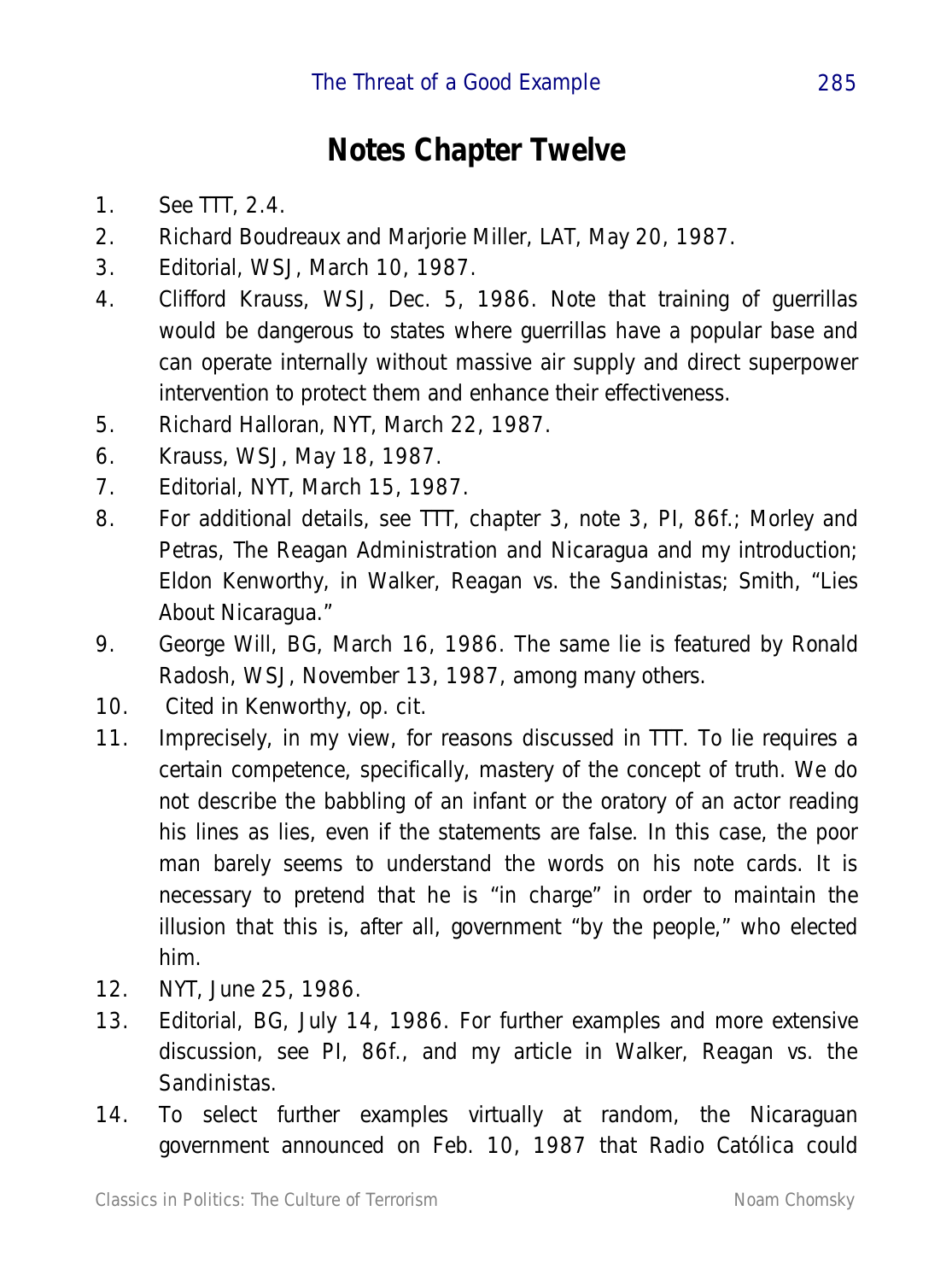reopen and that Bishop Vega and another clergyman expelled for supporting the contras could return if they agreed "to obey the law" *(Latinamerica press* (Peru), Feb. 26, 1987; *MacLean's* (Canada), Feb. 23, 1987). This was barely reported in the U.S. (there was a tiny item in the *Dallas Morning News,* Feb. 11), though these issues are among the major proofs of Sandinista "totalitarianism." Speaking at the American Society of Newspaper Editors annual convention, Nicaraguan UN Ambassador Nora Astorga stated that freedom of press will be restored and the suspended journal *La Prensa* will reopen "as soon as the war ends" (AP, April 10, 1987). The *Times* covered the convention, but not these remarks, nor has it ever compared censorship in Nicaragua to the measures taken by the U.S. and its clients. On the general background of Church-state relations in Nicaragua, see Andrew Reding, *Monthly Review,* July-August, 1987. *Radio Católica* was closed after it failed to broadcast an address by President Ortega (a requirement that is standard practice in the Latin American democracies). Earlier broadcasts calling for the Virgin Mary to "liberate Nicaragua from Sandinista oppression," implicit support for the contras, attempts to boost its signal without a license, etc., had been overlooked. Bishop Vega was expelled after the U.S. "declaration of war" against Nicaragua in June 1986; on the eve of the vote for contra aid in March 1986, he had lied about Sandinista murder of priests in a talk in Washington at the right-wing Heritage foundation, as he quietly conceded later, among other examples of procontra activities. Bishop Vega's lies were suppressed by *New York Times*  Managua correspondent Stephen Kinzer, who certainly knew about them, since they were front page news in the Nicaraguan press, along with refutations by priests in Nicaragua.

15. On this matter, see particularly Abraham Brumberg's articles in *Dissent*  through 1986.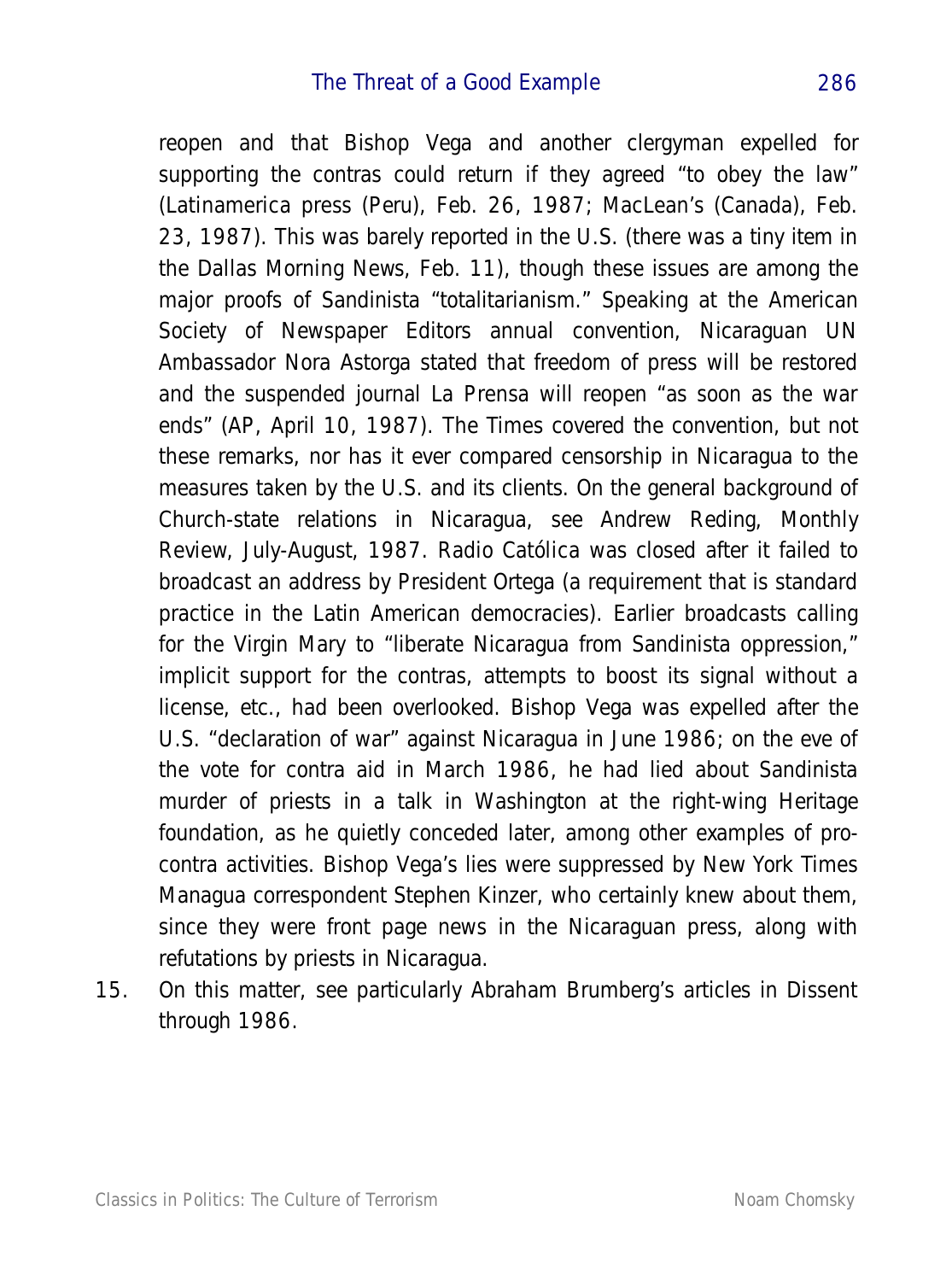### **13**

# **The Fledgling Democracies**

s discussed earlier, U.S. intervention in Central America is unpopular, but the potential costs to the United States are minimal, apart from Nicaragua. Correspondingly, only in the case of Nicaragua do elite groups articulate popular concerns, to a limited extent. The far more savage attack against the population of El Salvador imposes no serious costs for the supervisors of international terrorism. There was rising concern and a corresponding increase in honest reporting in 1981-83, when it appeared that the resort to violence by the U.S. and its mercenary forces might not be successful. But elite concerns were stilled, and reporting virtually ceased, as soon as it appeared that state terrorism might achieve its goals. El Salvador barely exists in the consciousness of the media and Congress, except as a demonstration of the U.S. commitment to democracy and human rights, and the successes achieved in the pursuit of these noble ends.  $A<sub>unp</sub><sub>min</sub>$ 

The situation was much the same in the 1960s. The primary target of U.S. aggression was always South Vietnam, but protest over that "noble cause"—as it is now regularly described—was limited until the popular movements gained force, because the destruction of South Vietnam was not perceived in elite circles as harmful to their interests. The extension of the aggression to North Vietnam, in contrast, was controversial from the start, because of the risks of a confrontation with China or the USSR. So pervasive was this cynicism that the U.S. doctrinal system recognizes no such event as the U.S. attack against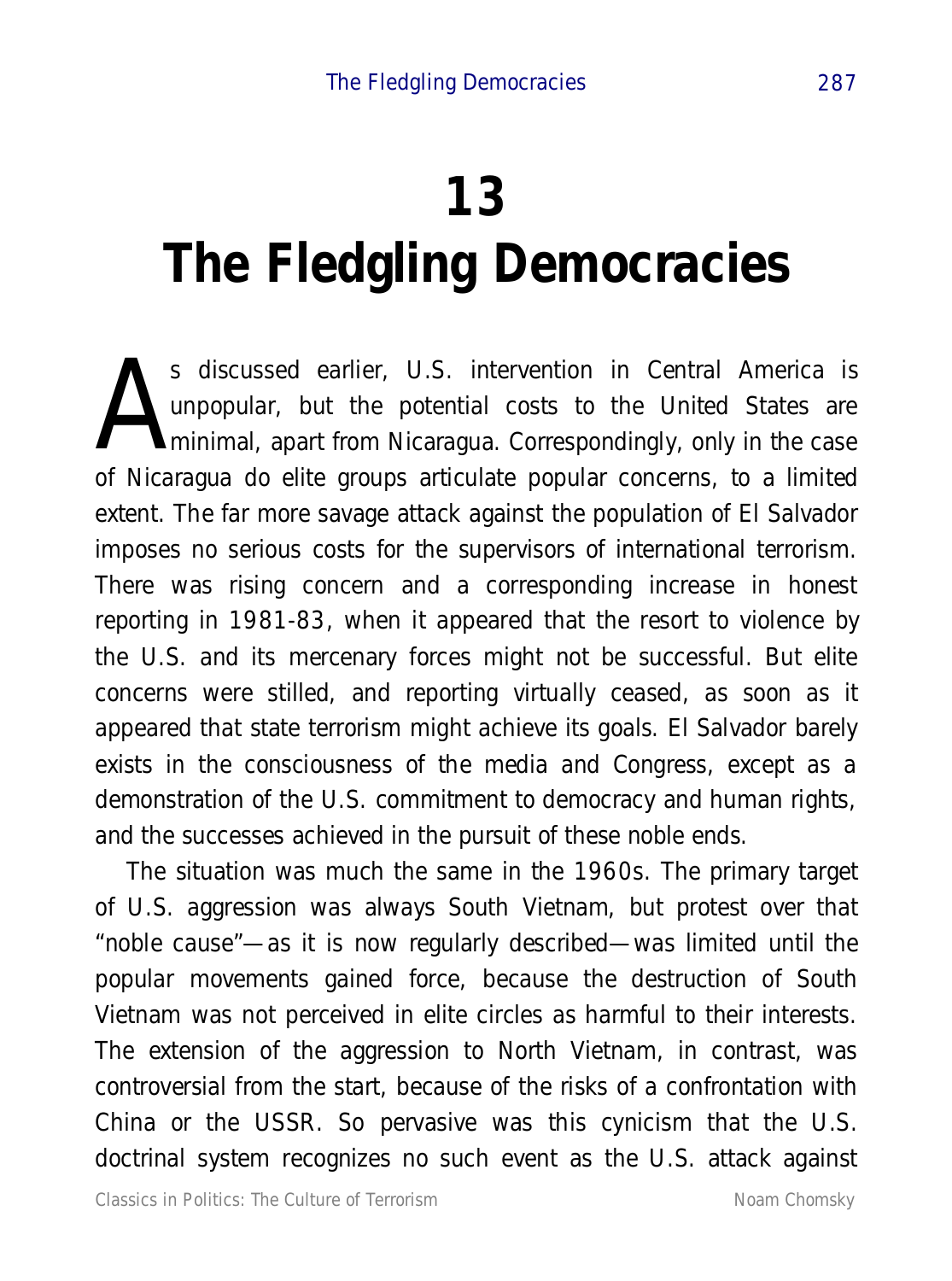#### *The Fledgling Democracies*

South Vietnam, though it certainly occurred, surely from 1962, obviously from 1965. The extraordinary subordination of world opinion to U.S. power is illustrated by the fact that throughout most of the world, there is no recognition or awareness of the U.S. attack against South Vietnam. One finds no reference to this historical event in standard histories; the United Nations never condemned this attack or recognized that it took place, nor did it prepare documents on the war crimes carried out during the U.S. aggression in South Vietnam (or elsewhere, for that matter), in marked contrast to the reaction at the UN and elsewhere to the Soviet aggression in Afghanistan. The final illustration of the subservience of Western opinion to the United States is the common pretense that the world ignores the Soviet aggression in Afghanistan,**<sup>1</sup>**while it bitterly protested the U.S. "intervention" in Indochina "in defense of South Vietnam." In the real world, the Western governments supported the U.S. aggression in Indochina, either tacitly or openly, providing ample reason for their populations to protest, and strenuously so. The So[vie](#page--1-0)t aggression, in contrast, is universally denounced.

The pattern is a familiar one, in many other cases as well, and by no means only in the United States.

Returning to El Salvador, we may rejoice that political killings by the security forces reduced to over four a day,**<sup>2</sup>**now that the government death squads have "decapitated [t](#page--1-0)he trade unions and mass organisations," a conservative British correspondent observes, so that "numbers are down and the bodies are dropped discreetly at night into the middle of Lake Ilopango and only rarely wash up on to the shore to remind bathers that the repression is still going on."**<sup>3</sup>**Few know—or would care if they knew—that "government agents routinely torture prisoners in their custody, conduct 'disappearances,' and commit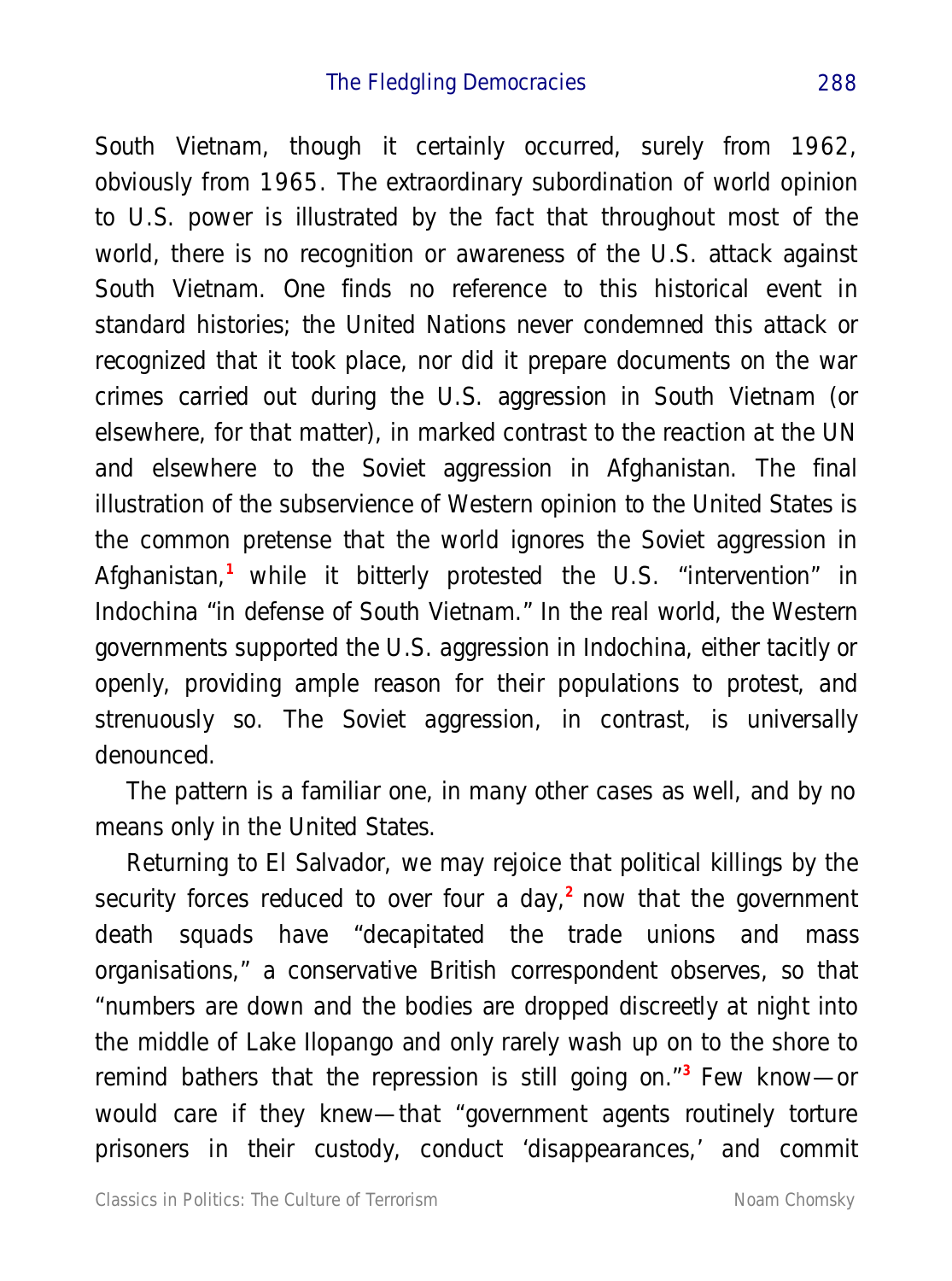#### *The Fledgling Democracies*

political killings in attempts to eliminate opposition to the government," that "Salvadorans who allegedly [vio](#page--1-0)late human rights remain virtually immune from investigation and prosecution," and that "most victims are non-combatant civilians, including women and children," the primary targets being "refugee workers, trade unionists, and university staff and students" subjected to "arrest, torture, and killing."**<sup>4</sup>**Now that Duarte's U.S.-organized terror has "decapitated" and demolished labor and the popular organizations that might have laid the basis for meaningful democracy, the editors of the *New Repub[lic](#page--1-0)* inform us that "The real model for supporting the push toward democracy in our sphere" is El Salvador, exulting in the success of their advice to Reagan to continue with the assault "regardless of how many are murdered," since "there are higher American priorities than Salvadoran human rights."**<sup>5</sup>**They are joined in this admiration for the successful terror carried out under Duarte's aegis by many others within mainstream liberalism, as cited earlier.

There is no reaction here to the report by the Salvadoran Church that its social workers are receiving death threats and that the government, with the aid of the U.S. Embassy, "appears to be engaged in a major confrontation with church officials after repeated accusations by police informers that churches have knowingly aided leftist guerrilla groups." The head of the Lutheran church, "who was arrested and tortured by the police three years ago," expressed concern over the campaign to bar social projects and work with refugees, noting that the charges virtually amount to a death sentence. On the basis of charges by a woman who says "that she had confessed only because the police had threatened to harm her 18-year old daughter," the Duarte government renewed its longstanding efforts, with the cooperation of the U.S. Embassy, to undermine human rights groups, arresting rights workers who say "they

*Classics in Politics: The Culture of Terrorism* Moam Chomsky **Noam Chomsky** 

289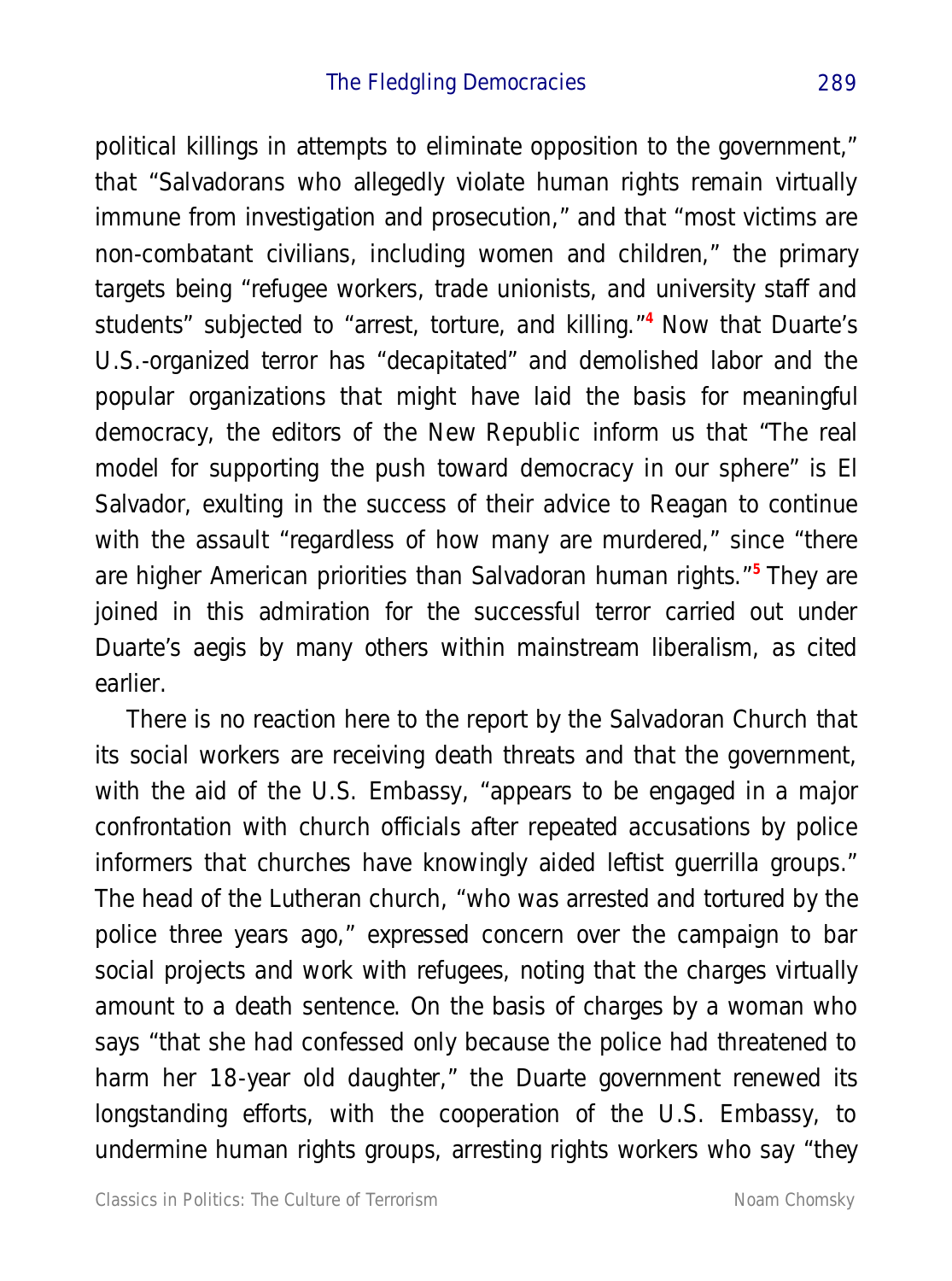were beaten and threatened by the police for almost two weeks." In July 1986, "the government deported 23 foreign religious activists, including 19 Americans, who sought to accompany" refugees back to their homes. In June, the mutilated corpse of a young man was found after he had appealed to the Red Cross to prevent the army from once again displacing returnees from their homes—by "burning of our houses, our crops, our lands," peasants recounted. Meanwhile, the Council on Hemispheric Affairs reported that a U.S. "police training program" in Washington in June and July "included three of the most notorious de[ath](#page--1-0) squad members in San Salvador" who will "have their techniques upgraded," and that in the same weeks "more than 10 independent human rights activists have been arrested by Salvadoran Security forces," some tortured according to the Archbishop, in actions defended by the U.S. Embassy.**<sup>6</sup>**

It does not merit even a single word in the national press when five imprisoned members of the Human Rights Commission CDHES, the only UN-recognized Human Rights Group in El Salvador, produce a carefully documented 160-page study, described as credible by Amnesty International, on the "routine" and "systematic" use of torture in a survey of over 400 political prisoners, fellow inmates at the Mariona prison almost [all](#page--1-0) of whom report torture. Their study provides a detailed record of tortures, with names, dates and careful description, including sworn testimony that a U.S. army major administered electrical torture. The study was widely distributed to the press, but ignored, apart from the *San Francisco Examiner.***<sup>7</sup>** In contrast, reports of harassment of human rights activists in Managua, not remotely approaching the atrocities documented in El Salvador, merit a front-page story in the *New York Times.***<sup>8</sup>**

The Treasury Police had arrested virtually all members of CDHES in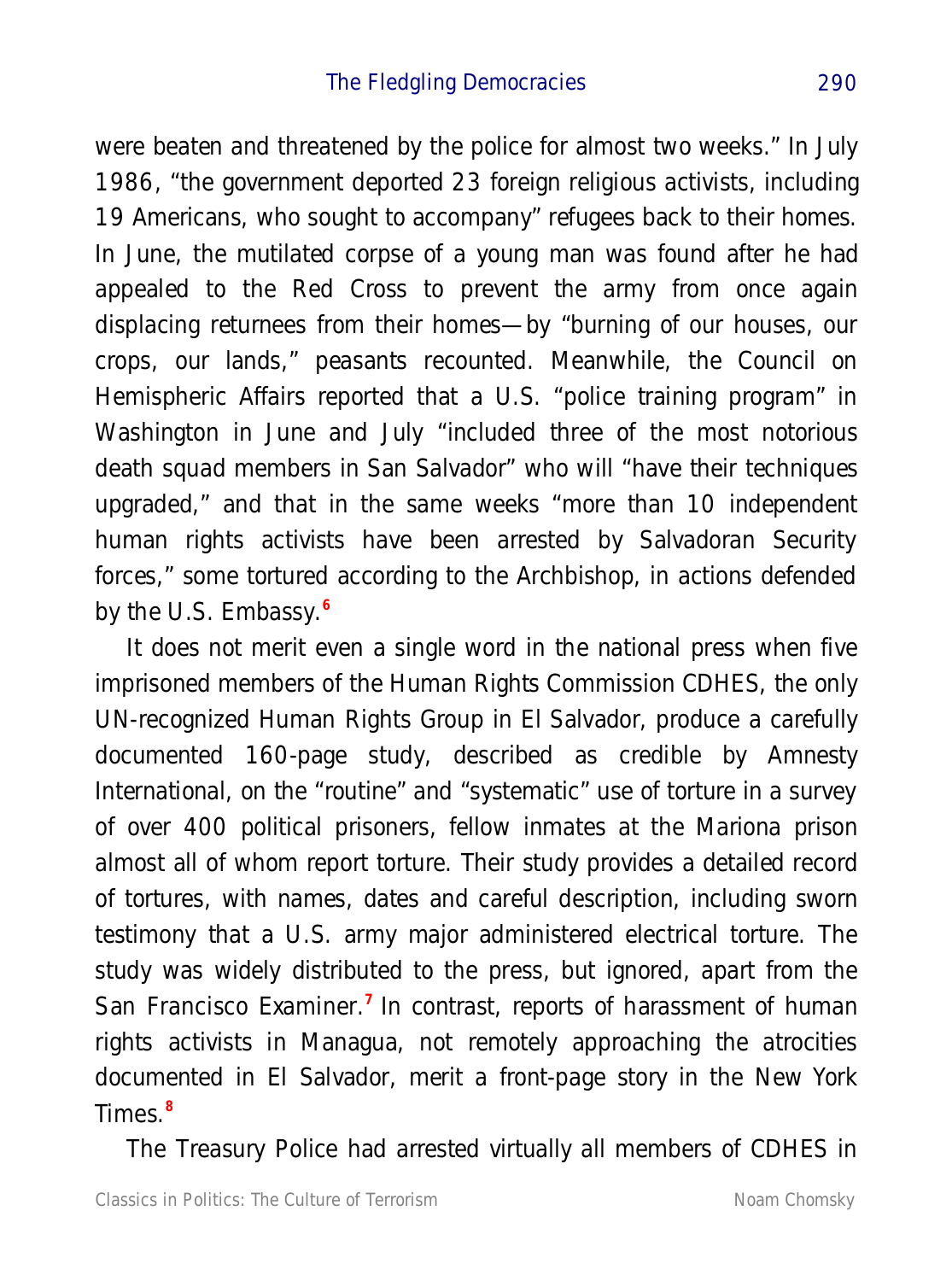May 1[98](#page--1-0)6; of the 8 Salvadorans who founded the Commission in 1978, four have been killed, two have "disappeared," one is in exile, and the status of the eighth is unknown. Its president, Marianela Garcia Villas, was murdered by a U.S.-trained elite battalion while gathering evidence on the use of napalm.**<sup>9</sup>**The Main County religious task force sent volunteers to El Salvador after the May arrests to offer some protection to the remaining human rights workers and help them continue their grim work. They describe the regular procession of peasants and urban poor who find their way to the Commission's unmarked office to tell their stories and seek information about missing family members. Continuing their work in Mariona prison after their arrest, the members of the Commission also succeeded in smuggling out a videotape with testimonies of torture; this too was distribute[d](#page--1-0) to the media, with no response. The tape also includes a segment made by a European journalist who entered an area from which journalists are excluded and filmed interviews with villagers whose houses had just been destroyed and families killed by bombing in January 1987, also unreported.**<sup>10</sup>**

Atrocities continue regularly, occasionally reported. In April 1987 the Confederation of Cooperative Organizations reported army murders and rapes in the San Carlos cooperative. A few days later, a law student, a member of the executive committee of the student association, was murdered in Santa Ana by a death squad. Labor leaders reported that five workers were killed and two women sexually abused in a police raid on a cooperati[ve](#page--1-0) federation, while 20 union members were seized by police and the secretary general of the National Association of Agricultural Workers in San Miguel province was tortured and murdered by soldiers, then beheaded, after being captured on his way to arrange a loan for a peasant cooperative.**<sup>11</sup>** On May 15th a woman leading a CoMadres demonstration was run over by a car apparently driven by the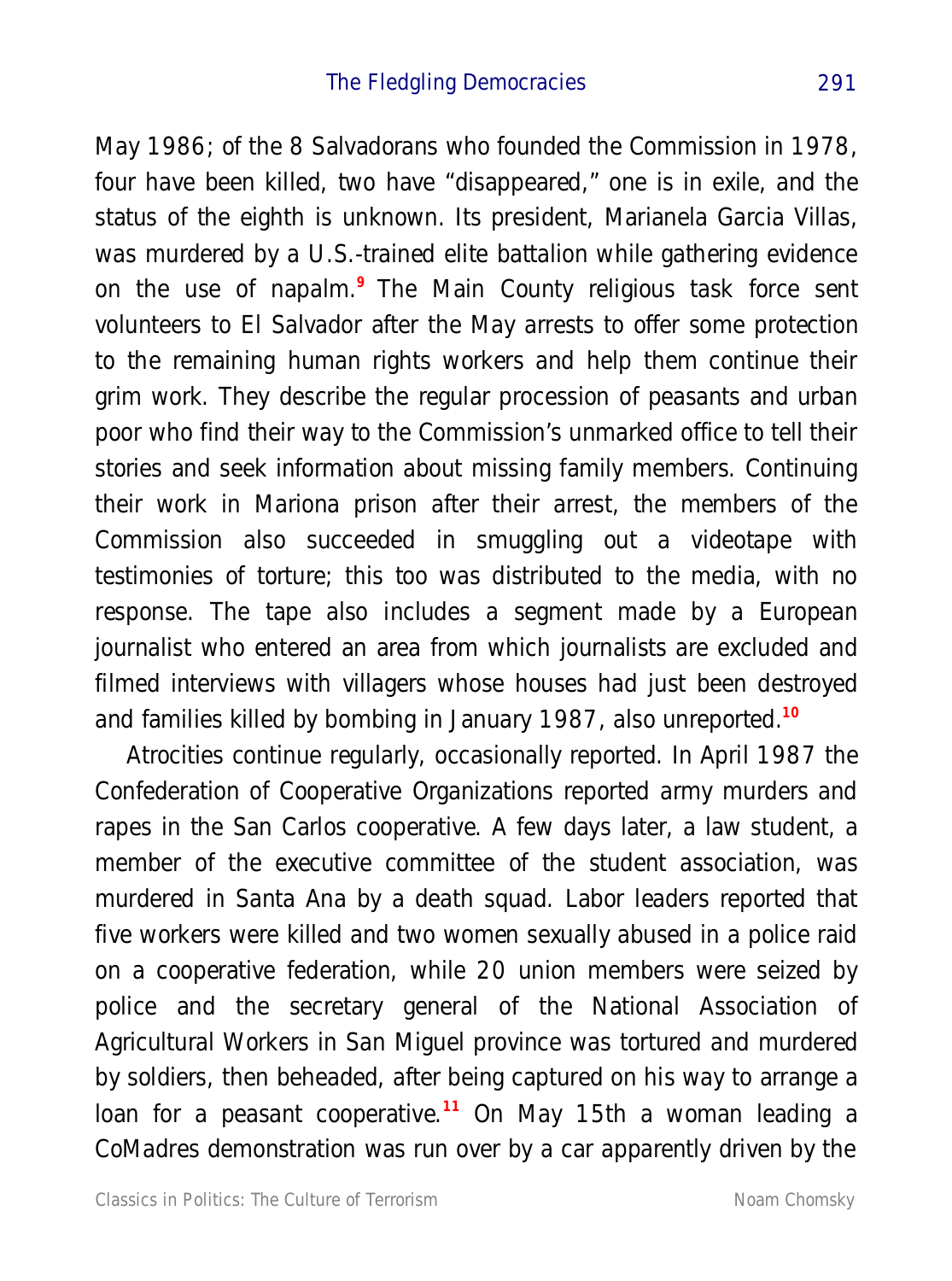national police. Five alleged guerrilla "collaborators" were murdered by the elite Arce battalion, notorious for human rights violations, on May 22, eliciting a condemnation from the Archbishop. On the 27th, five carloads of men in civilian clothes broke into the office of the Lutheran church at gunpoint and stole their records after issuing death threats to human rights workers. The following day, the CoMadres office was destroyed by bombing, with four people injured, and a refugee group demonstrating at the Cathedral was fired upon. A day later, three truckloads of men with machin[e](#page--1-0) guns broke into the CDHES office, fleeing when it seemed that journalists might arrive. On the 30th, the secretary-general of the teachers union was shot at a demonstration outside the Mariona prison calling for amnesty for political prisoners, by guards within the prison according to union leaders.**<sup>12</sup>**

In June, CDHES reported 14 political assassinations and more than 100 disappearances in the first 5 months of 1987. In mid-July, it reported that at least 13 corpses had been found in and around the capital during the preceding week in "the silent resurgence of the death squads." The Commission alleges that "victims are left "with signs of torture," while judicial authorities say that they have no concrete information.**<sup>13</sup>** The increase in visible atrocities—as distinct from those in more remote areas—also led foreign human rights analysts and diplomats to suspect that death squads are returning to regular operations in the urban centers. Growing opposition to the increasingly isolated Duarte government may be a factor in the resurgence of urban terror. Army operations chief Col. Emilio Ponce observes that "the guerrillas are returning to the first phase of clandestine organization" in the cities, and to "mobilization of the masses." "This isn't new," the director of the Catholic Church human rights office observes: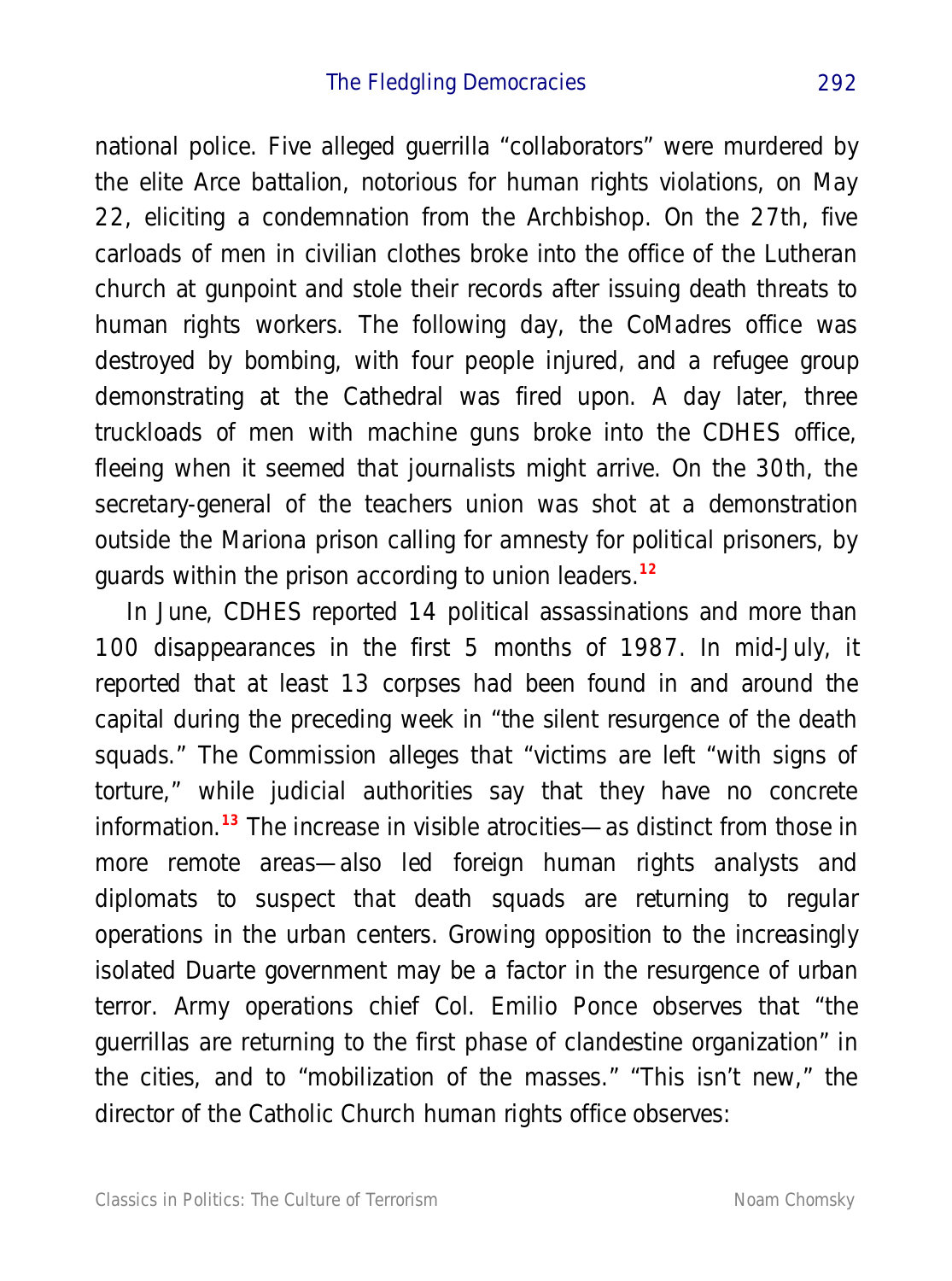The death squads always appear when opposition increases and the government can't co[ntro](#page--1-0)l it. We have no doubt that there's a military structure behind the death squads, given the level of intelligence they have, and their resources and infrastructure. Only people linked to military structures could have this kind of organization—a private group couldn't do it.**<sup>14</sup>**

Another reason for the death squad resurgence in urban areas may be that the State of Siege declared in March 1980, as Duarte joined the government and [th](#page--1-0)e terror began in full force, lapsed in January 1987. The military no longer have the "legal" right to carry out repressive actions and as a result, "human rights officials and diplomats say they fear that the security forces will now be tempted to kill rather than arrest people suspected of being leftists."**<sup>15</sup>**The lapse in the State of Siege was purely technical, resulting from a boycott of the National Assembly by the conservative parties, but *Times* corres[pon](#page--1-0)dent James LeMoyne prefers to see it as a consequence of the decision of the Duarte government to "normalize" the situation, reporting that Duarte "lifted a state-of-siege law" to enhance a "political opening" and forgetting what the *Times* had published on the back pages a few months earlier.**<sup>16</sup>**

The State of Siege announced in Nicaragua in October 1985 elicited outraged denunciations and calls for a renewal of overt aid to the contras to overcome these abuses, so offensive to our libertarian passions. In contrast, there was total silence when El Salvador *renewed* its State of Siege two days later, as it had done monthly since March 1980. The Salvadoran State of Siege has been next to unmentionable in the press. The *New York Times* never mentioned it in its numerous editorials on El Salvador, which also succeeded in avoiding most other ongoing atrocities, preferring fables about "reformist democrats led by Mr.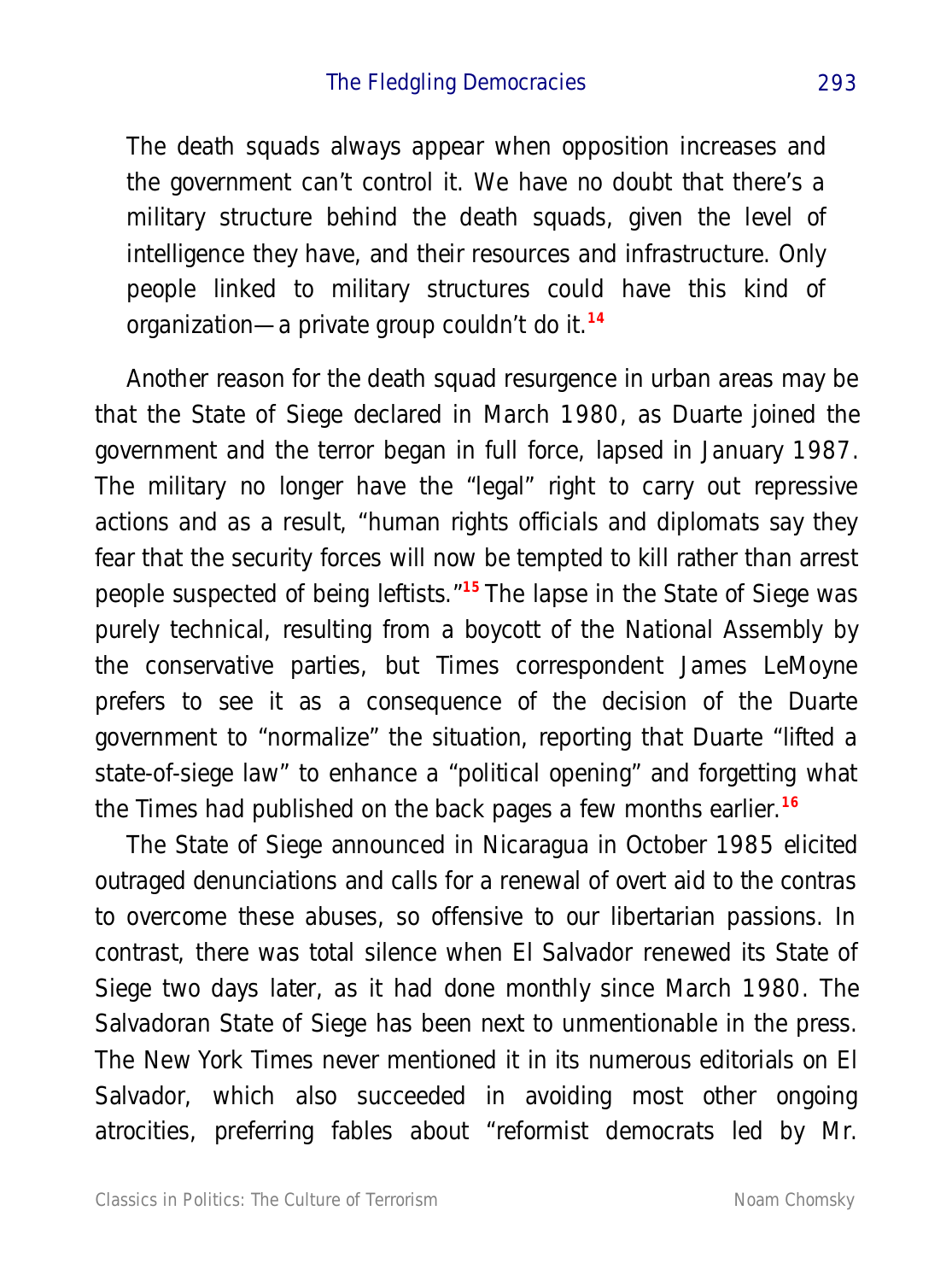Duarte" who are unable to stem the violence of "the left and right."**<sup>17</sup>** There is not the slightest comparison between the repression under the State of Siege in Nicaragua and the massive atrocities conducted by the U.S.-installed government in El Salvador under its own unmentionable State of Siege, and media coverage and outrage is inversely related to the extent of atrocities, though directly related to U.S. government priorities.

It is necessary to maintain the atmosphere of terror in El Salvador to ensure that the "popular organizations" do not recover from the savage onslaught conducted by the U.S. mercenary forces to establish the proper conditions for "democracy." Meanwhile "illiterate 16-year-old kids [are] wrenched from their villages or shantytowns, rounded up by the police" and forced into the army to beco[me](#page--1-0) mercenary killers, while "the BMWs and the Mercedes have never been more numerous," "the chic restaurants and nightclubs of the *Zona Rosa* are filled," and "the city's upper crust, high on violence and money and dulled by a servile press and television, dance the cha-cha and make small talk."**<sup>18</sup>**In the cities, popular protest is increasing, attributed by authorities to guerrilla subversion; and in the countryside, Chris Norton reports, the rebels "exude a new confidence" as they carry out regular attacks against military outposts and "have made significant progress over the past two years in winning support among the cautious, normally conservative townspeople," while their "slow, patient political work" is also paying dividends among the peasantry. They "are busy building an infrastructure" in rural areas, where people "still seem to feel more comfortable with the presence of the guerrillas rather than with the army":

Interviews in different parts of the country reveal that support for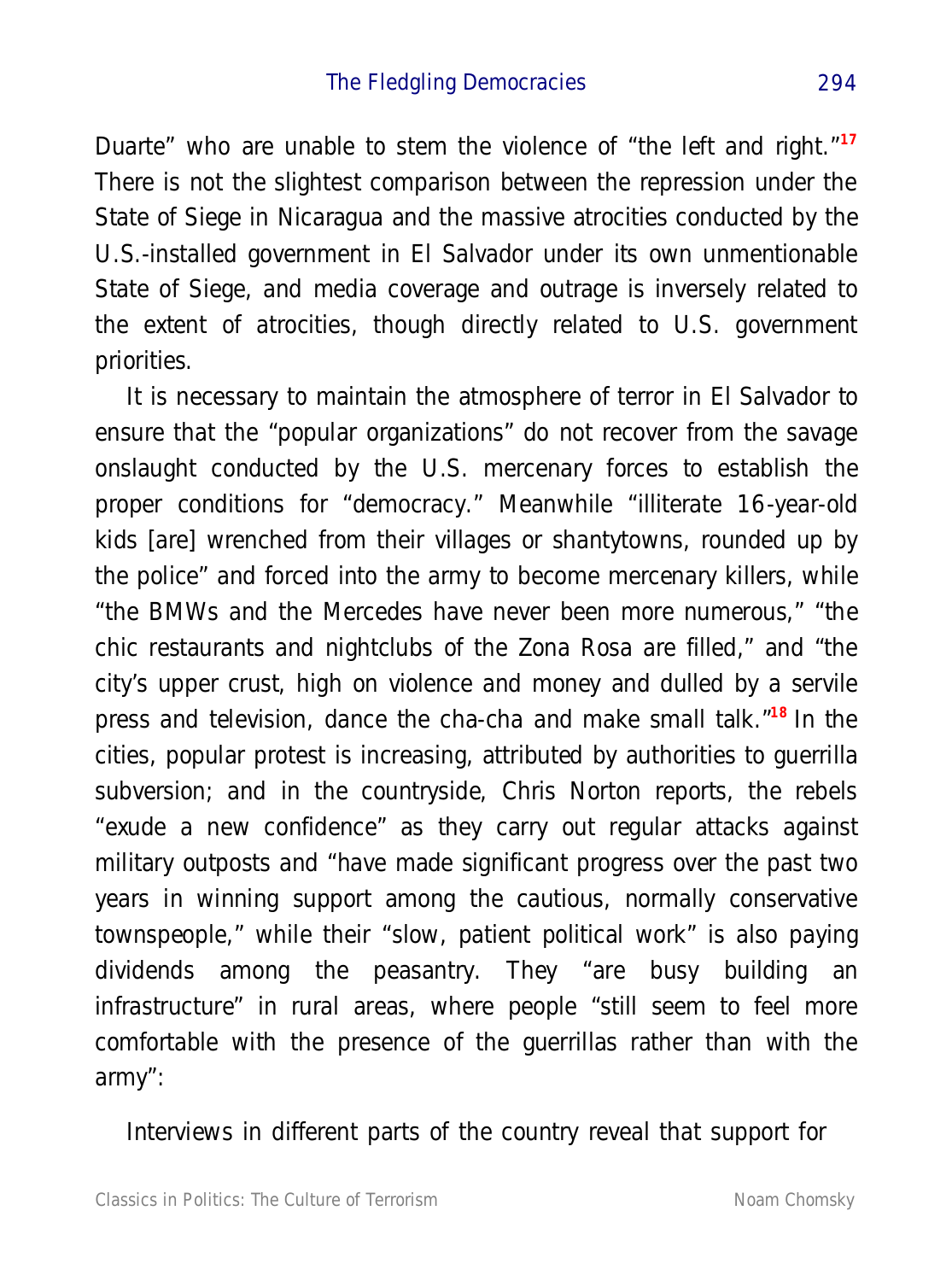the guerrillas, especially in the countryside[, a](#page--1-0)ppears to be holding firm ... 'People see that the guerrillas are more humane, and there is an intuitive sense that they're on the people's side,' notes one Catholic church official. Adds an old-time labor leader: 'The *campesinos* know whose interests the army really represents'.**<sup>19</sup>**

According to the U.S. government, the guerrillas are able to sustain their operations only because of support from Nicaragua. This claim is necessary, as part of the important pretense that the guerrillas operating in El Salvador without visible external support, having been driven to the countryside by U.S.-organized terror, are comparable to the U.S. proxy army attacking Nicaragua, which cannot survive or "maintain its morale" without its [da](#page--1-0)ily air drops and other U.S. sustenance. Accordingly, the claims of Operation Truth are echoed by the national media: "The rebels deny receiving such support from Nicaragua," James LeMoyne asserts, "but ample evidence shows it exists, and it is questionable how long they could survive without it."**<sup>20</sup>**

Assuming this charge to be accurate, we are left with a question that he does not address: even if we are willing to grant the incompetence of U.S. intelligence and the *New York Times,* can it be so extraordinary that they have never been able to provide any credible evidence for this crucial support, though Nicaragua has never had any problem in providing ample evidence for U.S. support for the proxy army? A curious paradox indeed.

Recall also the impermissible question raised in note 12, chapter 1.

The center-right Christian Democrats who constitute Duarte's political base, meanwhile, have succumbed to the usual temptations. "While PDC officials self-consciously set about to displace the oligarchy," Chris Norton writes, "they seem to have decided to replace it with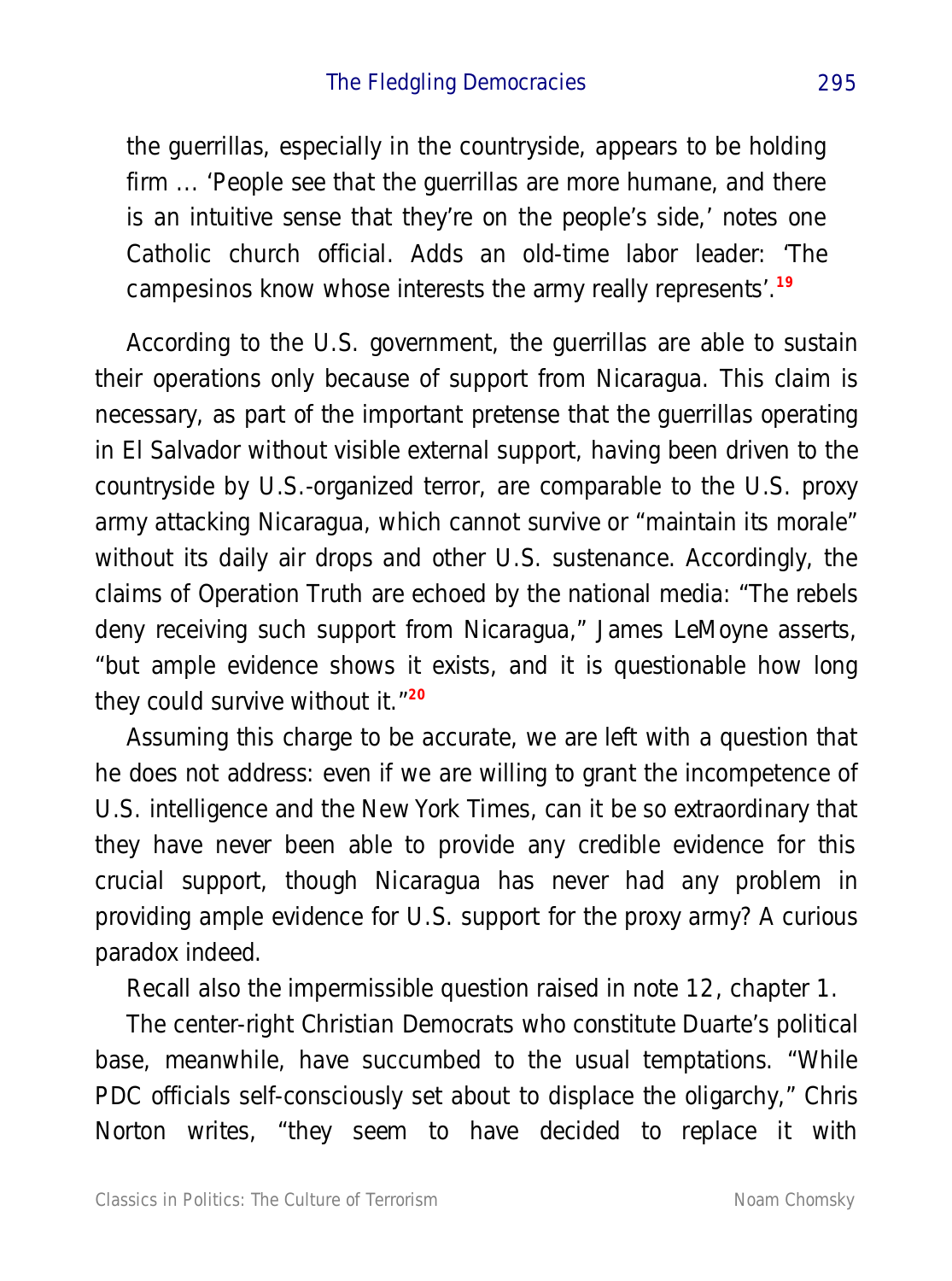themselves." Duarte's son Alejandro sports two new haciendas; the executive director of the U.S. Chamber of Commerce alleges that PDC officials "are making hundreds of thousands of colones a day in profits" by diverting basic foods, intended for the poor at affordable prices, to private outlets, along with many similar practices. Ignacio Martin Baro, vice-rector of the Jesuit-run Central American University, comments that "The tradition in this country is for whomever comes to power to take advantage of the situation. We expected the Christian Democrats to be different, but they haven't been. They've been the same." "This should come as no surprise," Norton comments. "Despite their Christian moralizing (based on their claim to be inspired by the social teachings of the Catholic Church), the PDC is a party of middle-class professionals who saw themselves and the country as being held back by some of the semi-feudal aspects of Salvadoran capitalism." They put themselves "at the helm" to remedy these defects, promising reforms as "a populist party with mass support from the p[oo](#page--1-0)r," but quickly taking on the traditional role of corrupt oppressors. They have also used their control of U.S.-funded food and work projects for the nearly ½ million displaced persons to compel participation in government marches and rallies, under the threat that benefits will be cut if they do not.**<sup>21</sup>**As we have seen, the government's policies are perceived by the general population as welfare for the rich, and most regard "democracy" as a generally meaningless charade (see chapter 5). But with the possibility of a genuine movement "with mass support from the poor" eliminated by successful state terror, the large majority of the population can only watch the farcical workings of "democracy," now properly functioning as a game among various privileged sectors, under the watchful eyes of the security forces and the American Embassy, who reign unchallenged.

While the Christian Democratic professional elites are demanding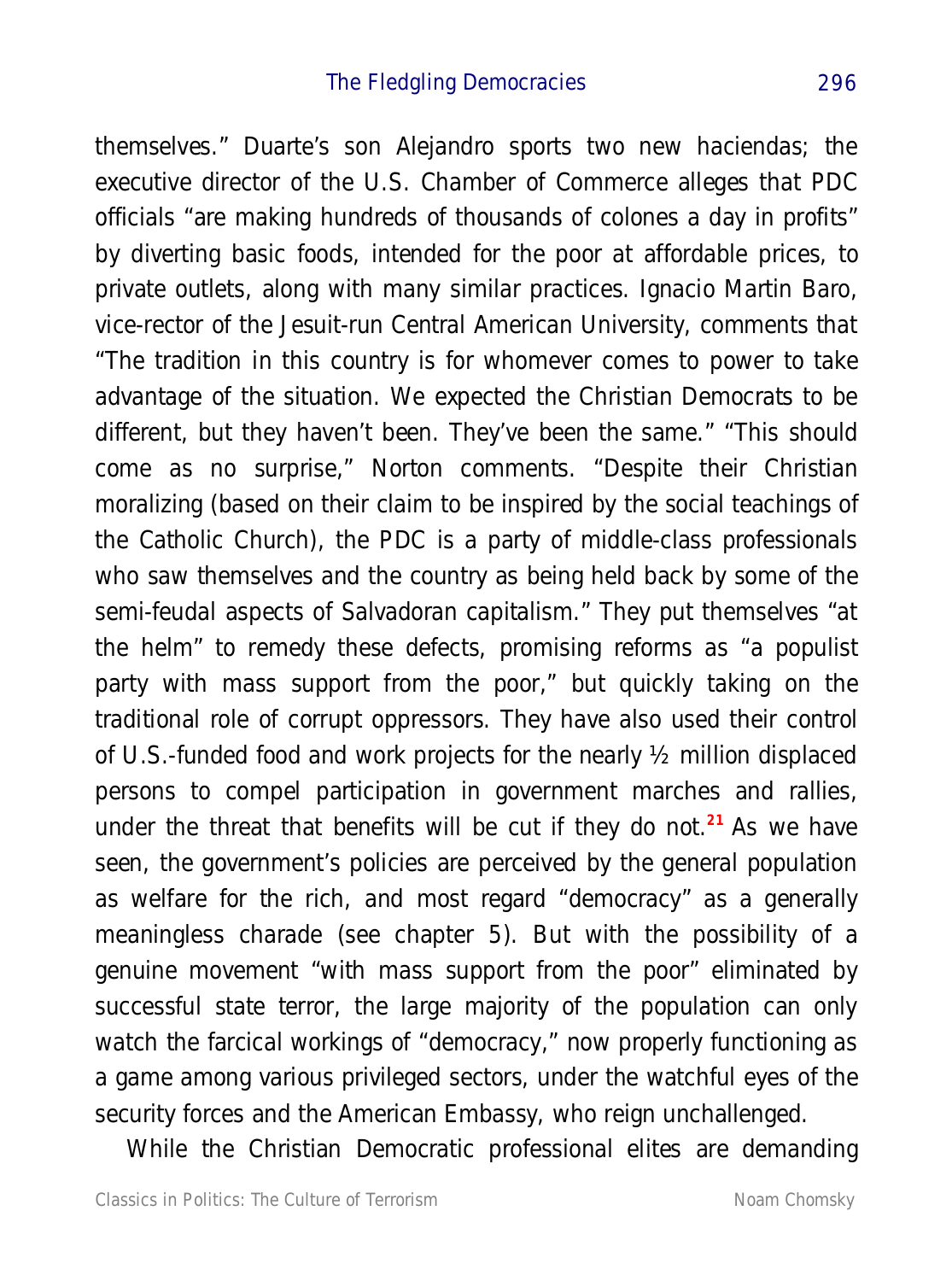their share of privilege and power, the traditional oligarchies have hardly suffered under U.S. tutelage in "democracy." "The wealth of the country is now concentrated in fewer hands than before agrarian reform," and "the rich have more control than before," according to Dean Héctor Marroquín Arévalo, dean of the University of El Salvador, a conclusion confirmed by others. "The oligarchy is more powerful now," adds Juan Garcia, a professor of sociology at the University of Central America who has studied the effects of the reform: "If anything, the reforms aggravated the wide differences in wealth." The agrarian reform, instituted by the U.S. in 1980, generated "windfall profits for the wealthy people who were supposed to shoulder the burden of the economic restructuring," *Times* correspondent Lindsey Gruson observes, and "saddled the cooperatives with debts" that they cannot repay because of the provisions for compensation to landowners, while "many of the cooperatives were illegally stripped by landowners of their machinery and livestock." A USAID report "found that as many as 95% of the cooperatives were unable to pay interest on their debts, which totaled an estimated \$800 million." Dean Marroquín estimates that 98% are "in effect bankrupt." Production has fallen sharply in export crops apart from sugar cane, and Salvadoran agriculture has been "immeasurably damaged," a USAID consultant comments. Worse, peasants are confined by the reform to small and unproductive plots, which rapidly become exhausted and unfertile, saddled with debts they cannot pay and lacking technical assistance, not to speak of the "1.8 million peasants who were overlooked in the 1980 program."

Gruson's report fails to observe that these are exactly the consequences predicted from the start by U.S. and Salvadoran government critics of the U.S.-initiated reform, which was imposed without any effort to engage or organize the poor and even bypassed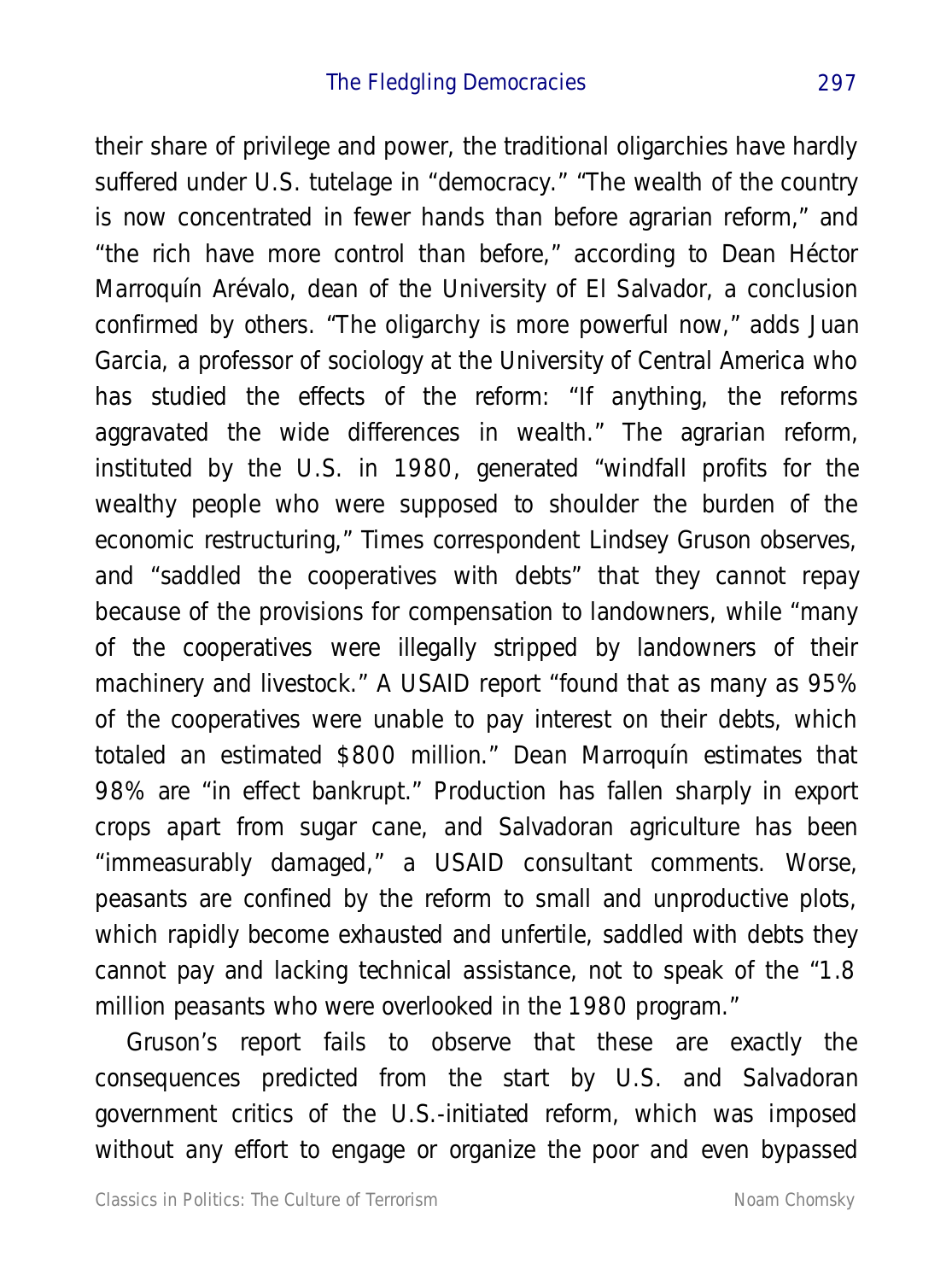Salvadoran government specialists. Like the Alliance for Progress, Reagan's Caribbean Basin Initiative, and similar programs generally, the U.S.-imposed plan was a completely cynical effort; these programs are not instituted because of a sudden recognition of the suffering of the poor, but out of fear that they might respond to organizing appeals that would impel them to seek to extricate themselves from their misery in ways incompatible with the Fifth Freedom (so-called "Communism"). Nor do we hear derisive commentary [on](#page--1-0) the "failures," "mismanagement" and "incompetence" of the American supervisors of this failed effort, as is standard media fare with regard to the "Marxist-Leninist managers of misery," though the resources available to the United States are not notably less than those of its Nicaraguan enemy.**<sup>22</sup>**

The signing of the peace accords in early August 1987 was followed by an upsurge of repression in the urban areas, evoking no interest here as usual. In commentary rare to the point of near uniqueness, Chris Norton observes from San Salvador:

Electoral posturing aside, diplomats say peace is harder to achieve here than in Nicaragua because the Salvadorean guerrillas, in contrast to the US financed Nicaraguan rebels, are an indigenous revolutionary movement, independent of external outside support from one source.

Political analysts say the continuing arrests and disappearances of labor leaders and members of other opposition groups does not bode well for national reconciliation. More than a dozen labor activists have been arrested since the peace plan was signed Aug. *7.* The head of the university workers union was kidnapped Aug. 31. And the government still refuses to talk with the labor opposition.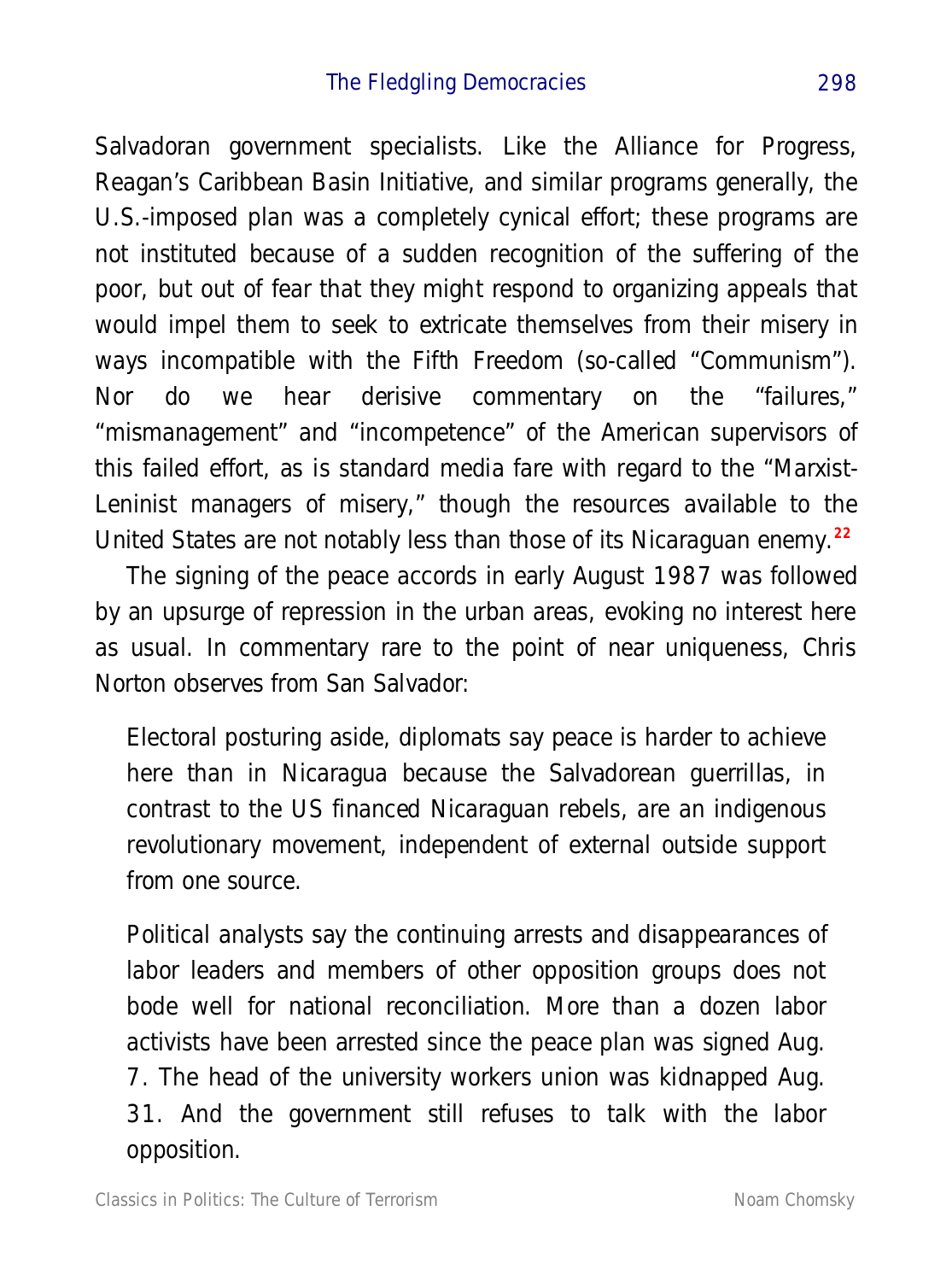"If this were going on in Nicaragua, [international observers] would be going crazy," says one political analyst.**<sup>23</sup>**

What was "going on in Nicaragua" did not compare to this record. Again, reporting and outrage were inversely proportional to degree of repression, and quite in accord with U.S. government priorities; the usual pattern.

The enhanced repression in El Salvador during the spring and summer of 1987 did not pass entirely without reaction here. The Reagan administration informed Congress on August 31 that it intends to provide over \$9 million in equipment and weapons to the Salvadoran police, certifying to Congress that El Salvador "has made significant progress during the preceding six months in eliminating any humanrights violations, including torture, incommunicado detention, detention of persons solely for nonviolent expression of their political views or prolonged detention without trial." An accompanying report states that the U.S. assistance program "has met, or exceeded, expectations across the board and has uniformly fulfilled the criteria of human-rights improvements on the part of the public security forces"; this statement may very well be true, considering the expectations of Ronald Reagan and George Shultz, and the criteria that would satisfy their administration, which was providing exactly the same kind of upbeat certification to a docile Congress w[hi](#page--1-0)le the terror they organized in El Salvador reached its crescendo a few years earlier. Americas Watch issued a report on August 29 stating that the security forces continue to commit murder and other rights abuses, and is thus failing to meet the requirements of the Central American peace plan.**<sup>24</sup>**It was barely mentioned in the media, and in fact the whole issue is only of marginal interest. The state has determined that human rights violations in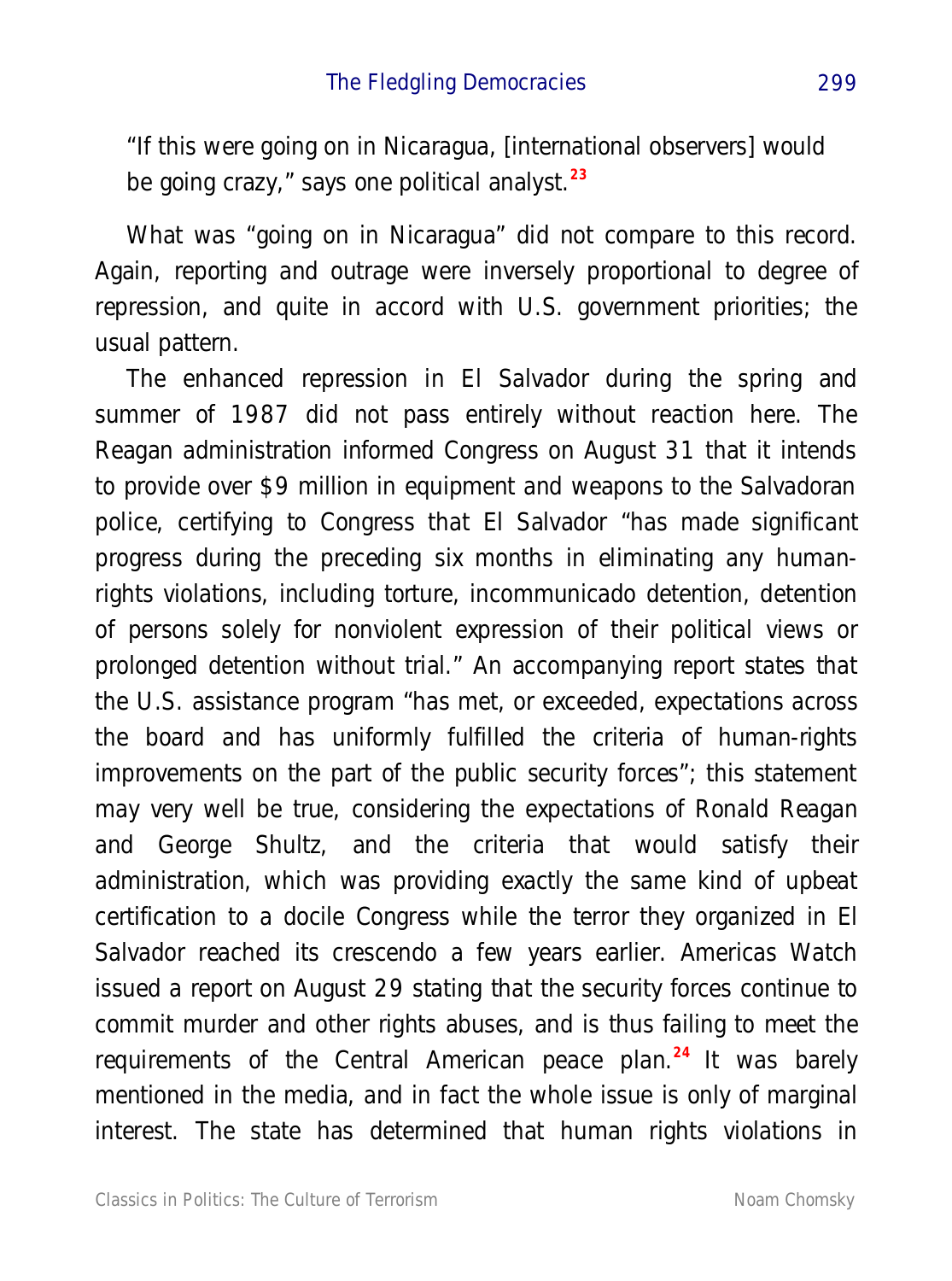Nicaragua are the only topic of concern; the Free [Pr](#page--1-0)ess can hardly be expected to challenge these priorities.

Like El Salvador, Guatemala too is generally regarded as a great success of the U.S. dedication to fostering democracy—a tolerable pretense, now that the population has been thoroughly intimidated by U.S.-backed terror on a scale that reached near-genocidal proportions.**<sup>25</sup>** But now all is well, with death squad killings continuing and the newlyelected President acknowledging frankly that he can do nothing given the roots of actual power in the military and the oligarchy and that the civilian government are merely "the managers of bankruptcy and misery."**<sup>26</sup>**The Campesino Unity Committee, which had more than 100,000 members in 1981, "today does not dare to begin openly organizing in the countryside" and "the union movement proceeds with great caution" as a result of the terror of the past years. In its "year of promises" (1986), the Christian Democratic government failed to undertake social reforms though it did pursue policies for the benefit of the private sector, supported by the wealthy and the military, while "socio-economic conditions continued to worsen for the majority of Guatemalans." The milit[ary](#page--1-0) closely supervise "virtually every aspect of government." The effective control by the military and the business interests linked to them is illustrated by the fact that even more so than in El Salvador, the government would not dare to prosecute military officers for horrendous human rights abuses.**<sup>27</sup>**

The head of the armed forces, defense minister of the elected government, when asked about human rights abuses, says that the Army "defended the state of Guatemala," and the "casualties suffered by the Guatemalan people" were not its fault, since the Army merely "reacted against the terrorists in order to control the seizure of power by them." President Cerezo, in a television interview in August 1987,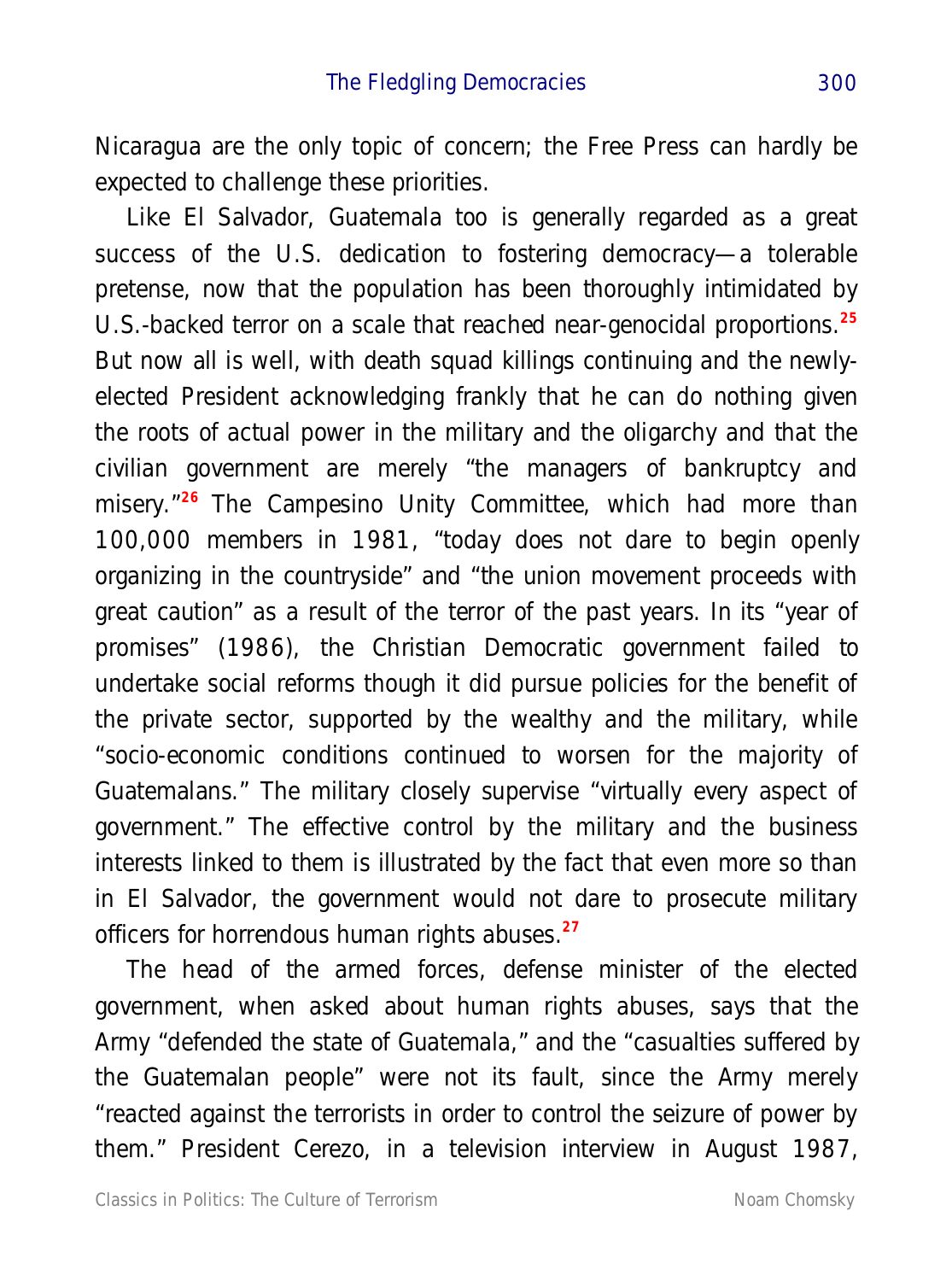indicated that most of the "disappeared" had gone to live abroad or joined the guerrillas, "a measure of his [quite understandable] reluctance to confront the human rights issue in Guatemala and thereby antagonize the army," *Mesoamerica* comments.**<sup>28</sup>**

The civilian government remains "a project" of the military, as the armed forces explained when they allowed it to take office. Stephen Kinzer reports that President Cerezo "has not managed to wrest significant power from the army, in the view of diplomats and Guatemalan officials, and describes his government "as 'a transition regime' in which civilians will not be able to consolidate true power, but will be able to survive in office, gradually managing to curb the armed forces," he hopes. Nineth Garcia, the director of the leading human rights organization (the Mutual Support Group; GAM), states that "Here democracy is a coverup ... the military i[s t](#page--1-0)he real power ..." A Western diplomat observes that the death squad apparatus "is still in place, it is simply not working at the moment" except for occasional incidents as "the squads are indulging now in more selective repression"—all that is required, as "democracy" functions in the intended manner.**<sup>29</sup>**

So do the U.S. media, where GAM reports are dismissed because it "represents only a tiny minority, mostly peasant Indians from the countryside long ignored by the political process anyway." This ["m](#page--1-0)inority" in fact is the majority of the population. It is, however, correct to say that they have been "ignored" by the political process, ever since the U.S. succeeded in overturning Guatemala's experiment with democracy in 1954; and it is instructive that this is sufficient reason to ignore their plight.**<sup>30</sup>**

TV journalist Elizabeth Farnsworth describes "the shadow of fear" that is "evident" in Guatemala. Seeking subjects for interviews, she found "that only people who already had a high profile, such as Church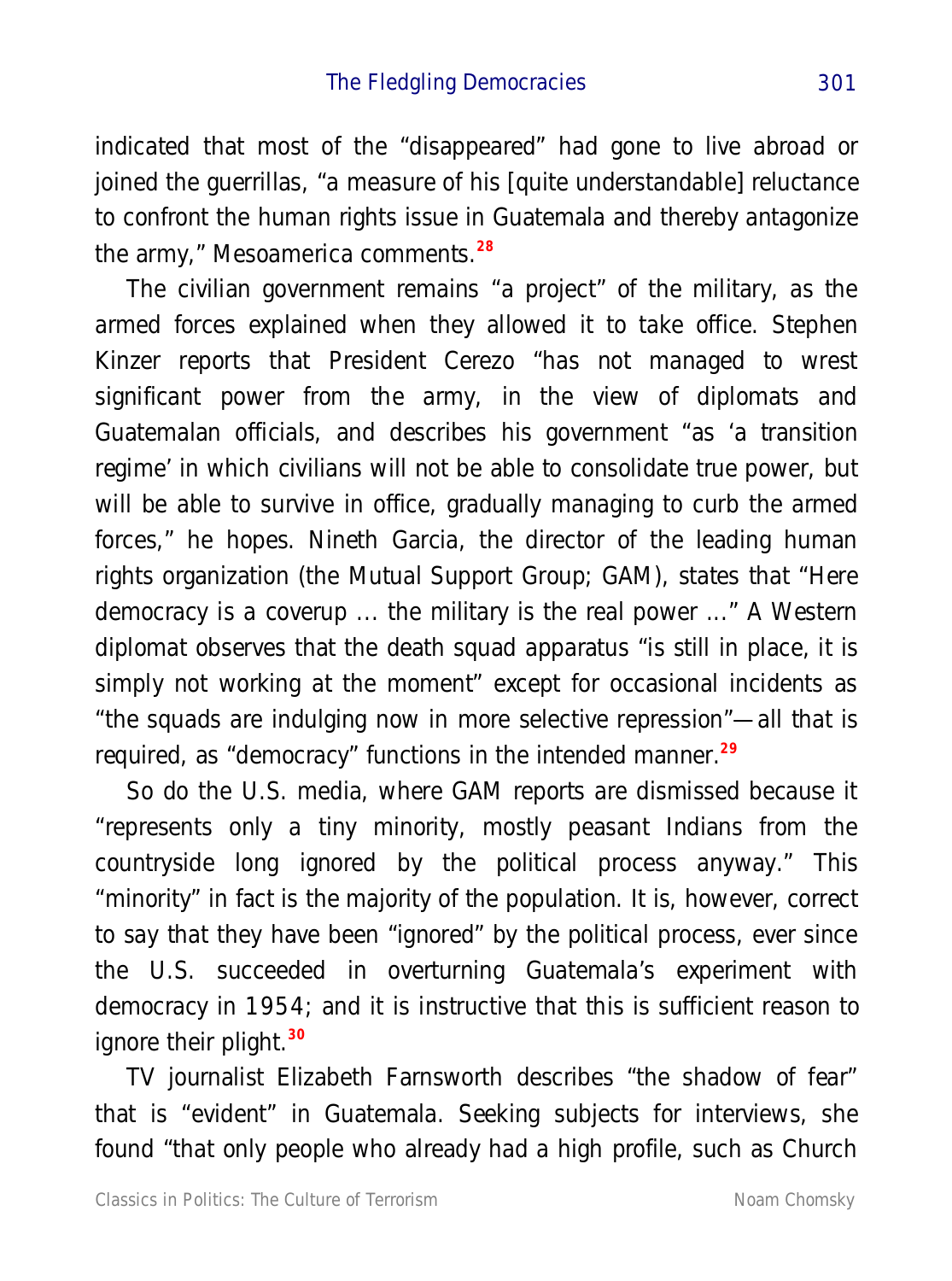or elected officials, dared speak for attribution"; "the sense of fear is almost palpable in the hesitant and carefully chosen words of Bishop José Ramiro Pellecer," who consented to be interviewed, "though I think he fears for others and not for himself," she adds. Asked to "describe the changes that have taken place in Guatemala" under the elected Cerezo government, he says that "We are making a try at democracy but, in reality, there has not been much change." Exactly as in El Salvador, according to the perceptions of the public, though not Operation Truth and its minions. Bishop Pellecer agrees that the civilian government is "just a mask or façade for the military to hide behind." The death squads "are lying in wait, making certain [th](#page--1-0)ings do not get out of hand," with violence increasing "the farther from the capital you get." "Things are more or less as they were before." The press has barely changed: "A civilian government is being attacked, but that was done before. There is still no criticism of the military," who retain effective power.**<sup>31</sup>**

The Council on Hemispheric Affairs continues to characterize Guatemala, along with El Salvador, as "currently the hemisphere's worst human rights violator." Inforpress Centroamerica in Guatemala reports political killings at the rate of one a day in May-June 1987, a small part of a rising tide of violence; what happens in the countryside is little known. The Mexican press reports that "the practice of repression and intimidation against workers" continues, though "more selectively" than before, and "since the inauguration of President Cerezo, the Security Forces, disguised as the Death Squads, have continued kidnapping and assassinating labor union leaders," citing a series of examples, while "the Christian Democratic authorities have found new methods of intimidation and pressure." The U.S. press meanwhile reports, accurately no doubt, that the guerrillas have lost support because they "were unable to protect the Indians from the military." Ken Anderson, a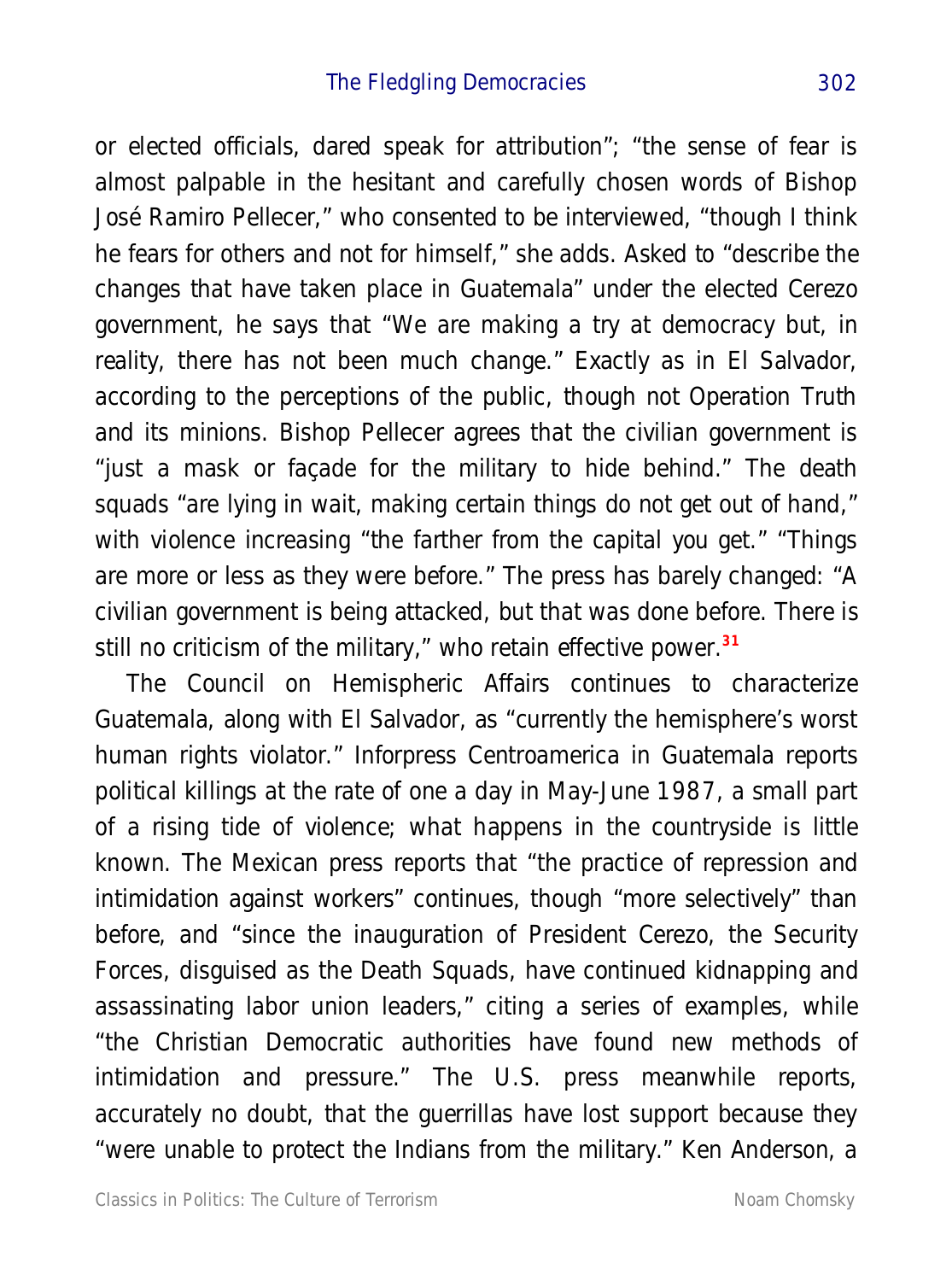[l](#page--1-0)awyer for the International Human Rights Law Group monitoring conditions in the countryside, says that "The Indians have been signed over to the army. With a hundred or more killings or disappearances a month since January [1987], I'm not optimistic that things have changed much."**<sup>32</sup>**

Economic conditions continue to deteriorate for the poor, with "oppressive poverty" so severe that in Guatemala City, "drivers look straight ahead with calculated indifference, dispirited by the exhibition of such misery." There is a new austerity program designed to salvage the faltering economy. Its "principal victims have been members of the [sh](#page--1-0)rinking middle class and the urban and rural poor. Most Guatemalans' living standards have dropped to levels surpassed 15 years ago. More than 50 percent of the economically active population are unemployed," while the civilian president has "devoted his energies to attacking the labor movement."**<sup>33</sup>**

Turning to Honduras, it merits no attention when the Honduran Human Rights Defense Commission releases a document reporting that hundreds of Honduran peasants were driven from their homes and forced into refugee camps in a joint operation of the contras and the Honduras 6th Army Battalion, their homes and possessions commandeered by the contras who killed peasants suspected of being Sandinista collaborators; mass kidnappings and other means of intimidation have led to the flight or removal of some 16,000 peasants from an area turned over to the contras by the Honduran government and wealthy Cuban-Honduran tobacco magnates who own vast estates near the border, according to the Commission and other sources. The minority leader of the Honduran Congress, Nicolas Cruz Torres, reports that 35 villages have been forcibly evacuated by the contras, a situation "not created by Honduras but by the government of the United States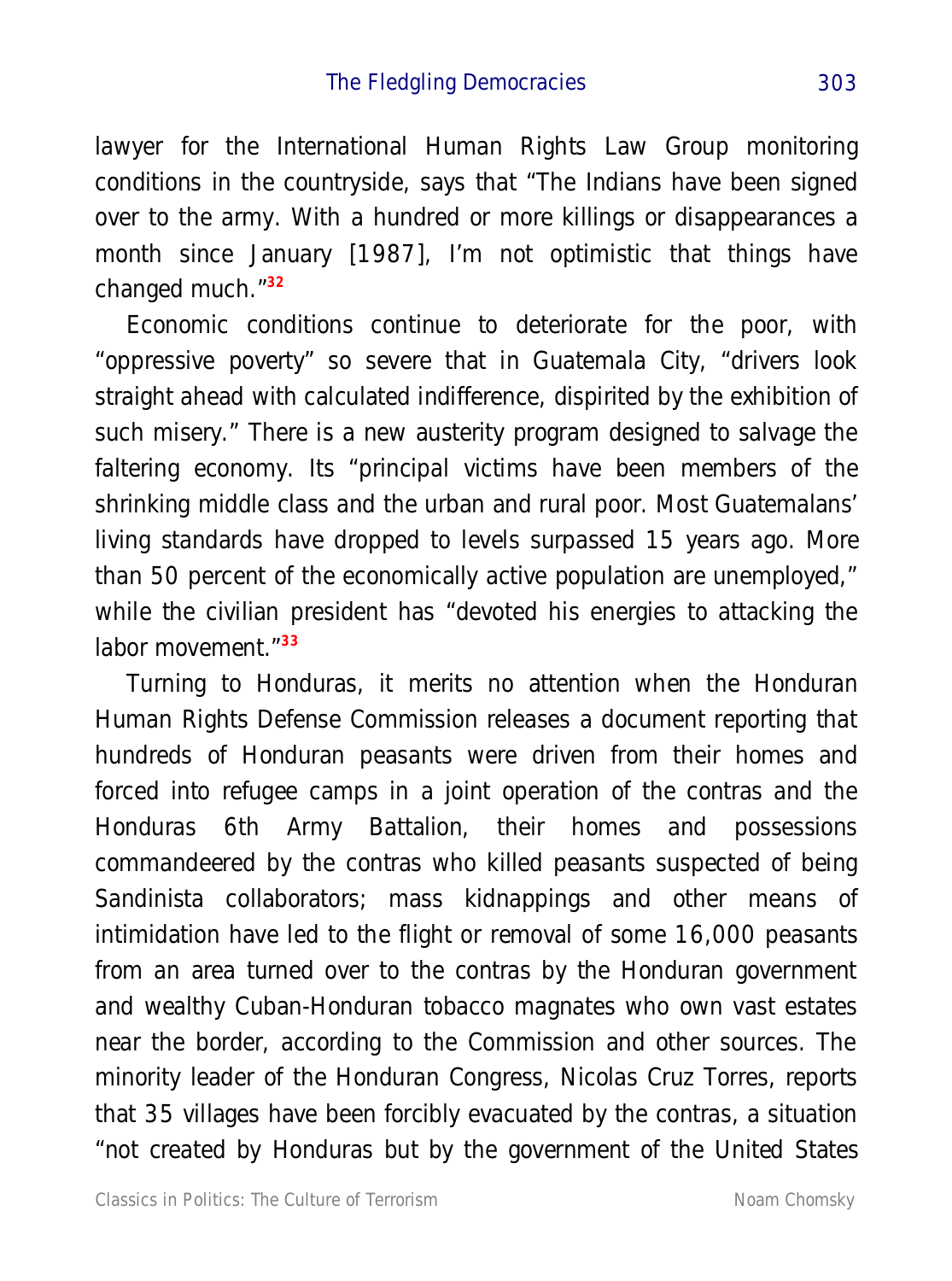which is financing the counterrevolutionaries."**<sup>34</sup>**

The chief of staff of the Honduran military from March 1984 to February 1985, General Walter Lopez Reyes, told a news conference in Tegucigalpa that the CIA has bribed Honduran politicians so that they will continue to back U.S. aid to the contras, that in Honduras the contras have been involved in assassinations and disappearances of "numerous people for being against their mode of operation," and that the CIA "is [pre](#page--1-0)pared to control even the secret services of the Honduran police and to infiltrate all the government" of President Azcona. The Honduran Committee for the Defense of Human Rights reports that 300 people have been killed for political reasons and another 130 have disappeared in police custody.**<sup>35</sup>**

Young men are forcibly press-ganged into the army, dragged "out of theaters, buses and off the street for immediate induction into the Armed Forces," while "the sons of the wealthy are generally exempt"; "the general practice is to seize three times as many males as are needed, select the best for induction, and return the others to the families for a price."**<sup>36</sup>** The practice is the same, though apparently still more brutal and mo[re](#page--1-0) sharply class-based, in El Salvador; and in Guatemala, the other "fledgling democracy," where Defense Minister Gramajo confirmed in an August 1987 television interview that the army does not recruit from the upper strata of society and that one-fourth of new recruits are impressed into the army.**<sup>37</sup>** This practice, common in U.S. domains, elicits no comment. In contrast, the resort to a civilian draft in Nicaragua, as is standard in democratic states in wartime or conditions of perceived threat, elicited massive outrage among a new breed of extreme civil libertarians who denounced this further demonstration of totalitarianism, with much fevered reporting of protests against the draft in Nicaragua. This enthusiasm was supplanted by muffled annoyance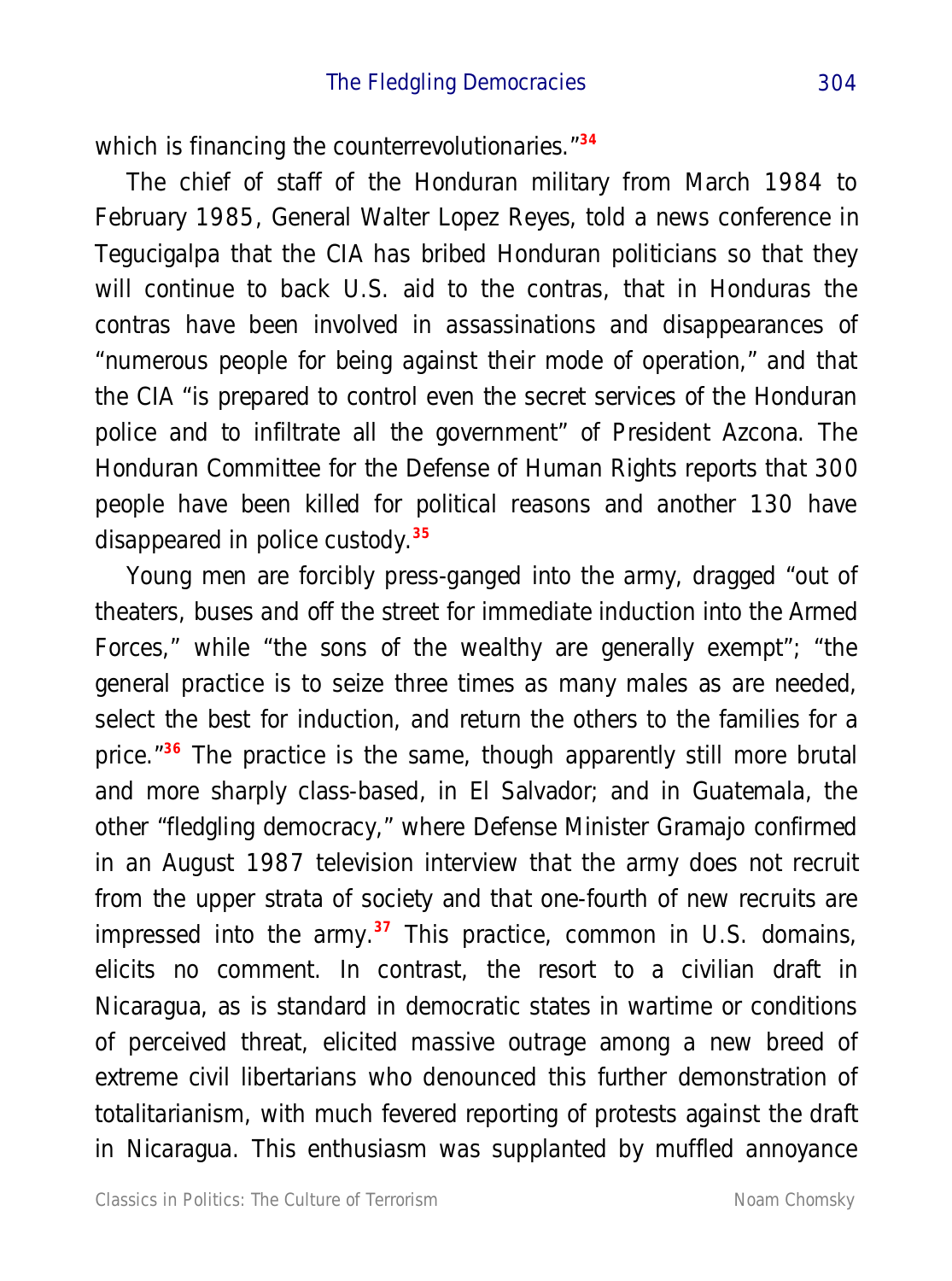when the protests stilled after the government instituted such typical totalitarian measures as transporting groups of mothers to visit soldiers in the field and organizing Mothers' Councils to deal with personal problems, and when it became clear that as in such states as Israel, military service appears to function as a device of national integration; "these boys have come back proud," a Western European diplomat comments.**<sup>38</sup>**

The U.S. role in Honduras was adequately characterized by Ambassador John Ferch, removed from his post in June 1986 because he insisted on treating the civilian government, rather than the military command, as the country's highe[st](#page--1-0) authority, a signal failure of perception from the point of view of George Shultz and Elliott Abrams. He commented to *Newsday* that he was removed "because they wanted somebody down there to be strong enough and proconsul enough that no Honduran government is going to object to anything."**<sup>39</sup>**Another factor in his removal appears to have been his objection to State Department trickery in using the pretext of an alleged Nicaraguan "invasion" to induce Honduras to accept military aid, apparently funnelled to the contras as part of the illegal supply operation in March 1986. As for the CIA role, apart from training the battalion implicated in death squad activities and torture, it is also reported by a Honduran army defector to have arranged a fabricated forced "confession[" b](#page--1-0)y a kidnapped prisoner that he headed a "guerrilla front" and had planned attacks against U.S. installations; having learned his lines under appropriate inducements, he was to be displayed by the genocidal Guatemalan generals backed by the U.S. (as he was), in a further contribution to Operation Truth.**<sup>40</sup>**

Food First Central America analyst Medea Benjamin, working in the area, uncovered "a food crisis of frightening proportions in the southern part of the country" in 1986. "We alerted the national media in the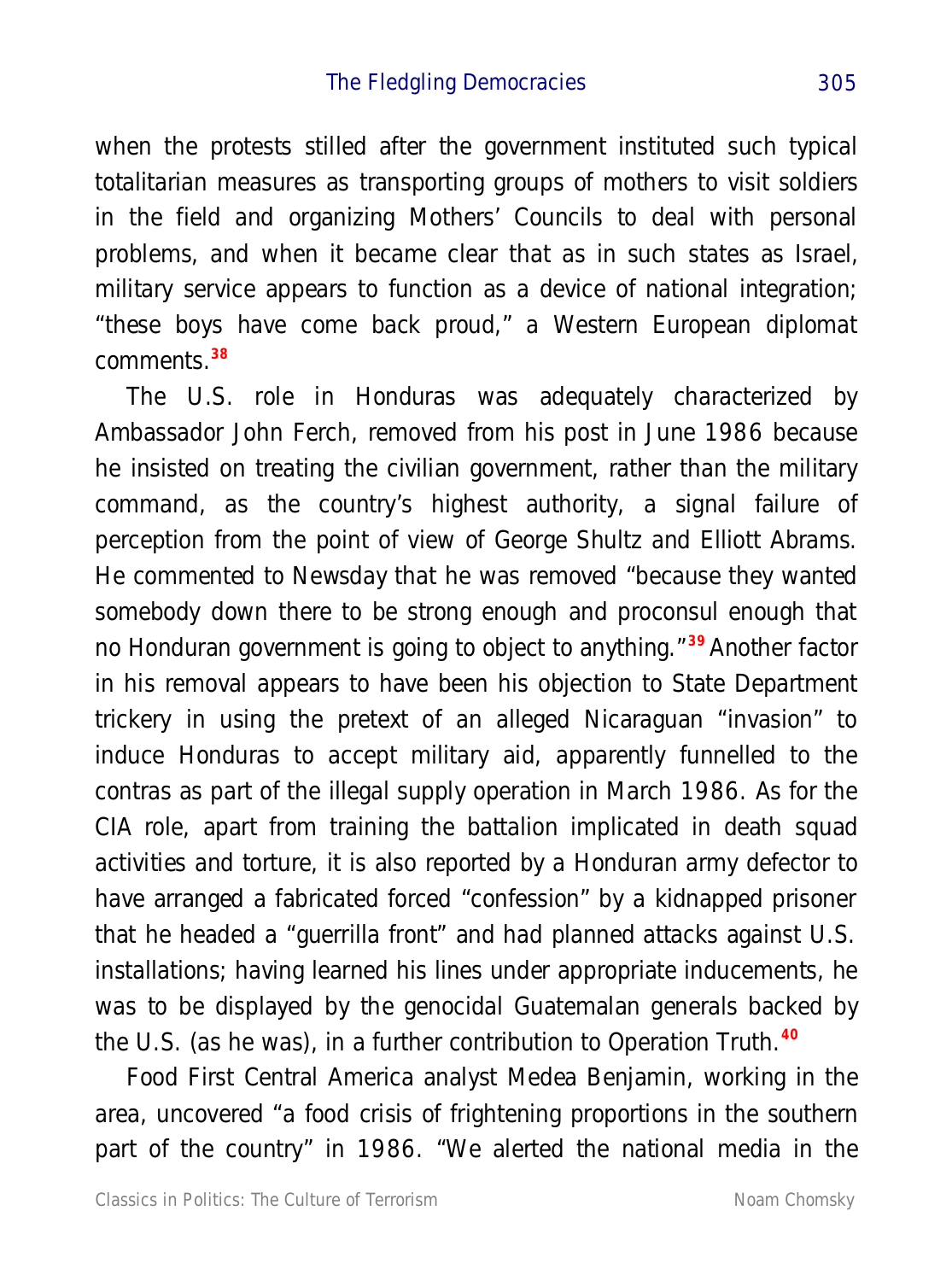United States," Food First reports, "but the story went uncovered." They report that hundreds of thousands of peasants are starving while President Azcona refused food aid, though other regions have food surpluses and the government announced that Honduras was selfsufficient in corn and beans in 1986 and is exporting beans to El Salvador. The Archbishop in the southern region protested the government's refusal to recognize the crisis: "We've seen scenes of misery like never before," he said, "children with swollen bellies, old people looking like corpses, women and children begging for food, men roaming the streets searching for work," lacking money to buy the food that is available, including thousands "displaced by the contras," according to a physician researching malnutrition at the National University.**<sup>41</sup>**

Recall the derisive commentary on the "Marxist-Leninist" dogma and "gross incompetence" of the Sandinista *commandantes,* which impels them to interfere with market mechanisms in an effort to ensure that the poor will have something to eat, one element of the flood of abuse directed against these appalling criminals who remind us of Hitler and Stalin. The Free Press is wise to keep its eyes averted from areas of Honduras on the Nicaraguan border, though it hardly needs notification from Food First of the critical conditions in the region through which reporters traipse in pursuit of encouraging news about the military prowess of "the resistance." Inspection of Honduras would yield unwanted conclusions about the application of market principles in a state organized for the needs of the oligarchy and the military, following the lessons taught them by their benefactor from the North. Better to look the other way, much like the drivers in Guatemala City.

Travelling to southern Honduras and Nicaragua to advance his political aspirations, presidential candidate Senator Robert Dole was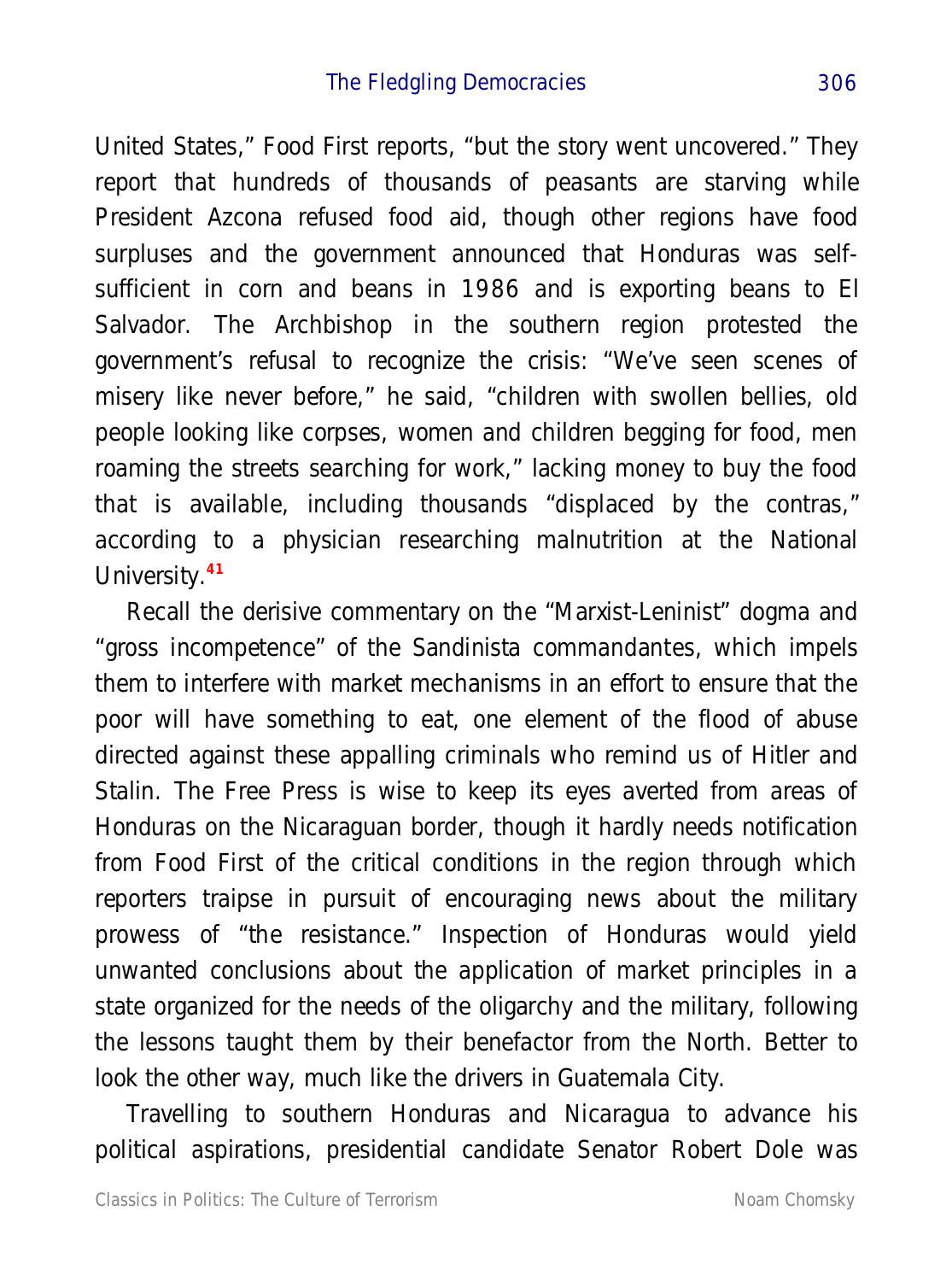deeply affected by "the suffering in Central America," which, as he saw first-hand, "is widespread." He was particularly moved, he says, by the suffering he saw "when I visited Miguel Cardinal Obando y Bravo, the Archbishop of Managua, and Violetta Chamorro, the publisher of the censored opposition paper La Prensa—courageous reminders that we are working for something very precious: freedom and dignity." He also saw "widespread suffering" in southern Honduras: "in the hollow eyes of thousands of Nicaraguan refugees." That is all. No Honduran "children with swollen bellies, old people looking like corpses, women and children begging for food, men roaming the streets searching for work" while the wealthy enjoy "democracy" in Tegucigalpa; no victims of U.S. terror i[n N](#page--1-0)icaragua, no peasants in Honduras wandering through the countryside after having been "displaced by the contras," in our "pursuit of the goals that nearly all Americans share: democracy and an end to Soviet intrusion in Central America" (Dole). In short, a worthy candidate for the office of President.**<sup>42</sup>**

The visit by Senator Dole and his delegation to Managua was a "circus," in Dole's words, because President Ortega insisted that the meeting be public, saying "it was better that the interviews take place in the presence of witnesses, so there could be no false posturing afterward," Stephen Kinzer reports. Senator John McCain opened the meeting by informing Ortega breezily that he had just met with contra military commander Enrique Bermúdez of Somoza's National Guard: "Colonel Bermúdez sends his very best regards," Senator McCain told Mr. Ortega as the meeting began. "Colonel Bermúdez and Ronald Reagan should stop killing Nicaraguan children," Ortega responded. He also asked "Why doesn't President Reagan receive me or my congressmen? We receive you whenever you want. You don't even consult us in advance, which is a lack of respect. You just say there's a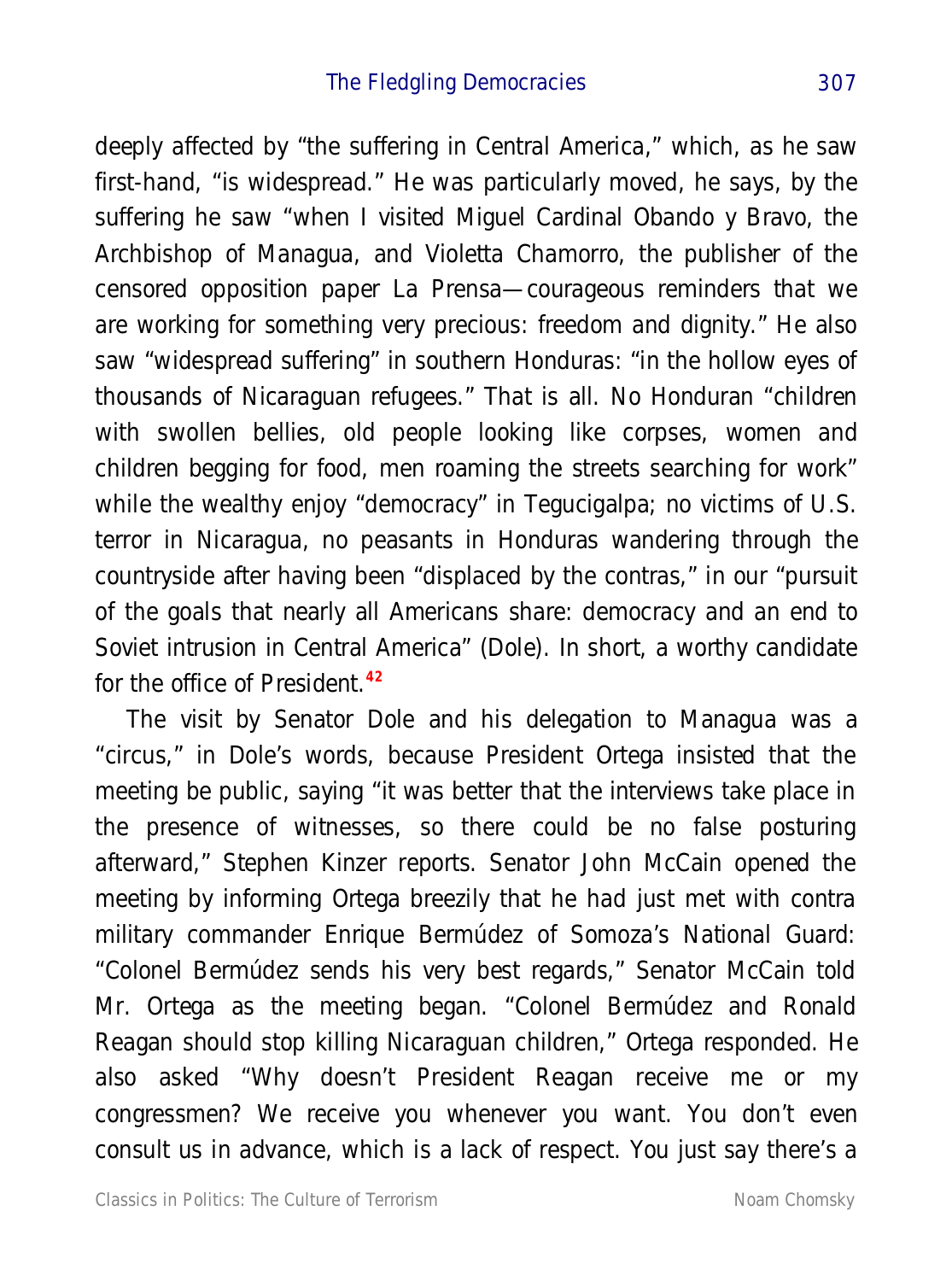flight, and we're coming."**<sup>43</sup>**

Ortega understated the point. While it is taken for granted that U.S. supporters of the proxy army should have free access to the territory under U.S. attack, even giving public talks and press conferences where they call for renewed attacks against Nicaragua by the "freedom fighters" they praise for helping the CIA defend liberty, the Godfather's own turf is under stricter control. Thus, when a delegation of Nicaraguan parliamentarians including six opposition delegates sought to visit the U.S. to present Congress with a formal protest against contra aid, their visas were delayed in order to force them to canc[el t](#page--1-0)heir visit, an event considered so normal in a terrorist culture that it passes without notice or comment, along with the barring of mothers tortured by Duarte's security services from our sacred soil, because they might tell the wrong stories to a few people in churches, threatening American democracy.**<sup>44</sup>**

When Senator Dole protested the jailing of two opposition lawyers for 30 days for participation in an unauthorized protest rally, banned by the emergency regulations, Ortega responded by producing "a photograph of an American priest, the Rev. Roy Bourgeois, being arrested in the United States in April during a protest against American support for the contras." He offered to free the two lawyers immediately in exchange for the freedom of Father Bourgeois, a Navy veteran wounded in the Vietnam war and now a Maryknoll priest, who is serving a nine-month sentence in Federal Prison in Louisiana for trespassing after a demonstration at a military base; in Ortega's words, "held in your jail for protesting your president's immoral policy of killing Nicaraguans." The two opposition leaders were released in the custody of Rep. Thomas Harkin; Rev. Bourgeois remained in prison, with no further comment here, as there had been none before this odd point was raised by the totalitarian Sandinistas. Senator Dole's press aide described the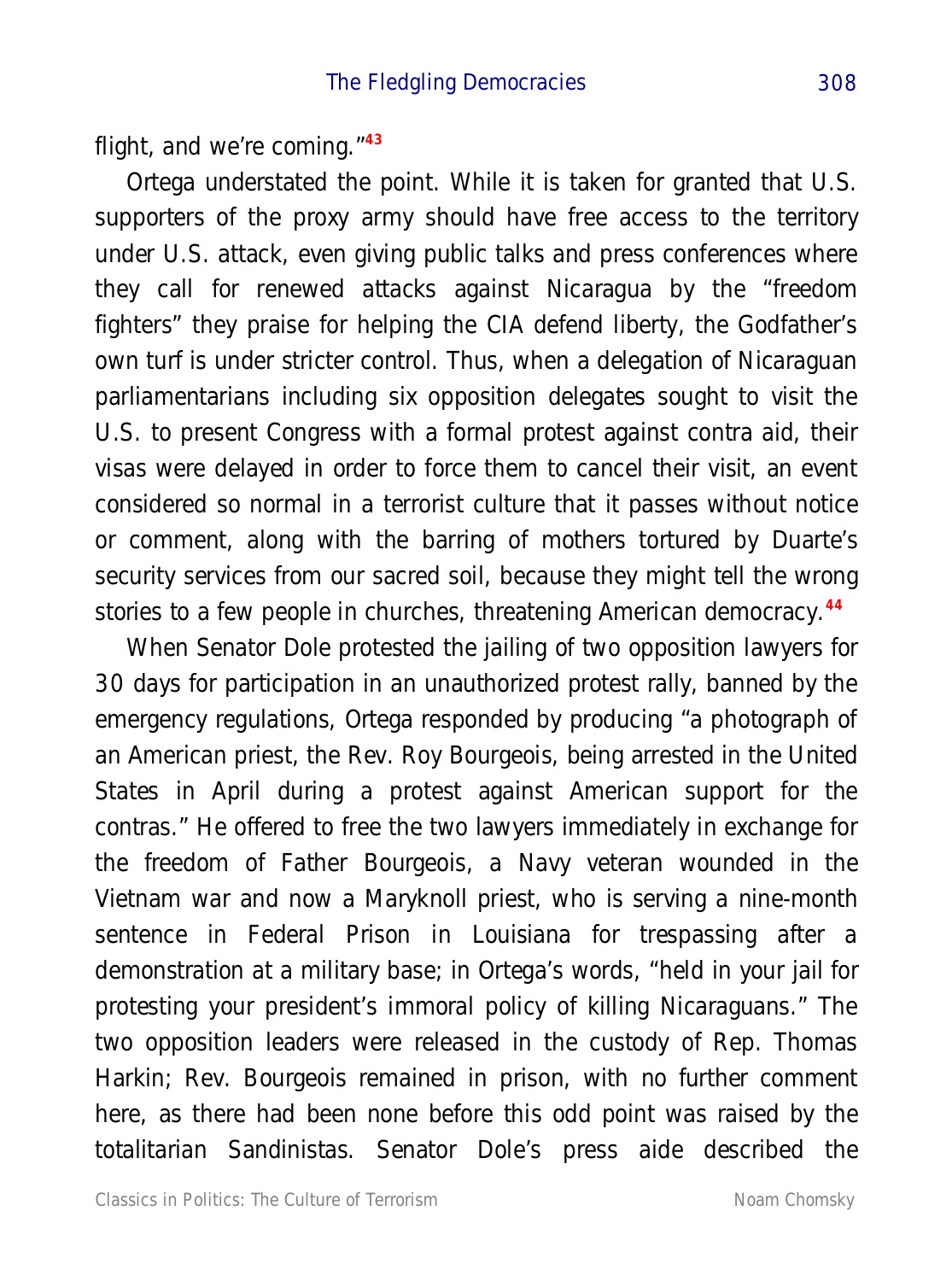exchange offer as "a gimmick," adding that "It is ludicrous to compare our system with theirs." Shown a photo of the priest being dragged off by two policemen at the moment of his arrest, Dole responded: "You have us mixed up with the Soviet Union."**<sup>45</sup>**The press treated the matter of Rev. Bourgeois's incarceration, previously unreported, as a curiosity. Dole's brilliant and courageous performance at the "circus," as he perceives it, promises to be a centerpiece for his presidential campaign.

The incident and others like it, and the reaction here, reflect a form of imperial arrogance that is remarkable in the late 20th century, though perhaps King Leopold's delegates behaved similarly in the Congo a century ago. One might ask how Japanese fascist legislators would have been greeted in Washington in 1942, when the national territory was not under attack, bringing greetings from General Tojo.

Meanwhile the U.S. government proceeds to convert Honduras into its major base for subversion and aggression in the region, taking over the role that Nicaragua filled under Somoza. Apart from its favorable location for these ends, Honduras offers other advantages, as explained by Colonel Joseph Lucas, director of operations for the Southern Command:

The airfields we build give us training we couldn't get anywhere else; there is not a place in the United States where you can go and build an airfield. There is not a place in the United States where the National Guard can go and build a long road without running afoul of the unio[ns](#page--1-0) and contractors and all that ["The environmental impact statements alone could kill you," another Southern Command spokesman said.] So we benefit in the training aspect and training for every point from deployment to employment to redeployment to country [sic].**<sup>46</sup>**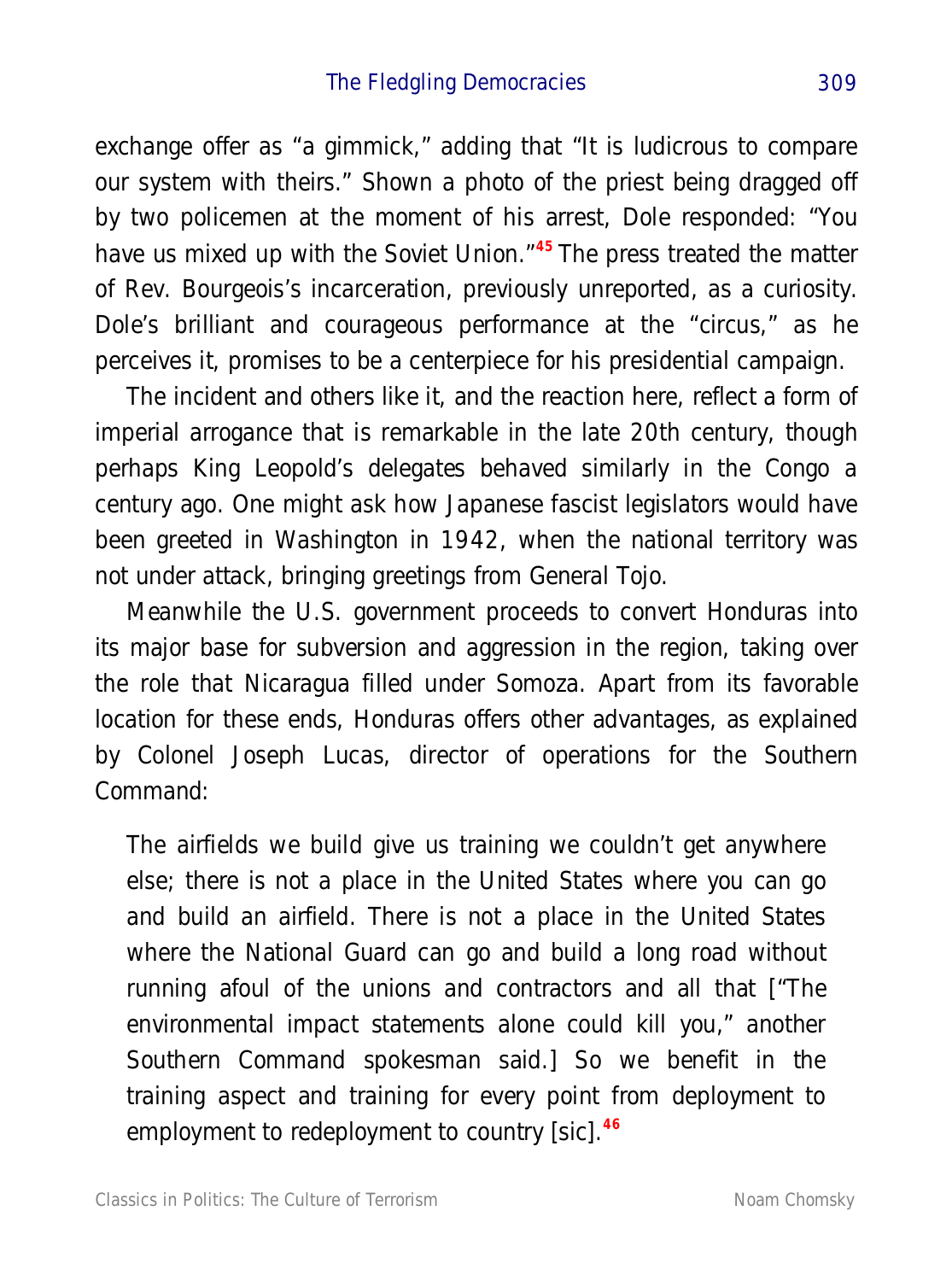There is no concern here over Honduras, not a country but rather a region to be robbed by the traditional oligarchy and their foreign associates along with the new super-rich, the military and politicians on the U.S. aid gravy train, while much of the population is reduced to ever greater misery. The country is a "democracy," under effective military rule, the overwhelming majority of the population playing the approved role of passive onlookers. As U.S. influence increased in the early 1980s, so did human rights violations, corruption, prostitution, economic decline for much of the population, ecological destruction in the interests of export-oriented agribusiness linked to U.S. corporations, and the takeover of parts of the country by U.S. Nicaraguan mercenaries. These developments elicit virtually no commentary, no protest, no public meetings, no congressional inquiries—in fact, nothing, except for the normal self-adulation in elite circles about this further demonstration of our impressive dedication to democracy and human rights.

Escaping the confines of the culture of terrorism, one might also detect other topics worthy of some concern, not only in the "fledgling democracies" but even in the functioning democracy of Costa Rica. Consider, for example, the problem of treatment of the indigenous population. In the early 1980s, Operation Truth succeeded in evoking a passionate concern over the Miskito Indians in Nicaragua after reports that several dozen had been killed by the Sandinista army and thousands forcibly removed in conflicts related to the early stages of the U.S. attack against Nicaragua. This was an intriguing phenomenon in a society that is erected upon genocide of the native population and is not famous for its commitment to right these wrongs or for its attention to the fate of indigenous peoples elsewhere. In his Kennedy parody during his visit to the Bitburg cemetery to honor the memory of the war dead,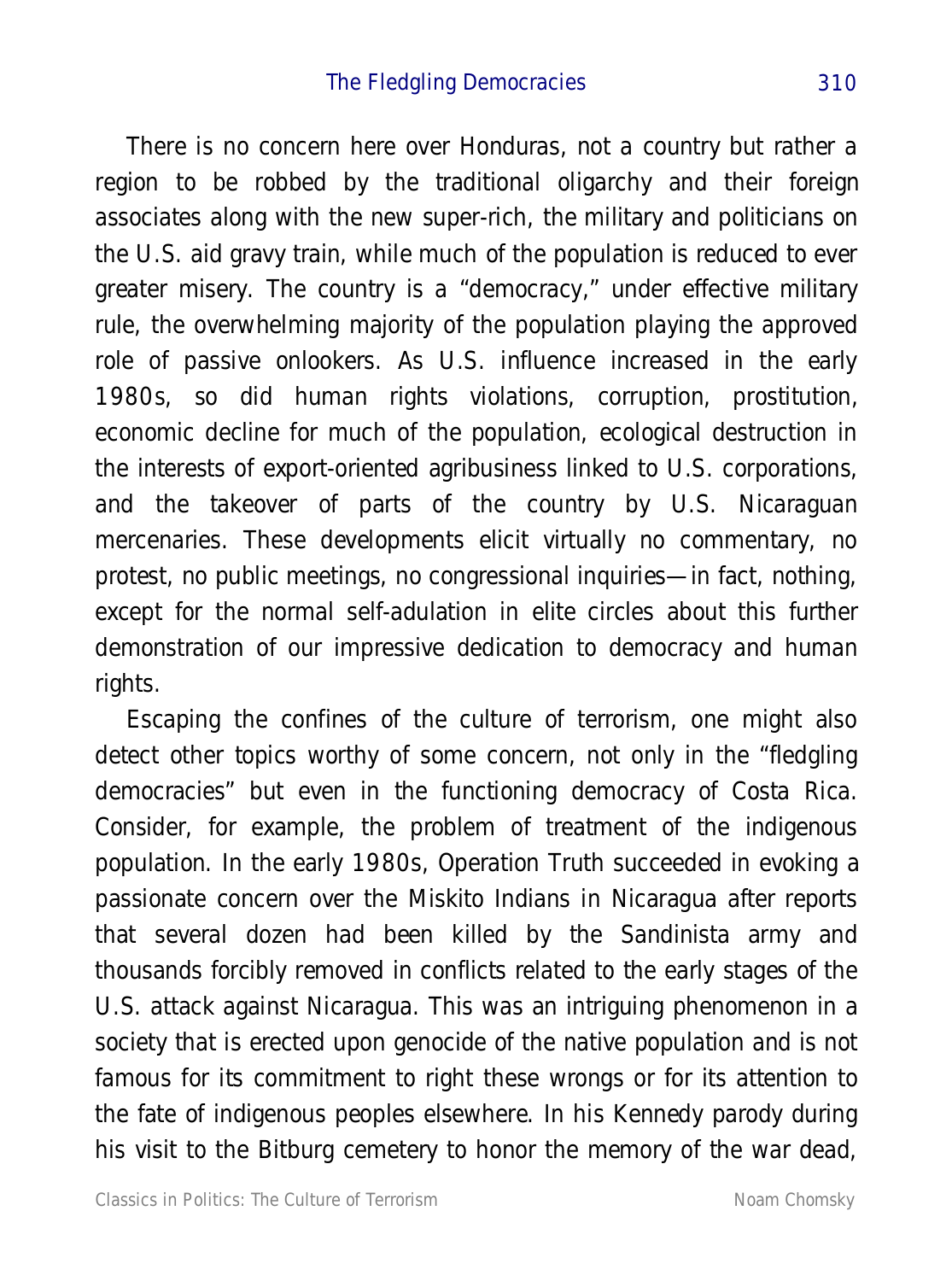including Waffen SS, Ronald Reagan solemnly announced that "I am a Jew ..., a Miskito Indian in Nicaragua," and Elie Wiesel flew down to witness t[he](#page--1-0)ir plight and evoke the conscience of the nation over it; in contrast, the revered moralist and Nobel Peace Prize laureate found himself unable to manage even a private communication to the government of Israel to ask that they cease their contribution to ongoing genocide in Guatemala, with tens of thousands of Indians slaughtered.**<sup>47</sup>**

Concern over the Miskitos abated when it could no longer be exploited for the cause of mobilizing public support for the war against Nicaragua,**<sup>48</sup>**but it is striking to observe that this unprecedented passion for justice for Native Americans did not extend beyond the narrow confines of the Atlantic Coast of Nicaragua, to Guatemala for example, where the Indian population was being massacred wholesale and driven to concentration camps called "model villages" with enthusiastic support from the United States, or to other regions where the normal conditions of life persist. Journalists and humanitarians do not, for example, wring their hands in dismay over the life of the Guaymí Indians in plantations run by U.S. corporations in Costa Rica and Panama to the present day, where they are assigned such tasks as cleaning drainage ditches, which "requires wading—often up to one's chest—through snake-infested, muddy, stagnant water contaminated by pesticide and fertilizer runoff." This is a task that is appropriate for them because "foremen claim that the Gu[ay](#page--1-0)mí, unlike the Latins or Blacks, 'don't mind' cleaning drainage ditches," and an assignment that is cheap for the companies because the Indians can be denied health care, are readily exploitable and constantly degraded, and can be replaced easily by others when they die of disease and overwork.**<sup>49</sup>**Nor do we organize proxy armies to pressure the governments to relieve these conditions, or even raise questions at board meetings in New York.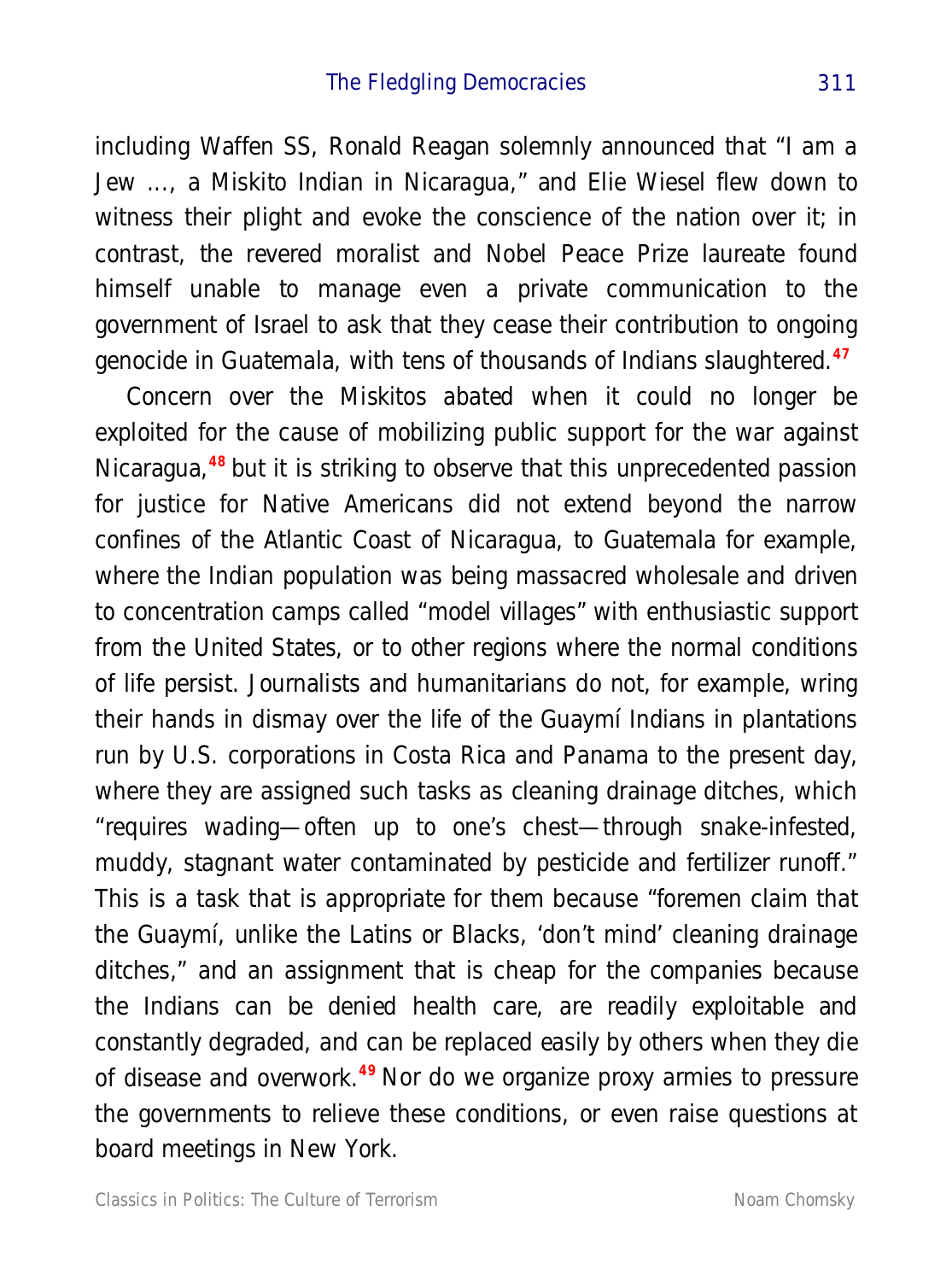All such questions are off the agenda, useless for the service of power and privilege in the United States, on a par with the ecological destruction and starvation in Central America in the beans-and-forest to hamburger-and-pet food racket. Also off the agenda is the spraying of extensive areas of northern and western Guatemala with highly toxic defoliants by the U.S. Drug Enforcement Agency in May-June, 1987, with 1[4 p](#page--1-0)eople killed, halted after protests by the Guatemalan Congress, in regions that are not known for drug producing but are "conflict zones" in the guerrilla war, leading "some observers to conclude that the antidrug program had been incorporated into the counter-insurgency strategy of the Guatemalan army."**<sup>50</sup>** Or, putting speculation aside, it was never a matter of concern that by the 1970s about 40% of U.S. pesticide exports went to Central America, "making the region the world's highest per capita user of pesticides," an environmental as well as human calamity as pesticide poisoning takes a further toll among the suffering population. The issue is [co](#page--1-0)nfronted nowhere apart from Nicaragua, where the government in 1979 "initiated a bold new experiment in environmental policy to combat decades of ecological destruction," a commitment "rarely seen anywhere in the world," but now, thankfully, undermined by the U.S. crusade for freedom.**<sup>51</sup>**

The [sa](#page--1-0)me cynicism was illustrated with regard to Nicaragua before the overthrow of the Somoza dictatorship. The worst polluter in Nicaragua was the U.S. Penwalt corporation, which poisoned Lake Managua with tons of mercury while operating in Nicaragua to evade U.S. environmental laws.**<sup>52</sup>**During the 1960s and 1970s, Nicaraguan GNP nearly tripled—a triumph of the Alliance for Progress. Meanwhile child malnutrition doubled—a triumph of the particular mode of development sponsored under the Alliance. In 1970, half the population consumed about 70% of the recommended caloric allowance, 56% of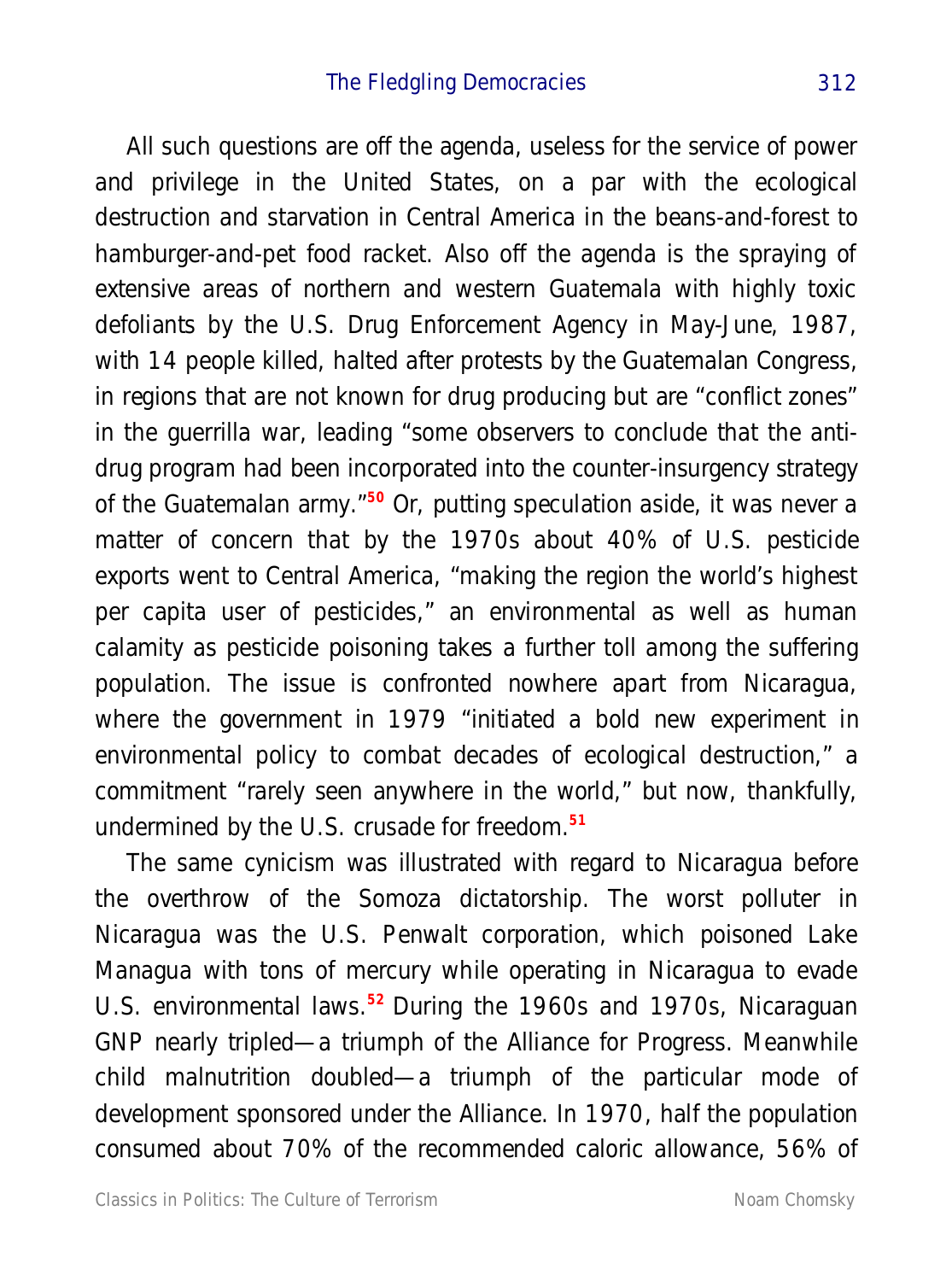children under five were malnourished and over a quarter of these suffered severe malnutrition, a factor contributing to the extremely high infant mortality rate.**<sup>53</sup>**None of this aroused concern. On the contrary, it was the efforts of the government to overcome this human disaster after the 1979 revolution that evoked fear and horror in the United States, disguised under the sudden conversion to the cause of "democracy" and "human rights."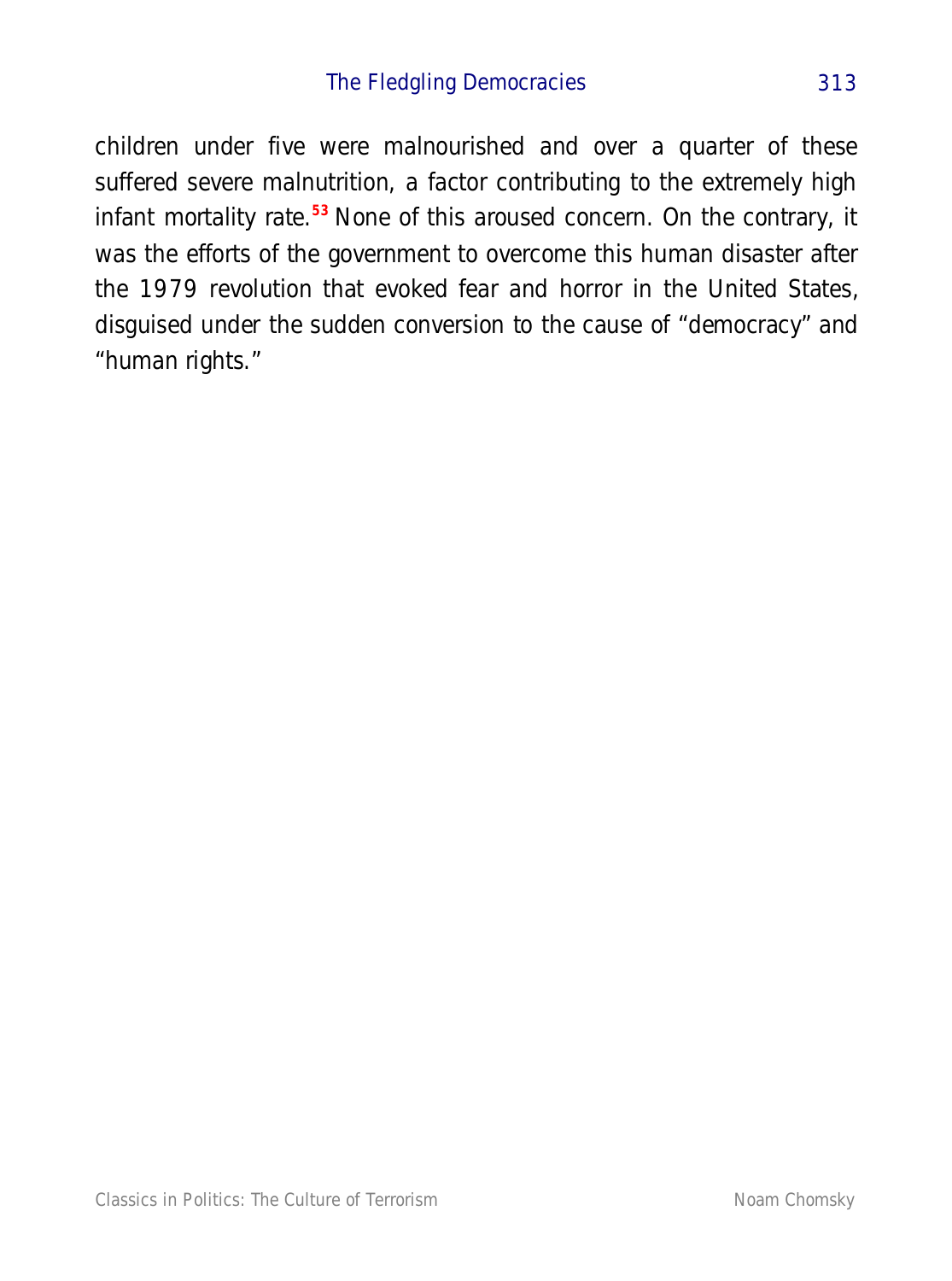## **Notes Chapter Thirteen**

- 1. Not only in the United States, where one has become accustomed to such antics. The most frequently used headline in the Swedish press in 1984 was: "Why is there so much silence over the war in Afghanistan?" *Jyllands-Posten,* May 11, 1985; Alexander Cockburn, *Nation,* Aug. 31, 1985.
- 2. For 1985; see Americas Watch, *Settling into Routine,* May 1986. The nongovernmental Human Rights Commission CDHES (Comisión de Derechos Humanos de El Salvador), whose figures are generally about the same as those of other human rights organizations for earlier years (actually, somewhat lower), reports 4-5 murders a day for 1986, along with 213 recorded disappearances (CDHES Annual Report, January 1987). The Council on Hemispheric Affairs estimates "government sponsored assassinations" (including disappearance and abduction) at about a dozen a month; *News and Analysis,* Nov. 10, 1987. Both CDHES and Americas Watch record an increase in "those imprisoned for politically motivated offenses or associations," to 1100, 90% of them never tried, many claiming that confessions were obtained by torture; Watch Committees and Lawyers Committee for Human Rights, *The Reagan Administration's Record on Human Rights in 1986,* Feb. 1987. Recall that El Salvador, like Guatemala, has succeeded in radically reducing the number of political prisoners by assassination and disappearance.
- 3. Ambrose Evans-Pritchard, *Spectator* (London), May 10, 1986.
- 4. Amnesty International, *Amnesty Action,* Jan.-Feb., 1986.
- 5. *New Republic,* editorials, April *7,* 1986; April 2, 1984. See *TTT,* 167-8, for further details, including the attempted coverup when these statements were exposed beyond the circle of *New Republic* readers, who apparently found nothing remarkable about them.
- 6. Reuters, *BG,* June 30; James LeMoyne, *NYT,* Aug. 3; Julia Preston, *WP Weekly,* Aug. 11; Chris Norton, *CSM,* July 10; COHA *News and Analysis,* July 28, 1986; Doyle McManus, *LAT,* Aug. 7, 1986. Also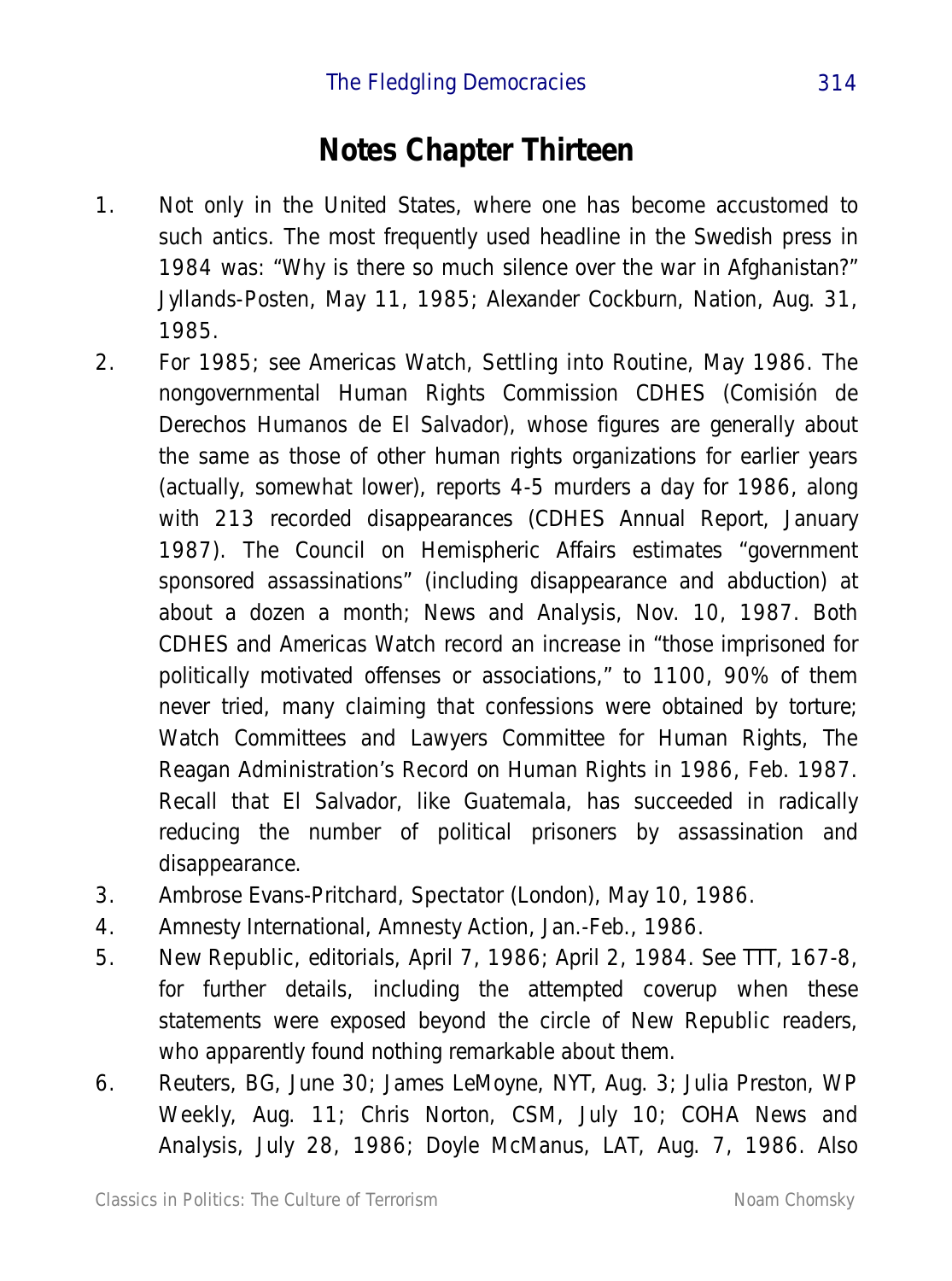*Settling into Routine.* For details on the U.S. training of death squad leaders described by a Salvadoran official as "some of El Salvador's worst killers," see Vince Bielski and Dennis Bernstein, "Inviting Death Squads to Tea," *In These Times,* Aug. 20, 1986.

- 7. CDHES, "Torture in El Salvador," Sept. 24, 1986; distributed by the Main Interfaith Task Force, 25 Buena Vista, Mill Valley CA 94941. Ron Ridenhour, "In prison, Salvador rights panel works on," *San Francisco Examiner,* Nov. 14; Ridenhour is the U.S. combat veteran who tried vainly for almost a year to publicize the My Lai massacre. Also Nov. 18, 1986, with further details, and Larry Maatz, Nov. 10, on the Mann County religious group and its association with the CDHES. See Alexander Cockburn, *Nation,* Feb. 21, 1987, noting also confirmation of the CDHES findings in extensive interviews by a research team of the Los Angeles-based El Rescate relief organization; its report was also ignored. There is a brief reference to abuses in prison buried in an article by James LeMoyne, *NYT,* Feb. 16, 1987, possibly an oblique recognition of the existence of the important CDHES study.
- 8. Stephen Kinzer, "Managua Cracks Down on Group That Presses for Prisoners' Rights," *NYT,* April 5, 1987.
- 9. Professor Jorge Lara-Braud, San Francisco Theological Seminary, Main Interfaith Task Force (MITF); see *TTT,* 123f.
- 10. See *Central America Report* of MITF, April, 1987; MITF report, 1987.
- 11. *Excelsior* (Mexico), April 14 *(Central America News Update,* May 10, 1987); NECAN Regional Student Program report, Northampton Mass., April 15, 1987; COHA News Release, April 29, 1987; *WP,* May 12, 1987.
- 12. Information received from El Salvador by the Main Interfaith Task Force, and transmitted by them to the media in the U.S. Reuters, *CSM,* June 4, 1987. These events merited 38 words in paragraph 14 of an article by James LeMoyne on rebel activities in San Salvador, where CoMadres is identified simply as "a human rights office sympathetic to the rebels" *(NYT,* June 4, 1987). Frank Smyth, "El Salvador's Forgotten War," *Progressive,* Aug. 1987; Marjorie Miller, *LAT,* July 6, 1987. See also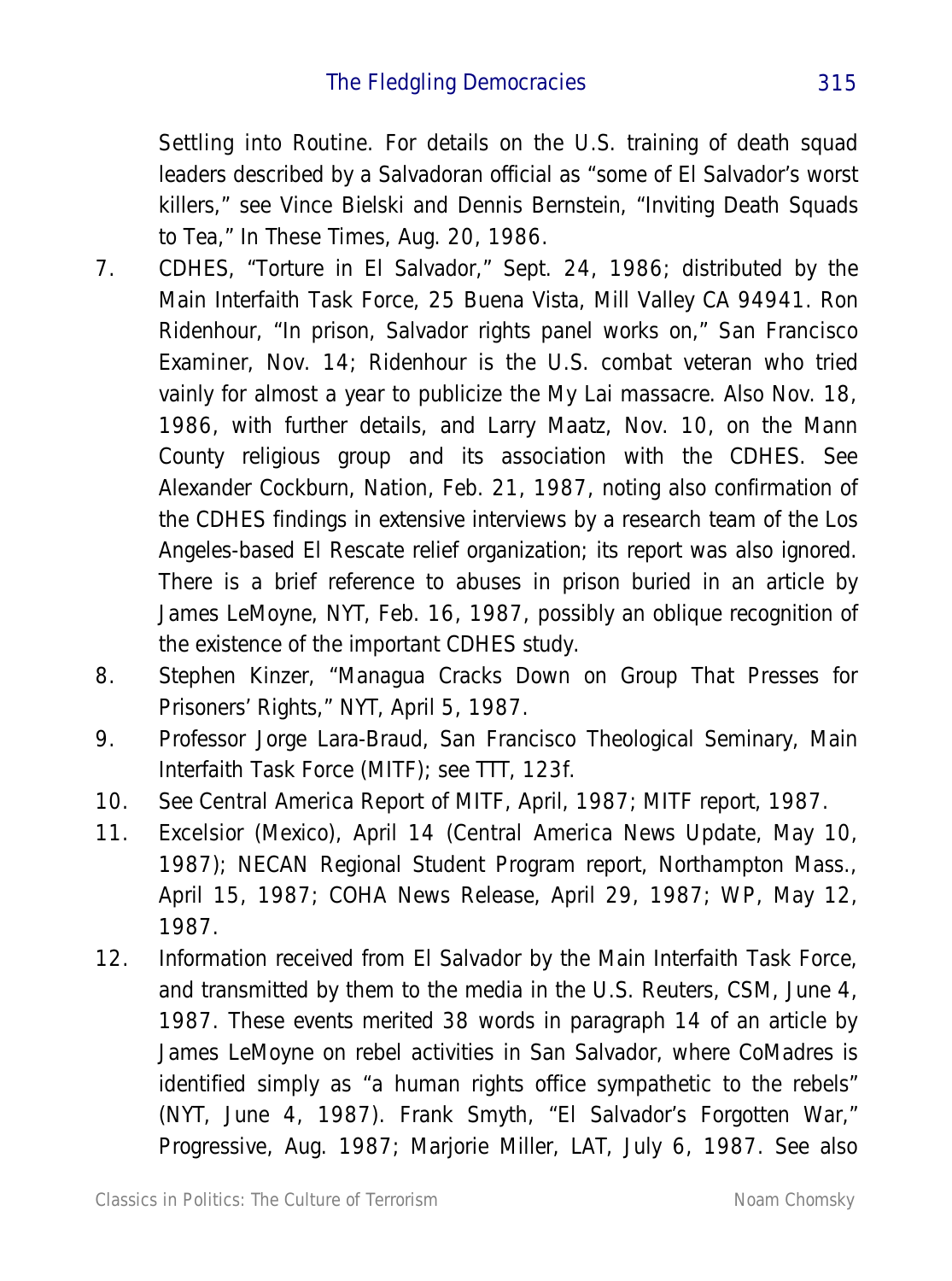Julia Preston, *WP,* June 5, 1987.

- 13. *Excelsior* (Mexico), June 6, July 19, 1987.
- 14. Peter Ford, *CSM,* July 15, 1987; Chris Norton, *In These Times,* June 1987; *Latinamerica press,* July 23, 1987. For more on the June atrocities, attributed in part to the Arce battalion, see special, *NYT,* June 22, 1987.
- 15. *Ibid.*
- 16. AP, *NYT,* "Salvador State of Siege Lapses," Jan. 18, 1987, p. 22; LeMoyne, July 17, Aug. 13, 1987.
- 17. For details, see my article in Walker, *Reagan vs. the Sandinistas.*
- 18. René Backmann, *Nouvel Observateur* (Paris), translated in *World Press Review,* Aug. 1987. See p. 92, above.
- 19. Chris Norton, *CSM,* April 14, 1987; Nov. 26, 1986; and in *Latinamerica press,* Oct. 9, 1986.
- 20. *NYT,* Aug. 13, 1987. Few independent scholars take any of this seriously. See, e.g., the review by Jerome Slater, "Dominos in Central America," *International Security,* Fall 1987.
- 21. Chris Norton, "Salvador: Charges of rampant corruption damage Duarte's Christian Democrats," *Latinamerica press,* Sept. 3, 1987. Norton is one of the very few U.S. journalists reporting regularly from El Salvador. See also Clifford Krauss and Robert S. Greenberger, "Peril to Democracy," *WSJ,* Sept. 14, 1987, warning that the corruption under Duarte, more "rampant" even than under his predecessors, is "threatening one of President Reagan's few foreign-policy successes," namely "foster[ing] democracy in this tiny Central American nation." See p. 92.
- 22. Lindsey Gruson, *NYT,* Sept. 28, 1987. On early criticisms of the land reform by Oxfam, Salvadoran land reform specialist Leonel Gómez, and others, and sources, see *Towards a New Cold War,* 43ff.; reprinted in Peck, *Chomsky Reader.*
- 23. *CSM,* Sept. 15, 1987. The Mexican Press reports that the union leader was kidnapped "by five elements of a security body." On the same day, the government announced the arrest of 12 union leaders. A week earlier, the leader of the agricultural workers union was murdered by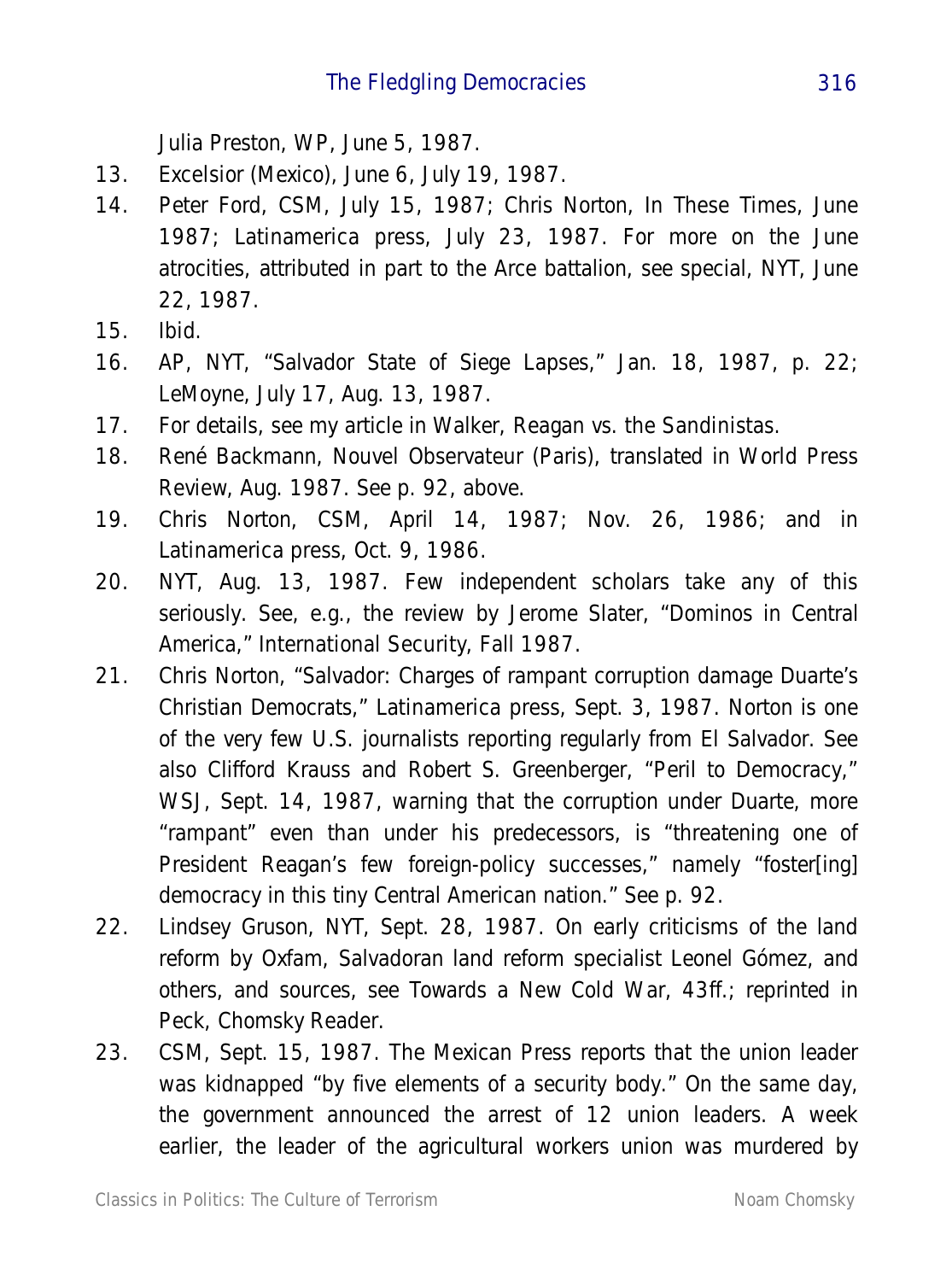members of the armed forces, one of the 46 cases of reported political violence that week. *Excelsior,* Sept. 1 (Also AFP, Reuters), Aug. 23, 1987. *Central America News Update,* Oct. 1, 1987.

- 24. John Goshko, "U.S. to Equip Salvadoran Police Despite Rights Charges," Sept. 9, 1987, p. 17; "Human Rights Group Says Salvador Fails Peace Plan," *Christian Science Monitor,* Sept. 1, 1987, 60 words. See Americas Watch, *The Civilian Toll: 1986-1987,* Aug. 30, 1987.
- 25. See *TTT,* chapters 1, 3.
- 26. COHA's *Washington Report on the Hemisphere,* April 16, 1986. Alan Nairn and Jean-Marie Simon, *New Republic,* June 30, 1986.
- 27. *Guatemala: the Year of Promises,* Inforpress Centroamericana, Guatemala City, Jan. 1987; see also *Human Rights in Guatemala During President Cerezo's First Year* (Americas Watch and the British Parliamentary Human Rights Group, Feb. 1987), confirming the "terrible" human rights situation and continued military domination of the government. See James Painter, *Guatemala: False Hope, False Freedom*  (Catholic Institute for International Relations, Latin America Bureau, London, 1987), for more general discussion.
- 28. Kathryn Leger, *CSM,* July 23, 1987; *Mesoamerica* (Costa Rica), Sept. 1987.
- 29. COHA, *News and Analysis,* Feb. 6; Kinzer, *NYT,* May 13; Philip Bennett, *BG,* Jan. 20; Peter Ford, *CSM,* March 23, 1987.
- 30. Kathryn Leger, *CSM,* July 23, 1987. See the discussion of "worthy" and "unworthy" victims, in Herman and Chomsky, *Political Economy of the Mass Media,* chapters 2, 5, 6.
- 31. *World Policy Journal,* Summer 1987.
- 32. COHA press release, May 11, 1987; *Central America Report,* July 31, 1987; *Excelsior,* July 3, 1987; Crystal Nix, *NYT,* Aug. 12, 1987.
- 33. Julio Godoy, *Latinamerica press,* July 23, 1987.
- 34. Dave Todd, "Contras uproot 16,000 from Honduras homes," *Montreal Gazette,* Dec. 3, 1986; AP, April 29, 1987. See William Long, *LAT,*  Sept. 25, 1986, citing the Honduran press figure of 16,000 displaced and quoting the vice president of the Honduran Association of Coffee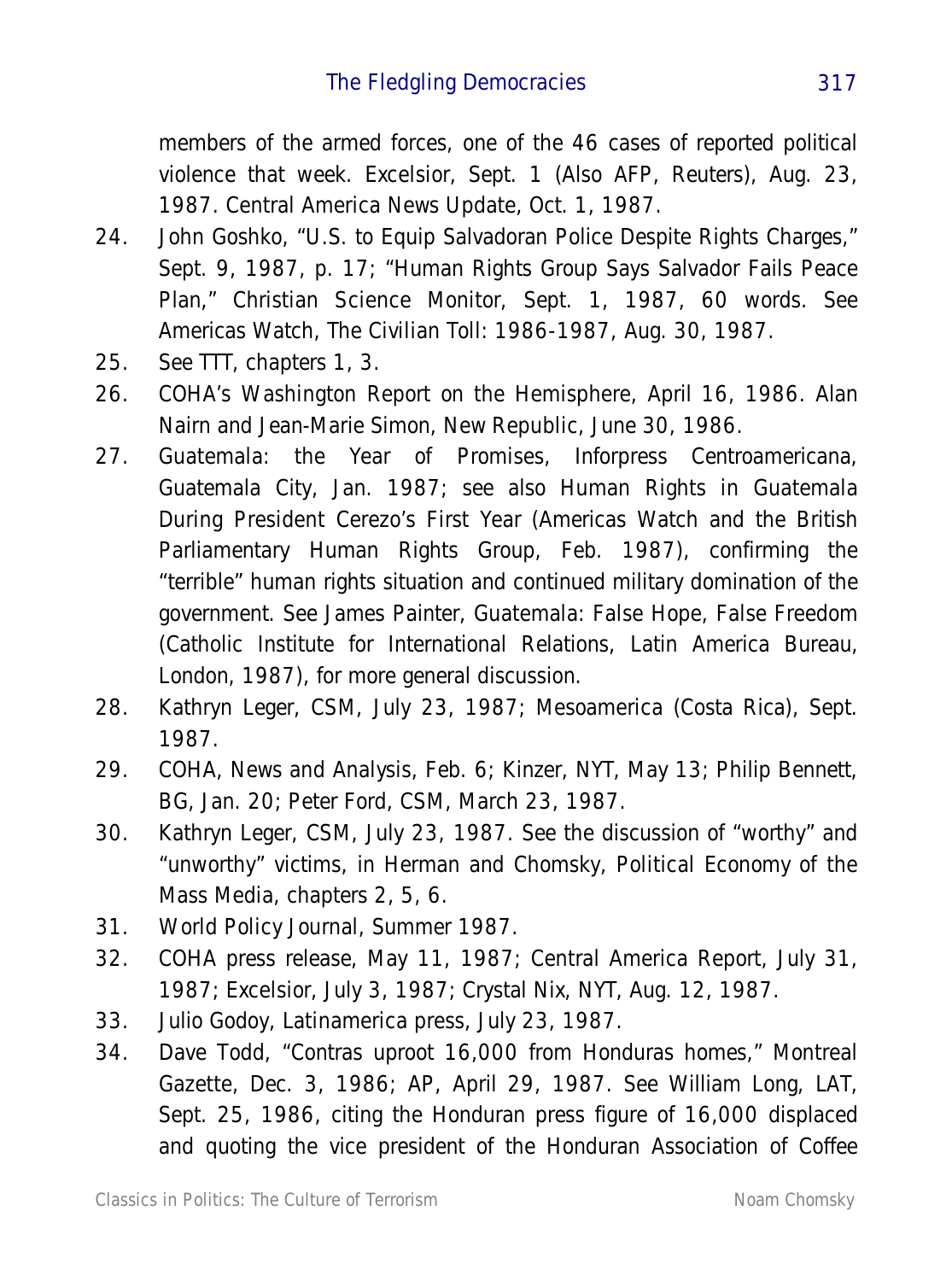Producers who says that "the cause of this whole problem is the policy of Reagan"; cited in Americas Watch, *Human Rights in Honduras: Central America's 'Sideshow'* May 1987, 84f.

- 35. AP, April 1, 1987; March 29, 1987, interview on CBS, "60 Minutes." Americas Watch plausibly regards Lopez's attribution of atrocities primarily to the contras as "disingenuous," an effort to exculpate the Honduran security forces, while observing that "the acknowledgement by an official as knowledgeable as Lopez that death squads were run by *contras* on Honduran soil is significant" *(Human Rights in Honduras,*  65). There had been accounts for years of contra atrocities in Honduras, rarely reported in the media, though a front-page story by James LeMoyne in the *New York Times* on May 2, 1987 reports that the Honduran army is linked to the death of 200 suspected leftists according to testimony of a Honduran army defector on torture, death squads, and "'elimination' techniques." His American trainers, he says, recommended "use of such techniques as sleep deprivation, cold and isolation," but opposed "physical torture" that was carried out in secret. His accounts appear in detail in the Americas Watch report cited, 126ff.
- 36. Americas Watch, *Human Rights in Honduras,* 46.
- 37. *Mesoamerica,* Sept. 1987.
- 38. June Erlick, *MH,* Feb. 19, 1987, describing the "propaganda" that has reduced draft resistance to a "trickle" by "allaying the concerns of mothers and providing special privileges for draftees," and other such insidious devices invented to control the population.
- 39. Reprinted in *WP,* Aug. 25, 1986; cited in Americas Watch, *Human Rights in Honduras,* 122-3.
- 40. *Ibid.,* 137f. On the "elaborate deception of Congress" in connection with the Nicaraguan "invasion," see Steve Stecklow, *Dallas Morning News,*  Jan. *7,* 1987; his account is based on Ferch's report to the General Accounting Office that contrary to U.S. government lies, the U.S. induced Honduras to accept the aid it "requested" to "defend itself" from the Nicaraguan operation. The State Department "did not dispute Ferch's account," Stecklow reports, "but said it would be 'cynical' to describe the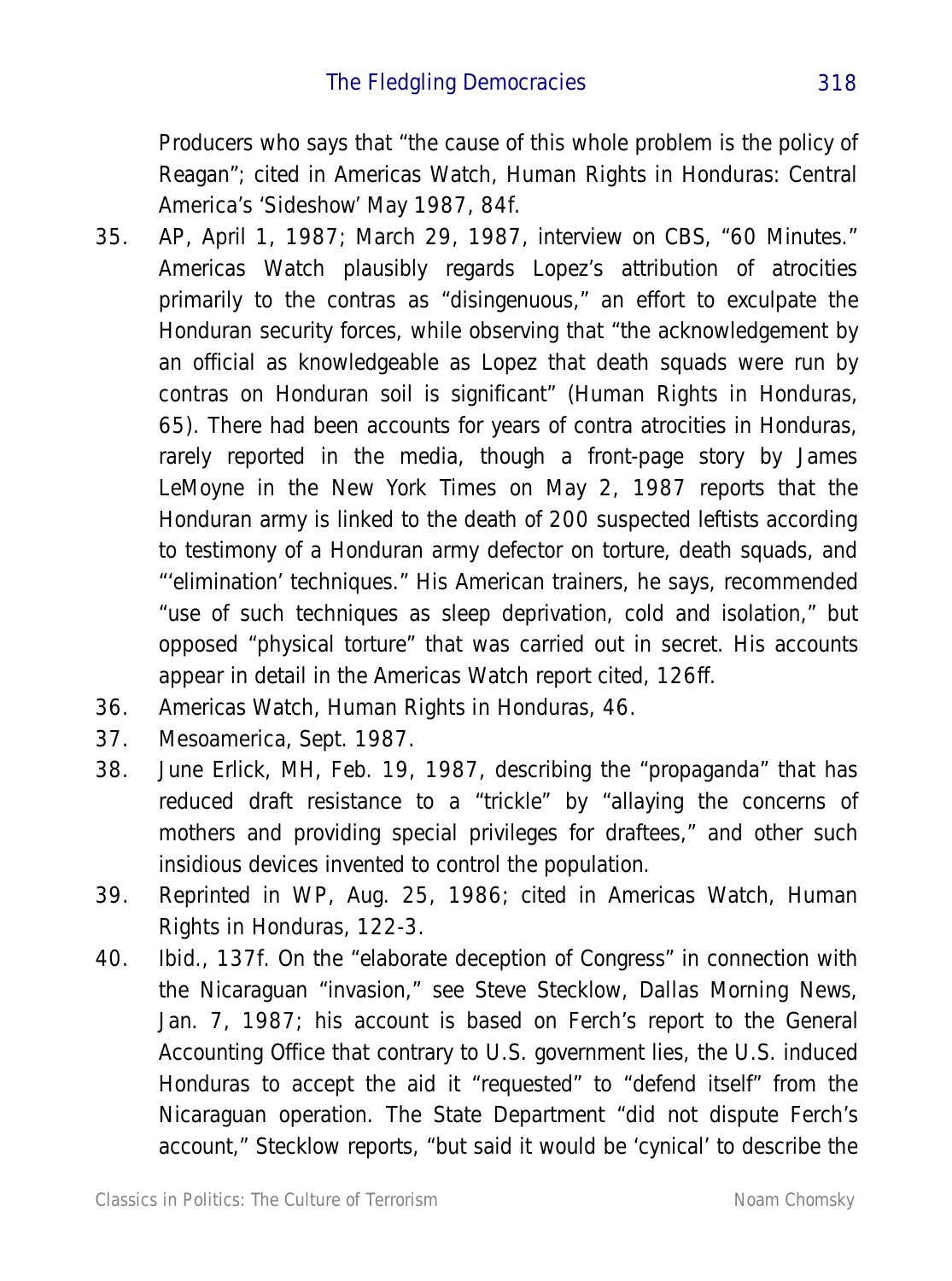administration's actions as deception." Recognition of the truth does tend to induce cynicism.

- 41. *Food First News,* Spring 1987; Medea Benjamin, *Links,* Spring 1987.
- 42. Bob Dole, "Arias's Hopes, Ortega's 'Circus'," *NYT,* Sept. 10, 1987.
- 43. Kinzer, *NYT,* Sept. 2, 1987.
- 44. UPI, *BG.* March 20, 1986; see pp. 171-1 72, 196.
- 45. Stephen Kinzer, *NYT,* Sept. 2, 1987. Special, *NYT,* Sept. 8; Douglas Farah, UPI, *WP,* Sept. 1, 1987. UPI, *BG,* Sept. 9, 1987, on the release of the prisoners in Nicaragua. Dole's response to the photo cited in B.C. Saintes, *Guardian* (New York), Sept. 16, 1987, in a transcript of a longer section of this exchange, broadcast live over Nicaraguan radio.
- 46. L. James Binder, Editor in Chief of *Army* magazine, *Army,* May 1987.
- 47. See *TTT,* 36. For more on his highly selective morality and the remarkable stated principles that underlie it, see *Fateful Triangle,* and a series of bitter condemnations in the Israeli press on the occasion of his Nobel Prize, some quoted by Alexander Cockburn, *Nation,* Nov. 8, 1986.
- 48. See Martin Diskin, "The Manipulation of Indigenous Struggles," in Walker, R*eagan vs. the Sandinistas,* for further discussion.
- 49. Philippe Bourgois, *Ethnic Diversity on a Corporate Plantation: Guaymí Labor on a United Fruit Brands Subsidiary in Costa Rica and Panama*  (Cambridge: Cultural Survival, 1985).
- 50. *Mesoamerica* (Costa Rica), Sept. 1987. The DEA spraying is also considered a possible cause for many other deaths from shellfish contaminated with insecticide in areas nearby.
- 51. *Green Papers* 2, 1, Environmental Project on Central America (EPOCA), Earth Island Institute, San Francisco.
- 52. *Ibid.*
- 53. Dennis Gilbert; James Austin and Jonathan Fox; in Walker, *Nicaragua: The First Five Years,* 163, 399.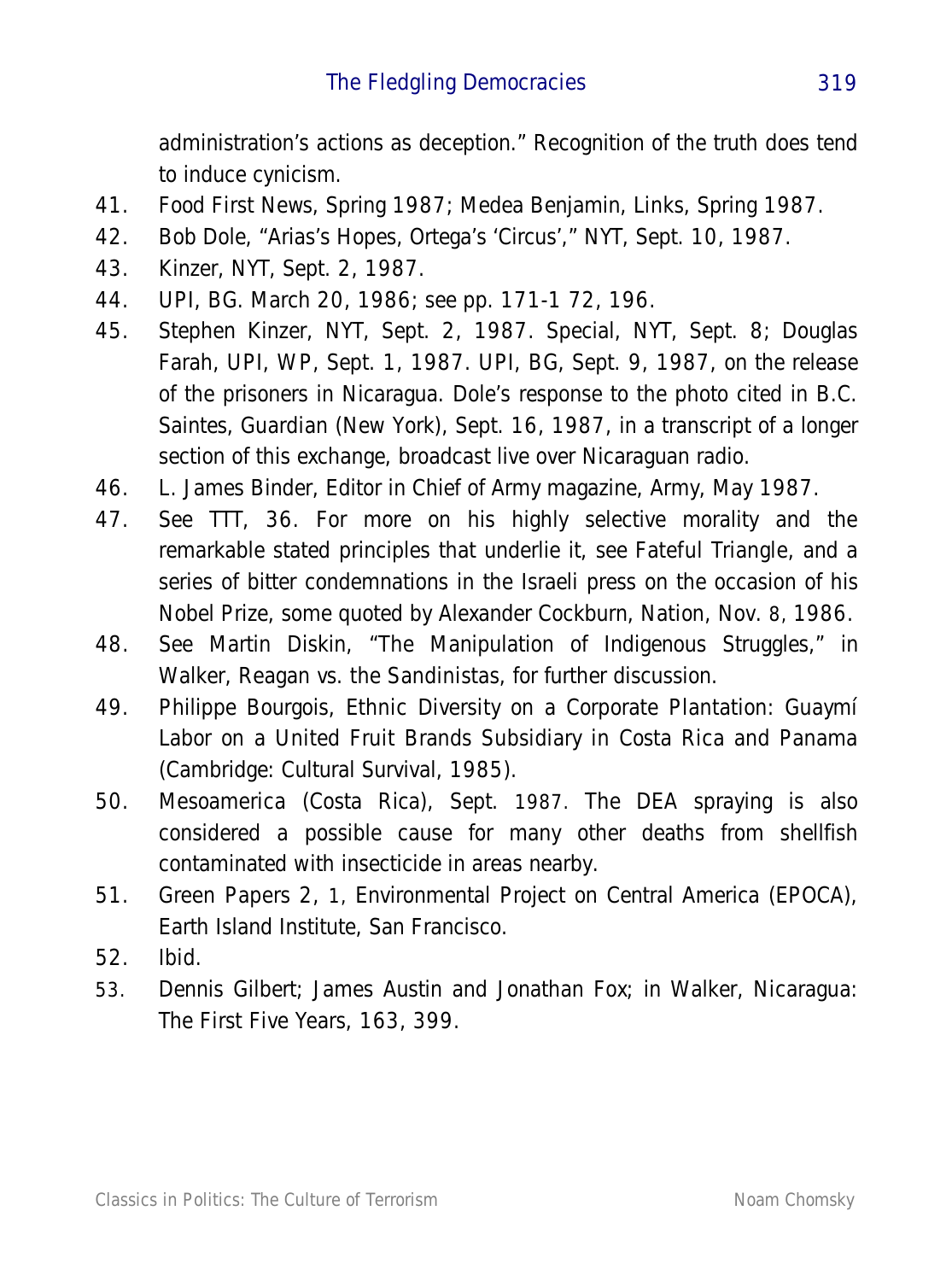## **14 Restoring Regional Standards**

he cultural scene is illuminated with particular clarity by the thinking of the liberal doves, who set the limits for respectable dissent. The *Washington Post,* for example, is generally considered a bastion of enlightened liberalism. Accordingly, its editors oppose support for the contras. Nevertheless, the basic thrust of the Reagan program is correct, they insist. In particular, Reagan is right to emphasize the importance of "containing Nicaragua." The idea that we must "contain Nicaragua" is not a topic of debate in the United States though one may ask whether "debate" would be the proper reaction in circles that retain a measure of sanity. Rather, it "is now a given; it is true," in the words of the *Post* editors, on a par with the fact that "the Sandinistas are communists of the Cuban or Soviet school"; that "Nicaragua is a serious menace—to civil peace and democracy in Nicaragua and to the stability and security of the region"; that we must "contain … the Sandinistas' aggres[sive](#page--1-0) thrust" and demand "credible evidence of reduced Sandinista support for El Salvador's guerrillas"; that we must "fit Nicaragua back into a Central American mode" and turn "Nicaragua back toward democracy," and, with the "Latin democracies," "demand reasonable conduct by a regional standard."**<sup>1</sup>**Recall that the source of these certainties is near the "dovish" end of the spectrum of expressible opinion, critical of the contras as "an imperfect instrument" to achieve our goals. These goals are laudable, by definition. That too "is a given; it is true," hence beyond the limits of discussion. The<br>thin<br>diss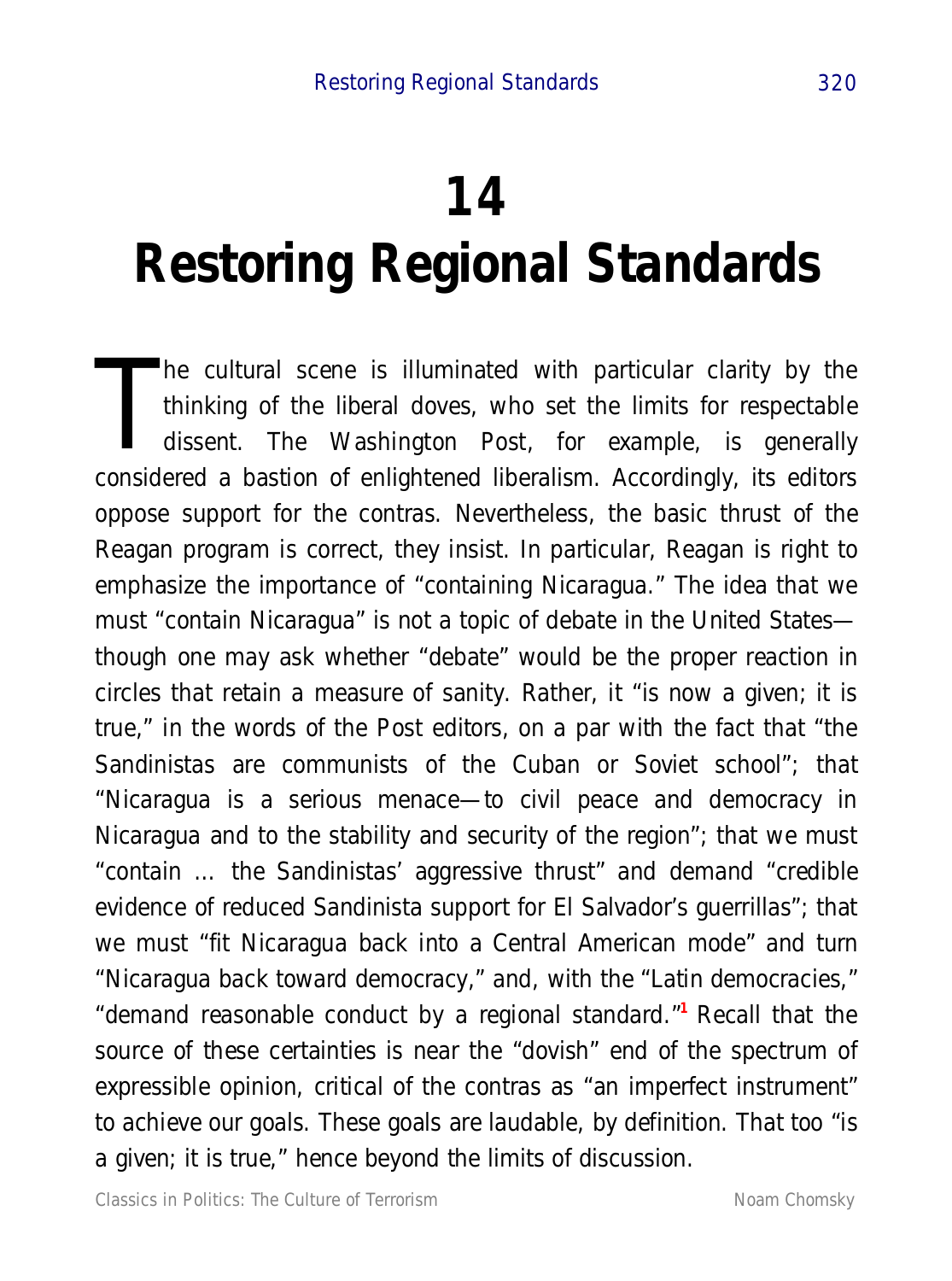The editors do not expand on the nature of the "Central American mode" and "regional standard" to which we must "fit Nicaragua back" as we turn it "back toward democracy."**<sup>2</sup>** To anyone familiar with the "Central American mode" that the U.S. has instituted and maintained and the "regional standard" it has set as it installed and backed some of the most violent terrorist states of the modern era after a long history of support for brutality and corruption, these words can only elicit amazement. We see again the utility of historical amnesia, and also of the tunnel vision that enables us to put aside unacceptable facts about the contemporary period.

Those who escape the indoctrination system and are capable of looking honestly at the facts of past and current history will recognize that the *Post* editors are quite right to say that the U.S. wants to "fit Nicaragua back" into the "Central American mode," though not quite in the sense that they intend the public to understand.

The "regional standards" advocated by the United States are illustrated in the Human Rights Report of the Council on Hemispheric Affairs for 1985, which designates Guatemala [an](#page--1-0)d El Salvador as the hemisphere's worst human rights offenders, the "only two governments in the hemisphere that abducted, killed, and tortured political opponents on a systematic and widespread basis," the sixth successive year that they achieved this honor, renewed for 1986-7, as noted earlier.**<sup>3</sup>**The only other candidate in Central America was the U.S. proxy army attacking Nicaragua. It will not escape notice that these three "prime human rights violators" are close U.S. allies and clients, and that our Honduran client would join the collection if "human rights" were extended to the right to work, to food, to health services, etc., as in international conventions. Could there be a lesson here about the United States? The answer within the ideological institutions is "No," since the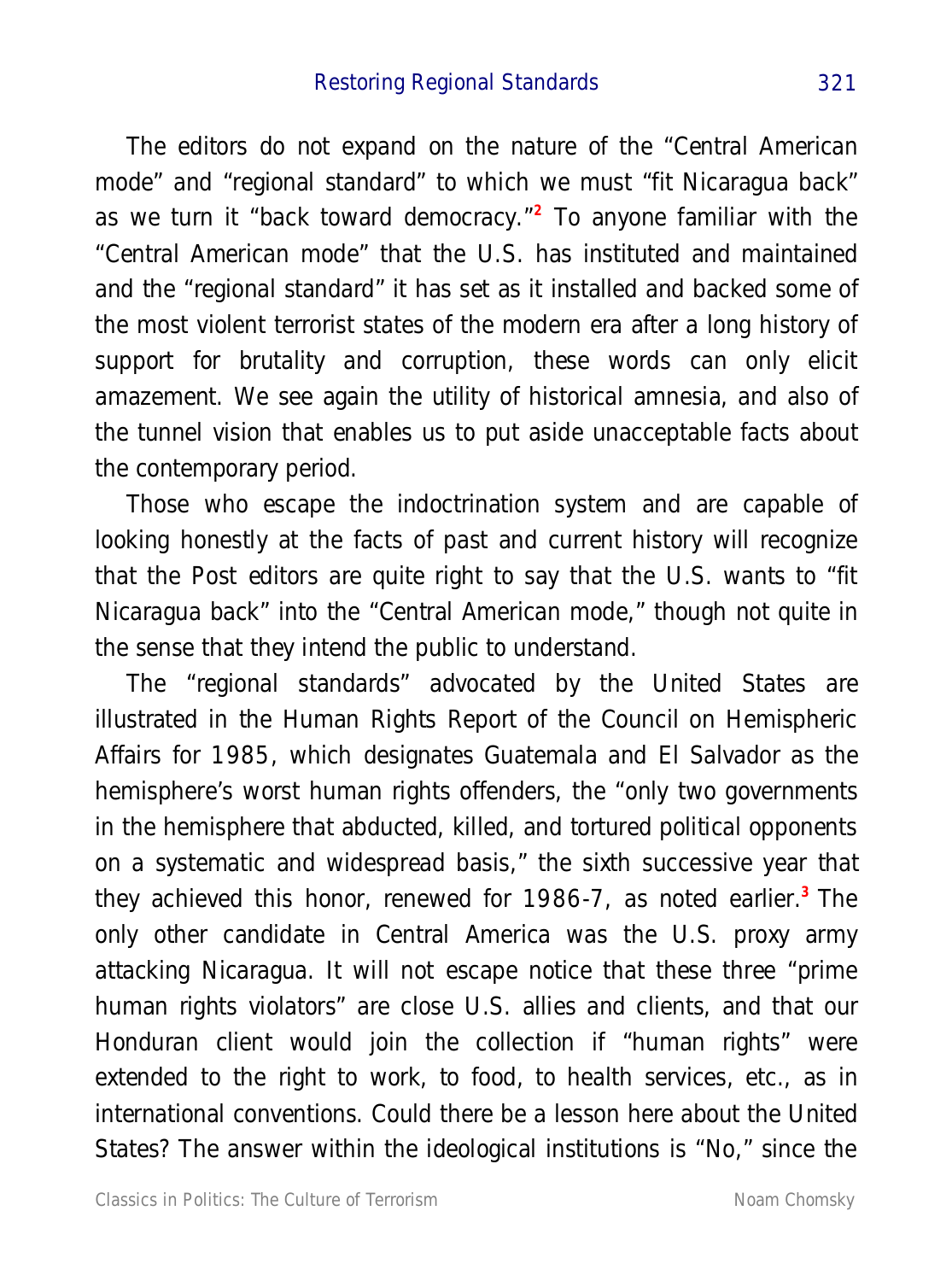#### *Restoring Regional Standards*

United States stands for all good things, whatever the facts may be.

No less interesting is the *Post's* demand for "credible evidence of reduced Sandinista support for El Salvador's guerrillas"—the necessary way to fix the burden of proof, given the inability of the U.S. government to provide credible evidence for its claims regarding such support. Recall that the World Court reviewed the publicly available evidence, dismissing it as of little merit and adding that even if the claims were valid they would be irrelevant to the criminal nature of the U.S. assault. A look at U.S. government documents explains their rather disdainful reaction.**<sup>4</sup>** But it is necessarily true that Nicaragua is aggressive, much as Guatemala was aggressive in 1954; otherwise, how could we be defending ourselves by attacking it? Therefore "it is a given; it is true." Facts are the merest irrelevance.

Across the spectrum, it is agreed that we [mu](#page--1-0)st "contain Nicaragua." "Nicaragua is a cancer, and we must cut it out," Secretary of State George Shultz thunders to "sustained applause" at Kansas State University, adding that "Negotiations are a euphemism for capitulation if the shadow of power is not cast across the bargaining table."**<sup>5</sup>**Shultz believes "that the Sandinista[s](#page--1-0) had been hurt severely enough to make negotiations feasible," the former executive editor of the *New York Times*  remarks approvingly with reference to Shultz's support for the Reagan-Wright plan, thus adding his personal endorsement to the resort to force to compel our victims to bow to our demands.**<sup>6</sup>**The pride and pleasure that Rosenthal feels in our success in "hurting severely" those who stand in our way, in administering sufficient pain and anguish to achieve our ends, are regarded as quite unremarkable in a terrorist culture, evidently unworthy of comment; none ensued. Richard Lugar, chairman of the Senate Foreign Relations Committee, "warned Nicaragua that unless it changes its ways the United States may consider using force against it."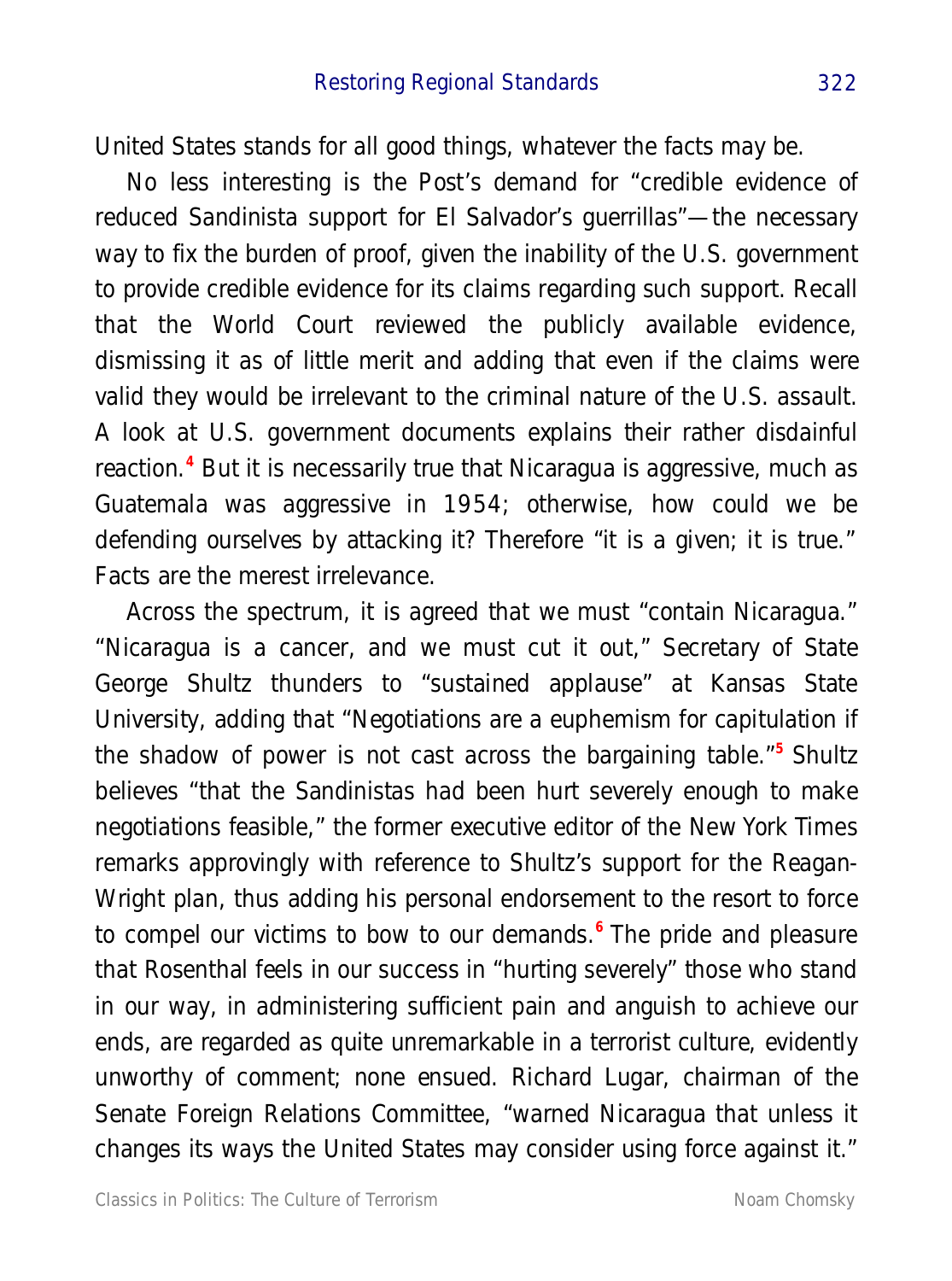#### *Restoring Regional Standards*

"We all lament the absence of freedom and pluralism" in Poland, he explains, but Nicaragua "is located in the Western Hemisphere," where, we are to understand, the U.S. has always fostered "freedom and pluralism."**<sup>7</sup>**The doves counter that the use of force might cause us problems; hence alter[na](#page--1-0)tives should be considered first.

These words evoke some historical memories. A high-ranking Western observer in Managua warned that on its present course, the U.S. "will be seen more and more as a kind of deviant democracy, with a kind of crypto-fascist foreign policy."**<sup>8</sup>**I am just old enough to recall Hitler's ravings about "containing Poland," protecting Germany from the "terror" of the Czechs and the "aggressiveness" of the Poles, excising "the cancer" of the Jews, casting the shadow of power over the negotiating table so that those who do not succumb will be hurt severely enough to sue for peace. Current rhetoric in Washington and New York, and its easy acceptance by elite opinion at home and among U.S. allies, teaches us something about ourselves—or would, if we cared to learn.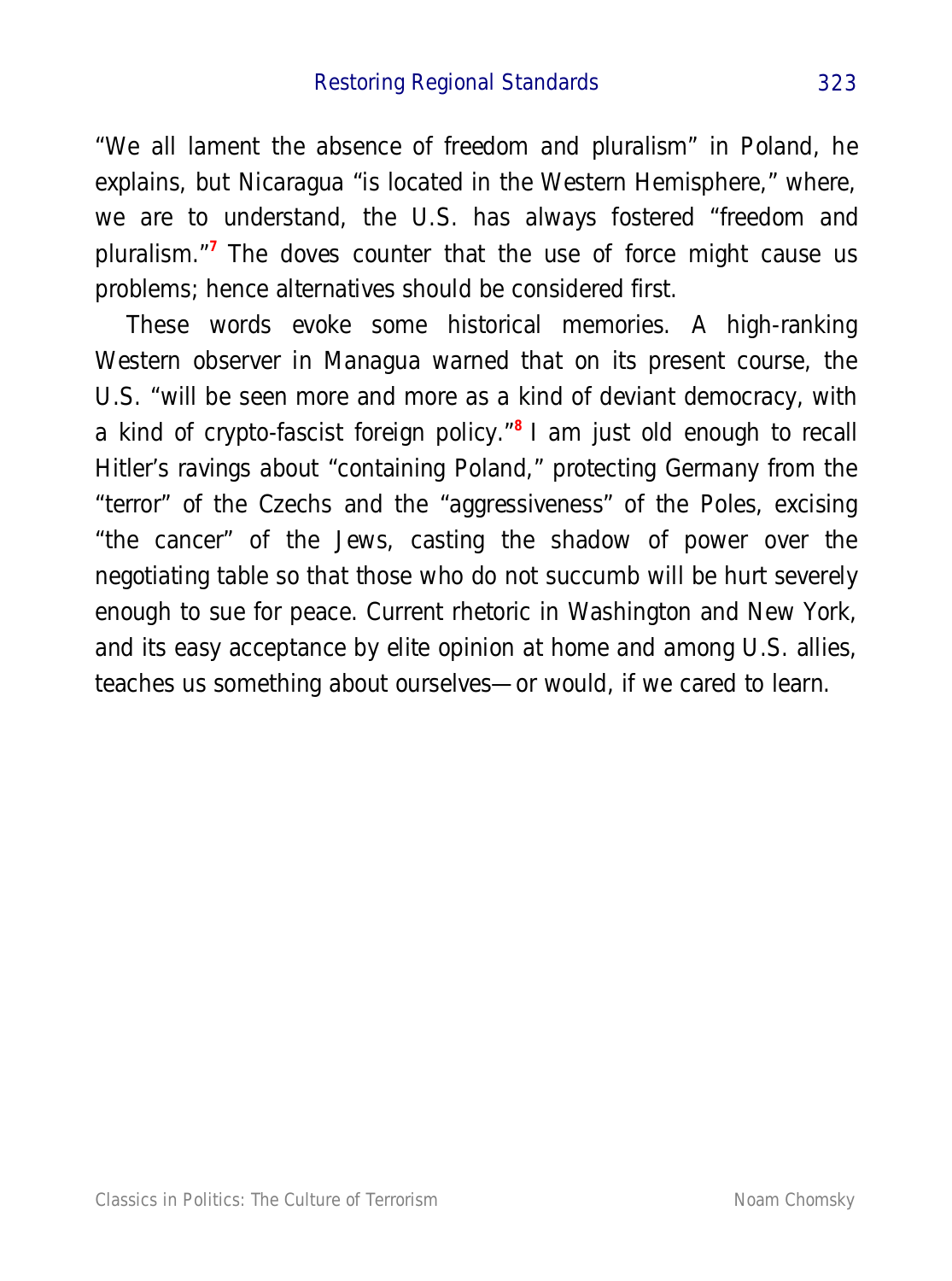### **Notes Chapter Fourteen**

- 1. Editorial, *WP Weekly,* March 31, 1986.
- 2. Not a misprint, but the regular demand, as illustrated by numerous earlier citations; see p. 124.
- 3. P. 236; *COHA's Human Rights Report* (Washington, Dec. 31, 1985).
- 4. See the references of chapter 6, note 8.
- 5. AP, April 14, 1986. Reference to Nicaragua as a "cancer" is standard; see, e.g., the President's March 16, 1986 address *(NYT,* March 17) and the remarks by Vernon Walters, cited above, p. 172. The reference to the "cancer" is excised from the sanitized official version of Shultz's talk; *Current Policy* No. 820, U.S. Department of State, Bureau of Public Affairs. People who attended the talk recall Shultz's reported remarks well, and deny the press account of "sustained applause," reporting rather a distinct chill as Shultz thundered on.
- 6. A. M. Rosenthal, *NYT,* Aug. 21, 1987; note that well after the government had conceded that this plan was offered in the firm expectation that it would be rejected by the Sandinistas, clearing the way for renewed military aid to the contras, Rosenthal is hard at work to portray it as a serious peace initiative. Note further that the Reagan-Wright plan was, in effect, a demand for capitulation, as discussed earlier.
- 7. AP, *NYT,* April 1, 1985.
- 8. Randolph Ryan, *BG,* March 10, 1986.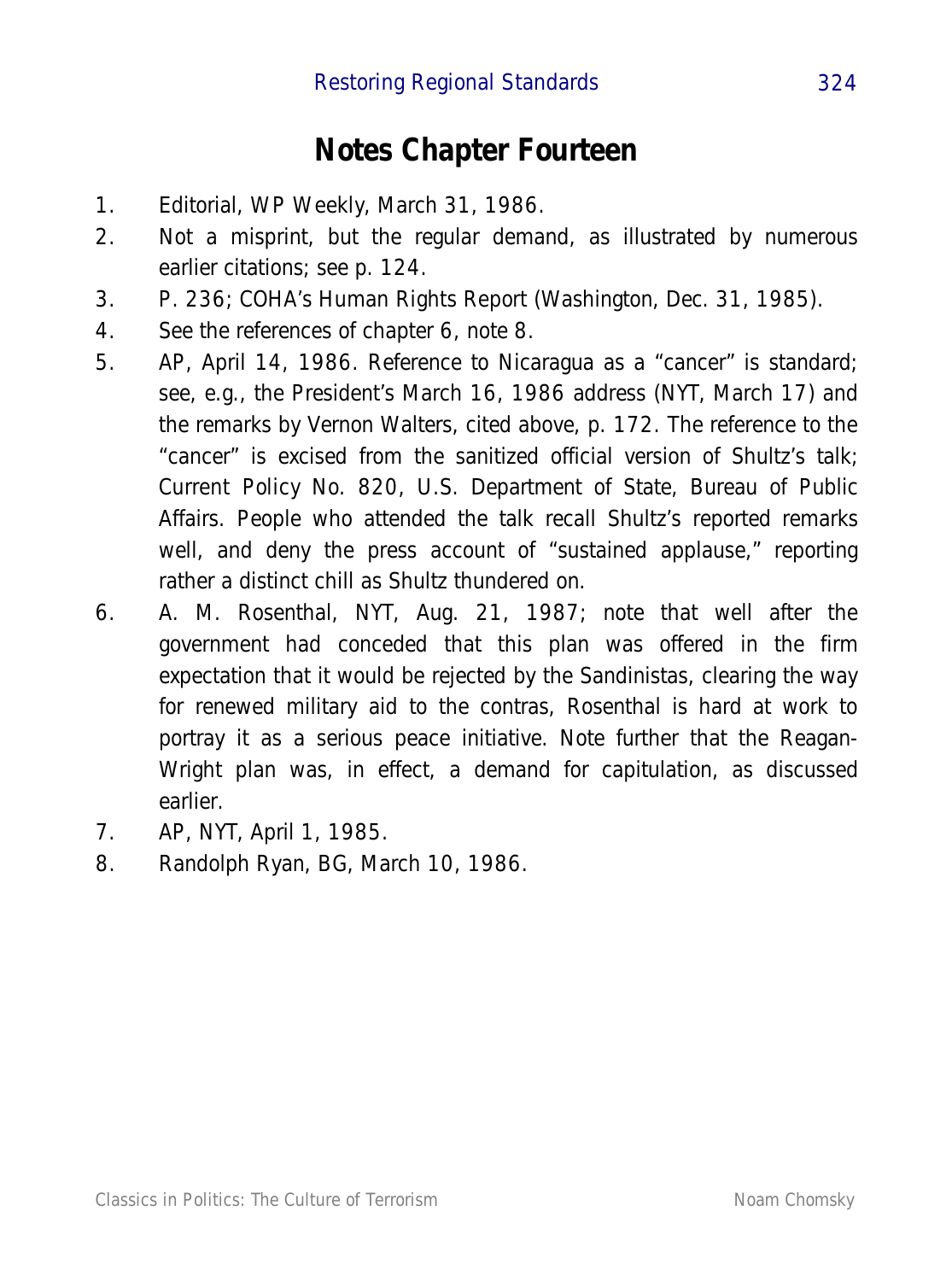# **15 Standards for Ourselves**

he task of restoring regional standards abroad can be conducted efficiently only if the rear base is stable and secure. Hence the importance of entrenching the values of the culture of terrorism at home. The efficiency of the efficiency in the term of the term of the state of the state of the state of the state of the state of the state of the state of the state of the state of the state of the state of the state of the st

History teaches terrible lessons about how easy it is to descend to unimaginable horror. Germany was the pinnacle of civilization, science, and high culture in the years when Hitler came to power. Famous as a "great communicator," he became perhaps the most popular political figure in the history of Germany as long as he was winning cheap victories abroad and carrying out the "Hitler revolution" at home: reinstating "traditional values" of family and devotion, revitalizing the economy through military production, stimulating pride in the nation's glory and faith in its mission. Nevertheless, despite Hitler's personal appeal, direct support for his genocidal projects was never high. In an important study o[f th](#page--1-0)is matter, Norman Cohn observes that even among Nazi party members, in 1938 over 60% "expressed downright indignation at the outrages" carried out against Jews, while 5 percent considered that "physical violence against Jews was justified because 'terror must be met with terror'."**<sup>1</sup>**In the Fall of 1942, when the genocide was fully under way, some 5% of Nazi Party members approved the shipment of Jews to "labor camps," while 70% registered indifference and the rest "showed signs of concern for the Jews." Among the general population, support for the Holocaust would have surely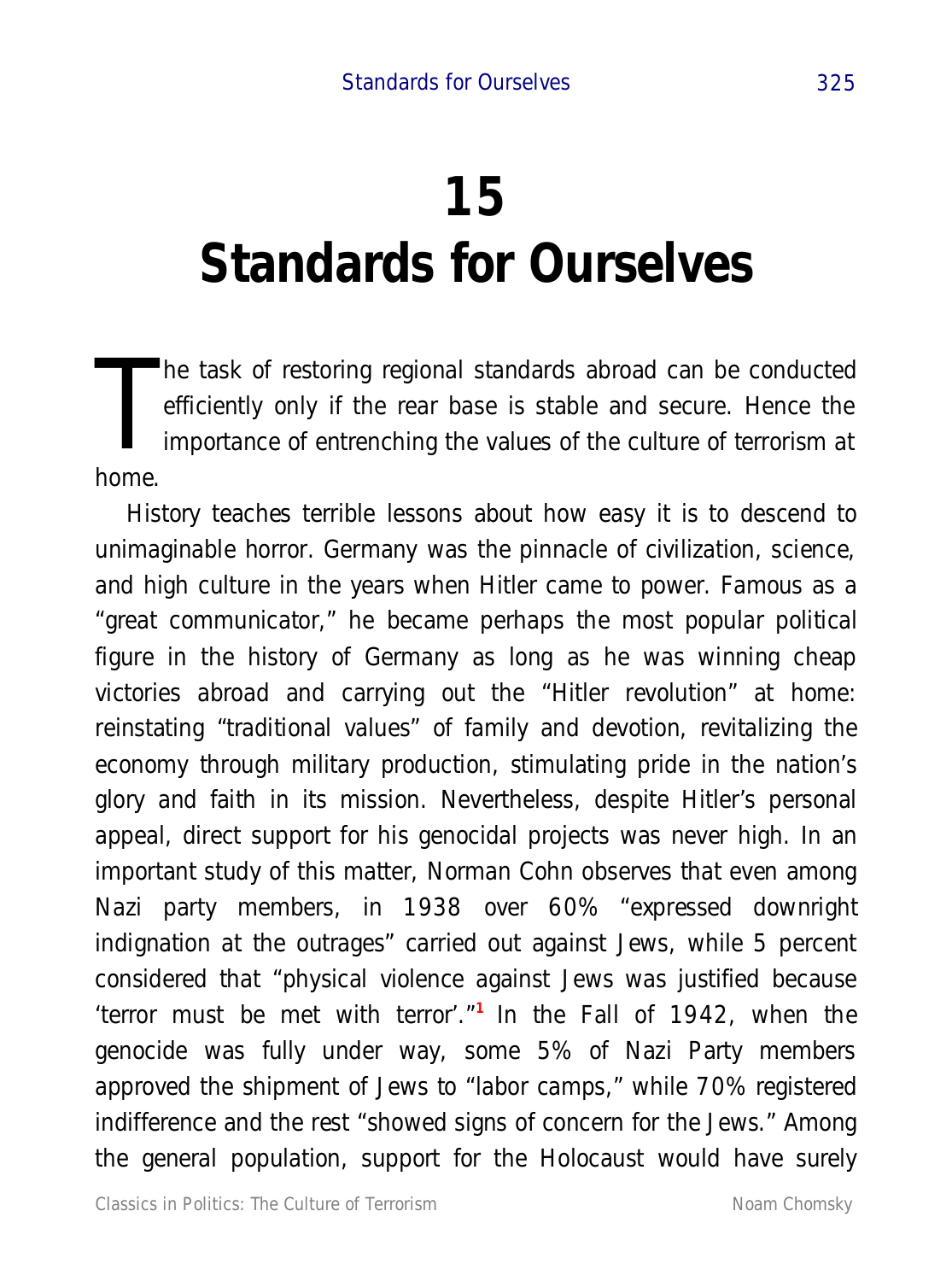been still less. The Nazi leaders required no popular enthusiasm in order to carry out what the Nazi press described as the "defensive action against the Jewish world-criminals," "the liberation of all non-Jewish humanity," "the mobilization of the German people's will to destroy the bacillus lodged in its body," and to purify the society, and the world, by eliminating the "bacteria, vermin and pests [that] cannot be tolerated." For these tasks, the leadership needed little more than "a mood of passive compliance," apathy, the willingness to look the other way, to concentrate on personal gain and to accept the symbolism of greatness and power with little skepticism—all of this enhanced, to be sure, by the knout that was never far from sight. The Nazi atrocities, needless to say, are vastly beyond any comparison even to what we have been considering here. But if we think we differ in fundamental ways from those who observed with passive compliance, we are mistaken.

In our far more fortunate case, the state is relatively limited, by comparative standards, in the capacity to control its population by force, and must therefore rely more heavily on the more subtle devices of imagery and doctrine. The culture of terrorism that has grown in our midst is a structure of considerable power, with an impressive arsenal of devices to protect itself from the threat of understanding and with a powerful base in the institutions that dominate every facet of social life—the economy and political institutions, the intellectual culture and much of the popular culture as well. Nevertheless, despite a solid foundation among the educated and privileged classes and the lack of any organized base of dissidence, the system of indoctrination and control is not without internal rifts, and it is far from omnipotent or allpervasive; the inhabitants of "enemy territory" do not lack means of selfdefense and effective counter-action. As discussed earlier, the problem of returning the population to the preferred state of apathy and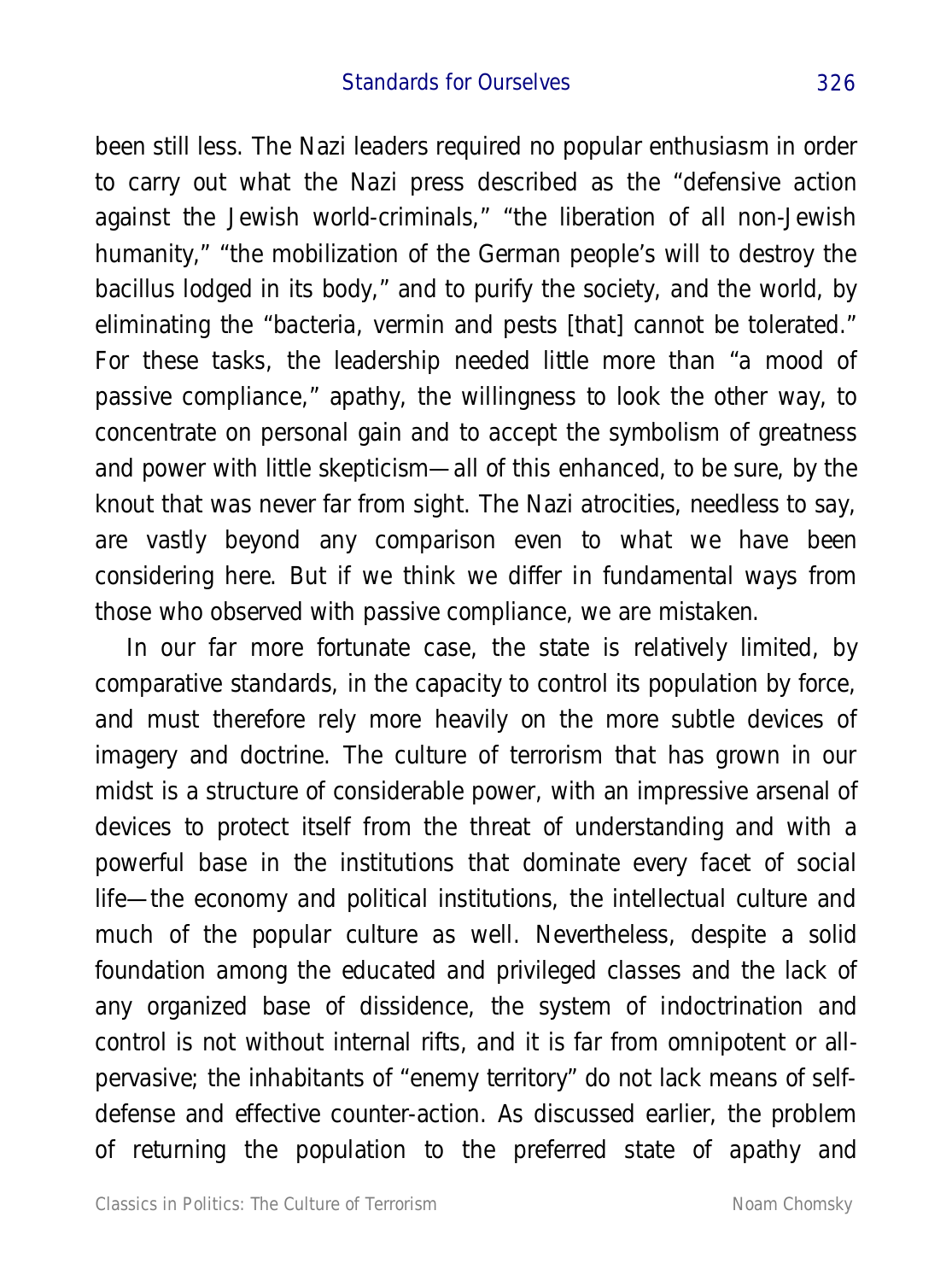## *Standards for Ourselves*

obedience was consciously addressed during the latter part of the Vietnam war, and since, as it had been when earlier "crises of democracy" erupted, but this time with only limited success among the general population. The resort by the state authorities to clandestine terrorism, with the tacit acquiescence or overt and enthusiastic support of congressional and intellectual elites, was one of the means adopted to confront the persistent difficulties posed by the domestic enemy—with serious attendant problems for the state managers, as we have seen.

It is natural that privileged elites should be frightened and appalled by signs of intellectual independence and a real commitment to the moral values that are hypocritically professed within the doctrinal system. That is why the unmistakeable improvement in the intellectual and moral climate among students and many other popular sectors during the dread "sixties" aroused such paranoid fears, eliciting endless tirades in intellectual journals and best-sellers on the supermarket racks that offer their version of the ferment of those years. Suppressed throughout, and understandably so, are the most striking features of the period. These include the rise of sympathy and concern for the victims of our violence, and the awakening to some of the hidden realities of American life, such as the experience of those who had been left aside by the social contract on which the political order was founded and have since been marginalized or oppressed: the native population, women, blacks, working people without property, and other "persons forgotten," as they are called by historians celebrating the bicentennial of the Constitution, the "special interests" of contemporary political propaganda.**<sup>2</sup>**This is the authentic "counterculture" to the dominant culture of terrorism, and it remains a significant and perhaps growing force, though largely without an institutional structure to sustain it.

Even more dangerous than intellectual independence and moral

*Classics in Politics: The Culture of Terrorism* Noam *Noam Chomsky Noam Chomsky*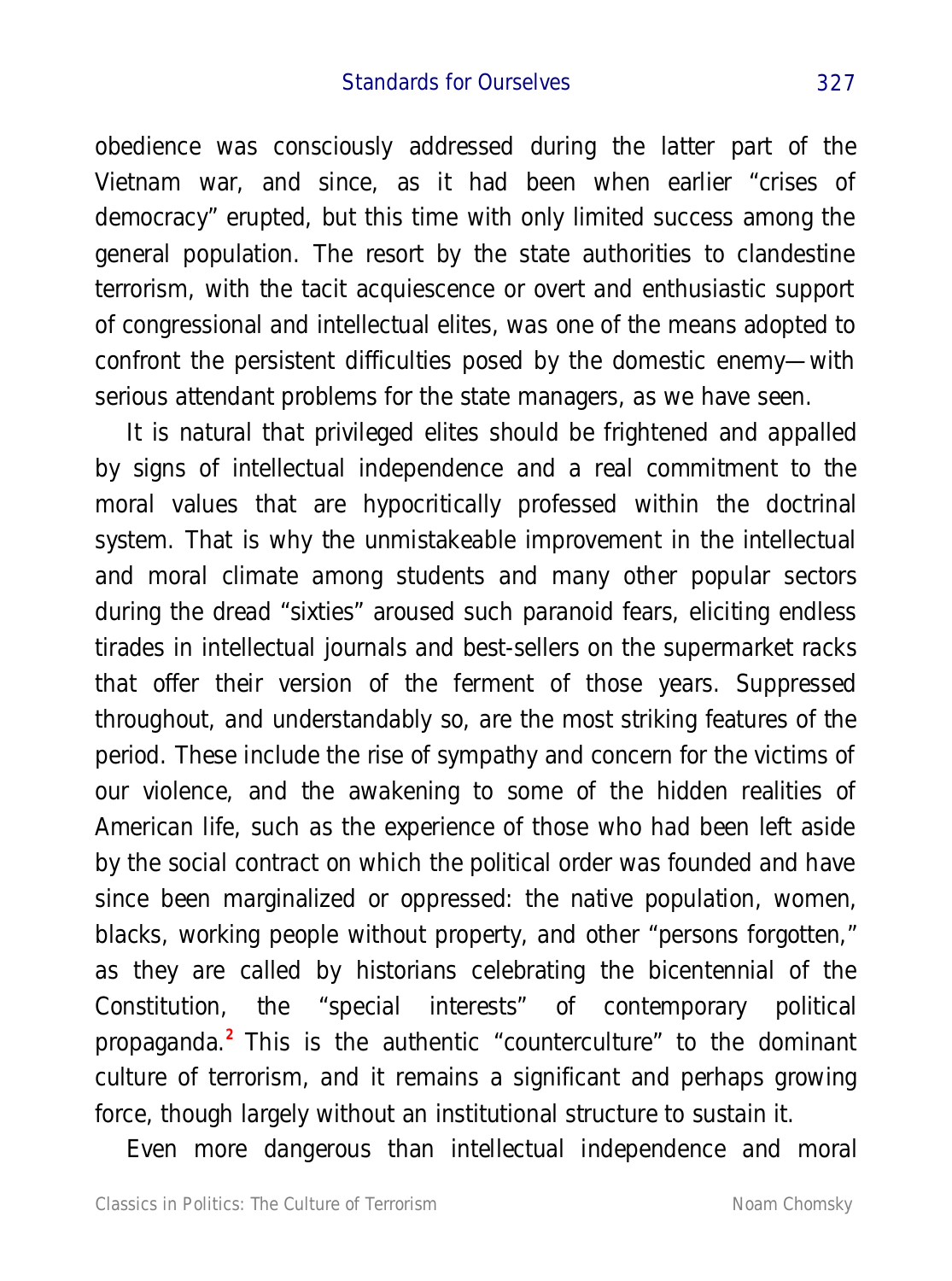## *Standards for Ourselves*

integrity is a stable organizational framework that might convert these qualities into instruments of popular engagement in social and political life. Correspondingly, it has always been a high priority among elite groups to prevent the growth of popular organizations. In a properly functioning system of subordination to established privilege, there must be no effective unions with real worker participation that devote themselves to serious problems of the social order, groups dedicated to worker self-management and community control, information systems independent of private and state power, political clubs and parties based on active participation of broad constituencies, people of independent mind who choose to see for themselves what lies behind the curtain of propaganda, such as the "witnesses" in Nicaragua who try to build what their state is committed to destroy and are endlessly derided and abused for this sin of integrity and human concern, and so on. The success in restricting such developments is an important feature of American democracy at home. The same priorities have guided policy abroad, notoriously in the Third World, but also in the reconstruction of the state capitalist societies after World War II when it was necessary to dissipate the influence of the anti-fascist resistance worldwide, to undermine independent unions and pressures for workers control, even to "rescue Western zones of Germany by *walling them off* against Eastern penetration and integrating them into an international pattern of Western Europe rather than into a united Germany," as George Kennan successfully urged, so as to avoid the danger of "a unified, centralized, politicized labor movement committed to a far-reaching program of social change."**<sup>3</sup>**

Despite all efforts, the enemy at home has by no means been subdued. There is much disaffection and unease, and it has been lively enough in its manifestations to achieve limited but meaningful gains.

*Classics in Politics: The Culture of Terrorism* Noam *Noam Chomsky Noam Chomsky Noam Chomsky*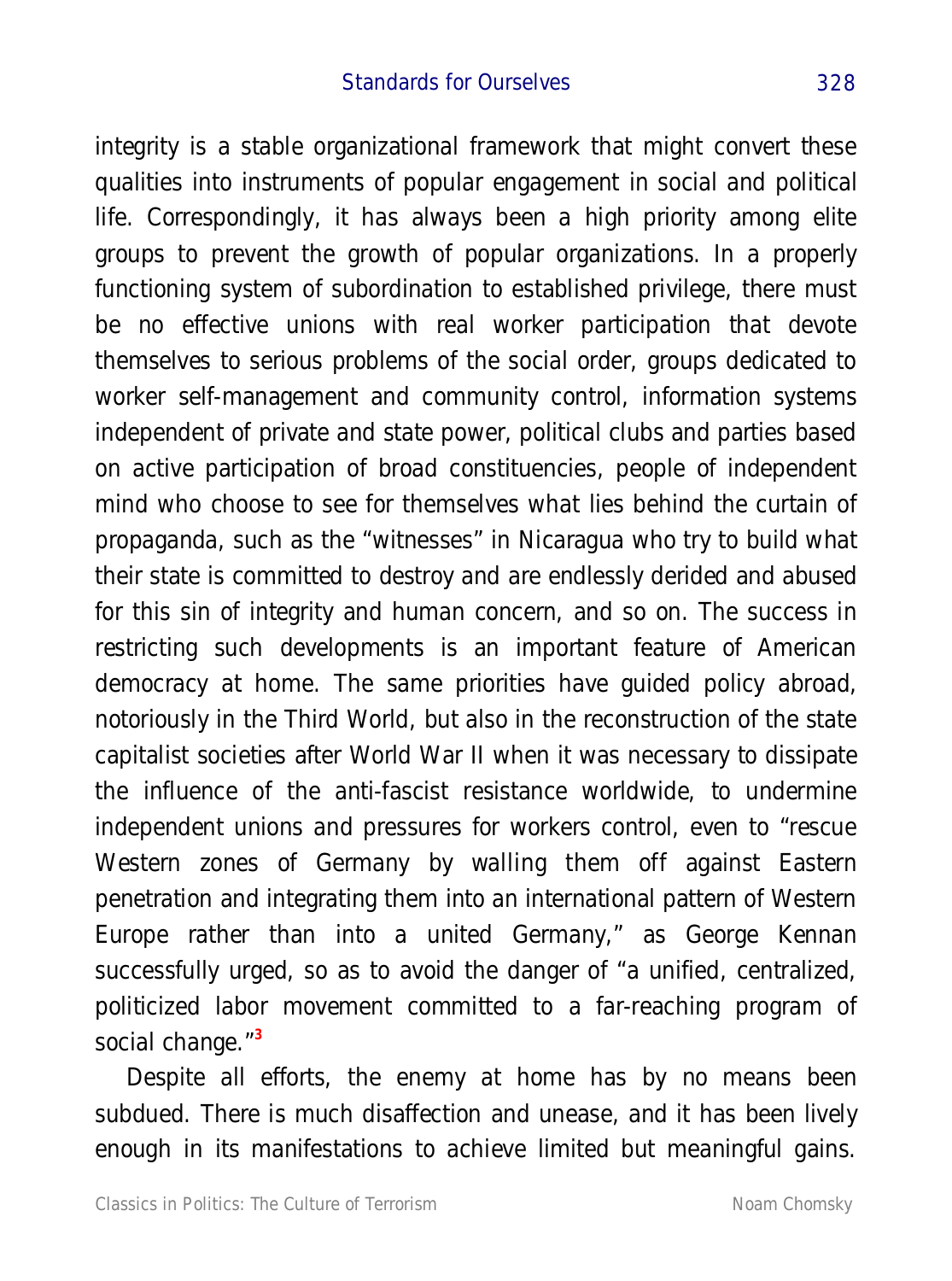The terror in Central America could have gone far beyond the frightening levels that it attained, to take just one example; and so it would have, had it been possible to rally the public to the cause. The constraints that have been imposed on state violence are not insubstantial achievements on the part of those who have exercised the effort and personal initiative to engage in serious work for freedom, democracy, and justice, in a society that offers limited means for such endeavors.

Organized and stable communities of solidarity and support make it possible for disaffection to become something more than cynicism and hopelessness. They can encourage independent thought, providing means of intellectual self-defense against the daily barrage of propaganda. They can allow people to find other ways to live beyond those chosen for them by established privilege, to pursue objectives that may be more attuned to their deeper needs and concerns. In the absence of such communities, individuals remain isolated, and often feel ineffectual and confused by what they see in process, far from their control or influence. The temptation to put the world aside and keep to personal concerns is high. People whose day-to-day existence offers them little in the way of satisfying work, control over the conditions of their lives, or even material security will be reluctant to face unpleasant realities and thus to abandon what little they have to give some meaning to their lives, to lose the comforting faith in the images devised to keep them subdued and acquiescent: the noble guardians of the gates, the enemy beyond, the benevolence of our intentions, and the whole array of devices concocted to show that we are wonderful and they are devious, evil and threatening. Others who have access to privilege may be no less reluctant to forgo the ample rewards that a wealthy society offers for service to power, and to accept the sacrifices that the demands of honesty may well entail. That many have nevertheless done so is a fact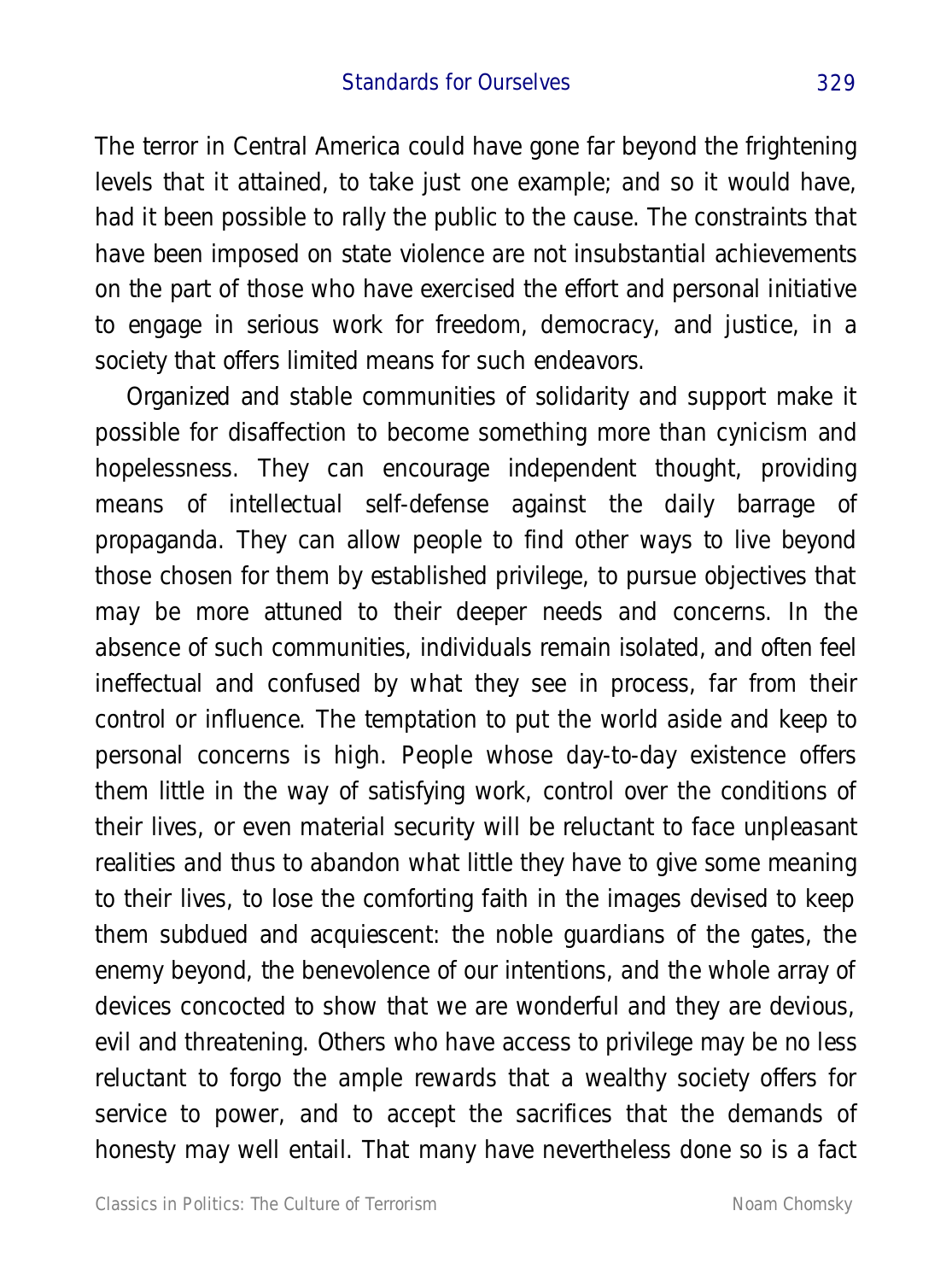of much importance.

The standards we choose to set for ourselves will inevitably have farreaching consequences, given American power and wealth and all that flows from these endowments.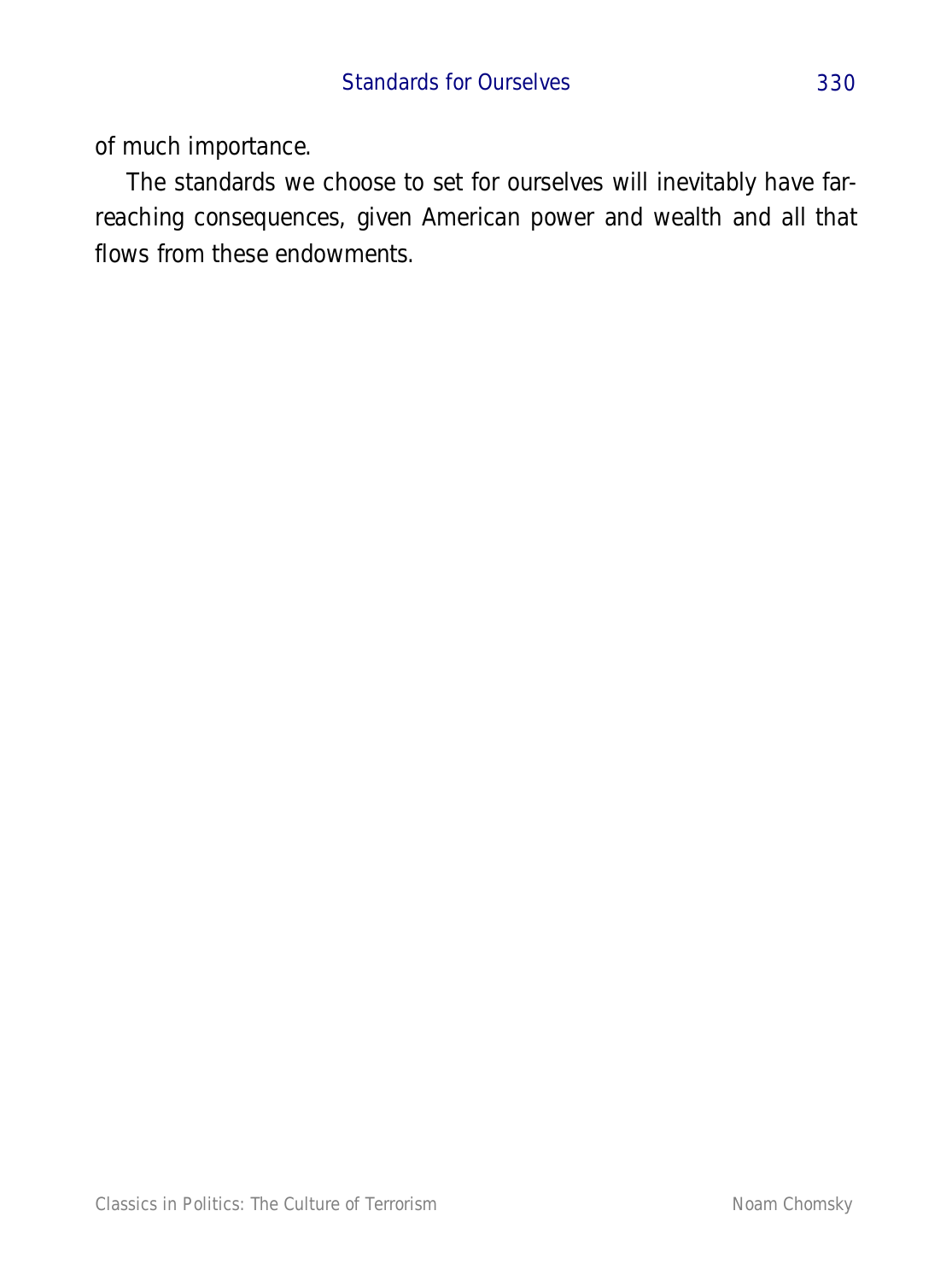## **Notes Chapter Fifteen**

- 1. Norman Cohn, *Warrant for Genocide* (Harper & Row, 1967). 200-13. The samples of Nazi Party members polled are small, but Cohn concludes from other evidence as well that the figures are probably significant.
- 2. Richard Morris, *The Forging of the Union* (Harper & Row, 1987), 173ff. On the Orwellian usage of the terms "special interest" and "national interest" (the interests of the population, the interests of corporations, respectively), see *TTT,* chapter 5.
- 3. Carolyn Eisenberg, "Working-Class Politics and the Cold War: American Intervention in the German Labor Movement, 1945-49," *Diplomatic History,* 7.4, Fall 1983; Kennan, quoted by John H. Backer, *The Decision to Divide Germany* (Durham, 1978), 15 5-6; my emphasis. See my paper cited in note 23, chapter 2, and sources cited, for further discussion of these policies, pursued worldwide.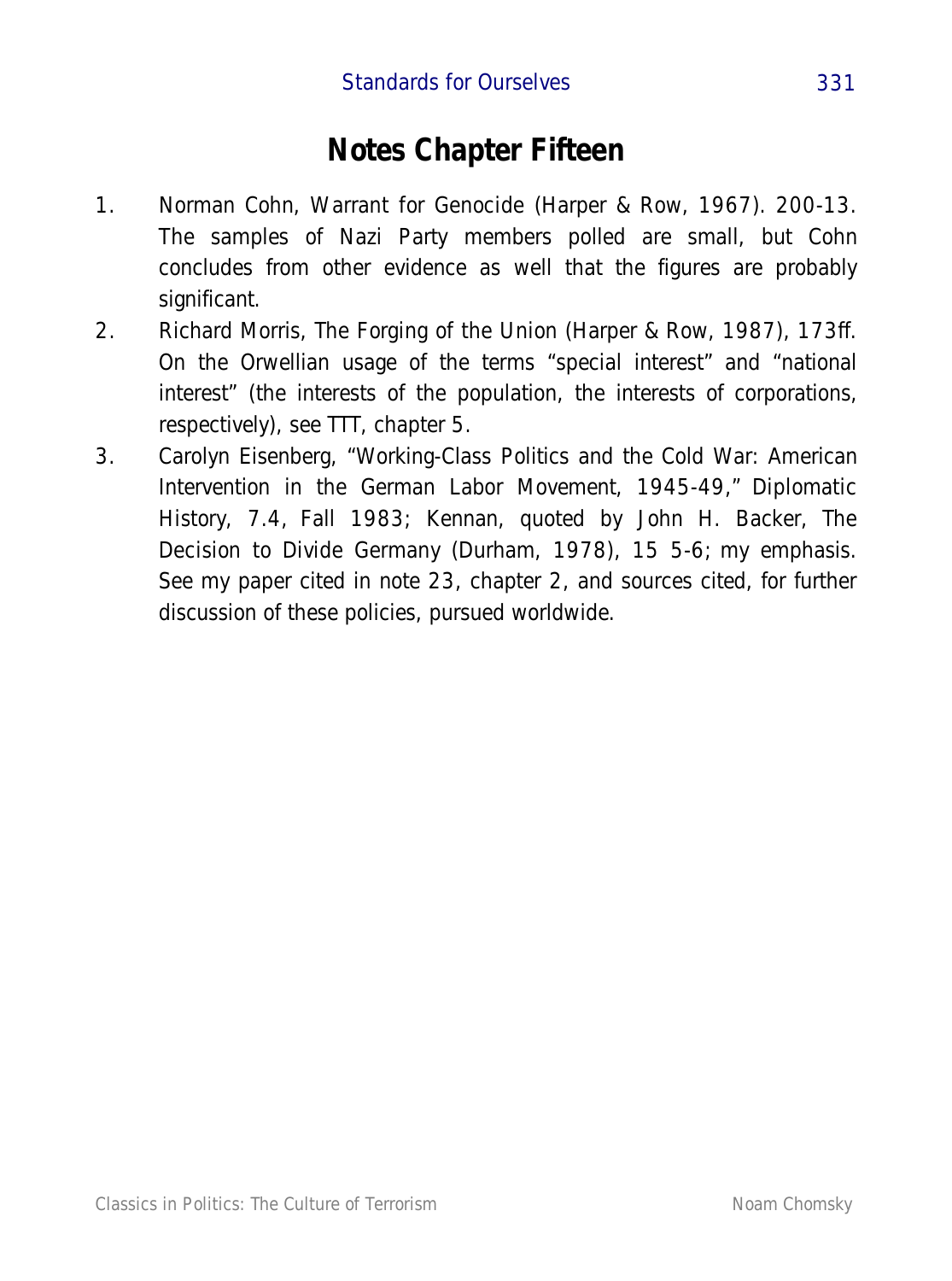# **16 Prospects**

he United States plainly has the military capacity, and perhaps the moral capacity as well, to pursue its historical vocation of torturing Nicaragua while strengthening ''democracy" in the standard Orwellian sense of the term in El Salvador and other dependencies. With regard to Nicaragua, the rational policy for a violent state with unparalleled resources and limited domestic constraints would be to refrain from outright invasion and to persist in [th](#page--1-0)e CIA program of 1981 outlined by David MacMichael at the World Court hearings, cited earlier (chapter 6). The U.S. surely possesses the means to "'turn Nicaragua into the Albania of Central America,' that is, poor, isolated, and radical," as a State Department insider reportedly boasted in 1981.**<sup>1</sup>** Educated opinion will pose no problems, as long as the costs remain slight, including the domestic cost of an aroused public. Once "regional standards" have been restored by violence and we have fit the starving and miserable people in our backyard "back into their Central American mode," we may proceed to attend to their fate with the same solicitude we have shown throughout our history, meanwhile reveling in this renewed demonstration of our traditional benevolence. The<br>the<br>tort

This could be a winning strategy, given the balance of forces, and it already has achieved notable successes, both in deterring the threat of social reform in Nicaragua and, most dramatically, with regard to elite opinion at home. But even with efficient damage control operations, the disarray in Washington may influence this rational strategy. It may

*Classics in Politics: The Culture of Terrorism* Noam *Noam Chomsky Noam Chomsky*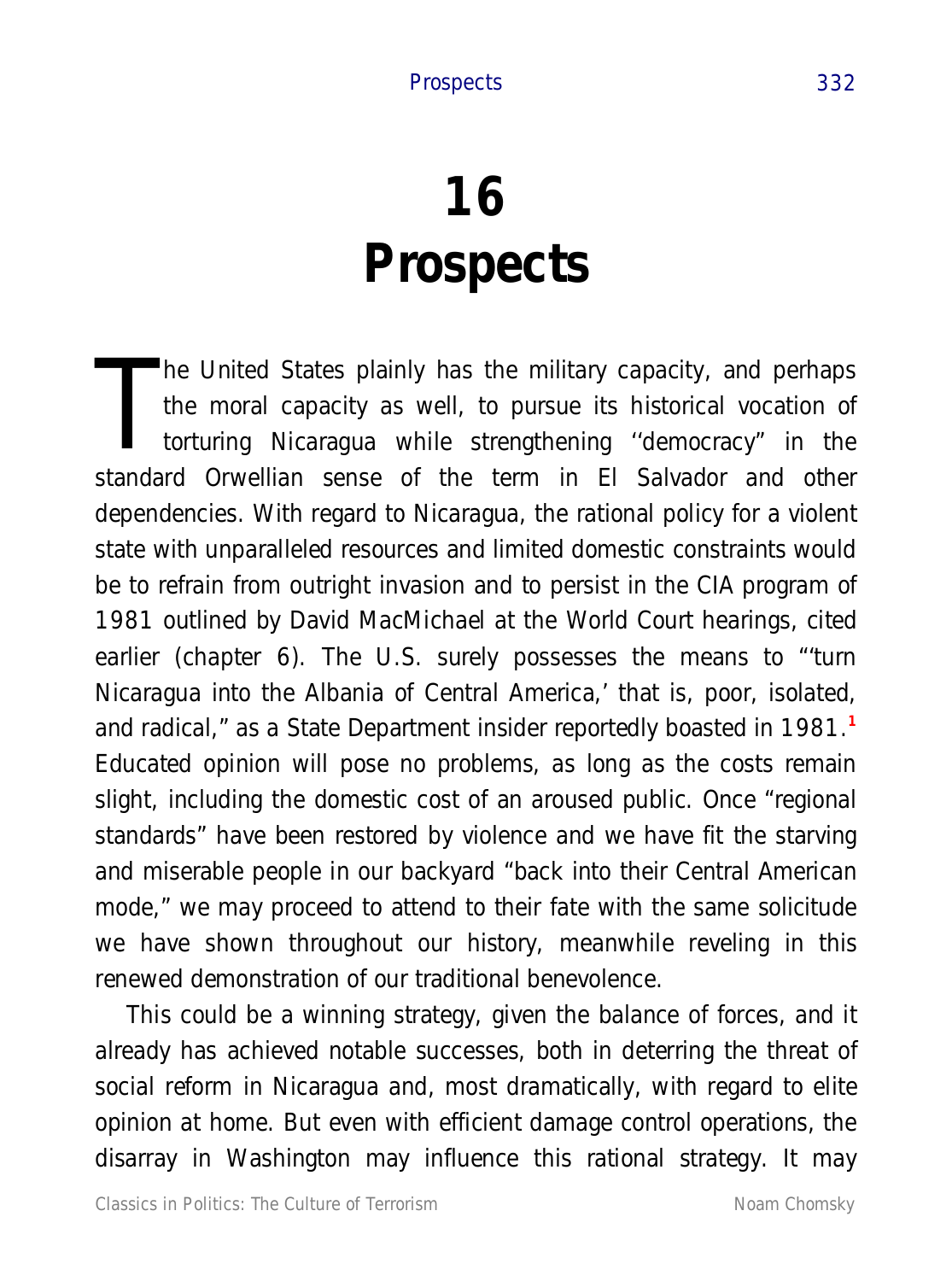#### *Prospects*

impede escalation to direct aggression, but it also might impel the policy-makers of the Reagan administration, or their successors, to accelerate these efforts before constraints upon state terror mount to an unacceptable degree.

Reaganite "conservatives" no doubt hoped to leave a permanent stamp on American politics. They intended to prove that violence pays. Operation Truth and the Office of Public Diplomacy, their guidelines dutifully observed by our free [inst](#page--1-0)itutions in their forays into "enemy territory" at home, successfully constructed a series of demons before whom we must cringe in terror. Fortunately, our leading thinkers tell us, "The Administration is trying to get rid of two scoundrels in Tripoli and Managua," along with their cohorts elsewhere.**<sup>2</sup>**If these miserable creatures could be destroyed by violence, whatever the human cost, then, it was hoped, the long-term effects on American political culture might be significant. There would be no place for "wimps" in the political system, no room for those who toy with treaties and negotiations, political settlements, international law, or other such tommyrot; only violent thugs who relish the role of "enforcer," who delight in sending their military forces and goon squads to torture and kill people who are too weak to fight back, and "hurt them severely" enough so that they will submit to our terms—what is called "conservatism," in modem political jargon.

Just how firmly the culture of terrorism has been established we shall see, as the Reaganites attempt to consummate their project and other elements within the narrow elite consensus take up the cause, in their own ways, adapting policies to unchanging goals that are deeply rooted in our institutions, our historical practice, and our cultural climate.

*Classics in Politics: The Culture of Terrorism* Noam Noam Chomsky **Noam Chomsky Noam Chomsky**